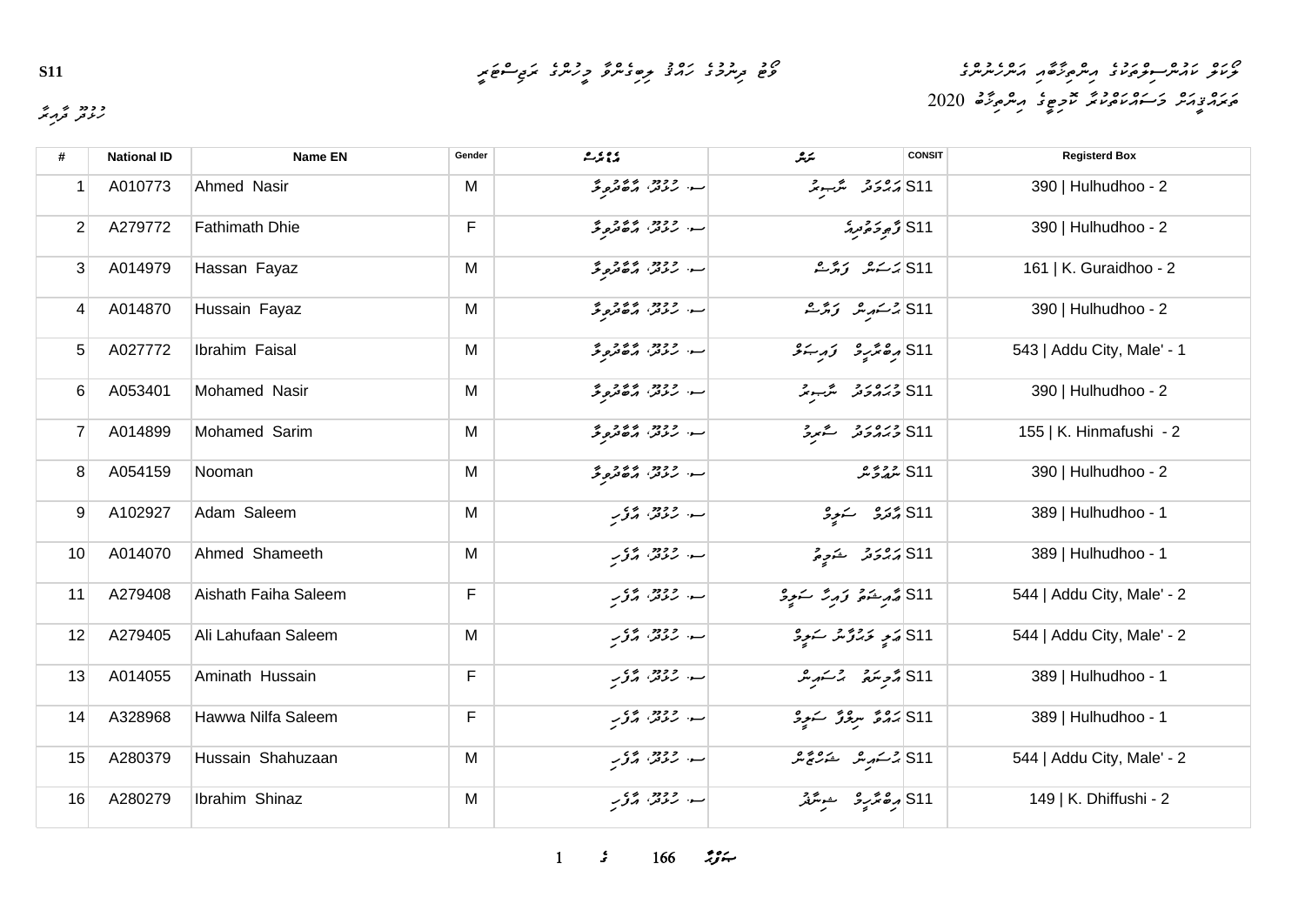*sCw7q7s5w7m< o<n9nOoAw7o< sCq;mAwBoEw7q<m; wBm;vB* م من المرة المرة المرة المرجع المرجع في المركبة 2020<br>مجم*د المريض المربوط المربع المرجع في المراجع المركبة* 

| د دود به پر<br>رنز تر ترمه تر |  |  |
|-------------------------------|--|--|
|                               |  |  |

| 17 | A280382 | Mariyam Mahaasin    | F            | ے رودو وی                                    | S11 كەبەدى كەرسىتى                                 | 389   Hulhudhoo - 1        |
|----|---------|---------------------|--------------|----------------------------------------------|----------------------------------------------------|----------------------------|
| 18 | A080023 | Mohamed Shifag      | M            | ے رحوفز، مروب                                | S11  <i>وټرونو جوگ</i> و                           | 544   Addu City, Male' - 2 |
| 19 | A014931 | Abdulla Manikufaanu | M            | ے رودوں تر ہٹر                               | S11 كەھەراللە ك <i>ەمبەۋىت</i> ر                   | 390   Hulhudhoo - 2        |
| 20 | A336453 | Ahmed Abdulla       | M            | سە رودو، ئەرىگە                              | S11 يَرْمِرُوْ بِهِ صَوْرَاللّهِ                   | 543   Addu City, Male' - 1 |
| 21 | A341615 | Ali Abdulla         | M            | سە رودو، ئەرىر                               | S11 <i>ھَ۔ جِھ قوم</i> الله                        | 115   B. Kamadhoo - 1      |
| 22 | A336454 | Aminath Abdulla     | $\mathsf F$  | ے رودوں تر ہٹر                               | S11 أَمَّ <i>حِ سَمَّةَ لَ</i> مَّا هُ مِّدَاللَّه | 543   Addu City, Male' - 1 |
| 23 | A014613 | Kadhdha Manike      | $\mathsf F$  | سە - روۋە - ئەرىگە                           | S11 ئەۋرىتىرىتىر                                   | 390   Hulhudhoo - 2        |
| 24 | A276493 | Meezad Abdulla      | M            | سە رودو، ئەرىر                               | S11 ح <i>ي عُمْرٍ حَ</i> صُرَّاللَّه               | 390   Hulhudhoo - 2        |
| 25 | A276999 | Mihnath Abdulla     | F            | ے۔ رودی پر رنگر                              | S11 <i>ج بر شرق مركان</i> د                        | 390   Hulhudhoo - 2        |
| 26 | A276497 | Mohamed Maiz        | M            | سە رودو، ئەرىر                               | S11 دېرونو د دي                                    | 390   Hulhudhoo - 2        |
| 27 | A327956 | Ahmed Meekaeel      | M            | ر د دود. پوره<br>سه رون په در                | S11   كەردى بەر بەرگە                              | 391   Hulhudhoo - 3        |
| 28 | A158518 | Aminath Sharafiyya  | F            | د د دود. پروازه<br>سه روتر، م <i>رترو</i> ی  | S11 مَّ حِ سَمَّدَ مَسَمَّدِ مِنْ مَّ              | 391   Hulhudhoo - 3        |
| 29 | A014898 | Hassan Thakhkhaanu  | M            | ر د دود. پوره<br>سه روند، پرتروی             | S11 ئەس <i>تەھۇ</i> ر تەش                          | 391   Hulhudhoo - 3        |
| 30 | A013288 | Hawwa Manikufaanu   | $\mathsf F$  | د و ووو .<br>سه ارتزادگر، ارتزا <i>و</i> ی   | S11 ئەۋرۇ ئەس <i>رىق ۋە</i>                        | 391   Hulhudhoo - 3        |
| 31 | A279877 | Mariyam Shifa       | $\mathsf{F}$ | د د دود.<br>سه روتر، ترتروی                  | S11 كەممەر ئى ھەرگە                                | 391   Hulhudhoo - 3        |
| 32 | A336791 | Mohamed Akhurush    | M            | ر د دوه د د د د .<br>سه روتو، م <i>رتو</i> د | S11 دېرورو پروبو د                                 | 391   Hulhudhoo - 3        |
| 33 | A070552 | Ahmed Inah          | M            | ر۔ رودو مجھش ک                               | S11   كەندى كەر مەمىگەنى                           | 544   Addu City, Male' - 2 |

 $2$  *s*  $166$   $23$   $\div$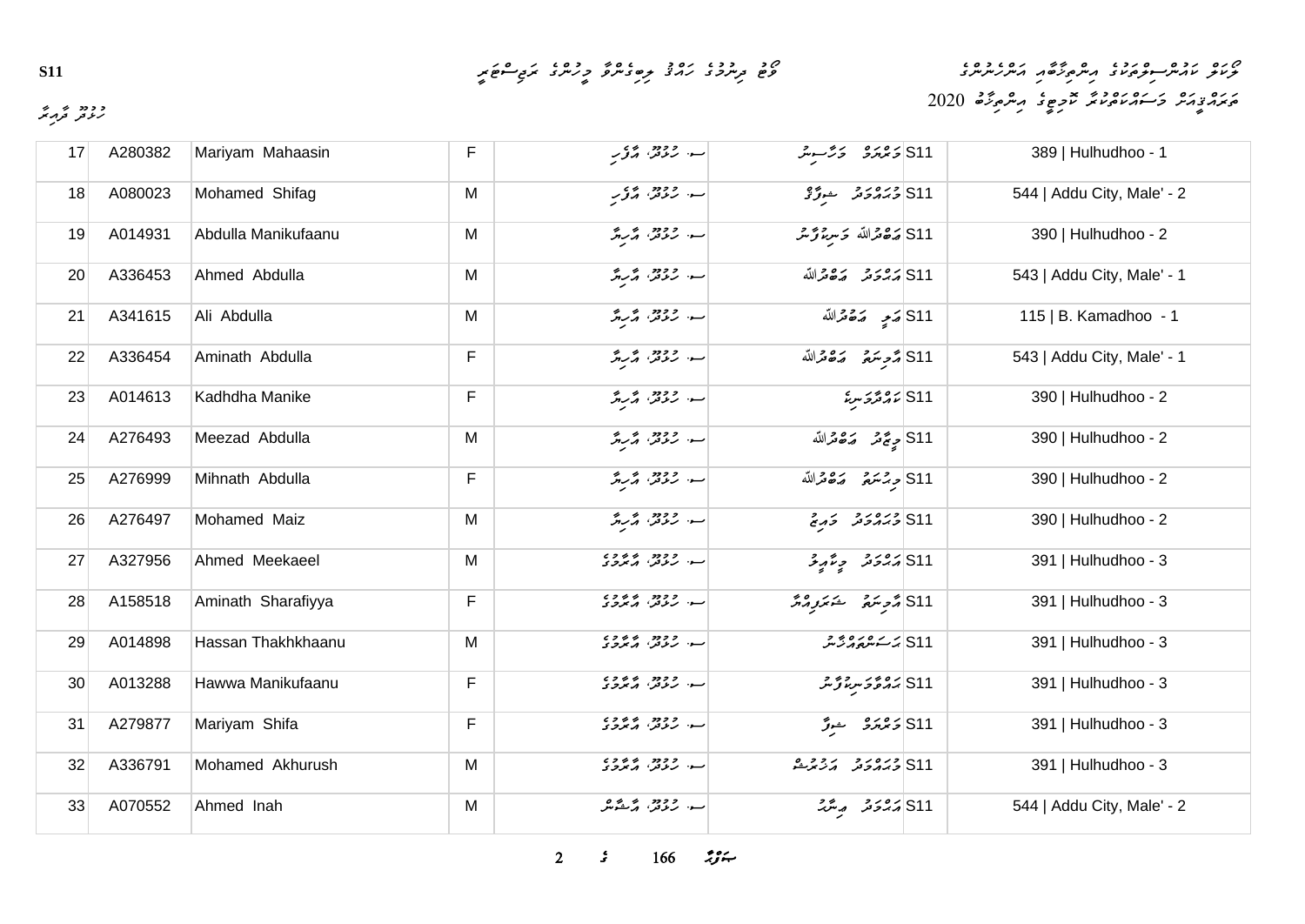*sCw7q7s5w7m< o<n9nOoAw7o< sCq;mAwBoEw7q<m; wBm;vB 2020*<br>*په ټومن د سوم پوره پورې پر سوم د سره پره و*لا

| 34 | A114265 | Ghassan Athif              | M            | ے۔ رودو محمد محمد                    | S11 زېر شعر گرېږينې                               | 544   Addu City, Male' - 2      |
|----|---------|----------------------------|--------------|--------------------------------------|---------------------------------------------------|---------------------------------|
| 35 | A044245 | Ibrahim Athif              | M            | ے دودہ پڑھے گ                        | S11 <sub>م</sub> ەمگرى <sub>د</sub> ۇ گەبور       | 389   Hulhudhoo - 1             |
| 36 | A058324 | Mariyam Leena Athif        | F            | ے۔ رودہ پڑھے میں                     | S11 <i>' دَبْرْدَدْ بِ</i> سَّ مُّهِ رُ           | 544   Addu City, Male' - 2      |
| 37 | A078322 | <b>Mohamed Amman Athif</b> | M            | ے۔ رودہ پڑھے میں                     | S11 <i>בبەم</i> رو رەپەھ مەر                      | 389   Hulhudhoo - 1             |
| 38 | A044243 | Shaadhiya Hussain          | F            | ے۔ رودو پڑھے میں                     | S11 ڪوبرن <i>گ برڪوب</i> ئر                       | 389   Hulhudhoo - 1             |
| 39 | A014274 | Aishath Dhie               | F            | ب رودو می موشود                      | S11 مۇم شەمۇمەر                                   | 391   Hulhudhoo - 3             |
| 40 | A014273 | Ali Shaan                  | M            | ے رودو و مورخ شہر                    | S11  کی می مشک                                    | 565   Hulhumale', Ehenihen - 13 |
| 41 | A160117 | Aminath Moonisa            | F            | سە رودە بۇ مەم بۇ ئو                 | S11 مَّ مِ سَمَّى مِ حَسِبٌ                       | 391   Hulhudhoo - 3             |
| 42 | A279739 | Hassan Kamal               | M            | سە رودە بۇ مەم بۇ ئو                 | S11 پرىكى ئەۋى                                    | 391   Hulhudhoo - 3             |
| 43 | A151941 | Hasyna Kamal               | F            | ر. دود په ۱۳۶۵ کې د                  | S11   پرسپس کار نامح                              | 565   Hulhumale', Ehenihen - 13 |
| 44 | A075727 | Husna Kamal                | F            | سە رودە ئەسۇئىروگە                   | S11 پر مشتر مذمونز                                | 391   Hulhudhoo - 3             |
| 45 | A152407 | Ibrahim Misru              | M            | سە رودە بۇ مۇشۇرۇ                    | S11 مەھەرىپ <sup>ى م</sup> ەبىقى                  | 629   Addu City, Male'-11       |
| 46 | A066019 | Mohamed Shamil             | M            | ب رودو می ده د و گو                  | S11 <i>\$نەۋەتى</i> ش <i>ەب</i> ۇ                 | 391   Hulhudhoo - 3             |
| 47 | A083297 | Ahmed Latheef              | M            | ر د دود. په دوم<br>سه روند، همڅنرونږ | S11   كەش <sup>ى</sup> قىرىقى ئىچە ئىچە ئى        | 390   Hulhudhoo - 2             |
| 48 | A042311 | Mohamed Latheef            | M            | ر د دود د د د د د .<br>پ             | S11 <i>دېزون</i> و نوپوژ                          | 390   Hulhudhoo - 2             |
| 49 | A333657 | Aishath Nausheen Ibrahim   | $\mathsf{F}$ | در دود دود در د                      | S11 مَّ مِـ شَوَّر مَرْحَمْ مِهْ مِنْ مَرْكَبِ وَ | 543   Addu City, Male' - 1      |
| 50 | A333655 | Aminath Afsheen Ibrahim    | $\mathsf F$  |                                      | S11 مَ <i>جِسَمَ مِ مَوْ</i> حْبِسْ مِعْ مَرْبِ   | 543   Addu City, Male' - 1      |

*3 <i>s s* **166** *<i>z*<sub>*s*</sub><sup>2</sup>

و و دوره محرم *برگ*ر<br>مرغو محرم محرم برگر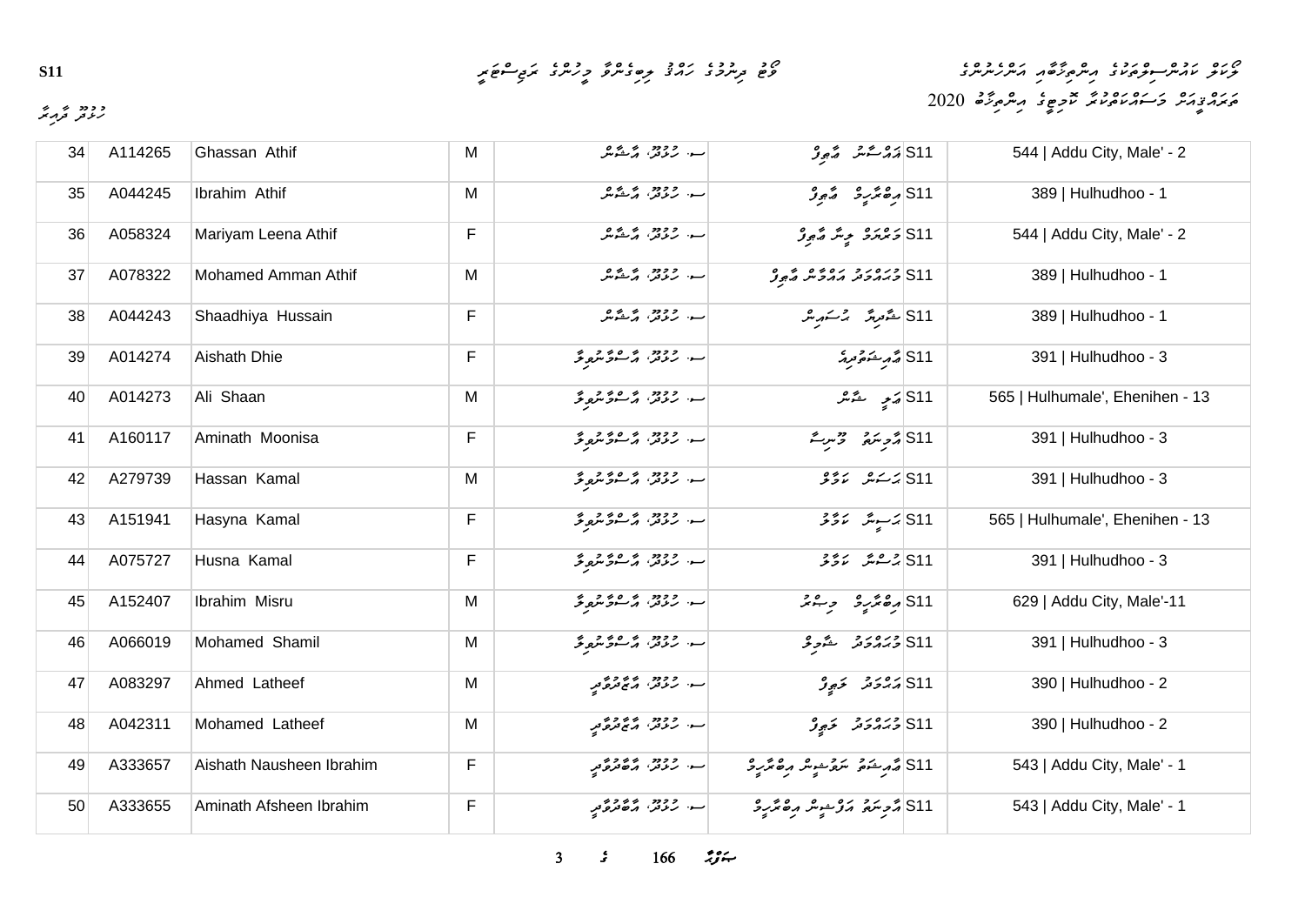*sCw7q7s5w7m< o<n9nOoAw7o< sCq;mAwBoEw7q<m; wBm;vB* م من المرة المرة المرة المرجع المرجع في المركبة 2020<br>مجم*د المريض المربوط المربع المرجع في المراجع المركبة* 

|  | $\rightarrow$ $\rightarrow$ $\rightarrow$ $\rightarrow$ $\rightarrow$ |
|--|-----------------------------------------------------------------------|
|  | برتر مرتز مر                                                          |
|  |                                                                       |

| 51 | A034774 | Fathimath Soliha              | $\mathsf F$  | ر د دود د د د د .<br>پ رس بر د ه تره تر              | S11 ژ <sub>ن</sub> ج دَمْ مَسْ بِرْتَهِ مَ                   | 543   Addu City, Male' - 1 |
|----|---------|-------------------------------|--------------|------------------------------------------------------|--------------------------------------------------------------|----------------------------|
| 52 | A034625 | Mohamed Didi                  | M            |                                                      | S11 <i>ڈ ټر گر قر</i> مرِ مر                                 | 543   Addu City, Male' - 1 |
| 53 | A111340 | Aishath Mohamed               | $\mathsf F$  |                                                      | S11 مەم شەھ ھەدەر د                                          | 544   Addu City, Male' - 2 |
| 54 | A014185 | Aminath Dhie                  | F            | ر و و دو در دره ده و د                               | S11 أُمَّ حِ سَمَعُ مِرِ مَّ                                 | 389   Hulhudhoo - 1        |
| 55 | A314056 | Ibrahim Nooree                | M            | ر در دور در دره در د                                 | S11 م <i>وڭ ئۇرۇ تىزىر</i>                                   | 389   Hulhudhoo - 1        |
| 56 | A271314 | Nasooh Nooree                 | M            | ر د ودو دردره و د و<br>ر د رونو، م <i>ه تومر</i> مرد | S11 س <i>رجين</i> شمېر                                       | 127   B. Hithaadhoo - 1    |
| 57 | A279095 | Sama'an Nooree                | M            | ر در دور در دره در د                                 | S11 سَتَرْهُ شَرْ مَهْتِ                                     | 389   Hulhudhoo - 1        |
| 58 | A014224 | Aishath Ali                   | $\mathsf F$  | ب رودو رەم ئورۇگ                                     | S11 مَگْرِسْتَمْ مَرَمْ                                      | 390   Hulhudhoo - 2        |
| 59 | A023758 | Ali Fahumee                   | M            | - رودو رەۋزەۋ                                        | S11  رَمٍ ک <sup>و</sup> رتم و                               | 543   Addu City, Male' - 1 |
| 60 | A014372 | Aminath Shathira              | $\mathsf{F}$ | ب رودو رەم ئورۇگ                                     | S11 مَرْحِبَنَ مِنْ مُنْ مِنَّةً مِنْ                        | 390   Hulhudhoo - 2        |
| 61 | A014221 | <b>Fathimath Manike</b>       | $\mathsf F$  | ب رودو رەم ئورۇگ                                     | S11 ۇ <sub>جو</sub> رۇمۇسى <i>با</i>                         | 390   Hulhudhoo - 2        |
| 62 | A014340 | Hamiza Ali                    | F            | ب رودو رەر دۆلەر                                     | S11 تَرْمِتَرُ کَمَعٍ                                        | 543   Addu City, Male' - 1 |
| 63 | A021810 | Hassan Fayaaz                 | M            | ب رودو رەم ئورۇ ئ                                    | S11 بزشکر <b>تر</b> گرشہ                                     | 390   Hulhudhoo - 2        |
| 64 | A062790 | Jamsheed Ali                  | M            | - رودو رەئزوق                                        | S11  تے 5 ش <sub>و</sub> تر ۔ <sub>م</sub> رم ی <sub>ہ</sub> | 543   Addu City, Male' - 1 |
| 65 | A272241 | Mariyam Thaaifa               | F            | ب رودو رەئ دېگر                                      | S11 ئ <i>ەيمەدى پۇم</i> ور                                   | 543   Addu City, Male' - 1 |
| 66 | A272229 | Mariyam Manike                | $\mathsf F$  | - رودو رەئزوق                                        | S11 ئۈچر <i>ۈ ئەترى</i> م                                    | 390   Hulhudhoo - 2        |
| 67 | A336026 | Mazham Mujuthaba Mohamed Didi | M            | سەر 232°، مەھ 34 و 3                                 | S11 كرەبرە بودىرە بورەبرىرىر                                 | 252   ADh. Dhigurah - 1    |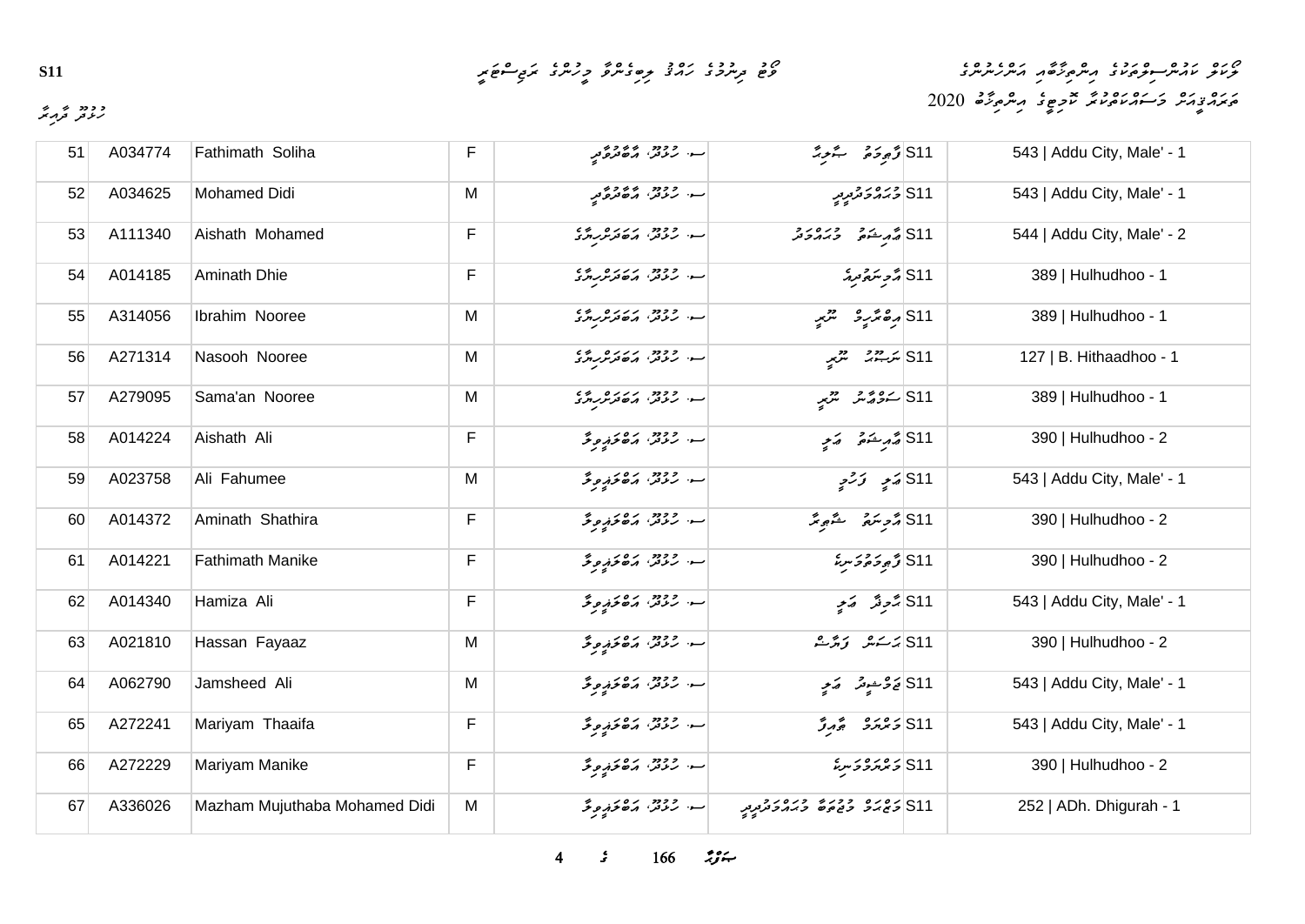*sCw7q7s5w7m< o<n9nOoAw7o< sCq;mAwBoEw7q<m; wBm;vB 2020<sup>, م</sup>وسر حسوم موجود بعروفة وسرمونية (202*0

543 | Addu City, Male' - 1

| 68 | A327742 | Meekail Mujuthaba Mohamed Didi | M | سەر 232°، مەھكەر بەرگە                                                                                                                                                             | S11   وِ تَأْمِرُ قَرْبِ قَامَ صَ حَرَبُ مِرْدَ مِرْسِرِ مِرْ | 390   Hulhudhoo - 2        |
|----|---------|--------------------------------|---|------------------------------------------------------------------------------------------------------------------------------------------------------------------------------------|---------------------------------------------------------------|----------------------------|
| 69 | A026948 | Mohamed Azmeel                 | M | سە رودو، رەۋزە ئ                                                                                                                                                                   | S11 <i>ڈبزونز میڈو</i> ٹر                                     | 543   Addu City, Male' - 1 |
| 70 | A272237 | Mohamed Miuthaf                | M | ب رودو رەم ئوروگ                                                                                                                                                                   | S11 <i>ڈیزون فی فی</i> فرق                                    | 543   Addu City, Male' - 1 |
| 71 | A099623 | Rizweena Ali                   | F | ب رودو رەم ئوروگ                                                                                                                                                                   | S11 مریج م <sub>و</sub> یٹر ۔ م <i>زم</i> ح                   | 543   Addu City, Male' - 1 |
| 72 | A025696 | Abdulla Jameel                 | M |                                                                                                                                                                                    | S11 كەھەر اللە سى ئىچە ئى                                     | 391   Hulhudhoo - 3        |
| 73 | A279276 | AIHAM IBRAHIM                  | M | سه رودو روز ر                                                                                                                                                                      | S11 <i>הَدְرَدْ دِهْتَرِدْ</i>                                | 629   Addu City, Male'-11  |
| 74 | A014597 | Aishath Jameel                 | F | سه رودو روز ر                                                                                                                                                                      | S11 مَگْرِسْتَمْ کَمْ وِگْرُ                                  | 629   Addu City, Male'-11  |
| 75 | A024600 | Aminath Jameel                 | F | سه دود روز د                                                                                                                                                                       | S11 مٌ <i>جِسَمٌ ۔ ف</i> َ <i>ج</i> ِ تَح                     | 391   Hulhudhoo - 3        |
| 76 | A096760 | Dhaha Abdulla                  | F |                                                                                                                                                                                    | S11 مَرَدَّ كَمَدَّدْ اللَّه                                  | 629   Addu City, Male'-11  |
| 77 | A014499 | Fathimath Jameel               | F |                                                                                                                                                                                    | S11 وَجِءَمُ نَحْ وِعْر                                       | 391   Hulhudhoo - 3        |
| 78 | A014545 | Hussain Jameel                 | M |                                                                                                                                                                                    | S11 پر کے <sub>م</sub> ربائی سے <i>ج</i> وی کی                | 629   Addu City, Male'-11  |
| 79 | A021734 | Ibrahim Jameel                 | M | سه دودو روزنده                                                                                                                                                                     | S11  م <i>وڭ بگرى قىچ</i> ى                                   | 629   Addu City, Male'-11  |
| 80 | A014544 | Mariyam Didi                   | F |                                                                                                                                                                                    | S11  5يرټر3مړمړ                                               | 629   Addu City, Male'-11  |
| 81 | A327691 | <b>Mohamed Falih Ismail</b>    | M | ر در دور در در در در میبرد.<br>اسه اردوس ارتصار بود                                                                                                                                | S11 <i>دېمگ</i> ونه ر <sub>گ</sub> وبر م <sup>ر</sup> مگهونه  | 629   Addu City, Male'-11  |
| 82 | A276042 | Zayaan Ibrahim                 | M |                                                                                                                                                                                    | S11 ئ <sub>ى</sub> رگىر م <i>ەمگرى</i> ۋ                      | 156   K. Gulhi - 1         |
| 83 | A014590 | Abdulla Jardhaan               | M | ر در دور در در در در این است. از شده است. از شده است. از شده است.<br>مستقیمات است که از مصر به در است که است. از شده است که است که است که با است که است که است که است که از دیگر د | S11 كەھەتراللە <i>ق بىرىترىتر</i>                             | 543   Addu City, Male' - 1 |

84 A061915 Ahmed Zahir M *egIGwlubwa ,UduLuh .s urihWz udwmcHwa* S11

د دود محر*م*گر<br>رنز قرم گر

 $5$   $5$   $166$   $\frac{2}{3}$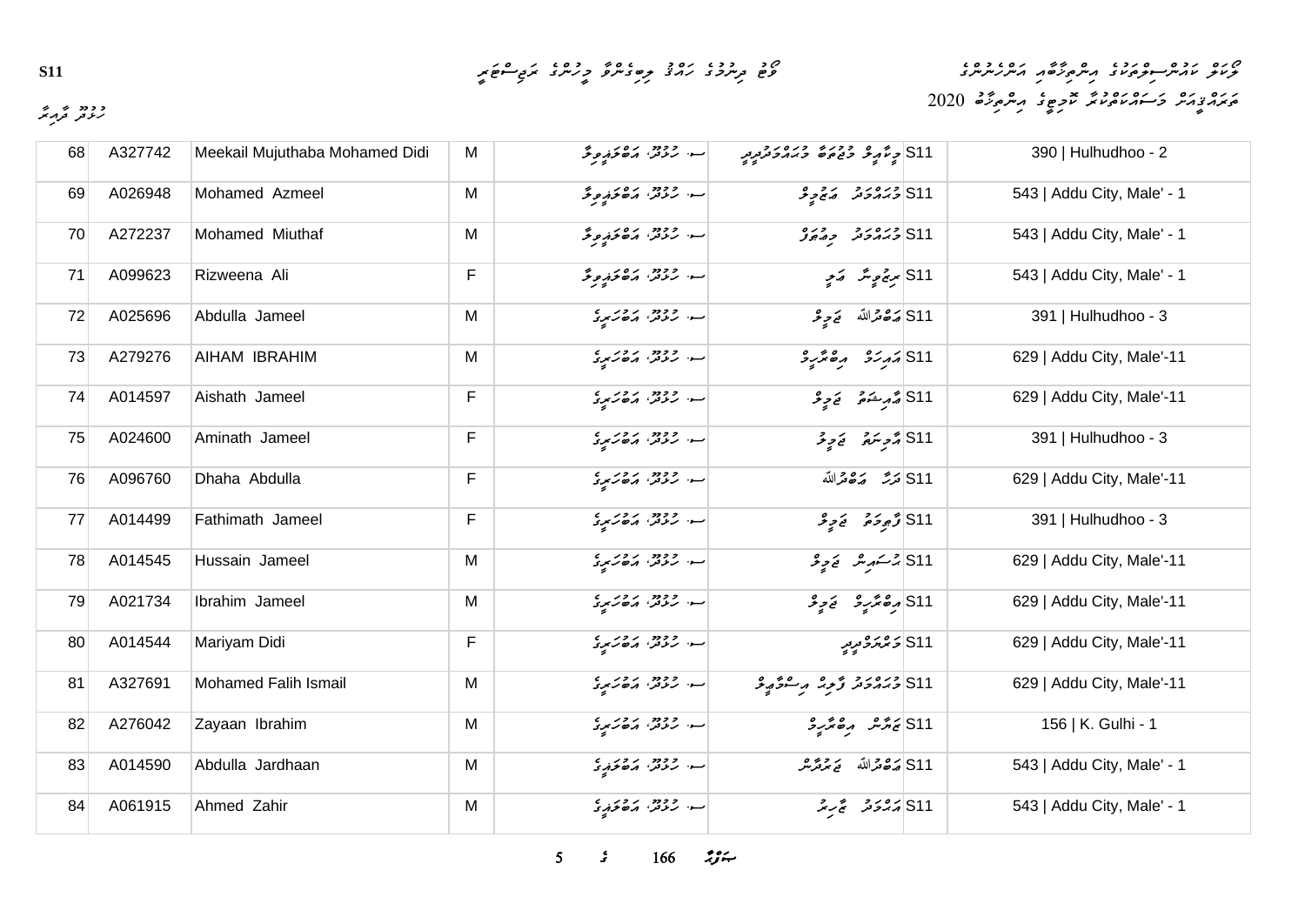*sCw7q7s5w7m< o<n9nOoAw7o< sCq;mAwBoEw7q<m; wBm;vB* م من المرة المرة المرة المرجع المرجع في المركبة 2020<br>مجم*د المريض المربوط المربع المرجع في المراجع المركبة* 

| 85  | A014537 | Aminath Sameera         | $\mathsf F$ | - رودو رور د                          | S11 مٌ <i>جِي مَبْرِيمْ سَوِيرٌ</i>                    | 543   Addu City, Male' - 1      |
|-----|---------|-------------------------|-------------|---------------------------------------|--------------------------------------------------------|---------------------------------|
| 86  | A014549 | Mareena                 | F           | ر دودو رور د<br>سه روس م <i>ن فرد</i> | S11  دَمپرسَّر                                         | 543   Addu City, Male' - 1      |
| 87  | A014605 | Mariyam Azma            | $\mathsf F$ | سه رودو رور و                         | S11 كەبىر بىر ئەيدىنى ئى                               | 543   Addu City, Male' - 1      |
| 88  | A061205 | Mohamed Musthafa        | M           | سه رودو رور د                         | S11 ژبر در و دره<br>S11 ژبر درو د                      | 543   Addu City, Male' - 1      |
| 89  | A022248 | Mohamed Simaad          | M           | - رودو رور و                          | S11  <i>وټرونوتر ب</i> وتر                             | 390   Hulhudhoo - 2             |
| 90  | A070456 | Abdulla Naseer          | M           | د دود روم،<br> - رومن اړه دی          | S11 مَەھْتَراللە سَرَىبْدىمْ                           | 629   Addu City, Male'-11       |
| 91  | A041938 | Ali Naseer              | M           | ر در دود.<br>سه روتر، م <i>ن</i> صور  | S11  رَمِ - سَرَجِيرٌ -                                | 629   Addu City, Male'-11       |
| 92  | A144135 | Mariyam Manikfaan       | $\mathsf F$ | د د دود. د د ده د<br>سه روز، د ه و د  | S11 ئ <i>ۇيرۇ ئەبرىدۇ</i> ئىر                          | 391   Hulhudhoo - 3             |
| 93  | A104114 | Mausoodha Mohamed Salim | F           | ر د دوه د ده و د                      | S11 زو دو وره دو گرو                                   | 565   Hulhumale', Ehenihen - 13 |
| 94  | A063720 | Mohamed Naseer          | M           | ر در دود.<br>سه روتر، م <i>ن</i> صور  | S11 <i>ڈیزور بن مترجین</i>                             | 391   Hulhudhoo - 3             |
| 95  | A065870 | Mohamed Saalim          | M           | سه ووده دوده<br>سه رون                | S11 <i>دېزونو شو</i> و                                 | 565   Hulhumale', Ehenihen - 13 |
| 96  | A279724 | Sidhra Mohamed Salim    | F           | د دود.<br>سه روتر، پره وي             | S11 سە <i>نگەنگە 3 ئەنگە 5 مەنگەن</i> ى                | 629   Addu City, Male'-11       |
| 97  | A092528 | Mohamed Eman Usman      | M           | ے رودو بربرڈید                        | S11 <i>دېرو دو په دوون</i> د کارونک                    | 629   Addu City, Male'-11       |
| 98  | A014449 | Nashitha Ibrahim        | $\mathsf F$ | ر در دوده کردگردگر                    | S11 مَرْج <sub>وج</sub> َ <sub>م</sub> ِ صَخَّرِ وَ    | 629   Addu City, Male'-11       |
| 99  | A148963 | Ahmed Ashnau            | M           | سه رودون برگروی                       | S11 كەبروتىر كەشىھەتتىكە                               | 391   Hulhudhoo - 3             |
| 100 | A014437 | <b>Fathimath Dhie</b>   | $\mathsf F$ | در دوده کار وی                        | S11 ۇ <sub>جو</sub> رَ <sub>ح</sub> ۇم <sub>رى</sub> ز | 629   Addu City, Male'-11       |
| 101 | A024742 | Mohamed Ashraf          | M           | ر د دود. د روه<br>سه روند، ډروی       | S11 ۋىرەرو كەشىر <i>ۇ</i>                              | 391   Hulhudhoo - 3             |

 $6$   $\frac{1}{2}$   $166$   $\frac{1}{2}$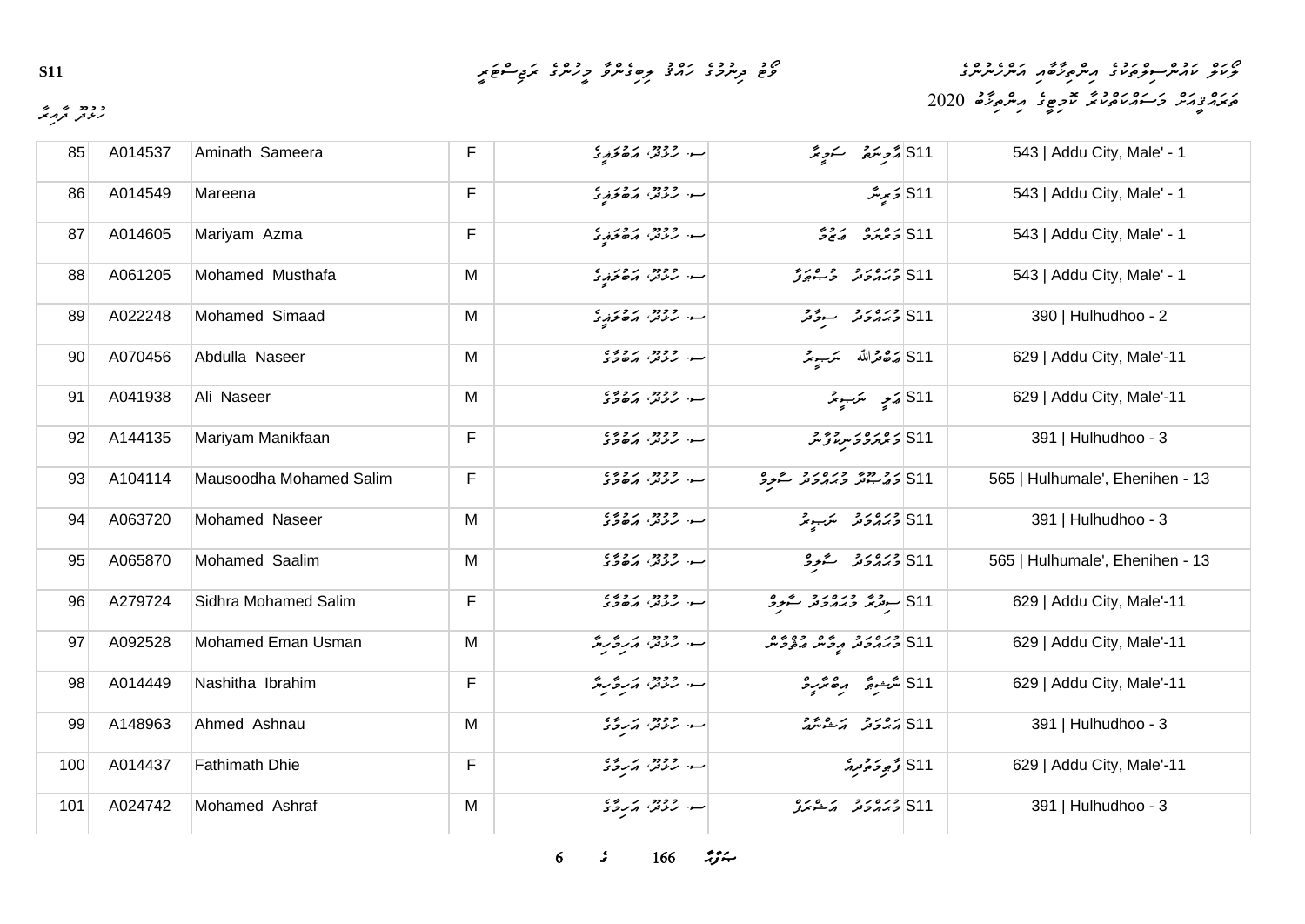*sCw7q7s5w7m< o<n9nOoAw7o< sCq;mAwBoEw7q<m; wBm;vB 2020*<br>*په ټومن د سوم پوره پورې پر سوم د سره پره و*لا

| 102 | A014313 | Najiya Ibrahim                | F           | سه رودون وروی                                  | S11 مَّتِيمَ مِنْ مِنْ لِهِ وَ                             | 391   Hulhudhoo - 3             |
|-----|---------|-------------------------------|-------------|------------------------------------------------|------------------------------------------------------------|---------------------------------|
| 103 | A113886 | Noorul Huda Ashraf            | F           | سە زىرىش كەردى                                 | S11 يېزورنگر برش <sub>م</sub> رو                           | 378   Hithadhoo Ehenihen - 1    |
| 104 | A277221 | Raahath Rashad                | $\mathsf F$ | سە زىرىش كەرگەمى                               | S11 بَرْبَرْمْ     بَرْشَوْتْر                             | 629   Addu City, Male'-11       |
| 105 | A049621 | Mohamed Naseem                | M           | ر در دور در در در باشی<br>سود ارزون اوراد کالج | S11  <i>وُرَهُ دُوْ</i> سَ <i>رَ-و</i> وْ                  | 544   Addu City, Male' - 2      |
| 106 | A278283 | Ahmed Jibreel Ismail          | M           | سەر رودوە كەنى تەنىج ئى                        | S11 كەبروتر ب <sub>و</sub> ھىرو م <sup>ە</sup> مۇمبۇ       | 390   Hulhudhoo - 2             |
| 107 | A075475 | Aminath Shiyama Anwar         | F           | سەس رىمى ئەتەتكە ئ                             | S11 أَرُّم سَمَّرَ مَسْتَرَكَّةً أَرْسُرُهُ مَرْ           | 565   Hulhumale', Ehenihen - 13 |
| 108 | A147265 | Ibrahim Jeel Ismail           | M           | سەس رىمى كەنتىرە ئ                             | S11 مەھەرىپى بېرى مەش <i>ۇم</i> بۇ                         | 460   Srilanka / Colombo - 1    |
| 109 | A123893 | Mariyam Faraha Amjad          | F           | - رودو پروتره و                                | S11 كەبىر بىر بىر بەر بەر بىر                              | 543   Addu City, Male' - 1      |
| 110 | A327991 | Mariyam Zaba Thalhath         | F           | ر در دود.<br>سه روتر، پرتوتره و                | S11 كەبەر ئەن بەھ بەھەر ئ                                  | 390   Hulhudhoo - 2             |
| 111 | A025933 | <b>Mohamed Thalhath Anwar</b> | M           | سەس رىمى ئەتەتكە ئ                             | S11  ورورو بروبرو بروبرو                                   | 543   Addu City, Male' - 1      |
| 112 | A278282 | Naufal Amjad                  | M           | سه رودو کروگره و                               | S11 يتر <i>وز و برون</i> ور                                | 543   Addu City, Male' - 1      |
| 113 | A100937 | Shabana Anwar                 | F           | ر در دود.<br>سوا روتو، مرکزی و                 | S11 شۇڭر ئ <i>ېرون</i> ر                                   | 543   Addu City, Male' - 1      |
| 114 | A075476 | Zaid Amjad                    | M           | ر در دود.<br>سوا روتو، مرکزی و                 | S11 تج م <sub>ی</sub> فر کم دی فر                          | 543   Addu City, Male' - 1      |
| 115 | A396370 | Aminath Ramsha Athif          | F           | ر در دود.<br>سه روتر، مرکزدی                   | S11 مٌ <i>وِ سَهْءُ مَدْوَ</i> مُشَرِّدُ مُ <i>مُ</i> وِرْ | 390   Hulhudhoo - 2             |
| 116 | A279217 | Fathimath Raasha Athif        | F           | د دود.<br>سه روتر، پروژه                       | S11 <i>وَّجِودَة</i> يُرْحَدُ رُّج <i>ودْ</i>              | 390   Hulhudhoo - 2             |
| 117 | A014095 | Mariyam Manike                | F           | ے رودو بروز تروی                               | S11 ئ <i>ۇيۇدۇ ئەبەت</i>                                   | 390   Hulhudhoo - 2             |
| 118 | A279374 | Ahmed Layan                   | M           | ے رودو کرویوٹی                                 | S11 كەبر <i>وتى خەڭ</i> ىر                                 | 544   Addu City, Male' - 2      |

*7 sC 166 nNw?mS*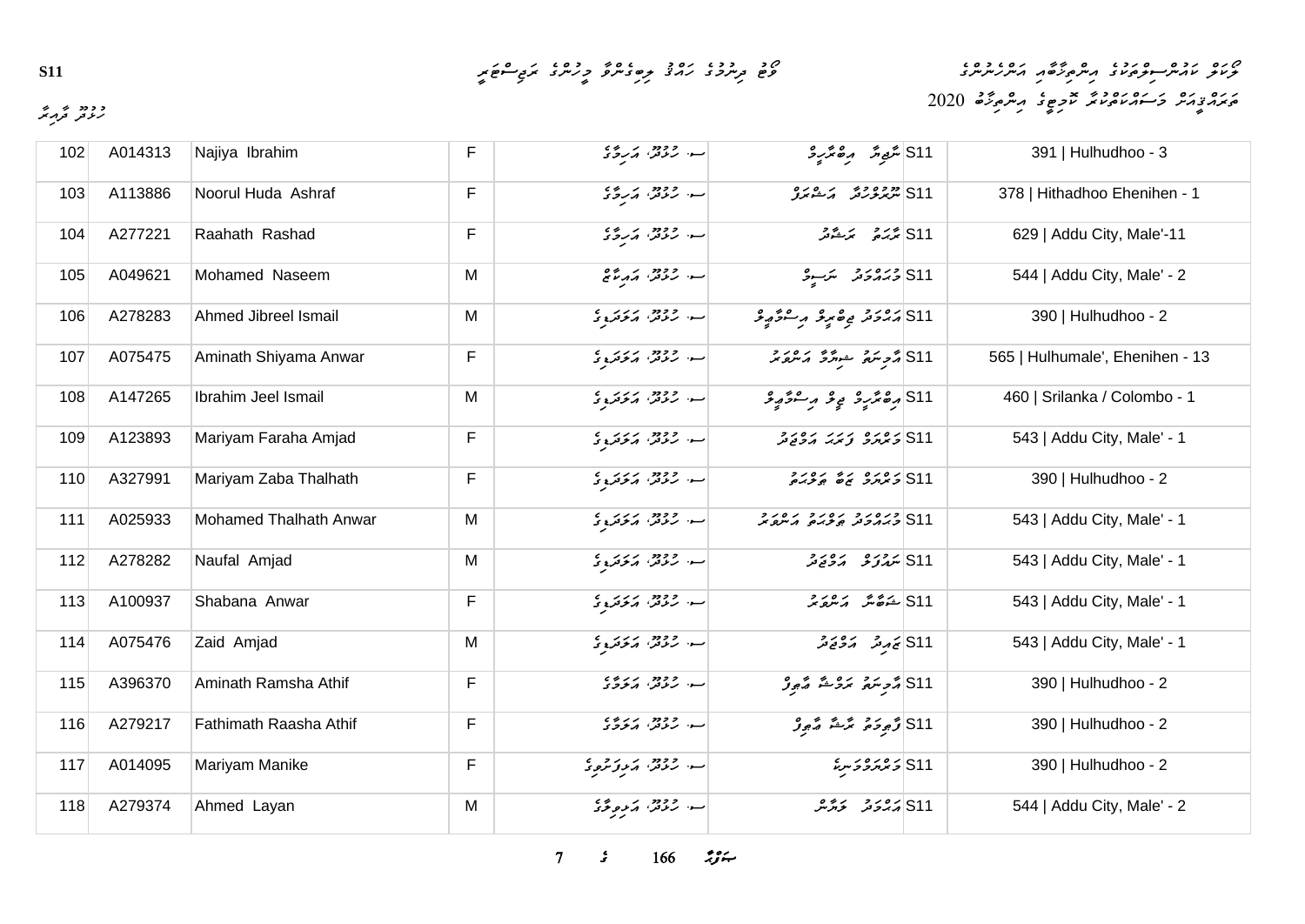*sCw7q7s5w7m< o<n9nOoAw7o< sCq;mAwBoEw7q<m; wBm;vB* م من المرة المرة المرة المرجع المرجع في المركبة 2020<br>مجم*د المريض المربوط المربع المرجع في المراجع المركبة* 

|  | $\begin{array}{cccccccccc} \circ & \circ & \circ & \circ & \circ & \circ \end{array}$ |  |
|--|---------------------------------------------------------------------------------------|--|
|  | ترغض فرمزيمه                                                                          |  |

| 119 | A279567 | Ahmed Shiyaaz               | M           | ے رودہ پرووٹری              | S11 كەشكەتمە ھەم <i>گەن</i> ج                           | 544   Addu City, Male' - 2 |
|-----|---------|-----------------------------|-------------|-----------------------------|---------------------------------------------------------|----------------------------|
| 120 | A014988 | Aishath Dhie                | F           | سە رودو كەرەپچى             | S11 مۇم شەھ <sup>و</sup> رەتكە                          | 389   Hulhudhoo - 1        |
| 121 | A015049 | Ali Futhaa                  | M           | سه دودو کرده وی             | S11 كەمب <i>وۋ</i> گە                                   | 389   Hulhudhoo - 1        |
| 122 | A279571 | <b>Eelaaf Mohamed Nasir</b> | M           | ۔۔ رودو، رَمِہوری           | S11 <sub>م</sub> ِعْرُوْ حَ <i>مْدُودُو مُرْجَ</i> مْہِ | 126   B. Thulhaadhoo - 3   |
| 123 | A279278 | Ibrahim Leewaan             | M           | ے رودوں برعب وی             | S11 <sub>م</sub> ەھ <i>ئۇر</i> ۇ ب <sub>و</sub> ۇ ئى    | 389   Hulhudhoo - 1        |
| 124 | A279566 | Mohamed Shifau              | M           | ے رودو ترووٹور              | S11 <i>دېزونو خوگ</i> ړ                                 | 389   Hulhudhoo - 1        |
| 125 | A014992 | Samana Ali                  | F           | ے رودو ترووٹور              | S11 سَوَّسَ <sub>مَ</sub> رِ                            | 389   Hulhudhoo - 1        |
| 126 | A152041 | Sanoona Ali                 | $\mathsf F$ | ے رودو ترووٹور              | S11 سَتَرْتَثَر مَ <b>َرِ</b>                           | 389   Hulhudhoo - 1        |
| 127 | A279568 | Shafa Ali                   | $\mathsf F$ | سە رودو كەرەپى              | S11 ڪر <i>ڙ چ</i> َ پِ                                  | 389   Hulhudhoo - 1        |
| 128 | A132634 | Shaheen Ali                 | F           | ر د دود.<br>سر روتر، مروج د | S11 ڪرپائر ک <i>ي پ</i>                                 | 389   Hulhudhoo - 1        |
| 129 | A014929 | Shahmeeza Ali               | $\mathsf F$ | ے رودو ترووٹور              | S11  ڪر <i>چي چي</i>                                    | 389   Hulhudhoo - 1        |
| 130 | A014904 | Shamzoona Ali               | F           | ے رودہ پرووٹری              | S11 ڪوچي پر په په                                       | 544   Addu City, Male' - 2 |
| 131 | A014917 | Shathma Ali                 | $\mathsf F$ | ے رودوں کے عروفی کی         | S11 څخهڅ کمنو                                           | 388   Feydhoo Ehenihen - 1 |
| 132 | A366463 | Mohamed Miuthaau Shareef    | M           | سه رحوفز، وترم              | S11 ديرورو چه وو شمېرو                                  | 390   Hulhudhoo - 2        |
| 133 | A014835 | Waheedha Abdulla            | $\mathsf F$ | سە رودىن كەير               | S11 <i>قەبىغ مەھى</i> راللە                             | 390   Hulhudhoo - 2        |
| 134 | A099245 | Abdulla Athif               | M           | ے رودو پروکرے مو            | S11 كەھىراللە گ <i>ەبو</i> ر                            | 544   Addu City, Male' - 2 |
| 135 | A271506 | Ahmed Maazin                | M           | ب. رودو، مَعِدَ سُوَمِدِ    | S11   كەش <sup>ى</sup> تىر قىلى ئىلى ئىل                | 544   Addu City, Male' - 2 |

**8** *s* **166** *z s*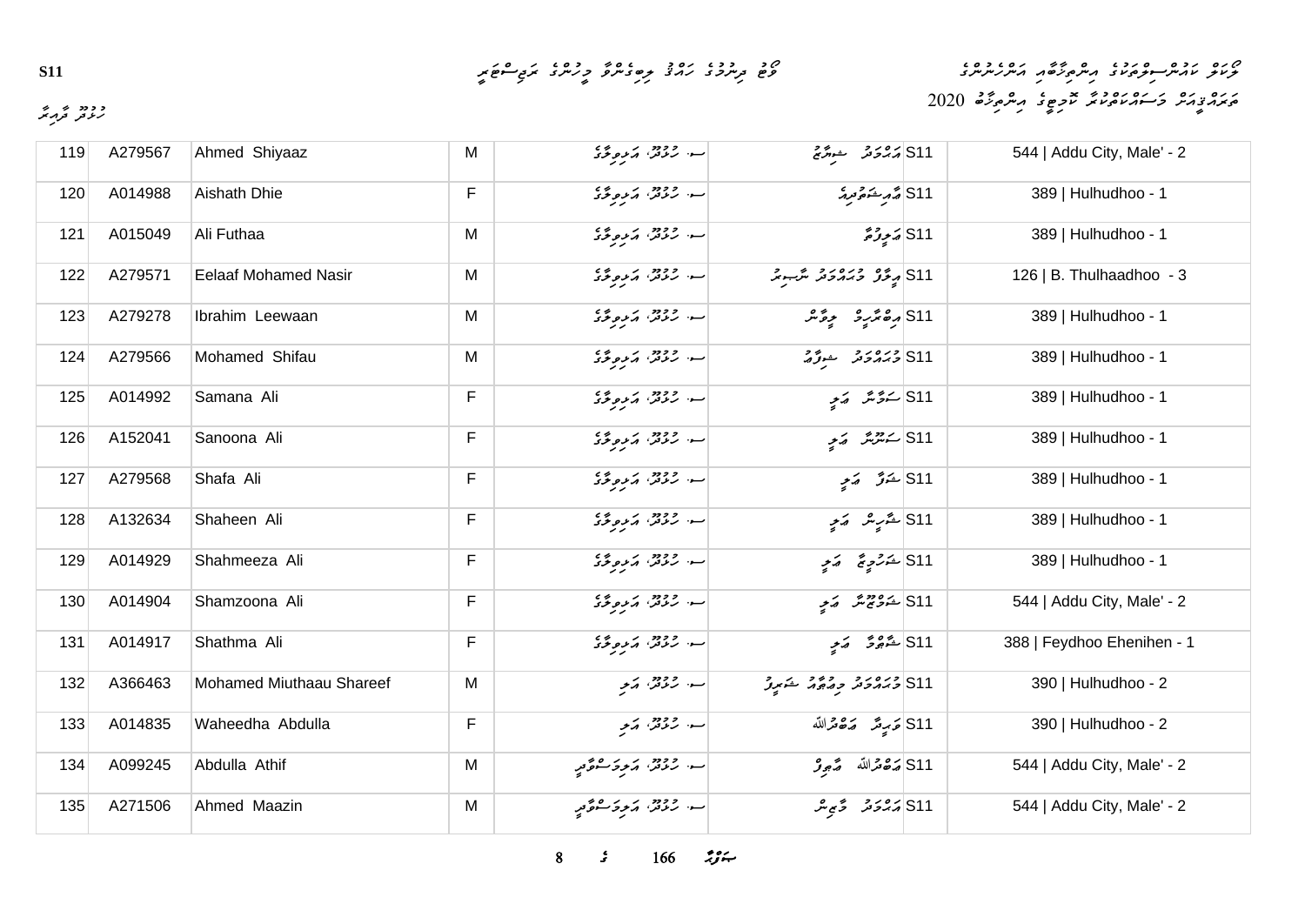*sCw7q7s5w7m< o<n9nOoAw7o< sCq;mAwBoEw7q<m; wBm;vB* م من المرة المرة المرة المرجع المرجع في المركبة 2020<br>مجم*د المريض المربوط المربع المرجع في المراجع المركبة* 

| 136 | A099610 | Ahmed Shuhan               | M | ے رودہ پروکرے گور | S11 كەبروت <sub>ىر</sub> ھەر بىر                          | 389   Hulhudhoo - 1          |
|-----|---------|----------------------------|---|-------------------|-----------------------------------------------------------|------------------------------|
| 137 | A279107 | <b>Ahmed Ethaf Ibrahim</b> | M | ے رودو تروکرے ویر | S11 كەندىخە رېمۇق م <i>ەھترى</i> دۇ                       | 460   Srilanka / Colombo - 1 |
| 138 | A014110 | Aishath Hussain            | F | ے رودو تروکرے و   | S11 مَگْرِسْتَمْ كُرْسَورِسْر                             | 544   Addu City, Male' - 2   |
| 139 | A279105 | Aminath Yumn Ziyad         | F | ے رودو پروکرے مور | S11 مُ <i>جِسَمَ مِرْدُ مَنْ بِهِ مُ</i> قَرَّ            | 460   Srilanka / Colombo - 1 |
| 140 | A044662 | Atheef Hussain Ahmed       | M | ے رودو تروکرے ویر | S11 <sub>مَب</sub> وِرْ بْرَ سَ <sub>مَ</sub> رِ مَدَومَر | 544   Addu City, Male' - 2   |
| 141 | A035367 | Athifa Hussain             | F | ے رودو پروکرے مور | S11 مَّ مِوتَرِ بِمُ سَنَ مِرْ مِرْ                       | 460   Srilanka / Colombo - 1 |
| 142 | A271508 | Fathimath Manhal Abdulla   | F | ے رودو تروکرے مور | S11 تُرجوحَمُ وَسَرَىٰوْ مَ <b>صْرَ</b> اللّه             | 544   Addu City, Male' - 2   |
| 143 | A014038 | Hawwa Hussain              | F | ے رودو تروکرے و   | S11 بَرْدُوَّ بِرْسَهِ بِرْ                               | 389   Hulhudhoo - 1          |
| 144 | A166118 | Mariyam Insha Ziyad        | F | ے رودو تروکرے مور | S11 كەنگە <i>نگە بەينگە بې</i> رگەنگە                     | 544   Addu City, Male' - 2   |
| 145 | A160470 | Mohamed Musnad             | M | ے رودو پروکرے مور | S11 <i>ۋېرو دو و</i> شترې <i>ز</i>                        | 544   Addu City, Male' - 2   |
| 146 | A099640 | Mohamed Shirufan           | M | ے رودو تروکرے میں | S11 <i>ۋېرەر دە</i> سې <i>روش</i>                         | 389   Hulhudhoo - 1          |
| 147 | A035377 | Mohamed Shujau             | M | ب رودو مرور مقرم  | S11 <i>ۋېرو دو</i> شو <i>ق پ</i>                          | 544   Addu City, Male' - 2   |
| 148 | A271503 | Shamhad Saeed              | M | ے رودو تروکرے و   | S11 شۇرگى <sup>ت</sup> ر س <i>ەپەت</i> ر                  | 544   Addu City, Male' - 2   |
| 149 | A014382 | Zubaida Ali                | F | ے رودو تروکھور    | S11 فَ <i>رْھَ مِ</i> رْمَدِ مَدَمٍ                       | 544   Addu City, Male' - 2   |
| 150 | A277152 | Ahmed Mahmood              | M | سه رودو پروژمره   | S11 كەبرو بەھ بەھ                                         | 391   Hulhudhoo - 3          |
| 151 | A038855 | Ali Futha                  | M | سه رودو پروژمو    | S11 ړ <i>نون</i> و                                        | 391   Hulhudhoo - 3          |
| 152 | A014229 | Aminath Mohamed            | F | سه روده پروژمن    | S11 أَمُّ حِسَمَةٌ حَمَدَ مَعَرَ مَ                       | 629   Addu City, Male'-11    |

*n8o<n@ r@q:q5*

*9 s* 166 *z*<sub>*s*<sup>2</sup> *i*</sub>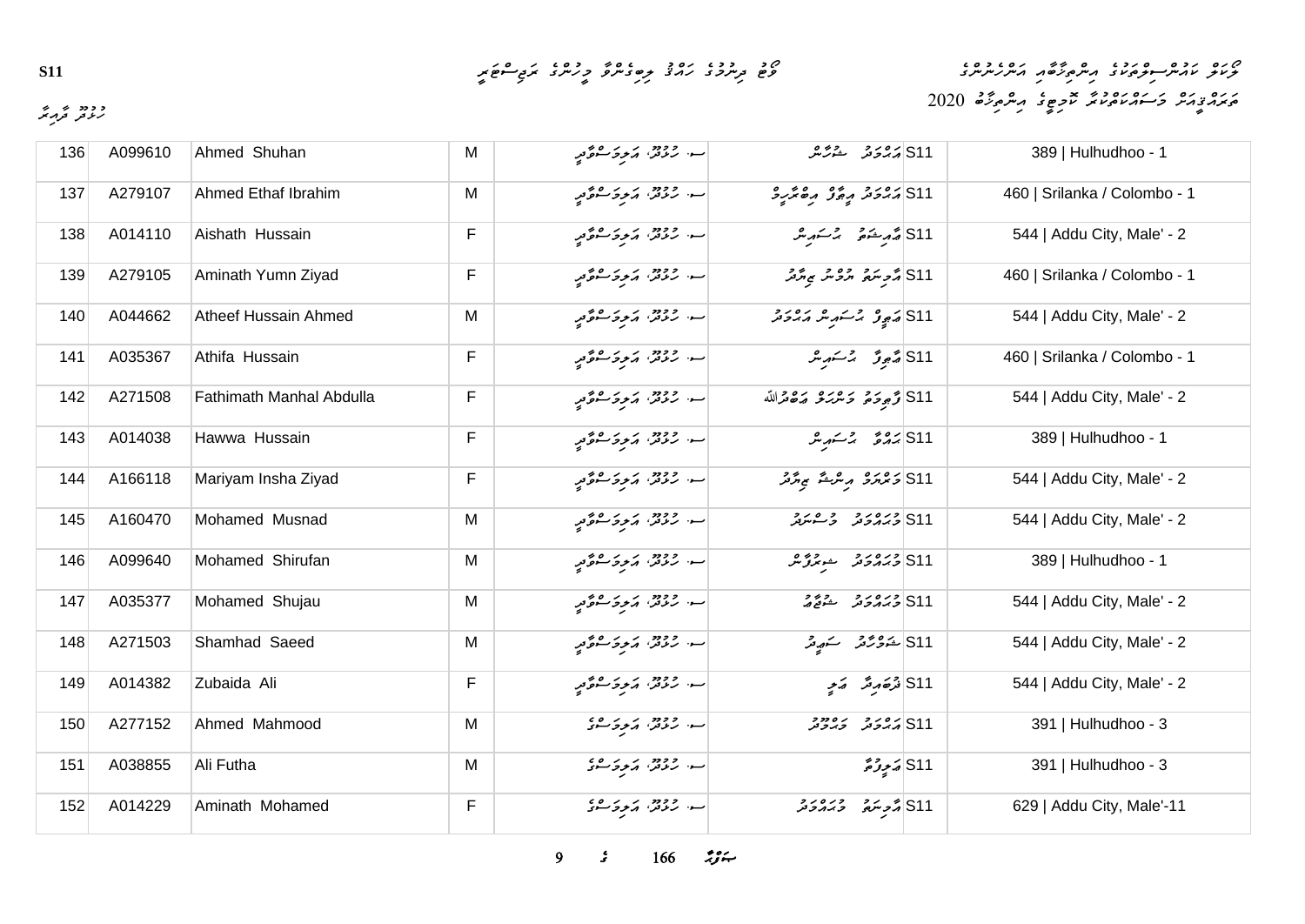*sCw7q7s5w7m< o<n9nOoAw7o< sCq;mAwBoEw7q<m; wBm;vB* م من المرة المرة المرة المرجع المرجع في المركبة 2020<br>مجم*د المريض المربوط المربع المرجع في المراجع المركبة* 

| د دود به پر<br>رنز تر ترمه تر |  |  |
|-------------------------------|--|--|
|                               |  |  |

| 153 | A106822 | Ibrahim Mohamed        | M           | ے رودو پروٹرو                          | S11 مەھرىپرى ئەممەدىر                                    | 391   Hulhudhoo - 3             |
|-----|---------|------------------------|-------------|----------------------------------------|----------------------------------------------------------|---------------------------------|
| 154 | A290716 | Mariyam Dhiye          | $\mathsf F$ | سه رودو پروژمره                        | S11 كەبۇرگە تەرىگە                                       | 391   Hulhudhoo - 3             |
| 155 | A014345 | Masood                 | M           |                                        | S11 كەشقەتتە                                             | 391   Hulhudhoo - 3             |
| 156 | A014344 | Mohamed                | M           | سه رودو رکور ده د                      | S11 دېږدونر                                              | 391   Hulhudhoo - 3             |
| 157 | A277156 | Moonis Mohamed         | M           | سه رودو کروی ده پ                      | S11 تۇسرىش ئ <i>ەزەرە</i> ر                              | 155   K. Hinmafushi - 2         |
| 158 | A024630 | Ali Manikfaanu         | M           | ے اروژہ کروٹ                           | S11 كەمەپە <i>كەبىر تۈ</i> تتىر                          | 565   Hulhumale', Ehenihen - 13 |
| 159 | A051963 | Jeneena Ali            | F           | سە رودى ئەرگ                           | S11 کے سریگر ک <i>ے م</i> ج                              | 565   Hulhumale', Ehenihen - 13 |
| 160 | A069730 | Khoorusheeda           | $\mathsf F$ | ے دودہ کروٹ                            | S11 لِزْمِرْشِيرَ گَ                                     | 565   Hulhumale', Ehenihen - 13 |
| 161 | A026295 | Ahmed Hilmee           | M           | سه دوده ره ده                          | S11 كەندى بىر بىر بىر بىر بىر <i>بى</i>                  | 390   Hulhudhoo - 2             |
| 162 | A158245 | Ali Fahud              | M           | ر در دور در در در د                    | S11 كەير   تەرقىر                                        | 543   Addu City, Male' - 1      |
| 163 | A021824 | Aminath Manike         | $\mathsf F$ | د د دود د ۵ د د پ                      | S11 مَّ مِ سَهْرَ مَ سِرْءَ                              | 543   Addu City, Male' - 1      |
| 164 | A327693 | Aminath Nashmee Hilmee | $\mathsf F$ | د د دود د ه د د د .<br>پ روس ترسمه برد | S11  مَّرِسَمْ سَ <sup>مِي</sup> ْرٍ ب <sub>ُ</sub> وْرٍ | 390   Hulhudhoo - 2             |
| 165 | A048376 | Eenaz Muneer           | F           | سه دوده ره ده                          | S11 م <sub>ی</sub> سَمَّ تَی تَی تَیْرِ مُتَر            | 543   Addu City, Male' - 1      |
| 166 | A014604 | Fainaz Muneer          | $\mathsf F$ | سه دود رور                             | S11 تزم شَمْرٌ ۔ <sub>خ</sub> سمِ تَر                    | 388   Feydhoo Ehenihen - 1      |
| 167 | A014980 | Fathimath Muneer       | $\mathsf F$ | ر در دور بر در در د                    | S11 <i>ؤُھِ وَمَعْ</i> فَسِيمُ                           | 543   Addu City, Male' - 1      |
| 168 | A146592 | Hamdu Musthafa         | M           | سه دود رور                             | S11 برور وبد <sub>و</sub> ر                              | 543   Addu City, Male' - 1      |
| 169 | A146439 | Iduham Muneer          | F           | د د دود د ده د د د                     | S11  م <i>ونڈڈڈ ڈ</i> سپٹر                               | 543   Addu City, Male' - 1      |

 $10$  *s*  $166$  *z***<sub>3</sub>** $\approx$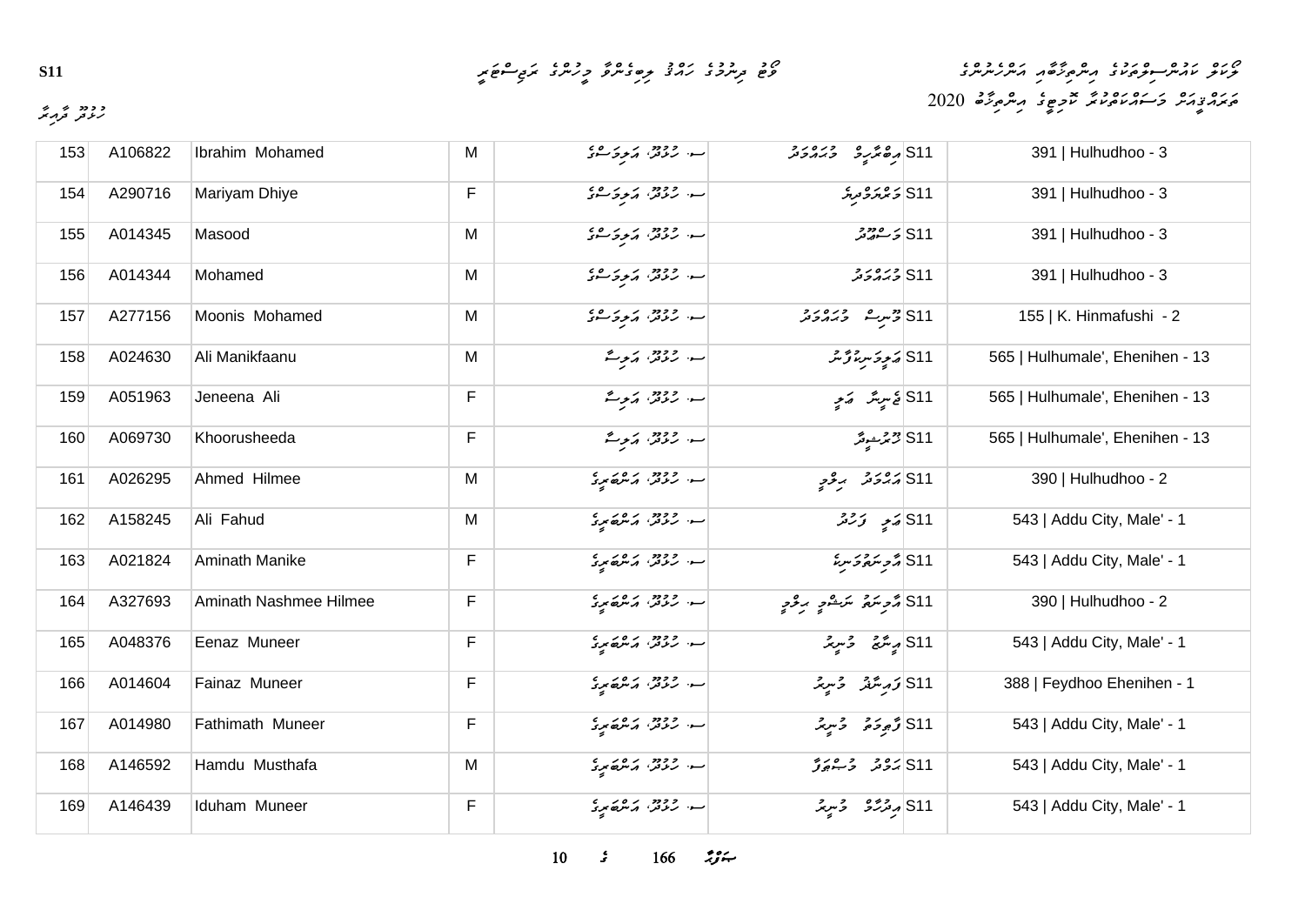*sCw7q7s5w7m< o<n9nOoAw7o< sCq;mAwBoEw7q<m; wBm;vB* م من المرة المرة المرة المرجع المرجع في المركبة 2020<br>مجم*د المريض المربوط المربع المرجع في المراجع المركبة* 

|  | د دود به پر<br>رنز تر ترمه |  |
|--|----------------------------|--|

| 170 | A014625 | Muneer Mohamed             | M           | ر در دود در در در در در این کنید و به در این کنید و به در این کنید و به در این کنید و به دست کنید و بر دست کنی<br>مسیر است کنید و بر دست کنید و برای کنید و برای کنید و برای کنید و برای کنید و برای کنید و برای کنید و برای کنی | S11  3ىرى <i>گە 3، 25% ق</i>             | 543   Addu City, Male' - 1 |
|-----|---------|----------------------------|-------------|----------------------------------------------------------------------------------------------------------------------------------------------------------------------------------------------------------------------------------|------------------------------------------|----------------------------|
| 171 | A146451 | Shiyaza Musthafa           | F           | سه رودو کره در د                                                                                                                                                                                                                 | S11 سوپرتر كربه دورگر                    | 543   Addu City, Male' - 1 |
| 172 | A070614 | Adam Manik                 | M           | ے رودہ رہ دی گھر                                                                                                                                                                                                                 | S11 مەمرىرى ئىرىد                        | 391   Hulhudhoo - 3        |
| 173 | A276566 | Aminath Jeeza              | $\mathsf F$ | ب رودو رەپرىگروگ                                                                                                                                                                                                                 | S11 مَّ مِ سَمَّى مِيَّ                  | 391   Hulhudhoo - 3        |
| 174 | A276571 | <b>Baduru Naseer</b>       | M           | سە رودە رەپرىگەدى                                                                                                                                                                                                                | S11 <i>ھۇندۇ. مىڭ بىر</i>                | 391   Hulhudhoo - 3        |
| 175 | A023961 | Hassan Naseer              | M           | ب رودو رو دو دو                                                                                                                                                                                                                  | S11 پرستانئر - مترسومر                   | 391   Hulhudhoo - 3        |
| 176 | A014673 | Hawwa Manike               | $\mathsf F$ | سە رودە رەپرىگەدى                                                                                                                                                                                                                | S11 ئەرمۇ ئەس <sup>رى</sup>              | 391   Hulhudhoo - 3        |
| 177 | A276568 | Hood Naseer                | M           | ے رودہ رہ مرمر کرنے                                                                                                                                                                                                              | S11  خۇر سىبولىمە                        | 629   Addu City, Male'-11  |
| 178 | A064177 | <b>Ibrahim Manik</b>       | M           | ب رودو رەپرىگروگر                                                                                                                                                                                                                | S11 <sub>مەھ</sub> مگەرچى تىرى <i>ت</i>  | 116   B. Kendhoo - 1       |
| 179 | A014674 | Mariyam Manike             | $\mathsf F$ | ر دارد در دارد در در گردد کرد.<br>سه گرفتن از سرسر <i>پرو</i> نژ                                                                                                                                                                 | S11 كەبر <i>مەركى كەبەتك</i>             | 391   Hulhudhoo - 3        |
| 180 | A014609 | Zakiyya Ibrahim            | $\mathsf F$ | ب رودو رەپرىگروگر                                                                                                                                                                                                                | S11 ئ <i>ې ب</i> رم <sup>و</sup> مەھترىپ | 391   Hulhudhoo - 3        |
| 181 | A014100 | Abdulla Saeed              | M           | ر د دوه د ره پورو د د<br>سه رنوتو، پرسرسربرو د                                                                                                                                                                                   | S11 كەڭقىراللە كى <i>م</i> وتتر          | 391   Hulhudhoo - 3        |
| 182 | A082701 | Ahmed Majeedh              | M           | ر د دوه ار ۵ و ۶۵ وي.<br>سه ارتونس ارسرسرپرواز                                                                                                                                                                                   | S11 كەبۇر قىم ئىقىلىرى ئى                | 391   Hulhudhoo - 3        |
| 183 | A014083 | Aishath Dhie               | F           | ر د دوه د ره پورو د د<br>سه رنوتو، پرسرسربرو د                                                                                                                                                                                   | S11 مُدْمِسْتَعْوَمِدِهُ                 | 391   Hulhudhoo - 3        |
| 184 | A161538 | Ali Rasheed                | M           | ر در دور دره بر دره د<br>سه رونو، پرسرسربرد د                                                                                                                                                                                    | S11 کھ پر مگر میں پر مقرر ا              | 629   Addu City, Male'-11  |
| 185 | A014195 | Fathmath Saeedha           | $\mathsf F$ | ر در دوه از ده بوده و در د<br>سه ارتونس از سرسربرو د                                                                                                                                                                             | S11 ژَ <i>ّجِ دَمْ شَهِ</i> تْر          | 391   Hulhudhoo - 3        |
| 186 | A273791 | Fathmath Asna Ahmed Jaleel | F           | در ۱۳۶۶ د ۱۳۶۶ ور                                                                                                                                                                                                                | S11 ۇي <i>وخۇ مەسىر مەدەر ق</i> ويۇ      | 629   Addu City, Male'-11  |

 $11$  *s*  $166$  *n***<sub>y</sub>**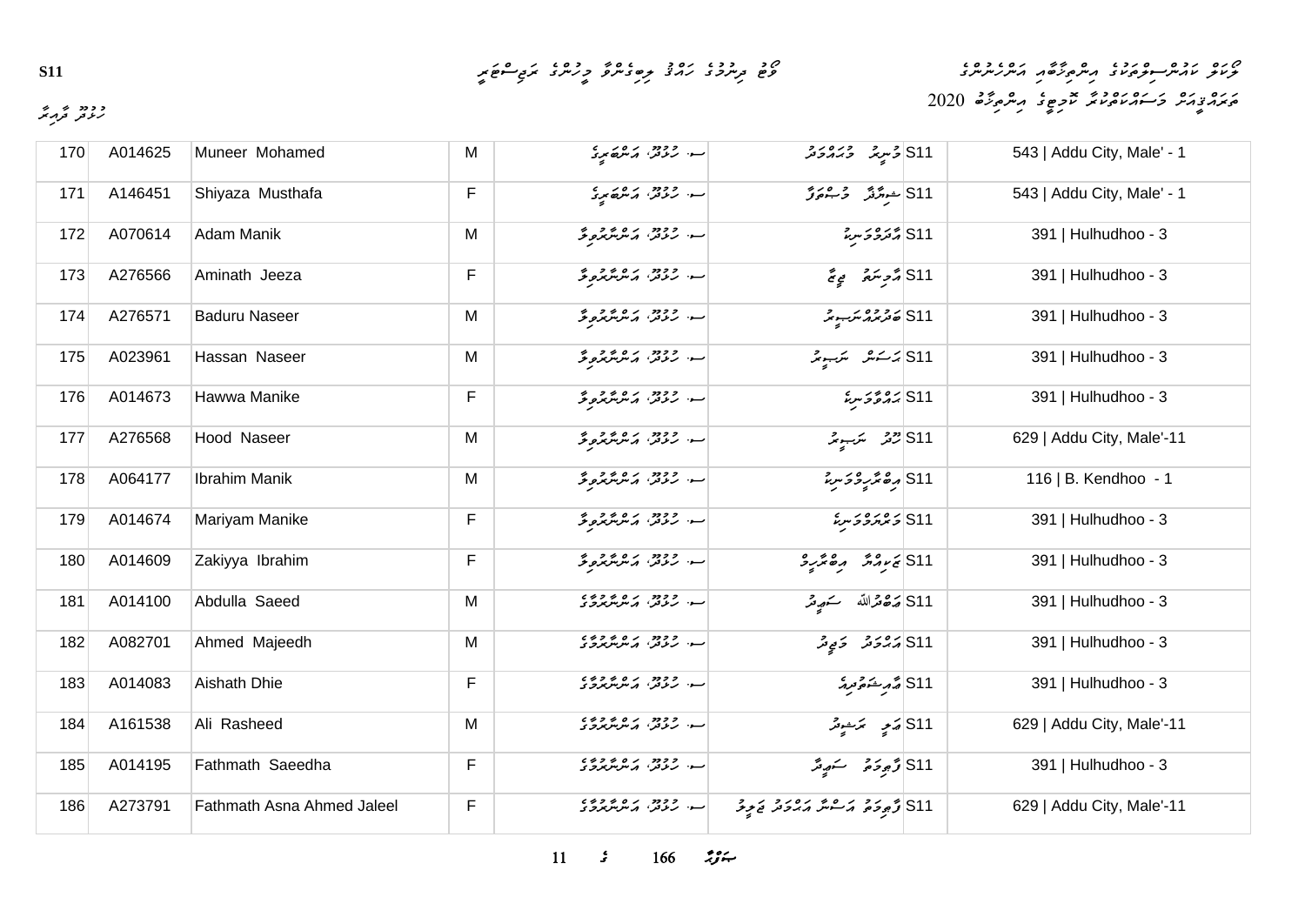*sCw7q7s5w7m< o<n9nOoAw7o< sCq;mAwBoEw7q<m; wBm;vB* م من المرة المرة المرة المرجع المرجع في المركبة 2020<br>مجم*د المريض المربوط المربع المرجع في المراجع المركبة* 

| 187 | A014147 | Hassan Yasir               | M | ر د دود د ه د ده د<br>سه رنوتو، پرسربروی                                                                                                                                                                                         | S11  پرسٹر پڑے گر                             | 391   Hulhudhoo - 3             |
|-----|---------|----------------------------|---|----------------------------------------------------------------------------------------------------------------------------------------------------------------------------------------------------------------------------------|-----------------------------------------------|---------------------------------|
| 188 | A014194 | Hawwa Rana                 | F | ر در دوه از ده بوده و در دارد.<br>سه ارتونو، اوسرس                                                                                                                                                                               | S11 ئەبۇر ئەتە                                | 391   Hulhudhoo - 3             |
| 189 | A014193 | Mariyam Rasheeda           | F | د دود ده ده ده.<br>سه روتر، پرسربروی                                                                                                                                                                                             | S11  <i>وَبُرْبِرُوْ بَرَحْبِيْرُ</i>         | 391   Hulhudhoo - 3             |
| 190 | A121147 | Mohamed Riyaz              | M | د د دود. د ه د د ده د<br>سه رنونو، پرسربربرد د                                                                                                                                                                                   | S11 <i>ۋېزونز پرو</i> شه                      | 391   Hulhudhoo - 3             |
| 191 | A273789 | Mohamed Imran Ahmed Jaleel | M |                                                                                                                                                                                                                                  | S11 دره د د و پژو برود د رو د کسه دود د ه ووی | 629   Addu City, Male'-11       |
| 192 | A046997 | Nazeer Hussain             | M | ر در دور دره دوره در در در در باشد و برای کنید و در این استاد استاده کنید و از کار در این کار در این کار در ای<br>مسائل کنید به مرکز این کار کردند و این کار در این کار در این کار در این کار در این کار در این کار در این کار ک | S11 سَمْدِيْرَ - پِرْسَهِ سِرْ                | 629   Addu City, Male'-11       |
| 193 | A327899 | Abdulla Raidh Thaufeeq     | M | ے، رودہ پڑے پری                                                                                                                                                                                                                  | S11 كەھەتراللە م <i>ەتبەتر مۇمۇ</i> تو        | 565   Hulhumale', Ehenihen - 13 |
| 194 | A051323 | Ali Naseer                 | M | سه رودو کاستمبری                                                                                                                                                                                                                 | S11  رَمِ سَرَسِيمُ                           | 544   Addu City, Male' - 2      |
| 195 | A014024 | Aminath Suwaadhu           | F | ے رودوں پر کے برو                                                                                                                                                                                                                | S11 مَّ حِ سَمَّ مَعَ مَّدَّ                  | 565   Hulhumale', Ehenihen - 13 |
| 196 | A084639 | Ibrahim Afzal              | M | سه رودو کاسکانوی                                                                                                                                                                                                                 | S11 <sub>مەھ</sub> ترىپ مۇشۇ                  | 389   Hulhudhoo - 1             |
| 197 | A327689 | Ibrahim Zain Haneef        | M | ے رودوں پر کے برو                                                                                                                                                                                                                | S11 مەھەرىپە ت <sub>ى مە</sub> شر ئەبىرو      | 389   Hulhudhoo - 1             |
| 198 | A342959 | <b>IBRAHIM ZAIN HANEEF</b> | M | سه اردود کاستمبری                                                                                                                                                                                                                | S11 مەھەرىپ ئەمەمە ئەيرى                      | 389   Hulhudhoo - 1             |
| 199 | A270912 | Lafwa Thaufeeq             | F | ر در دوده از کرد د کار د با به ایرانی است.<br>مستقیم از کار کار کردند که با ایرانی که ایرانی که ایرانی که با ایرانی که ایرانی که ایرانی که ایرانی که ایرانی                                                                      | S11 <i>خۇڭ خەربى</i> تى                       | 389   Hulhudhoo - 1             |
| 200 | A014176 | Mariyam Dhie               | F | ے رودوں برےمیری                                                                                                                                                                                                                  | S11 كەبىر بىر ئەرگە                           | 565   Hulhumale', Ehenihen - 13 |
| 201 | A026693 | Mohamed Waheed             | M | سە زودە كەسكەپى                                                                                                                                                                                                                  | S11 <i>وبرووتر   وَب</i> ِتْر                 | 389   Hulhudhoo - 1             |
| 202 | A270914 | Mohamed Rihan Thaufeeq     | M | سه روده برسهوی                                                                                                                                                                                                                   | S11 <i>ڈبزو کو برگر تو گورو</i> تو            | 565   Hulhumale', Ehenihen - 13 |
| 203 | A062079 | Riyazath Ahmed             | F | سە، رىزىق، ئەسكەپرى                                                                                                                                                                                                              | S11 <sub>موہ</sub> ریج <sub>پر</sub> محمد حمد | 565   Hulhumale', Ehenihen - 13 |

 $12$  *s*  $166$  *n***<sub>3</sub>** *n* 

و و *ه به بر*<br>رنو تر <sub>م</sub>ر بر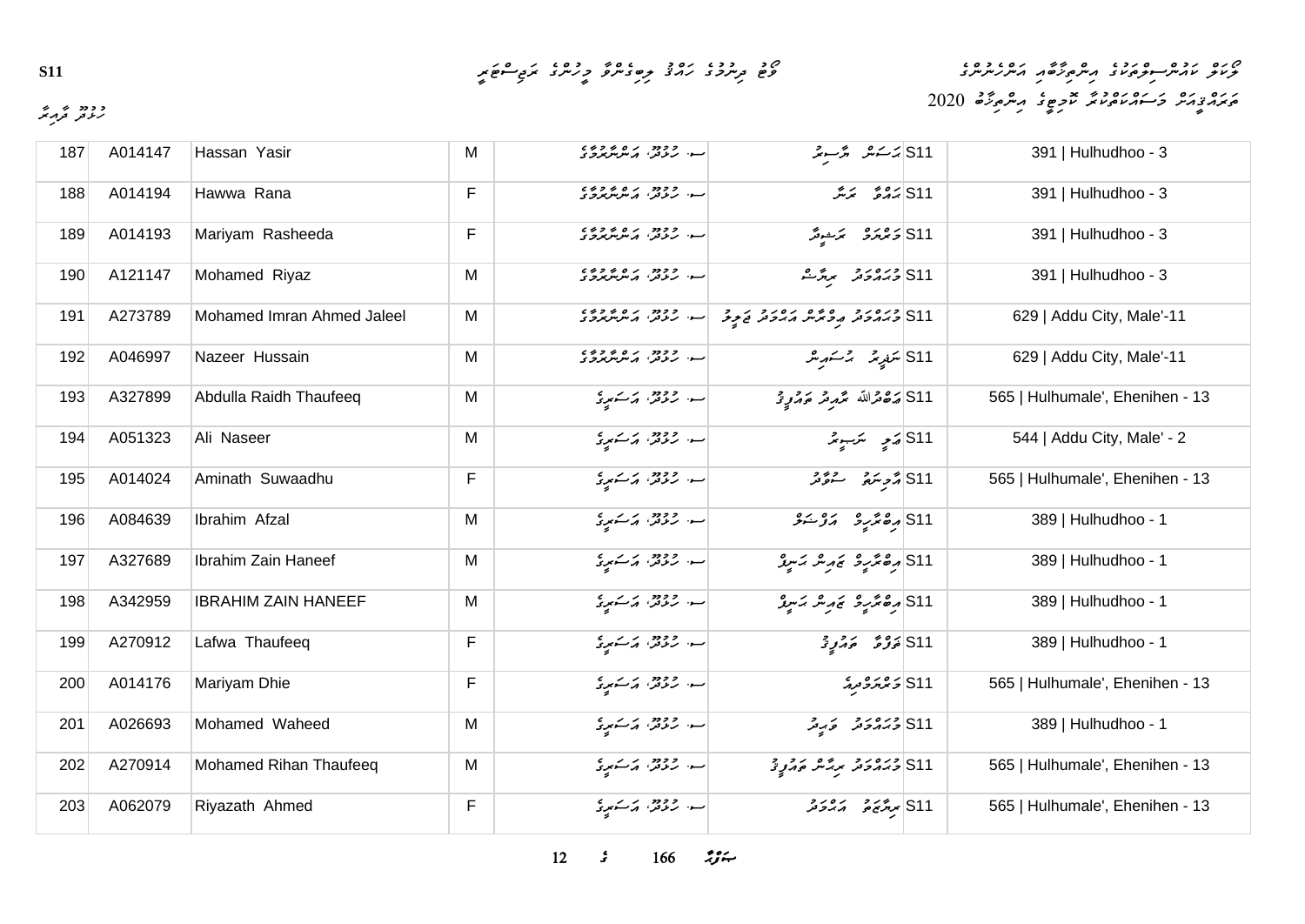*sCw7q7s5w7m< o<n9nOoAw7o< sCq;mAwBoEw7q<m; wBm;vB* م من المرة المرة المرة المرجع المرجع في المركبة 2020<br>مجم*د المريض المربوط المربع المرجع في المراجع المركبة* 

| 204 | A014178 | Shama Ahmed                 | $\mathsf F$ | سه د دوده برستهوی                                        | S11 حُتَّرَ     پروتر                                 | 565   Hulhumale', Ehenihen - 13 |
|-----|---------|-----------------------------|-------------|----------------------------------------------------------|-------------------------------------------------------|---------------------------------|
| 205 | A127905 | Shifneen Rasheed            | $\mathsf F$ | ب - رودون برکستمبری                                      | S11  سور°سرینر کرسوٹر                                 | 544   Addu City, Male' - 2      |
| 206 | A127904 | Shiuneen Rasheed            | $\mathsf F$ | سە زودە كەسكەپى                                          | S11 حوثر سریٹر کرجوئر                                 | 544   Addu City, Male' - 2      |
| 207 | A097354 | Aminath Rasheeda            | $\mathsf F$ | ب دوده پره د و                                           | S11 مُرْحِ سَمْرٍ مَرْسُوِمَّر                        | 544   Addu City, Male' - 2      |
| 208 | A153025 | Azma Ali                    | F           | ر در دوده در کار در در در ایران<br>سه ارتزایل اور شهرو د |                                                       | 389   Hulhudhoo - 1             |
| 209 | A014677 | <b>Fathimath Dhie</b>       | $\mathsf F$ | سە رودو كەسىمكى ئ                                        | S11 ژ <sub>مو</sub> ځ م <sub>و</sub> موم <sup>ر</sup> | 389   Hulhudhoo - 1             |
| 210 | A014678 | Mariyam Manike              | $\mathsf F$ | سە رودو كەسىمكى ئ                                        | S11 ئ <i>ۇيترۇ ئەبەت</i>                              | 389   Hulhudhoo - 1             |
| 211 | A025229 | Moosa Najmy                 | M           | سە رودو كەسىمكى ئ                                        | S11 تخریج شقامی                                       | 544   Addu City, Male' - 2      |
| 212 | A254583 | Seena Ali                   | F           | ( د د دود از ۲۵ د د د )<br>( سه ارتزاد کار استانوری      | S11 سویٹر کی پر                                       | 388   Feydhoo Ehenihen - 1      |
| 213 | A068061 | Shaheeda Ali                | $\mathsf F$ | ر در دوده از ۲۵ در دی.<br>سه ارتزایل اوکسته بودنی        | S11  ڪ <sub>يم</sub> ير کي په                         | 544   Addu City, Male' - 2      |
| 214 | A276139 | Yumna Ali                   | $\mathsf F$ | ( د د دود د کار د د )<br>( د د کار کار کار د کارو کار    | S11 پروتر ک <i>ے ی</i>                                | 389   Hulhudhoo - 1             |
| 215 | A279150 | Abdulla Lujain Saeed        | M           | ب رودو ره دوور                                           | S11 كَمَصْعَدْاللَّهُ خَفَيْرَ مِسْرٌ سَمَدٍ مِّرْ    | 389   Hulhudhoo - 1             |
| 216 | A041510 | Mohamed Saeed               | M           | ب رودو ره دوم و                                          | S11 <i>, 2222 كەم</i> ەتر                             | 243   AA. Himendhoo - 1         |
| 217 | A064277 | Ahmed Shareef               | M           | سه دودو ره ده ب                                          | S11 كەش <sup>ى</sup> قىرىق سىتەمب <i>و</i> گ          | 544   Addu City, Male' - 2      |
| 218 | A058020 | Aishath Shifa Ahmed Shareef | $\mathsf F$ | سه روود بره علم                                          | S11 مەم شەم ھىر <i>ۇ مەدەن</i> ھەمرۇ                  | 544   Addu City, Male' - 2      |
| 219 | A047130 | Aminath Husna               | F           | ے رودہ رومنیں                                            | S11 <sub>م</sub> ُّر <i>َ بِيهُ بِي</i> مُشَرَّ       | 544   Addu City, Male' - 2      |
| 220 | A070674 | Badhoora Naseer             | F           | سە زودە ئەھمىشىمە                                        | S11 <i>کانگریمہ</i> سرسومر                            | 389   Hulhudhoo - 1             |

 $13$  *s*  $166$  *n***<sub>3</sub>** *n*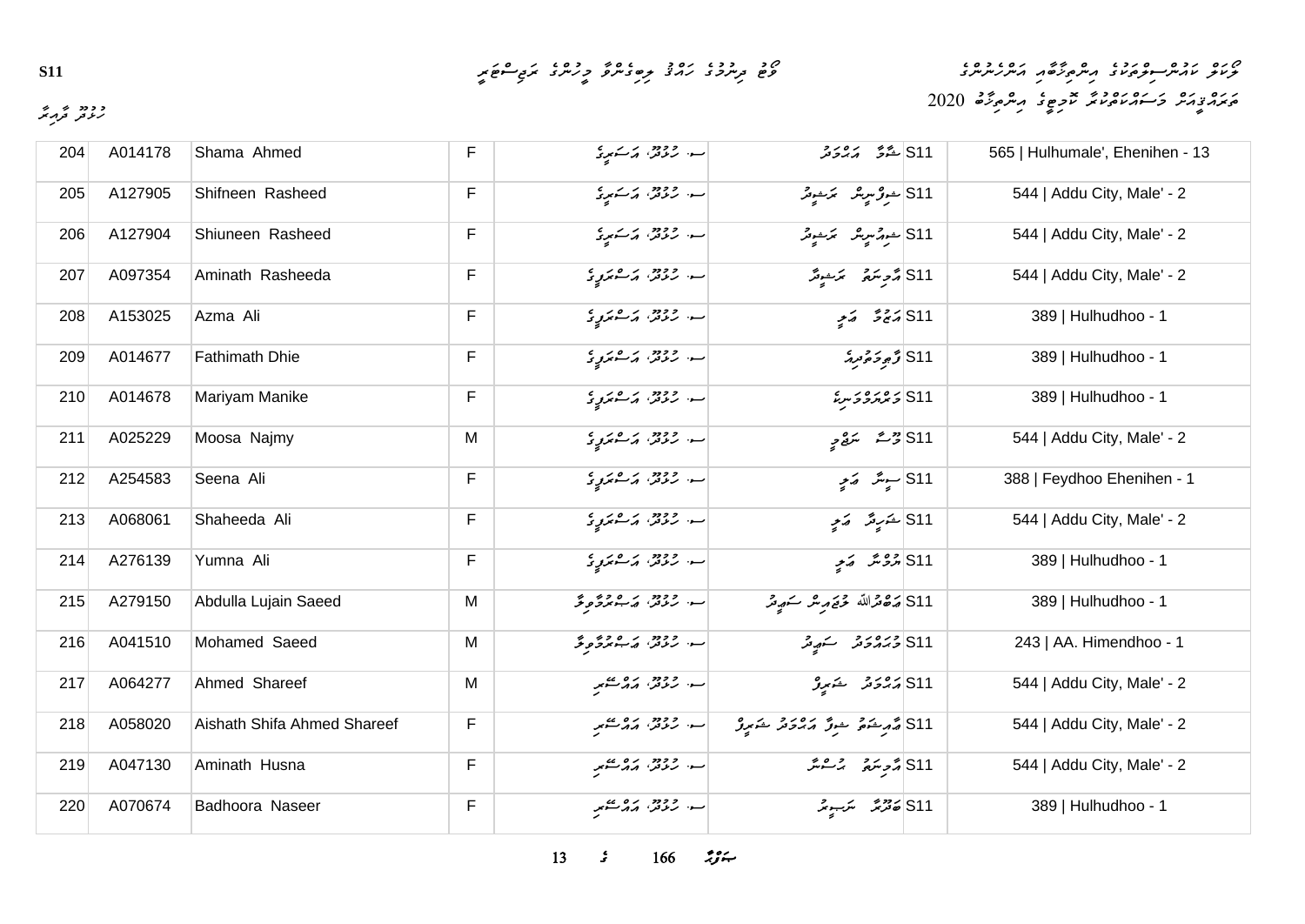*sCw7q7s5w7m< o<n9nOoAw7o< sCq;mAwBoEw7q<m; wBm;vB* م من المرة المرة المرة المرجع المرجع في المركبة 2020<br>مجم*د المريض المربوط المربع المرجع في المراجع المركبة* 

| $\rightarrow$ $\rightarrow$ $\rightarrow$ $\rightarrow$ $\rightarrow$ |  |
|-----------------------------------------------------------------------|--|
| رؤثر فرمه                                                             |  |
|                                                                       |  |

| 221 | A078115 | Ibrahim Sinan         | M            | سە رىزىق، مەم شىمر   | S11 م <i>وڭ ئۇر</i> بۇ سويى <i>گەن</i> گە              | 389   Hulhudhoo - 1          |
|-----|---------|-----------------------|--------------|----------------------|--------------------------------------------------------|------------------------------|
| 222 | A058012 | Mohamed Fawwaz        | M            | ے رودوں دہ سکامر     | S11 <i>32023</i> زەھ بى                                | 544   Addu City, Male' - 2   |
| 223 | A058019 | Shiznee Shareef       | F            | سه رودو رو ده بر     | S11  ھوچم سي مڪمر <i>پ</i> و                           | 544   Addu City, Male' - 2   |
| 224 | A067014 | Abdulla Shamheed      | M            | ب رودو ره عصروته     | S11 مَەھْتَراللە خەرىب <sup>ىر</sup>                   | 460   Srilanka / Colombo - 1 |
| 225 | A149685 | Ahmed Anoosh          | M            | ب رودو ره عمرونگ     | S11 كەبروتر كەنترىش                                    | 391   Hulhudhoo - 3          |
| 226 | A279024 | Ahmed Haaroon Hussain | M            | ب رودو ره په جرون    | S11 كەبرو بولۇپ بەسكەنلەش                              | 391   Hulhudhoo - 3          |
| 227 | A279016 | Ali Thalib            | M            | سە رودو رە شىرو ئى   | S11 کړې گ <sub>ی</sub> ون <i>ې</i>                     | 391   Hulhudhoo - 3          |
| 228 | A014978 | Aminath Manike        | F            | سە رودو رە شىرو ئى   | S11 مَّ مِ سَعْرَ حَ سِرْءَ                            | 629   Addu City, Male'-11    |
| 229 | A060786 | Fathimath Qaseem      | F            | ب رودو ره په عرونځ   | S11 تۇم <sub>ب</sub> وڭمۇ تۆسۈ <i>گ</i> ە              | 629   Addu City, Male'-11    |
| 230 | A372246 | Lafwa Ali Zuhair      | $\mathsf F$  | ب دودو ره علموځ      | S11 سَوْءٌ <sub>صَ</sub> عِ يَحْرَ <sub>م</sub> ِ يَرْ | 629   Addu City, Male'-11    |
| 231 | A279023 | Lassan Ali Zuhair     | M            | - رودو رە مەسورە ئە  | S11 ئۇرگەش <sub>م</sub> ىرىم ئى <i>ئى</i> رىد          | 629   Addu City, Male'-11    |
| 232 | A014728 | Maryam Gaseem         | F            | سە رودو رە شىرو ئى   | S11 <i>5 پروژ</i> تخ سوژ                               | 629   Addu City, Male'-11    |
| 233 | A085232 | Mohamed Shamheed      | M            | سە رودو رە شىرو ئى   | S11 <i>\$نەۋەتە</i> خۇرى <i>ت</i> ە                    | 391   Hulhudhoo - 3          |
| 234 | A050292 | Nazima Gaseem         | $\mathsf F$  | ب رودو ره په موږگ    | S11 سَمْعِ تَقْ تَوْسِوْ                               | 629   Addu City, Male'-11    |
| 235 | A014956 | Nisreen Hussain       | F            | سە رودو رە شىروگ     | S11 سرے پریڈ کے کہ بھر                                 | 391   Hulhudhoo - 3          |
| 236 | A279019 | Nuzula Gaseem         | $\mathsf{F}$ | ب رودو ره په دوغ     | S11 برچ تخ تخ سوڤر ا                                   | 629   Addu City, Male'-11    |
| 237 | A014955 | Shamila Gaseem        | F            | ب رودو ره په عمومونځ | S11 ڪروگر تخ <sup>م</sup> وگر                          | 629   Addu City, Male'-11    |

 $14$  *s*  $166$  *z*  $\frac{2}{3}$  *k*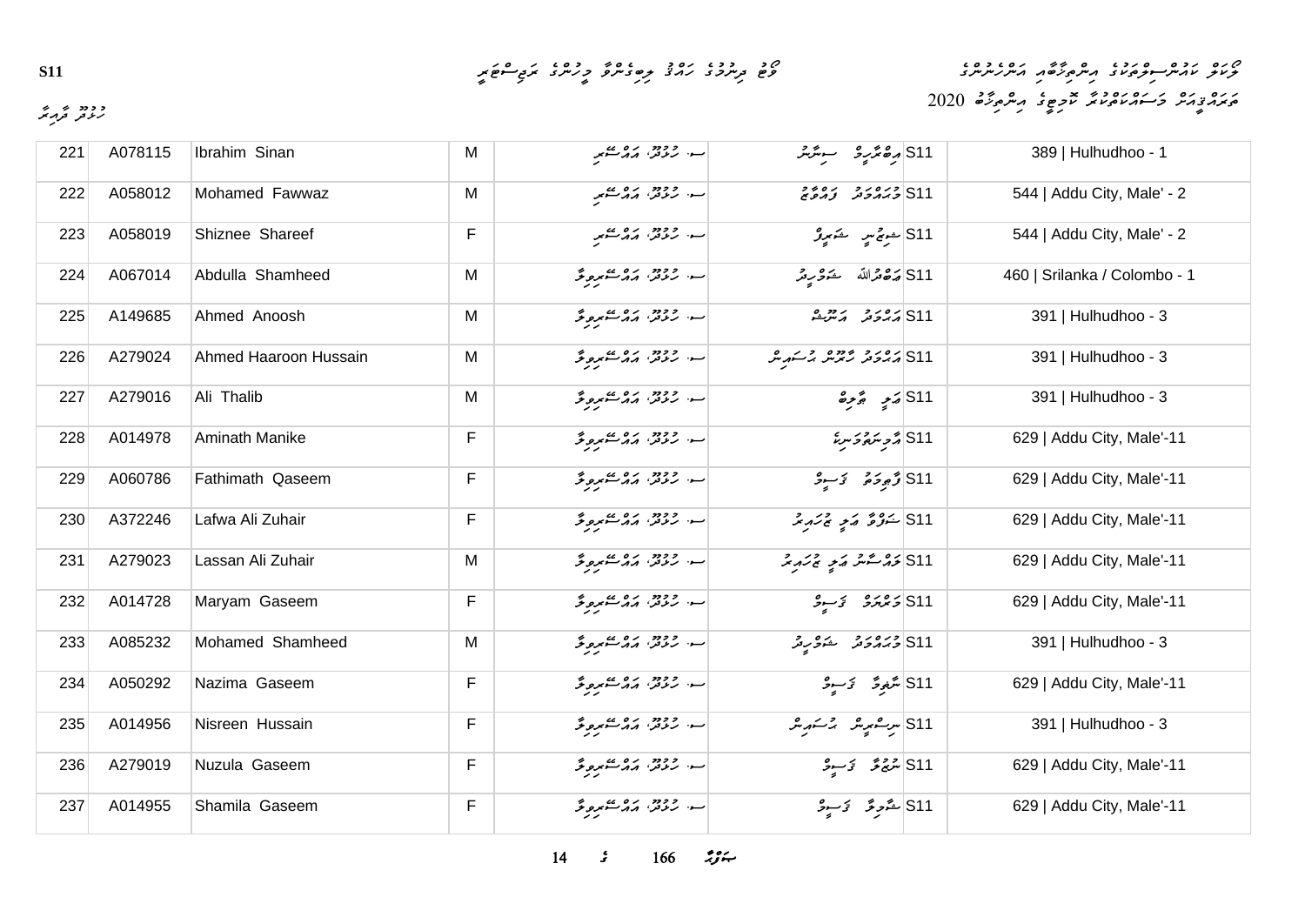*sCw7q7s5w7m< o<n9nOoAw7o< sCq;mAwBoEw7q<m; wBm;vB* م من المرة المرة المرة المرجع المرجع في المركبة 2020<br>مجم*د المريض المربوط المربع المرجع في المراجع المركبة* 

|  | $\begin{array}{ccccc} \circ & \circ & \circ & \circ \end{array}$ |
|--|------------------------------------------------------------------|
|  | نرعرفر اقرمرته                                                   |
|  |                                                                  |

| 238 | A161557 | Shifana Gaseem         | F           | سە رودو رە بەسىرە ئ                                 | S11 حو <i>ڙنگ ت</i> خ سور                                | 391   Hulhudhoo - 3        |
|-----|---------|------------------------|-------------|-----------------------------------------------------|----------------------------------------------------------|----------------------------|
| 239 | A053492 | Gulfishana             | F           | ر د ووه در در دره ده<br>سه رنوش پره د ستورن         | S11  تۇتۇپەيشىر                                          | 543   Addu City, Male' - 1 |
| 240 | A063334 | Hussain Didi           | M           | و وود. در بر در ور.<br>سه رنوش اړه د سوترن          | S11  پُرڪ <i>مپرنگوپ</i> رِ                              | 390   Hulhudhoo - 2        |
| 241 | A277942 | Mariyam Didi           | $\mathsf F$ | ر د ووه اربر د در ده ور<br>سه اربوتو، اردوی ستوربوی | S11  تر چربر <sup>9</sup> میر                            | 390   Hulhudhoo - 2        |
| 242 | A065024 | Mohamed Naseem         | M           | د و دود. در در در ده در د<br>سه رنوش اړه د سوترن    | S11 <i>\$ پروونز</i> ترجو                                | 543   Addu City, Male' - 1 |
| 243 | A373947 | Abdulla Nazvaan Hassan | M           | ر د وود درده د                                      | S11 كَمْگُوْتْرَاللَّهُ عَرَيْكُمْ تَرْكُمْ بَرَسَكُمْرً | 543   Addu City, Male' - 1 |
| 244 | A043662 | Aishath Didi           | F           | د دودو.<br>سه روتر، پرکوری                          | S11 مَگْرِ شَکُونِرِ مِرِ                                | 543   Addu City, Male' - 1 |
| 245 | A106434 | Ali Ahmed Didi         | M           | د دودو.<br>سه روتر، من ور                           | S11  كەمچە - كەنگە <i>قەتەپەي</i> ر                      | 543   Addu City, Male' - 1 |
| 246 | A014089 | <b>Fathimath Didi</b>  | $\mathsf F$ | ر د وود درده د<br>سه روش مورد                       | S11 تُرْجِوحَ مُرْمِرِ                                   | 543   Addu City, Male' - 1 |
| 247 | A101142 | Ibrahim Didi           | M           | د دودو.<br>سه روتر، مکون د                          | S11 <sub>مر</sub> چ پڑر <sub>گ</sub> ورمر                | 543   Addu City, Male' - 1 |
| 248 | A273877 | Mohamed Naseem         | M           | ر د دود. درد د د                                    | S11  <i>وټرونوتر پرسې</i> و                              | 390   Hulhudhoo - 2        |
| 249 | A273871 | Moosa Ahmed Didi       | M           | د دودو در ده د<br>سه روتن پرکوری                    | S11  تۆس <sup>ىتە</sup> كەنگە <i>قەتەپەي</i> ر           | 390   Hulhudhoo - 2        |
| 250 | A161539 | Najwa Naseem           | F           | د د دود. درد د د.<br>سه روفر، مص                    | S11 يَرْدُجْ مَنْ سَرْسِرْتْر                            | 543   Addu City, Male' - 1 |
| 251 | A273879 | Nasih Naseem           | M           | ر د وود درده د<br>سه روش مورد                       | S11 مگرسوپر - مگرسوپر                                    | 543   Addu City, Male' - 1 |
| 252 | A038268 | Adam Naseer            | M           | سه رودود. مرمونزی                                   | S11  مُرْمَرْدُ - سَرَسِيشْ                              | 544   Addu City, Male' - 2 |
| 253 | A042953 | Aishath Shaheeda       | $\mathsf F$ | سه دودو. زم ده                                      | S11 مَ <i>ذْمِ حَذَمْ</i> حَدَيْثَر                      | 544   Addu City, Male' - 2 |
| 254 | A050699 | Fathimath Zahira       | F           | سه رودود. مرمونزی                                   | S11 <i>وُّهِ دَء</i> ْ ت <sub>َح</sub> مَّ سِمَّ         | 544   Addu City, Male' - 2 |

 $15$  *s*  $166$  *z***<sub>3</sub>**  $\frac{2}{3}$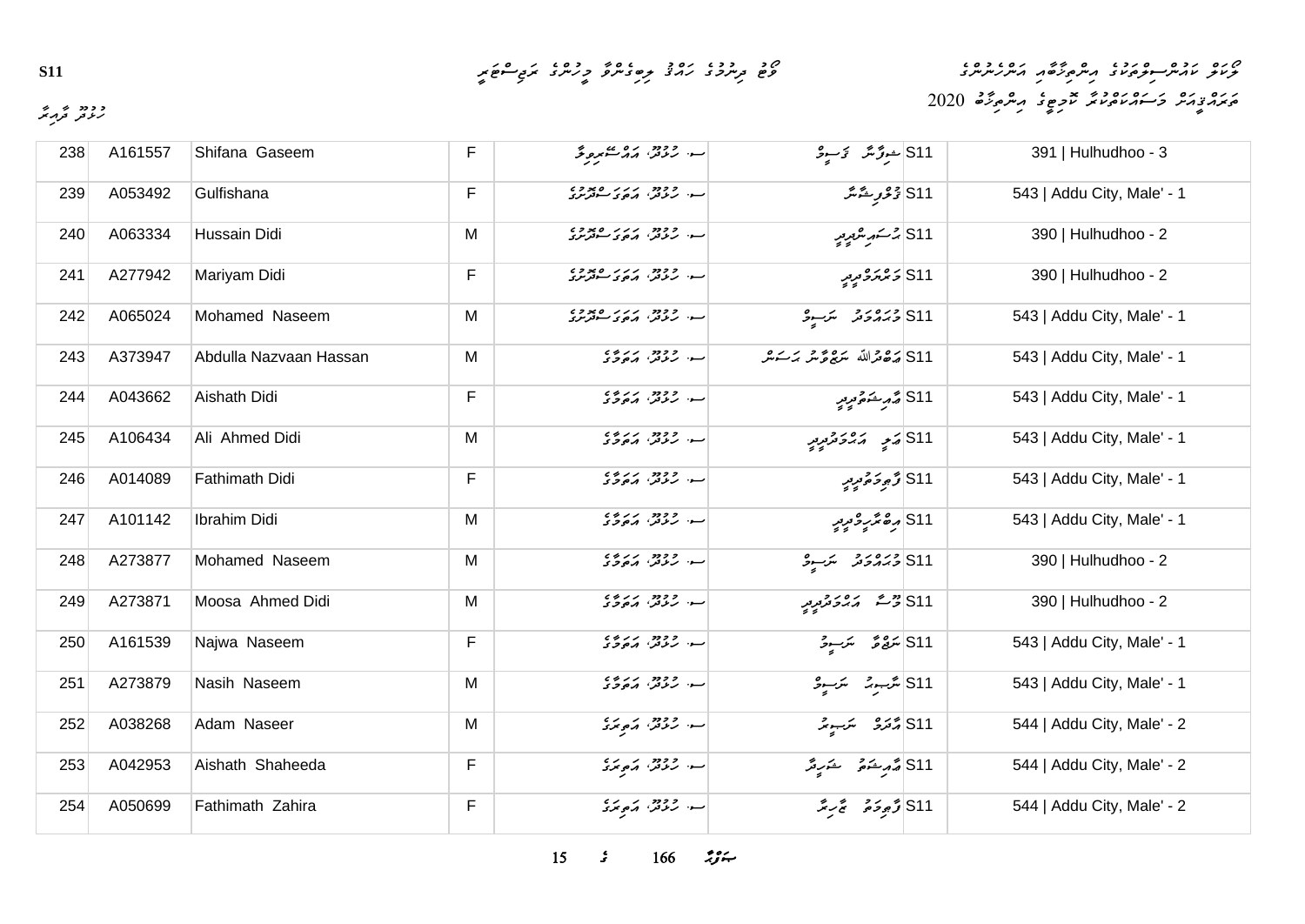*sCw7q7s5w7m< o<n9nOoAw7o< sCq;mAwBoEw7q<m; wBm;vB* م من المرة المرة المرة المرجع المرجع في المركبة 2020<br>مجم*د المريض المربوط المربع المرجع في المراجع المركبة* 

|  | د دود به پر<br>رنز تر ترمه |
|--|----------------------------|
|  |                            |

| 255 | A073399 | Mohamed Jaishan Naseer | M           | سه رودو کرم دی                             | S11 تر پروتر تے پر ش <sup>ہ</sup> شریب پر     | 389   Hulhudhoo - 1             |
|-----|---------|------------------------|-------------|--------------------------------------------|-----------------------------------------------|---------------------------------|
| 256 | A014636 | Ahmed                  | M           | ے رودو کے مرکز                             | S11 كەبرى قىر                                 | 565   Hulhumale', Ehenihen - 13 |
| 257 | A112411 | Dr. Shazma Abdulla     | F           | - دودو رکم مرد د                           | S11 يوم يوم سنومج تر كام كالله                | 391   Hulhudhoo - 3             |
| 258 | A044917 | Hussain Ahmed          | M           | - دودو که دیدگا                            | S11 برسەمبەش ئەجرىتىر                         | 629   Addu City, Male'-11       |
| 259 | A119957 | Ibrahim Ahmed          | M           | - دودو رکه برده                            | S11 مەھمەر قىم ئەمەد قىر                      | 378   Hithadhoo Ehenihen - 1    |
| 260 | A162942 | Mohamed Suaid          | M           | - دودو رکم مرد د                           | S11 <i>ۋېرو دو مشتر م</i> قر                  | 391   Hulhudhoo - 3             |
| 261 | A045824 | Aminath Faheema        | $\mathsf F$ | ب د دودن م کم مرد کا                       | S11 مَّ مِ سَمَّى وَرِدَّ                     | 629   Addu City, Male'-11       |
| 262 | A063697 | Dr. Abbasa Abdul Hamid | F           |                                            | S11 برەيم رەپ مەدەبەر جەمئالىق دەھەر ئەمبىرى  | 629   Addu City, Male'-11       |
| 263 | A045299 | Ibrahim Waheed         | M           | سه رحمد به کار محمد برد که                 | S11 م <i>وڭ ئۇر</i> ۇ ق <i>اي</i> وتر         | 629   Addu City, Male'-11       |
| 264 | A277868 | Mohamed Hamdhoon       | M           | سەر 1322، ئەھجەسىرى                        | S11 دره رو برودوه                             | 629   Addu City, Male'-11       |
| 265 | A045177 | Mohamed Waheed         | M           | سه د دود. که دیدی                          | S11 <i>ډېرونو وې</i> تر                       | 629   Addu City, Male'-11       |
| 266 | A151796 | Amaanulla Hassan       | M           | سه دوده بر ۵۵۵ و.                          | S11 كەڭ شراللە بەسكەنلە                       | 391   Hulhudhoo - 3             |
| 267 | A373242 | Aminath Nadha Naseem   | $\mathsf F$ | ر در دور بر دوه بر درگر<br>روز بر سرکار در | S11 مٌ <i>وِ سَمَّةَ</i> سَرَبَّرَ سَرَسِوتَر | 565   Hulhumale', Ehenihen - 13 |
| 268 | A279307 | Hamdhoona Hassan       | $\mathsf F$ | ے رودو بوت 2000 م                          | S11 ټرونرنگ - ټرېنگر                          | 629   Addu City, Male'-11       |
| 269 | A279304 | Hamman Hassan          | M           | ر در دور بر ده ده در د                     | S11 <i>ټرونگر برسکر</i>                       | 629   Addu City, Male'-11       |
| 270 | A279196 | Hassan Futha           | M           | ر در دور بر ده در در د                     | S11 ئەسەئىدۇ ئىچ                              | 391   Hulhudhoo - 3             |
| 271 | A160140 | Ibrahim Ibaad          | M           | ر در دور بر ده ده در د                     | S11 مەھ <i>مگىر ئىسمى ھەق</i> ر               | 629   Addu City, Male'-11       |

 $16$  *s*  $166$  *z*  $\frac{2}{3}$  *k*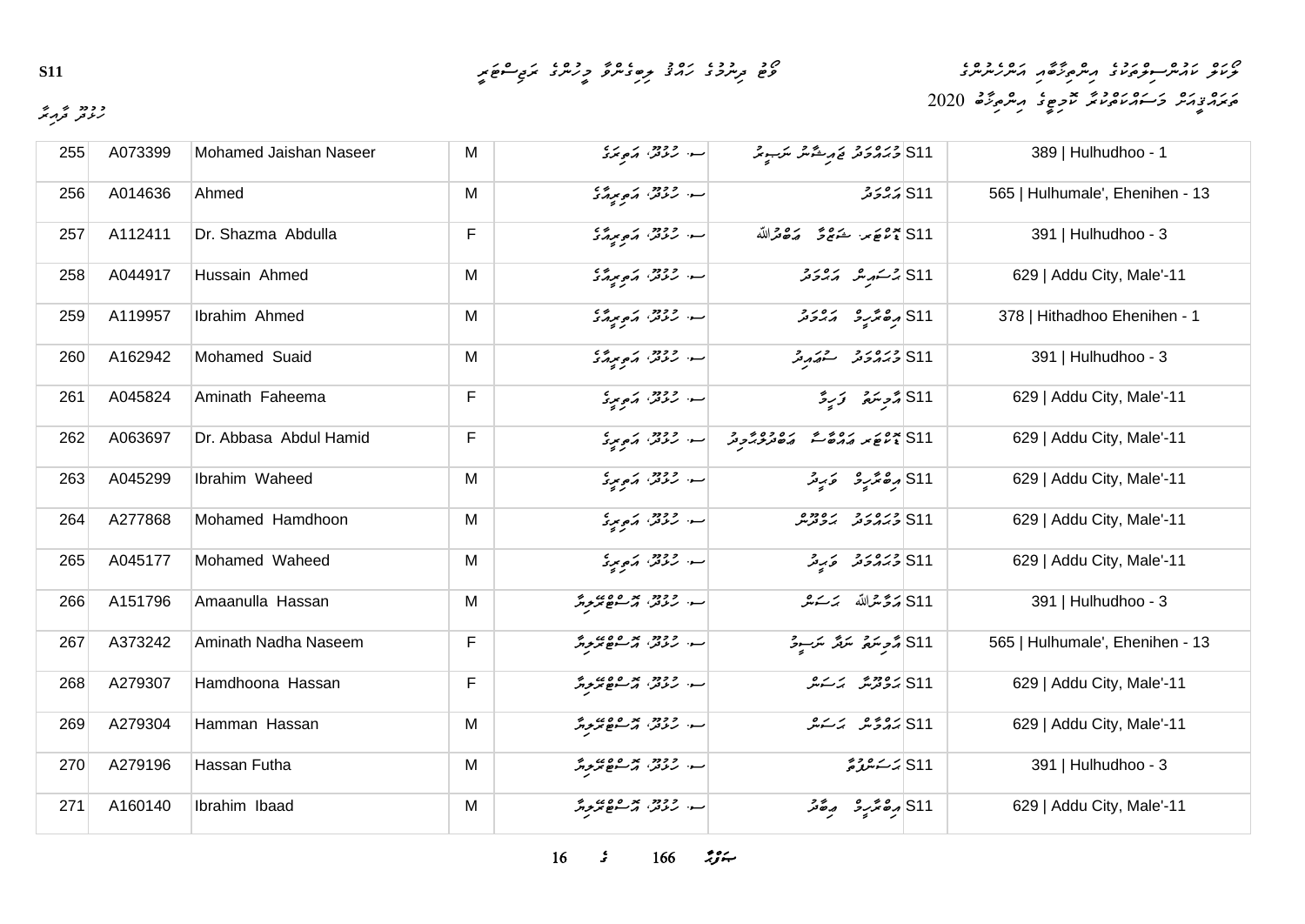*sCw7q7s5w7m< o<n9nOoAw7o< sCq;mAwBoEw7q<m; wBm;vB* م من المرة المرة المرة المرجع المرجع في المركبة 2020<br>مجم*د المريض المربوط المربع المرجع في المراجع المركبة* 

|  | 彡 彡 ≫ >>    |
|--|-------------|
|  | زؤفر قرمرته |
|  |             |

| 272 | A032252 | Inaayathullah      | M           | ( - مردود بر ۵۵۵ و.<br>( - مردود ابر سوھ بربر ابر | S11 صِتَعَمَّعَهُ اللَّه           | 388   Feydhoo Ehenihen - 1 |
|-----|---------|--------------------|-------------|---------------------------------------------------|------------------------------------|----------------------------|
| 273 | A014809 | Mohamed Fiyaz      | M           | سه دوده بر ۵۵۵۰ و.                                | S11 <i>دېم</i> روتر پ <i>ر</i> گت  | 391   Hulhudhoo - 3        |
| 274 | A279306 | Sana Hassan        | F           | سه دوده بر ۵۵۵۰ و.                                | S11  سَتَرَ - پَرسَتَر             | 629   Addu City, Male'-11  |
| 275 | A021839 | Abbas Ali          | M           | سه دودد. که په کار                                | S11 <i>ەيۋە</i> م مەم              | 629   Addu City, Male'-11  |
| 276 | A014244 | Ahmed Shafneez     | M           | سه دودد. ځونو                                     | S11 كەبرى قىر سىرگە بىرى ئى        | 629   Addu City, Male'-11  |
| 277 | A277167 | Ali Shahudh        | M           | سه دودد. ځونو                                     | S11  رَمِ شَ <sup>3</sup> رُتْرُ   | 629   Addu City, Male'-11  |
| 278 | A277168 | Bilsaan Ali Bushry | F           | سه دودد. ځونو                                     | S11 ھوگ مگر <sub>مگ</sub> ر ھڪر    | 391   Hulhudhoo - 3        |
| 279 | A026298 | Geema Ali          | F           | سه دودو. ځونو                                     | S11  ت <sub>و</sub> تَر کمیم ِ     | 629   Addu City, Male'-11  |
| 280 | A014385 | Mariyam Dhie       | $\mathsf F$ | سه دودد. ځونو                                     | S11 كەبىر بىر ئەرگە                | 629   Addu City, Male'-11  |
| 281 | A336057 | Mohamed Auzan      | M           | سه دودد. ځونون                                    | S11 دېرمونو پروبره                 | 391   Hulhudhoo - 3        |
| 282 | A014388 | Mohamed Sharafaad  | M           | ر د دود.<br>سه رنزنس کارگان                       | S11 <i>دېم دو.</i> شمر <i>ون</i> و | 629   Addu City, Male'-11  |
| 283 | A014389 | Reeza Ali          | F           | سە رودو، ئەرگەر                                   | S11 مربح ک <i>ے م</i>              | 629   Addu City, Male'-11  |
| 284 | A014360 | Seema Ali          | F           | سه دوده کاروی                                     | S11 سوتھ - م <i>ک</i> حیہ          | 391   Hulhudhoo - 3        |
| 285 | A076456 | Shafna Moosa       | F           | سه دودد. ځونو                                     | S11 ينۇنگە تۇش                     | 629   Addu City, Male'-11  |
| 286 | A271646 | Ahmed Maseeh       | M           | - رودو کارموه تر                                  | S11 كەندى قىرىد                    | 544   Addu City, Male' - 2 |
| 287 | A279131 | Ali Minaah         | M           | ب دودو کارمونو گ                                  | S11  رَمِ <sub>حِ</sub> سَّرٌ      | 389   Hulhudhoo - 1        |
| 288 | A271644 | Ibrahim Misbah     | M           | ب دودو کارمرو ت                                   | S11 رەتمەر ئوسىۋە                  | 544   Addu City, Male' - 2 |

 $17$  *s*  $166$   $23$   $\div$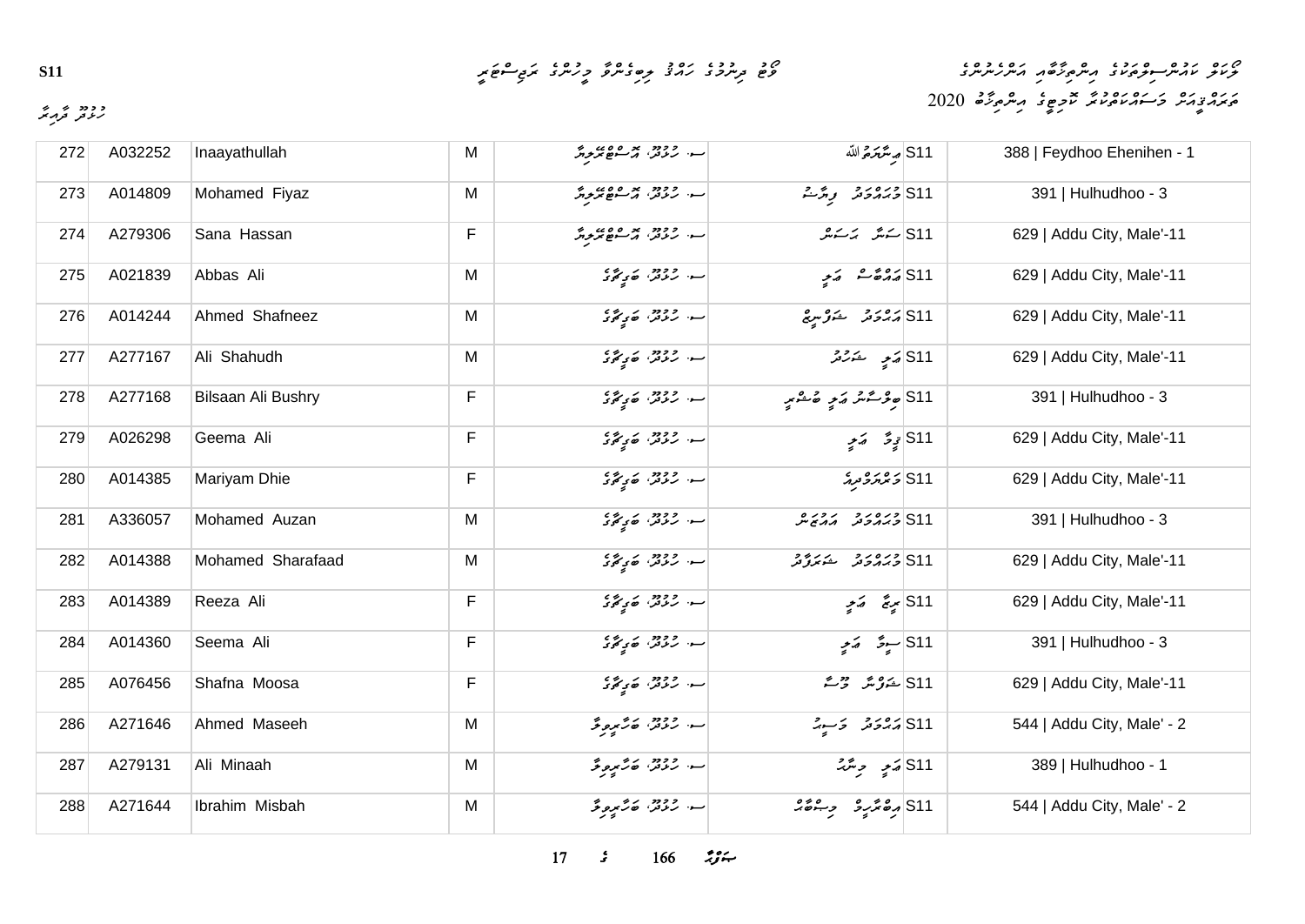*sCw7q7s5w7m< o<n9nOoAw7o< sCq;mAwBoEw7q<m; wBm;vB* م من المرة المرة المرة المرجع المرجع في المركبة 2020<br>مجم*د المريض المربوط المربع المرجع في المراجع المركبة* 

| 289 | A036690 | Mariyam Didi          | F | ب رودو کارمولو ش                    | S11 كەچرىك <sub>ۇ توپ</sub> ىر        | 544   Addu City, Male' - 2 |
|-----|---------|-----------------------|---|-------------------------------------|---------------------------------------|----------------------------|
| 290 | A339410 | Nauha Moosa Luthfi    | F | - رودو ەرمرو ئ                      | S11 سَمَدُرٌ وَ" وَجَوَرٍ             | 544   Addu City, Male' - 2 |
| 291 | A027571 | Ahmed Isaam           | M | ر دودو. دووه                        | S11 كەبرى قىر مەسىمى                  | 110   R. Meedhoo - 1       |
| 292 | A014153 | Ali Ihsan             | M | ر د دود. ده ده د<br>سه روتر، کاربود | S11 كەمچە بەيرىشىشەر                  | 629   Addu City, Male'-11  |
| 293 | A279303 | Mohamed Inaas         | M | ر در دود. ده ده د                   | S11 <i>جەنگە جۇ مەم</i> گەشە          | 629   Addu City, Male'-11  |
| 294 | A033080 | Ali Rilwan            | M | ٢٠٠ - ١٢٥ - ٢٥ م م وارم بر شور مر   | S11 كەمچە موشۇمىگە                    | 389   Hulhudhoo - 1        |
| 295 | A160911 | Mohamed Afraseem      | M | سه دودد، ځه موه مرسوموس             | S11 <i>ۋېرەدىن مۇ</i> بۇيۇ            | 544   Addu City, Male' - 2 |
| 296 | A280105 | Ahmed Humaid          | M | سه رودو په مخر کرم ک                | S11 كەبرى بىر بەر ئىرىدىگە            | 390   Hulhudhoo - 2        |
| 297 | A014996 | Aishath Hassan        | F | - رودو ھورو ھ                       | S11 م <i>مَّ مِ</i> حَسَنَ مَ سَسَر   | 543   Addu City, Male' - 1 |
| 298 | A014764 | <b>Fathimath Dhie</b> | F | - رودو ھەردو                        | S11 ۇ <sub>م</sub> و ئەۋىرە ئە        | 390   Hulhudhoo - 2        |
| 299 | A014908 | Mariyam Hassan        | F | - رودو ھورو ھ                       | S11 ئ <i>ۇيرۇ بەش</i> كە              | 390   Hulhudhoo - 2        |
| 300 | A046741 | Mohamed Hameed        | M | - رودو ھەركەت                       | S11 <i>\$ پروونز بر<sub>و</sub>نز</i> | 390   Hulhudhoo - 2        |
| 301 | A014765 | Shibana Hassan        | F | - رودو ھی دورہ                      | S11 ش <sub>و</sub> ڭتر كەشر           | 390   Hulhudhoo - 2        |
| 302 | A279543 | Abdulla Saeed         | M | ب رودون ھائور گھ                    | S11 #چىقىقراللە كىھ <i>پى</i> قر      | 543   Addu City, Male' - 1 |
| 303 | A014820 | Ahmed Zahir           | M | ب رودون ھاموش                       | S11 كەنزى قىلى ئىق بىر ئىقىن ئىق      | 543   Addu City, Male' - 1 |
| 304 | A120038 | Ali Saahid            | M | ب رودون ھاموش                       | S11  رَمِ جُرِثَرُ                    | 543   Addu City, Male' - 1 |
| 305 | A279542 | Ali Zahir             | M | ب رودون ھگور گ                      | S11 <i>ھَ جِي چُرى</i> تَر            | 543   Addu City, Male' - 1 |

 $18$  *s*  $166$  *n***<sub>3</sub>** *n*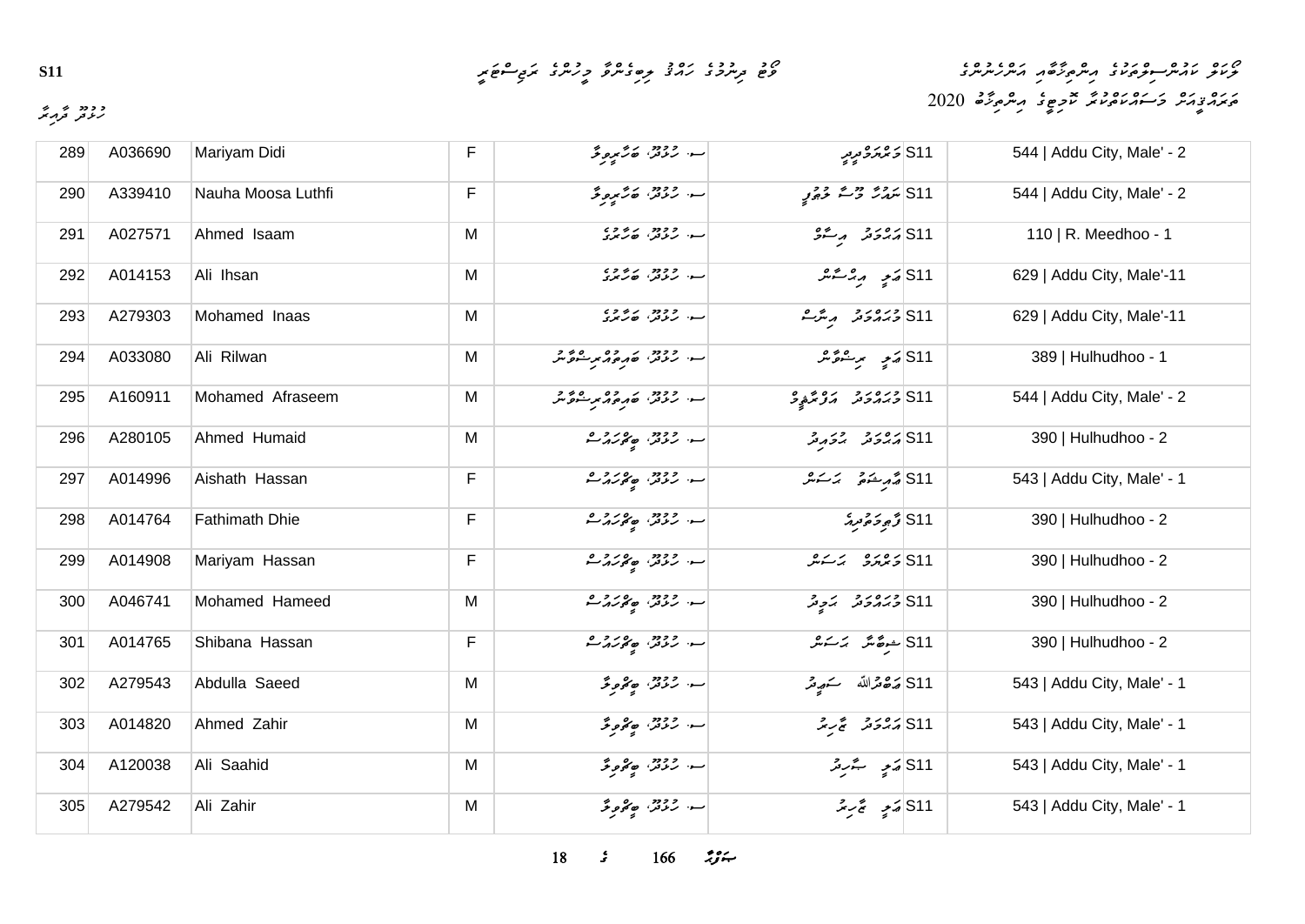*sCw7q7s5w7m< o<n9nOoAw7o< sCq;mAwBoEw7q<m; wBm;vB* م من المرة المرة المرة المرجع المرجع في المركبة 2020<br>مجم*د المريض المربوط المربع المرجع في المراجع المركبة* 

| 306 | A014885 | Basheera Ibrahim      | F | ب رودون ھائوقہ                                                                                                                                                                                                                                                                                                            | S11 ھَشِيمٌ پرھُمَّر <sub>ُبُ</sub> وْ                                                               | 543   Addu City, Male' - 1 |
|-----|---------|-----------------------|---|---------------------------------------------------------------------------------------------------------------------------------------------------------------------------------------------------------------------------------------------------------------------------------------------------------------------------|------------------------------------------------------------------------------------------------------|----------------------------|
| 307 | A014959 | Hassan Zahir          | M | سه رودون ھائوو مح                                                                                                                                                                                                                                                                                                         | S11 ئەسىھ ئ <sub>ە</sub> ئەرىتى                                                                      | 543   Addu City, Male' - 1 |
| 308 | A279370 | Hussain Jazlaan Saeed | M | سه رودو، ھاڻھوتھ                                                                                                                                                                                                                                                                                                          | S11 بر سَمبر شرح پر عَز مَشْرِ مِسْرِ بِرْ مِسْرِ بِرْ مِسْرِ بِرْ مِسْرِ بِرْ مِسْرِ بِرْ مِسْرِ بِ | 390   Hulhudhoo - 2        |
| 309 | A034476 | Ibrahim Futha         | M | - رودرم ھاجو محمد                                                                                                                                                                                                                                                                                                         | S11 <sub>مر</sub> ھ ئر پ <sub>ر</sub> و زند                                                          | 543   Addu City, Male' - 1 |
| 310 | A279546 | Maharath Saeed        | F | ب رودون ھائوقہ                                                                                                                                                                                                                                                                                                            | S11 <i>5 ترىمى ئىم يى</i> تر                                                                         | 390   Hulhudhoo - 2        |
| 311 | A014819 | Mareena Ibrahim       | F | سه رودون ھاڻھويو                                                                                                                                                                                                                                                                                                          | S11  5ىرىگە ب <i>وھ<sup>ى</sup>گەرچ</i>                                                              | 543   Addu City, Male' - 1 |
| 312 | A044634 | Mohamed Basheer       | M | سه رودون ھائوو مح                                                                                                                                                                                                                                                                                                         | S11 <i>وُبَرُهُ وَبَدْ</i> صَنوِيْرَ                                                                 | 543   Addu City, Male' - 1 |
| 313 | A025458 | Mohamed Nazeer        | M | سه رودون ھائور تھ                                                                                                                                                                                                                                                                                                         | S11 <i>ڈیزوگوٹر سر<sub>ک</sub>ے بڑ</i>                                                               | 543   Addu City, Male' - 1 |
| 314 | A279545 | Naufa Ibrahim         | F | ب رودون ھائور گھ                                                                                                                                                                                                                                                                                                          | S11 يتروز م <i>و م</i> ثرب <sub>و</sub> د                                                            | 390   Hulhudhoo - 2        |
| 315 | A080459 | Nazeera Ibrahim       | F | ب رودون ھائوقہ                                                                                                                                                                                                                                                                                                            | S11 ىترن <sub>ىر</sub> ىگە مەھ <i>مگرى</i> ئ                                                         | 543   Addu City, Male' - 1 |
| 316 | A014873 | Abdulla Shuhail       | M | سور رودو موری مورید                                                                                                                                                                                                                                                                                                       | S11 كەھەراللە مە <i>تەم</i> ۇ                                                                        | 391   Hulhudhoo - 3        |
| 317 | A014985 | Ahmed Sharkheel       | M | $\begin{vmatrix} 0 & 0 & 0 & 0 & 0 & 0 \\ 0 & 0 & 0 & 0 & 0 & 0 \\ 0 & 0 & 0 & 0 & 0 & 0 \\ 0 & 0 & 0 & 0 & 0 & 0 \\ 0 & 0 & 0 & 0 & 0 & 0 \\ 0 & 0 & 0 & 0 & 0 & 0 \\ 0 & 0 & 0 & 0 & 0 & 0 \\ 0 & 0 & 0 & 0 & 0 & 0 \\ 0 & 0 & 0 & 0 & 0 & 0 \\ 0 & 0 & 0 & 0 & 0 & 0 & 0 \\ 0 & 0 & 0 & 0 & 0 & 0 & 0 \\ 0 & 0 & 0 & $ | S11 كەردى ئىقىرىپ                                                                                    | 391   Hulhudhoo - 3        |
| 318 | A014897 | Ali Shujaau           | M | - دود مركز موري                                                                                                                                                                                                                                                                                                           | S11 <i>جَمْعٍ</i> شَقَ <i>مَّةً</i>                                                                  | 629   Addu City, Male'-11  |
| 319 | A014872 | Aminath Manike        | F | - رود مركز مور                                                                                                                                                                                                                                                                                                            | S11 مَّ مِ سَهْرَ مَ سِرْءَ                                                                          | 391   Hulhudhoo - 3        |
| 320 | A279918 | Fathmath Nauma        | F | - مردس مارج مار مر                                                                                                                                                                                                                                                                                                        | S11 <i>ؤوخۇ ئىم</i> ۇ                                                                                | 629   Addu City, Male'-11  |
| 321 | A099635 | Hassan Arushad        | M | $\left  \begin{array}{cc} \mathcal{L}_{11} & \mathcal{L}_{22} & \mathcal{L}_{23} & \mathcal{L}_{24} \\ \mathcal{L}_{21} & \mathcal{L}_{22} & \mathcal{L}_{23} & \mathcal{L}_{24} \end{array} \right $                                                                                                                     | S11 ئەسەھەر كەيمەيھەتەر                                                                              | 629   Addu City, Male'-11  |
| 322 | A279916 | Hussain Saamiu        | M | سه رودو مورکو عامرینگر                                                                                                                                                                                                                                                                                                    | S11 بڑے پر شرور محمد پر م                                                                            | 391   Hulhudhoo - 3        |

و و *ه به به*<br>روتر ت*ور*یم

*19 sC 166 nNw?mS*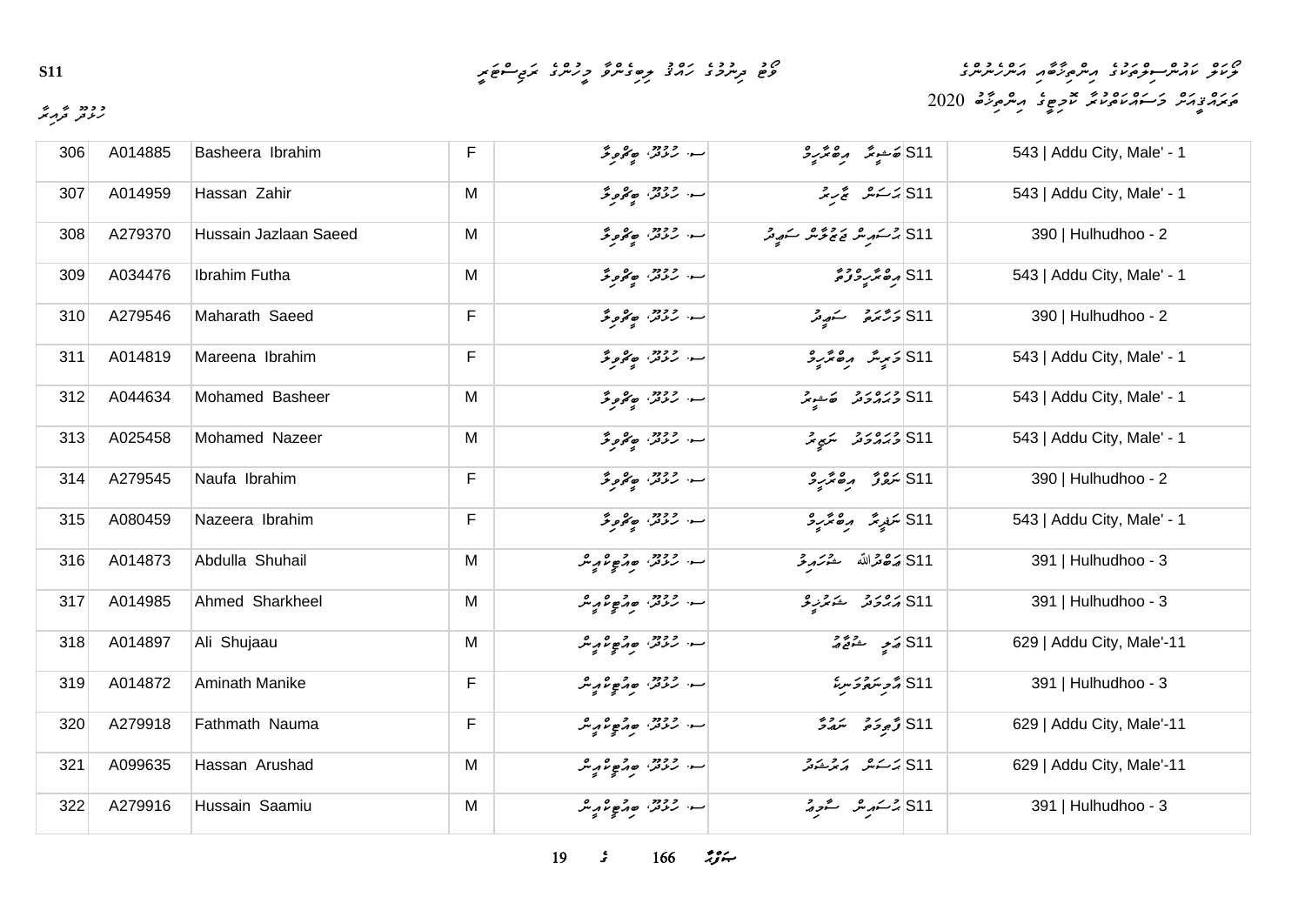*sCw7q7s5w7m< o<n9nOoAw7o< sCq;mAwBoEw7q<m; wBm;vB 2020*<br>*په پوهر و حسور سور انگر سوره د میگرمورده* 2020

| 323 | A151335 | Ibrahim Shius       | M | ے رودو صدی مرکب                                  | S11 م <i>وڭ ئۇرۇ ھەم شە</i>                     | 391   Hulhudhoo - 3        |
|-----|---------|---------------------|---|--------------------------------------------------|-------------------------------------------------|----------------------------|
| 324 | A279920 | Moosa Suaid         | M | ۔ رود مرکب اللہ                                  | S11 تۇشە ئىقدىرىتىر                             | 241   AA. Feridhoo - 1     |
| 325 | A024739 | Abdulla Manikufaanu | M | سه دودو.<br>سه رونو، صروری                       | S11 #چىقىراللە ئ <i>ەس<sup>ىرى</sup> ئى</i> ر   | 543   Addu City, Male' - 1 |
| 326 | A027569 | Ahmed Jaleel        | M | ر دودو.<br>سه روتو، صرور                         | S11   پَرْدُوَسْ کَے مِوْتَح                    | 241   AA. Feridhoo - 1     |
| 327 | A043416 | Ahmed Zahir         | M | د دودو.<br>سه رنوش صروری                         | S11 كەبرى قىلى قىلىدى ئىس                       | 155   K. Hinmafushi - 2    |
| 328 | A014824 | Ali Saeed           | M | ر دودو.<br>سه روتو، صرور                         | S11  پَرمٍ کمپیٹر                               | 390   Hulhudhoo - 2        |
| 329 | A038004 | <b>Ahmed Didi</b>   | M | د دود دوره در<br>سه روتر، هودرمر                 | S11  ترثر 5 ترورٍ مر                            | 544   Addu City, Male' - 2 |
| 330 | A054794 | Aminath Nasira      | F | ر د د ده د ده د د د کار<br>سو، رکونس ن گروه کار  | S11 مُرْحِبَنَ مِنْ مَرْسِوِيْر                 | 389   Hulhudhoo - 1        |
| 331 | A164995 | Asiya Zaeem Ahmed   | F | د د دود د د د د د کر<br>سه روتر کافرارانو        | S11 م <sup>ج سو</sup> سر نم <i>م</i> وقر مردونر | 389   Hulhudhoo - 1        |
| 332 | A394269 | Fathima Zaeem Ahmed | F | د د د ده د ده د د د کرد.<br>سو، رکوتر، صوبربر تر | S11  <i>دَّوِدُ <sub>نَم</sub>ود م</i> َدَدَر   | 544   Addu City, Male' - 2 |
| 333 | A040859 | Mariyam Didi        | F | ر د د ده د د د د د کار<br>سه روتر، ه و د د کر    | S11 5پر پرو <sub>مومو</sub>                     | 544   Addu City, Male' - 2 |
| 334 | A062057 | Mohamed Rasheed     | M |                                                  | S11  <i>وبروروتر برَحيوتر</i>                   | 544   Addu City, Male' - 2 |
| 335 | A144587 | Ali Imran Labeeb    | M | ر د د دو ۵۶۶۵ وي.<br>ر د رونو، ۱۳۶۵ وي.          | S11 <i>ړن<sub>ې</sub> و</i> وټر کوه و           | 629   Addu City, Male'-11  |
| 336 | A014312 | Mariyam Saeeda      | F | ر د دود ۵۶۶۵ مند د .<br>د رون هواراد شور         | S11 كەنگەنى سىھەتىر                             | 629   Addu City, Male'-11  |
| 337 | A102660 | Abdulla Mohamed     | M | د دود ودوه ود<br>سه روتر، هڅه د                  | S11 كەھەراللە <i>دېم</i> ەرىر                   | 543   Addu City, Male' - 1 |
| 338 | A043033 | Ahmed Firag         | M | د دود. ۵۷۶۵<br>سه روتر، ۱۳۵۴                     | S11 كەنزى قىرىمىتى ئى                           | 543   Addu City, Male' - 1 |
| 339 | A014247 | Ali Thakhkhan       | M | و و دو.<br>سو، رنوتو، ن عربی م                   | S11 <sub>مَتْجِع</sub> َة مِرَّتْمَة مِنْ       | 390   Hulhudhoo - 2        |

 $20$  *s*  $166$  *z***<sub>3</sub>** $\approx$ 

و د « <sub>م</sub> »<br>رنز <sub>قرا</sub>ر پژ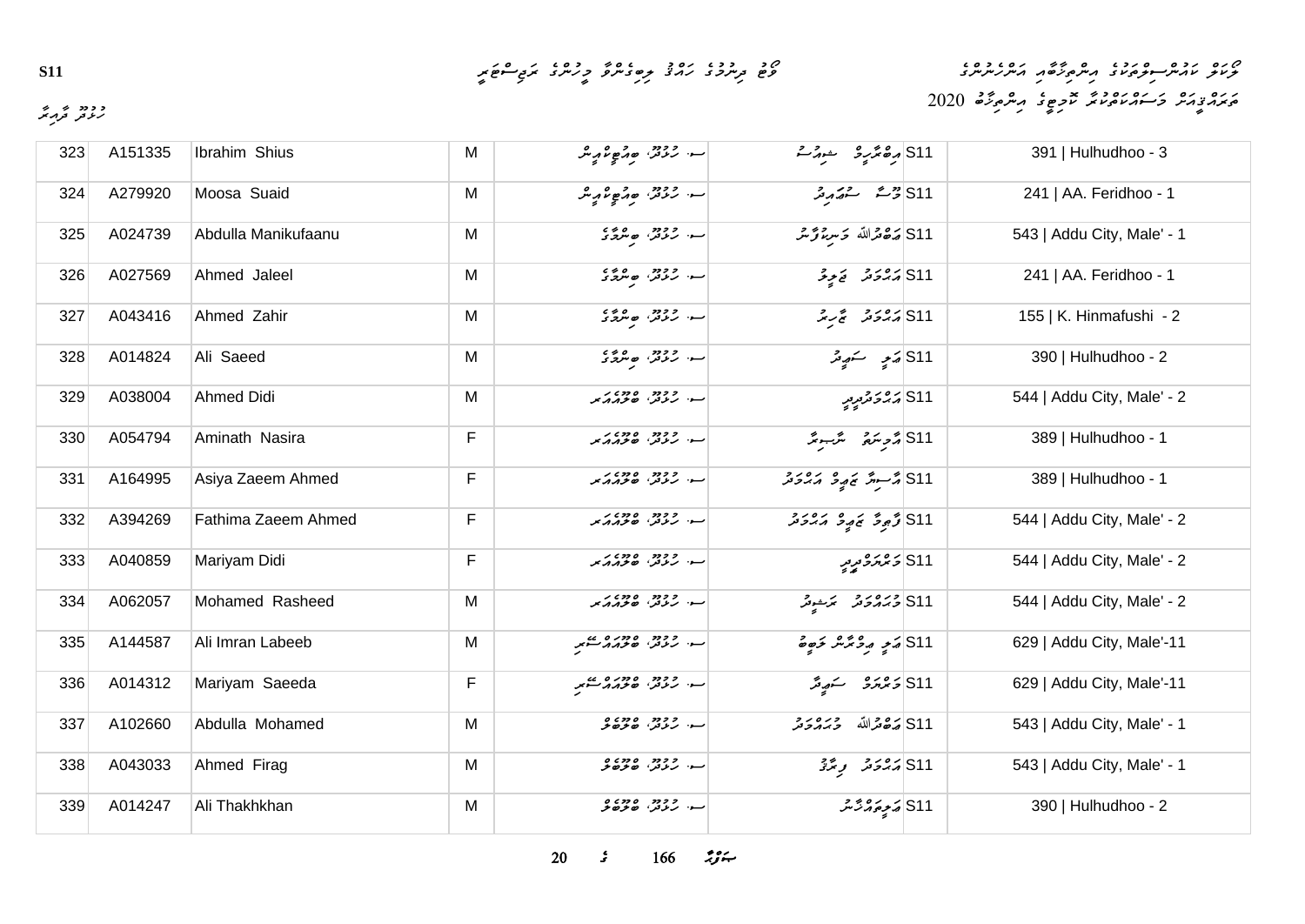*sCw7q7s5w7m< o<n9nOoAw7o< sCq;mAwBoEw7q<m; wBm;vB* م من المرة المرة المرة المرجع المرجع في المركبة 2020<br>مجم*د المريض المربوط المربع المرجع في المراجع المركبة* 

| $\alpha \rightarrow \infty$<br>روثو فرمد |  |
|------------------------------------------|--|
|                                          |  |

| 340 | A112620 | Amjad                     | M           | د د ده د ده ده<br>پ روتر، ه ژه ژ             | S11 كەبىج قىر                                  | 543   Addu City, Male' - 1      |
|-----|---------|---------------------------|-------------|----------------------------------------------|------------------------------------------------|---------------------------------|
| 341 | A079193 | Hassan Bushry             | M           | د دود. ودوره و<br>سه روتر، ه ژه ژ            | S11  برسكىش ئۇيىقىمىيە                         | 543   Addu City, Male' - 1      |
| 342 | A014447 | Ibrahim Mohamed           | M           | د دود ودوه ود<br>سه روتر، ه ژه ژ             | S11  بر <i>ەتۇر ۋىقىدە ب</i>                   | 390   Hulhudhoo - 2             |
| 343 | A014245 | Khadeeja Mohamed          | F           | د دود. ۵۷۶۵<br>سه روتر، ۱۵۶۵ و               | S11 كَرْمَرِيحٌ - وْبَرْهْرْوَمْرْ             | 390   Hulhudhoo - 2             |
| 344 | A023016 | Shafeena Ali              | F           | و و دو.<br>سو، رنوتر، ق <i>ص و ه بو</i>      | S11  ڪ <i>وپنگ چَ</i> مِي                      | 543   Addu City, Male' - 1      |
| 345 | A063395 | Shahid Ali                | M           | د دود. ه دوه و<br>سه روتر، ه ژه ژ            | S11 ڪريٽر <i>چ</i> رمي <sub>ر</sub>            | 543   Addu City, Male' - 1      |
| 346 | A014246 | Shamheed Ali              | M           | د د دوه ودوه و<br>سه رونز، هڅهڅ              | S11  ڪ وي <i>5 مي</i>                          | 390   Hulhudhoo - 2             |
| 347 | A014391 | Shimaaz Ali               | M           | د دود ه دوه و<br>سه رنزنس گانوگانو           | S11 حودٌ دَمٍ                                  | 543   Addu City, Male' - 1      |
| 348 | A080247 | Abdulla Azuheen           | M           | ر د دود دوده و ده<br>سه روتر، ه و د برو      | S11  صَرْحَة مِّرْاللَّهُ    مَقْرَبِ مَّرْ    | 544   Addu City, Male' - 2      |
| 349 | A010057 | Ahmed Ageel               | M           | د د دود د دوره ه<br>سه روتر، ه و د برو       | S11 كەندى قىرىم توپى                           | 544   Addu City, Male' - 2      |
| 350 | A165581 | Ahmed Muflih              | M           | د د دود دوده و د<br>سه روتر، <i>ه وی برو</i> | S11 كەردى ئىقى ئۇم بىر 19                      | 389   Hulhudhoo - 1             |
| 351 | A279291 | <b>Ahmed Shabin Saeed</b> | M           | ر د دور دوره و د<br>سه رونر، <i>ه وی برو</i> | S11  22 كى ئاھەش سەرپىر                        | 544   Addu City, Male' - 2      |
| 352 | A327734 | Aishath Malsa Shameem     | $\mathsf F$ | د د دود دوده و د<br>سه روتر، ه و د برو       | S11 مُەم شەھ كەمىگە ئىكەر ئ                    | 544   Addu City, Male' - 2      |
| 353 | A327842 | Aishath Shara Saeedh      | $\mathsf F$ | ر د دود دوده و ده<br>سه روتر، ه و د برو      | S11 مَّەمِسْنَىھْ سْنَعَمَّ سَمَ <i>وِيْنْ</i> | 389   Hulhudhoo - 1             |
| 354 | A131393 | Azha Abdulla              | F           | ر د دور دوره و د<br>سه رونر، <i>ه وی برو</i> | S11 كەيچ <sup>ى</sup> كەھىمەللە                | 544   Addu City, Male' - 2      |
| 355 | A165580 | Hassan Mazin              | M           | د د دوه دوه و ه د و.<br>سه رنزنز، گانوی برنژ | S11   پرسترس گرم بر ش                          | 389   Hulhudhoo - 1             |
| 356 | A337151 | Mahaasin Shameem          | M           | ر د دور دوره و د<br>سه رونر، ن <i>وی برو</i> | S11 5 يُرسوش ڪ <i>وچ</i> و                     | 565   Hulhumale', Ehenihen - 13 |

 $21$  *s*  $166$  *z*  $\frac{2}{3}$  *k*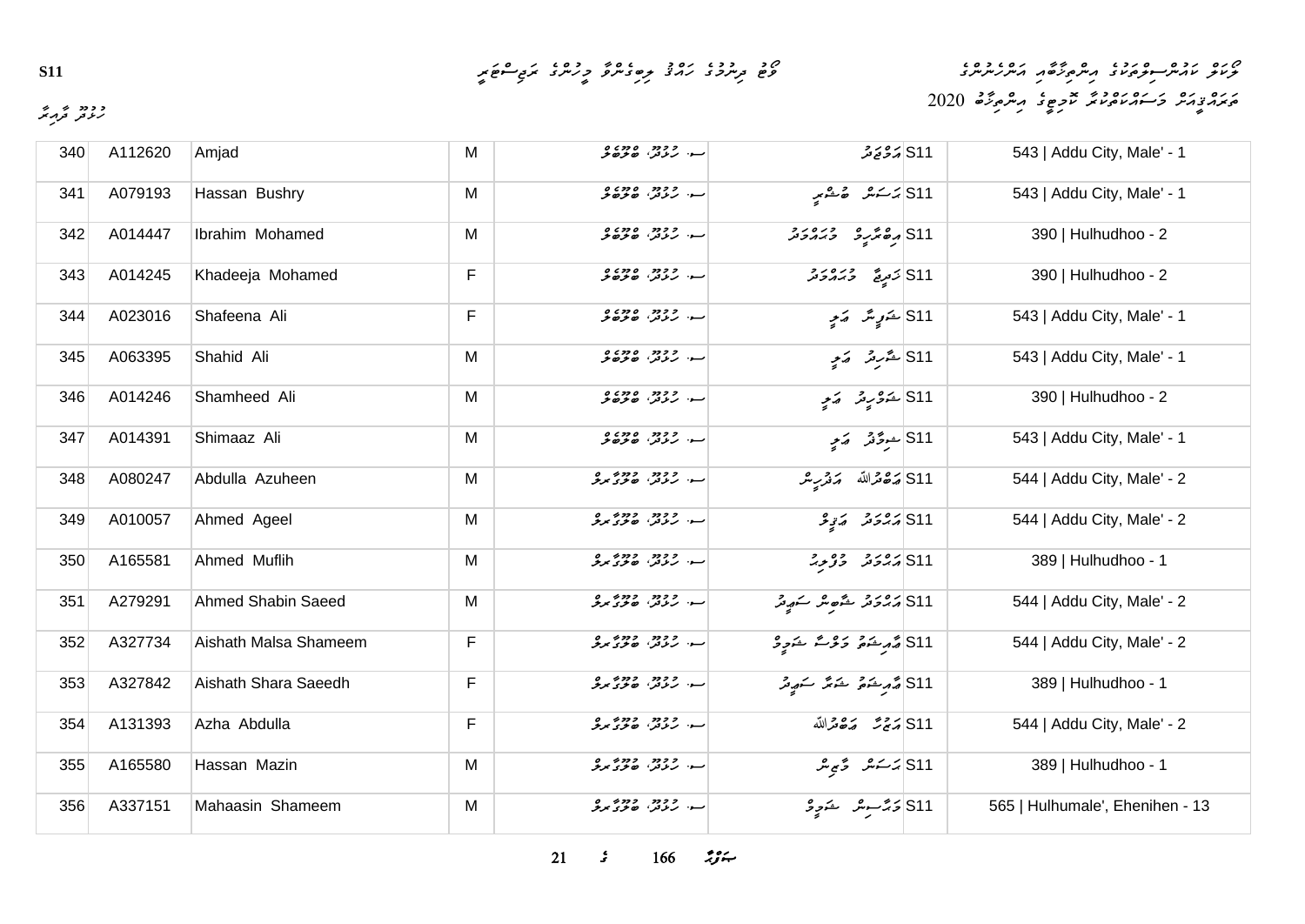*sCw7q7s5w7m< o<n9nOoAw7o< sCq;mAwBoEw7q<m; wBm;vB* م من المرة المرة المرة المرجع المرجع في المركبة 2020<br>مجم*د المريض المربوط المربع المرجع في المراجع المركبة* 

|  | チージ コココ   |
|--|-----------|
|  | زعو ودمير |
|  |           |

| 357 | A278525 | Muhaimin Shameem      | M           | ر د دور دوره و د<br>سه روتر، ه و د برو       | S11  دُرَم ِ حِرْ مِ شَرْحٍ دُ                      | 389   Hulhudhoo - 1        |
|-----|---------|-----------------------|-------------|----------------------------------------------|-----------------------------------------------------|----------------------------|
| 358 | A058890 | Seema Ibrahim         | $\mathsf F$ | د د دود د دود ه<br>سه روتر، ه ور برو         | S11 بِے مِی مِی اللہ کا ا                           | 544   Addu City, Male' - 2 |
| 359 | A342842 | Shahaanee Ibrahim     | F           | ر د دور دوره و د<br>سه روتر، ه و د برو       | S11 ڪر <i>گير م</i> ھڻريو                           | 544   Addu City, Male' - 2 |
| 360 | A014760 | Shahma Ibrahim        | F           | د د دود د دوره و<br>سه روتر، <i>ه وی برو</i> | S11 خەرق م <i>ەھترى</i> ۋ                           | 382   Maradhoofeydhoo - 1  |
| 361 | A278516 | Shazmeel Ibrahim      | M           | د د دود د دود ه<br>سه رنزنز، ه بور بربر      | S11 ڪنگ <sub>و</sub> يو م <i>ھنگ</i> رو             | 544   Addu City, Male' - 2 |
| 362 | A014895 | Mariyam Naseeba       | F           | د دود دوده ده.<br>سه روبر، هوروس             | S11  <i>5 بەيدۇ</i> ترىب <i>ەڭ</i>                  | 390   Hulhudhoo - 2        |
| 363 | A014866 | Mohamed               | M           | ر د دود ووده ده.<br>پ. روز، <i>ه ورو</i> نر  | S11 دېمبرون <i>تر</i>                               | 390   Hulhudhoo - 2        |
| 364 | A125308 | Mariyam Ziyana        | $\mathsf F$ | د د د ده ده ده ده ده<br>سه روتر، صوبوی س     | S11 <i>5 پر پر پی پر ت</i> گر                       | 391   Hulhudhoo - 3        |
| 365 | A279377 | Mariyam Majda Maujood | $\mathsf F$ | د دود وروده<br>پ. رودر هڅخه ت                | S11 كەمەرە بەھ بەدەدە                               | 391   Hulhudhoo - 3        |
| 366 | A096804 | Mohamed Maujood       | M           | ر د دود و دوه و ده<br>سو، رکوتر، گاهونوی س   | S11 دېره در د دوه د                                 | 391   Hulhudhoo - 3        |
| 367 | A026612 | Abdulla Zareer        | M           | ر د دود وود وړه د.<br>سر روندا ځانو سرگه     | S11 كەھەتراللە     ئى مومۇ                          | 391   Hulhudhoo - 3        |
| 368 | A042936 | Ahmed Zareer          | M           | ر د د د د ده د د .<br>سه روتر، هوسهما د      | S11   كەش <sup>ى</sup> كەر سىم س <sub>ى</sub> رىتىر | 629   Addu City, Male'-11  |
| 369 | A057315 | Aishath Jabeen        | $\mathsf F$ | د د دو دوه ده د .<br>سه رنونس ځو شمېر        | S11 مَگْرِسْتَعْمُ      يَمْ صِرْرُ                 | 629   Addu City, Male'-11  |
| 370 | A014439 | Aminath Sharafiyya    | $\mathsf F$ |                                              | S11 مَّ حِسَمَة حَسَنَ مِرْدَة مَّ                  | 629   Addu City, Male'-11  |
| 371 | A014438 | Fathimath Izzath      | $\mathsf F$ | د د دو دوه ده د .<br>سه رون هوسنمار          | S11 ژ <sub>ن</sub> جوچرې پېړۍ تو                    | 629   Addu City, Male'-11  |
| 372 | A014448 | Hussain Labeeb        | M           | ر د دود وود وړه د.<br>سر روندا ځانو سرگه     | S11 برڪبر بھ تح <i>وي</i> تھ                        | 629   Addu City, Male'-11  |
| 373 | A070451 | Ibrahim Zareer        | M           | ر د د د د ده د د .<br>سه روتر، هوسمار        | S11 <sub>مر</sub> ھ ئرب <sup>و</sup> تم ہر ئر       | 629   Addu City, Male'-11  |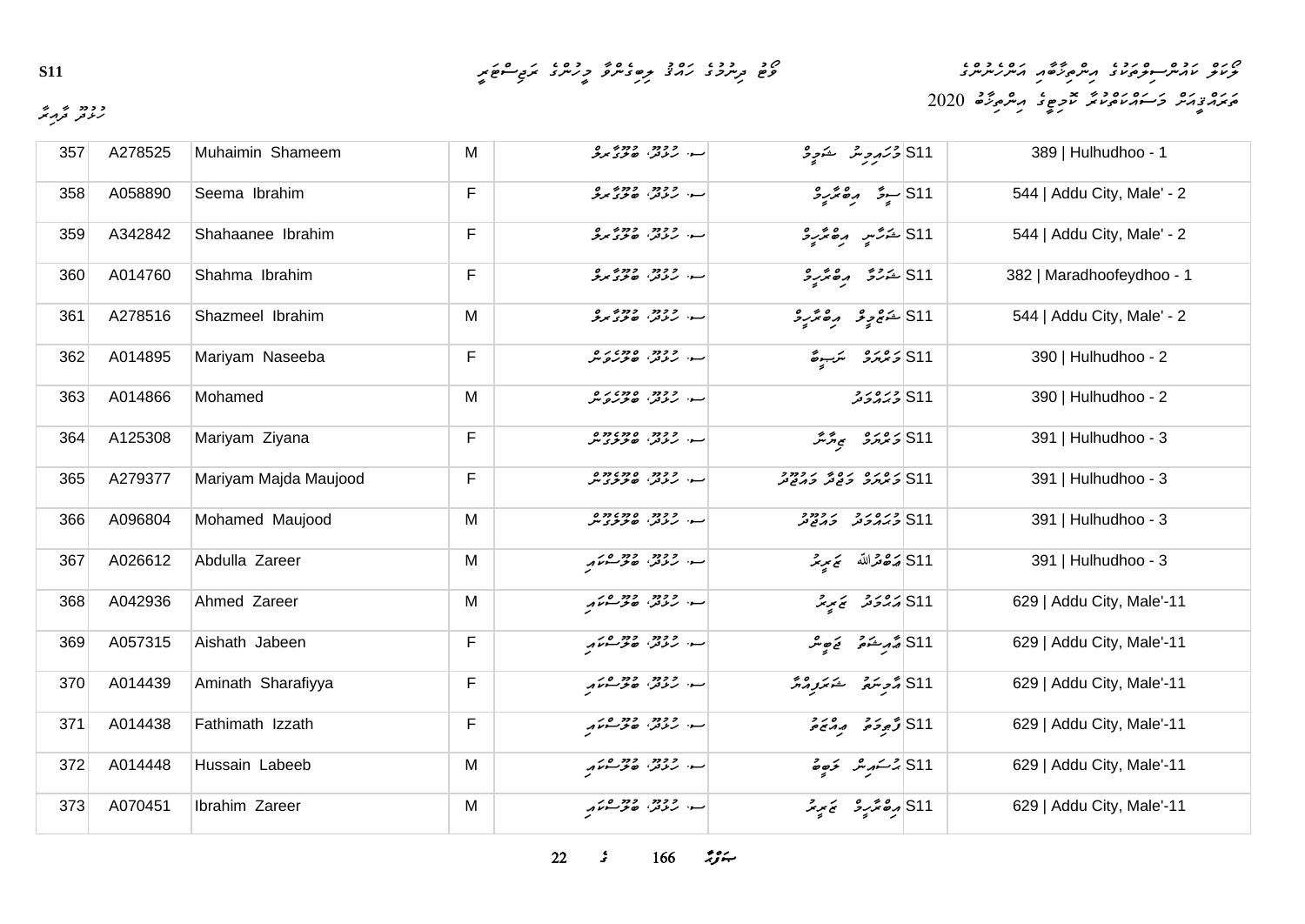*sCw7q7s5w7m< o<n9nOoAw7o< sCq;mAwBoEw7q<m; wBm;vB* م من المرة المرة المرة المرجع المرجع في المركبة 2020<br>مجم*د المريض المربوط المربع المرجع في المراجع المركبة* 

|  | $\rightarrow$ $\rightarrow$ 3777 |
|--|----------------------------------|
|  | ر د در مرد بر                    |
|  |                                  |

| 374 | A065669 | Ilyas Labeeb          | M           | سه رودو ودو ۵ در                                                                                                                                                                                                                | S11 مرتزم محرص تحق                     | 629   Addu City, Male'-11  |
|-----|---------|-----------------------|-------------|---------------------------------------------------------------------------------------------------------------------------------------------------------------------------------------------------------------------------------|----------------------------------------|----------------------------|
| 375 | A054610 | Mohamed Zareer        | M           | د دود ودو وړ.<br>سه رونو، <i>ه</i> وسهم                                                                                                                                                                                         | S11 <i>5223 تامي</i> تر                | 391   Hulhudhoo - 3        |
| 376 | A329955 | Mohamed Zaamin Zareer | M           | د دودو ودوه در<br>ب. روتر، <del>ه و</del> سند <sub>ا</sub> ر                                                                                                                                                                    | S11 <i>ڈیزورو پا پار</i> ش ٹائریڈ      | 629   Addu City, Male'-11  |
| 377 | A328525 | Maisaan Saeed         | $\mathsf F$ | ر دورو وو وه<br>سه روتر، <i>ه و</i> و و                                                                                                                                                                                         | S11 ئەرىشىش سەرپىتر                    | 389   Hulhudhoo - 1        |
| 378 | A014406 | Mariyam Hassan        | $\mathsf F$ | ر د دود وو وه<br>سه روتو، گافروگ                                                                                                                                                                                                | S11 <i>د وبرو برڪي</i> ر               | 389   Hulhudhoo - 1        |
| 379 | A329363 | Meesan Saeedh         | $\mathsf F$ | ر دودو وو و<br>سه رنزنس گافر <i>و</i> د                                                                                                                                                                                         | S11  <sub>حی</sub> ت مگر سکھیے تھ      | 544   Addu City, Male' - 2 |
| 380 | A279710 | Ahmed Aasim           | M           | ے۔ رودوں میں مورثی ک                                                                                                                                                                                                            | S11 كەنزى قەسىۋ                        | 390   Hulhudhoo - 2        |
| 381 | A014973 | Ali Futha             | M           | د دودو مړه ده د کلمونو کلمونو کلمونو کلمونو کلمونو کلمونو کلمونو کلمونو کلمونو کلمونو کلمونو کلمونو کلمونو کلم<br>مونو کلمونو کلمونو کلمونو کلمونو کلمونو کلمونو کلمونو کلمونو کلمونو کلمونو کلمونو کلمونو کلمونو کلمونو کلمونو | S11 كەمچەتەتى                          | 390   Hulhudhoo - 2        |
| 382 | A279708 | Aminath Naseefa       | $\mathsf F$ | ے۔ رودہ صحیح تحریک                                                                                                                                                                                                              | S11 مَّ حِ سَمَّ مَ سَرْ سِوَّرَ       | 390   Hulhudhoo - 2        |
| 383 | A014864 | Fathimath Ali         | $\mathsf F$ | ر درود ۱۵ ورو د                                                                                                                                                                                                                 | S11 <i>وُّجِ دَمَّة - مَ</i> عٍ        | 390   Hulhudhoo - 2        |
| 384 | A015011 | Hawwa Dhie            | $\mathsf F$ | ب روده می شود.                                                                                                                                                                                                                  | S11 بَرْدْ وَّمِدْ                     | 390   Hulhudhoo - 2        |
| 385 | A043483 | Ibrahim Nafiu         | M           | ے۔ روود میں عام کر کھیے گی                                                                                                                                                                                                      | S11  مەھ <i>مەرى</i> مىتىمى قىلىدى ئىل | 127   B. Hithaadhoo - 1    |
| 386 | A275657 | Mariyam Azuriya       | $\mathsf F$ | ے۔ رودوں میں مورثی ک                                                                                                                                                                                                            | S11 <i>كەنگەر ئەقەبىرە بىر</i>         | 543   Addu City, Male' - 1 |
| 387 | A047158 | Mohamed Ali           | M           | ے۔ رودہ صحیح تحریک                                                                                                                                                                                                              | S11 <i>ڈیز پروٹر پر پ</i> ر            | 114   B. Kudarikilu - 1    |
| 388 | A147669 | Ali Futha             | M           |                                                                                                                                                                                                                                 | S11 كەمچەتەتى                          | 389   Hulhudhoo - 1        |
| 389 | A061534 | Fathmath Sahudha      | $\mathsf F$ | ر در دور در بر برد در در برد د                                                                                                                                                                                                  | S11 ژَّجِ دَمَّ شَرَتَرٌ               | 544   Addu City, Male' - 2 |
| 390 | A057173 | Mohamed Naiz          | M           | ے رودوں کا مرکز مرکز کا کا کہنا ہے                                                                                                                                                                                              | S11 <i>5222 سُم</i> مِع                | 544   Addu City, Male' - 2 |

 $23$  *s*  $166$  *z*  $29$  <del>*m*</del>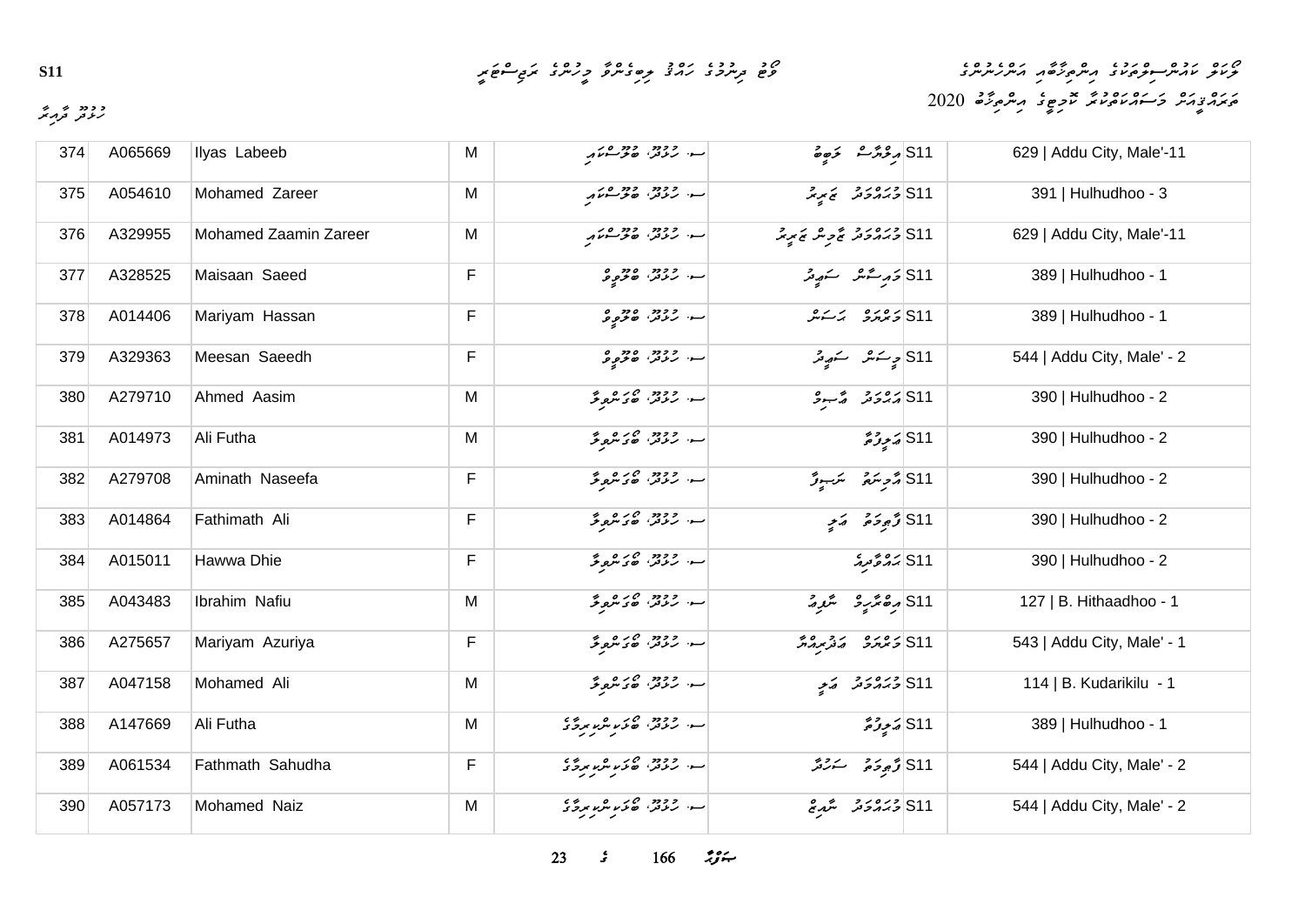*sCw7q7s5w7m< o<n9nOoAw7o< sCq;mAwBoEw7q<m; wBm;vB* م من المرة المرة المرة المرجع المرجع في المركبة 2020<br>مجم*د المريض المربوط المربع المرجع في المراجع المركبة* 

| 391 | A061254 | Saadha Ali             | F           | ے گردو گاؤں مگر پروگا<br>سوالے گردی گھاؤں مگر پر | S11  سَتَمَدَّقَہ <i>مَرْمِ</i>                            | 544   Addu City, Male' - 2 |
|-----|---------|------------------------|-------------|--------------------------------------------------|------------------------------------------------------------|----------------------------|
| 392 | A080495 | Usama Ali              | F           | ر دود ده در ده بروی<br>سه روندا گانگریزیوی       | S11 پر میچھ پی تیم پر                                      | 544   Addu City, Male' - 2 |
| 393 | A036548 | Abdulla Zaki           | M           | ر د دوه پر ده د<br>سه رونو، ځاندوی               | S11 كەھەتمەللە ت <sub>ى</sub> ئو                           | 543   Addu City, Male' - 1 |
| 394 | A083043 | Ali Manikufaan         | M           | د د د ده سر د ده د<br>سه رنوش کاملاوی            | S11 كەمەرىمىر <i>مەنى تى</i> ر                             | 543   Addu City, Male' - 1 |
| 395 | A014157 | Aminath Manikufaanu    | F           | ر د د د بر ده و<br>سه رونس ځاندوی                | S11 مۇم ئىر <i>مۇ ئەبرىدۇ</i> تىر                          | 390   Hulhudhoo - 2        |
| 396 | A274213 | Aminath Shaai Zaki     | $\mathsf F$ | د د د ده بدر د د د<br>سه روتر، ځاندن د           | S11 <sub>م</sub> ُتَّحِبَّتُمْ يَشْمِر <sub>كَا</sub> يَدِ | 543   Addu City, Male' - 1 |
| 397 | A274210 | Hassan Zakee           | M           | ر د د د بر ده و<br>سه رونس ځاندوی                | S11  ئەسەنى <i>گە ئى</i> ر                                 | 543   Addu City, Male' - 1 |
| 398 | A014530 | Hussain Bushree        | M           | ے دوود بوتھ                                      | S11 پرڪيريش ڪشمبر                                          | 544   Addu City, Male' - 2 |
| 399 | A279840 | Mohammed Zihaan Bushry | M           | ۔ رودہ بورہ                                      | S11 <i>در دور</i> ب <sub>ی</sub> ر شر هشمی <sub>ر</sub>    | 544   Addu City, Male' - 2 |
| 400 | A014880 | Ziyadha Thaqiyyu       | $\mathsf F$ | ر دودو بوه.<br>سوا رکوتر، ت <i>خ</i> صور         | S11 <sub>مح</sub> برَّتَر مَ <sub>حْ</sub> دِهْرَ          | 389   Hulhudhoo - 1        |
| 401 | A277888 | Abdulla Ibrahim        | M           | د د دود ده ده د<br>پ. روتر، صوصور                | S11 كەھىراللە م <i>ەھترى</i> رى                            | 391   Hulhudhoo - 3        |
| 402 | A152056 | Ahmed Azheen           | M           | د د ده ده ده ده<br>سه روتر، صوصور                | S11 <i>ټرونو ټوپ</i> ر                                     | 391   Hulhudhoo - 3        |
| 403 | A014516 | Aishath Dhie           | F           | د د دود ده ده د<br>سه روتر، صوصور                | S11 مَ <i>مْ</i> مِ يَسَمَّحْ مِرمَّر                      | 391   Hulhudhoo - 3        |
| 404 | A005752 | Ali Ahmed Didi         | M           | د د دود ده ده د<br>سه روتر، صوصور                | S11  كەمچە - كەبۇر كەترى <i>يە</i>                         | 391   Hulhudhoo - 3        |
| 405 | A277892 | Aminath Azuneena       | F           | و و دو د و و د پ<br>سه ريزن کل کل کرد ک          | S11 أَمَّ حِسَمَةً مَتَّى سِبَّر                           | 391   Hulhudhoo - 3        |
| 406 | A277889 | Fathimath Azna         | F           | د د ده ده ده ده<br>پ. روتر، صوصور                | S11 ۇ <sub>جو</sub> رۇ مەنج ئىر                            | 629   Addu City, Male'-11  |
| 407 | A279258 | Hussain Abeer Ali Didi | M           | ر د دو ده ده ده<br>سه رونر، هوهود                | S11 پر شهر ش <i>ر و چې</i> تر موږي <sub>د</sub>            | 251   ADh. Dhangethi - 2   |

 $24$  *s*  $166$  *z*  $29$  <del>*x*</del>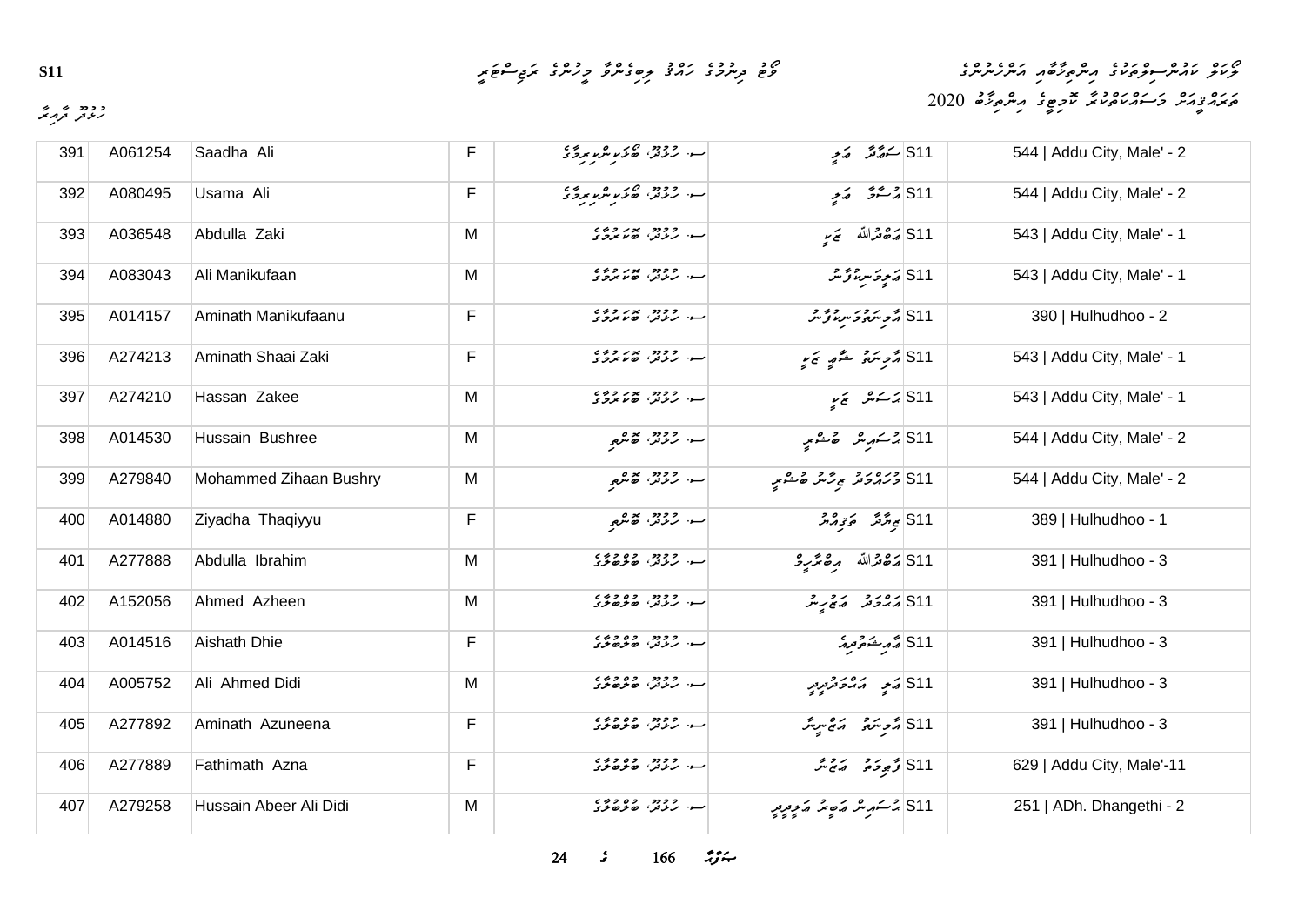*sCw7q7s5w7m< o<n9nOoAw7o< sCq;mAwBoEw7q<m; wBm;vB* م من المرة المرة المرة المرجع المرجع في المركبة 2020<br>مجم*د المريض المربوط المربع المرجع في المراجع المركبة* 

|  | د دود به پر<br>رنز تر ترمه تر |
|--|-------------------------------|
|  |                               |

| 408 | A279257 | Mariyam Ilmath Ali       | $\mathsf{F}$ | ر د ده ده ده ده<br>پ. روتر، صوصور                                        | S11 5ع <i>مگرد و و دی م</i> َی                           | 391   Hulhudhoo - 3          |
|-----|---------|--------------------------|--------------|--------------------------------------------------------------------------|----------------------------------------------------------|------------------------------|
| 409 | A161563 | Mohamed Azleen           | M            | د د دود ده ده د<br>پ. روتر، صوصور                                        | S11 <i>ڈیزوڈو پی بی ب</i> ھر                             | 391   Hulhudhoo - 3          |
| 410 | A044568 | Adil Wajeeh              | M            | ے دودہ کا برنترشکوری ہر                                                  | S11 مَگْمِر مُمْ وَمَعِ رَّ                              | 629   Addu City, Male'-11    |
| 411 | A044399 | Adila Wajeeh             | F            | سەر 332°، ئۇنمەتتىرىكى ھەمر                                              | S11 مَگْمِرتَرِ کَمَعٍ رُ                                | 629   Addu City, Male'-11    |
| 412 | A329954 | <b>Ahmed Zain Zareer</b> | M            | ر د د دورد و ده د ده و بر<br>ر د برنوش از برنتوسودگانی                   | S11 كەبرى قىم ئەرىگرىنى <i>بېرى</i> گە                   | 391   Hulhudhoo - 3          |
| 413 | A060136 | <b>Fathimath Didi</b>    | $\mathsf F$  | ر در دود در در دول در این میگردد.<br>سوء انرلزانوز، اندام میرسرد میگردد. | S11 ژ <sub>نجو</sub> رَ <sub>م</sub> ُورِم <sub>دِ</sub> | 629   Addu City, Male'-11    |
| 414 | A329956 | Ibrahim Ziyan Zareer     | M            | سە زىرى ئايرىكرىشەشرەپر                                                  | S11 مەھەرىرى ب <sub>و</sub> مۇرىر ئ <sub>ە بو</sub> رتر  | 629   Addu City, Male'-11    |
| 415 | A044398 | Mariyam Rasheeda         | $\mathsf F$  | سە، زىرى ئەر ئەر ئەر ئەھمىرى قېر                                         | S11 <i>وَ بُرْمَرْدْ - بَرَ</i> حْبِيْرُ                 | 629   Addu City, Male'-11    |
| 416 | A123645 | Ali Rasheed              | M            | سە زىرى ئايرىكرىشەش ئى                                                   | S11  رَمِ - بَرَشِيرٌ                                    | 390   Hulhudhoo - 2          |
| 417 | A057933 | Aneesa                   | F            | سە زىرى ئايرىكرىشەھرىگى                                                  | S11  پزس <sup>م</sup> ہ                                  | 543   Addu City, Male' - 1   |
| 418 | A027135 | Fathimath Sheema         | $\mathsf F$  | سە زىرى ئايرىكرىشەھرىمى                                                  | S11 <i>ؤُجِرَةُ</i> شِرْدً                               | 460   Srilanka / Colombo - 1 |
| 419 | A275145 | Hawwa Dhie               | F            | سەس ئەرەم ئەرتىرىش ئىرى ئى                                               | S11 بَرْدُهُ مِرْدً                                      | 543   Addu City, Male' - 1   |
| 420 | A092550 | Mohamed Shiyam           | M            | سە زىرى ئايرىكرىشەھرىگى                                                  | S11 <i>وُبَرُوْدَتْرِ</i> شِبْرُوْ                       | 543   Addu City, Male' - 1   |
| 421 | A146298 | Noor Zaman               | M            |                                                                          | S11 ترپر پر پر محمد                                      | 390   Hulhudhoo - 2          |
| 422 | A275154 | Shidhna Rasheedh         | F            | سە زىرى ئايرىكرىشەھرىگى                                                  | S11  سومرسر کرسومر                                       | 390   Hulhudhoo - 2          |
| 423 | A160199 | Zahida Hussain           | $\mathsf F$  | سە زىرى ئايرىكرىشەھرىمى                                                  | S11 تج رقر - پرکسر شر                                    | 460   Srilanka / Colombo - 1 |
| 424 | A014827 | Abdulla Nazeer           | M            | ے رودہ شہرو مروم                                                         | S11 #چىراللە   ئىزىپرىز                                  | 629   Addu City, Male'-11    |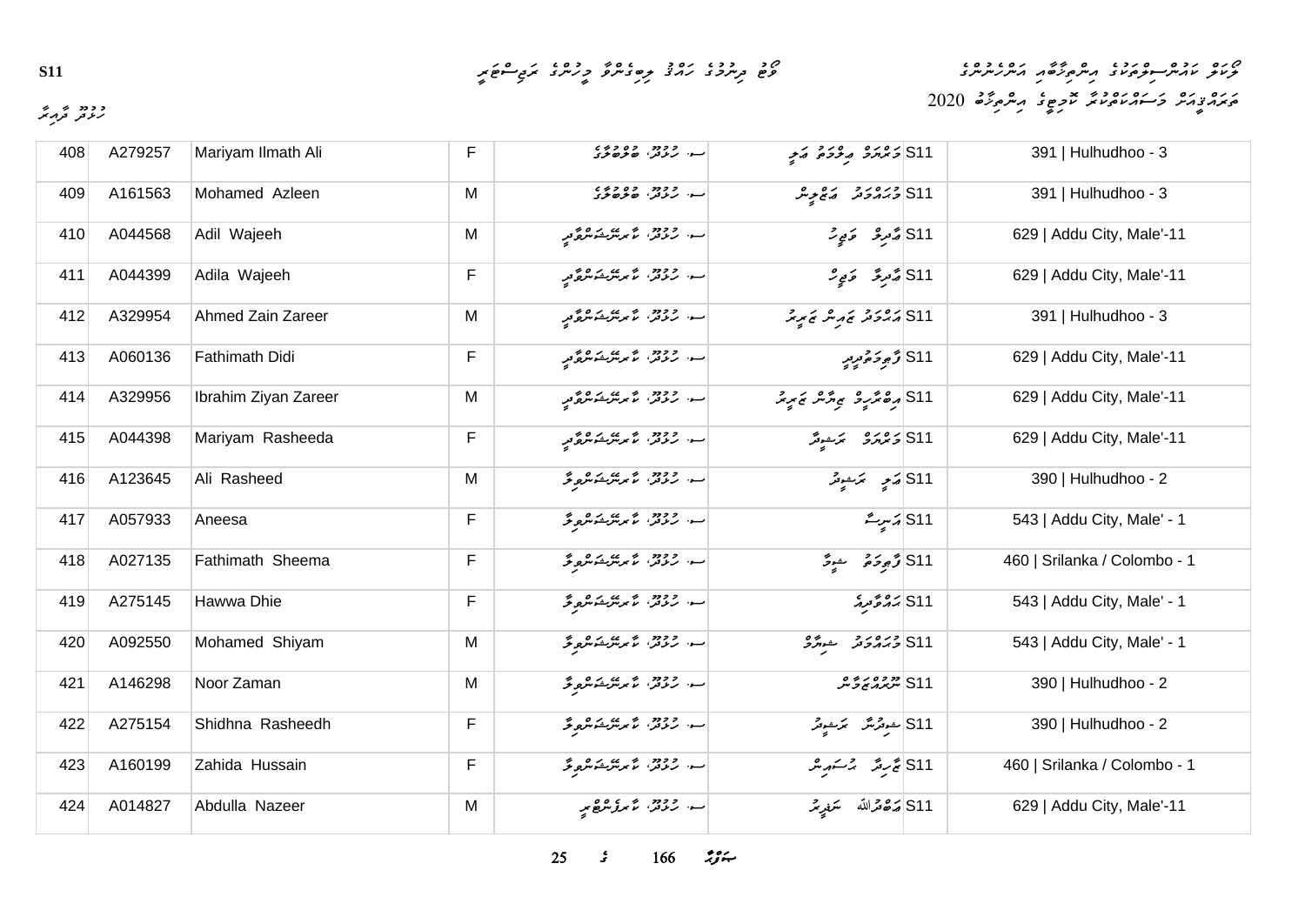*sCw7q7s5w7m< o<n9nOoAw7o< sCq;mAwBoEw7q<m; wBm;vB* م من المرة المرة المرة المرجع المرجع في المركبة 2020<br>مجم*د المريض المربوط المربع المرجع في المراجع المركبة* 

|  | د دود به پر<br>رنز تر ترمه تر |
|--|-------------------------------|
|  |                               |

| 425 | A036920 | Ahmed Shahid              | M           | ے رودو محمور شریع ہر        |                                                                                                                           | 629   Addu City, Male'-11  |
|-----|---------|---------------------------|-------------|-----------------------------|---------------------------------------------------------------------------------------------------------------------------|----------------------------|
| 426 | A099615 | Fathimath Nusra           | $\mathsf F$ | ب روده شروره علي            | S11 <i>وَّج</i> وحَمْ سَرْجَتَمَّ                                                                                         | 391   Hulhudhoo - 3        |
| 427 | A140979 | Mihsan Hameed             | M           | ے دورہ میں مور میں          | S11 موبر مسمَّتْر - برَوِتْرُ-                                                                                            | 629   Addu City, Male'-11  |
| 428 | A025992 | Mohamed Ali               | M           | ب رودو شروعهم               | S11 <i>ڈیزہ ڈی م</i> َی                                                                                                   | 391   Hulhudhoo - 3        |
| 429 | A146783 | Shamheed Ali              | M           | ب رودو شریده می             | S11  ڪروپر ک <i>ړي</i>                                                                                                    | 629   Addu City, Male'-11  |
| 430 | A014724 | Waseefa Hassan            | $\mathsf F$ | ب روده می ده و              | S11   قەسىرى - ئەسكەنلە                                                                                                   | 391   Hulhudhoo - 3        |
| 431 | A327728 | Ahmed Anish               | M           | - سەر 332، ئۇقەرىبورى       | S11 كەشكە قىلى ئەسرىشى ئىس                                                                                                | 390   Hulhudhoo - 2        |
| 432 | A014415 | <b>Aishath Dhie</b>       | F           | سە رودوم گۇترسى             | S11 مُدْمِ شَمْعُومِهِ گَ                                                                                                 | 390   Hulhudhoo - 2        |
| 433 | A014328 | Aminath Harisa            | $\mathsf F$ | - رودوم مۇمەسىد             | S11 مَّ مِسَعْ سَمَّةً                                                                                                    | 390   Hulhudhoo - 2        |
| 434 | A272300 | Fazeena                   | F           | - رودوم مۇمەسىد             | S11 ئۈيەتتە                                                                                                               | 390   Hulhudhoo - 2        |
| 435 | A279200 | Mohammed Alim Inayathulla | M           | ے۔ رحمدی محمد سری           | S11 <i>وبروبرة مدَّج</i> رَ م <i>سِتَهَرَّمُ</i> اللّه                                                                    | 543   Addu City, Male' - 1 |
| 436 | A014217 | Najiya                    | $\mathsf F$ | سە رودو گۇترس               | S11 مگھ گ                                                                                                                 | 390   Hulhudhoo - 2        |
| 437 | A014214 | Nazima                    | F           | سە رودۇ، ئۇترىس             | S11 مگھوگر                                                                                                                | 390   Hulhudhoo - 2        |
| 438 | A023053 | Ahmed Shathir             | M           | - دود دره ورو               | S11 كەش <sup>ى</sup> ر قىرىمىتىسى ئىستىر ئىستان ئىستان ئىستان ئىستان ئىستان ئىستان ئىستان ئىستان ئىستان ئىستان ئىستان ئىس | 543   Addu City, Male' - 1 |
| 439 | A095522 | Ali Thoriq                | M           | ے رودو دی گھر گھر           | S11 <i>ڇَوِ چُمِرَة</i> َ                                                                                                 | 390   Hulhudhoo - 2        |
| 440 | A022805 | Mohamed Shathir           | M           | - دود دره ورو               | S11 <i>وبروبروتر</i> ڪ <sub>ھ</sub> ير                                                                                    | 543   Addu City, Male' - 1 |
| 441 | A276501 | Ahmed Rasheed             | M           | ر در دود.<br>ر در در کارووی | S11   كەش <sup>ى</sup> ر كىم ئەرسىيەتر                                                                                    | 390   Hulhudhoo - 2        |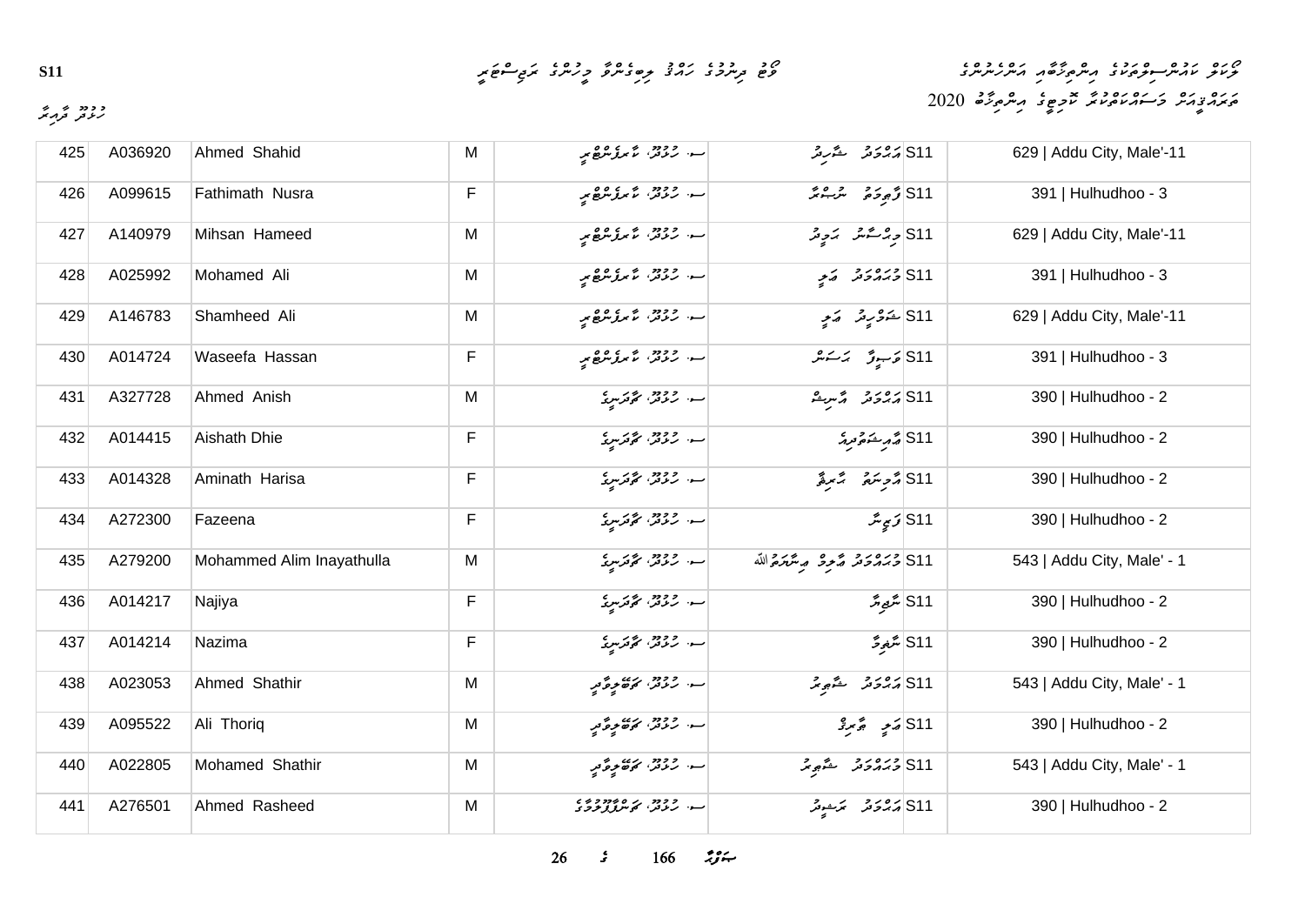*sCw7q7s5w7m< o<n9nOoAw7o< sCq;mAwBoEw7q<m; wBm;vB* م من المرة المرة المرة المرجع المرجع في المركبة 2020<br>مجم*د المريض المربوط المربع المرجع في المراجع المركبة* 

|  | د دود به پر<br>رنز تر ترمه تر |
|--|-------------------------------|
|  |                               |

| 442 | A014831 | Aishath Fulhu      | $\mathsf{F}$ | ر در دور در ۲۶۶۶ ورو<br>سه روتو، کاسروویون    | S11 <mark>ئە</mark> پرىشقۇقرىم                     | 390   Hulhudhoo - 2          |
|-----|---------|--------------------|--------------|-----------------------------------------------|----------------------------------------------------|------------------------------|
| 443 | A152058 | Ali Mohamed        | M            | د دود. بر ۲۶۶۶ وره د<br>سه رکوتر، کارسوویوی   | S11 كەير - <i>2283 كە</i>                          | 390   Hulhudhoo - 2          |
| 444 | A022283 | Ali Rasheed        | M            | د دود. بر ۲۶۶۶ وره د<br>سه کرونژ، کارسونونوری | S11  رَمِ - بَرَحْدِثْرُ                           | 390   Hulhudhoo - 2          |
| 445 | A014868 | Hassan Thahkhan    | M            | ر در دود.<br>ر در در کاروز دود                | S11 ئەسىر <i>مەرەبىتى</i> ر                        | 390   Hulhudhoo - 2          |
| 446 | A276375 | Hussain Thakhkhan  | M            | د دود.<br>سه رنوش که سرورون                   | S11 بر <i>شهر مشهر مرد ش</i> ر                     | 390   Hulhudhoo - 2          |
| 447 | A023879 | Ibrahim Thakhan    | M            | د دود. بر ۲۶۶۶ وره د<br>سه رنوتر، کامپروژمون  | S11 <sub>مر</sub> ھ <i>مُرْبِر دُوَ مُ</i> رْشَتْر | 390   Hulhudhoo - 2          |
| 448 | A099643 | Zulaikha Mohamed   | $\mathsf{F}$ | ر در دود.<br>ر در در کاروز دود                | S11 ىج <i>ق</i> رى <i>گە ئىمگە قى</i> ر            | 390   Hulhudhoo - 2          |
| 449 | A042569 | Abdulla Waheed     | M            | ے۔ رودوں کموٹوری                              | S11  مَەھْتَراللە   ئەبەتمر                        | 543   Addu City, Male' - 1   |
| 450 | A032347 | Affan Abdulla Didi | M            | سه د وود. نمونویژی                            | S11 <i>مَمْرُوَّسْ مَ</i> صْرَاللَّهْمِيْرِ        | 543   Addu City, Male' - 1   |
| 451 | A103919 | Anas Abdulla Didi  | M            | سه د وود. نمونویژی                            | S11 كەنترىش كەھ قراللەمى <i>رىن</i>                | 390   Hulhudhoo - 2          |
| 452 | A044136 | Hussain Rasheed    | M            | ے۔ رودو تھی تھی بھی                           | S11 پر کے میر شریع ترکیبوتر<br>ا                   | 390   Hulhudhoo - 2          |
| 453 | A348021 | Mohamed Aish       | M            | ے۔ رودو تھی تھی بھی                           | S11 <i>وُبَرُوْدَوْ</i> كَمَدِيْتُمْ }             | 460   Srilanka / Colombo - 1 |
| 454 | A103738 | Zahira Ali         | F            | سه د وود. نمونویژی                            | S11 تج په تر <sub>مکم</sub> مي                     | 460   Srilanka / Colombo - 1 |
| 455 | A161556 | Fathmath Nahula    | $\mathsf F$  | سە رودو، ئابىرىمە                             | S11 <i>وَّجِ دَمَّةَ</i> سَر <i>َبْ</i> تَرَ       | 389   Hulhudhoo - 1          |
| 456 | A014128 | Ibrahim Futha      | M            | سە - خەققى - ئانىڭ بىر                        | S11 <sub>مو</sub> ھ ئر <sub>ىپ جى</sub> جۇ         | 389   Hulhudhoo - 1          |
| 457 | A014758 | Mariyam Manike     | $\mathsf F$  | سە بەر دەم ئەنگەر                             | S11 ئەمەردى ئىبرىدىن                               | 389   Hulhudhoo - 1          |
| 458 | A278596 | Najiza Ibrahim     | F            | سە بەر دەم ئەنگەر                             | S11 سَّمِعٍءَ مِنْ مِنْ مِنْ مِنْ                  | 389   Hulhudhoo - 1          |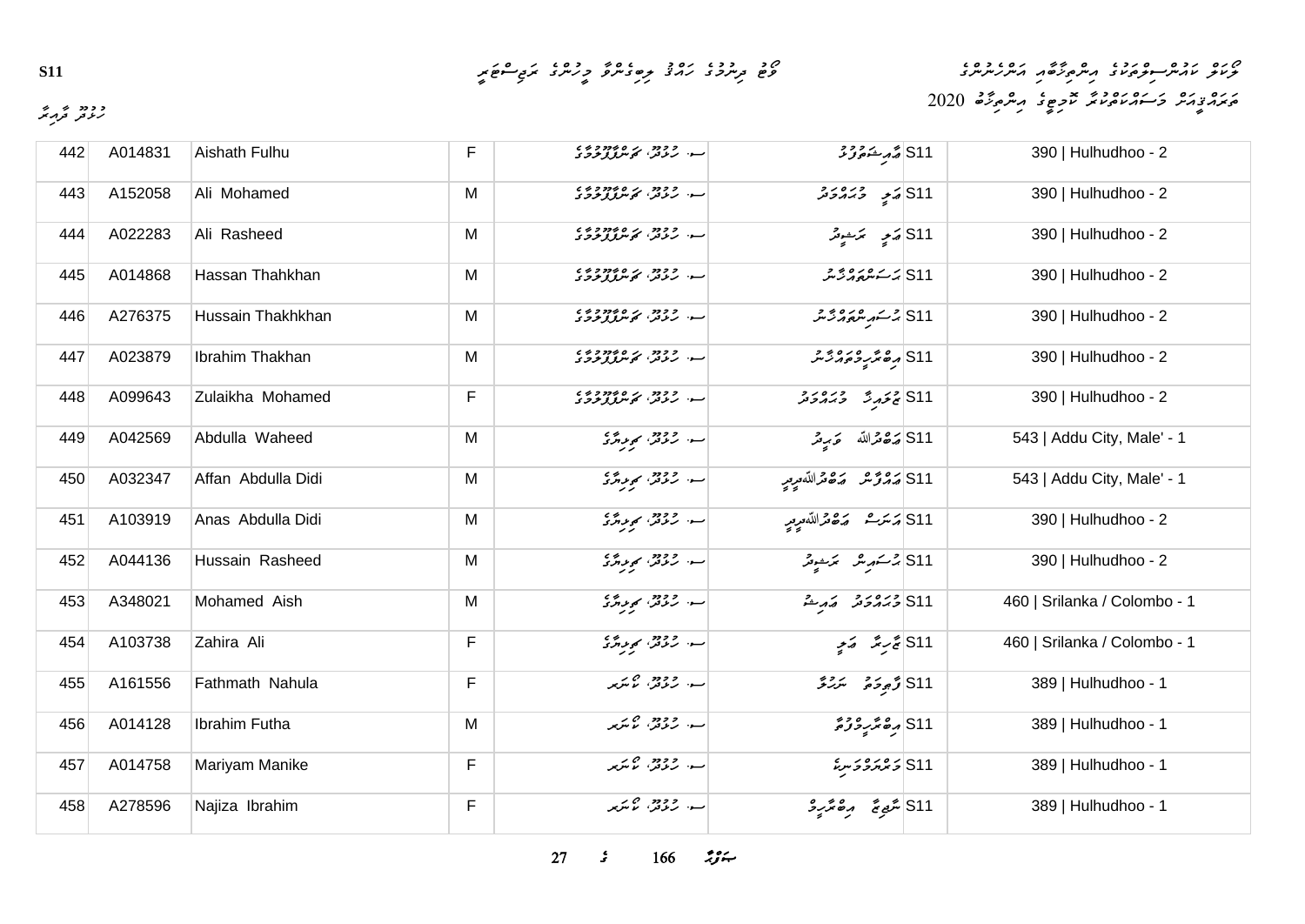*sCw7q7s5w7m< o<n9nOoAw7o< sCq;mAwBoEw7q<m; wBm;vB* م من المرة المرة المرة المرجع المرجع في المركبة 2020<br>مجم*د المريض المربوط المربع المرجع في المراجع المركبة* 

| 459 | A278590 | Shahula Ibrahim               | F | سە بەردە ئەتكەر        | S11 خىرتۇ م <i>ەھۇر</i> ۇ                                  | 389   Hulhudhoo - 1        |
|-----|---------|-------------------------------|---|------------------------|------------------------------------------------------------|----------------------------|
| 460 | A329750 | Shalnaaz Ibrahim              | F | سە بەردەم كەنگەر       | S11 خىۋىترى م <i>ەھترى</i> ۋ                               | 389   Hulhudhoo - 1        |
| 461 | A278584 | Yooshau Ibrahim               | M | سە بەردەم ھەتكەر       | S11 ترشم <i>ه م</i> ڤعَّرِدْ                               | 389   Hulhudhoo - 1        |
| 462 | A131342 | Ahmed Shadhil                 | M | ب رودو می مورد مح      | S11 كەردى ھەمەتى                                           | 544   Addu City, Male' - 2 |
| 463 | A397160 | Ahmed Alam Mohamed Didi       | M | - رودو مي موجد مح      | S11 رور و درو ورور وتربربر                                 | 544   Addu City, Male' - 2 |
| 464 | A072447 | Ali Shafaaz Hassan            | M | ب رودو مهم مورد مح     | S11 كەي خەۋىج بەس <i>تەش</i>                               | 544   Addu City, Male' - 2 |
| 465 | A279142 | Aminath Falak Mohamed Didi    | F | ب رودو مهم مورد مح     | S11 أُدَّجِ سَمَّةً ۖ وَتَوَسَّمَّ وَبَرَادُوَ مُرْمَدِيرِ | 544   Addu City, Male' - 2 |
| 466 | A014068 | Fathmath Manike               | F | ب رودو مي مورد مح      | S11 ۇ <sub>جو</sub> رَە <sub>ر</sub> دَ <sub>مىرىئ</sub>   | 544   Addu City, Male' - 2 |
| 467 | A111634 | Ibrahim Zabeer                | M | ب رودو مي مورد         | S11 م <i>وڭ ئېچى</i> گە تەرەپتى                            | 544   Addu City, Male' - 2 |
| 468 | A273435 | Ibrahim Alif Mohamed          | M | ب رودو مىھىروگ         | S11 <sub>م</sub> ەھ <i>مگې</i> ئەمۇر ئەمەدىر               | 544   Addu City, Male' - 2 |
| 469 | A068804 | <b>Mohamed Nasih Anwar</b>    | M | سەر روزە ئۇھ بىرىدۇ.   | S11 <i>دېمم</i> رو گرېږمه ک <i>ره د</i> و                  | 544   Addu City, Male' - 2 |
| 470 | A082943 | Sariya Abdulla                | F | ے رودو میں عروق        | S11  كەمبە <i>گە كەھەت</i> راللە                           | 544   Addu City, Male' - 2 |
| 471 | A278568 | Ahmed Kalo                    | M | سە زىرەدە ھېم ھەتىر    | S11 پزېږي تدې                                              | 391   Hulhudhoo - 3        |
| 472 | A014759 | Aishath Sobira Ali            | F | سە رودو ھيءَ مگرىمە    | S11 مُەمِسْمَة جُومُدَ مَعِ                                | 391   Hulhudhoo - 3        |
| 473 | A279294 | <b>Fathimath Niha Shakeel</b> | F | ے رودوں کا ہی کا کہتر  | S11 رَّج <i>ودَة</i> سِرَّ حَس <i>َ</i> يْدِ               | 629   Addu City, Male'-11  |
| 474 | A386644 | Fathimath Suma Mohamed        | F | سەس ئۇقۇر، ئۇي ئايكىلە | S11 زُ <sub>ن</sub> جِ دَمَ مِسْرَ وبرورو                  | 391   Hulhudhoo - 3        |
| 475 | A014640 | Hawwa Manike                  | F | ے رودوں کا ہی کا کھیلا | S11 ئەۋرۇ ئەس <sup>ت</sup> ە                               | 629   Addu City, Male'-11  |

 $28$  *s*  $166$  *z*  $\frac{2}{3}$  *k*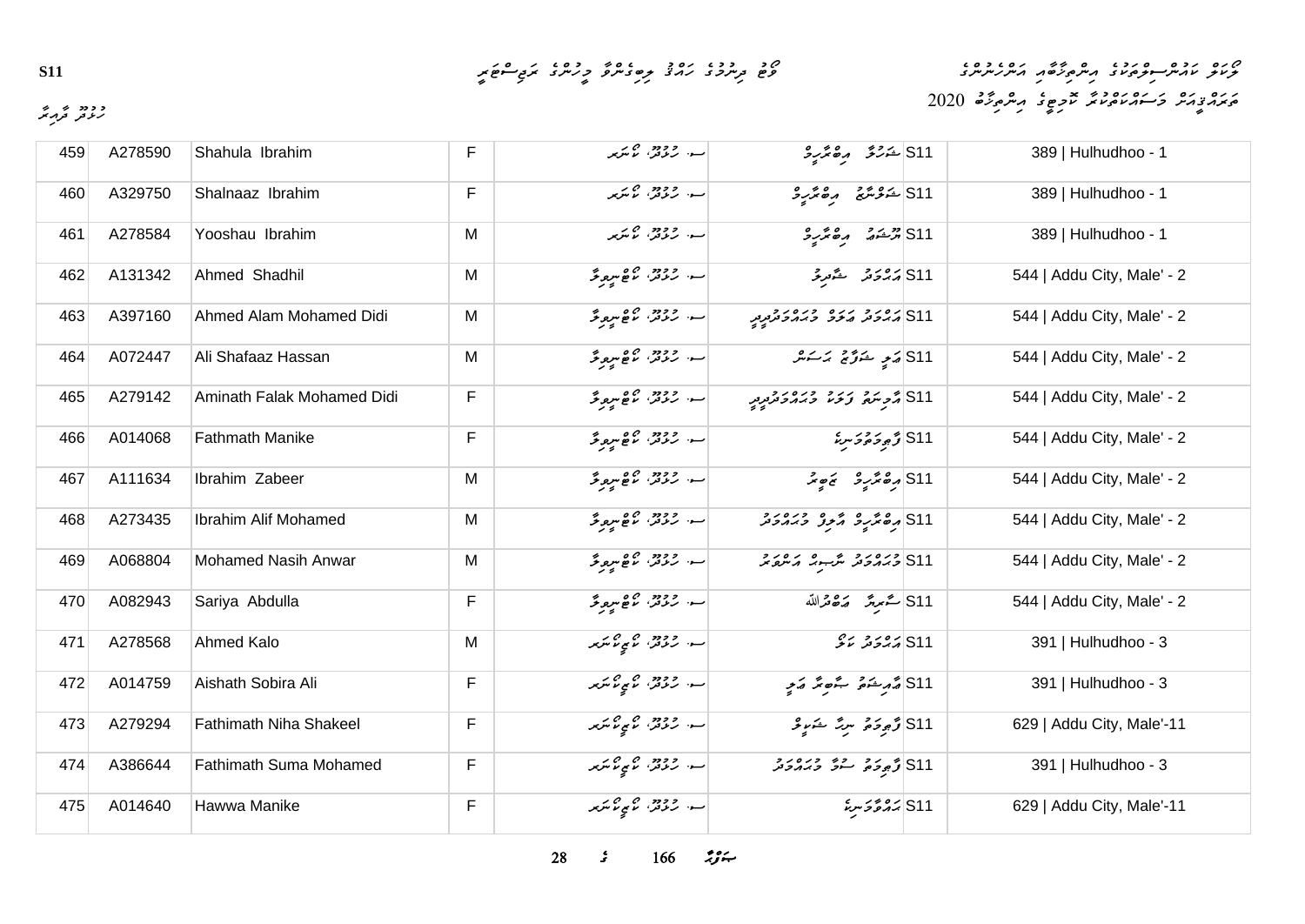*sCw7q7s5w7m< o<n9nOoAw7o< sCq;mAwBoEw7q<m; wBm;vB* م من المرة المرة المرة المرجع المرجع في المركبة 2020<br>مجم*د المريض المربوط المربع المرجع في المراجع المركبة* 

|  | s s n n       |
|--|---------------|
|  | ر د در مرد مر |
|  |               |

| 476 | A014705 | Kadhdha Manike        | $\mathsf F$ | ۔ دودہ لائونائنگریز                         | S11 ئەۋرىتى تىرىئە                                       | 391   Hulhudhoo - 3        |
|-----|---------|-----------------------|-------------|---------------------------------------------|----------------------------------------------------------|----------------------------|
| 477 | A278593 | Mariyam Nuzuha        | F           | ب - سودور جمعي ملائند                       | S11 ئ <i>ۈچرى ھۆرى</i>                                   | 629   Addu City, Male'-11  |
| 478 | A159276 | Mohamed Niushad       | M           | ب - سودور جمعي ملائند                       | S11 <i>2222 سم</i> مشتر                                  | 629   Addu City, Male'-11  |
| 479 | A278588 | Moosa Manik           | M           | سە رودوا ئاي ئامىر                          | S11 تۇشۇئەس <sup>ت</sup> ە                               | 391   Hulhudhoo - 3        |
| 480 | A021841 | Nasira Ali            | F           | ے رودوں کا پاکستان                          | S11 مگرسو <i>نگر م</i> رکمبر                             | 391   Hulhudhoo - 3        |
| 481 | A152034 | Nazma Moosa           | $\mathsf F$ | ے رودوں کا بی کا کھیلا                      | S11 يَرْدُدُّ تَرْتُہُ ا                                 | 629   Addu City, Male'-11  |
| 482 | A278598 | Zidhan Mohamed        | M           | ے رودوں کا میں کھیلا                        | S11 <sub>مج</sub> وَّرْ مَرْ تَرَكْرُ تَرَكَّرَ مِّرْ    | 629   Addu City, Male'-11  |
| 483 | A014749 | Zulaikha Manike       | F           | ے رودوں کا بی کا کھیلا                      | S11 ئ <sub>ى</sub> ج ئىرىدى سىرىم                        | 629   Addu City, Male'-11  |
| 484 | A014066 | Abdulla Jalaal        | M           | ے۔ روزوں کا پاس کا عالم                     | S11 كَەشكەللە ق <sub>ە</sub> قرىتى                       | 389   Hulhudhoo - 1        |
| 485 | A329066 | Aishath Reesha Saeedh | $\mathsf F$ | ب دودو مي عرف وه                            | S11 مُرمِسَمَ مِرِسَّ سَمِرِيْر                          | 389   Hulhudhoo - 1        |
| 486 | A279097 | Aminath Rifa Saeed    | $\mathsf F$ | ب دودو مي عرف وه                            | S11 مٌ <i>وِ سَمَعْ مِرتَّ سَموِيثَ</i>                  | 389   Hulhudhoo - 1        |
| 487 | A271326 | Fathimath Nisreen     | F           | ب دودو مي عروه و                            | S11 ز <sub>ن</sub> جوچۇ سرىشمېتر                         | 389   Hulhudhoo - 1        |
| 488 | A038065 | Hassan Mohamed        | M           | سە، رىزىن كۈي ئەھ ھ                         | S11 ئەسەمبە <i>دېم</i> ەدىر                              | 389   Hulhudhoo - 1        |
| 489 | A271331 | Mariyam Azra          | $\mathsf F$ | ب دودو مي عرف وه                            | S11 ئ <i>ۇيرۇ مەنىرىتى</i>                               | 388   Feydhoo Ehenihen - 1 |
| 490 | A014036 | Mohamed               | M           | سە، رىرىن، ئۇي ئەرەھ                        | S11 د بروزنر                                             | 389   Hulhudhoo - 1        |
| 491 | A271332 | Mohamed Evan Saeed    | M           | ے۔ روزوں کا پاس کا عالم                     | S11 <i>دېم</i> دونر <sub>مو</sub> وگر ش <sub>مو</sub> نر | 389   Hulhudhoo - 1        |
| 492 | A047939 | Ahmed Husnee          | M           | ر در دور ده ده ده ده<br>سوال کردن الا مرسوس | S11   كەبۇبۇقە ئەرمىسىيە                                 | 543   Addu City, Male' - 1 |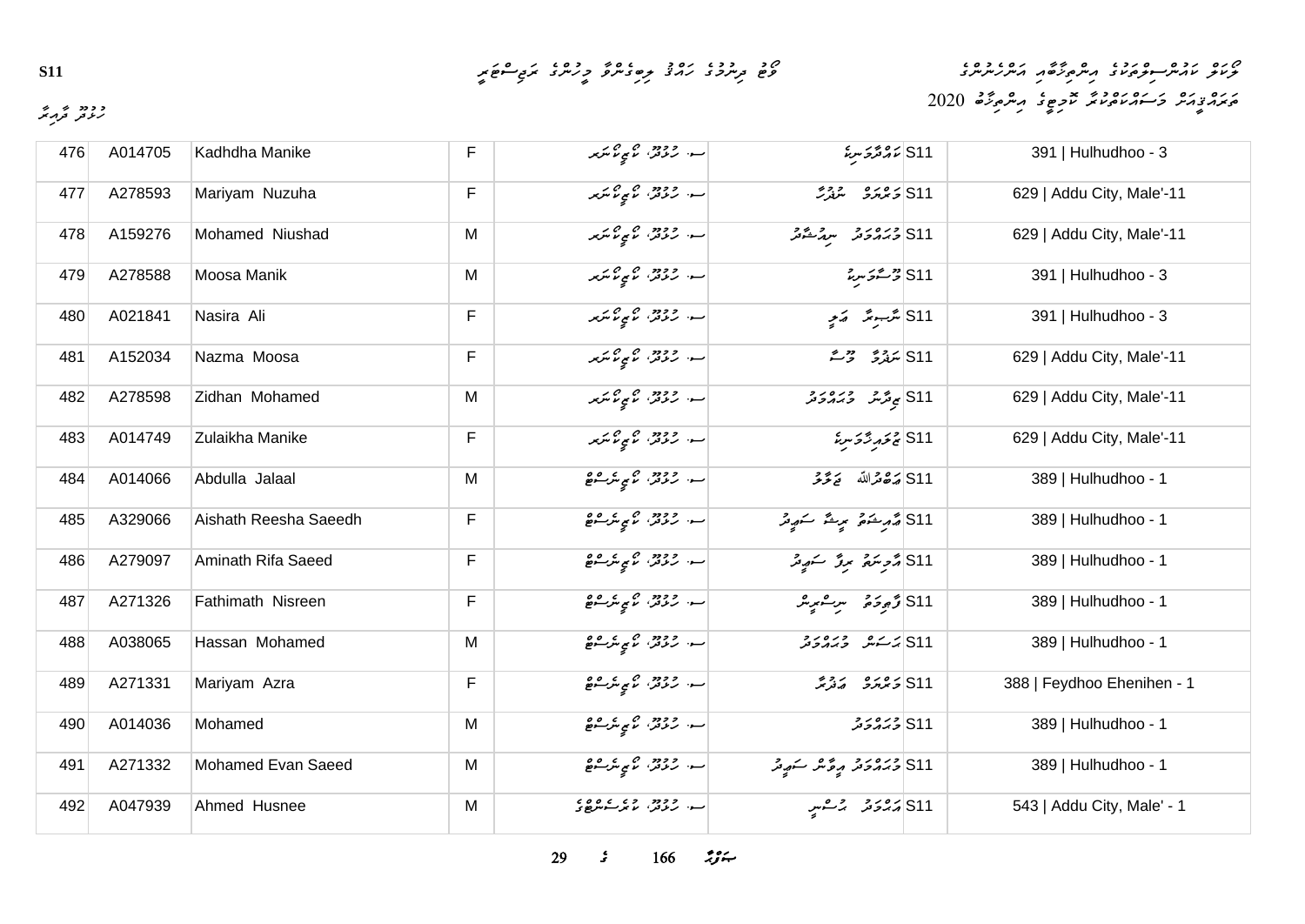*sCw7q7s5w7m< o<n9nOoAw7o< sCq;mAwBoEw7q<m; wBm;vB* م من المرة المرة المرة المرجع المرجع في المركبة 2020<br>مجم*د المريض المربوط المربع المرجع في المراجع المركبة* 

| 493 | A058016 | Ahmed Nasru           | M           | د د د ده د د د د ده د د د<br>سه رنونو، نوموسومبر <u>ه</u> ود | S11 كەبروتى سىر يىتى ئىچە ئىر                        | 390   Hulhudhoo - 2        |
|-----|---------|-----------------------|-------------|--------------------------------------------------------------|------------------------------------------------------|----------------------------|
| 494 | A049167 | Aishath Ifa Ali       | F           | د دودو ده ده ده وه د<br>سوا کردن لا بر سوسرچ د               | S11 مَگْرِڪُمُ رُوََّ مَرِ                           | 543   Addu City, Male' - 1 |
| 495 | A273934 | Aishath Jeelan Jaleel | $\mathsf F$ | ر در دور د د د ده د د د د<br>سه رنزون الا برسوسرچ د          | S11 مَّەرِحَة وٍ وَّسْ وَمِرْتَر                     | 543   Addu City, Male' - 1 |
| 496 | A014201 | Ali Manikfaanu        | M           | د د دوه د د د د ده د د د<br>سه رنونو، نړيوسه مربع            | S11 ەَمِعَە سِرْمَوْ تَىر                            | 390   Hulhudhoo - 2        |
| 497 | A028044 | Fathimath Husna       | F           | ر د د د د د د د د د د د د<br>سه رنړنس لامر سه سرچ د          | S11 ۇ <sub>جوخ</sub> ۇ ب <sub>ى</sub> شىگە           | 543   Addu City, Male' - 1 |
| 498 | A047250 | Hawwa Anvaree Husna   | $\mathsf F$ | د د دوه د د د د ده د د د<br>سه رنونو، نړيوسه مربع            | S11 ئەۋۇ ئەش <i>ۇپ بى</i> شىگە                       | 543   Addu City, Male' - 1 |
| 499 | A104921 | Hidhaya               | $\mathsf F$ | د د دور د د د د ده د د د<br>سه رنوش بربرسه سره د             | S11 رمَّدَدَّ                                        | 543   Addu City, Male' - 1 |
| 500 | A031965 | Hussain Husnee        | M           | ر در دور د د د ده د د د د<br>سه رنزون الا برسوسرچ د          | S11 پر شهر شر پر شهر ا                               | 388   Feydhoo Ehenihen - 1 |
| 501 | A058013 | Ibrahim Zain          | M           | د دودو ده ده ده وه د<br>سوا کردن لا بر سوسرچ د               | S11 م <i>وڭ ئۇم</i> بىر ھەر بىر                      | 543   Addu City, Male' - 1 |
| 502 | A046364 | Khadeeja Husna        | $\mathsf F$ | د دوه ده ده وه وه<br>سه روتر، لابر سهرهای                    | S11 زَمِرِجٌ ۔ پُر سُر پُر                           | 543   Addu City, Male' - 1 |
| 503 | A327799 | Mariyam Zindhu Zahir  | F           | د د دوه د د د د ده د د د<br>سه رنونو، نړيوسه مربع            | S11 كەنگەرگە ئ <sub>ە</sub> رىگە ئ <sup>ې</sup> رىگە | 390   Hulhudhoo - 2        |
| 504 | A058236 | Vidhadha Mohamed      | F           | د د دود د د د ده ده د<br>سه رنوش نامرسه سرچار                | S11 مِتَّرَتَّرَ كَ <sup>2</sup> رُوكَرْ             | 543   Addu City, Male' - 1 |
| 505 | A273932 | Zaidhoon Jaleel       | M           | د د دوه د د د ده و د د<br>سه گرفتن بر برخش د                 | S11 يَهرِمْزُسُ گَمَ وِلْحَ                          | 543   Addu City, Male' - 1 |
| 506 | A094722 | Abdulla Saeed         | M           | ر در دود و <i>مړن</i> و ش                                    | S11 #چەقراللە كى <i>مپى</i> تر                       | 544   Addu City, Male' - 2 |
| 507 | A028065 | Fathmath Rasheeda     | $\mathsf F$ | سه رودو وړه په                                               | S11 وَّجِرَدَةُ كَرَسُونَّرُ                         | 389   Hulhudhoo - 1        |
| 508 | A076608 | Faisal Najeeb         | M           | سە رودە، ، يې يو ئۇ                                          | S11 ق.م يىكى مىتىمى قى                               | 543   Addu City, Male' - 1 |
| 509 | A014230 | Fazna Najeeb          | F           | ب دوده، می وگ                                                | S11 كَوَيْمْ مَّرْ مَرْجِرَة "                       | 543   Addu City, Male' - 1 |

 $30$  *s*  $166$  *z***<sub>3</sub>**  $\frac{2}{5}$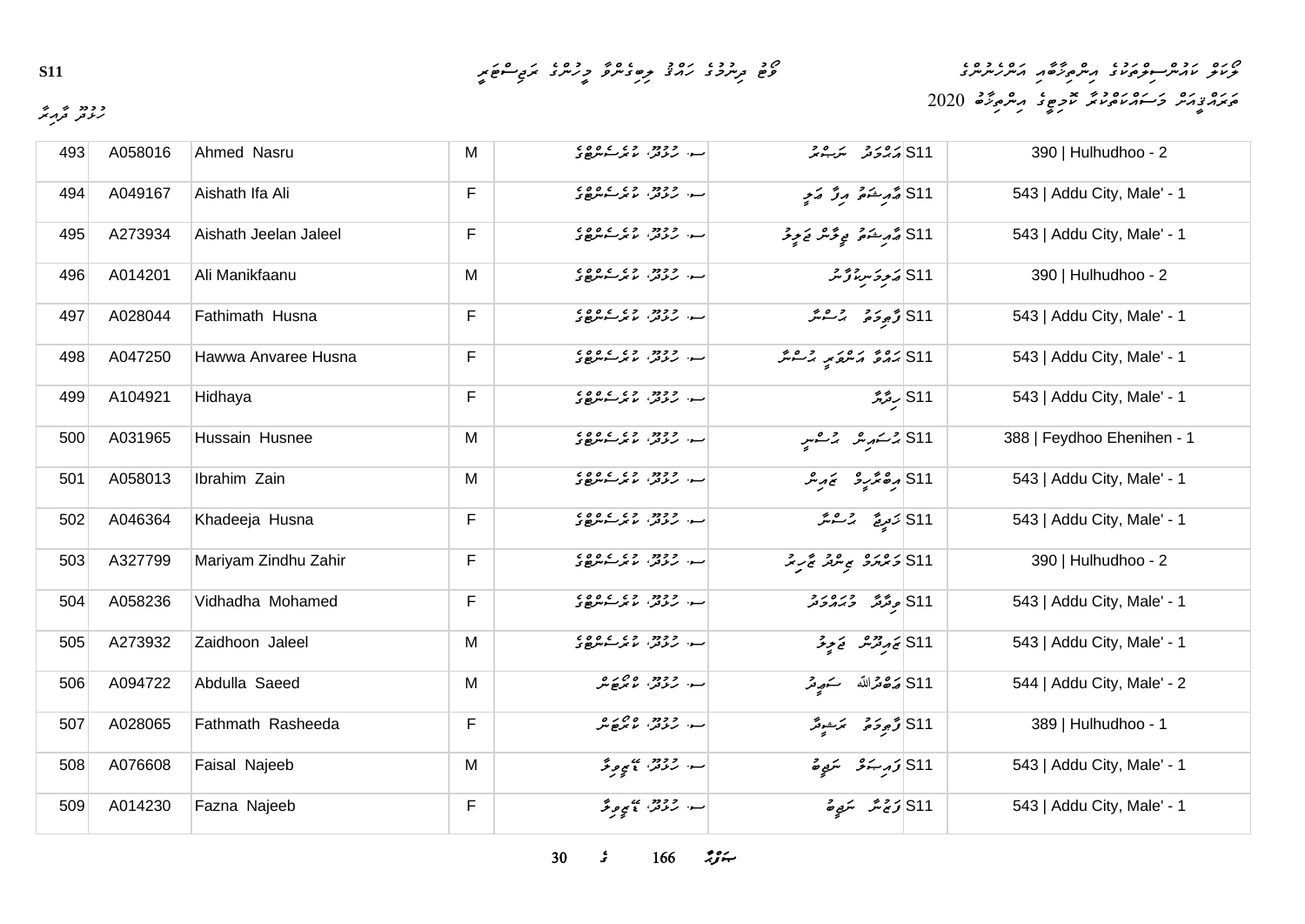*sCw7q7s5w7m< o<n9nOoAw7o< sCq;mAwBoEw7q<m; wBm;vB* م من المرة المرة المرة المرجع المرجع في المركبة 2020<br>مجم*د المريض المربوط المربع المرجع في المراجع المركبة* 

| 510 | A014373 | Hawwa Naeema             | $\mathsf F$ | ب دودو ، عمومو گ                                                                                                                                                                                                               | S11 كەممى ئىمبە ئى                                        | 543   Addu City, Male' - 1          |
|-----|---------|--------------------------|-------------|--------------------------------------------------------------------------------------------------------------------------------------------------------------------------------------------------------------------------------|-----------------------------------------------------------|-------------------------------------|
| 511 | A043158 | Muthasima Naseem         | F           | - رودون ۽ سي مومحه                                                                                                                                                                                                             | S11  <i>وَمُعَ سَرَعٌ</i> سَرَسِر <i>وْ</i>               | 543   Addu City, Male' - 1          |
| 512 | A068920 | Nazeera Najeeb           | $\mathsf F$ | سە رودوم ، ئام بوڭر                                                                                                                                                                                                            | S11 سَمْدِيَّر سَمْهِ صَح                                 | 543   Addu City, Male' - 1          |
| 513 | A047356 | Rasheeda Najeeb          | $\mathsf F$ | ب دوده ، پی و څه                                                                                                                                                                                                               | S11 <sub>م</sub> َرْسُوِتَرُ     مَرْب <sub>ِع</sub> ِ صَ | 543   Addu City, Male' - 1          |
| 514 | A104475 | Shahida Najeeb           | $\mathsf F$ | سە رودوم ، ئام بوڭر                                                                                                                                                                                                            | S11 شَرِيزٌ سَمِهِ صُحْ                                   | 155   K. Hinmafushi - 2             |
| 515 | A026657 | Aishath Hilmy            | $\mathsf F$ |                                                                                                                                                                                                                                | S11 مُەرشىق بىۋې                                          | 543   Addu City, Male' - 1          |
| 516 | A061177 | Faruhad Ibrahim Hilmy    | M           | سه د دوه ده وه د و                                                                                                                                                                                                             | S11 زَيْرْتَهْ <sub>م</sub> ِرْيَّتْ بِرْوَ <sub>جِ</sub> | 543   Addu City, Male' - 1          |
| 517 | A026652 | Hussain Hilmy            | M           | سه دوده په ده                                                                                                                                                                                                                  | S11 پرست <sub>مبر</sub> بر وي <sub>ج</sub>                | 543   Addu City, Male' - 1          |
| 518 | A025750 | Ibrahim Rasheed          | M           | سه دوده په ده                                                                                                                                                                                                                  | S11 م <i>وڭ ئۇرۇ - ئەخ</i> وش                             | 543   Addu City, Male' - 1          |
| 519 | A062520 | Maisha Ibrahim Hilmy     | $\mathsf F$ | سه دوده په ده                                                                                                                                                                                                                  | S11 <i>وَ<sub>م</sub>ِ</i> مَّۃٌ م <i>ِ</i> ھُٹرے کو پو   | 543   Addu City, Male' - 1          |
| 520 | A026649 | Mariyam Hilmee           | $\mathsf F$ | - دودو سي ده د                                                                                                                                                                                                                 | S11  <i>دَ بْرْدَوْ بِ</i> وْرِ                           | 543   Addu City, Male' - 1          |
| 521 | A032117 | Mohamed Ahmed Salih      | M           | ب دوده به ده                                                                                                                                                                                                                   | S11 درەرو رەرو شور                                        | 46   Kulhudhuffushi Iru Dhekunu - 2 |
| 522 | A026651 | Muslim Hilmee            | M           | ر د دود ده وه د د کار د د کار د کار د کار د کار د کار د کار د کار د کار د کار د کار د کار د کار د کار د کار د<br>سوالۍ کار د کار کار د کار کار د کار د کار د کار د کار د کار د کار د کار د کار د کار د کار د کار د کار د کار د | S11  <sub>ج</sub> ۇي بۇي <sub>ج</sub>                     | 543   Addu City, Male' - 1          |
| 523 | A279202 | <b>Nyl Mohamed Hilmy</b> | $\mathsf F$ |                                                                                                                                                                                                                                | S11 سرپر ت <i>وکرونگر بر</i> و <sub>ج</sub>               | 390   Hulhudhoo - 2                 |
| 524 | A074243 | Ali Zuhair               | M           | - رودو ، وموقع و و مح                                                                                                                                                                                                          | S11   <i>ھَ جِي چُرَو پُرْ</i>                            | 543   Addu City, Male' - 1          |
| 525 | A132409 | Mohamed Rahim Ibrahim    | M           | سار دوده ، پروهونځ                                                                                                                                                                                                             | S11 دبرورو محمد و مقتربة                                  | 543   Addu City, Male' - 1          |
| 526 | A014376 | Thahmeena Hassan         | $\mathsf F$ | ٢- رودوا ٢٠٢، ٥٥ محمد                                                                                                                                                                                                          | S11   ب <i>َرْتْ بِرْسَ بْرَسَ</i> سْ                     | 390   Hulhudhoo - 2                 |

 $31$  *s*  $166$  *n***<sub>3</sub>**  $\frac{166}{56}$ 

و و *ه به به*<br>روتر ت*ور*یم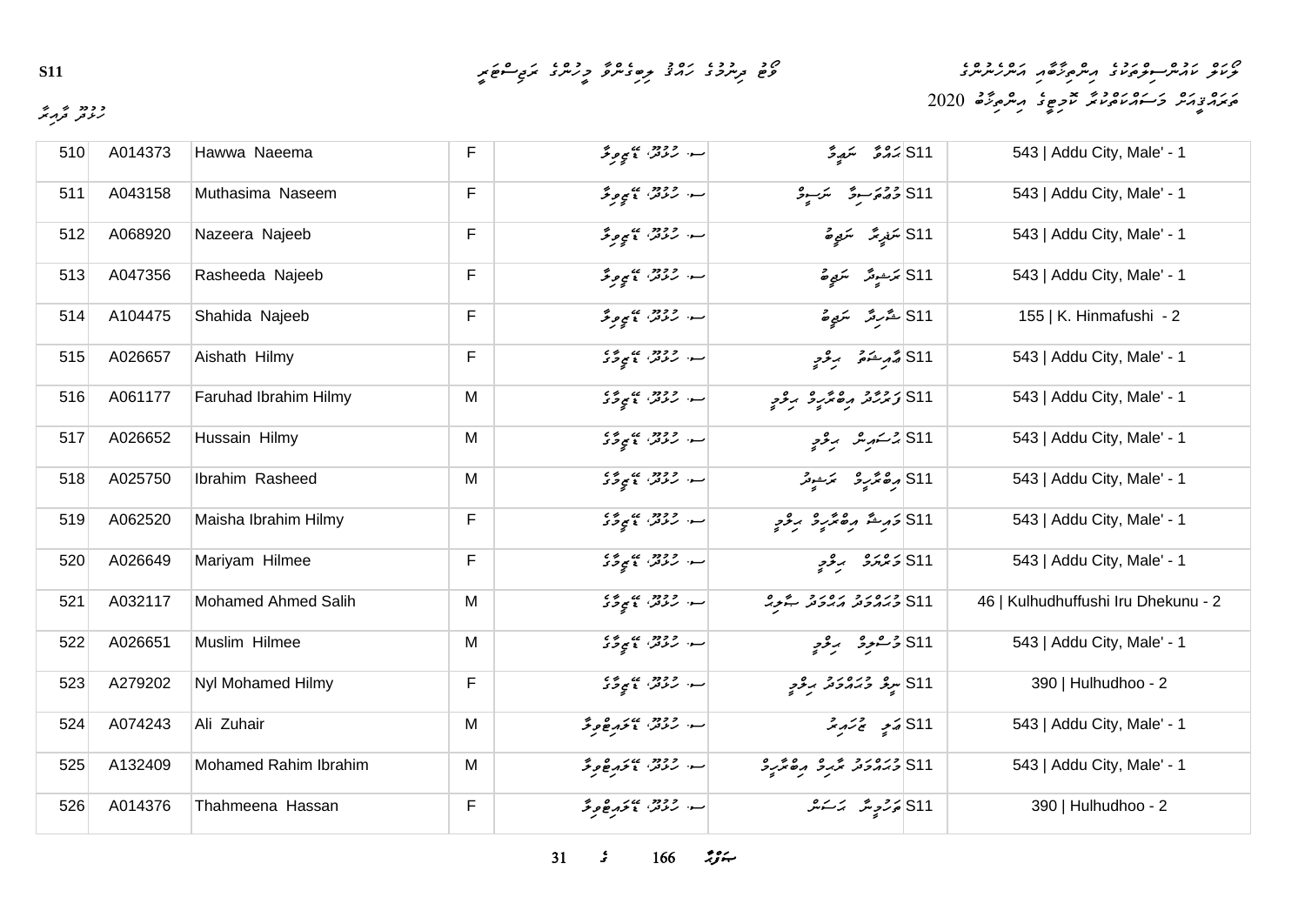*sCw7q7s5w7m< o<n9nOoAw7o< sCq;mAwBoEw7q<m; wBm;vB* م من المرة المرة المرة المرجع المرجع في المركبة 2020<br>مجم*د المريض المربوط المربع المرجع في المراجع المركبة* 

|  | $\rightarrow$ $\rightarrow$ 3777 |
|--|----------------------------------|
|  | ر د در مرد بر                    |
|  |                                  |

| 527 | A327900 | Ahmed Musab Mushthaag | M           | ر د دوه د د د د د د<br>سه روند، تربروو ور                      | S11 كەبرى بىر ئەسكە ئەشھۇر            | 389   Hulhudhoo - 1             |
|-----|---------|-----------------------|-------------|----------------------------------------------------------------|---------------------------------------|---------------------------------|
| 528 | A275100 | Mirufath Mushthaq     | $\mathsf F$ | ر د دوه د ده ده د<br>سه روند، تربروو ور                        | S11 <i>ج</i> ېرتونو څشمونو            | 389   Hulhudhoo - 1             |
| 529 | A049885 | Mafaaz Moosa          | M           | ر د دود د وه د وه<br>سه رنوش تربوه سوفرو                       | S11 دَرُّجْ دْسَّ                     | 391   Hulhudhoo - 3             |
| 530 | A014486 | Waseema               | $\mathsf F$ | ر د دوه د وه رده و<br>ر د روتر، تربو برسوخ                     | S11  مَرْسِرَّ                        | 391   Hulhudhoo - 3             |
| 531 | A085579 | <b>Abdul Gadir</b>    | M           | د و وود . د و د ان و و د و د<br>سو، انراز د ترخای دانتربری     | S11 كەھەترىۋ <sup>ى</sup> بېرىر       | 391   Hulhudhoo - 3             |
| 532 | A078849 | Abdulla Naseer        | M           | د و وود . بر و بر و د و د .<br>سوء ابراز تران کردن که سوتربری  | S11  مَەھْمَراللە مَرَىبومْر          | 391   Hulhudhoo - 3             |
| 533 | A277906 | Abdulla Safeer        | M           | د دوه ار ورا ورو ده<br>سه اربوتر، تر <i>های س</i> هربرو        | S11 كەڭ قىراللە كىمويتىر              | 565   Hulhumale', Ehenihen - 13 |
| 534 | A014525 | Ahmed Saeed           | M           | د دود در در ه پرو پا<br>سو، برنوتر، تر <i>ه ی</i> سوتربری      | S11 كەبرى قىر سىمبەتر                 | 391   Hulhudhoo - 3             |
| 535 | A014578 | Aishath Dhie          | $\mathsf F$ | د د دوه د د د د و د د د د<br>سه رنوش ترخلی سفرس                | S11 مۇم شەھ <sup>و</sup> رە ئە        | 391   Hulhudhoo - 3             |
| 536 | A014484 | Ali Safeer            | M           | د و وود . د و د ان و و د و د<br>سو، انراز د ترخای دانتربری     | S11 ک <sup>ے</sup> میں سکو پٹر        | 391   Hulhudhoo - 3             |
| 537 | A327895 | Aminath Shamma        | $\mathsf F$ | د دوه ار وراه دوه<br>سه اربوتر، تر <i>های</i> سه ترس           | S11 مَّ حِسَمَّة حَسَّمَة مَّ         | 391   Hulhudhoo - 3             |
| 538 | A277923 | Mariyam Shimrath      | F           | ر در دود از در در دود و د<br>سود برنوش افر <i>های س</i> وتربری | S11 كر <i>مبرگى</i> شە <i>ۋىرە</i>    | 629   Addu City, Male'-11       |
| 539 | A014915 | Mohamed               | M           | د دوه د در در دره<br>سو، رنوتو، تر <i>ه</i> د سوتربرد          | S11 دېمبروتر                          | 391   Hulhudhoo - 3             |
| 540 | A022003 | Mohamed Thakhkhan     | M           | د د دوه د د د د و د د د د<br>سه رنوش ترخلی سفرس                | S11 <i>ۋېرو د دېرو د</i> گېر          | 253   ADh. Fenfushi - 1         |
| 541 | A277917 | Nabeela Mohamed       | F           | د و وود . د و د ان و و د و د<br>سو، انراز د ترخای دانتربری     | S11 سَهِعٌ حَمَدُ دَمَر               | 629   Addu City, Male'-11       |
| 542 | A014523 | Naseera Mohamed       | $\mathsf F$ | د دوه ار وراه دوه<br>سه اربوتر، تر <i>های</i> سه ترس           | S11  سَرَسِيسٌ وَبَرَهْرَ قَرْ        | 391   Hulhudhoo - 3             |
| 543 | A277913 | Niuma Mohamed         | F           | ر د و وو د د د د و د و د<br>سو، برنوتو، تون د سوتوبود          | S11 سر <i>م<sup>3</sup> - جەم</i> رىر | 391   Hulhudhoo - 3             |

 $32$  *s*  $166$  *z***<sub>3</sub>**  $\frac{2}{3}$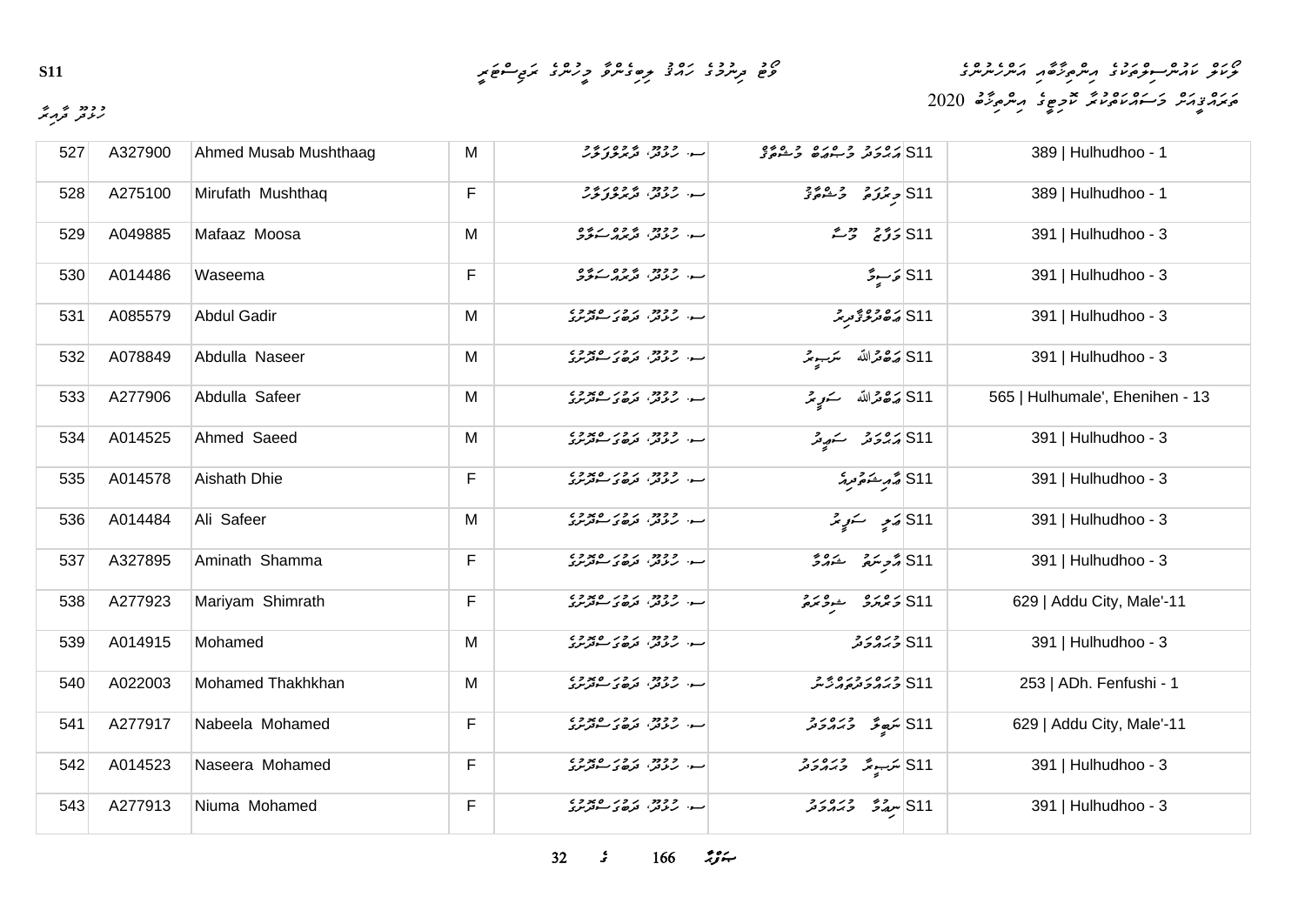*sCw7q7s5w7m< o<n9nOoAw7o< sCq;mAwBoEw7q<m; wBm;vB* م من المرة المرة المرة المرجع المرجع في المركبة 2020<br>مجم*د المريض المربوط المربع المرجع في المراجع المركبة* 

|  | 彡 彡 ≫ >>      |
|--|---------------|
|  | زقرقر فرمريمه |
|  |               |

| 544 | A014644 | Rasheeda Mohamed                   | F           | د و دود . د و د ان و د و د .<br>سه ا برنوتور ، تون تو ساتوربوی | S11  مَرْشِينَرُ - وَبَرْدُونَرُ                   |                      | 629   Addu City, Male'-11  |
|-----|---------|------------------------------------|-------------|----------------------------------------------------------------|----------------------------------------------------|----------------------|----------------------------|
| 545 | A279259 | Yoosuf Mohamed                     | M           | د و دود . بر و بر و د و د .<br>سه انربوتو، انتزاعهای سه توربوی | S11 ټر یو دی دره د                                 |                      | 115   B. Kamadhoo - 1      |
| 546 | A014502 | Zahira                             | $\mathsf F$ | د دود. د در در دره د<br>سه رنوش تر <i>ه ی</i> سهترس            | S11 تج برتمر                                       |                      | 391   Hulhudhoo - 3        |
| 547 | A275274 | Zainab                             | F           | د د دوه ار ورا وبروه<br>سه ارتونس ترکامی سه ترس                | S11 ئم مرىئىھ                                      |                      | 391   Hulhudhoo - 3        |
| 548 | A277915 | Zeenath Mohamed                    | $\mathsf F$ | د د دوه ار ورا وبروه<br>سه ارتونس ترکامی سه ترس                | S11 <sub>مج</sub> سّع <sub>ة م</sub> حدّد محمد     |                      | 629   Addu City, Male'-11  |
| 549 | A229106 | Ali                                | M           | 2009-03 مروم مرشق 13-2009                                      |                                                    | S11 کړي <sub>چ</sub> | 389   Hulhudhoo - 1        |
| 550 | A014494 | Aishath Shafeeza                   | F           | ر د دود.<br>ب. روتر، م <sub>ی</sub> تربری                      | S11 <i>] ۾ٌ مِ</i> حَوَمٍ مُحَرِّ فَرَ             |                      | 544   Addu City, Male' - 2 |
| 551 | A328492 | Aishath Zaain Ziyad                | $\mathsf F$ | سه رحمودی موفرس                                                | S11 مَدْمِ شَوَمْ كَامِ مَّرْ مِى مَرْمَرْ         |                      | 389   Hulhudhoo - 1        |
| 552 | A347747 | Ali Ammaar Mohamed Hassaan         | M           |                                                                | S11 كرم برورو وروبرو برورو به برودو. برورو به برور |                      | 389   Hulhudhoo - 1        |
| 553 | A014497 | Aminath Yasira                     | $\mathsf F$ | ے روود پروگریزی                                                | S11 مَرْجِسَة مِرْسِيَّر                           |                      | 544   Addu City, Male' - 2 |
| 554 | A014592 | Hawwa Faheema                      | F           | ے۔ رودو پروگریزی                                               | S11 پَرُوُوَ کَرِدِیْ                              |                      | 544   Addu City, Male' - 2 |
| 555 | A347751 | Ibrahim Dhawood Mohamed<br>Hassaan | M           | سه روده و در در                                                | وەتئەرۋ                                            |                      | 544   Addu City, Male' - 2 |
| 556 | A275281 | Mohamed Afrah                      | M           | ر و ووو<br>ر د تروتو، توتربری                                  | S11 دېرورو پره پوه                                 |                      | 544   Addu City, Male' - 2 |
| 557 | A065511 | Saahira Ibrahim                    | $\mathsf F$ | ے۔ 2222ء وگریزی                                                | S11 سَمَرِیز م <i>ِی مُ</i> مَرِدْ                 |                      | 544   Addu City, Male' - 2 |
| 558 | A014536 | Safoora Ibrahim                    | F           | ے رودو پروگریزی                                                | S11 بىززىئە ب <i>ەھ ئۈر</i> ئ                      |                      | 544   Addu City, Male' - 2 |
| 559 | A279265 | Sulaiman Ziyad                     | M           | ے رودوم مرمز دی                                                | S11 س <del>نۇ</del> مەرمەش ب <sub>و</sub> رۇر      |                      | 544   Addu City, Male' - 2 |

**33** *s* **166** *z s s*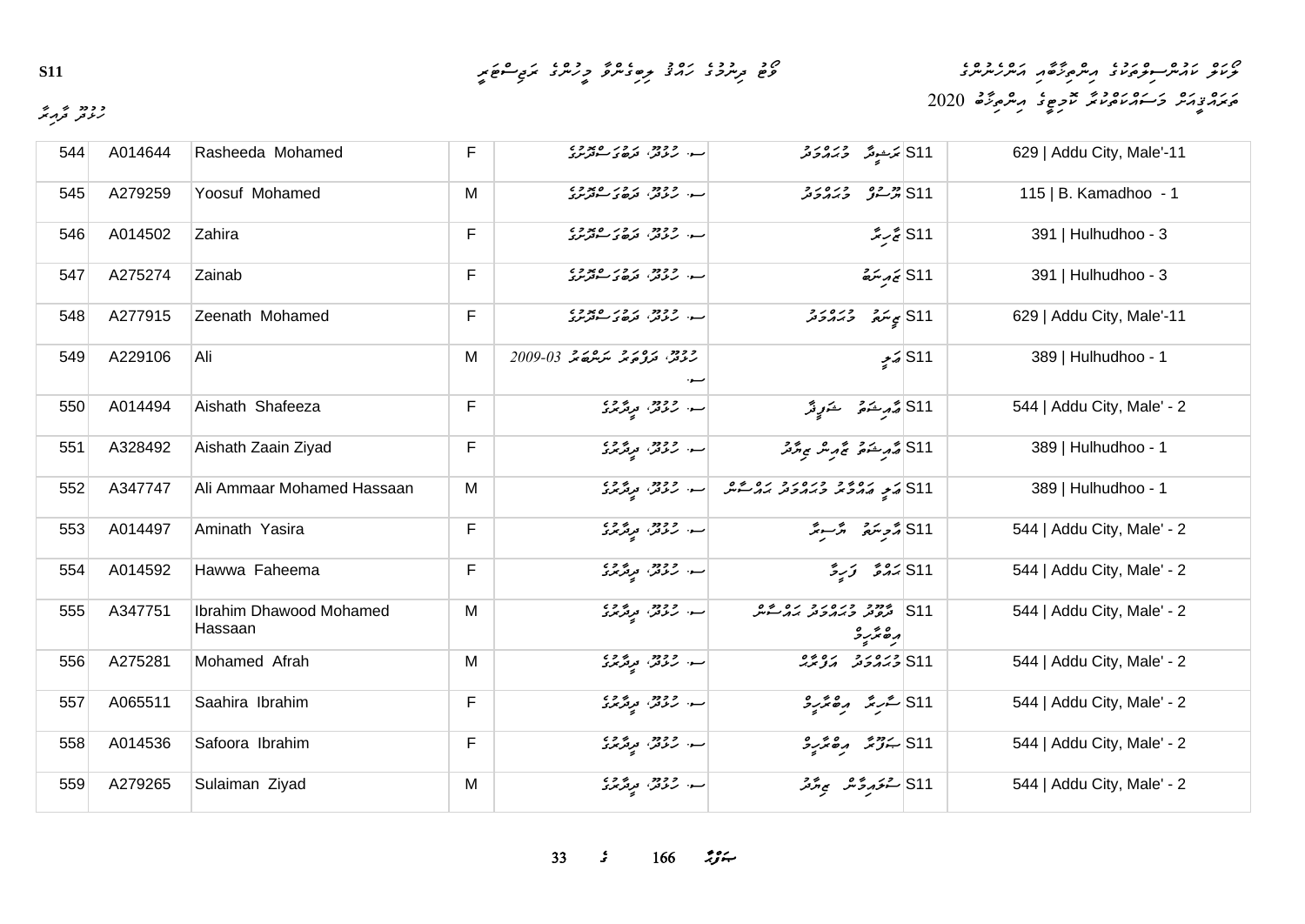*sCw7q7s5w7m< o<n9nOoAw7o< sCq;mAwBoEw7q<m; wBm;vB* م من المرة المرة المرة المرجع المرجع في المركبة 2020<br>مجم*د المريض المربوط المربع المرجع في المراجع المركبة* 

| زغفر ترميمه |  |  |
|-------------|--|--|
|             |  |  |

| 560 | A278320 | Zameera Ibrahim       | F           | ے۔ 222 مرکز پرہ                                  | S11 سَمِرٍ مَّذَ رِصْعَرِ وَ                | 389   Hulhudhoo - 1        |
|-----|---------|-----------------------|-------------|--------------------------------------------------|---------------------------------------------|----------------------------|
| 561 | A341847 | Aaish Hameed          | F           | د دودو در ده د                                   | S11 مُدْمِسْہ کوچر                          | 389   Hulhudhoo - 1        |
| 562 | A036070 | Bishaara Hameed       | F           |                                                  | S11 صِشَعَّہ بَرْدِتْر                      | 544   Addu City, Male' - 2 |
| 563 | A035117 | Dr. Ibraahim Misbaah  | M           | د دودو در ده د                                   | $220 - 222 - 811$                           | 544   Addu City, Male' - 2 |
| 564 | A035750 | Ibrahim Hameed        | M           | ر د دود د د د د د                                | S11 م <i>وڭ ئۇرۇ بەي قى</i>                 | 544   Addu City, Male' - 2 |
| 565 | A035384 | Safa Shareef          | F           | ے۔ ووود ہے کہ وہ                                 | S11 بەرگە ھەمب <i>ولى</i>                   | 544   Addu City, Male' - 2 |
| 566 | A035678 | Uthaifa Hussain       | F           | د دودو در ده د                                   | S11 <i>ھغۇم</i> ۇ سىمبەش                    | 544   Addu City, Male' - 2 |
| 567 | A059468 | Fathimath Saeeda      | F           | سه رودو در در در                                 | S11 ژَّجِرَةَ مُتَ رِيمَّ                   | 391   Hulhudhoo - 3        |
| 568 | A327744 | Mariyam Saifa Rasheed | F           | ے رودو دی ک                                      | S11 <i>كَمُمَهُرْ جَهُوزٌ مَنْ يَوْمِرُ</i> | 629   Addu City, Male'-11  |
| 569 | A279319 | Saaidha Rasheed       | F           | سه رودو د ده و                                   | S11 گەرىگە كەنسونى <i>گە</i>                | 391   Hulhudhoo - 3        |
| 570 | A032279 | Ibrahim Azeez         | M           | ے رودو پر درو ہ                                  | S11 <sub>مر</sub> ھ ئرچ قسم کا              | 390   Hulhudhoo - 2        |
| 571 | A084512 | Mariyam Manike        | F           | ر د دوه در د د د ه در د ه<br>سه روند، ترومزرار ش | S11 كەنگە <i>مەڭگەنى</i> ر                  | 390   Hulhudhoo - 2        |
| 572 | A014671 | Abdulla Nasru         | M           | ر د دود ده وه د د                                | S11 مَەھْتَراللە سَرَجْعَتْهُ               | 544   Addu City, Male' - 2 |
| 573 | A025773 | Afrooza Thaqiu        | $\mathsf F$ | ر در دود. محروری                                 | S11 مۇمىتى مۇقەمىر                          | 544   Addu City, Male' - 2 |
| 574 | A014504 | Fathulla Thagiyyu     | M           | ر د دود. ده ده د                                 | S11 ترة 2 الله - ترتر مر                    | 544   Addu City, Male' - 2 |
| 575 | A275960 | Irufan Thaqiu         | M           | ر د د دو ده و د د د<br>سه روتر، ترویزی           | S11 م <i>ېنگونگر ئوتو</i> مگر               | 389   Hulhudhoo - 1        |
| 576 | A152057 | Mariyam Inaya         | F           | ب دودو عروری                                     | S11 5ع <i>رمرڈ م</i> یٹرمگر                 | 544   Addu City, Male' - 2 |

 $34$  *s*  $166$  *z*  $\frac{2}{3}$  *k*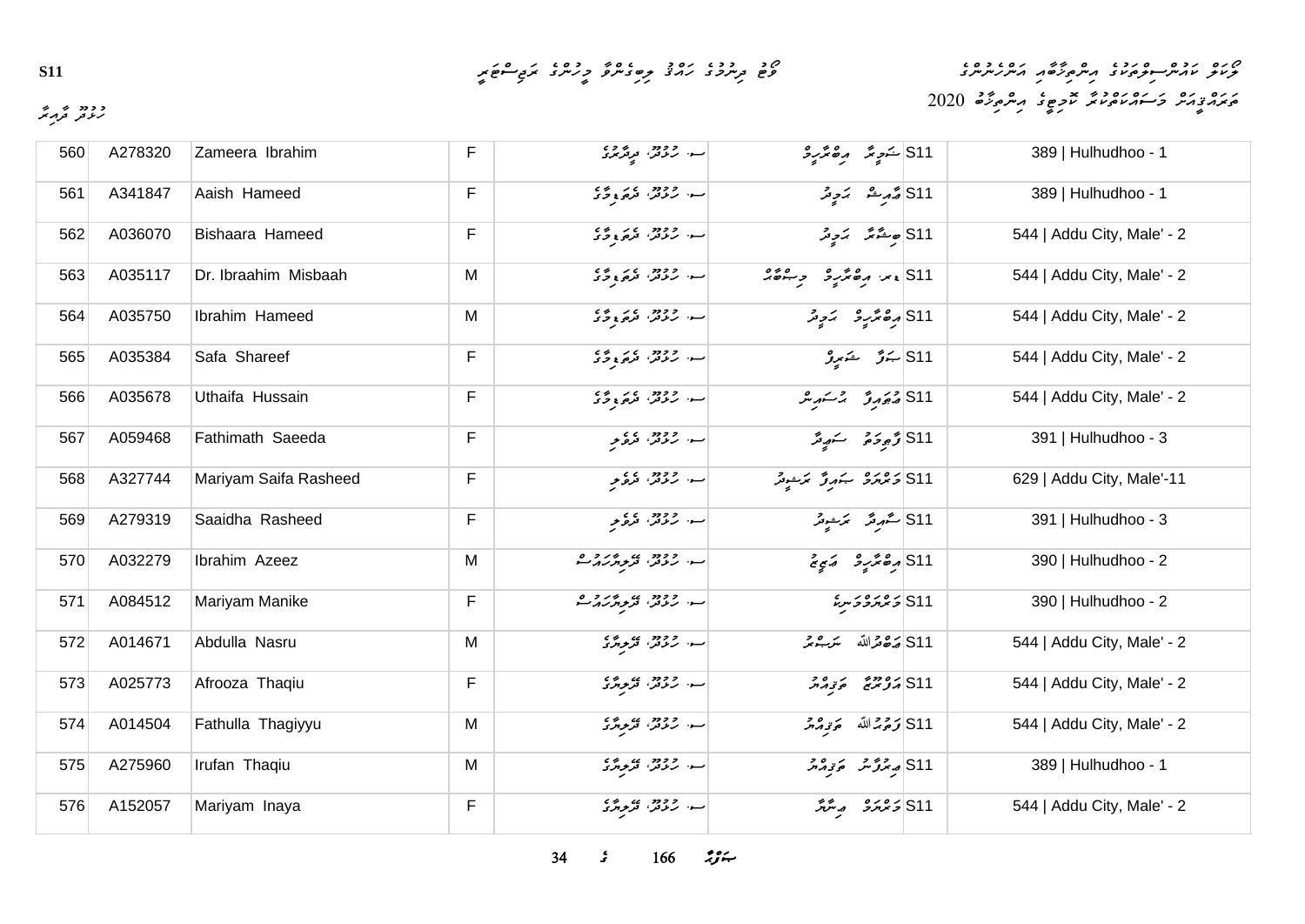*sCw7q7s5w7m< o<n9nOoAw7o< sCq;mAwBoEw7q<m; wBm;vB* م من المرة المرة المرة المرجع المرجع في المركبة 2020<br>مجم*د المريض المربوط المربع المرجع في المراجع المركبة* 

| 577 | A014602 | Mohamed Azheen                 | M            | ر د دود ده و د د                          | S11 <i>ڈیزوونز پروگرینز</i>                  | 544   Addu City, Male' - 2      |
|-----|---------|--------------------------------|--------------|-------------------------------------------|----------------------------------------------|---------------------------------|
| 578 | A325193 | Nasam Thaufeeq                 | $\mathsf{F}$ | ر د دود ده وه د د                         | S11 مَرْسَوْ مَ <i>وْرُوِيْ</i>              | 544   Addu City, Male' - 2      |
| 579 | A271869 | Mazeeda                        | F            | سە رىزىق مەۋرىك ھەم ئى                    | S11 كۈيەتمە                                  | 389   Hulhudhoo - 1             |
| 580 | A078382 | Aminath Shameela               | $\mathsf{F}$ | سە رودە برۇشگەرگە                         | S11 مَّ حِ سَمَّ حَ حِ مَّ                   | 544   Addu City, Male' - 2      |
| 581 | A058161 | Basheera Najeeb                | F            | سە رودە برۇشگەرگە                         | S11 <i>ھَ</i> شبِعَّہ سَمَ <i>ةٍ ھُ</i>      | 565   Hulhumale', Ehenihen - 13 |
| 582 | A329749 | Ibrahim Yaish                  | M            | سە رودە برۇشگەرگە                         | S11 م <i>ەھترى</i> رى مەمبى                  | 460   Srilanka / Colombo - 1    |
| 583 | A120286 | Mariyam Shahama                | $\mathsf{F}$ | سە رودە برۇشگەرگە                         | S11 ك <i>رىمى ئىمى</i> ئىشى ئىم              | 544   Addu City, Male' - 2      |
| 584 | A047128 | Mohamed Shaheed                | M            | سە رودو بروشگەرە ئ                        | S11 <i>\$ پروونز</i> خ <i>وب</i> تر          | 544   Addu City, Male' - 2      |
| 585 | A014172 | Ahmed Waheed                   | M            | ے دورہ بودی کے                            | S11   كەش <sup>ى</sup> كەر قەر بىر           | 391   Hulhudhoo - 3             |
| 586 | A014685 | Fathmath Zaeema                | $\mathsf{F}$ | د د دود بده به<br>ب روتر، ترس             | S11 ۇ <sub>ج</sub> ودۇ ت <sub>ى ج</sub> ۇ    | 391   Hulhudhoo - 3             |
| 587 | A279192 | Ibrahim Zidhaan Waheed         | M            | ے دورہ بوہ ہ                              | S11 مەھەرىرى نوپۇش ق <i>اي</i> ىتر           | 391   Hulhudhoo - 3             |
| 588 | A279197 | Mohamed Wildhan Waheed         | M            | ے دورہ بوہ ہ                              | S11  <i>3،223 و</i> وقدَّش <i>وَ ب</i> رِيْر | 629   Addu City, Male'-11       |
| 589 | A273161 | Aishath Shuhana Ali Shah       | $\mathsf{F}$ | ب دودو دوي ه                              | S11 مُرمِشَمُ شَمَّتُمُّ مَعِ شَّرَّ         | 543   Addu City, Male' - 1      |
| 590 | A014845 | Ali Hassaan                    | M            | ر در دور دور در در<br>ر در در در در در در | S11  كەمچە ئەيمەشكەر                         | 390   Hulhudhoo - 2             |
| 591 | A100168 | Aminath Hassaan                | F            |                                           | S11 مُتَّحِسَمُوْ سَمْرٌ مُشَمَّسٌ           | 390   Hulhudhoo - 2             |
| 592 | A124899 | Fathimath Shirufa              | F            |                                           | S11 <i>وَّج</i> وحَمْ صْمِعْرَزَّ            | 543   Addu City, Male' - 1      |
| 593 | A327893 | <b>Fathimath Meesan Rameez</b> | $\mathsf{F}$ | ر در دور دور در در<br>ر بر بر در بربر ک   | S11 <i>ؤودة ديسة مرد</i> ي                   | 390   Hulhudhoo - 2             |

 $35$  *s*  $166$  *z***<sub>3</sub>** $25$ **</sub>**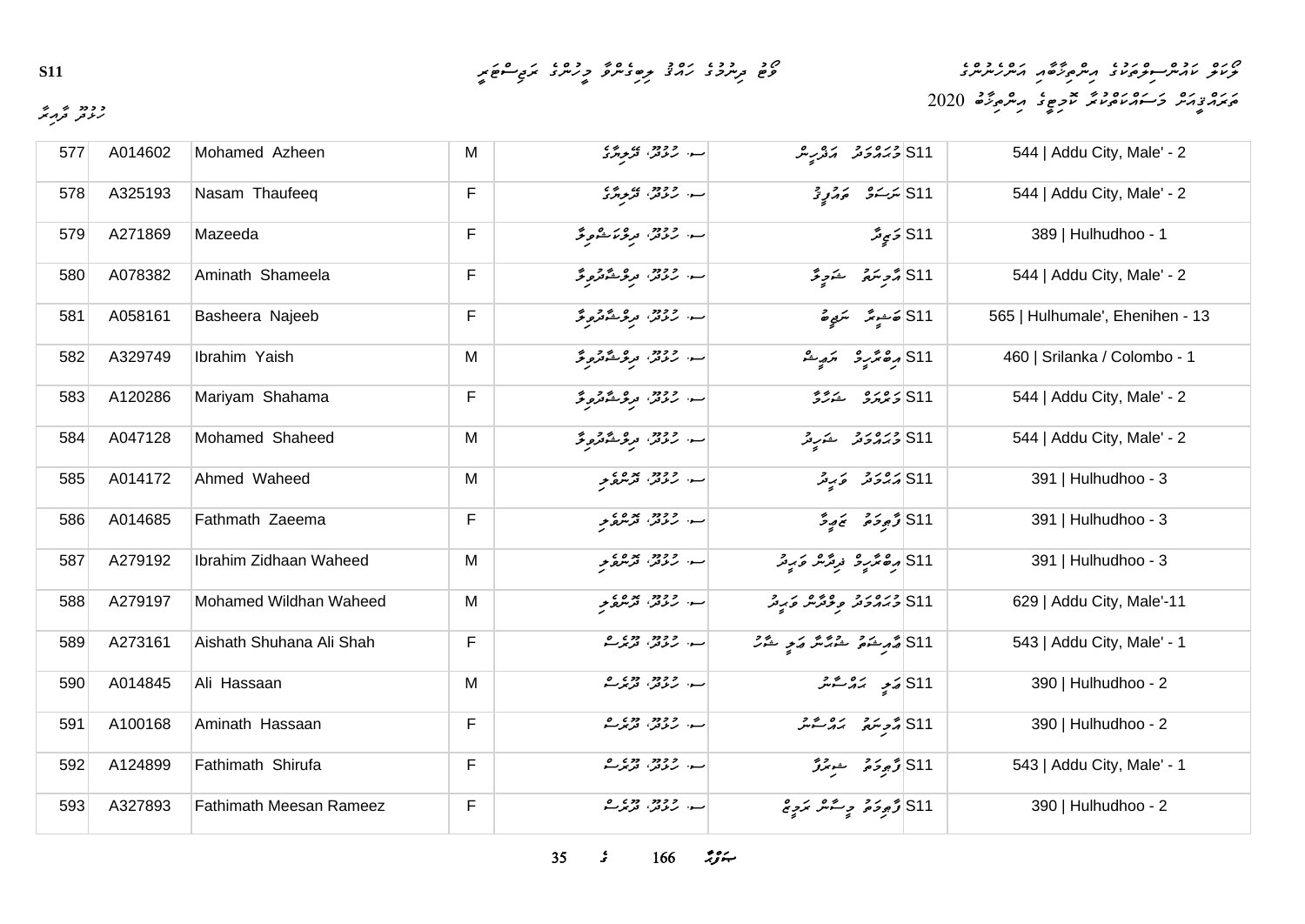*sCw7q7s5w7m< o<n9nOoAw7o< sCq;mAwBoEw7q<m; wBm;vB* م من المرة المرة المرة المرجع المرجع في المركبة 2020<br>مجم*د المريض المربوط المربع المرجع في المراجع المركبة* 

|  | チージ コココ   |
|--|-----------|
|  | زعو ودمير |
|  |           |

| 594 | A023012 | Hussain Hassaanu      | M | ے۔ ووود ودی ہے                          | S11 پرستمبر پر برگ شر                                                                                         | 390   Hulhudhoo - 2             |
|-----|---------|-----------------------|---|-----------------------------------------|---------------------------------------------------------------------------------------------------------------|---------------------------------|
| 595 | A022983 | Ibrahim Mu-uthasim    | M | ر در دور دور ده بار<br>سه برنوش توپوستو | S11 مەھەر بەھ مەھەسىرى                                                                                        | 390   Hulhudhoo - 2             |
| 596 | A022884 | Mariyam Shuhoodha     | F | ر در دور دور ه<br>ر بروتر، توبور        | S11 كەندىرو ھەدىر                                                                                             | 543   Addu City, Male' - 1      |
| 597 | A022828 | Rameez Hassaan        | M | ے۔ روود دور و                           | S11 ىزى <sub>چ</sub> ق بەيرگىتر                                                                               | 543   Addu City, Male' - 1      |
| 598 | A152049 | Ahmed Faizam          | M | - د دوه دو ده ده<br>- رنوتو، توپروژ     | S11 كەبۇر قىم شىرى ئىلگەن ئىسى ئىسى ئىلگانى ئىلگەن ئىلگەن ئىلگەن ئىلگەن ئىلگەن ئىلگەن ئىلگەن ئىلگەن كەنتى ئىل | 110   R. Meedhoo - 1            |
| 599 | A126389 | Ahmed Riza            | M | ے۔ رووو وو دی                           | S11 كەندى قىل س <sub>ى</sub> ت                                                                                | 390   Hulhudhoo - 2             |
| 600 | A279132 | Ahmed Rushdhan Zameer | M | ر د دود دو ده ده<br>سه رنونس تربوبرو    | S11 كەبروگر گرىشەنگەنگر سەمبەرگر                                                                              | 390   Hulhudhoo - 2             |
| 601 | A014833 | Aliya Abdulla         | F | ر د دود دو ده.<br>سه رنونس تربروژي      | S11 مَرْمِتَر   مَەقداللە                                                                                     | 543   Addu City, Male' - 1      |
| 602 | A039449 | Hawwa Zahira          | F | ے۔ ووود وو دی                           | S11 ئەممى ئىق ئىم                                                                                             | 543   Addu City, Male' - 1      |
| 603 | A058114 | Hussain Rasheed       | M | - د دوه دو ده ده<br>- رنوتو، توپروژ     |                                                                                                               | 390   Hulhudhoo - 2             |
| 604 | A275203 | Ibrahim Mirfan        | M | ر د دود دو ده ده<br>ر د روتو، تومبرگری  | S11 رەتمەر ئورىمى ئىس                                                                                         | 115   B. Kamadhoo - 1           |
| 605 | A014941 | Mariyam Dhie          | F | ر د دود دو ده ده<br>سه رنونس تربوبرو    | S11 كەممە <i>رى بورگ</i>                                                                                      | 565   Hulhumale', Ehenihen - 13 |
| 606 | A014802 | Mohamed Fiznee        | M | ے۔ رووو وو دی                           | S11 <i>5225 وي</i> حسر                                                                                        | 390   Hulhudhoo - 2             |
| 607 | A148917 | Mohamed Riza          | M | ے۔ ووود وو دی                           | S11 <i>وَبَرْدُوَنْوَ</i> بِرِتَّۃِ                                                                           | 390   Hulhudhoo - 2             |
| 608 | A014730 | Zahira Abdulla        | F | د د دود دو ده.<br>سه رونو، توپرېژي      | S11 تج سِتَمَد     مَرْكَ قَدْاللّه                                                                           | 543   Addu City, Male' - 1      |
| 609 | A048916 | Abdulla Musthafa      | M | ے رودو ورموس                            | S11 مَەھْتَراللە ئ <i>ۇ جۇمۇ</i> تَر                                                                          | 544   Addu City, Male' - 2      |
| 610 | A050991 | Ahmed Musthafa        | M | ے رودو ورموسر                           | S11 كەبرو دەرە                                                                                                | 544   Addu City, Male' - 2      |

 $36$  *s*  $166$  *z*  $\frac{2}{36}$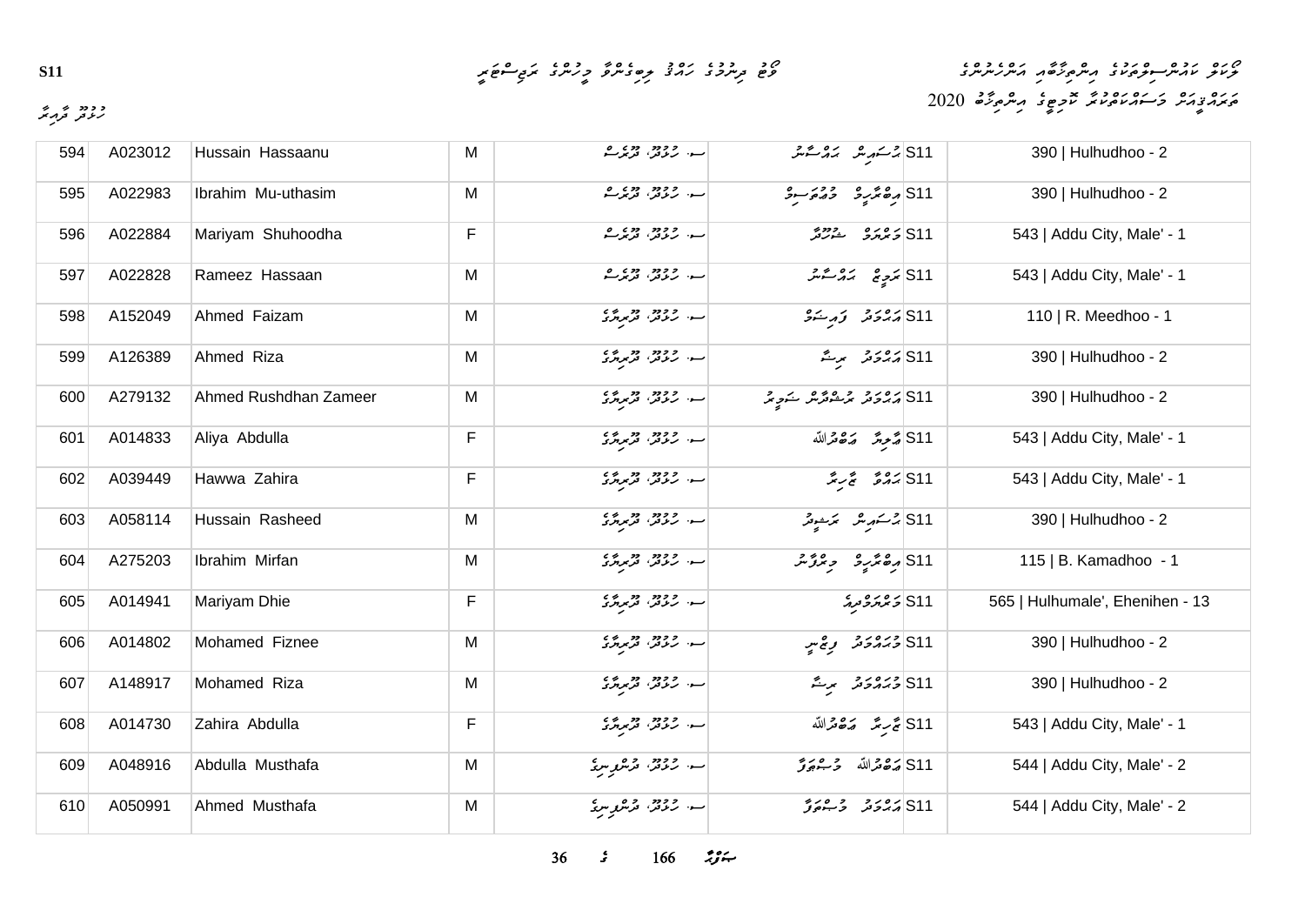*sCw7q7s5w7m< o<n9nOoAw7o< sCq;mAwBoEw7q<m; wBm;vB* م من المرة المرة المرة المرجع المرجع في المركبة 2020<br>مجم*د المريض المربوط المربع المرجع في المراجع المركبة* 

|  | د دود به پر<br>رنز تر تربر تر |
|--|-------------------------------|
|  |                               |

| 611 | A349609 | Ahmed Rayyan Musthafa        | M           | - رودور وژموبیو         | S11 كەبروتىر بىرە ئۇرگە ئەس <i>بۇ ئ</i>       | 544   Addu City, Male' - 2   |
|-----|---------|------------------------------|-------------|-------------------------|-----------------------------------------------|------------------------------|
| 612 | A040604 | Hassan Ibrahim               | M           | ے رودو ورموسی           | S11 ئەسىر مەمگەر 2                            | 460   Srilanka / Colombo - 1 |
| 613 | A036185 | Ibrahim Mustafa              | M           | ے۔ رودو وہ مرتبر سر     | S11 مەھەر بەھ ئەسىم <i>ۇ</i>                  | 544   Addu City, Male' - 2   |
| 614 | A041941 | Mohamed Musthafa             | M           | ے۔ رووڈ ورموسی          | S11 <i>ډېره د</i> ه د ورو                     | 544   Addu City, Male' - 2   |
| 615 | A021832 | Hussain Futha                | M           | ر د دود. و برگرمی       | S11 - ئەسىر ش <sub>ە</sub> رىج                | 389   Hulhudhoo - 1          |
| 616 | A272243 | Thooba Hussain               | $\mathsf F$ | ر د دود. و برگرمی       | S11 چوھ بڑے ہد                                | 389   Hulhudhoo - 1          |
| 617 | A014351 | Zahida                       | F           | ر د دود. و برگرمی       | S11 تج برمگر                                  | 389   Hulhudhoo - 1          |
| 618 | A131972 | Abdulla Waheed               | M           | سە رودە ، بەرەسى بۇ     | S11 كەھەراللە     كەبەتر                      | 390   Hulhudhoo - 2          |
| 619 | A055619 | Ahmed Anoosh                 | M           | سە رودو رىرە ئەرەتلىغ   | S11 كەبروتى كەيترىش                           | 543   Addu City, Male' - 1   |
| 620 | A056638 | Ahmed Shareef                | M           | سە رودە ، ئەرىكىن ئوغ   | S11 كەش <sup>ى</sup> رىق سى <i>تىمب</i> ۇ     | 390   Hulhudhoo - 2          |
| 621 | A085813 | Ahumiyya Abdulla Waheed      | $\mathsf F$ | ے رودہ بہرخامور کا ا    | S11 كەر <i>جى مەھەت</i> راللە ئ <i>ويى</i> تر | 543   Addu City, Male' - 1   |
| 622 | A273865 | <b>Aishath Manal Shareef</b> | F           | سە رودە ، دېرىك ئوڭر    | S11 مَّەمِ شَمَّة كَسَّرَة خَمَّيْر           | 543   Addu City, Male' - 1   |
| 623 | A273861 | Ali Azham Rasheed            | M           | ۔ رودہ بر روہ و گھ      | S11 كەي كەنچە <i>كى تەرىپى</i> ر              | 543   Addu City, Male' - 1   |
| 624 | A125107 | Athifa Waheed                | F           | سە رودو رىرە ئەرەتلىغ   | S11 مَّ مِوتَر كَ مِرْ مِرْ                   | 390   Hulhudhoo - 2          |
| 625 | A057276 | Gamariyya Waheed             | $\mathsf F$ | سە رودە ئەرىكىدە بوڭر   | S11 تۈق <i>رىمىڭ قې</i> رى <i>ت</i> ر         | 543   Addu City, Male' - 1   |
| 626 | A070447 | Hassan Athif                 | M           | ے رودہ بر روہ و ع       | S11 ئەسەبىر م <i>ەبب</i> ۇ                    | 390   Hulhudhoo - 2          |
| 627 | A279175 | Hassan Aseel Rasheed         | M           | سە رودە ، ئەرەكلىنى ئوق | S11   يَرْسَمْ هُرَ مَرْسِوڤر مَرْسُوشْ       | 390   Hulhudhoo - 2          |

**37** *s* **166** *z s s*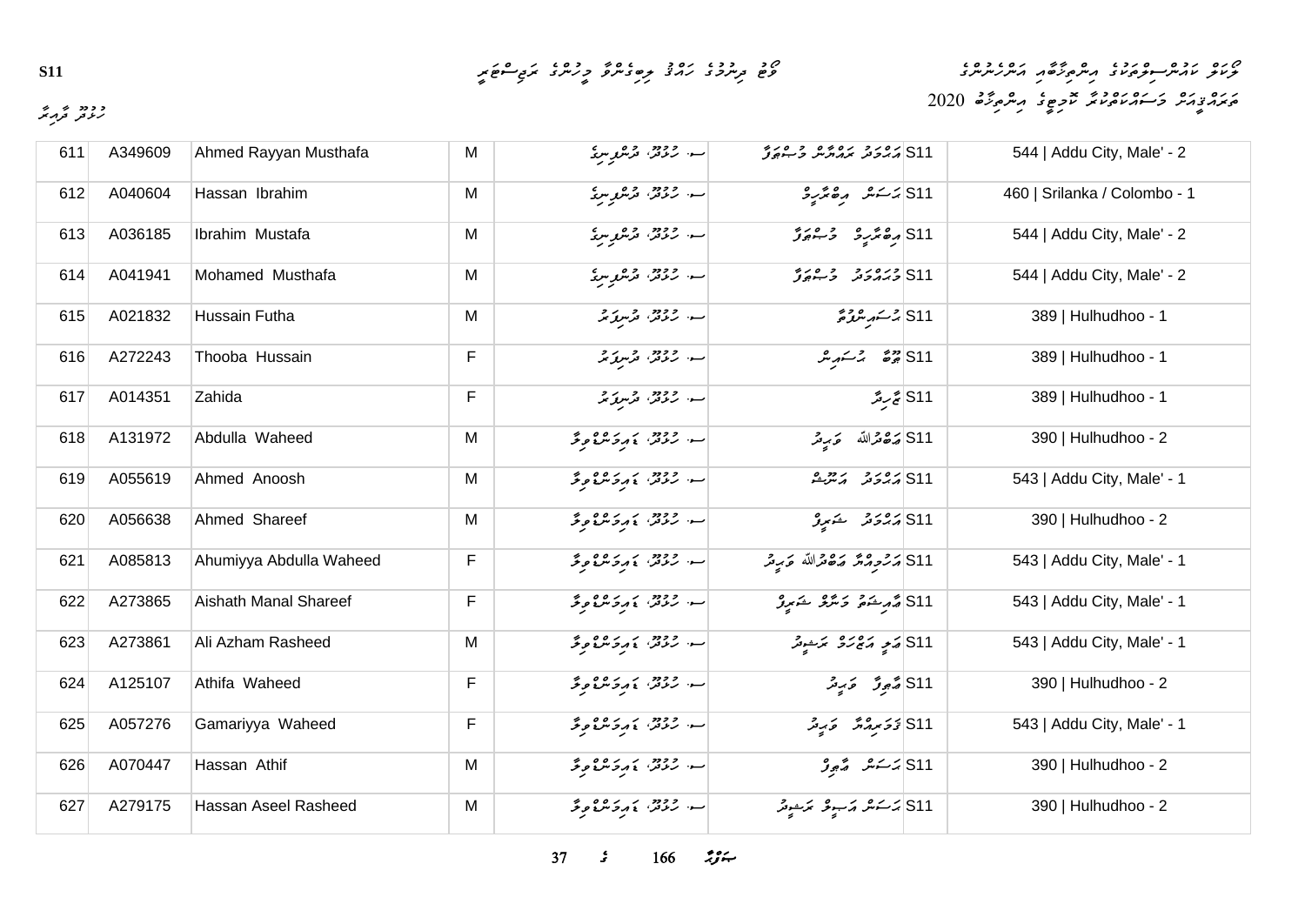*sCw7q7s5w7m< o<n9nOoAw7o< sCq;mAwBoEw7q<m; wBm;vB* م من المرة المرة المرة المرجع المرجع في المركبة 2020<br>مجم*د المريض المربوط المربع المرجع في المراجع المركبة* 

| 628 | A055713 | Hussain Afeef                | M           | سە رودە ، ئەرىكىن ئوڭر                                                                                                                                                                                                          | S11 پرستمبر ش <i>ر پی</i> وژ                    | 390   Hulhudhoo - 2             |
|-----|---------|------------------------------|-------------|---------------------------------------------------------------------------------------------------------------------------------------------------------------------------------------------------------------------------------|-------------------------------------------------|---------------------------------|
| 629 | A273863 | Hussain Ishan Rasheed        | M           | سەر 22 كەر ئەر كەنتى بورى                                                                                                                                                                                                       | S11 برسمبر شر میگنگر مترسوتر                    | 543   Addu City, Male' - 1      |
| 630 | A055054 | Ibrahim Haneef               | M           | سە رودە ، ئەرىكىن ئوڭر                                                                                                                                                                                                          | S11  مەھەرىپ <sup>ى كە</sup> يىرى               | 543   Addu City, Male' - 1      |
| 631 | A065898 | Mohamed Latheef              | M           | سار روه در کاروه و ځه                                                                                                                                                                                                           | S11 <i>دېم</i> ډېر تو <sub>جو</sub> ژ           | 543   Addu City, Male' - 1      |
| 632 | A350782 | <b>Mohamed Maahy Shareef</b> | M           | سەر ئەردىك ئەر ئەرە ئۇ ئۇ                                                                                                                                                                                                       | S11  32,025 وَ بِي حَصَرِ وَ                    | 390   Hulhudhoo - 2             |
| 633 | A051119 | Shamsiyya Abdulla Waheed     | $\mathsf F$ | سەر ئەندىن ، ئەر ئەندى ئورگە                                                                                                                                                                                                    | S11 خەۋسو <i>مەش خەھى</i> راللە ئ <i>وبو</i> تر | 390   Hulhudhoo - 2             |
| 634 | A014942 | Aishath Saadha               | F           | ے دورہ پر پر پر در د                                                                                                                                                                                                            | S11 مَگْرِسْتَمْ مِنْ سَنَمْتَرْ                | 544   Addu City, Male' - 2      |
| 635 | A056462 | Mohamed Saeed                | M           | ے رودو پر پر بردی کے                                                                                                                                                                                                            | S11 <i>ڈیز پروژنز سنہویز</i>                    | 389   Hulhudhoo - 1             |
| 636 | A096154 | Abdulla Hameed               | M           | ر در دوده ای در در در در این در در این در در این در در این در این در این در این در این در این در این در این د<br>در این در این در این در این در این در این در این در این در این در این در این در این در این در این در این در ای | S11  مَەھْتَراللە    ئەرِتْر                    | 543   Addu City, Male' - 1      |
| 637 | A077945 | Ahmed Fuad                   | M           | ر د د د د د د د د د<br>سه رونس پروژنونژی                                                                                                                                                                                        | S11 كەبرى قىر ئەرگە ئۇ ئەرگە ئىر                | 390   Hulhudhoo - 2             |
| 638 | A043129 | Ahmed Afzal Rasheed          | M           | ر در دوده ای در داد.<br>سود امراد کرد کرد تریم                                                                                                                                                                                  | S11 <i>ړ ۶۶ وي دی برع</i> يوتر                  | 390   Hulhudhoo - 2             |
| 639 | A104507 | Eman Rasheed                 | F           | ر د د دو د د د د د<br>سه رکونس اړلوی توپو                                                                                                                                                                                       | S11 مرِگْسُ - مَرْشِيْتُرُ                      | 390   Hulhudhoo - 2             |
| 640 | A014495 | Fareesha Abdul Hameed        | $\mathsf F$ | ر د ودو د د د د و<br>سه رنوتر، ه لای توبر                                                                                                                                                                                       | S11 ئۈيرىش ھەھە <i>ر ۋەزىر ب</i> ۇ              | 378   Hithadhoo Ehenihen - 1    |
| 641 | A070589 | Fazana Hameed                | $\mathsf F$ | ر در دوده ای در دارد.<br>سود امراد کرد کرد کرد                                                                                                                                                                                  | S11 كَرَيْمَة مَرِيْرَ                          | 543   Addu City, Male' - 1      |
| 642 | A026501 | Fazna                        | F           | ر د د د د د د د د<br>سه گرفتن از د د د تریم                                                                                                                                                                                     | S11 ئۇنچ ئىگر                                   | 565   Hulhumale', Ehenihen - 13 |
| 643 | A138322 | Hussain Hameed               | M           | ر د و وود د د د د و د<br>سود انرلولوا او او ی تورنو                                                                                                                                                                             | S11 پرسکو پھر کرویڈ                             | 390   Hulhudhoo - 2             |
| 644 | A023289 | Mohamed Hameed               | M           | ر د د دو د د د د د<br>سه رکونس اړلوی توپو                                                                                                                                                                                       | S11  <i>وْبَهْهُوَمْ بَرْدِيْر</i> ْ            | 565   Hulhumale', Ehenihen - 13 |

 $38$  *s*  $166$  *z*  $\frac{2}{3}$  *k* 

*n8o<n@ r@q:q5*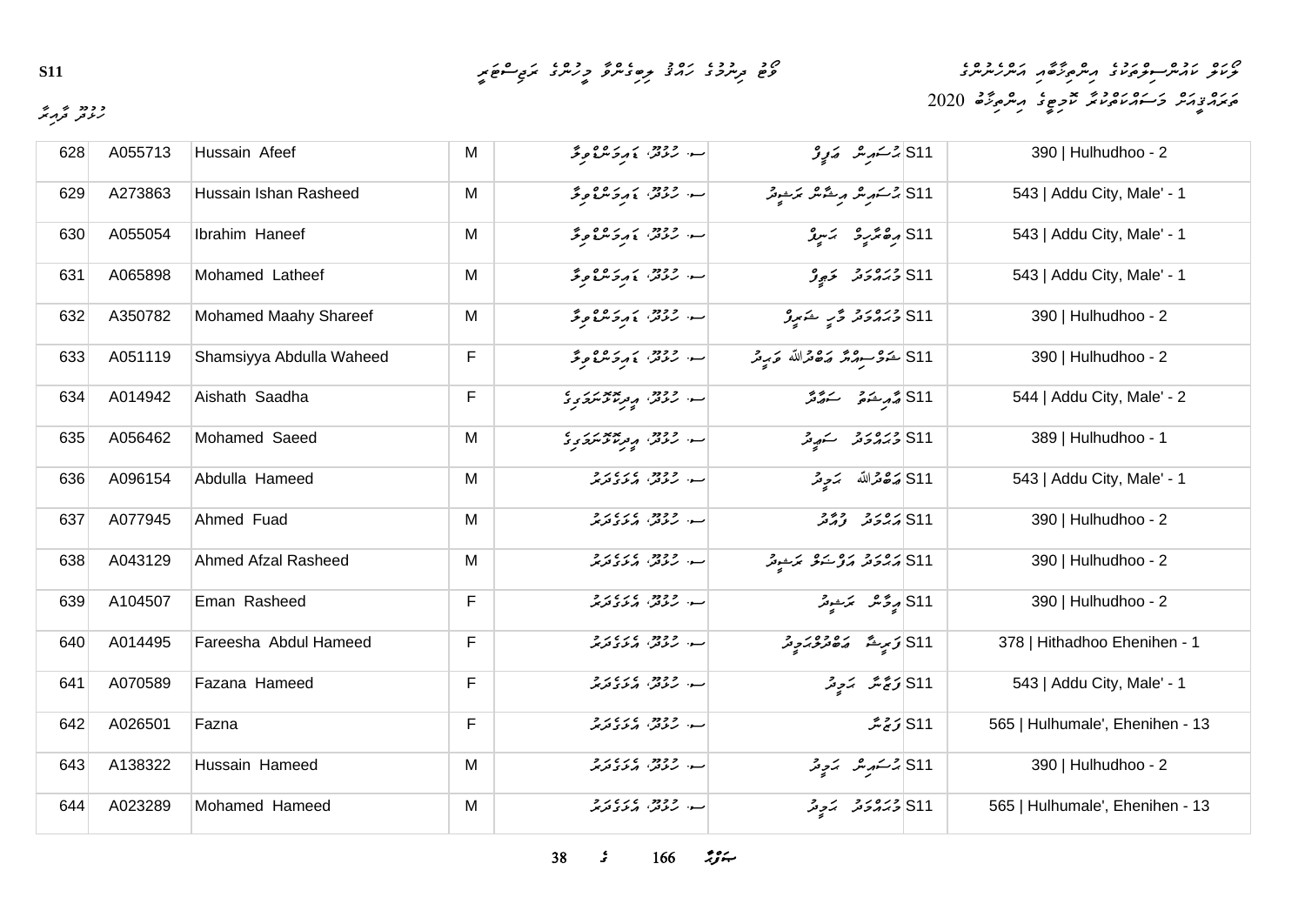*sCw7q7s5w7m< o<n9nOoAw7o< sCq;mAwBoEw7q<m; wBm;vB* م من المرة المرة المرة المرجع المرجع في المركبة 2020<br>مجم*د المريض المربوط المربع المرجع في المراجع المركبة* 

|  | د دود به پژمر<br>رنز تر ترمریم |
|--|--------------------------------|
|  |                                |

| 645 | A066880 | Noor Al Saadha                | F           | ر د د ده د د د د د<br>سود گرفتن از د د د ترمز              | S11 تېر <i>ىز ئەسەر ئ</i>                   | 565   Hulhumale', Ehenihen - 13 |
|-----|---------|-------------------------------|-------------|------------------------------------------------------------|---------------------------------------------|---------------------------------|
| 646 | A099349 | Saeeda Abdul Muhusin          | $\mathsf F$ |                                                            | S11 كىھەتىر ب <i>ەھەدە دەرىبى</i> تە        | 565   Hulhumale', Ehenihen - 13 |
| 647 | A275942 | <b>Umair Mohamed Rasheedh</b> | M           |                                                            | S11 پرتوبه پر ویروبر برخوبر                 | 390   Hulhudhoo - 2             |
| 648 | A061963 | Zahid                         | M           |                                                            | S11 ڻچ رقر                                  | 565   Hulhumale', Ehenihen - 13 |
| 649 | A123134 | Ahmed Misru                   | M           |                                                            | S11 <i>ډېر د په پ</i>                       | 543   Addu City, Male' - 1      |
| 650 | A035481 | Aminath Laafira               | $\mathsf F$ |                                                            | S11 مَّ مِسَعْ قَوْرِ مَّ                   | 390   Hulhudhoo - 2             |
| 651 | A123171 | Hawwa Asima                   | $\mathsf F$ |                                                            | S11 كَنْدْدْرْ كْتْسِرْدْ                   | 390   Hulhudhoo - 2             |
| 652 | A272586 | Ibrahim Naseer                | M           |                                                            | S11 مەھەر ئەسىر ئىسىر ئىسىر ئىس             | 390   Hulhudhoo - 2             |
| 653 | A056856 | Ismail Rasheed                | M           |                                                            | S11 م <sub>ە</sub> شۇر تۇرىئوتر             | 543   Addu City, Male' - 1      |
| 654 | A063107 | Mohamed Nasru                 | M           |                                                            | S11 دېرورو شريقر                            | 543   Addu City, Male' - 1      |
| 655 | A036156 | Moosa Sabree                  | M           | و و وو ده ده ده ده ده و د<br>سود اربوتری ایربو برای هایمزی | S11 فَرْشَہ سَہُ صَب                        | 390   Hulhudhoo - 2             |
| 656 | A054820 | Sulthana Abdul Muhsin         | $\mathsf F$ | ر د د د د د د د د د د د د د د<br>سه رنونو، برنورسری ت مور  | S11 جوء پر پره ده دو مش                     | 390   Hulhudhoo - 2             |
| 657 | A058010 | Ahmad Thaumeen                | M           | ر در دود ده و در ده در ده<br>سوا روندا از در در دو و در د  | S11 كەبرى قىر ئەرەپ ئىلگە                   | 390   Hulhudhoo - 2             |
| 658 | A119795 | Aishath Thaumeena             | F           |                                                            | S11 <i>أُمُّ مِ</i> شَمَّعُو مَحْمَدِ سَمَّ | 543   Addu City, Male' - 1      |
| 659 | A157025 | Aminath Salih                 | $\mathsf F$ | ر د دود د د د د د د د د د<br>ر د روند اړور د د د د د       | S11 <sub>م</sub> ُتَّحِبةَ مُجَمَّحِيَّة    | 543   Addu City, Male' - 1      |
| 660 | A014359 | Fathmath Saada                | F           | ر در دود ده در ده در ده<br>سوا رنوش از نور نورو و های      | S11 ژَّجِرَةَ مَسَرَّتَرَ                   | 543   Addu City, Male' - 1      |
| 661 | A157138 | Mohamed Thahseen              | M           |                                                            | S11 <i>ڈیزودو پی کے پ</i> یٹر               | 390   Hulhudhoo - 2             |

**39** *s* **166** *z s s*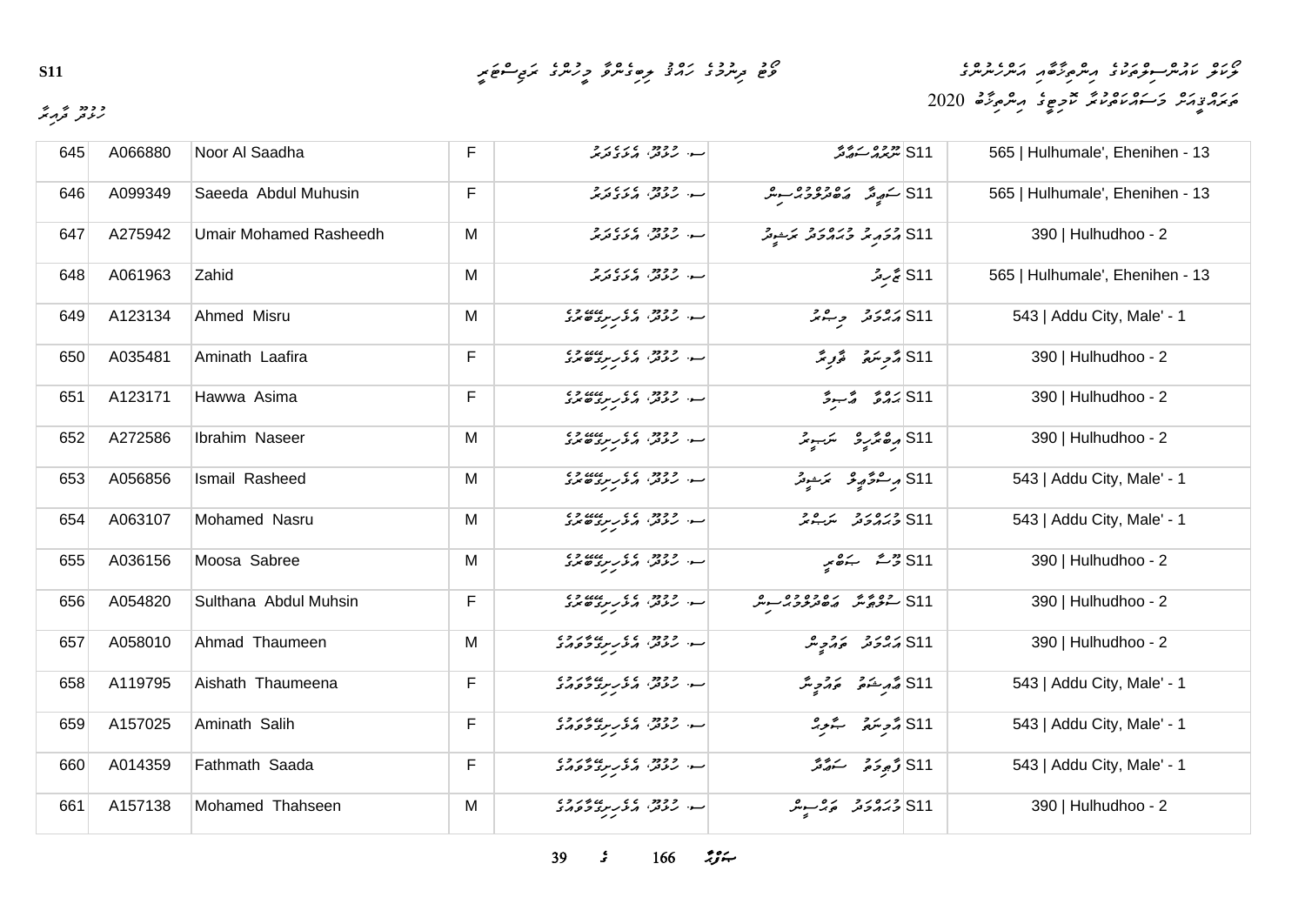*sCw7q7s5w7m< o<n9nOoAw7o< sCq;mAwBoEw7q<m; wBm;vB* م من المرة المرة المرة المرجع المرجع في المركبة 2020<br>مجم*د المريض المربوط المربع المرجع في المراجع المركبة* 

| 662 | A329425 | Ahmed Arushan Ali    | M            | ے گرفتر، مروسر مروضح مر | S11 كەبروتر كەبرىشكىر ك <i>ەبچ</i>         | 390   Hulhudhoo - 2        |
|-----|---------|----------------------|--------------|-------------------------|--------------------------------------------|----------------------------|
| 663 | A329429 | Mariyam Raukash Ali  | F            | ے رودو روسر مرومی       | S11 ك <i>زمرده بزمريده ك</i> رمي           | 543   Addu City, Male' - 1 |
| 664 | A278193 | Mohamed Karam Ali    | M            | ے رودو روسر مرومی       | S11 <i>ڈبزور دی تابرو کی ب</i>             | 390   Hulhudhoo - 2        |
| 665 | A103377 | Shafneeza Shameem    | $\mathsf{F}$ | ے رودو روسر مرومی       | S11 خىۋىيىتى خ <i>ەرد</i>                  | 390   Hulhudhoo - 2        |
| 666 | A026335 | Shaheem Ali          | M            | ب رودو روسهوروس         | S11 ڪر <i>ي</i> و کي په                    | 543   Addu City, Male' - 1 |
| 667 | A014922 | Shakeela Shameem     | $\mathsf{F}$ | ے روزور روسرمروحی       | S11 ڪريگ ڪر <i>و</i> گر                    | 543   Addu City, Male' - 1 |
| 668 | A014491 | Shifaan Shameem      | M            | ے روزور روسرمروحی       | S11  حورٌ شر محکموٍ وُ                     | 543   Addu City, Male' - 1 |
| 669 | A080194 | Shihama Ali Shameem  | $\mathsf{F}$ | ے روزہ روسترونوں        | S11 منبرگر کم پر مشر <sub>ک</sub> و و      | 543   Addu City, Male' - 1 |
| 670 | A092229 | Shimla Ali Shameem   | $\mathsf F$  | ے رودو روسر مرومی       | S11 صوبحة كامي حكامٍ في                    | 390   Hulhudhoo - 2        |
| 671 | A022950 | Shuwaida Shameem     | $\mathsf F$  | ے روزہ روسر مروم        | S11  ڪُنَوَمِرتَرُ   ڪَمَرِيُّ             | 543   Addu City, Male' - 1 |
| 672 | A105639 | Abdulla Meezadh      | M            | ے رودہ روسرمرو و گ      | S11 <i>مَذَّةَ مَّ</i> تَسَرُّ حَرِيَّ مَّ | 543   Addu City, Male' - 1 |
| 673 | A014738 | Ahmed Meezaad        | M            | ب رودو روسروه و و       | S11 كەندى قىرىمى تىر                       | 543   Addu City, Male' - 1 |
| 674 | A279287 | Ali Sirath           | M            | ے رودہ روسرمرو و گ      | S11 <i>ھَ جِهِ سِبرتَهُ</i>                | 543   Addu City, Male' - 1 |
| 675 | A038898 | Azmeela Hassan Azeez | $\mathsf F$  | ب رودو روسرورو و گ      | S11 كەنج بوقۇ بەس <i>تەش كەنبى</i> ق       | 543   Addu City, Male' - 1 |
| 676 | A278377 | Ibrahim Meezan       | M            | ے رودو روسرمرو و گ      | S11 م <i>ەھترى</i> دۇ ب <i>ېتى</i> ر       | 543   Addu City, Male' - 1 |
| 677 | A027213 | Mohamed Meezad       | M            | ے رودو روسرمروفر        | S11 <i>دېمم</i> وتر <sub>ج ت</sub> مگ      | 543   Addu City, Male' - 1 |
| 678 | A070939 | Nahaarath            | F            | ے رودہ روسرموری         | S11 بَرَدَّبَرَ جَمْ                       | 543   Addu City, Male' - 1 |

*40 s* 166 *i*<sub>S</sub> $\approx$ 

*n8o<n@ r@q:q5*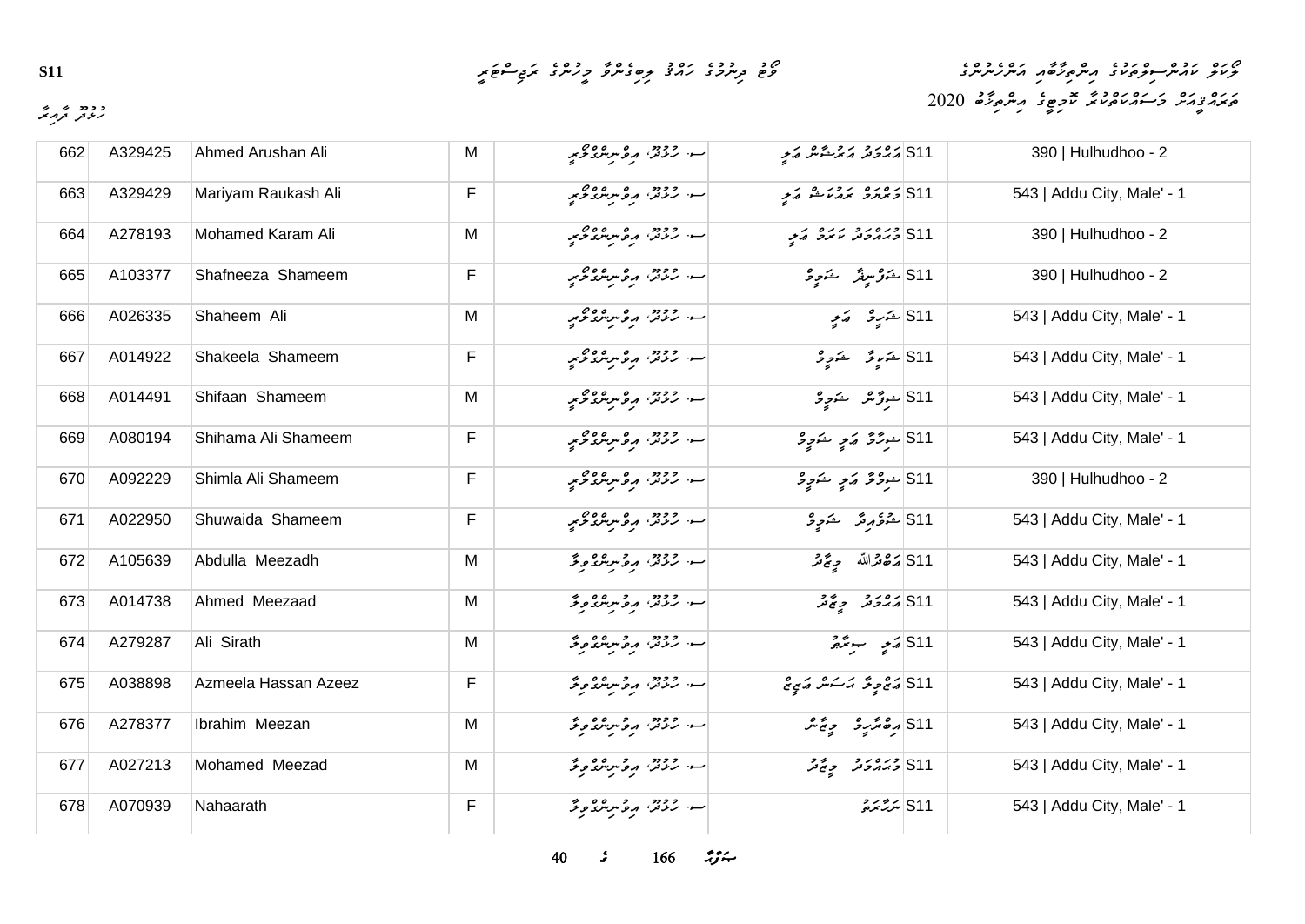*sCw7q7s5w7m< o<n9nOoAw7o< sCq;mAwBoEw7q<m; wBm;vB* م من المرة المرة المرة المرجع المرجع في المركبة 2020<br>مجم*د المريض المربوط المربع المرجع في المراجع المركبة* 

| 679 | A100038 | Safiya                 | F | ے رودو روسر مرو و ڈ                                 | S11 ست <sub>گو</sub> رمگر                            | 543   Addu City, Male' - 1 |
|-----|---------|------------------------|---|-----------------------------------------------------|------------------------------------------------------|----------------------------|
| 680 | A153355 | Shaanath               | F | ے رودو روسر سرائی و گ                               | S11 يَشْهَدُ                                         | 543   Addu City, Male' - 1 |
| 681 | A370418 | Ali Eeman Mohamed      | M | ے رودہ در ہ                                         | S11 كەبى مەۋىر <i>دىنەدى</i> ر                       | 543   Addu City, Male' - 1 |
| 682 | A091731 | Dr. Mohamed Mamdhooh   | M | سا رودو المرد و بره                                 | S11 يوه د برورو برودوه                               | 543   Addu City, Male' - 1 |
| 683 | A034631 | Ibrahim Luthfee        | M | ے رودہ در ہ                                         | S11 م <i>وڭ ئۇي</i> ۇ - ئۇت <sub>ت</sub> ۇر          | 543   Addu City, Male' - 1 |
| 684 | A053583 | Ahmed Rasheed          | M | ر در دور در دوره وه<br>را روتر، مرو برو سوم         | S11 كەرگە كىم بىر ئىرىدىش                            | 629   Addu City, Male'-11  |
| 685 | A278489 | Mohamed Saim           | M | ر در دور در در ده<br>سوسر روس مرکز کرده             | S11 <i>ۋېزونزې</i> شەرق                              | 629   Addu City, Male'-11  |
| 686 | A364233 | Mohamed Leewan Rasheed | M | سە رودو بار بولمان                                  | S11 <i>وَبَهُ وَوَمَّ</i> رْ مِرَسُومُرَ مَرْسُومُرَ | 629   Addu City, Male'-11  |
| 687 | A348679 | Mohamed Maisoon Moosa  | M | سه دوده بار وه وه                                   | S11 درورو ر دوم ده د                                 | 629   Addu City, Male'-11  |
| 688 | A147109 | Nisreen Ali            | F | ر در دور در در ده<br>را روتر، بروبرتر مو            | S11 سرڪيپن <i>گھ چ</i> َمبِ                          | 629   Addu City, Male'-11  |
| 689 | A278483 | Saada Ali              | F | ر در دور در در ده ورو<br>سه رنزنس مرو بروگسو        | S11 ستر <i>ة مَّة</i> وَمِ                           | 629   Addu City, Male'-11  |
| 690 | A071575 | Sameena Latheef        | F | ر در دور در در دوره<br>سوسر روس مرکز روم            | S11 ڪوپٽر کر <i>چو</i> ڙ                             | 629   Addu City, Male'-11  |
| 691 | A279336 | Abdulla Samy           | M | سه روده برر ده ده                                   | S11 كەھ قىراللە گىچ                                  | 391   Hulhudhoo - 3        |
| 692 | A014816 | Abdulla Zuhuree        | M | سه دوده بر ده ده                                    | S11 كەھەراللە بى <sup>5</sup> ىر                     | 391   Hulhudhoo - 3        |
| 693 | A014946 | Ali Rameez             | M | ر د دود د د ه وه<br>سه روتر، موتر شو <mark>ه</mark> | S11 <i>ھَ جِس مَ</i> حِي                             | 391   Hulhudhoo - 3        |
| 694 | A014840 | Aminath Dhie           | F | ر د دود دره ده وه<br>سه روتر، موترسوم               | S11 مَّ مِسَمَّومِهِ ً                               | 391   Hulhudhoo - 3        |
| 695 | A327896 | Hussain Haazim         | M | سه درود در دره ده<br>سه روتر، موترسه                | S11 بڑے پر بھر گر <sub>ی</sub> تح                    | 391   Hulhudhoo - 3        |

 $41$  *s*  $166$  *z***<sub>3</sub>** $\approx$ 

و و *ه به بر*<br>رنو تر <sub>م</sub>ر بر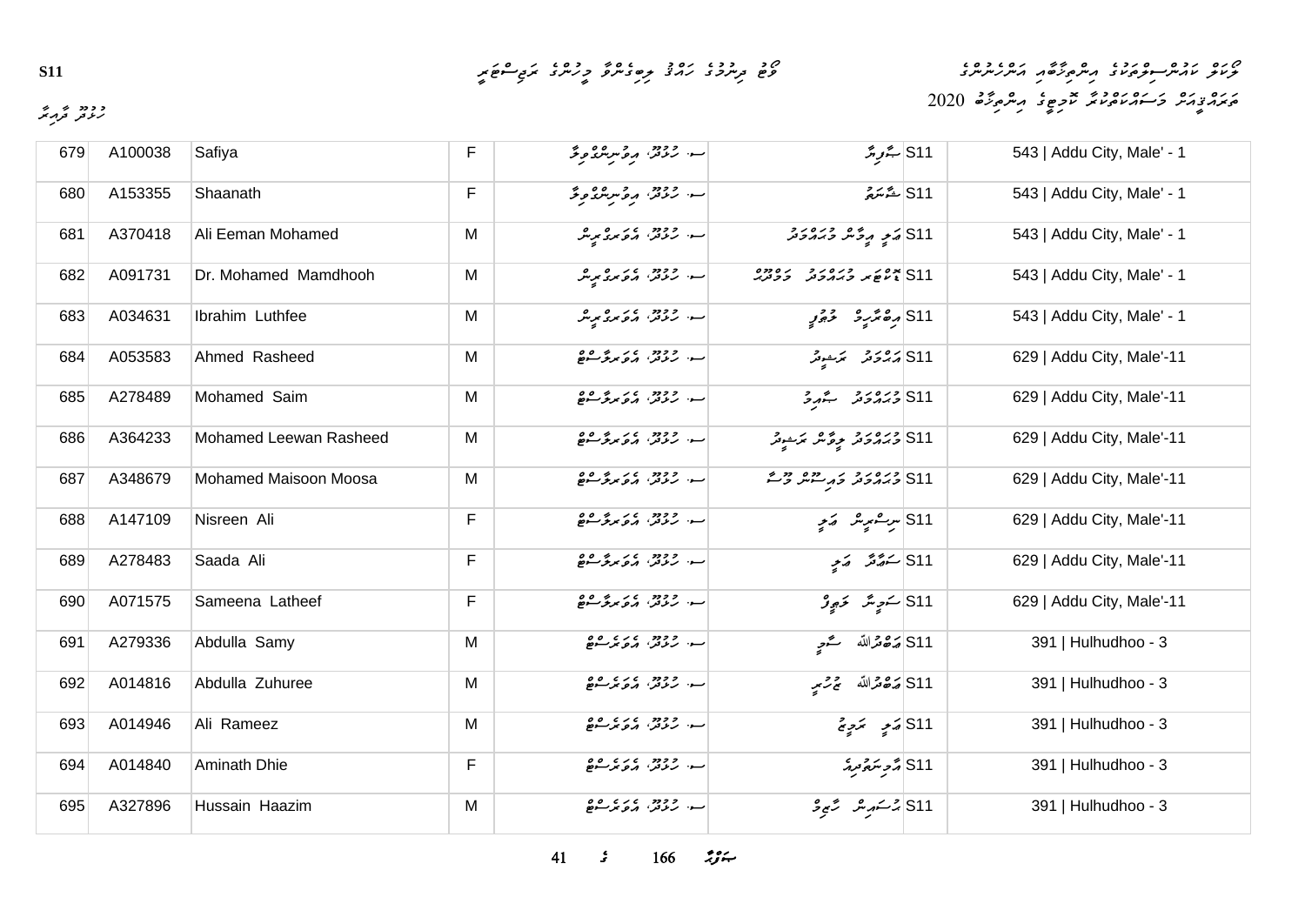*sCw7q7s5w7m< o<n9nOoAw7o< sCq;mAwBoEw7q<m; wBm;vB* م من المرة المرة المرة المرجع المرجع في المركبة 2020<br>مجم*د المريض المربوط المربع المرجع في المراجع المركبة* 

|  | $\rightarrow$ $\rightarrow$ 3777 |
|--|----------------------------------|
|  | زعو ودمير                        |
|  |                                  |

| 696 | A329747 | Ibrahim Hazum           | M           | سه درود برره وه                                   | S11 <sub>م</sub> ەمگەر ئەيدىنى ئىلىم                                                                 | 391   Hulhudhoo - 3       |
|-----|---------|-------------------------|-------------|---------------------------------------------------|------------------------------------------------------------------------------------------------------|---------------------------|
| 697 | A279361 | Mohamed Saany           | M           | سه درود بر ده وه                                  | S11 <i>وَبَرْدُوَنْتْ</i> پِّي سِ                                                                    | 391   Hulhudhoo - 3       |
| 698 | A279417 | Shaamath Hassan         | F           | سه درود در ده وه                                  | S11 ڪَرَ <i>وَ بَرڪس</i>                                                                             | 391   Hulhudhoo - 3       |
| 699 | A014838 | Shafeena                | F           | ر د د دور د د د د ه ه<br>ر د د د د د د د و بر سوم | S11 ڪريگر                                                                                            | 391   Hulhudhoo - 3       |
| 700 | A279424 | Shiura Hassan           | F           | سه درود برره وه                                   | S11 ح <i>وڤ پڑے پڑ</i>                                                                               | 391   Hulhudhoo - 3       |
| 701 | A279419 | Zaidh Abdulla           | M           | ر د د د د د د د وه<br>سر روس مومرسوم              | S11 تج مر قمر محکمة همرالله                                                                          | 115   B. Kamadhoo - 1     |
| 702 | A279357 | Zuha Zahir              | F           | سه درود برره ده                                   | S11 ج مح مح مر بمر                                                                                   | 391   Hulhudhoo - 3       |
| 703 | A279331 | Abdulla Faroog          | M           | ے رودہ ورپرونکر                                   | S11 مَەھىراللە ئ <sup>وردى</sup>                                                                     | 391   Hulhudhoo - 3       |
| 704 | A279406 | Ahmed Muhaasin          | M           | ے رودہ وربرونگر                                   | S11 كەبرى قارىمى ئارىسى ئاراسىيە ئارا ئاراسىيە ئارا ئاراسىيە ئاراسىيە ئاراسىيە ئاراسىيە ئاراسىيە ئار | 149   K. Dhiffushi - 2    |
| 705 | A279402 | Ali Futha               | M           | ے رودہ ورپروٹر                                    | S11 <sub>مَج</sub> وتم                                                                               | 391   Hulhudhoo - 3       |
| 706 | A279413 | Aminath Midhfa Musthafa | $\mathsf F$ | ے رودہ میں مرد شر                                 | S11 مٌ <i>وِسَمَعُ وِمْرُوَّ وَجُمُورُ</i>                                                           | 629   Addu City, Male'-11 |
| 707 | A279410 | Ibrahim Musaid          | M           | ے رودہ ورپروٹر                                    | S11  بر <i>ەنگەر ۋىمى ۋىتى</i> رىتى                                                                  | 391   Hulhudhoo - 3       |
| 708 | A152035 | Lifsa Ali               | F           | ے رودہ ورپرونکر                                   | S11 مِرْرْجٌ کَمَ مِ                                                                                 | 391   Hulhudhoo - 3       |
| 709 | A279409 | Liusha Ali              | F           | ے رودہ ویربرجات                                   | S11 مِرْشَدٌ   رَمِ                                                                                  | 629   Addu City, Male'-11 |
| 710 | A101785 | Mariyam Saeeda          | F           | ے رودہ وربرونگر                                   | S11 كەندىر ئەر ئىكە يەنگە                                                                            | 391   Hulhudhoo - 3       |
| 711 | A014952 | Mohamed Mujahid         | M           | ے رودہ ورپرونکر                                   | S11 <i>ڈبزونز دف</i> ٹریز                                                                            | 629   Addu City, Male'-11 |
| 712 | A279330 | Mohamed Zayan Musthafa  | M           | ے رودہ ویربرونکر                                  | S11 <i>دې ده دو</i> پروگر و <i>سوون</i> ۍ                                                            | 391   Hulhudhoo - 3       |

*42 s* 166 *zj*  $\approx$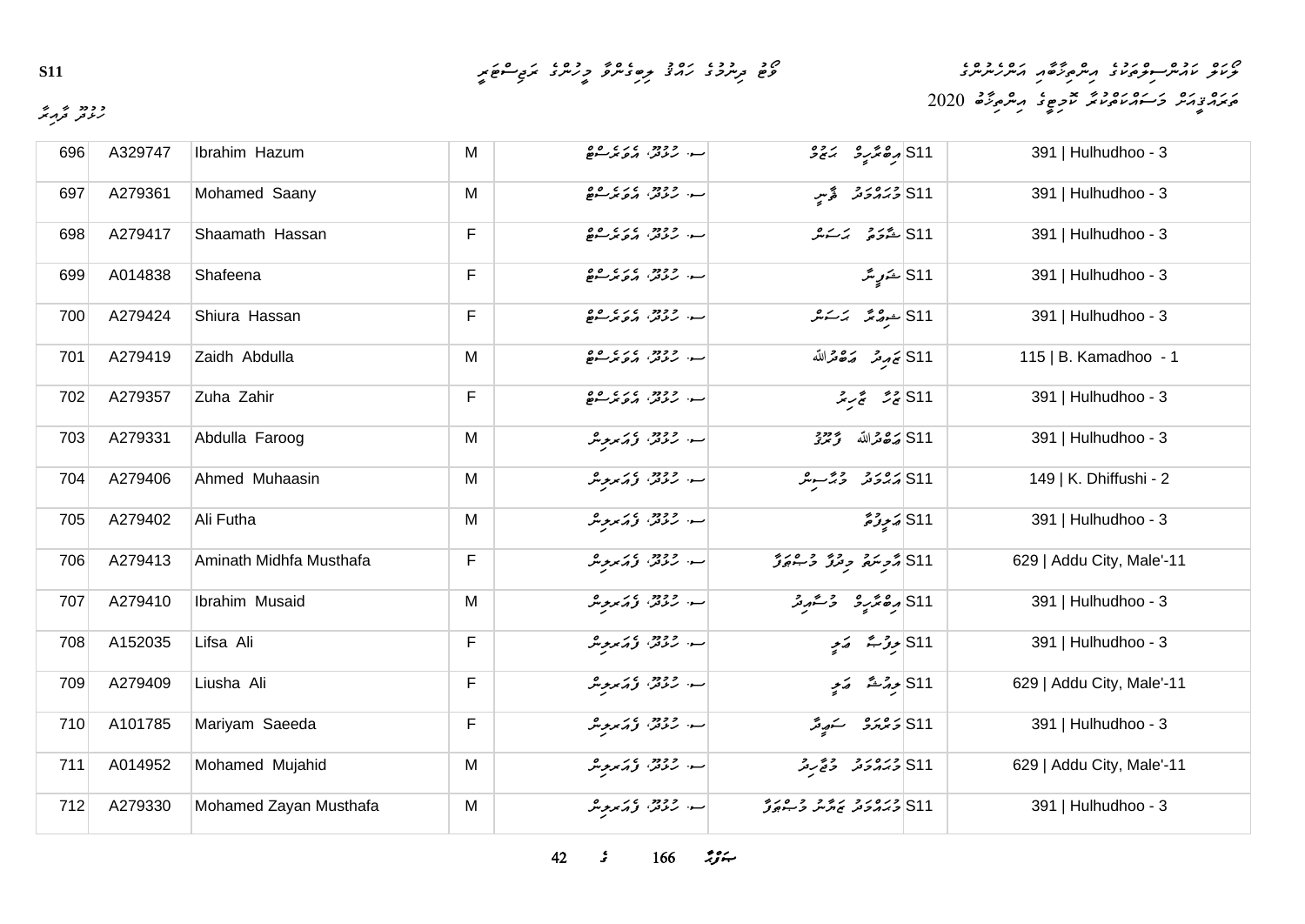*sCw7q7s5w7m< o<n9nOoAw7o< sCq;mAwBoEw7q<m; wBm;vB* م من المرة المرة المرة المرجع المرجع في المركبة 2020<br>مجم*د المريض المربوط المربع المرجع في المراجع المركبة* 

|  | د دود به پر<br>رنز تر ترمه تر |
|--|-------------------------------|
|  |                               |

| 713 | A014951 | Rameeza Ali             | $\mathsf F$  | ے رودو ویربرمریک   | S11 بَرَ <i>دٍ بِ</i> " دَرِ                     | 391   Hulhudhoo - 3       |
|-----|---------|-------------------------|--------------|--------------------|--------------------------------------------------|---------------------------|
| 714 | A014811 | Ramziyya Ali            | F            | ے رودہ ورپرونگر    | S11 بَرَدْ <sub>مَ م</sub> ِرْدَّ كَمَ مِ        | 391   Hulhudhoo - 3       |
| 715 | A278479 | Falaahath Moosa         | F            | سە رودە ئەتمە      | S11 زَنَّ پِرْ وَمَسَّر                          | 629   Addu City, Male'-11 |
| 716 | A260160 | Faruzana Hakeem         | $\mathsf F$  | سە رودى ۋى         | S11 ئۈتىرىنچە ئىر ئەر                            | 391   Hulhudhoo - 3       |
| 717 | A158199 | Hussain Fazeen          | M            | سە رودە ئەترە      | S11 پرڪ <i>يرنگ وي پڻ</i>                        | 391   Hulhudhoo - 3       |
| 718 | A273826 | Moosa Ahmed             | M            | ر در دود. در د     | S11 چينه پروژگر                                  | 391   Hulhudhoo - 3       |
| 719 | A279279 | Ahmed Aleef             | M            | ے رودو کی برگانی   | S11   پر بری کاری تھا تھا جو پی                  | 629   Addu City, Male'-11 |
| 720 | A014555 | Ismail Rasheed          | M            | - رودو کرده        | S11 م <sub>ب</sub> رشۇم <sub>ۇ</sub> تى - ئەجەتر | 391   Hulhudhoo - 3       |
| 721 | A014686 | Mariyam Dhie            | $\mathsf F$  | ب رودو کرده        | S11 كەبىر بىر ئەرى <i>گە</i>                     | 391   Hulhudhoo - 3       |
| 722 | A276128 | Mohamed Ameer           | M            | - رودو که پرځ      | S11  <i>وُبَہُہُوَتَر مَجِہُ</i> ّ               | 391   Hulhudhoo - 3       |
| 723 | A099743 | Mohamed Nazih           | M            | سە رودوم كەيدە ئ   | S11 <i>وَبَرْدْوَ</i> تْرَ كَمَّى بِرُّ          | 629   Addu City, Male'-11 |
| 724 | A014651 | Nusra Khaleel           | F            | - رودو که پرځ      | S11 برسٹر کروڈ                                   | 629   Addu City, Male'-11 |
| 725 | A279280 | Shihna Ismail           | F            | سەر 1322، ئۇمبرىرى | S11 حو <i>رثد وحوَّودِ وَ</i>                    | 391   Hulhudhoo - 3       |
| 726 | A161561 | Shimna Ismail           | $\mathsf F$  | - رودو که پرځ      | S11 مىيى ھەر مەركىمى ئىچە مەركىيە ئى             | 391   Hulhudhoo - 3       |
| 727 | A276127 | Shizna Ismail           | $\mathsf{F}$ | - رودو کرده        | S11 خېرېمگر ب <i>ېرىنگوپو</i> گر                 | 391   Hulhudhoo - 3       |
| 728 | A014894 | Ahmed Naafiu            | M            | سە رودى كەنچ       | S11 كەندى تىم ئىقىدى ئىقتىدى بىر                 | 629   Addu City, Male'-11 |
| 729 | A160070 | Furugaan Hussain Waleed | M            | سە رودى ئ          | S11 ۇيرتۇنلا برىتى <i>م بىل</i> ق <i>ۇم</i> بەر  | 629   Addu City, Male'-11 |

*43 s* **166**  $23$  *i*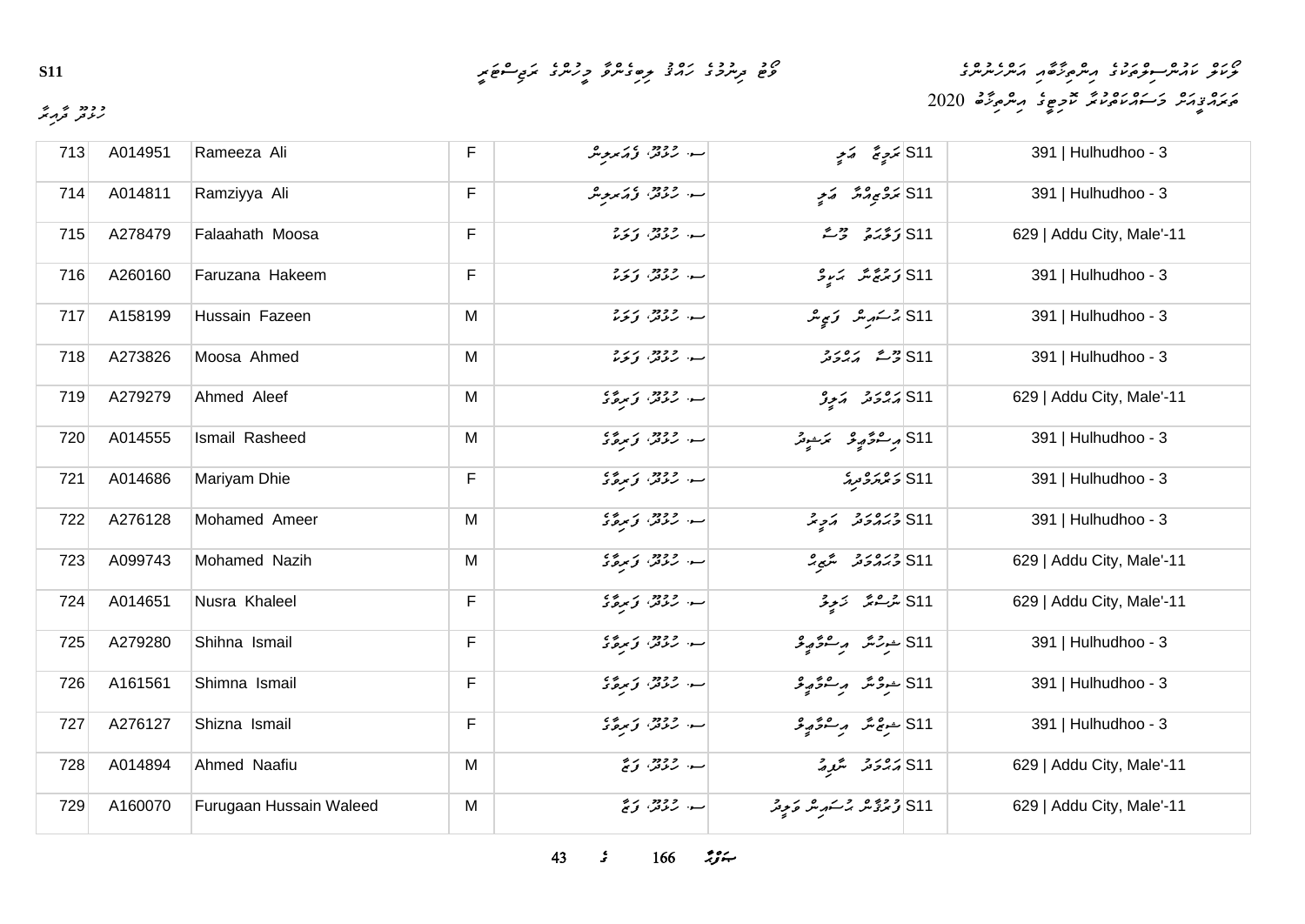*sCw7q7s5w7m< o<n9nOoAw7o< sCq;mAwBoEw7q<m; wBm;vB* م من المرة المرة المرة المرجع المرجع في المركبة 2020<br>مجم*د المريض المربوط المربع المرجع في المراجع المركبة* 

|  | $\rightarrow$ $\rightarrow$ 3777 |
|--|----------------------------------|
|  | زؤفر تورمر                       |
|  |                                  |

| 730 | A275653 | Furusheen Waleed    | $\mathsf{F}$ | سە رودە رىچ                 | S11  وُتْرَسِيْسْ كَرَمِيْرْ                    | 629   Addu City, Male'-11       |
|-----|---------|---------------------|--------------|-----------------------------|-------------------------------------------------|---------------------------------|
| 731 | A023968 | Hussain Waleed      | M            | سە رودو، ئ                  | S11 پُرڪيريش ڪَ <i>چي</i> ٽر                    | 391   Hulhudhoo - 3             |
| 732 | A094499 | Mohamed Nazim       | M            | سە رودە رىچ                 | S11 <i>دېمم</i> ر د سگه د                       | 291   Th. Dhiyamigili - 1       |
| 733 | A042824 | Muawiath Waleed     | M            | سە رودىق ئ                  | S11 دُمُّ مِرْمُ گَرِيْرُ                       | 565   Hulhumale', Ehenihen - 13 |
| 734 | A023317 | Sudhuna Waleed      | $\mathsf F$  | سە رودو، ئ                  | S11 كەنترىتر   ئەمرىتر                          | 565   Hulhumale', Ehenihen - 13 |
| 735 | A075211 | Abdulla Zaheen      | M            | ۔ رودہ ورو دی               | S11 كەھ قىراللە     قىرىپ شر                    | 543   Addu City, Male' - 1      |
| 736 | A279270 | Anoofa Ahmed Didi   | F            | ے رودو کرتے ہیں             | S11  پرسمبرس کەشكەتمەتىرى <i>يە</i>             | 543   Addu City, Male' - 1      |
| 737 | A393454 | Maanifa Ahmed Didi  | $\mathsf F$  | ے رودو کرتے ہیں             | S11 دَّسِدَ 225 مَرْمِرِمِرِ                    | 543   Addu City, Male' - 1      |
| 738 | A276010 | Mariyam Zaira Ahmed | F            | ( د دوه و د د د د د د       | S11 كەبرىرى ئ <sub>ە</sub> مەر كەبرىرى          | 390   Hulhudhoo - 2             |
| 739 | A276000 | Mushthag Ibrahim    | M            | ے رودو کاروری               | S11 <sub>ج</sub> ۇمۇت <sub>ۇ م</sub> ەھمەر 2    | 390   Hulhudhoo - 2             |
| 740 | A276005 | Shazima Ahmed Didi  | F            | ے رودو کاروری               | S11 ڪُنوِگ     پر 2 ترمومو                      | 390   Hulhudhoo - 2             |
| 741 | A113120 | Zihana Ahmed Didi   | F            | ے رودہ وروسی                | S11 <sub>م</sub> جرنگر - <i>مرکز کردپر</i> د    | 390   Hulhudhoo - 2             |
| 742 | A014603 | Zuriyaan Ibrahim    | F            | ے رودو کرتے ہیں             | S11 ى <sub>ج مىرم</sub> ۇس مەھەر ي <sup>و</sup> | 390   Hulhudhoo - 2             |
| 743 | A121988 | Abbas               | M            | ے رودہ توریدہ               | $2525$ S11                                      | 390   Hulhudhoo - 2             |
| 744 | A027597 | Ahmed Zahid         | M            | سه روده و روه ده            | S11 كەنزى قەرىتى                                | 390   Hulhudhoo - 2             |
| 745 | A336977 | Aishath Jeelan      | F            | ر در دود و د دوه برود و د د |                                                 | 543   Addu City, Male' - 1      |
| 746 | A014396 | Ali Mumin           | M            | سه رودد و روه ده            | S11   <i>ړې د ډې</i> وبلر                       | 543   Addu City, Male' - 1      |

*44 sC 166 nNw?mS*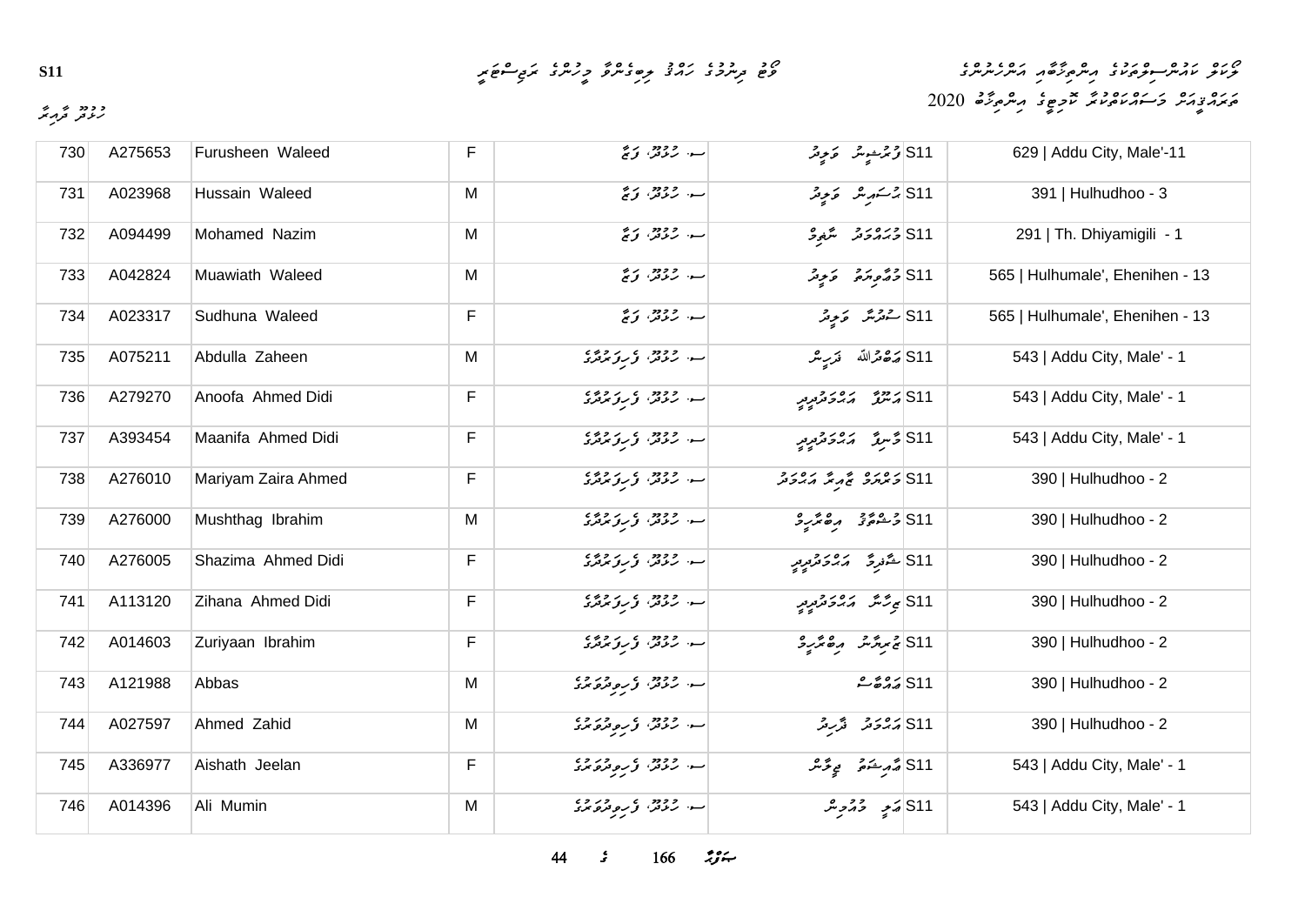*sCw7q7s5w7m< o<n9nOoAw7o< sCq;mAwBoEw7q<m; wBm;vB* م من المرة المرة المرة المرجع المرجع في المركبة 2020<br>مجم*د المريض المربوط المربع المرجع في المراجع المركبة* 

|  | د دود به پر<br>رنز تر ترمه |
|--|----------------------------|
|  |                            |

| 747 | A277348 | Aminath Hanan Bagir               | $\mathsf{F}$ | سه رقوقه، و رقوقرو د د | S11 مَّ <i>جِسَمَۃ بَہ مَّرْمَّد ھُ</i> بِئ <sub>َ</sub> | 543   Addu City, Male' - 1 |
|-----|---------|-----------------------------------|--------------|------------------------|----------------------------------------------------------|----------------------------|
| 748 | A014395 | Arif                              | M            | سه روده و روه ده       | S11 مەمبرى                                               | 543   Addu City, Male' - 1 |
| 749 | A152054 | Faisam Bagir                      | M            | سه رودد و روه ده       | S11 ۇرسىۋە ھ <sup>ى</sup> تىر                            | 543   Addu City, Male' - 1 |
| 750 | A026670 | Hassan Bagir                      | M            | ے رودہ توریدہ          | S11 كەستەش ھ <sup>ى</sup> تونىڭە                         | 390   Hulhudhoo - 2        |
| 751 | A046116 | Hassan Saeed                      | M            | ے رودہ توریدہ          | S11 پرسترش ست <sub>م</sub> بریز                          | 543   Addu City, Male' - 1 |
| 752 | A014435 | Mariyam Saeeda                    | $\mathsf F$  | سه رودو و روه ده       | S11 كەنترىق سى <i>مەن</i> گە                             | 543   Addu City, Male' - 1 |
| 753 | A061001 | Mohamed Adil                      | M            | ے رودہ ورودی           | S11 <i>ڈیزہ ڈی ش</i> عربی                                | 390   Hulhudhoo - 2        |
| 754 | A119954 | Mohamed Asif                      | M            |                        | S11 <i>ۋېزودىق ھەببى</i> ۋ                               | 543   Addu City, Male' - 1 |
| 755 | A277347 | Mohamed Hamdhan Bagir             | M            | ے رودہ توریدہ          | S11 <i>دېم</i> ونه پروترس ځې تر                          | 543   Addu City, Male' - 1 |
| 756 | A014566 | Saudhiyya Hussain                 | $\mathsf F$  | ے رودہ توریدہ          | S11 سەھەمبەھ جەسەمبەشر                                   | 543   Addu City, Male' - 1 |
| 757 | A023678 | Ahmed Waseem                      | M            | ۔ رودہ ورجودی          | S11 كەبۇر قەسىرى                                         | 543   Addu City, Male' - 1 |
| 758 | A337396 | <b>AISHATH RAYYA WASEEM</b>       | F            | ۔۔ رودہ ور، وی         | S11 مَّەمِسْمَعْ مَدەمَّر مَرَّسِوْ                      | 543   Addu City, Male' - 1 |
| 759 | A275097 | Fathimath Azima Mohamed<br>Waheed | F            | سەس روۋە ئۇرۇغۇي       | S11 أَوْجِوحَةً صَّعِ حَدَّثَ حَدَّثَ عَدِيدٌ            | 543   Addu City, Male' - 1 |
| 760 | A014547 | Khadheeja Manike                  | F            | ۔ رودہ ورجودی          | S11  زَمَرِیٌج وَسِرْءَ                                  | 390   Hulhudhoo - 2        |
| 761 | A014567 | Mareena Hussain                   | F            | ۔ رودہ ورجودی          | S11 كەيرىگە - ئەسكەپ ئىگە                                | 390   Hulhudhoo - 2        |
| 762 | A275099 | Maryam Moohath Mushthaaq          | F            | ے رودہ وروفر           | S11 كەبۇرۇ بۇرۇ ئەشر <i>ۇ</i> تى                         | 390   Hulhudhoo - 2        |
| 763 | A279222 | Mohamed Mimrah Mushthag           | M            | سەر 235 كۈرۈم ئۇنج     | S11 <i>دېرونه و</i> ونډر وشو <i>و</i> د                  | 390   Hulhudhoo - 2        |

*45 sC 166 nNw?mS*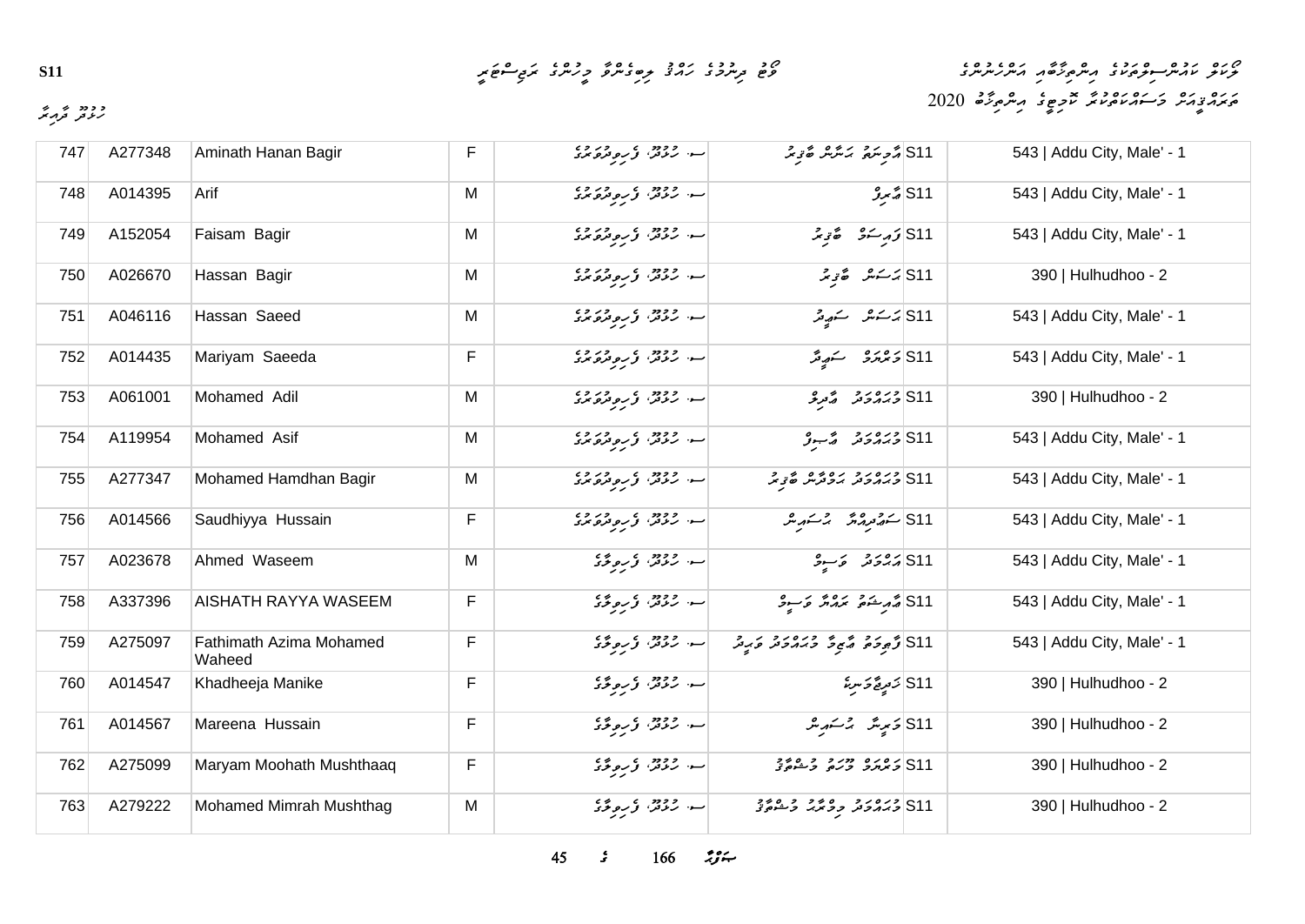*sCw7q7s5w7m< o<n9nOoAw7o< sCq;mAwBoEw7q<m; wBm;vB* م من المرة المرة المرة المرجع المرجع في المركبة 2020<br>مجم*د المريض المربوط المربع المرجع في المراجع المركبة* 

| $\rightarrow$ $\rightarrow$ $\rightarrow$ $\rightarrow$ $\rightarrow$ |  |
|-----------------------------------------------------------------------|--|
| ترنوفر الرميمة                                                        |  |
|                                                                       |  |

| 764 | A014598 | Zulaikha Manike          | F           | ے رودہ وکروگری                    | S11 ئ <sub>ى</sub> ج ئىرىد تىجە س <sub>ى</sub> تكە    | 390   Hulhudhoo - 2        |
|-----|---------|--------------------------|-------------|-----------------------------------|-------------------------------------------------------|----------------------------|
| 765 | A327774 | Aishath Maisa Moosa Didi | F           | ب رودود کی جا میں میں             | S11 ۾ پرڪو وَرِڪ وَڪيرِپرِ                            | 544   Addu City, Male' - 2 |
| 766 | A063178 | Moosa Didi               | M           | ے رودوں وکرے مگر                  | S11 تۇشەرپر                                           | 544   Addu City, Male' - 2 |
| 767 | A280383 | Muniath Moosa Didi       | $\mathsf F$ | ے رودوں وکرونکہ                   | S11   <sub>ج</sub> سمة و محمد المعربي                 | 389   Hulhudhoo - 1        |
| 768 | A280275 | Shamoona Hussain         | F           | ے رودوں وکرونکہ                   | S11 خۇچىگە ج <u>ى</u> شىرى <i>گە</i>                  | 544   Addu City, Male' - 2 |
| 769 | A279289 | Mohamed Aaish            | M           | ے رودو ویرنگ                      | S11 <i>جەممى ھەم</i> ىش                               | 544   Addu City, Male' - 2 |
| 770 | A102147 | Shamweel                 | M           | ے رودہ ویکر                       | S11 ڪري تو                                            | 389   Hulhudhoo - 1        |
| 771 | A014255 | Abbas Wafir              | M           | ے رودہ ویروگرم                    | S11 مەمۇم ئورىمە                                      | 543   Addu City, Male' - 1 |
| 772 | A279227 | Alfa Abbas Wafir         | $\mathsf F$ | - رودو ، ومريد پروتو              | S11 <sub>م</sub> َرْوَزُ م <i>ُ</i> مَرْحُتُ قَرْبِرُ | 543   Addu City, Male' - 1 |
| 773 | A024688 | Ali Wafir                | M           | ے رودہ ویروگرم                    | S11 کمبر گ <i>وی</i> گر                               | 543   Addu City, Male' - 1 |
| 774 | A014467 | Aminath Latheefa         | $\mathsf F$ | سە رودە ، ۋىترونگەغ قەنۇ          | S11 مَّ <i>جِسَمَ</i> تَحْمِيوَ                       | 543   Addu City, Male' - 1 |
| 775 | A279302 | Anam Abbas               | F           | سە رودە ، ۋىتروگرىنى ھەتتى        | $2222$ $275$ $\sim$ $511$                             | 543   Addu City, Male' - 1 |
| 776 | A014928 | Fareesha Wafir           | $\mathsf F$ | - ژوده و هروگروگر                 | S11 تۈمىيىش قەرىمە                                    | 390   Hulhudhoo - 2        |
| 777 | A057317 | Ibrahim Hilmy            | M           | ے رودہ وشرور محمد کی ا            | S11 م <i>ەھترى</i> رى بىۋى <sub>چ</sub>               | 543   Addu City, Male' - 1 |
| 778 | A146629 | Mohamed Ahusan Hilmy     | M           | ے رودہ ویروگرم                    | S11  <i>وبرورو بروسكر بروي</i>                        | 390   Hulhudhoo - 2        |
| 779 | A279233 | Saify Abbas Wafir        | M           | ے رودہ ویروگریم و محر             | S11 بەمەر <i>مەشقى</i> شە قۇرىمە                      | 543   Addu City, Male' - 1 |
| 780 | A152297 | Ahmed Ubaid              | M           | د د ده به ده پا<br>سه رونز، ژبروی | S11 كەبروتر كەھەتر                                    | 544   Addu City, Male' - 2 |

*46 s* 166 *z*<sup>*s*</sup> *i*s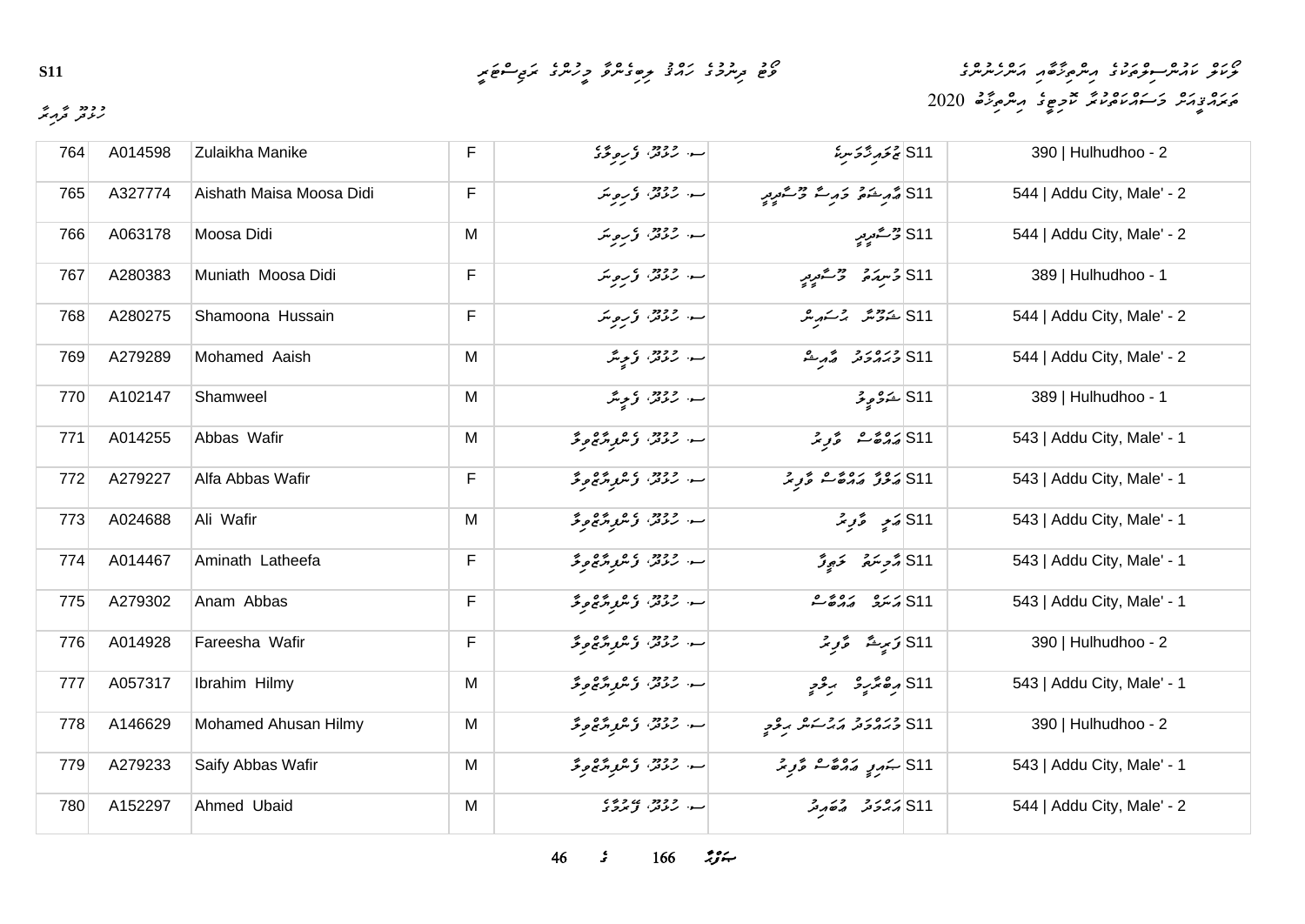*sCw7q7s5w7m< o<n9nOoAw7o< sCq;mAwBoEw7q<m; wBm;vB* م من المرة المرة المرة المرجع المرجع في المركبة 2020<br>مجم*د المريض المربوط المربع المرجع في المراجع المركبة* 

|  | د دود به بر<br>رنز تر تربر |  |
|--|----------------------------|--|
|  |                            |  |

| 781 | A014450 | Azim Mohamed            | M            | د د دوه به ده با<br>سه روتر، ژبروی | S11 گەيى ئەمەدىر                                | 544   Addu City, Male' - 2 |
|-----|---------|-------------------------|--------------|------------------------------------|-------------------------------------------------|----------------------------|
| 782 | A076063 | Fathmath Faruha         | F            | د د دود.<br>سه روود، ژبرد د        | S11 وَّجِرَة وَتَمَدَّ                          | 544   Addu City, Male' - 2 |
| 783 | A121073 | Mohamed Ubaid           | M            | د د دود ده ده د<br>سه روتر، ژبرو د | S11 <i>جنہ جو جو مق</i> دیر                     | 544   Addu City, Male' - 2 |
| 784 | A014182 | Zulaikha Dhiye          | $\mathsf F$  | ب دودو. په دوه پا                  | S11 تج تحم <sup>م</sup> تحريمً                  | 544   Addu City, Male' - 2 |
| 785 | A056303 | Abdulla                 | M            | ے رودوں وسرچرو                     | S11 كەمھەتراللە                                 | 390   Hulhudhoo - 2        |
| 786 | A352058 | Aishath Nuha            | $\mathsf{F}$ | ب رودون وسرچرو                     | S11 م <i>ەمبىشى ئىر</i> گ                       | 390   Hulhudhoo - 2        |
| 787 | A331111 | Aminath Zahaa Abdulla   | $\mathsf{F}$ | ے رودوں وسرچرو                     | S11 مَّ <i>وِ سَهْ. فَرَتَّ مَ</i> صَّقْرَاللّه | 543   Addu City, Male' - 1 |
| 788 | A157421 | Fathimath Iffath        | F            | ب رودون وسرچرو                     | S11 تَ <i>مُجوحَمَّة مِهْ تَوْمُ</i>            | 543   Addu City, Male' - 1 |
| 789 | A014913 | Mariyam Zahira          | $\mathsf F$  | ب روده وسرچو                       | S11 ئ <i>ۇيغۇرقى</i> ئىچ <i>رىتى</i>            | 543   Addu City, Male' - 1 |
| 790 | A157422 | Rifaath Abdulla         | $\mathsf{F}$ | ے رودوں وسریکو                     | S11 <i>مرقر ه ش</i> گانگه                       | 390   Hulhudhoo - 2        |
| 791 | A280262 | Samaahath Abdulla       | $\mathsf F$  | ے رودوں وسرچرو                     | S11 كونرو كەھەرللە                              | 390   Hulhudhoo - 2        |
| 792 | A163052 | Saniha Abdulla          | $\mathsf{F}$ | ے رودوں وسرچرو                     | S11 كەسىر <i>گە <b>كە</b>ھەت</i> راللە          | 309   L. Gan - 2           |
| 793 | A014772 | Wisam                   | M            | ے رودوں و سرمگرمو                  | S11 <sub>حر</sub> شۇ                            | 390   Hulhudhoo - 2        |
| 794 | A014192 | Abdulla Mohamed         | M            | ے رودہ وسو معدّد                   | S11 كەھەرللە <i>دېرەدىر</i>                     | 391   Hulhudhoo - 3        |
| 795 | A014075 | <b>Fathimath Manike</b> | F            | ے رودہ وسر معدّد                   | S11 ۇ <sub>جو</sub> رۇمۇرىبىر                   | 391   Hulhudhoo - 3        |
| 796 | A026231 | Mariyam Basheera        | $\mathsf F$  | ے رودو وسوی معام                   | S11  <i>5 بروژ\$ ھَ</i> ىنو <i>بۇ</i>           | 629   Addu City, Male'-11  |
| 797 | A091967 | Mohamed Ihusan          | M            | ے رودہ وسر معدّد                   | S11 <i>ۋېرو دو بېرگىش</i>                       | 629   Addu City, Male'-11  |

*47 sC 166 nNw?mS*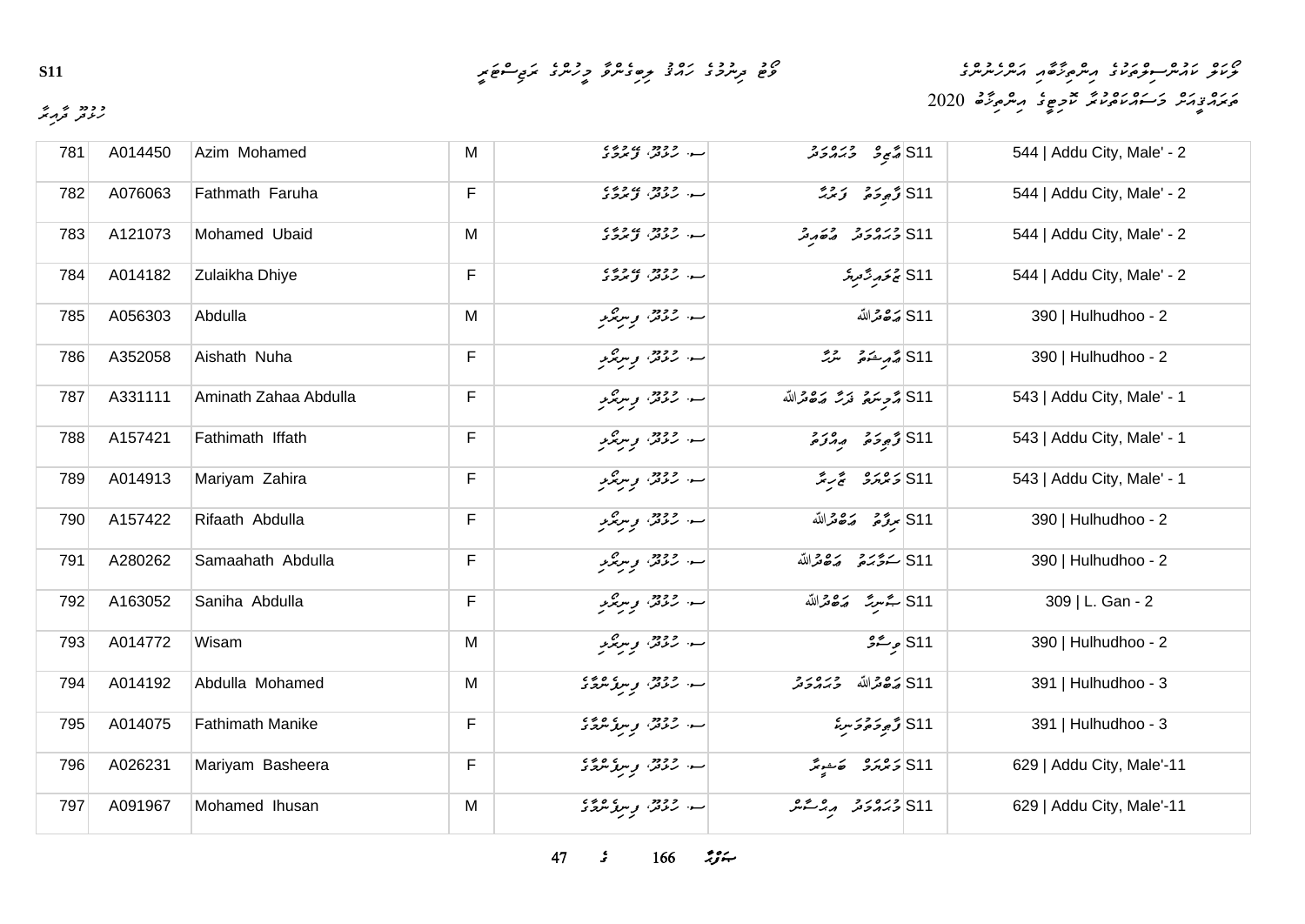*sCw7q7s5w7m< o<n9nOoAw7o< sCq;mAwBoEw7q<m; wBm;vB* م من المرة المرة المرة المرجع المرجع في المركبة 2020<br>مجم*د المريض المربوط المربع المرجع في المراجع المركبة* 

| 798 | A033133 | Mohamed Solih      | M | سه رودو وسرو وړه         | S11 <i>\$ بەدە</i> تر بەمبۇر                     | 391   Hulhudhoo - 3             |
|-----|---------|--------------------|---|--------------------------|--------------------------------------------------|---------------------------------|
| 799 | A279308 | Ahmed Akif Ali     | M | سه دروده، وسربردگا       | S11   پروژو گەرى كەمچ                            | 391   Hulhudhoo - 3             |
| 800 | A052601 | Ali Khalid         | M | سه رودور و سربروی        | S11 کړې گروگر                                    | 391   Hulhudhoo - 3             |
| 801 | A014606 | Hassan Saeed       | M | ۔۔ رودو و سرماسر محمد    | S11 پزشک سکھیٹر                                  | 391   Hulhudhoo - 3             |
| 802 | A014615 | Mariyam Saeeda     | F | ے رودو وسر سرگری         | S11 <i>5 پر پڑھ سکھ</i> یٹر                      | 629   Addu City, Male'-11       |
| 803 | A014697 | Naeema Moosa       | F | ے رودو وسر مرکز          | S11 سَمِيرٌ حَيْثٌ                               | 565   Hulhumale', Ehenihen - 13 |
| 804 | A275691 | Ahmed Naufal       | M | ے رودوں وسرعات           | S11 كەبر <i>ە بەر ئىگەن</i> تى                   | 543   Addu City, Male' - 1      |
| 805 | A042114 | Ali Mumthaz        | M | سەر 332° كويىلىدى        | S11 <i>ڇُوِ وُوهِ</i> ي                          | 244   ADh. Hangnaameedhoo - 1   |
| 806 | A084909 | Ibrahim Waheed     | M | ے رودو وسرعات            | S11  مەھ <i>ئۇر</i> ئەر ئەر ئە                   | 390   Hulhudhoo - 2             |
| 807 | A114429 | Ahmed Shiyaz       | M | سه رود در وه رعب و استان | S11 كەش <sup>ى</sup> ر قىر سىز ئىش ئىش ئىش كىلىر | 544   Addu City, Male' - 2      |
| 808 | A361068 | Ahmed Naamee Akram | M | سە رودىن تەرەپرىشە       | S11 كەبردىر مى <i>گىر كەنلىك</i> ى               | 389   Hulhudhoo - 1             |
| 809 | A361070 | Aminath Rafa Akram | F | سه رودو د ه ه مرکب ه     | S11 مُرْحِسَمُ مَرْزٌ مَ <sup>رورٍ</sup> 9       | 389   Hulhudhoo - 1             |
| 810 | A105181 | Fathimath Shafia   | F | سه رود در وه برسو        | S11 ز <i>ُّڄِ دَمَّ</i> شَر <i>ُدٍ مُّ</i>       | 544   Addu City, Male' - 2      |
| 811 | A057279 | Mariyam Basheera   | F | ب رودو، دره ورث          | S11 <i>5 ترورڈ ۔ جَ</i> حویمً                    | 544   Addu City, Male' - 2      |
| 812 | A057278 | Shama Abdulla      | F | سە رودە رەم ئەس          | S11 حُثَّقَ <b>صَ</b> صَّقَراللَّه               | 544   Addu City, Male' - 2      |
| 813 | A104918 | Shibaz Abdulla     | M | سە رودىن تەرەپرىشە       | S11  شو <i>ھَة مَ</i> هُ مَرَّاللَّه             | 544   Addu City, Male' - 2      |
| 814 | A014999 | Abdulla Nisah      | M | سه رودون و مره صحيحه     | S11 مَەھىراللە س <sub>ى</sub> ستەبر              | 391   Hulhudhoo - 3             |

و و *ه به به*<br>روتر ت*ور*یم

*48 s* 166 *i*<sub>S</sub> $\approx$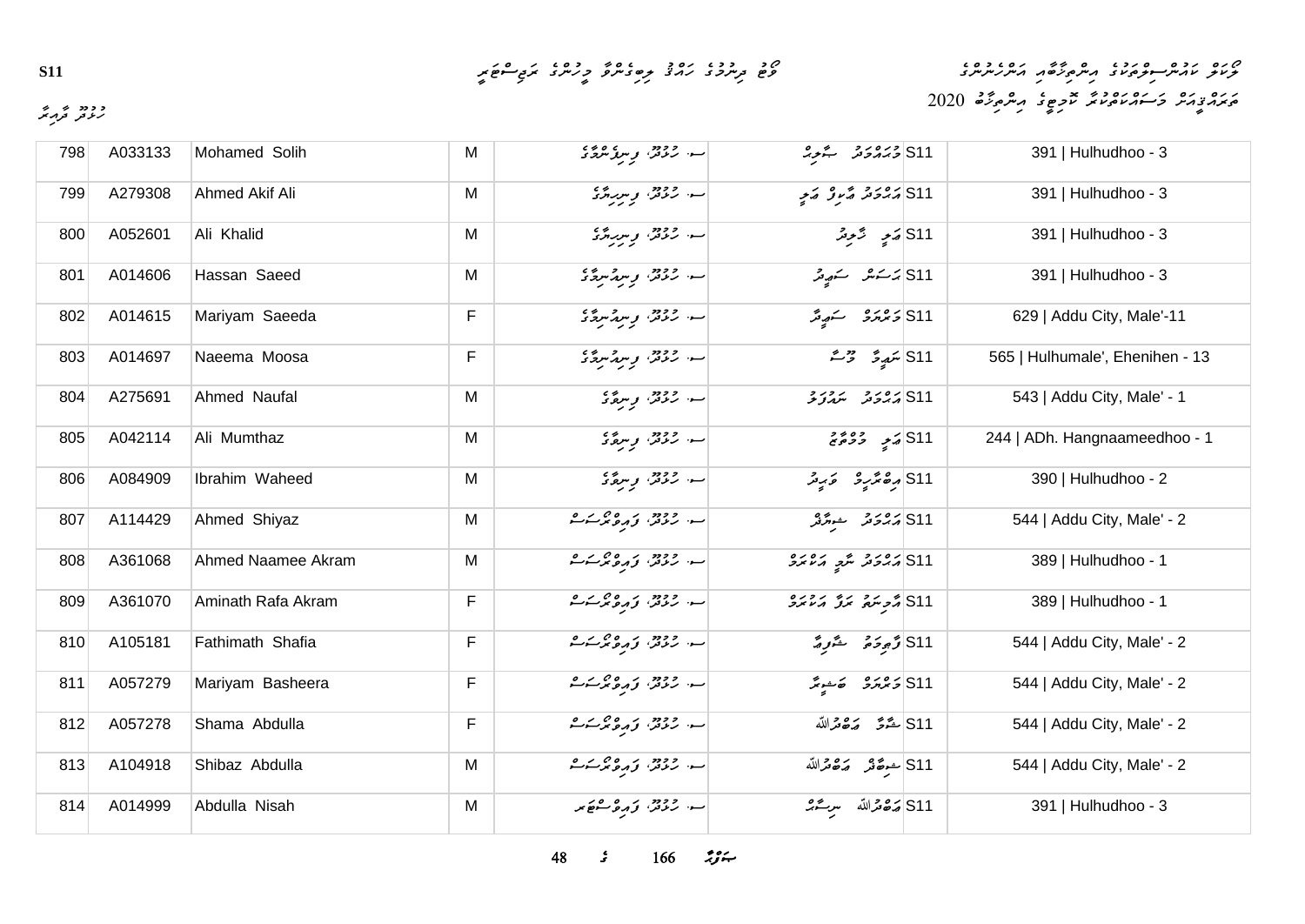*sCw7q7s5w7m< o<n9nOoAw7o< sCq;mAwBoEw7q<m; wBm;vB* م من المرة المرة المرة المرجع المرجع في المركبة 2020<br>مجم*د المريض المربوط المربع المرجع في المراجع المركبة* 

|                | チージ コココ |  |  |
|----------------|---------|--|--|
| نرعرفر اقرمرته |         |  |  |
|                |         |  |  |

| 815 | A103860 | Ahmed Lirar           | M           | سه رودو دره مصرح مر           | S11 كەبرى قىرىنى ئىستىمىتى ئىستىمىتىك                       | 391   Hulhudhoo - 3        |
|-----|---------|-----------------------|-------------|-------------------------------|-------------------------------------------------------------|----------------------------|
| 816 | A151369 | Ali Nadheem           | M           | سه رودو زړه شقې               | S11 كەمچە سەمپرى                                            | 391   Hulhudhoo - 3        |
| 817 | A014767 | Aminath Nafia         | $\mathsf F$ | سه رودو زړه وسوځه             | S11 مَّ حِسَمَّة مَّ مَّدِمَّ                               | 629   Addu City, Male'-11  |
| 818 | A014910 | Fathimath Dhiye       | F           | سه رودو زړه وسوځه             | S11 گرم بر کرورمگر                                          | 391   Hulhudhoo - 3        |
| 819 | A075528 | Ibrahim Nazil         | M           | سه رودو زړه وسوځه             | S11  مەھەر بوقە سىر ئىچە ئى                                 | 391   Hulhudhoo - 3        |
| 820 | A279934 | Mohamed Thakhkhaan    | M           | سه رودو زړه وسوم د            | S11 <i>دېره د ده وره</i> شر                                 | 391   Hulhudhoo - 3        |
| 821 | A014427 | Abdulla               | M           | ے دودہ ویڈویری                | S11 كەھ قراللە                                              | 390   Hulhudhoo - 2        |
| 822 | A275043 | Ali Zahir             | M           | ے دودہ ویژونو                 | S11 <i>ھَ پِن چُ بِ</i> تَمَ                                | 390   Hulhudhoo - 2        |
| 823 | A014461 | Hussain Manikufaanu   | M           | ے دودہ ویڈویری                | S11 ئەسەمەبىرى مېرىدۇ تىر                                   | 390   Hulhudhoo - 2        |
| 824 | A275048 | Ibrahim Rasheed       | M           | ر د دود.<br>پ روتر، و پره برد | S11 مەھەمگەپە ئىم ئىشى <i>م</i> ىتىر                        | 390   Hulhudhoo - 2        |
| 825 | A069512 | Ibrahim Manikufaanu   | M           | ے دودہ ویژونو                 | S11 <sub>مو</sub> ھ <i>مُزْرِدْ دَ <sub>م</sub>رماؤ</i> مَر | 543   Addu City, Male' - 1 |
| 826 | A014420 | Mohamed Samee         | M           | ۔ دورہ ویڈیوں                 | S11 <i>ڈیزون تر</i> سگو <sub>نی</sub>                       | 390   Hulhudhoo - 2        |
| 827 | A271479 | Ahmed Hassan          | M           | سە رودوم ئوسرى                | S11   كەبۇرى كەسكەنلەر                                      | 241   AA. Feridhoo - 1     |
| 828 | A014174 | Ali Hassan            | M           | ے۔ رودوں موسولی               | S11   كەبىي - ئەسكەنلە                                      | 544   Addu City, Male' - 2 |
| 829 | A283777 | Aminath Mohamed Manik | $\mathsf F$ | ے دورہ ہوندی                  | S11 أوسع وبروبر ويريد                                       | 389   Hulhudhoo - 1        |
| 830 | A279103 | Fathih Hassan         | M           | ے دورہ ہوندی                  | S11 ۇ <sub>م</sub> ر2 - ئەسكىلە                             | 389   Hulhudhoo - 1        |
| 831 | A271475 | Fathimath Hassan      | F           | ب رودون بوسرگانگا             | S11 <i>وڻ<sub>ج</sub>و حق پر سند</i> ه                      | 389   Hulhudhoo - 1        |

*49 s* 166 *zj z*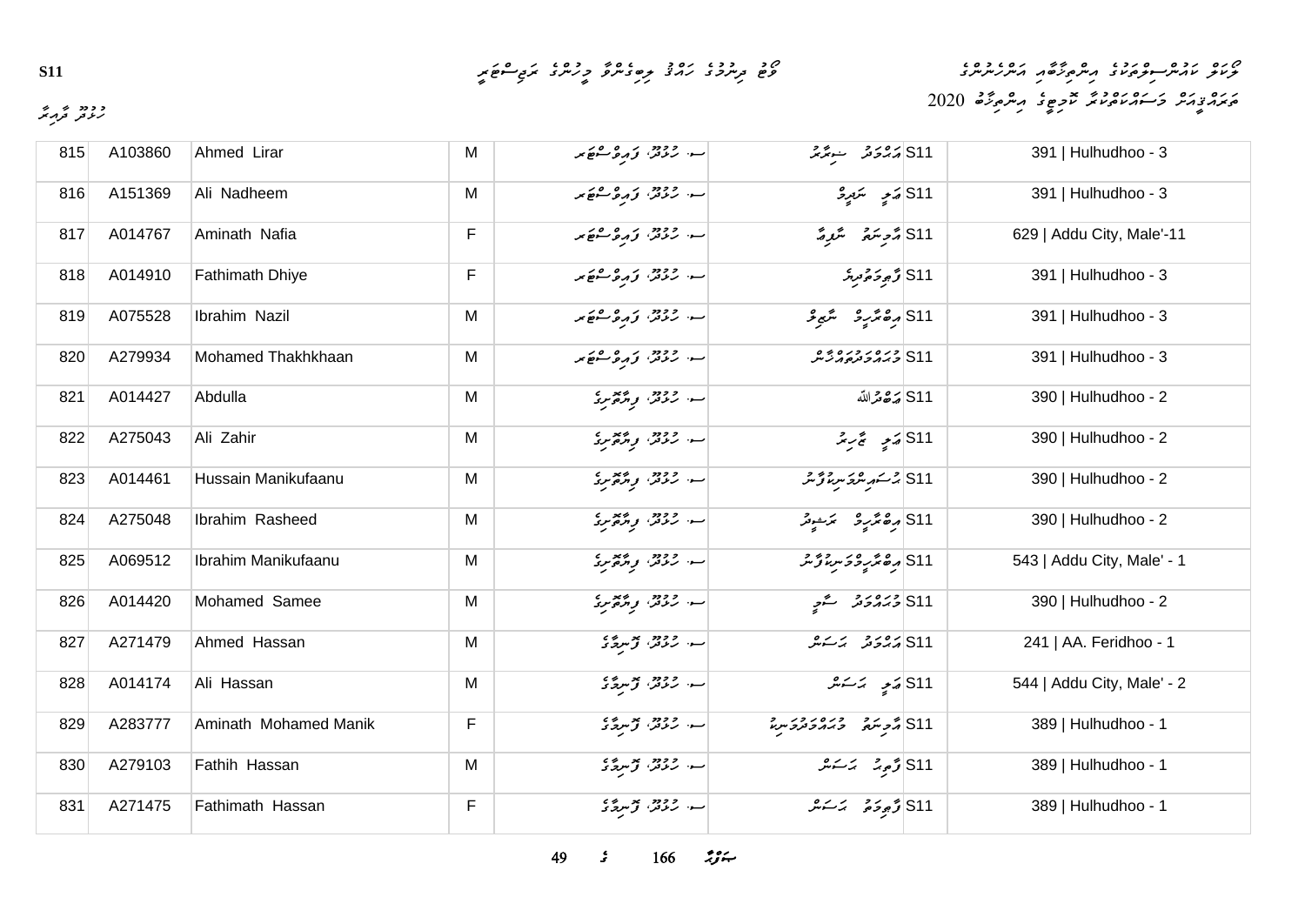*sCw7q7s5w7m< o<n9nOoAw7o< sCq;mAwBoEw7q<m; wBm;vB* م من المرة المرة المرة المرجع المرجع في المركبة 2020<br>مجم*د المريض المربوط المربع المرجع في المراجع المركبة* 

|  | $\begin{array}{cccccccccc} \phi & \phi & \phi & \phi & \phi & \phi \end{array}$ |
|--|---------------------------------------------------------------------------------|
|  | نرعرفر اقرمرته                                                                  |
|  |                                                                                 |

| 832 | A148783 | Fathimath Niuzeena | F           | ب رودو بورود                           | S11 ۇ <sub>ھ</sub> ورۇ سېرىم ئىر       | 544   Addu City, Male' - 2 |
|-----|---------|--------------------|-------------|----------------------------------------|----------------------------------------|----------------------------|
| 833 | A014030 | Hassan Futha       | M           | ے دورہ بوروں                           | S11 ئەستەتلەتمۇ                        | 389   Hulhudhoo - 1        |
| 834 | A052491 | Hawwa Dhie         | $\mathsf F$ | ے دودہ بوروں                           | S11 بَرْدْ وَّمِرْدَ                   | 544   Addu City, Male' - 2 |
| 835 | A271477 | Ibrahim Hassan     | M           | سار رودو بوسروی                        | S11 م <i>وڭ ئۇرۇھىمى</i> ش             | 389   Hulhudhoo - 1        |
| 836 | A271478 | Ibrahim Thasleem   | M           | ب دودو بورود                           | S11 مەھزىرى ب <sub>ە</sub> ر مورى      | 389   Hulhudhoo - 1        |
| 837 | A317489 | Imran Hassan       | M           | ے رودہ بوروی                           | S11  مەۋىرىگە    ئەسەھ                 | 389   Hulhudhoo - 1        |
| 838 | A014424 | Khadeeja Ibrahim   | $\mathsf F$ | ے رودہ بوروی                           | S11 كَتْمِيعٌ - مِرْجُمْرِ وُ          | 389   Hulhudhoo - 1        |
| 839 | A149009 | Mariyam Shifneeza  | $\mathsf F$ | ب دودو بورود                           | S11 <i>5 بروز و جو پيچ</i>             | 389   Hulhudhoo - 1        |
| 840 | A098335 | Mohamed Mamshooq   | M           | ب رودو بورون                           | S11 دېروبر وويو.                       | 544   Addu City, Male' - 2 |
| 841 | A125130 | Shirani Ahmed      | F           | ب دودو بورود                           | S11  سىرتئىس <i>مەمى</i> تىقر          | 389   Hulhudhoo - 1        |
| 842 | A327897 | Thasleema Ahmed    | $\mathsf F$ | ے رودہ بوروی                           | S11  <sub>قو</sub> شوپۇ <i>مەدە</i> تر | 389   Hulhudhoo - 1        |
| 843 | A025197 | Ahmed Nasru        | M           | ر د دود ده د ده.<br>سر روش و مرود د    | S11 كەبروتر سى <i>برى</i> ر            | 390   Hulhudhoo - 2        |
| 844 | A130670 | Ali Muaaviz        | M           | ر د ورو ده درده و<br>سه روند، و د مورد | S11 <i>ھَجِ حَھُّوج</i> َ              | 543   Addu City, Male' - 1 |
| 845 | A014569 | Aminath Dhie       | $\mathsf F$ | ر دود وه دره ده<br>سر رود و در دود     | S11 مَّ <i>وِ سَهْوَ م</i> ِهْرَ       | 390   Hulhudhoo - 2        |
| 846 | A152644 | Ibrahim Najah      | M           | ر د دود ده د ده.<br>سر روش و د برود د  | S11  م <i>ەھترى</i> دۇ ئىرقىمىتى       | 543   Addu City, Male' - 1 |
| 847 | A014513 | Mohamed Misru      | M           | ر د ووه ده د ده د<br>سر روش و د برو د  | S11 <i>ڈیزون</i> وٹر بربائر            | 390   Hulhudhoo - 2        |
| 848 | A277929 | Mohamed Waheed     | M           | ر دوود وه درده و<br>سر رکونژ، و ملووی  | S11 <i>دېزونر   وَب</i> ِتْر           | 390   Hulhudhoo - 2        |

 $50$  *s*  $166$  *z*  $\frac{2}{3}$  *k*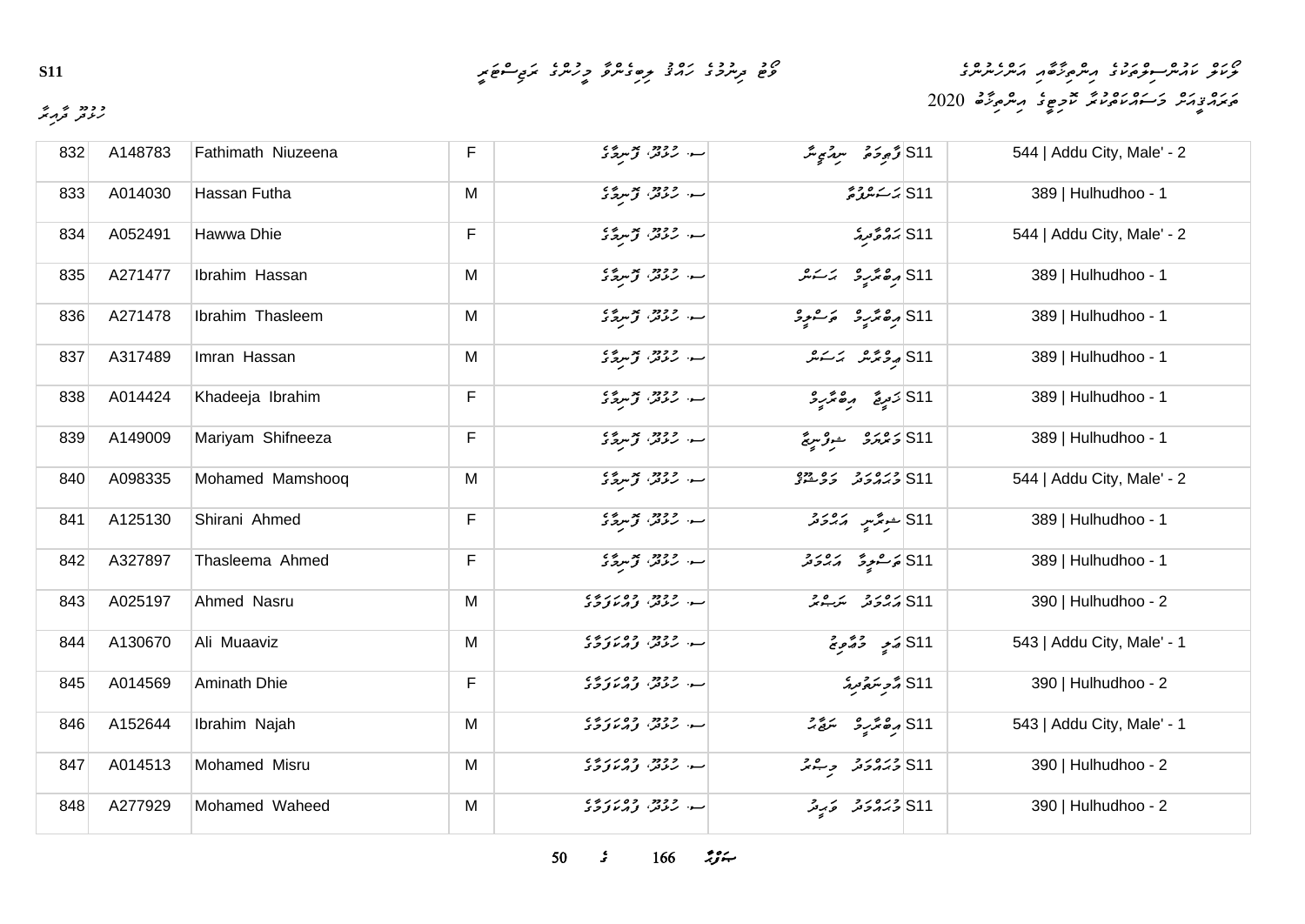*sCw7q7s5w7m< o<n9nOoAw7o< sCq;mAwBoEw7q<m; wBm;vB* م من المرة المرة المرة المرجع المرجع في المركبة 2020<br>مجم*د المريض المربوط المربع المرجع في المراجع المركبة* 

| د دود به پر<br>رنز تربر تر |  |
|----------------------------|--|
|                            |  |

| 849 | A124045 | Ahmed Shiyam           | M            | ب دوده و ده                               | S11 كەبۇر كىمە ئىستىدى ئىستىدى ئىستىدى ئىستىدى ئىستىدى ئىستىدى ئىستىدى ئىستىدىكى ئىستىدىكى ئىستىدى ئ | 391   Hulhudhoo - 3        |
|-----|---------|------------------------|--------------|-------------------------------------------|------------------------------------------------------------------------------------------------------|----------------------------|
| 850 | A273705 | Aishath Nuha           | F            | ب دودو و دوه                              | S11 مُگهرِ شَهْرِ مَتْرَبُّرُ                                                                        | 391   Hulhudhoo - 3        |
| 851 | A024541 | Haulath Rasheed        | F            | ب رودو و دوه                              | S11 كَرْمْ كَرْمْ مَرْسُوِمْرْ                                                                       | 391   Hulhudhoo - 3        |
| 852 | A273701 | Hussain Faizu Rahman   | M            | ( د د دوه و دوه<br>( سه روتر، تونوترو     | S11 ج شور محمد محمد محمد محمد السلم                                                                  | 629   Addu City, Male'-11  |
| 853 | A095074 | Mohamed Sharkheel      | M            | ( د د دوه و دوه<br>( سه روتور و وترو      | S11 <i>وبروبرو</i> خەيزىۋ                                                                            | 84   N. Holhudhoo - 2      |
| 854 | A279161 | Neeras Adam Waheed     | $\mathsf F$  | ب رودوم و دوه                             | S11 سریڈے ڈننڈ ٹربرڈ                                                                                 | 629   Addu City, Male'-11  |
| 855 | A158184 | Zoona Ibrahim          | F            | ب رودوم و دوه                             | S11 تج پڑ م <i>ے پڑر د</i>                                                                           | 391   Hulhudhoo - 3        |
| 856 | A097153 | Ahmed Azoor            | M            | د دود وود ده.<br>پ. روس وتوس              | S11 كەبرى قىر كەينى بىر                                                                              | 543   Addu City, Male' - 1 |
| 857 | A076795 | Ahmed Najmee           | M            | د دورو وور ده.<br>پ روس و وسر             | S11 كەنزى قىرىقى تەرىپاتلىقى ئاس                                                                     | 149   K. Dhiffushi - 2     |
| 858 | A141750 | Aminath Hasna          | $\mathsf{F}$ | د دود وود ده.<br>پ. روس وتوس              | S11 مَّ حِسَمَ <sub>هُ مَ</sub> سُسَّرَ                                                              | 390   Hulhudhoo - 2        |
| 859 | A063859 | Aneega Shafeeq         | F            | د دود وود ده.<br>پ. روتر، ژنژس ژ          | S11 كەسرىگە ش <i>ەر</i> بۇ                                                                           | 543   Addu City, Male' - 1 |
| 860 | A272109 | Fathmath Zain Latheef  | $\mathsf{F}$ | د د دود د وود د د .<br>سه روتر، ژنژ سرگری | S11 ژ <sub>ن</sub> ج دَمَ تَج پر شر حَبج ِ ژ                                                         | 543   Addu City, Male' - 1 |
| 861 | A272119 | Mohamed Basman Latheef | M            | ر د دود دود ده د                          | S11 <i>دېره د ده و</i> غوړ تر <sub>و</sub> ر                                                         | 543   Addu City, Male' - 1 |
| 862 | A163878 | Suhail Shafeeg         | M            | ے دورو وور دی۔<br>اس رون ولومبردی         | S11  ست <i>مر پروگ ڪوپ</i> ٽو                                                                        | 298   Th. Thimarafushi - 1 |
| 863 | A014679 | Basheera Abdulla       | $\mathsf{F}$ | د د دود. و رو ،<br>د روتر، و سرو ،        | S11 تقشيعٌ تَدَهْقَرْاللَّه                                                                          | 391   Hulhudhoo - 3        |
| 864 | A014655 | Fathmath Sharheela     | $\mathsf F$  | ب دوده، ورو،                              | S11 <i>ؤُودَهُ</i> شَمْرُرِ دُّ                                                                      | 391   Hulhudhoo - 3        |
| 865 | A014653 | Naseema                | F            | د دود. دره د                              | S11 يتزسيرمح                                                                                         | 391   Hulhudhoo - 3        |

 $51$  *s*  $166$  *z*  $\frac{2}{3}$  *k*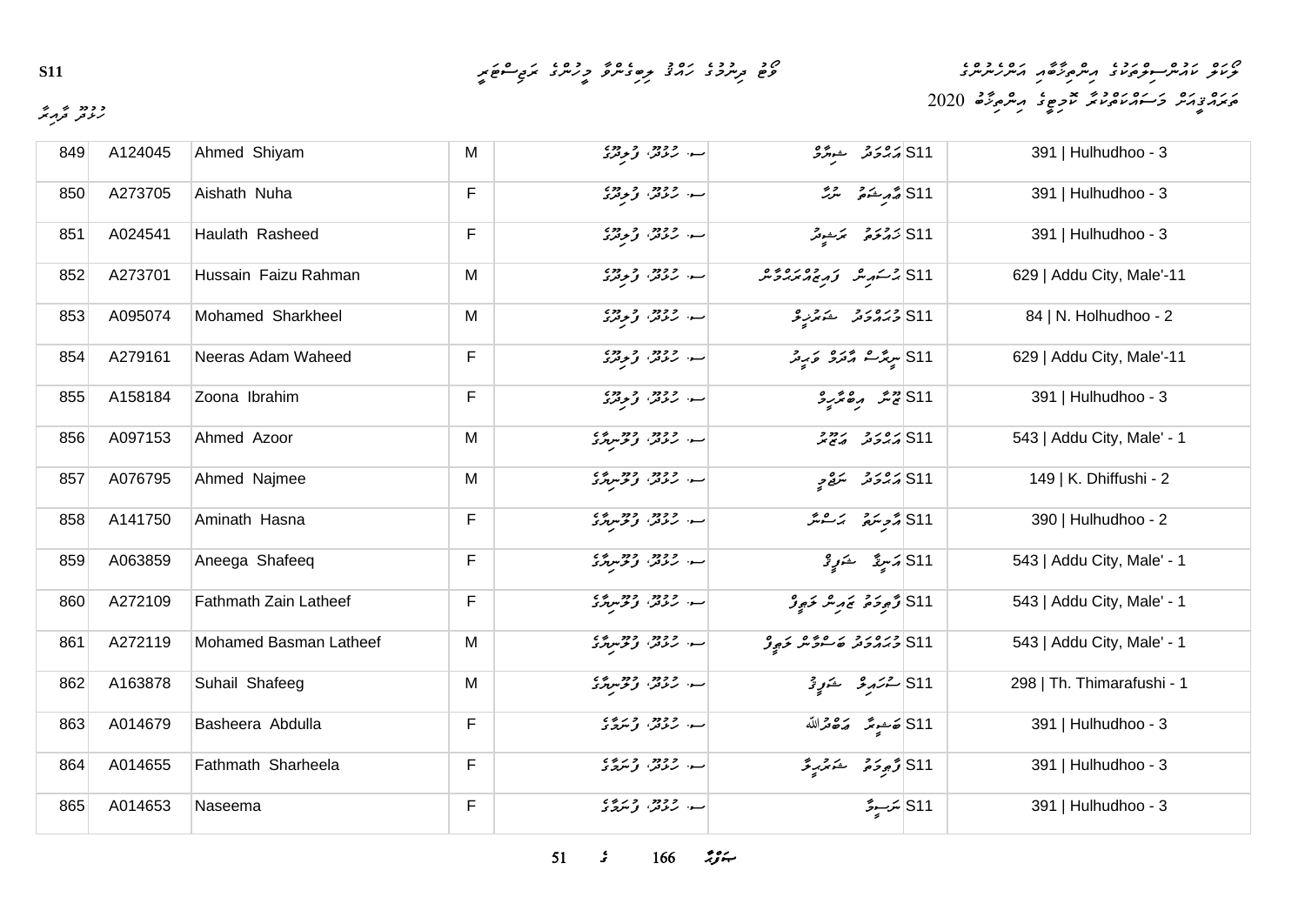*sCw7q7s5w7m< o<n9nOoAw7o< sCq;mAwBoEw7q<m; wBm;vB* م من المرة المرة المرة المرجع المرجع في المركبة 2020<br>مجم*د المريض المربوط المربع المرجع في المراجع المركبة* 

|  | チージ コココ   |
|--|-----------|
|  | زعو ودمير |
|  |           |

| 866 | A279283 | Raaya Moosa Fahmy   | F            | ر در دود. درد د                               | S11 بَرْبَرٌ حَرْثَہُ وَرُدِ              | 391   Hulhudhoo - 3             |
|-----|---------|---------------------|--------------|-----------------------------------------------|-------------------------------------------|---------------------------------|
| 867 | A276523 | Rashfa Moosa        | $\mathsf{F}$ | د ووود و ره و.<br>سه رنوش و سر <i>و</i> ر     | S11 بَرَسْتَرَ حَرْسَةَ                   | 629   Addu City, Male'-11       |
| 868 | A279281 | Rifaau Moosa Fahmy  | M            | د دود. و ره د<br>پ. روتر، و سر <i>و</i> ر     | S11 بر <i>وٌة. حَ-شَرْ وَرْدِ</i>         | 391   Hulhudhoo - 3             |
| 869 | A014729 | Riyasa Abdulla      | $\mathsf F$  | سه ووده وروه                                  | S11  مرتزت كەھەراللە                      | 391   Hulhudhoo - 3             |
| 870 | A276518 | Saaliha             | $\mathsf F$  | د ووود و ره و.<br>سه رنوش و سر <i>و</i> ر     |                                           | 391   Hulhudhoo - 3             |
| 871 | A035419 | Abdulla Naseer      | M            | سە رودە ئەرە                                  | S11 كەھەتراللە تىرىبو <i>ى</i> تر         | 629   Addu City, Male'-11       |
| 872 | A331884 | Aishath Maeesha     | $\mathsf{F}$ | سە رودە ئەرھ                                  | S11 مَگْرِسْتَمْ كَرْمِيشْ                | 391   Hulhudhoo - 3             |
| 873 | A363010 | Aishath Alwa Hameed | $\mathsf F$  | سە روۋە ئەرھ                                  | S11 مەم شەم كەنىۋە كەرەتر                 | 629   Addu City, Male'-11       |
| 874 | A072946 | Aminath Fariyal     | $\mathsf F$  | سە روۋە ئەرھ                                  | S11 مَّ مِسَعْدِ وَمِبَعَّدِ              | 565   Hulhumale', Ehenihen - 13 |
| 875 | A332182 | Aminath Meeza       | $\mathsf F$  | سە ئەرەدە ئەر ئە                              | S11 مَّ مِ سَمَّد جِيَّ                   | 391   Hulhudhoo - 3             |
| 876 | A081502 | Fathimath Rasheeda  | $\mathsf F$  | سە ئەرەدە ئەر ئە                              | S11 ۇ <sub>جو</sub> رَى ترىپەر            | 391   Hulhudhoo - 3             |
| 877 | A027815 | Hassan Hameed       | M            | سە، رودە، ئەر بەر                             | S11  ټر <i>شرو پر چو</i> تر               | 629   Addu City, Male'-11       |
| 878 | A121854 | Ibrahim Muaz        | M            | سە رودە ئەرھ                                  | S11 مەھ <i>مگىرى جەم</i> ى                | 161   K. Guraidhoo - 2          |
| 879 | A060249 | Musthafa Thamyeez   | M            | سە روۋە ئەرھ                                  | S11 <sub>حر</sub> م برە برە ج             | 629   Addu City, Male'-11       |
| 880 | A085522 | Razana Mohamed      | $\mathsf F$  | سە سىردە ئەرەپە                               | S11 ئىرت <sub>ى</sub> ئىر <i>مەدد د</i> ر | 629   Addu City, Male'-11       |
| 881 | A036220 | Ahmed Mohamed       | M            | ر ده دوه از ۲۵ وره و د<br>سه اگرونس او سه توس | S11 كەبرو بورەرو                          | 391   Hulhudhoo - 3             |
| 882 | A014053 | <b>Ahmed Didi</b>   | M            | سە زىرىش كەسىمىتى ئى                          | S11  كەبۇ ئەڭ ئەربىر ب                    | 389   Hulhudhoo - 1             |

 $52$  *s*  $166$  *z***<sub>3</sub>**  $\frac{2}{3}$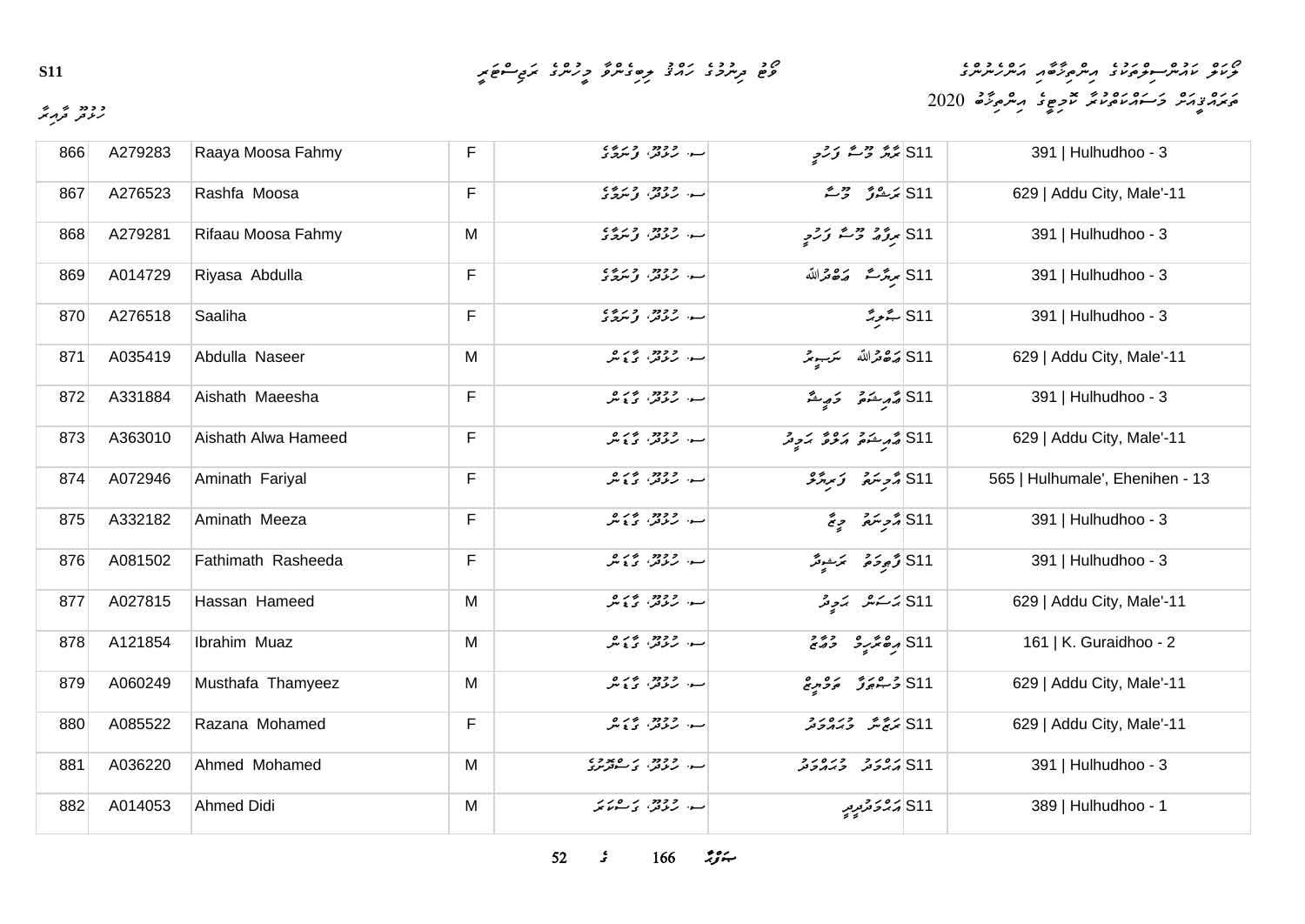*sCw7q7s5w7m< o<n9nOoAw7o< sCq;mAwBoEw7q<m; wBm;vB* م من المرة المرة المرة المرجع المرجع في المركبة 2020<br>مجم*د المريض المربوط المربع المرجع في المراجع المركبة* 

|  | د دود به پر<br>رنز تر ترمه تر |
|--|-------------------------------|
|  |                               |

| 883 | A271635 | Aishath Suzana Ahmed Didi      | $\mathsf F$ | سە زودە كەسىمەتكە                              | S11 <i>۾ ميڪو هيڪو مروڪو</i> تربرير                                          | 544   Addu City, Male' - 2  |
|-----|---------|--------------------------------|-------------|------------------------------------------------|------------------------------------------------------------------------------|-----------------------------|
| 884 | A014576 | Aminath Izneena Ahmed Didi     | $\mathsf F$ | سه اروده ار ۱۵ در                              | S11 أ <i>مَّ و سَمَعْ م</i> ِ جْ سِرْسَّرَ أ <i>مَّ مُ</i> حَدَّ مَرْمَدِيرِ | 389   Hulhudhoo - 1         |
| 885 | A014520 | <b>Fathimath Didi</b>          | $\mathsf F$ | سه اروده ار ۱۵ در                              | S11 ژ <sub>مو</sub> دَ مُ <sub>وبو</sub> رِ                                  | 389   Hulhudhoo - 1         |
| 886 | A152055 | Mohamed Yameen Ahmed Didi      | M           | سە زىرەر ئەسىمەتكە                             | S11 <i>وبروبر گر<sub>چ</sub>ش كەنگەتر</i> تېرىيە                             | 544   Addu City, Male' - 2  |
| 887 | A273997 | Fathimath Shiyaza              | F           | ر در دوده از ۱۵ ور<br>سود ان برقانو کار شونو ک | S11 تُرجوحَمُ سُبِيَّتُمْ جَ                                                 | 389   Hulhudhoo - 1         |
| 888 | A057960 | Fathimath Waseefa              | $\mathsf F$ | سه اووده کارواو                                | S11 وَّجِوَدَةٌ _ وَسِوِدٌ                                                   | 389   Hulhudhoo - 1         |
| 889 | A298283 | Ibrahim Saffah                 | M           | ر در دوده از دره و                             | S11 مەھمگىر ئىس سىمب <i>ونى</i>                                              | 133   Lh. Hinnavaru - 3     |
| 890 | A149094 | Shafeeg Abdulla                | M           | سه اوودو کره و                                 | S11  ڪ <i>وپرتي پر ڇو</i> ٽرالله                                             | 349   GDh. Rathafandhoo - 1 |
| 891 | A281545 | Shujuaan Shafeeg               | M           | سە، روۋە كەسەنى                                | S11 شۇقەرمىر ش <i>ۆ</i> رتى                                                  | 389   Hulhudhoo - 1         |
| 892 | A123636 | Ahmed Nishan                   | M           | سە زەۋە ئەرە                                   | S11 كەبر <i>وتى</i> سىشىر                                                    | 543   Addu City, Male' - 1  |
| 893 | A014737 | Ali Rameez                     | M           | ر در دوده او در د<br>سه ارتونس او توبر         | S11  رَمِ بَرَدٍ حُ                                                          | 543   Addu City, Male' - 1  |
| 894 | A121637 | <b>Fathimath Manike</b>        | F           |                                                | S11 ۇ <sub>جو</sub> رَ ج <sub>و</sub> رَ سِرىز                               | 543   Addu City, Male' - 1  |
| 895 | A277621 | <b>Fathimath Zaina Shareef</b> | $\mathsf F$ | ر در دود در در د<br>سه گرفتن وتونتر            | S11 ژ <sub>َّج</sub> ودَة <sub>تم</sub> ريتر ڪ <i>ي</i> رڙ                   | 543   Addu City, Male' - 1  |
| 896 | A141522 | Ismail Shafeeu                 | M           | ر در دود در در د<br>سه گرفتن وتونتر            | S11 م <sub>و</sub> شۇم <sub>و</sub> تى خو <i>ړى</i>                          | 390   Hulhudhoo - 2         |
| 897 | A069907 | Nusra                          | $\mathsf F$ | ر در دوده او در د<br>سه ارتونس او توبر         | S11 پڑھڑ                                                                     | 543   Addu City, Male' - 1  |
| 898 | A276942 | Ahmed Imraan                   | M           | سە رودە بەلۇمۇتەرە                             | S11   ئەيرى ئەرەپەتكەتر                                                      | 391   Hulhudhoo - 3         |
| 899 | A362084 | Aishath Zeeshan Saeed          | F           | ے رودہ روویوں                                  | S11 مٌرمِــُمَوَّ بِرِـمَّتَمَّر سَورٍتَر                                    | 391   Hulhudhoo - 3         |

 $53$   $\cancel{5}$   $166$   $\cancel{5}$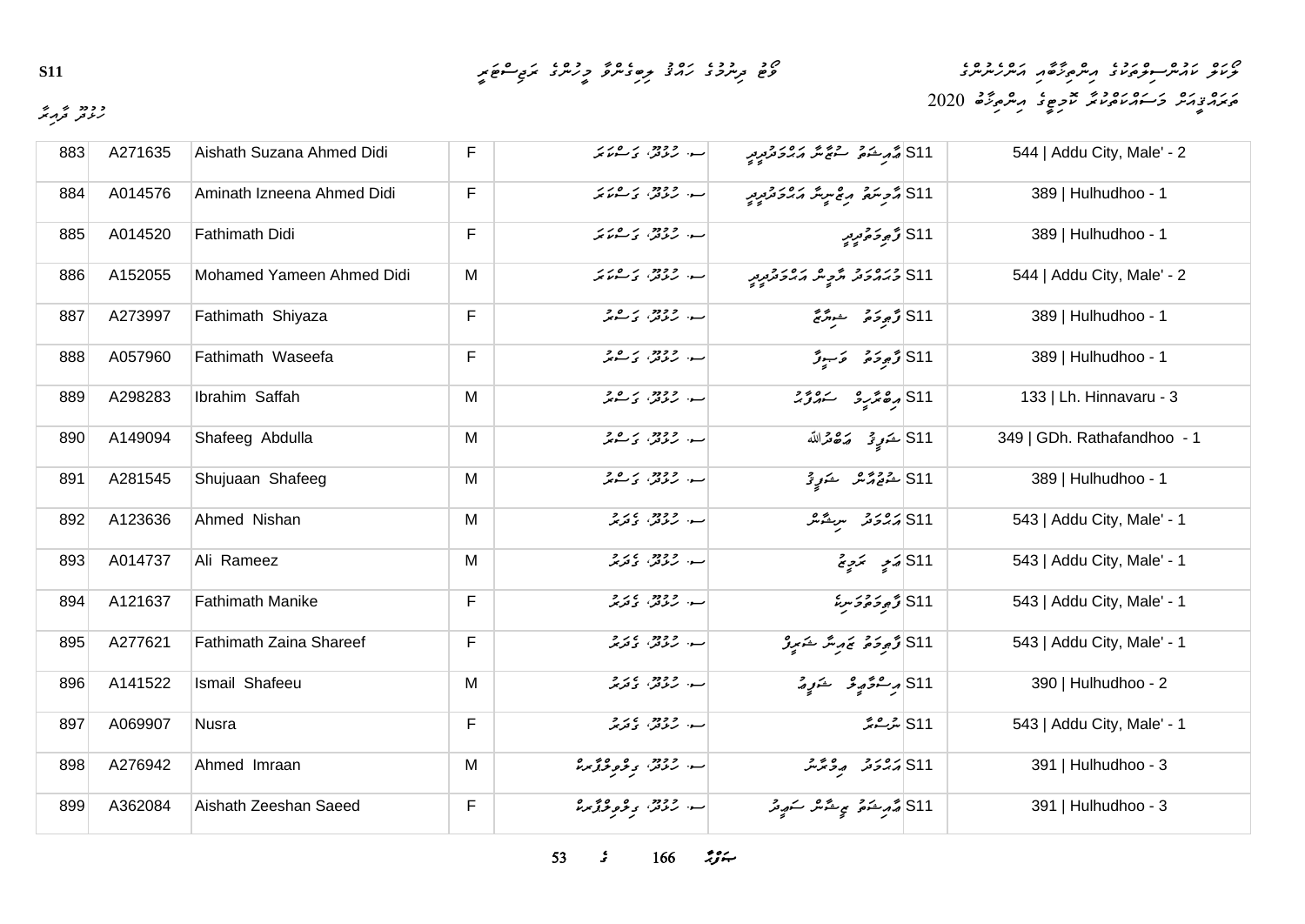*sCw7q7s5w7m< o<n9nOoAw7o< sCq;mAwBoEw7q<m; wBm;vB* م من المرة المرة المرة المرجع المرجع في المركبة 2020<br>مجم*د المريض المربوط المربع المرجع في المراجع المركبة* 

|  | د دود به بر<br>رنز تر تربر |
|--|----------------------------|
|  |                            |

| 900 | A279411 | Mohamed Amal           | M | ے رودو پولوگوگرما               | S11 <i>3222 مار</i> ي                              | 391   Hulhudhoo - 3        |
|-----|---------|------------------------|---|---------------------------------|----------------------------------------------------|----------------------------|
| 901 | A276940 | Yamin Saeed            | M | ے رودہ روویوں                   | S11 اگرچ شرکت کرد تھی تھا<br>ا                     | 629   Addu City, Male'-11  |
| 902 | A153652 | Aminath Siyana         | F | سه رودو روی                     | S11 مَّ حِبَّرَهُ مَسَبَّرٌ مَّتَر                 | 543   Addu City, Male' - 1 |
| 903 | A015537 | Fathimath Shaheen      | F | در دوده از دره با               | S11 رَّج <i>وحَ</i> هُ مُشَرِسْ                    | 543   Addu City, Male' - 1 |
| 904 | A276852 | Fathimath Awaathif Ali | F | سه دودو. په مرده کا             | S11 ز <sub>گ</sub> وِدَة رَءٌ ورُ <sub>صَ</sub> رِ | 543   Addu City, Male' - 1 |
| 905 | A014638 | Haseena Abdulla        | F | ے رودوں پاسروں                  | S11  بَرْسِيشْ كَدَهْقْرَاللَّه                    | 543   Addu City, Male' - 1 |
| 906 | A156960 | Hassan Shuabee         | M | سه دودو روه                     | S11 بَرَسَة مَشْرَرِ صِ                            | 543   Addu City, Male' - 1 |
| 907 | A014748 | Hawwa Dhie             | F | سه دودو روه                     | S11 بَرْدْ وَّمِرْدُ                               | 543   Addu City, Male' - 1 |
| 908 | A279285 | Maryam Rasaan Shareef  | F | سه اروده اروپا                  | S11 كەنگەر ئەسىگە ئىس ئىستىر ق                     | 543   Addu City, Male' - 1 |
| 909 | A014704 | Mohamed Shiyaz         | M | سه دوود.<br>سه روتور، پاسروی    | S11 <i>ۇنەۋەقر خەنگى</i> چ                         | 543   Addu City, Male' - 1 |
| 910 | A015538 | Shatira Abdulla        | F | سه دودو. په مرده کا             | S11  مشموبتر كەھەتراللە                            | 543   Addu City, Male' - 1 |
| 911 | A106699 | Visaama Abdhulla       | F | سە رودە پەسىرى                  | S11 مِ گُمَرَّ مَرَّدُ مِنْ اللَّه                 | 543   Addu City, Male' - 1 |
| 912 | A279207 | Ahmed Maleej Mohamed   | M | ب رودو په توګرگورگانو           | S11 גُגُכُتْرٌ وَ وِيُمْ وَيُرْمُوتُرْ             | 629   Addu City, Male'-11  |
| 913 | A277202 | Aminath Shiuna Basheer | F | سەر ئاردە بەر ئورگە ئورگە ئ     | S11 مُرْحِسَمُ مُسْمِمُدْ صَسْعِمُ                 | 629   Addu City, Male'-11  |
| 914 | A037234 | Fathimath Hilala       | F | - رودو، پاړوگروگو               | S11 ۇ <sub>ج</sub> ودۇ ب <sup>ۇ</sup> مۇ           | 629   Addu City, Male'-11  |
| 915 | A074009 | Jawaza                 | F | ب رودو په توګرگورگانو           | S11 يَحَقَّرَ                                      | 629   Addu City, Male'-11  |
| 916 | A032370 | Azeeza Ibrahim         | F | ر د دوه وه وه<br>ر رونو، ونومود | S11 <i>ھَي جَھھور جو مُ</i> گري <sup>و</sup>       | 543   Addu City, Male' - 1 |

 $54$  *s*  $166$  *z*  $29$  <del>*x*</del>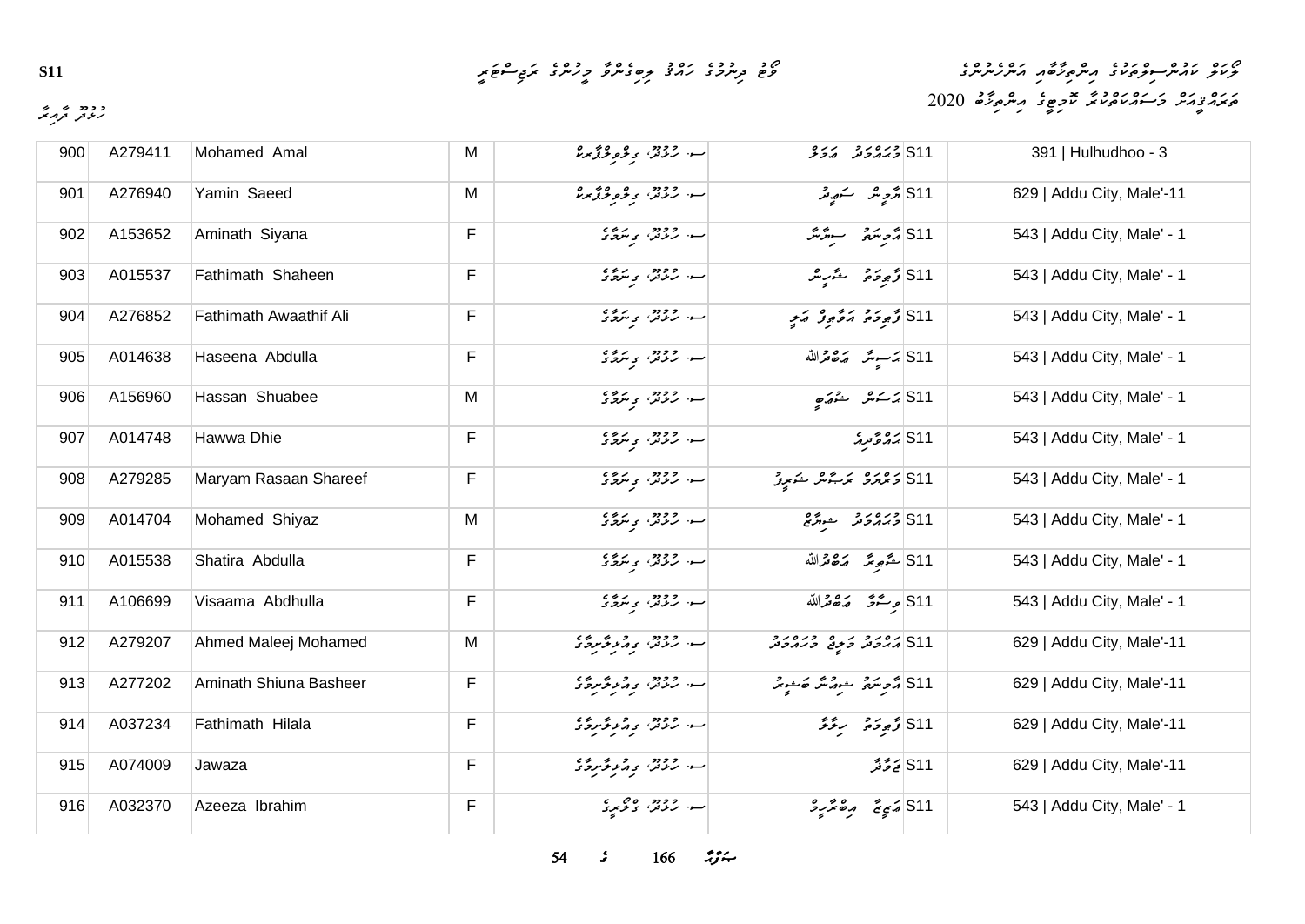*sCw7q7s5w7m< o<n9nOoAw7o< sCq;mAwBoEw7q<m; wBm;vB 2020 q9nOoAw7o< sCpHo>u; n8q;wAm;w<mEm> w6m<pYw<m8mA*

| 917 | A082820 | Fathimath Shazleen      | F | سه اروده او ده و د                               | S11  <i>وَّجِوَدَة</i> شَيْءِيْد           | 543   Addu City, Male' - 1 |
|-----|---------|-------------------------|---|--------------------------------------------------|--------------------------------------------|----------------------------|
| 918 | A066316 | Ibrahim Thakhkhaanu     | M | در دوه ۵۵ و.<br>  سه روتر، وتوميرو               | S11 مەھ <i>مگېر ۋە دۇ</i> ئەش              | 543   Addu City, Male' - 1 |
| 919 | A342467 | Mohamed Rafhan Fuad     | M | سه اروده او ده و د                               | S11 <i>3223 بروتر ووو</i>                  | 543   Addu City, Male' - 1 |
| 920 | A166374 | Raniya Ahmed Fuad       | F | در دوده وه وي.<br>  در روتر، وتوميرو             | S11 ټرسرته ټربرو تر ورور                   | 543   Addu City, Male' - 1 |
| 921 | A279391 | Aminath Rayya           | F |                                                  | S11 أَمَّ حِسَنَةً مَسَرَّمَّةً            | 391   Hulhudhoo - 3        |
| 922 | A153498 | Fathimath Sheena        | F |                                                  | S11 <i>وُّجِ دَمُ</i> شَمِسٌ               | 391   Hulhudhoo - 3        |
| 923 | A014905 | Hawwa Mohamed Thakhkhan | F |                                                  | S11 ئەۋۋە جەيرە <i>دەرە ۋە</i> ر           | 391   Hulhudhoo - 3        |
| 924 | A131000 | Shahul Hameed           | M | $80000000 - 40000$                               | S11  ڪري <i>وري پ</i> ر                    | 629   Addu City, Male'-11  |
| 925 | A074513 | Ahmed Shuzuni           | M | ر د ودو ان وړه ده وه.<br>سوالۍ لري لوگو په سمدنو | S11 كەبرى قىرىقى ئىس بىر                   | 390   Hulhudhoo - 2        |
| 926 | A120312 | Ali Shareef             | M | ر د ودو اړه د ده دي.<br>سه رنوس ونو د سمدند      | S11 <i>۾َ جِ</i> شَمِيوُ                   | 543   Addu City, Male' - 1 |
| 927 | A046577 | <b>Fathimath Dhiye</b>  | F | ر د ودو ان وړه ده.<br>سه رنونس ولولاسمدنو        | S11 گ <sub>رگ</sub> و ئەقرىرىگە            | 543   Addu City, Male' - 1 |
| 928 | A046571 | Shafiya Adnan           | F | ر و وود 2010 وي.<br>سه رنزل و و و سمدند          | S11 ڪوبر <i>چونگريز</i>                    | 543   Addu City, Male' - 1 |
| 929 | A278388 | Abdulla Muammar         | M | ــ دوه مورومو                                    | S11 كەھەرللە <i>دەمەدىر</i>                | 260   V. Felidhoo - 1      |
| 930 | A113364 | Ahmed Mausoom           | M | ـــ رودو مه در ه رو                              | S11 كەبرو بول تەرەپ يېتىر                  | 629   Addu City, Male'-11  |
| 931 | A061722 | Aminath Fuzuna          | F | سە رودە مەر ھرو                                  | S11 <sub>م</sub> ۇربىر ئۇچ ئىر             | 629   Addu City, Male'-11  |
| 932 | A014684 | Hussain Mahid           | M | ے۔ روود 200 ھرو                                  | S11 پڑے پر ٹڈریڈ                           | 629   Addu City, Male'-11  |
| 933 | A369815 | Ibrahim Faizan Munawwar | M | سه رودو مه در ه دو                               | S11 مەھمگىرى ئەمەمجىمە ئ <i>ەسمەھ بى</i> ر | 629   Addu City, Male'-11  |

 $55$   $\frac{2}{3}$   $166$   $\frac{2}{3}$ 

و و *ه ه*<br>رو تو مريخ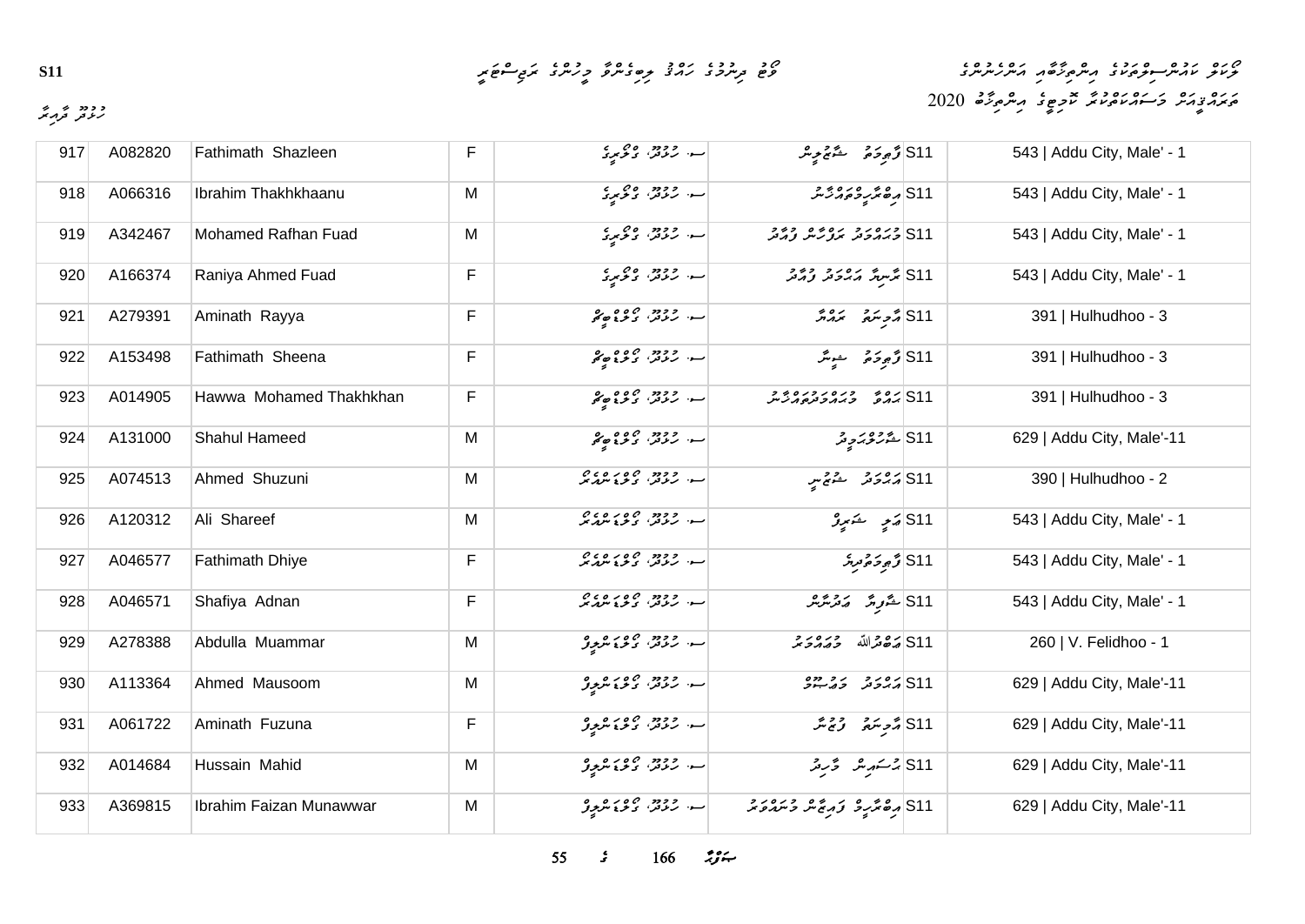*sCw7q7s5w7m< o<n9nOoAw7o< sCq;mAwBoEw7q<m; wBm;vB* م من المرة المرة المرة المرجع المرجع في المركبة 2020<br>مجم*د المريض المربوط المربع المرجع في المراجع المركبة* 

|  | د دود به پر<br>رنز تر تربر تر |  |
|--|-------------------------------|--|

| 934 | A014620 | Kadhdha Didi               | $\mathsf{F}$ | سه اروده ۱۵۵ مارود                          | S11  تەۋەترىرى <i>ر</i>                                                                              | 391   Hulhudhoo - 3             |
|-----|---------|----------------------------|--------------|---------------------------------------------|------------------------------------------------------------------------------------------------------|---------------------------------|
| 935 | A278391 | Mariyam Masa Munnavar      | F            | ے۔ رووہ مہموری مگروی                        | S11 كەيمەر 3 ئەسىم ئەسمەر ئىس                                                                        | 391   Hulhudhoo - 3             |
| 936 | A327743 | Fathimath Maeesha Musthafa | $\mathsf F$  | د د دوه اپوران کرد.<br>سه انرلولون او ورانو | S11 زُّەپرَة زَەپْ زُرْسُورٌ                                                                         | 389   Hulhudhoo - 1             |
| 937 | A077262 | Musthafa Hassan            | M            | د د دوه اندر د ر<br>سه اربوتن ان و راند     | S11 ۇبىيمۇس ئەسكىلە                                                                                  | 389   Hulhudhoo - 1             |
| 938 | A073319 | Abdulla Haroon             | M            | ب رودو مرورځ                                | S11 مَەھىراللە ئەمەم                                                                                 | 544   Addu City, Male' - 2      |
| 939 | A035054 | Ahmed Thoyyib              | M            | ب رودو مرورځ                                | $5.92.522$ S11                                                                                       | 389   Hulhudhoo - 1             |
| 940 | A035080 | Aishath Ameera             | F            | ر در دوره بره د و شور شده و گر              | S11 مَگْرِسْتَمْ کُرْدِیْر                                                                           | 389   Hulhudhoo - 1             |
| 941 | A332012 | <b>Alf Mohamed Hilmy</b>   | $\mathsf{F}$ | ب رودو مرورځ                                | S11   كانور المحدد بالمحامر المحدد المحدد المحدد المحدد المحدد المحدد المحدد المحدد المحدد المحدد ال | 389   Hulhudhoo - 1             |
| 942 | A035077 | Fathimath Dhiyana          | $\mathsf{F}$ | ے۔ رودہ مرکز عر                             | S11 <i>وَّجِوحَمْ مِبتَرْمَّر</i>                                                                    | 544   Addu City, Male' - 2      |
| 943 | A014981 | Fathimath Didi             | $\mathsf{F}$ |                                             | S11 ژَّج دَ مُوسِدٍ                                                                                  | 389   Hulhudhoo - 1             |
| 944 | A279168 | Abdhul Maniu Mueen         | M            | ر د دود وه و.<br>سه روتر، وتوّ              | S11 كەھەر <i>ۋە بىر ئى</i> ر قىرىش                                                                   | 544   Addu City, Male' - 2      |
| 945 | A014080 | Aminath Dhie               | F            | د دود وړ ه<br>سه رونو، وگړنۍ                | S11  مُتَّحِسَو مَعْدَمِيد                                                                           | 389   Hulhudhoo - 1             |
| 946 | A327852 | Aminath Easha Mueen        | $\mathsf{F}$ | ر دود وه وه<br>روزن وگوه                    | S11 مٌوِسَمَ مِيشَ وُمِيشَ                                                                           | 389   Hulhudhoo - 1             |
| 947 | A273750 | Hammadh Hussain Mohamed    | M            | - دوود وه ده                                | S11 برووو بر شهر شده در در                                                                           | 389   Hulhudhoo - 1             |
| 948 | A162646 | Hanan Shameem Ibrahim      | $\mathsf F$  | ر د دود وه و.<br>سه روتر، وتوّ              | S11 بَرَسَّرْسُ حَدَوِدٌ ۖ مِرْكَةٌ مِرْدِدٌ                                                         | 544   Addu City, Male' - 2      |
| 949 | A023832 | Hawwa Dhie                 | $\mathsf F$  | سه دوود وي ه                                | S11 بَرْدْءٌ مِرْدً                                                                                  | 565   Hulhumale', Ehenihen - 13 |
| 950 | A023833 | Ibrahim Inaas Shameem      | M            | سه دوود وي ه                                | S11 مەھەر بۇ مەش <sup>ىق</sup> خوچ <sup>ى</sup>                                                      | 565   Hulhumale', Ehenihen - 13 |

 $56$  *s*  $166$  *z*  $\frac{2}{3}$  *k*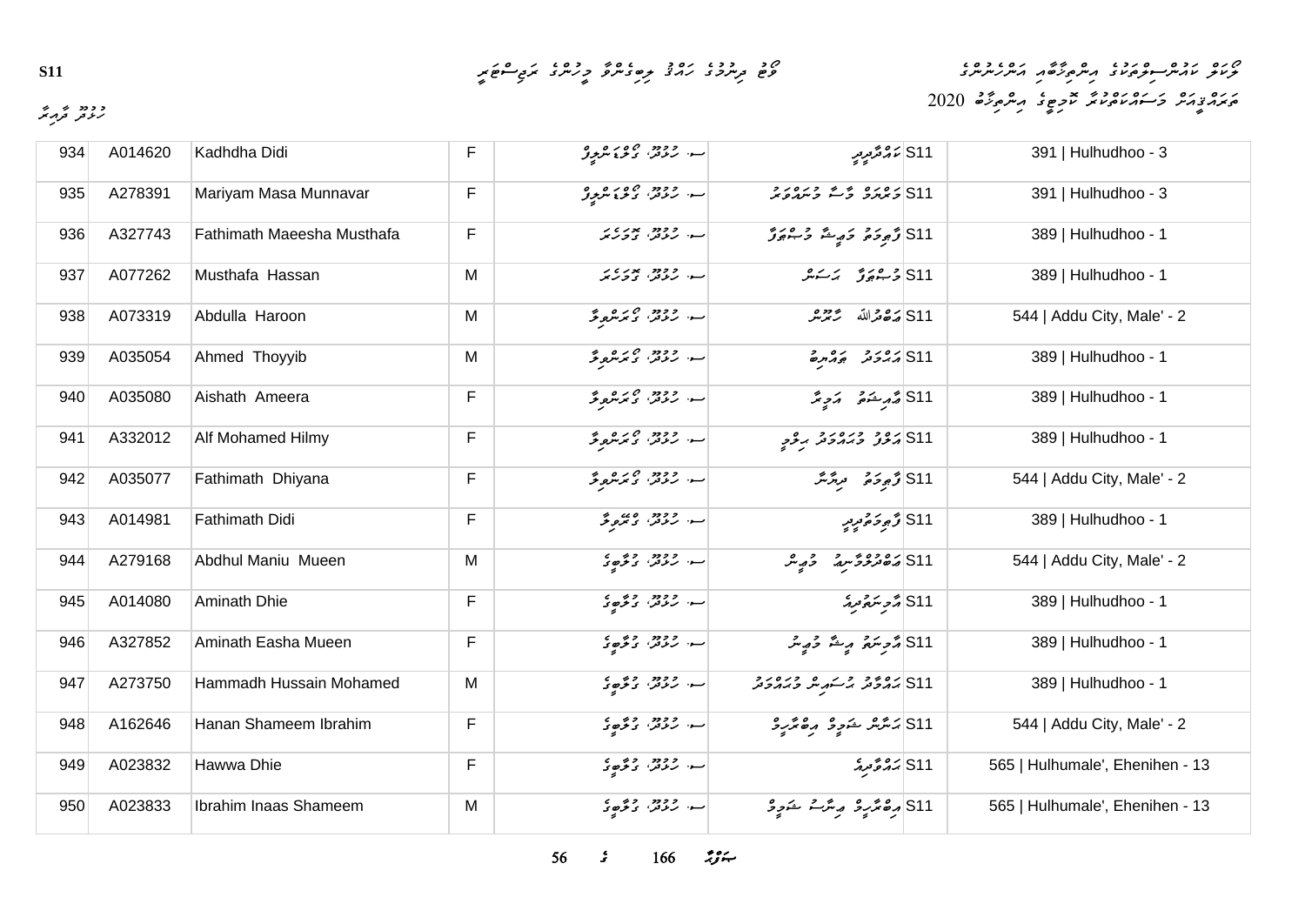*sCw7q7s5w7m< o<n9nOoAw7o< sCq;mAwBoEw7q<m; wBm;vB* م من المرة المرة المرة المرجع المرجع في المركبة 2020<br>مجم*د المريض المربوط المربع المرجع في المراجع المركبة* 

| د دود به پر<br>رنز تر ترمه |  |  |
|----------------------------|--|--|

| 951 | A273735 | Khadeeja Yahya       | F           | سه دودو ويوه                                    | S11 كَتَمْرِيحُ - <i>مَرْكَبُرُّ</i>         | 544   Addu City, Male' - 2      |
|-----|---------|----------------------|-------------|-------------------------------------------------|----------------------------------------------|---------------------------------|
| 952 | A023834 | Mariyam Mufeeda      | F           | ر دودو وه ده<br>سه روتر، وتوځ                   | S11 كەترىرى ئىمرىگە                          | 544   Addu City, Male' - 2      |
| 953 | A273746 | Mariyam Zumam Zareer | $\mathsf F$ | سه دوود وي د                                    | S11 كەنگەر قەم ئالىمى ئىرىتىلىر              | 565   Hulhumale', Ehenihen - 13 |
| 954 | A273740 | Mohamed Rassam       | M           | سه دووړ وي.<br>سه رنونس ونوځو                   | S11 دېرورو بره شو                            | 126   B. Thulhaadhoo - 3        |
| 955 | A279165 | Zidhan Zareer        | M           | ر د دور وي.<br>سه رنونس وگونو                   | S11 <sub>مج</sub> وگر می سر پر               | 544   Addu City, Male' - 2      |
| 956 | A014441 | Hassan Hamdhoon      | M           | د دوه دوره ده ده ده.<br>سه رنوش و نوسرپوسرو د   | S11 ټريىش پروترنىر                           | 390   Hulhudhoo - 2             |
| 957 | A014442 | Ibrahim Adil         | M           | ر د دوه ده ده وه و.<br>سر روند، د وووه و        | S11  م <i>ەھترى</i> دى كەمەمى                | 389   Hulhudhoo - 1             |
| 958 | A014045 | Ahmed Shaheed        | M           | در دورو ده ده ده.<br>سه رکونس و بورنج بود       | S11   <i>دَ بْ</i> دْدَتْر شَرِيْرُ          | 389   Hulhudhoo - 1             |
| 959 | A037788 | Aminath Shaheeda     | F           | در دورو ده ده ده.<br>سه رکونس و بورنج بود       | S11 مَّ حِ سَمَعَ ۖ شَرِيْتَر                | 544   Addu City, Male' - 2      |
| 960 | A015050 | Hassan Thakhkhan     | M           | در دودو اوه دره و د.<br>سه رکونس و بورنج نور    | S11 ئەستەھ پرور تەر                          | 389   Hulhudhoo - 1             |
| 961 | A014150 | Hawwa Manike         | F           | در دورو ده ده ده.<br>سه رکونس و بورنج بود       | S11 ئەرمۇ ئەس <sup>رى</sup>                  | 544   Addu City, Male' - 2      |
| 962 | A149288 | Huzam Hussain Didi   | M           | د د دوه د ده د ده.<br>سه رکونس و بورنج بود      | S11  ئەنگە ئەسكەر شەيرىر                     | 544   Addu City, Male' - 2      |
| 963 | A024334 | Ibrahim Shukuree     | M           | ر د د د د ده د د د د<br>سه رکوترا د بورندی برد  | S11 مەھە <i>ترى</i> ر ھىمىسىيە               | 389   Hulhudhoo - 1             |
| 964 | A038035 | Khadheeja Mohamed    | $\mathsf F$ | در دودو اوه دره و د.<br>سه رکونس و بورنج نور    | S11 زَمَرِيَّ تَرَكْرُوَتْرُ                 | 544   Addu City, Male' - 2      |
| 965 | A014059 | Rasheeda Hassan      | F           | در دورو ده ده ده.<br>سه رکونس و بورنج بود       | S11 بَرَجوتَر - بَرَسَ <i>مَّر</i>           | 544   Addu City, Male' - 2      |
| 966 | A127693 | Sofana Hassan        | F           | د د دوه د ده د ده.<br>سه رکونس و بورنج بود      | S11 بەۋىگە ئەس <i>تەن</i> گە                 | 544   Addu City, Male' - 2      |
| 967 | A271857 | Usman Hassan         | M           | د و وو د وه د و و د<br>سو، رکوتر، ای بورانج بوی | S11 <sub>مەقى</sub> ۋىر ب <sub>ى</sub> رىكىر | 544   Addu City, Male' - 2      |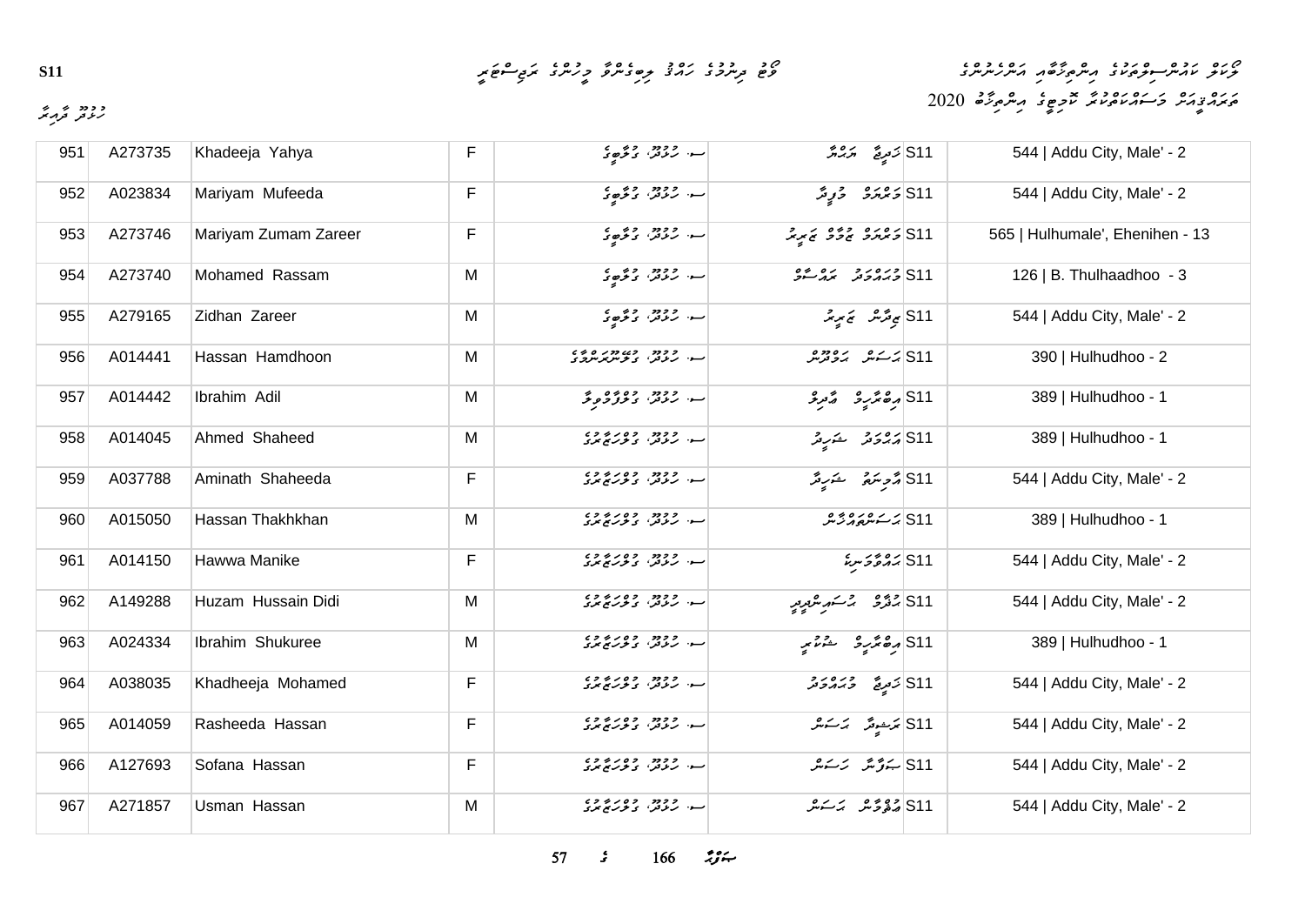*sCw7q7s5w7m< o<n9nOoAw7o< sCq;mAwBoEw7q<m; wBm;vB* م من المرة المرة المرة المرجع المرجع في المركبة 2020<br>مجم*د المريض المربوط المربع المرجع في المراجع المركبة* 

|  | $\rightarrow$ $\rightarrow$ $\rightarrow$ $\rightarrow$ $\rightarrow$ |
|--|-----------------------------------------------------------------------|
|  | نرعرفر اقرمرته                                                        |
|  |                                                                       |

| 968 | A014134 | Zahira Mohamed         | $\mathsf{F}$ | د د دوه د ده د ده.<br>سه رکونژا و بورنج بود | S11 تج بەتتى ئ <i>ەندە دى</i> ر            | 544   Addu City, Male' - 2    |
|-----|---------|------------------------|--------------|---------------------------------------------|--------------------------------------------|-------------------------------|
| 969 | A032217 | Abdullah Imad          | M            | د دوه ده ده ده ده.<br>پ. روتر، وتوسونلروی   | S11 مَەھىراللە مەۋىر                       | 543   Addu City, Male' - 1    |
| 970 | A272213 | Safoora Mohamed        | F            | د دوه ده ده ده ده.<br>سه روتر، و و سهروی    | S11 يېۋىر دېروند                           | 390   Hulhudhoo - 2           |
| 971 | A036795 | Saud Sood              | M            | د دوه ده دره ده.<br>پ. روتر، وتوسکونونو     | S11 سے پر قریر مسور قر                     | 543   Addu City, Male' - 1    |
| 972 | A064312 | Ahmed Abdulla          | M            | سە رودە دوختىرى                             | S11 كەبروتر كەھىراللە                      | 390   Hulhudhoo - 2           |
| 973 | A084857 | Ibrahim Shareef        | M            | سە رودە دەشكەر                              | S11 م <i>وڭ ئۇم</i> رۇ ھەمرۇ               | 543   Addu City, Male' - 1    |
| 974 | A099641 | Shifzeena Abdul Wahhab | F            | سەر روۋە دەھ دەپلىكى                        | S11 جوړې ش <i>ه م</i> ەمر <i>ومەرە</i>     | 390   Hulhudhoo - 2           |
| 975 | A271486 | Ahmed Samih            | M            | ر د ووو اوه وه وه.<br>سه رنزتن و وی بروتر   | S11 كەنزى قىر ئىسىمبىر ئىس                 | 544   Addu City, Male' - 2    |
| 976 | A014040 | Aminath Saushan        | F            |                                             | S11 مَّ حِ سَمَّ مَ مَسْرَ مِسْرَ مِسْر    | 544   Addu City, Male' - 2    |
| 977 | A049154 | Fathimath Saafiya      | $\mathsf{F}$ | ر د د د ده ده ده د.<br>پ. روتر، د وم بروتر  | S11 ۇ <sub>جو</sub> رَة جۇم <sup>ە</sup> ر | 460   Srilanka / Colombo - 1  |
| 978 | A115981 | Hassan Ibrahim         | M            | ر د د د ده ده د د د .<br>د روس د وم مروم .  | S11 ئەسەنلەر مەھ <i>م</i> گرىدى            | 544   Addu City, Male' - 2    |
| 979 | A132220 | Ibrahim Saneeh         | M            | ر د د د ده وه د ده.<br>د د روتر، و وی بروتر | S11  م <i>وڭ ئۇر</i> بۇ سىسى <i>م</i>      | 544   Addu City, Male' - 2    |
| 980 | A014116 | Mohamed Sameen         | M            | ر د د د ده ده د د د .<br>د روس د وم مروم .  | S11 <i>ڈیزونز سٹ</i> ویٹر                  | 389   Hulhudhoo - 1           |
| 981 | A271485 | Shahudhaa Ali          | F            | ر د د د ده ده ده د.<br>پ. روتر، د وم بروتر  | S11 خەرش كەم                               | 567   Villimale' Ehenihen - 2 |
| 982 | A035151 | Abdulla Sameen         | M            | د د د ده د ده د د د<br>سه روتر، و و بر در   | S11 #چىقىراللە كىموپىر                     | 544   Addu City, Male' - 2    |
| 983 | A026947 | Ahmed Sareeh           | M            | د د د ده د ده د د د<br>سه روتر، و و بر برو  | S11 كەندى كىمە بىكە بىر <i>مى</i> ر        | 389   Hulhudhoo - 1           |
| 984 | A035148 | Azeema                 | F            | د د د ده د ده پوه<br>سو، رنوتر، ژبوین برو   | S11  مَنْ وِتَرٌ                           | 544   Addu City, Male' - 2    |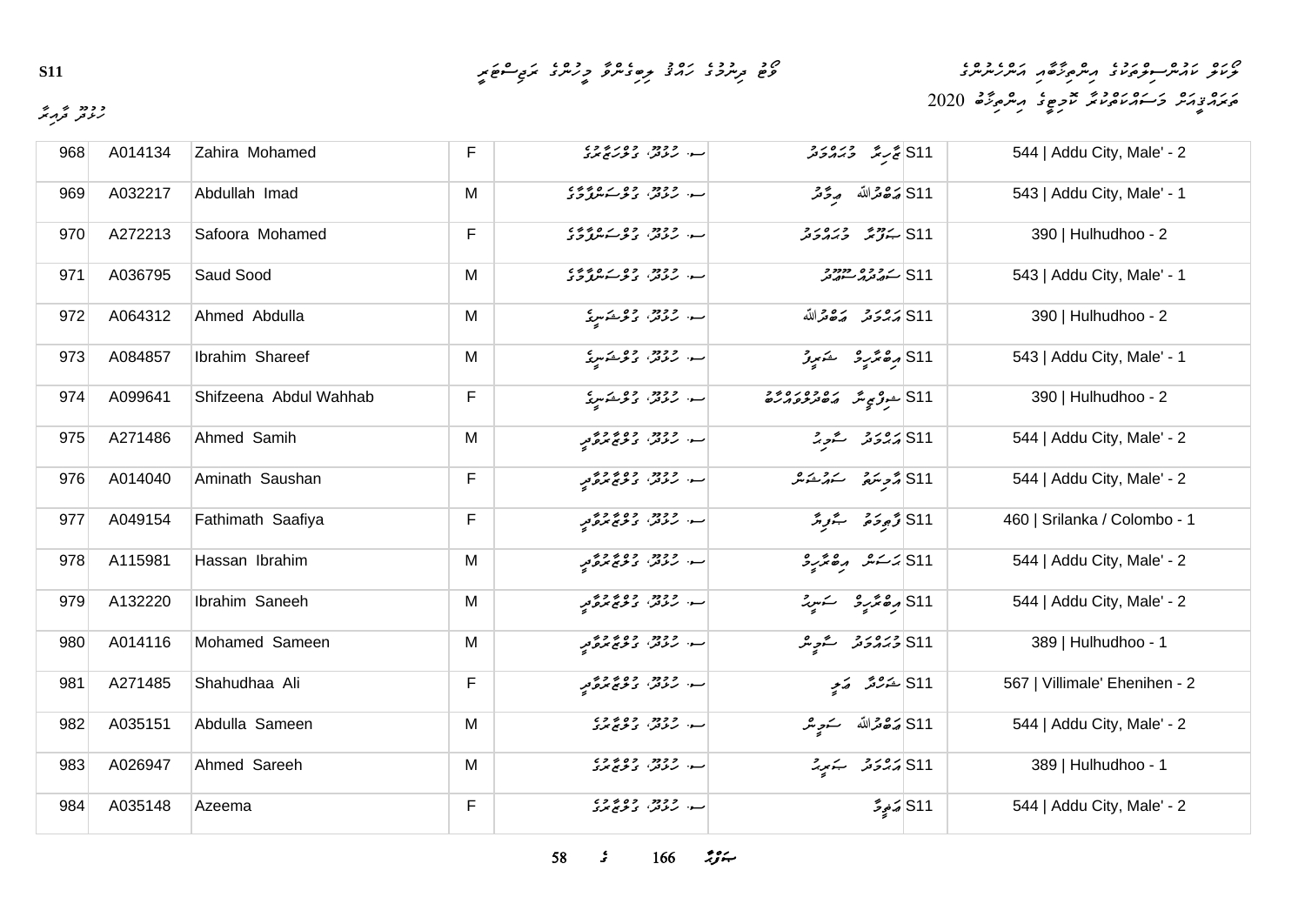*sCw7q7s5w7m< o<n9nOoAw7o< sCq;mAwBoEw7q<m; wBm;vB* م من المرة المرة المرة المرجع المرجع في المركبة 2020<br>مجم*د المريض المربوط المربع المرجع في المراجع المركبة* 

|  | <b>≠ ≠ &gt;&gt;&gt;&gt;</b> |
|--|-----------------------------|
|  | ر د در مرد مر               |
|  |                             |

| 985  | A279086 | Fathimath Niluna Riza     | $\mathsf F$ | و و ووو ۔ و ه پو و د<br>سو، اسرائیلو، او محرج محری  | S11 <i>ؤوڌه</i> سروس مرت              | 389   Hulhudhoo - 1             |
|------|---------|---------------------------|-------------|-----------------------------------------------------|---------------------------------------|---------------------------------|
| 986  | A028195 | Hassan Saeed              | M           | و و و و و و ه و و د<br>سود ا مرکزانی از مخرنج نیمری | S11 پرسترش ست <i>مہ</i> ور            | 544   Addu City, Male' - 2      |
| 987  | A036012 | Hawwa Zaidha              | F           | و و ووو ۔ و ه پو و د<br>سو، ان مرکزای کی محرمی محری | S11 بَرْدْ حَمْ مَحْمَدْ بِهِ         | 544   Addu City, Male' - 2      |
| 988  | A327726 | Mariyam Eemau Riza        | F           | و و ووو ۔ و ه پو و د<br>سو، ان مرکزان کی محرمی محری | S11 ك <i>ر چركرى پر چرگ بر</i> گ      | 389   Hulhudhoo - 1             |
| 989  | A270803 | Rifga Riza                | F           | و و ووو ۔ و ه پو و د<br>سو، اسرائیلو، او محرج محری  | S11 مروٌوٌ مرتٌ                       | 544   Addu City, Male' - 2      |
| 990  | A341198 | Yadhya Waheed             | $\mathsf F$ | د د د ده د ده د د د<br>سه روتر، و و م مرد           | S11 بَرَمْرَبَّرٌ     وَرِمْرُ        | 544   Addu City, Male' - 2      |
| 991  | A279688 | Abdulla Naseef            | M           | د د دوه د د د د د د<br>سه روتر، رتون و              | S11  رَحْمَدْاللَّهُ <i>مَرْجو</i> گر | 117   B. Kihaadhoo - 1          |
| 992  | A021764 | Ahmed Muaanis             | M           | د د دود د د د د د د<br>سه روتر، رتره نړۍ            | S11 كەبرىق قەھەبىرىشە                 | 390   Hulhudhoo - 2             |
| 993  | A279380 | Aishath Naahin Ahmed      | F           | د دود روره ده<br>سه روتر، رتره نړۍ                  | S11 مەم شىم گەرىش <i>مەدە</i> م       | 390   Hulhudhoo - 2             |
| 994  | A014891 | Ali Asram                 | M           | ر د دود. د د د د د د<br>سه روتر، رتون و             | S11  رَمِ دَ سَمَرَةَ                 | 390   Hulhudhoo - 2             |
| 995  | A014863 | Aminath Sheeza            | F           | ر د دود. د د د د د د<br>سه روتر، رتون و             | S11 مُرْحِسَمُ مُسِيَّ                | 390   Hulhudhoo - 2             |
| 996  | A014972 | Basheera Hassan Manikfaan | F           | د د دود د د د د د د<br>سه روتر، رتره نړۍ            | S11 كۈچەتتە ئەسەئىرى بىرىدۇنىر        | 390   Hulhudhoo - 2             |
| 997  | A279690 | Ibrahim Aslam             | M           | ر د دود. د د د د د د<br>سه روتر، رتره و د           | S11 رەپرىي مەمبرە                     | 565   Hulhumale', Ehenihen - 13 |
| 998  | A150755 | Mohamed Azim              | M           | د د دود د د د د د د<br>سه روتر، رتره نړۍ            | S11 <i>دېم دې گ</i> ې د               | 390   Hulhudhoo - 2             |
| 999  | A014994 | Moosa Thakhkhaanu         | M           | د د دوه د د د ده د<br>سه روتر، رتون و               | S11 تۇشۇرۇشىتىر                       | 390   Hulhudhoo - 2             |
| 1000 | A280391 | Aishath Afnan Hussain     | F           | سەسىرى ئەرەبچە ئىرىش                                | S11 ۇرىشمۇ برەمۇرى جەسىرىتى           | 629   Addu City, Male'-11       |
| 1001 | A026598 | Fathimath Waheeda         | F           | سە زىرى ئەرەپرىر                                    | S11  <i>وتجوح</i> قو تحديثر           | 391   Hulhudhoo - 3             |

 $59$  *s*  $166$  *z*  $29$  <del>*x*</del>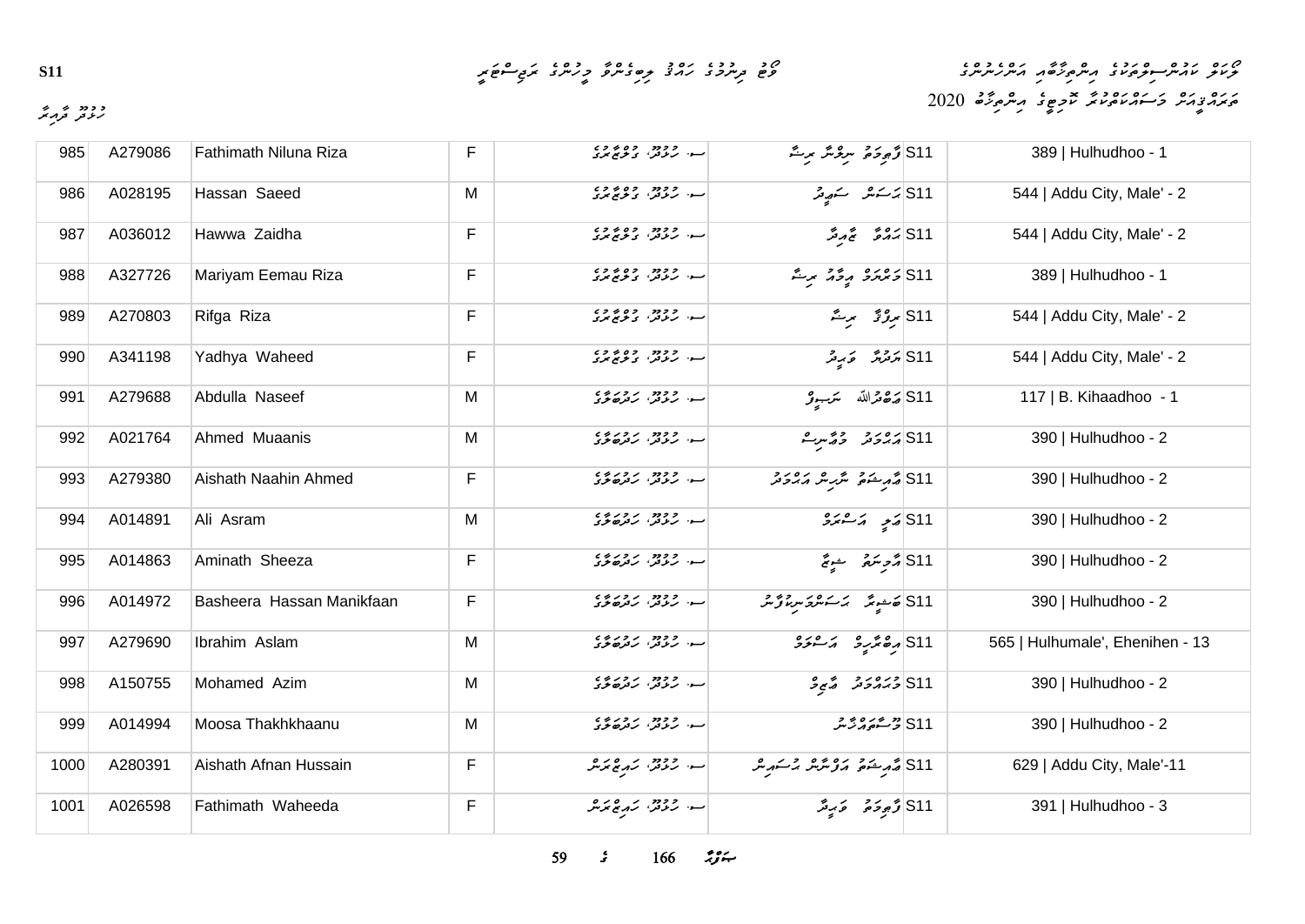*sCw7q7s5w7m< o<n9nOoAw7o< sCq;mAwBoEw7q<m; wBm;vB* م من المرة المرة المرة المرجع المرجع في المركبة 2020<br>مجم*د المريض المربوط المربع المرجع في المراجع المركبة* 

|  | د دود به پر<br>رنز تر ترمه تر |  |
|--|-------------------------------|--|
|  |                               |  |

| 1002 | A026587 | Hussain Mohamed           | M           | ے رودو کہ جاتھ      | S11 يُرْسَمَ مِهْ وَبَرْدُوتَر           | 391   Hulhudhoo - 3          |
|------|---------|---------------------------|-------------|---------------------|------------------------------------------|------------------------------|
| 1003 | A026588 | Ibrahim Fawaz             | M           | ے۔ رودوں کہ ج ترمگ  | S11 <sub>م</sub> ەھترىرى زۇيى            | 629   Addu City, Male'-11    |
| 1004 | A026596 | Izzath Hussain            | F           | ے۔ رودوں کہ ج بوری  | S11 مەمدىم مۇسىمبە ھ                     | 629   Addu City, Male'-11    |
| 1005 | A026589 | Mohamed Mausoom           | M           | ے۔ رودوں کہ ج مرتک  | S11 <i>درور د دوره</i>                   | 629   Addu City, Male'-11    |
| 1006 | A275209 | Abdulla Samir             | M           | سە رودە رىرى ھ      | S11 مَەھْتَراللە گ <sub>ى</sub> رىمە     | 629   Addu City, Male'-11    |
| 1007 | A014808 | Adheela Hussain           | F           | سە رودە رىرى ھ      | S11   كەنبەنى ئەشكەر بىر                 | 391   Hulhudhoo - 3          |
| 1008 | A014947 | Ahmed Sajid               | M           | سە رودە رىكۇشۇ      | S11 كەنزى قىر مەھىم ئىر                  | 629   Addu City, Male'-11    |
| 1009 | A014948 | Fathimath Sajidhaa        | $\mathsf F$ | ىسە رودە رىكۇنىدۇ   | S11 ۇج <sub>و</sub> رَمْ مەھمەتر         | 391   Hulhudhoo - 3          |
| 1010 | A099618 | Ibrahim Saajid            | M           | سە زودە زىكەر ق     | S11 م <i>وڭ ئۇرۇ س</i> ىھىچە <i>ئى</i> ر | 133   Lh. Hinnavaru - 3      |
| 1011 | A014771 | Mohamed Ali               | M           | سە رودە رىكۇشۇ      |                                          | 391   Hulhudhoo - 3          |
| 1012 | A279310 | Sharua Mohamed            | $\mathsf F$ | سە زودە رىرز ق      | S11 ينمري وبرورو                         | 629   Addu City, Male'-11    |
| 1013 | A014483 | Hussain Manik             | M           | ے رودہ رسوری مروٹر  | S11 كەسەمبە يىرىمىتى ئىبرىتق             | 391   Hulhudhoo - 3          |
| 1014 | A277874 | Ahmed Munam               | M           | سە رودو رىيوترونولى | S11 كەبرى قىر ئەنگەنى ئىس                | 460   Srilanka / Colombo - 1 |
| 1015 | A331937 | <b>Ahmed Mikmal Saeed</b> | M           | ے رودو کرس کرکے گیا | S11   كەبۇ <i>جەن بىر ئىم يەش</i>        | 391   Hulhudhoo - 3          |
| 1016 | A277880 | Aishath Munya Moosa       | $\mathsf F$ | - رودو رسور ،       | S11 مُەم شىم ئى ھەش ق                    | 629   Addu City, Male'-11    |
| 1017 | A327746 | Mariyam Manaal Moosa      | $\mathsf F$ | ے دوود کے موثری مرد | S11 كەبەر ئەرەپ دىسىگە                   | 391   Hulhudhoo - 3          |
| 1018 | A014477 | Naila Ali                 | F           | ے، رودو رسوری برو   | S11 مُمَبِّدٌ   دَمٍ                     | 460   Srilanka / Colombo - 1 |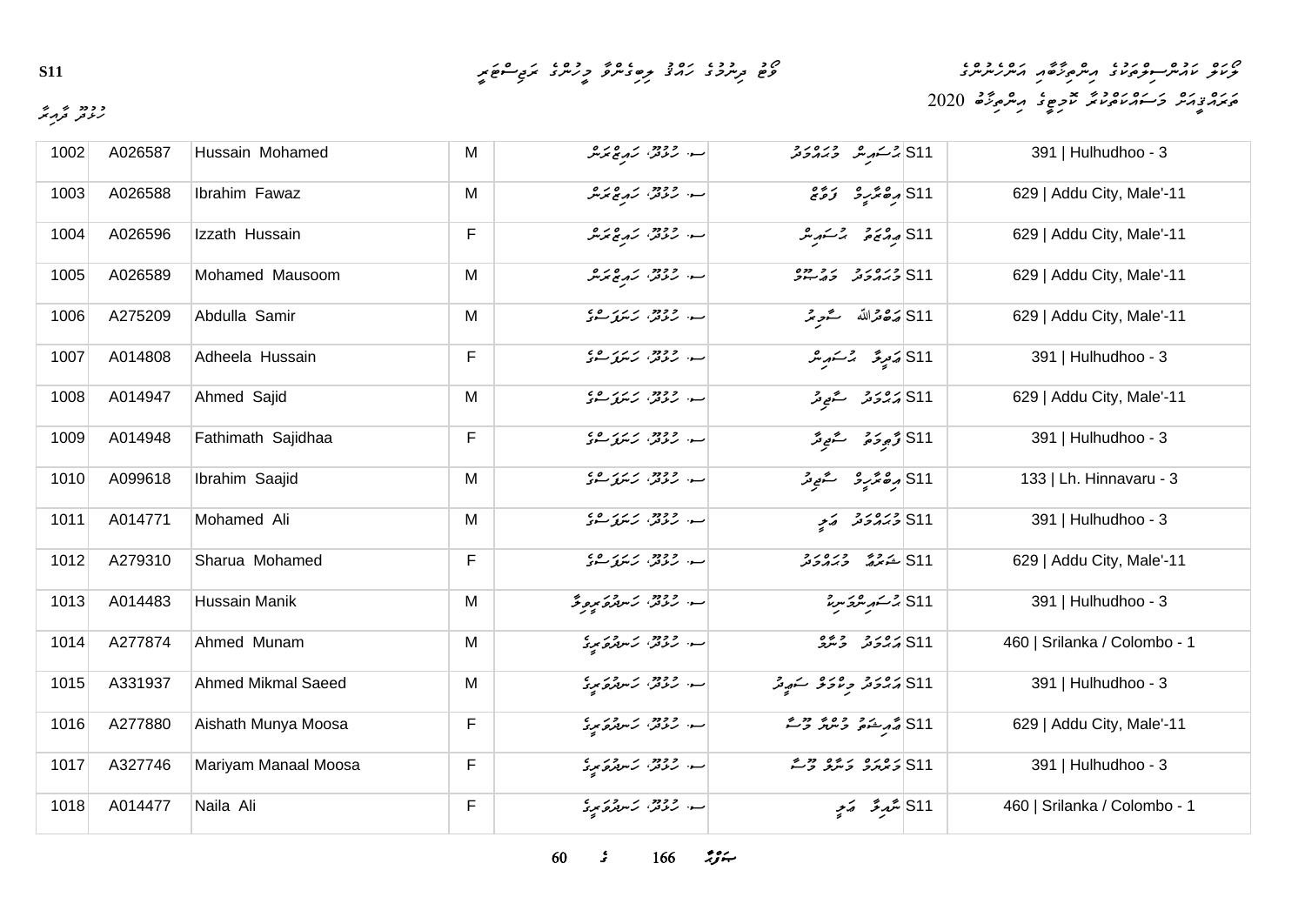*sCw7q7s5w7m< o<n9nOoAw7o< sCq;mAwBoEw7q<m; wBm;vB* م من المسجد المسجد المسجد المسجد المسجد العام 2020<br>مجم*د المسجد المسجد المستجد المسجد المسجد المسجد المسجد المسجد المسجد المسجد المسجد المسجد المسجد المسجد المسجد* 

| 1019 | A026597 | Sameera Ali          | F           | ر در دورد در در در در در این کنید و با در این کنید و با در این کنید و با در این کنید و با در این کنید و با دست<br>منابع استفاده با دست کنید و با دست کنید و با دست کنید و با دست کنید و با دست کنید و با دست کنید و با دست کنید | S11  سَوِيمٌ     رَوِ                        | 629   Addu City, Male'-11  |
|------|---------|----------------------|-------------|---------------------------------------------------------------------------------------------------------------------------------------------------------------------------------------------------------------------------------|----------------------------------------------|----------------------------|
| 1020 | A329133 | Abaan Saeed          | M           | ے رودوں کے مختلف کا من                                                                                                                                                                                                          | S11 كەڭ شەھەيىتى                             | 544   Addu City, Male' - 2 |
| 1021 | A276964 | Ahmed Zihaan         | M           | سار رودوا در دهمه                                                                                                                                                                                                               | S11   <i>2325 يې ر</i> مگر                   | 544   Addu City, Male' - 2 |
| 1022 | A279286 | Ahmed Lammah Nizam   | M           | ے۔ رودوں کے بیجے می                                                                                                                                                                                                             | S11 كەبرو بەرە بور سۆۋ                       | 544   Addu City, Male' - 2 |
| 1023 | A078341 | Azmeela Mohamed      | F           | ے رودوں کے مختلف کا من                                                                                                                                                                                                          | S11 كەنج يەمىتى ئەزەر بىر ئا                 | 544   Addu City, Male' - 2 |
| 1024 | A041507 | Hawwa Manike         | $\mathsf F$ | ے رودوں کو پر محمدہ                                                                                                                                                                                                             | S11 ئەممۇم ئىبرىئە                           | 544   Addu City, Male' - 2 |
| 1025 | A097168 | Ibrahim Ziyad        | M           | ۔ دورہ عروضی                                                                                                                                                                                                                    | S11 م <i>وھ مُدَبِ</i> حَمَّ ہو مُدَمَّر     | 544   Addu City, Male' - 2 |
| 1026 | A329132 | Mohamed Amru         | M           | ے۔ رودوں کے بیجے می                                                                                                                                                                                                             | S11 <i>دېمم</i> ونه کړې ک                    | 544   Addu City, Male' - 2 |
| 1027 | A276947 | Shuhaila Mohamed     | F           | ے دورہ روڈی                                                                                                                                                                                                                     | S11 ج <i>مكير قلى محكم و تو</i>              | 544   Addu City, Male' - 2 |
| 1028 | A132443 | Zeena Mohamed Didi   | F           | ے دورہ عروضی                                                                                                                                                                                                                    | S11  يې <i>ش ئىم ئەڭ قرىرىي</i> ر            | 544   Addu City, Male' - 2 |
| 1029 | A104208 | Zileena Mohamed Didi | F           | ے رودوں کے مختلف کا من                                                                                                                                                                                                          | S11 <sub>مح</sub> جونگر ت <i>وکردگردیو</i> ر | 544   Addu City, Male' - 2 |
| 1030 | A049239 | Ali Shakir           | M           | ے رودو ورونکر                                                                                                                                                                                                                   | S11 <i>ھَ جِه سُ</i> مَّدِ مَحْرِ مَلْ       | 543   Addu City, Male' - 1 |
| 1031 | A059422 | Masood Ali           | M           | ے۔ رووڈ رومائیں                                                                                                                                                                                                                 | S11 كەمەمىق ھېچ                              | 543   Addu City, Male' - 1 |
| 1032 | A090144 | Muslima Shakir       | F           | ے رودو ورونکر                                                                                                                                                                                                                   | S11 ۇش <sub>مو</sub> ۇ ش <sub>ىرىمى</sub>    | 543   Addu City, Male' - 1 |
| 1033 | A027909 | Abdulla Saeed        | M           | ۔ رودو ی وه یوه                                                                                                                                                                                                                 | S11 كەھەراللە كىھەتر                         | 391   Hulhudhoo - 3        |
| 1034 | A014695 | Ahmed Iyaz           | M           | ۔ رودہ روم برو                                                                                                                                                                                                                  | S11 كەشكەتر مەم <i>ەڭ</i> ر                  | 629   Addu City, Male'-11  |
| 1035 | A339446 | Ahmed Azeen Sattar   | M           | ۔ رودہ ری برو                                                                                                                                                                                                                   | S11 كەبرو بر كېرىگر سەمبەر د                 | 629   Addu City, Male'-11  |

 $61$  *s*  $166$  *z*  $25$ 

و و *ه به بر*<br>رنو تر <sub>م</sub>ر بر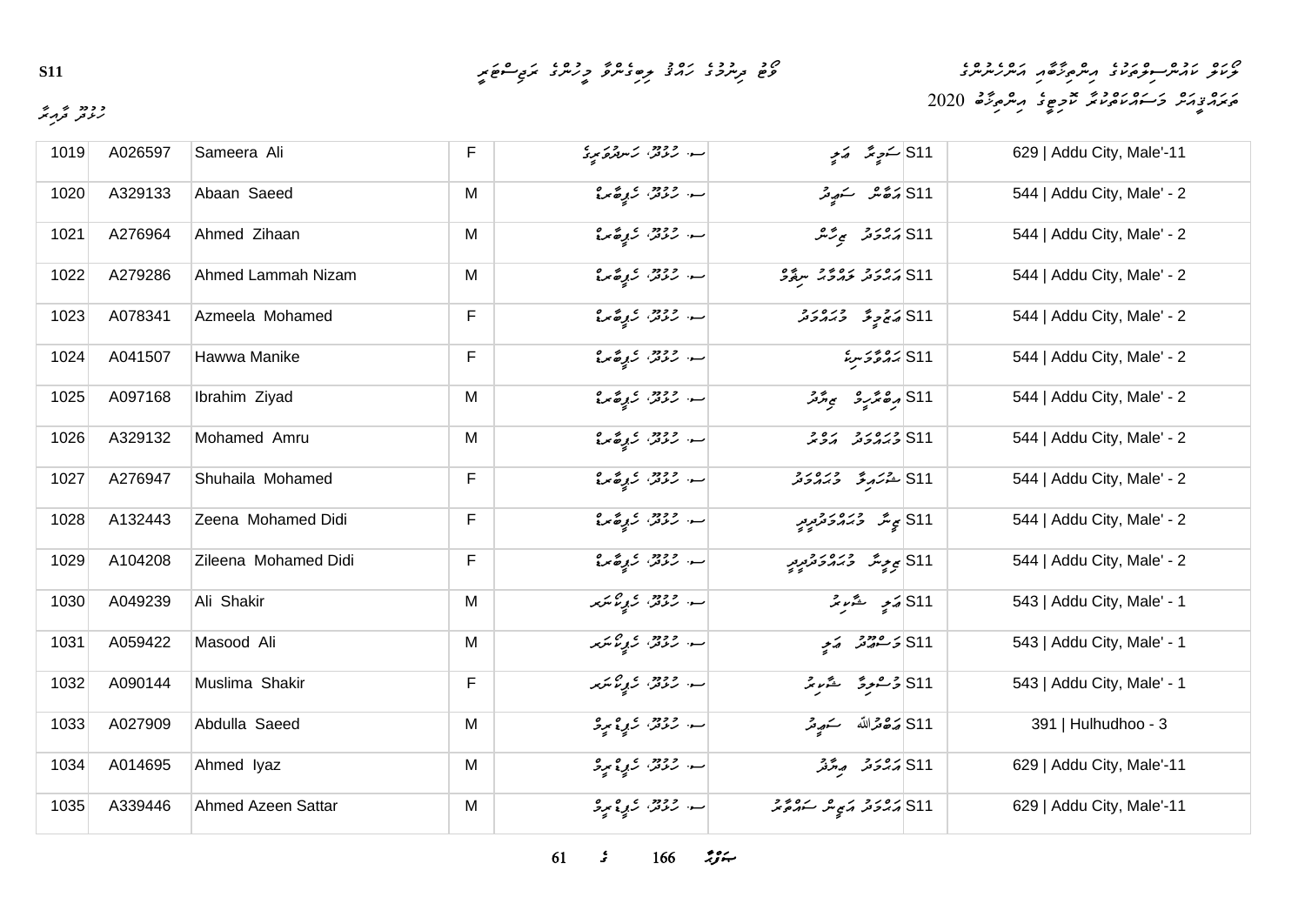*sCw7q7s5w7m< o<n9nOoAw7o< sCq;mAwBoEw7q<m; wBm;vB* م من المسجد المسجد المسجد المسجد المسجد العام 2020<br>مجم*د المسجد المسجد المستجد المسجد المسجد المسجد المسجد المسجد المسجد المسجد المسجد المسجد المسجد المسجد المسجد* 

| 1036 | A014698 | Ali Shariu                  | M           | ے رودو روپی برو                            | S11  رَمِ شَمَرِ رَ                         | 629   Addu City, Male'-11     |
|------|---------|-----------------------------|-------------|--------------------------------------------|---------------------------------------------|-------------------------------|
| 1037 | A014702 | Aminath Sharma              | F           | ۔ رودو رومو ک                              | S11 مَّ حِسَمَّةٌ شَمَّعَتْ                 | 629   Addu City, Male'-11     |
| 1038 | A014632 | <b>Fathimath Manike</b>     | F           | ے رودو رومو و                              | S11 ۇ <sub>جو</sub> ئەمۇئەبىرىئە            | 391   Hulhudhoo - 3           |
| 1039 | A014743 | Ibrahim Igbaal              | M           | ۔ رودو ی وه وه                             | S11 مەھ <i>مگىرى مەقەقى</i>                 | 391   Hulhudhoo - 3           |
| 1040 | A337850 | <b>Ismail Nazwaan Saeed</b> | M           | سه الرودور المحرور و مرد                   | S11 مِ سْمَوَّمٍ فِرْ سَهْوَسْ سَمِيضْ      | 629   Addu City, Male'-11     |
| 1041 | A278426 | Mohamed Ansar               | M           | ے رودو روپا ہوگ                            | S11 <i>دېم ده په پې</i> مبر                 | 629   Addu City, Male'-11     |
| 1042 | A033824 | Mohamed Huzaif              | M           | ے رودو رومی ح                              | S11 <i>ۋېرو دې جن</i> ې د تو                | 629   Addu City, Male'-11     |
| 1043 | A071190 | Mohamed Misbah              | M           | ے رودو رومو و                              | S11 درورو وب                                | 629   Addu City, Male'-11     |
| 1044 | A153270 | Nasira Iqbal                | F           | ۔ رودو ی وه وه                             | S11 مَرْسومَد مِنْوَصَّوْ                   | 629   Addu City, Male'-11     |
| 1045 | A014744 | Shajna Ibrahim Iqbal        | $\mathsf F$ | ے رودو روپا ہوگ                            | S11 خۇق ئ <i>ۇ م&amp;ئۇپ</i> ۇ م <i>ۆڭگ</i> | 460   Srilanka / Colombo - 1  |
| 1046 | A278420 | Shinaee Igbal               | $\mathsf F$ | ے رودو رومو و                              | S11 سى <i>بىئىر مەقۋۇ</i>                   | 629   Addu City, Male'-11     |
| 1047 | A021822 | Suwadha Iqbal               | F           | ے رودو روپا ہوگ                            | S11 جۇنۇ مۇ <b>ھۇ</b>                       | 629   Addu City, Male'-11     |
| 1048 | A101185 | Aminath Dhunyana            | F           | د د دوه د د د د د د د<br>سه روس پرترونوی   | S11 أَمَّ حِ سَمَّ مِّسْتَرْسَّرَ           | 391   Hulhudhoo - 3           |
| 1049 | A046666 | Azeeza Ibrahim              | F           | د د دوه د د د د د د د<br>سه روس پرووژ      | S11 كەيمى مەھەرد                            | 629   Addu City, Male'-11     |
| 1050 | A065712 | Dr. Hussain Mahir Ibrahim   | M           | اسه اروده ارود و داده<br>اسه روترا ارتوفری | S11 ۽ پر پر شمبر سر گريز وڻ پڙيو            | 567   Villimale' Ehenihen - 2 |
| 1051 | A157736 | Hamza Abdulla               | M           | د د دوه د بروروه<br>سوا روتوا بربودوی      | S11 كروىچ كەھەراللە                         | 629   Addu City, Male'-11     |
| 1052 | A279763 | Abdul Salaam                | M           | ر در دوده ارد بر<br>سه اردود، گرونتر       | S11 ئەھەر بەر بەر ي                         | 389   Hulhudhoo - 1           |

 $62$  *s*  $166$  *z***<sub>3</sub>**  $\frac{2}{3}$ 

*n8o<n@ r@q:q5*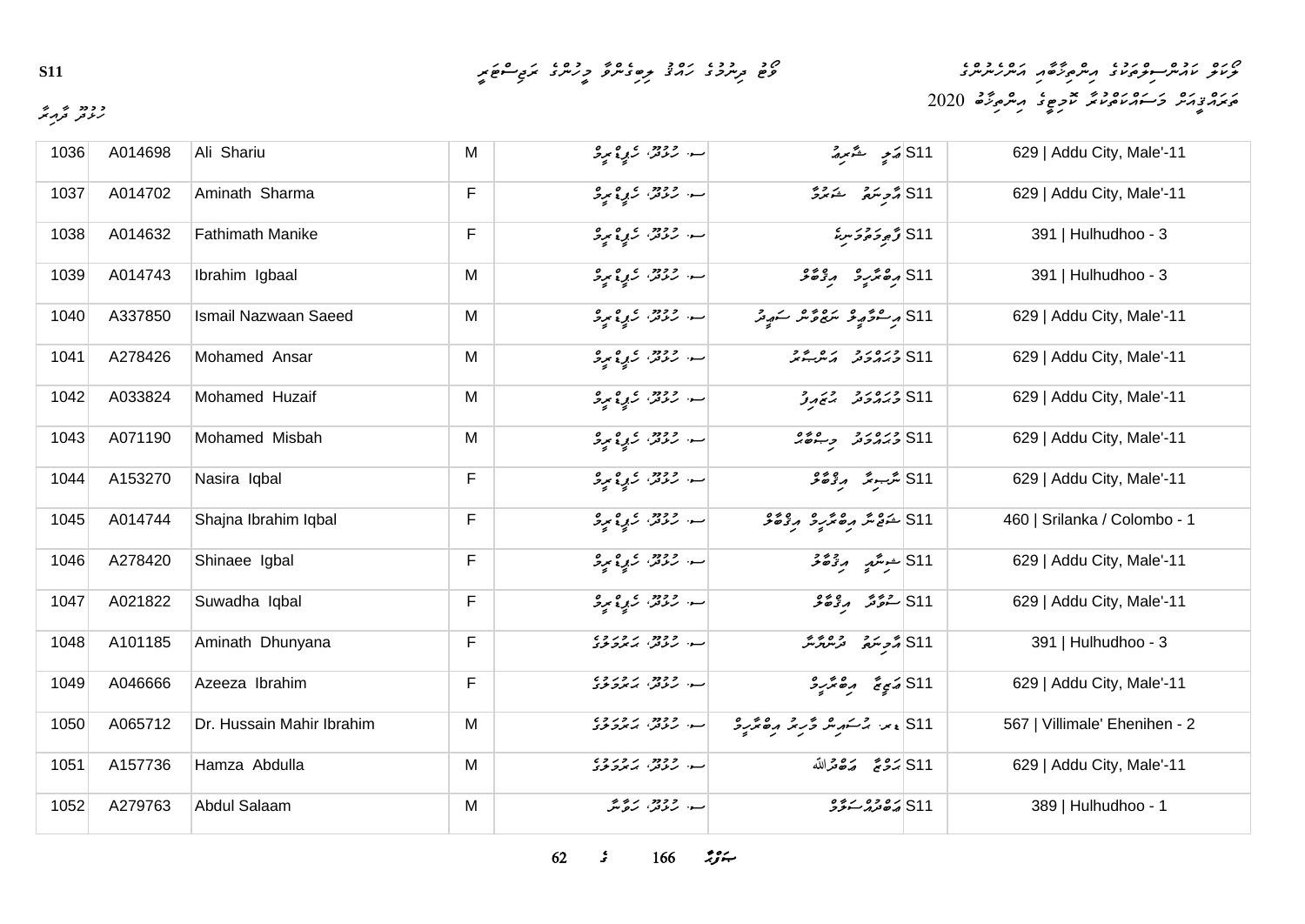*sCw7q7s5w7m< o<n9nOoAw7o< sCq;mAwBoEw7q<m; wBm;vB* م من المرة المرة المرة المرجع المرجع في المركبة 2020<br>مجم*د المريض المربوط المربع المرجع في المراجع المركبة* 

|  | 22322      |
|--|------------|
|  | برتر ترمهر |

| 1053 | A328497 | Mohamed Yooh Salaam      | M           | ىسە رودى رۇش                                       | S11 دېږدونر مربر سنوو                                     | 389   Hulhudhoo - 1          |
|------|---------|--------------------------|-------------|----------------------------------------------------|-----------------------------------------------------------|------------------------------|
| 1054 | A275065 | Ahmed Affan              | M           | سە رودود رۇپر                                      | S11 كەبروتىر بەرە ئەر                                     | 390   Hulhudhoo - 2          |
| 1055 | A275071 | Aminath Afaa Mohamed     | $\mathsf F$ | سە رودوم رىم                                       | S11 أُرُوسَمُ أَرَدُ وَيَرْدُونَرُ                        | 543   Addu City, Male' - 1   |
| 1056 | A160095 | Aminath Zainee Zahir     | $\mathsf F$ | سە رودود رۇپر                                      | S11 مَّ <i>جِسَمَۃُ نَمَ مِ</i> سِرِ نَجَ سِنْر           | 390   Hulhudhoo - 2          |
| 1057 | A014456 | Fathmath Dhooma          | F           | سە رودود رۇپر                                      | S11 تُرج حق مَرْدً                                        | 390   Hulhudhoo - 2          |
| 1058 | A014444 | Maryam Manike            | $\mathsf F$ | سە رودود رۇپر                                      | S11 ئ <i>ۇيغۇچ ئىرىئ</i>                                  | 390   Hulhudhoo - 2          |
| 1059 | A062025 | Afiya Abdulla            | F           | ر د دود ره وه د<br>سه روتر، رنج برگانو             | S11 م <i>َّة بِ</i> مَّ مَصْحَراللَّه                     | 389   Hulhudhoo - 1          |
| 1060 | A084067 | Ahmed Zahir              | M           | ر د د دود . د به د ه د .<br>سه . رندس . رنج برخ مړ | S11 كەبرى قىم قىچ بەيتى                                   | 389   Hulhudhoo - 1          |
| 1061 | A014734 | Aiza Abdulla             | F           | ر د د دود . د به د ه د .<br>سه . رندس . رنج برخ مړ | S11 مَ <i>ذْمِیَّة مَدَّهْ</i> قَرَاللّه                  | 544   Addu City, Male' - 2   |
| 1062 | A014680 | Ali Zahir                | M           | ر د د دود . د به د ه د .<br>سه . رندس . رنج برخ مړ | S11 <i>ھَ يو</i> گارِيمُر                                 | 544   Addu City, Male' - 2   |
| 1063 | A014614 | Aminath Mumina           | $\mathsf F$ | سە زودە رەدەر                                      | S11 <sub>م</sub> ُتَّحِبةَ حَمْدَحِيثَر                   | 378   Hithadhoo Ehenihen - 1 |
| 1064 | A014692 | Asiya Abdulla            | F           | سه دودو روود .                                     |                                                           | 544   Addu City, Male' - 2   |
| 1065 | A014682 | Asnan Abdulla            | M           | سە زىرەر زەرەر                                     | S11 كەشكەش كەھەرللە                                       | 544   Addu City, Male' - 2   |
| 1066 | A144710 | Azmeena Abdulla Manikfan | F           | سەس رىۋە ئەس ئەرەپىر                               | S11 كەنج ج <sub>و</sub> س <i>گە كەنھ</i> ۇللەك مېرىزۇ تىر | 544   Addu City, Male' - 2   |
| 1067 | A065214 | Ibrahim Zahir            | M           | ے اردود کے برقرمی                                  | S11 مەھ <i>مەرىۋە</i> ئ <sub>ى س</sub> رىر                | 544   Addu City, Male' - 2   |
| 1068 | A152146 | Mohamed Ghalib           | M           | ر د دود د د د و د .<br>سه روتر، رئم برگانو         | S11 <i>دېزونه ټره</i> پ                                   | 544   Addu City, Male' - 2   |
| 1069 | A152032 | Muslima Abdulla          | F           | ر د دود د د د و د .<br>سه روتر، رئم برگانو         | S11  3عودً 12% لله                                        | 389   Hulhudhoo - 1          |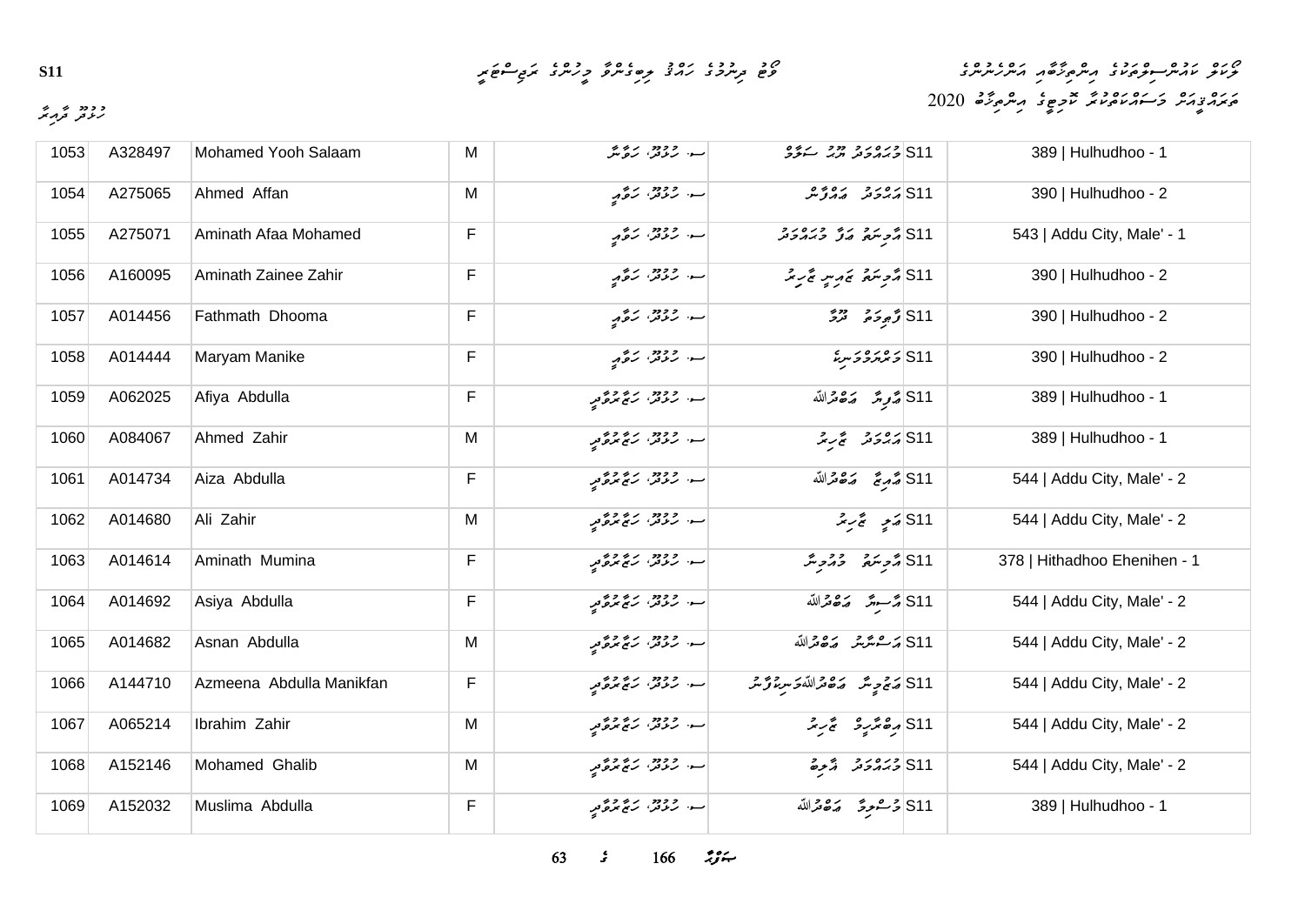*sCw7q7s5w7m< o<n9nOoAw7o< sCq;mAwBoEw7q<m; wBm;vB* م من المرة المرة المرة المرجع المرجع في المركبة 2020<br>مجم*د المريض المربوط المربع المرجع في المراجع المركبة* 

|  | د دود به پر<br>رنز تر ترمه تر |
|--|-------------------------------|
|  |                               |

| 1070 | A014624 | Nasreena Abdulla     | $\mathsf F$ | ر د د دود د به د و د .<br>سه رندس رنج برگانو       | S11 مَرْتْمِيةً مَدَّة مِّرَاللَّه      | 389   Hulhudhoo - 1             |
|------|---------|----------------------|-------------|----------------------------------------------------|-----------------------------------------|---------------------------------|
| 1071 | A276556 | Nishan Najeeb        | M           | ے رودو رودور                                       | S11 سرشہ شروح کی تقریبات<br>ا           | 389   Hulhudhoo - 1             |
| 1072 | A014681 | Ramiza Hassan        | $\mathsf F$ | ر د د دود . د به د و .<br>سه . برندي . برنج برخ يې | S11 بَرْدِيَّ – بَرَسَ <sup>م</sup> َّر | 389   Hulhudhoo - 1             |
| 1073 | A014693 | Shahula Abdulla      | F           | - د دود رځ پروګړ                                   | S11 خرترى كەھەرللە                      | 544   Addu City, Male' - 2      |
| 1074 | A273441 | Abdulla Saaniu       | M           | ر د د دود. د بر د د ه د<br>سه ا رنوتو، اریخ بود و  | S11 مَەشراللە شەھ                       | 544   Addu City, Male' - 2      |
| 1075 | A014061 | Ahmed Ameeg          | M           | ر د د دود. د ر د و د د<br>سه ا رنوتو، اریخ بود و   | S11   كەش <sup>ى</sup> قىر كەرىتى       | 544   Addu City, Male' - 2      |
| 1076 | A273451 | Ahmed Mazahim        | M           |                                                    | S11 كەبرى قىر ئىس ئىلىمىدى ئىل          | 544   Addu City, Male' - 2      |
| 1077 | A014130 | Ahmed Yanis          | M           | و و ووو.<br>سه - برنوتو، انریخ بوری                | S11 كەبرى قىلى ئەسرىسى ئىس              | 155   K. Hinmafushi - 2         |
| 1078 | A014060 | Aminath Dhie         | F           | و و ووو.<br>سه ا اربوتو ا اربع بوری                | S11 مَّ <sub>ح</sub> ِ سَمَّة مِرْمَّ   | 389   Hulhudhoo - 1             |
| 1079 | A273443 | Ibna Moosa           | F           | ر د و وود . د بر و د د .<br>سه : رنوتو، اریخ بود ی | S11 مەھىگە تۇش                          | 389   Hulhudhoo - 1             |
| 1080 | A279147 | Ibrahim Inaash Wafir | M           | و و ووو.<br>سه ا اربوتون ا اربع بورسی              | S11 مەھەمگەيى مەمگەشى ھەرىمگە           | 389   Hulhudhoo - 1             |
| 1081 | A279145 | Mariyam Izuwa Wafir  | F           | و و ووو.<br>سه - برنوتو، انریخ بوری                | S11 كەندىرى مەيمۇ  ئۇير                 | 565   Hulhumale', Ehenihen - 13 |
| 1082 | A122697 | Mohamed Ayyoob       | M           | ر د دود. د بر د د ه<br>سه رنوش ریج بووی            | $\frac{1}{2}$ S11 $\frac{1}{2}$ S11     | 389   Hulhudhoo - 1             |
| 1083 | A073548 | Mohamed Mushthaq     | M           | ر د ۱۶۶۶ کرده و ده با<br>سه گرفتن گرگانوی          | S11 ژبر در د ده دو                      | 544   Addu City, Male' - 2      |
| 1084 | A273461 | Mohamed Jaish Ali    | M           | و و ووو.<br>سه ا اربوتو ا اربع بوری                | S11 وُبَرُودِيْرَ يَمَ مِثْقَ كَمَ مِ   | 544   Addu City, Male' - 2      |
| 1085 | A273438 | Moosa Thakhkhaan     | M           | ر د ووو د ره وه د د<br>سه ارتونو، ارتع بوواد       | S11 تۇشۇرگە ئە                          | 389   Hulhudhoo - 1             |
| 1086 | A273457 | Reesha Yasir         | F           | ر د د دور د بر د د ه<br>سه رنوش رنج بروی           | S11 مرِیْتُہ گرسونڈ                     | 544   Addu City, Male' - 2      |

 $64$  *s*  $166$  *z*  $29$  <del>*k*</del>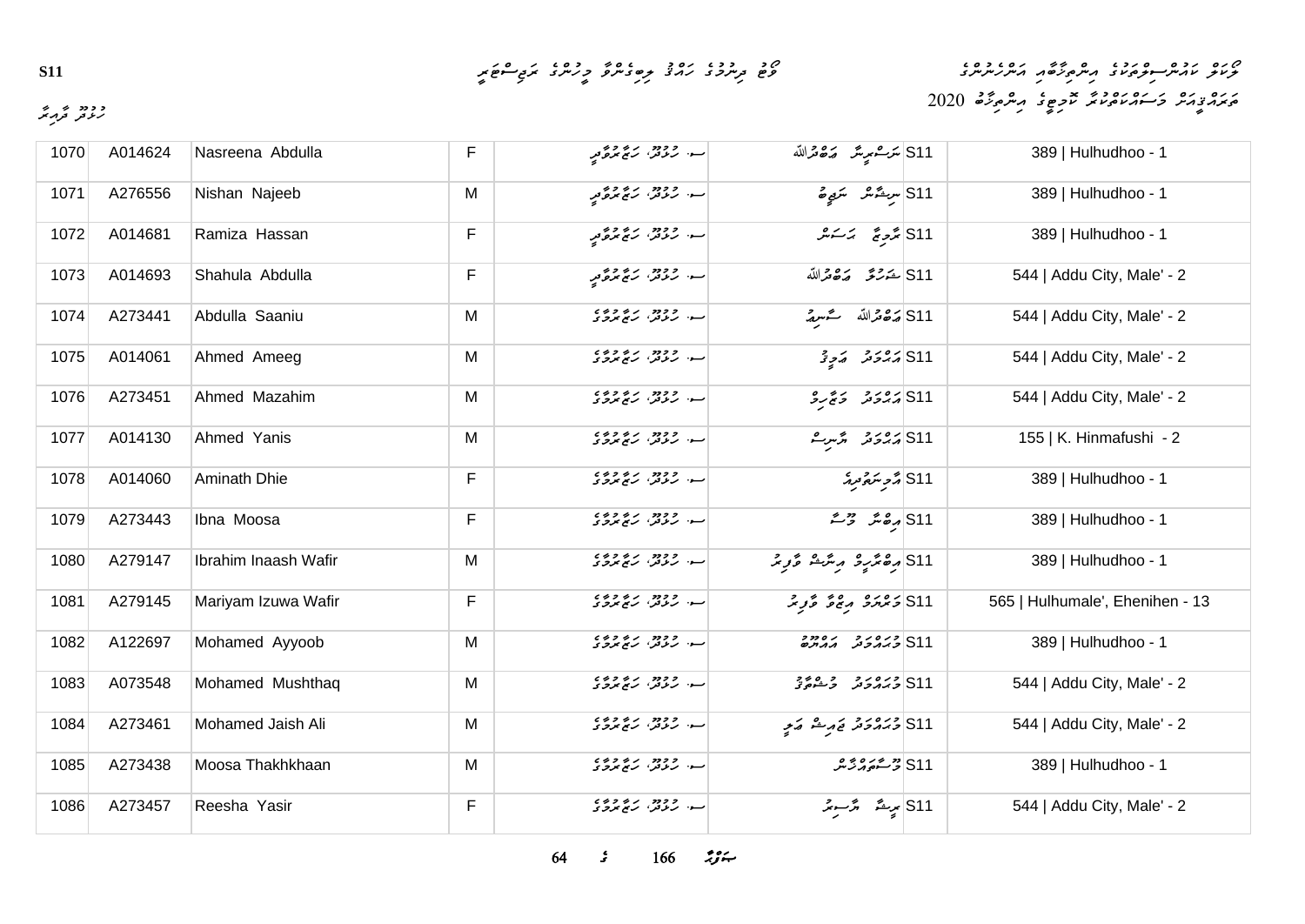*sCw7q7s5w7m< o<n9nOoAw7o< sCq;mAwBoEw7q<m; wBm;vB* م من المرة المرة المرة المرجع المرجع في المركبة 2020<br>مجم*د المريض المربوط المربع المرجع في المراجع المركبة* 

|  | د دود به بر<br>رنز تر تربر |
|--|----------------------------|
|  |                            |

| 1087 | A014062 | Riyasa                    | F            | ر د د د د د د د د د د                       | S11 بروگر                                                                        | 544   Addu City, Male' - 2      |
|------|---------|---------------------------|--------------|---------------------------------------------|----------------------------------------------------------------------------------|---------------------------------|
| 1088 | A273439 | Shaahidha Moosa           | F            | و و ووو.<br>سه - مرتونو - کرنج بورو ی       | S11 ڪريڙ ويڪ                                                                     | 544   Addu City, Male' - 2      |
| 1089 | A273453 | Shifneez Moosa            | $\mathsf{F}$ | ر د د دود. د پروه د د<br>سه روود، رنج برو د | S11 حورٌ سرچ گرمگ                                                                | 544   Addu City, Male' - 2      |
| 1090 | A273442 | Thaaliba Moosa            | F            | د د دود .<br>سه روتر، رنج بروی              | $23$ جَمْعِرَةَ حَمْ                                                             | 389   Hulhudhoo - 1             |
| 1091 | A014854 | Ahmed Faseeh              | M            | ے رودہ مصر مر                               | S11   پروژنز کی سور                                                              | 629   Addu City, Male'-11       |
| 1092 | A165053 | Ahmed Aiman Mohamed Almas | M            | سە زىرتىق ئۇچ بولىگە                        | S11 <i>הُהְכَ</i> יל <i>כְּה</i> ְהُכִ <i>יּנ ה<del>ُ</del>כ</i> ּכִּ<br>برە پەر | 391   Hulhudhoo - 3             |
| 1093 | A013208 | Aminath Didi              | $\mathsf{F}$ | ے رودو، سے ویثر                             | S11 مَرْحِ سَرْمَ ورِمْرِ                                                        | 391   Hulhudhoo - 3             |
| 1094 | A096196 | Farhath Jameel            | $\mathsf{F}$ | ے دورہ سے ویثر                              |                                                                                  | 391   Hulhudhoo - 3             |
| 1095 | A099616 | Hamdha Jameel             | $\mathsf{F}$ | ے رودو سے ویثر                              | S11  پَروُتَرُ کَے <i>و</i> ِکْرُ                                                | 629   Addu City, Male'-11       |
| 1096 | A014853 | Ibrahim Faisal            | M            | ے۔ روود سے ویثر                             | S11 مەھەرىپى تەمە <del>ب ك</del>                                                 | 391   Hulhudhoo - 3             |
| 1097 | A014933 | Mohamed Jameel            | M            | ے اردور میں مرید کر                         | S11 <i>5222 ق ق و ب</i> حر                                                       | 391   Hulhudhoo - 3             |
| 1098 | A275467 | Ahmed Mishal              | M            | ے۔ رووز ریوی                                | S11 كەيرى ئەرگى بەرگە                                                            | 543   Addu City, Male' - 1      |
| 1099 | A014361 | Aminath Basheera          | F            | ب دود. ریزده                                | S11 مَرْمِ مَنْ صَنْبِعَهُ                                                       | 565   Hulhumale', Ehenihen - 13 |
| 1100 | A014378 | Azeema Hassan             | F            | ب دودو ریزده                                | S11  كەيپ قەرىكىشى بىر                                                           | 543   Addu City, Male' - 1      |
| 1101 | A042863 | Haseena Hassan            | $\mathsf F$  | سه روود رسور                                | S11  يزىسى    يەسەنلە                                                            | 390   Hulhudhoo - 2             |
| 1102 | A042864 | Ibrahim Fahmee            | M            | ے رودہ ریگری                                | S11 <sub>مر</sub> ھ تژرِ بحت توریح پی                                            | 390   Hulhudhoo - 2             |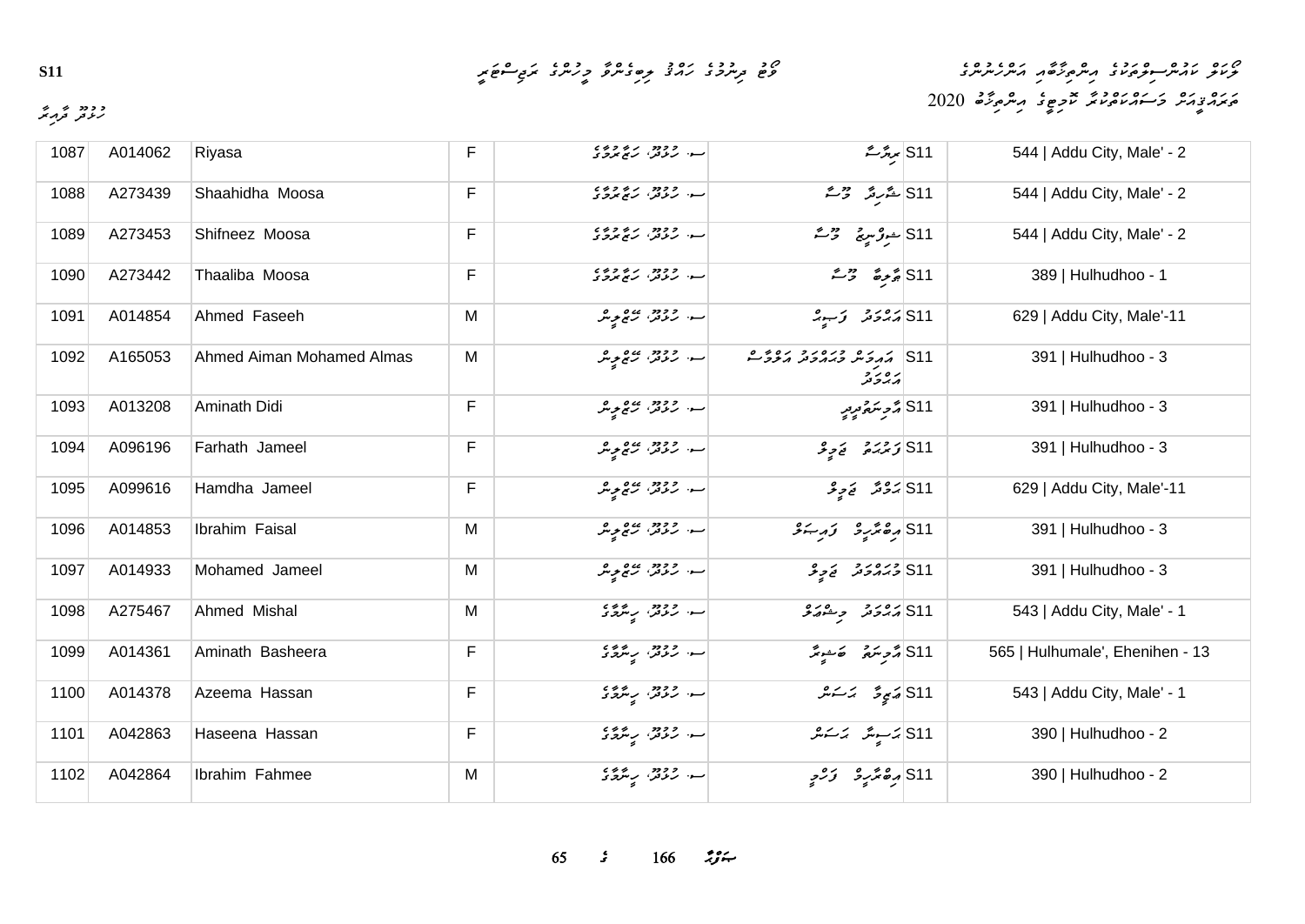*sCw7q7s5w7m< o<n9nOoAw7o< sCq;mAwBoEw7q<m; wBm;vB* م من المرة المرة المرة المرجع المرجع في المركبة 2020<br>مجم*د المريض المربوط المربع المرجع في المراجع المركبة* 

|  | د دود به پر<br>رنز تر ترمه تر |
|--|-------------------------------|
|  |                               |

| 1103 | A275471 | Mariyam Mamsha Mohamed<br>Hussain | F           | سه رودو ریوی                                                                                                                                                                                                                     | S11  وَوْحَدُّ وَبَرْدُونَدْ بْرَحْدِيْرْ<br>تر جر پر و | 567   Villimale' Ehenihen - 2 |
|------|---------|-----------------------------------|-------------|----------------------------------------------------------------------------------------------------------------------------------------------------------------------------------------------------------------------------------|---------------------------------------------------------|-------------------------------|
| 1104 | A037754 | Shafeeg Hassan                    | M           | سه رسید در ۱۳۶۶                                                                                                                                                                                                                  | S11  ڪر <i>وِ ڏي پر کيم</i> گر                          | 390   Hulhudhoo - 2           |
| 1105 | A014452 | <b>Ibrahim Manik</b>              | M           | سه، رحوفز، ترو                                                                                                                                                                                                                   | S11 مەھەر دى ئىرىدىنى S11                               | 390   Hulhudhoo - 2           |
| 1106 | A279219 | <b>Ahmed Aiham Amir</b>           | M           | سه رودو رید مرد وی                                                                                                                                                                                                               | S11 <i>ביציב ההביל</i> ביביל                            | 390   Hulhudhoo - 2           |
| 1107 | A014552 | <b>Ahmed Manik</b>                | M           | -- روده ربرو مرومی                                                                                                                                                                                                               | S11 كەبرى قرىجە س <sub>ىرى</sub> تە                     | 155   K. Hinmafushi - 2       |
| 1108 | A275025 | Aishath Faahath                   | F           | ے رودو رہا جاتا ہے                                                                                                                                                                                                               | S11 مَگْرِسْتَمْ وَكَرَمْ                               | 390   Hulhudhoo - 2           |
| 1109 | A275035 | Aminath Zuha                      | $\mathsf F$ | ے رودو ریام مرکزی                                                                                                                                                                                                                | S11 مَّ مِسَعَمٍ حَمَّ                                  | 382   Maradhoofeydhoo - 1     |
| 1110 | A014457 | Fathimath Hassan                  | F           | ے دورہ رہا جس کا                                                                                                                                                                                                                 | S11 ۇ <sub>جو</sub> رَى ئەسەئىر                         | 390   Hulhudhoo - 2           |
| 1111 | A275030 | Hussain Sahib                     | M           | ے رودو رہا جاتا ہے                                                                                                                                                                                                               | S11 بزسکر مثر سنگری                                     | 390   Hulhudhoo - 2           |
| 1112 | A275003 | Hussain Manik                     | M           | - رودو ربرو مروش                                                                                                                                                                                                                 | S11 بر سنهر مثر تحریبر تم                               | 390   Hulhudhoo - 2           |
| 1113 | A275005 | Ibrahim Rishwan                   | M           | ے رودو رہا جس کا                                                                                                                                                                                                                 | S11 مەھەرىرى مەشقەر                                     | 390   Hulhudhoo - 2           |
| 1114 | A279218 | Mohamed Alfaf                     | M           | ے رودو رہا جاتا ہے                                                                                                                                                                                                               | S11 <i>ۋېرونو پروژو</i>                                 | 115   B. Kamadhoo - 1         |
| 1115 | A023343 | Mohamed Fazal                     | M           | - دودو ریا و برو                                                                                                                                                                                                                 | S11 <i>ۋېزودۇ ۋېۋ</i>                                   | 390   Hulhudhoo - 2           |
| 1116 | A275019 | Mohamed Sulthan                   | M           | سه دودو ربور مردم                                                                                                                                                                                                                | S11 دېره ده په موځونتر                                  | 543   Addu City, Male' - 1    |
| 1117 | A275001 | Moosa Maniku                      | M           | ے رودو ریام مرکزی                                                                                                                                                                                                                | S11 تۇشۇ ئىبر <i>ى</i> ز                                | 390   Hulhudhoo - 2           |
| 1118 | A014423 | Mufeedha                          | F           | ے رودو ریا دیوی کا میں دیا ہے کہ اس کے ان کے مطابق کے ان کے مطابق کے ان کے مطابق کے مطابق کے مطابق کے مطابق کا<br>مطابق کا مطابق کی مطابق کی مطابق کی مطابق کی مطابق کی مطابق کی مطابق کی مطابق کی مطابق کی مطابق کی مطابق کی کہ | S11  وُ دٍ مَّر                                         | 390   Hulhudhoo - 2           |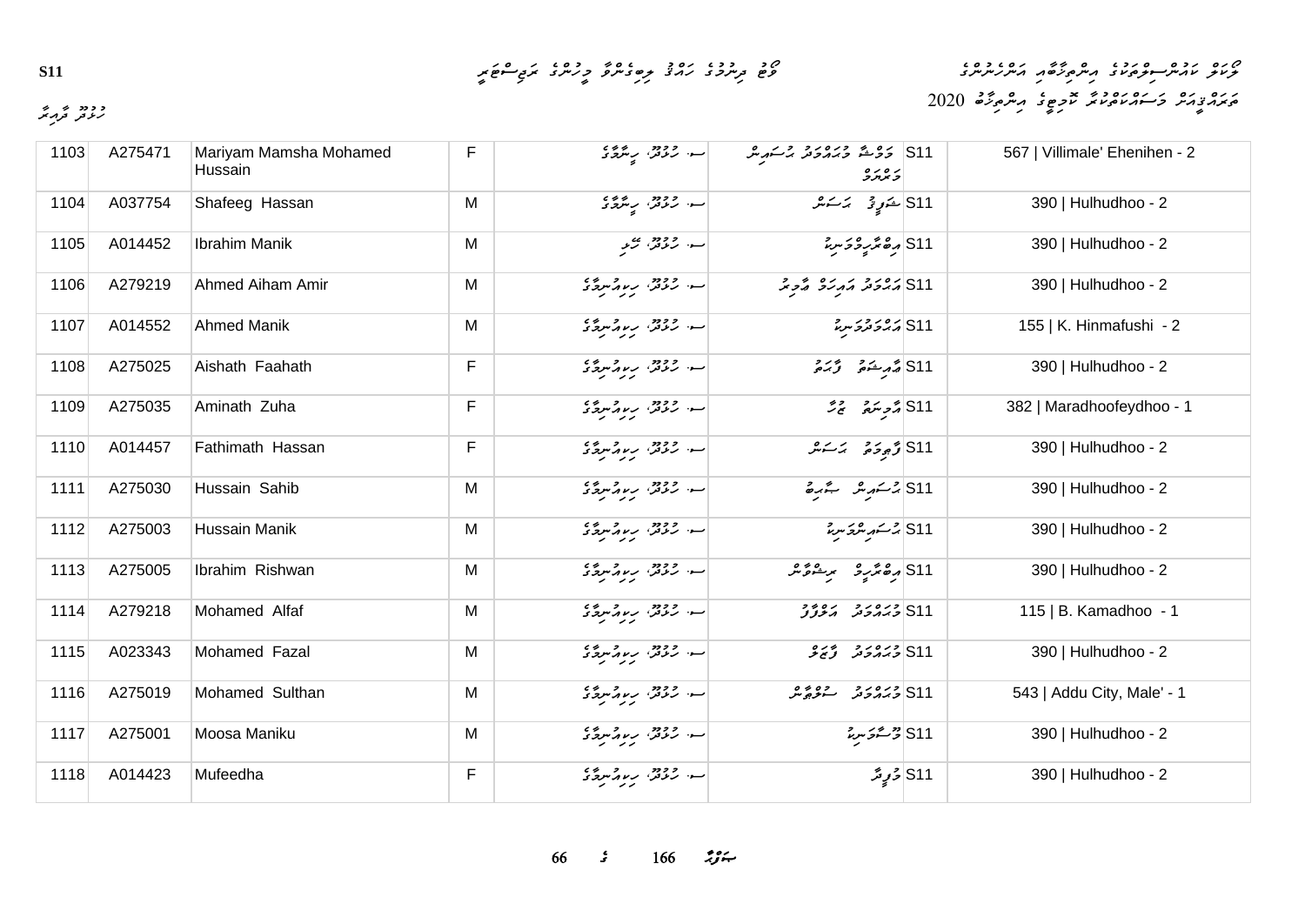*sCw7q7s5w7m< o<n9nOoAw7o< sCq;mAwBoEw7q<m; wBm;vB* م من المرة المرة المرة المرجع المرجع في المركبة 2020<br>مجم*د المريض المربوط المربع المرجع في المراجع المركبة* 

| 1119 | A014867 | Ahmed Saeed          | M | __ رودون رود ته   | S11 كەندى قىر سى <i>م يەن</i> ز                    | 544   Addu City, Male' - 2   |
|------|---------|----------------------|---|-------------------|----------------------------------------------------|------------------------------|
| 1120 | A280144 | Aminath Shauna       | F | __ رودون روزند    | S11 مَّ حِسَمَّة شَمَّ مَّتْ                       | 544   Addu City, Male' - 2   |
| 1121 | A014272 | Fathmath Saadha      | F | سه روبره روبره    | S11 زَّ <sub>ج</sub> ودَ مَنْ سَهُ تَد             | 544   Addu City, Male' - 2   |
| 1122 | A280147 | Hussain Auf          | M | ___ روود رور مد   | S11 پر شہر شہر ہوتا ہے۔<br>ن                       | 544   Addu City, Male' - 2   |
| 1123 | A132414 | Mariyam Raushan      | F | سه روبره روبره    |                                                    | 456   India / Trivandrum - 1 |
| 1124 | A280150 | Safwa Abdulla        | F | ے دورہ روز پر     | S11 بكورة كان محافظ الله                           | 544   Addu City, Male' - 2   |
| 1125 | A275489 | Abdulla Naushad      | M | سەر 1322 مەيرىكە  | S11 مَەھْتَراللە سَمَّتْ مَسَّلِّ                  | 389   Hulhudhoo - 1          |
| 1126 | A014386 | Asima Ali Didi       | F | سەر 1322 - يەنگەر | S11 ۾ سوءَ - <sub>مک</sub> ومومو                   | 389   Hulhudhoo - 1          |
| 1127 | A275485 | Athfa Mohamed Didi   | F | سه رکوفر) رنگرمگر | S11 كەب <i>ۇگە مەكەم</i> ئەرەپرىر                  | 389   Hulhudhoo - 1          |
| 1128 | A275490 | Iffa Mohamed Didi    | F | ے رحوفز، ربرنگر   | S11 م <i>. مۇتى تەتەم قىرىم</i> ىر                 | 389   Hulhudhoo - 1          |
| 1129 | A014200 | Mohamed Didi         | M | سار جوجي ريزينل   | S11 تر <i>پر پر قرم</i> رمر                        | 389   Hulhudhoo - 1          |
| 1130 | A057834 | Abdulla Haneef       | M | - رودو ریزرگوی    | S11 كەھەتراللە   ئەسرىمر                           | 544   Addu City, Male' - 2   |
| 1131 | A035050 | Ahmed Haneef         | M | - دودو رېږرومون   | S11 كەبرى تەرىپى ئەسىرىگە                          | 544   Addu City, Male' - 2   |
| 1132 | A261612 | Ali Haneef           | M |                   | S11  تەمچە - ئەمب <i>ەت</i>                        | 544   Addu City, Male' - 2   |
| 1133 | A035052 | Mohamed Haneef       | M | - دودو ربرزومي    | S11 <i>دېم</i> مر <i>وته برسي</i>                  | 544   Addu City, Male' - 2   |
| 1134 | A279089 | Ahmed Wishan Fahmee  | M | سار 222، روكرى    | S11 كەبرى قىرىمى ئەرقىيە بىر <i>19 كەب</i>         | 389   Hulhudhoo - 1          |
| 1135 | A341236 | Eeman Hussain Fahmee | M | سە رىمەتتى رىزىخە | S11 م <sub>ی</sub> وکٹر برسکریٹر وکر <sub>حی</sub> | 389   Hulhudhoo - 1          |

 $67$  *s*  $166$  *z*  $294$ 

*n8o<n@ r@q:q5*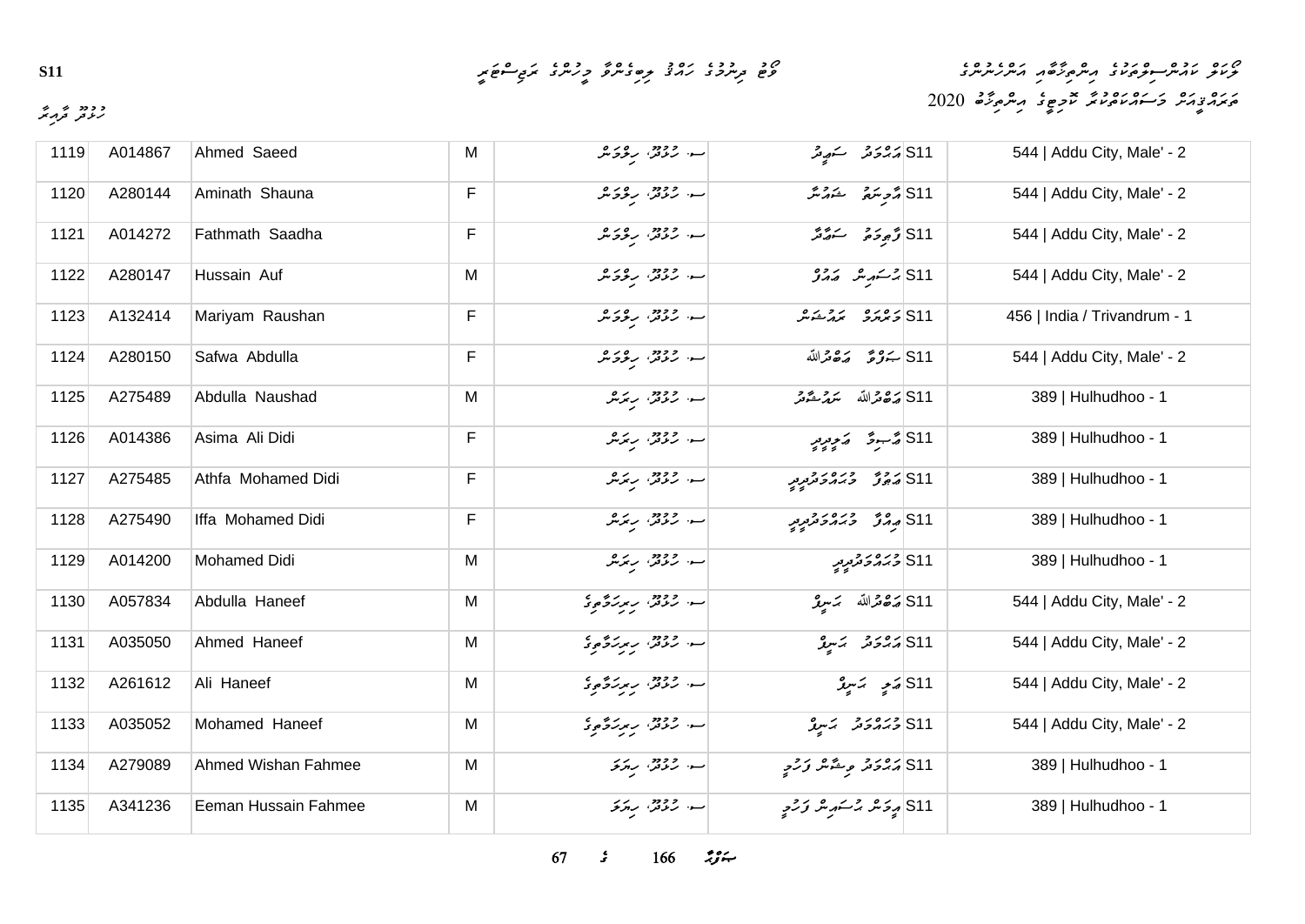*sCw7q7s5w7m< o<n9nOoAw7o< sCq;mAwBoEw7q<m; wBm;vB* م من المسجد المسجد المسجد المسجد المسجد العام 2020<br>مجم*د المسجد المسجد المستجد المسجد المسجد المسجد المسجد المسجد المسجد المسجد المسجد المسجد المسجد المسجد المسجد* 

| 1136 | A270932 | <b>Mohamed Affan Fahmee</b> | M | سە رىمىقلى رىكىتى                                    | S11 <i>دېره ده ده و</i> گه زر <sub>ي</sub>            | 544   Addu City, Male' - 2   |
|------|---------|-----------------------------|---|------------------------------------------------------|-------------------------------------------------------|------------------------------|
| 1137 | A275093 | Abdulla Jumaan              | M | ۔۔ رحمدش سازمزویہ                                    | S11 كَەشْرَاللە ق <sub>ە</sub> مَحْسْر                | 629   Addu City, Male'-11    |
| 1138 | A014324 | Ahmed Rageeb                | M | ے رودو ریزوؤر                                        | S11 كەبۇر كىمىتى ھ                                    | 629   Addu City, Male'-11    |
| 1139 | A153994 | Aishath Rageeba             | F | سار رودون ریز کوری                                   | S11 مُگرِيشَمُ گرَب <sub>ِي</sub> مُ                  | 629   Addu City, Male'-11    |
| 1140 | A275098 | Aminath Risana              | F | سە زودە رىئروۋر                                      | S11 مُرْحِبَنَ مِنْ مِنْ مِنْ                         | 629   Addu City, Male'-11    |
| 1141 | A271559 | Fathimath Ali               | F | ۔ رحمدش ریڑوؤر                                       | S11 تَ <i>مُّوحَةً مَعٍ</i>                           | 629   Addu City, Male'-11    |
| 1142 | A014512 | Mariyam Rageeba             | F | ے رودو ریزوؤر                                        | S11 كەنگە <i>نگە ئىتى</i> ھ                           | 629   Addu City, Male'-11    |
| 1143 | A012933 | Mohamed Moosa               | M | ے روڈھ ریڑوؤر                                        | S11 كەبروكى تۇسىم                                     | 629   Addu City, Male'-11    |
| 1144 | A280386 | Rugiyya Mohamed Moosa       | F | سەر 1955 - يەترىپوتۇپ                                | S11 بر <sub>تو</sub> ړبر وره ده د م                   | 629   Addu City, Male'-11    |
| 1145 | A056770 | Ameena Ali Shakir           | F | سەر 1332 رىڭرى                                       | S11 ک <sup>ے</sup> جو نگر میں مگر بار میں میں می      | 544   Addu City, Male' - 2   |
| 1146 | A082038 | Saudiyya Ali Shakir         | F | سه رسور در در د                                      | S11 سەھەرەگە كەمە ئىگەرتمە                            | 544   Addu City, Male' - 2   |
| 1147 | A279396 | Ibrahim Hassan Didi         | M | ۔۔ رودو محروبے وی                                    | S11 مەھەرىرى سىكىش ئىيرىدىنى بىرلىدىن <i>1</i> 9      | 389   Hulhudhoo - 1          |
| 1148 | A340776 | Shina Ibrahim               | F | ے رودہ محویہ کا                                      | S11  حو <i>مدَّ برھ مُذَرِ دُ</i>                     | 460   Srilanka / Colombo - 1 |
| 1149 | A014715 | Aminath Manike              | F | ر د دود. د و د د و و ده و<br>ر د رونوا، رتوهاستمرو و | S11 مَّ مِسَمَّوْ مَسِنَّة                            | 629   Addu City, Male'-11    |
| 1150 | A015013 | Aminath Manike              | F | د دود وو ده<br>پ. روس رتوه دو                        | S11 <sub>م</sub> ُّرمِ يَرْمُو دَ <sub>مَ</sub> رِيزَ | 389   Hulhudhoo - 1          |
| 1151 | A044267 | Abdulla Adsar               | M | سه رودو دور مرد مده د                                | S11 كەھەراللە كەمرىبەتر                               | 544   Addu City, Male' - 2   |
| 1152 | A057534 | Ahmed Aslam                 | M | ر در دود در در در در در د                            | S11 كەبروتىر كەسىر <i>ە</i> رە                        | 544   Addu City, Male' - 2   |

 $68$  *s*  $\cancel{5}$  166 *n***<sub>3</sub>**  $\cancel{5}$ 

*n8o<n@ r@q:q5*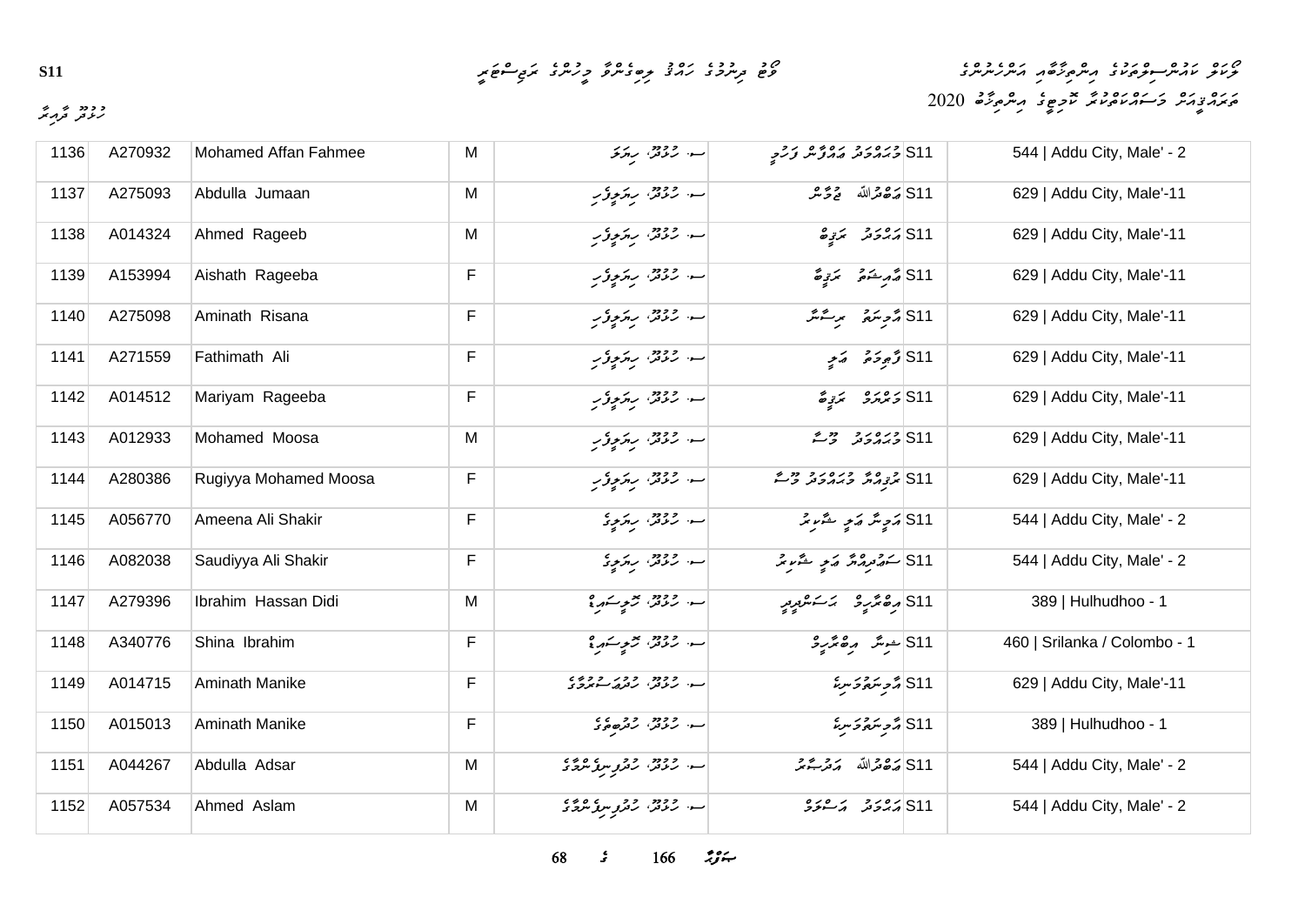*sCw7q7s5w7m< o<n9nOoAw7o< sCq;mAwBoEw7q<m; wBm;vB* م من المرة المرة المرة المرجع المراجع المراجع المراجع المراجع المراجع المراجع المراجع المراجع المراجع المراجع<br>مرين المراجع المراجع المرجع المراجع المراجع المراجع المراجع المراجع المراجع المراجع المراجع المراجع المراجع ال

| د دود به بر<br>رنز تر تربر |  |
|----------------------------|--|

| 1153 | A370420 | Ahmed Thorif           | M            | ے دورہ دورہ ہوتھ ہے۔      | S11 كەش <sup>ى</sup> رىق گەمبەر                             | 544   Addu City, Male' - 2      |
|------|---------|------------------------|--------------|---------------------------|-------------------------------------------------------------|---------------------------------|
| 1154 | A037435 | Aishath Didi           | F            | ے روود وورپوسر دوء        | S11 مۇم <sub>ە</sub> شكەھ <sub>ۇ</sub> توپە                 | 544   Addu City, Male' - 2      |
| 1155 | A155682 | Aminath Zumra          | $\mathsf{F}$ | ے دودہ وورس وہ دی         | S11 مُ <i>جِي مَبْرِ جِي جُ</i>                             | 544   Addu City, Male' - 2      |
| 1156 | A062347 | Faruhana               | $\mathsf F$  | ے روود وورپوسر دوء        | S11 تر تر <i>گرنگ</i> ر                                     | 544   Addu City, Male' - 2      |
| 1157 | A033523 | Hawwa Didi             | F            | ر در دود در در در در در د | S11 كەمگەم <sub>ت</sub> ىر                                  | 544   Addu City, Male' - 2      |
| 1158 | A056652 | Ibrahim Luthfee        | M            | ر در دود در در در در در د | S11 <sub>مر</sub> ھ مُرْرِدْ گُرْتَمْ يِ                    | 544   Addu City, Male' - 2      |
| 1159 | A052891 | Ibrahim Shiham         | M            | ( ما دودور وورسو مردم د   | S11  م <i>ەھتىب</i> ۇ ھ <i>وڭ</i> ۇ                         | 544   Addu City, Male' - 2      |
| 1160 | A143837 | Mohamed Yarham         | M            | ر در دود در در در در در د | S11 <i>وبروبرو بروب</i> رو                                  | 544   Addu City, Male' - 2      |
| 1161 | A023722 | Musthafa Luthufy       | M            | ے روود وور دیکھیے         | S11 ۇبىھۇ ئىھ <i>م</i> ۇ                                    | 389   Hulhudhoo - 1             |
| 1162 | A037414 | Zulaikha Abdullah Didi | $\mathsf F$  | ے روود وور دیکھیے         | S11 يُرْحَمِيَّة - بَرْهُ قُرْاللَّهُ مِرْمِرٍ              | 544   Addu City, Male' - 2      |
| 1163 | A272292 | Ahmed Jaleel           | M            | ے۔ رودوا رے مرید می       | S11 كەردى قى يىتى قىلىنى ئىل                                | 390   Hulhudhoo - 2             |
| 1164 | A272299 | Ajmal Latheef          | M            | ے روڈور رےشریہ میں        | S11 كەنىمى تىمب <i>و</i> ر                                  | 543   Addu City, Male' - 1      |
| 1165 | A158280 | Aminath Azeefa         | $\mathsf{F}$ | ے روزہ رے تربید           | S11 مَّ حِسَمَۃ   مَبِی وَّ                                 | 259   V. Thinadhoo - 1          |
| 1166 | A014211 | Azlifa Mohamed         | $\mathsf{F}$ | ے رودو وہ ور وہ           | S11 كەنتر <i>ىونى ئەتەكەت</i> ر                             | 543   Addu City, Male' - 1      |
| 1167 | A099614 | Fathimath Ameela       | $\mathsf F$  | ے رودو وہ ور وہ           | S11 ۇ <sub>ج</sub> ودۇ كەرگ                                 | 543   Addu City, Male' - 1      |
| 1168 | A014327 | Ibrahim Arif           | M            | ے۔ روود وے شریہ شی        | S11 <sub>مر</sub> ھ <i>مُزْرِدْ     مُ</i> ُمِر <i>ْ</i> رُ | 565   Hulhumale', Ehenihen - 13 |
| 1169 | A021831 | Ibrahim Jaleel         | M            | ے روڈو رے مریکی           | S11 <sub>مر</sub> ھ پڙرو گي تج پي                           | 390   Hulhudhoo - 2             |

 $69$  *s*  $166$  *z*  $29$  <del>*k*</del>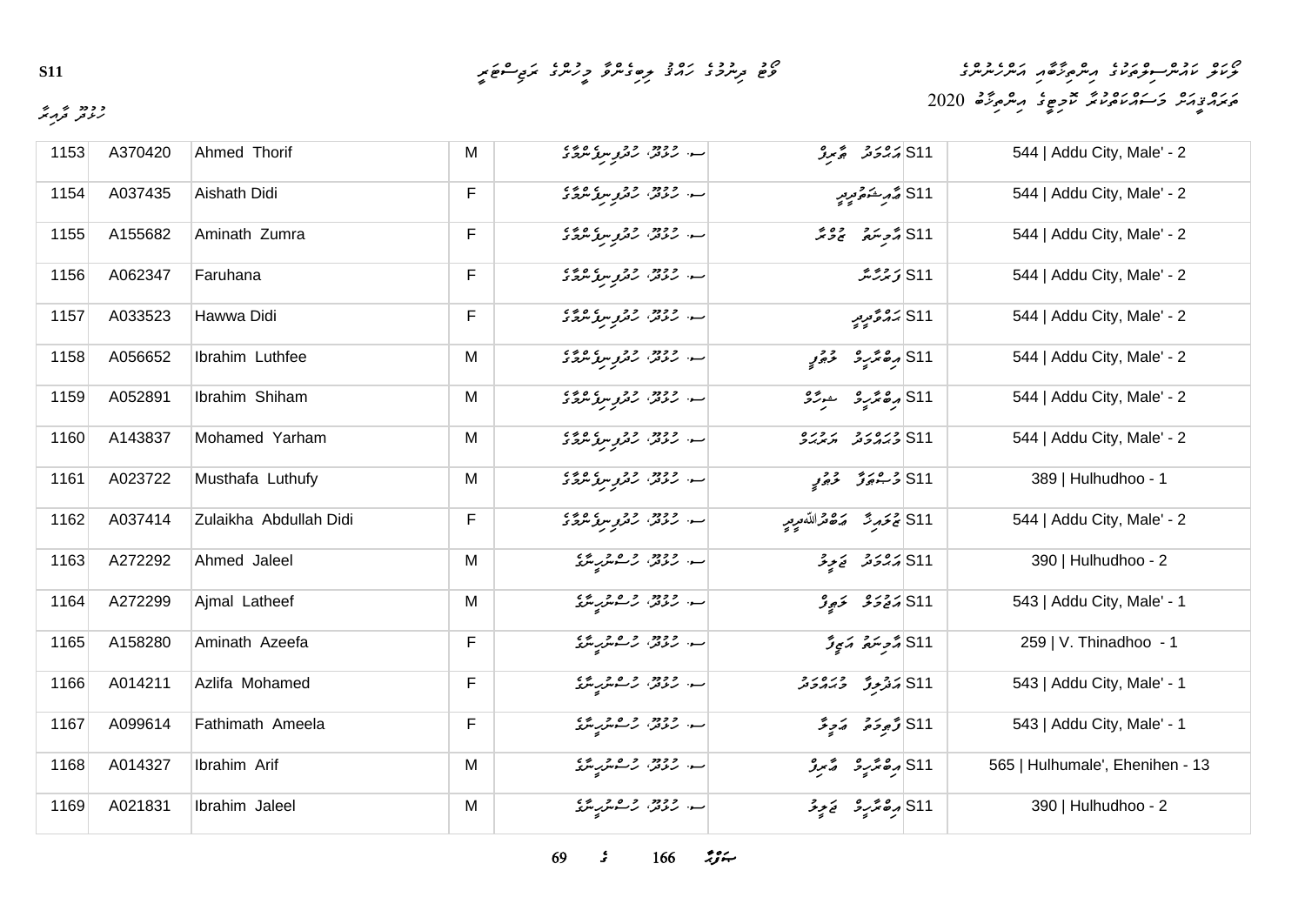*sCw7q7s5w7m< o<n9nOoAw7o< sCq;mAwBoEw7q<m; wBm;vB* م من المرة المرة المرة المرجع المراجع المراجع المراجع المراجع المراجع المراجع المراجع المراجع المراجع المراجع<br>مرين المراجع المراجع المرجع المراجع المراجع المراجع المراجع المراجع المراجع المراجع المراجع المراجع المراجع ال

| د دود به پر<br>رنز تر ترمه |
|----------------------------|
|----------------------------|

| 1170 | A014412 | Jameela Mohamed         | $\mathsf{F}$ | ے روڈو وے تربیدی                                   | S11 ق <sub>َ</sub> جِرَ مَحْرَ جَمَعَ مَرَ | 543   Addu City, Male' - 1      |
|------|---------|-------------------------|--------------|----------------------------------------------------|--------------------------------------------|---------------------------------|
| 1171 | A014413 | Mohamed Aathir          | M            | ے، رودو وے وری                                     | S11 <i>ڈیزو ڈی مڈیو</i> یر                 | 390   Hulhudhoo - 2             |
| 1172 | A055942 | Mohamed Azmee           | M            | ے رودو واقع شرک                                    | S11 <i>دېزونه خپنې</i> په                  | 390   Hulhudhoo - 2             |
| 1173 | A025269 | Ahmed Luthufi           | M            | د د دوه د وروه د<br>سه روند، روندن د               | S11 كەنزىق قىھى                            | 543   Addu City, Male' - 1      |
| 1174 | A053647 | Aishath Musthafa        | F            | و ووود او در وره و.<br>سه ا اربوتو، اربوتوری       | S11 مۇم ھەم ھەمبۇتى                        | 543   Addu City, Male' - 1      |
| 1175 | A049339 | Azulifa Luthfee         | F            | و ووود او در وره و.<br>سه ا اربولون ا اربولونو و ا | S11 كەيج مۇقى ئىچ توپ <sub>ى</sub>         | 565   Hulhumale', Ehenihen - 13 |
| 1176 | A014346 | Fathimath Musthafa      | F            | د د دود د د د ده ه<br>سه روتر، روتروی              | S11 ۇ <sub>ج</sub> وڭ ق <sup>ىبب</sup> جۇ  | 565   Hulhumale', Ehenihen - 13 |
| 1177 | A275110 | Abdul Muhaimin Musthafa | M            | ــــ وودو برقروری                                  | S11 رەدودىرىرىد دېمب <i>و</i> ر            | 390   Hulhudhoo - 2             |
| 1178 | A014268 | Ahmed Musthafa          | M            | ر دودو.<br>سه رنوتو، پررنوی                        | S11 ټرونو ويونونو                          | 390   Hulhudhoo - 2             |
| 1179 | A329346 | Maasin Musthafa         | M            | د ووود در و ۵۵۵<br>سه رنوس در بردو                 | S11 <sub>جۇسى</sub> بىر كىش <i>پۇق</i>     | 543   Addu City, Male' - 1      |
| 1180 | A275136 | Mahmoon Musthafa        | M            | د ووود در ده ه د<br>سه رنوس در نروی                | S11 ئۇچ ھەر ئەسىر ئە                       | 543   Addu City, Male' - 1      |
| 1181 | A275137 | Maisoona Musthafa       | F            | ر دودو.<br>سه رنوتو، پررنوی                        | S11 <sub>خەم</sub> رىتىش قەسبۇر            | 543   Addu City, Male' - 1      |
| 1182 | A275132 | Mueena Musthafa         | $\mathsf F$  | د ووود در وه ه د<br>سه رنوس در مردو                | S11 ۇرپىگ ق <i>ىببۇق</i>                   | 543   Addu City, Male' - 1      |
| 1183 | A327690 | Musharraf Musthafa      | M            | ر دودو.<br>سه رنوتو، پررنوی                        | S11 ژخپه <i>پره پر چې</i> د په پر          | 390   Hulhudhoo - 2             |
| 1184 | A083290 | Adil                    | M            | ب رودد. م <i>یگ</i> شور                            | S11 مۇمرى                                  | 388   Feydhoo Ehenihen - 1      |
| 1185 | A101221 | Ahmed Faisal            | M            | ے رودو ریڈے والا                                   | S11 كەيرى تەرىبكى                          | 389   Hulhudhoo - 1             |
| 1186 | A062425 | Ibthisama               | F            | ر در دورد مرتز در د                                | S11 رەم <sub>و</sub> شۇ                    | 544   Addu City, Male' - 2      |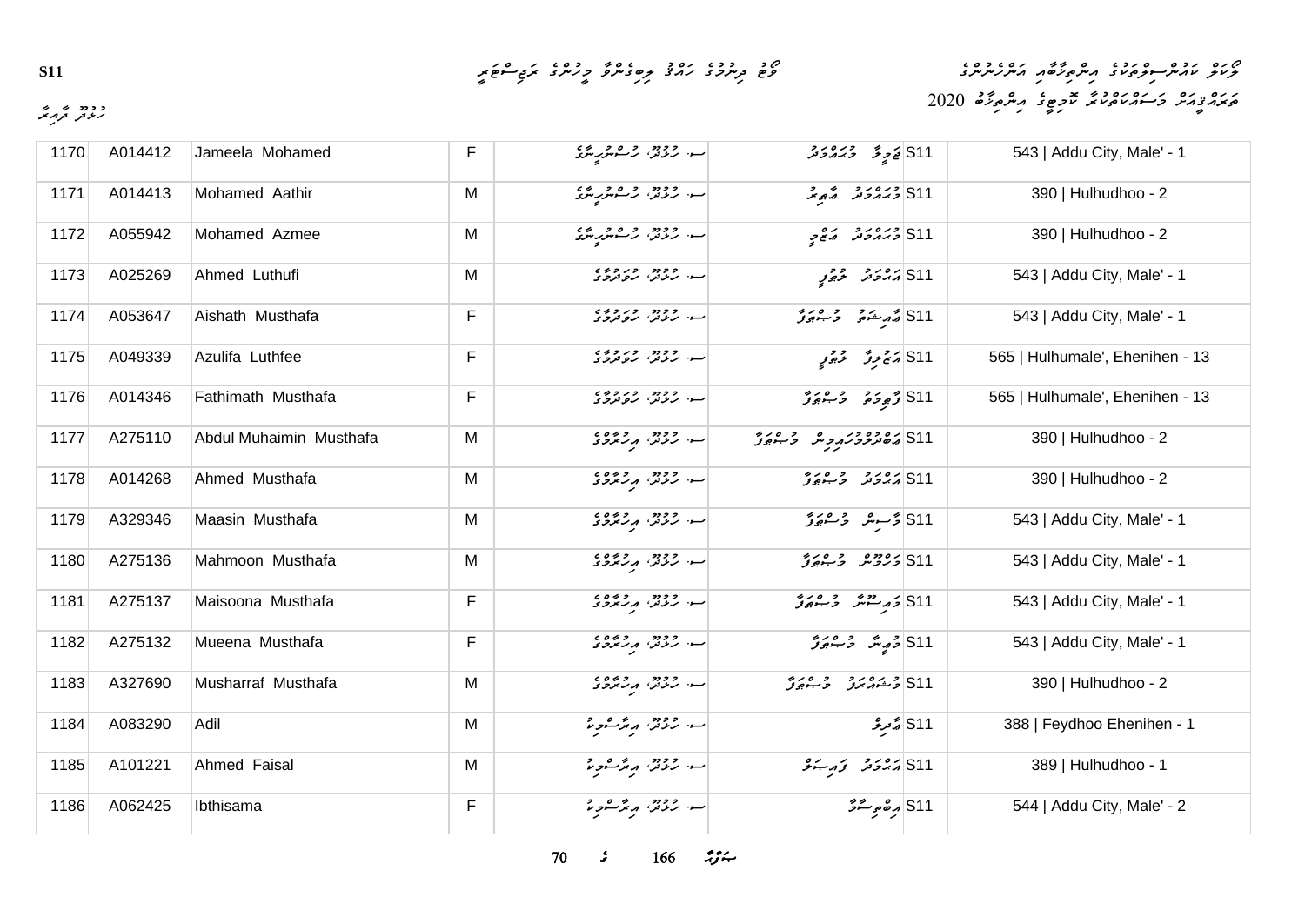*sCw7q7s5w7m< o<n9nOoAw7o< sCq;mAwBoEw7q<m; wBm;vB* م من المرة المرة المرة المرجع المراجع المراجع المراجع المراجع المراجع المراجع المراجع المراجع المراجع المراجع<br>مرين المراجع المراجع المرجع المراجع المراجع المراجع المراجع المراجع المراجع المراجع المراجع المراجع المراجع ال

|  | د دود به پر<br>رنز تر ترمه تر |
|--|-------------------------------|
|  |                               |

| 1187 | A035126 | Mohamed Niyaaz        | M | ے رودو مرتکب و                              | S11 <i>2222 سرگر</i> مج                           | 389   Hulhudhoo - 1          |
|------|---------|-----------------------|---|---------------------------------------------|---------------------------------------------------|------------------------------|
| 1188 | A014962 | <b>Fathimath Dhie</b> | F | سە رودوم بەيرون                             | S11  <i>وَّجوحَ مُوبِرةَ</i>                      | 378   Hithadhoo Ehenihen - 1 |
| 1189 | A341620 | Hussain Zaidhan Ali   | M | در دودو به بروی                             | S11 پرڪيريش ت <sub>ح م</sub> رنگريش <i>ج</i> َ جِ | 543   Addu City, Male' - 1   |
| 1190 | A279378 | Ibrahim Ziham         | M | سه وودو روه                                 | S11 م <i>وڭ ئۇرۇ بېڭ</i> ۇ                        | 390   Hulhudhoo - 2          |
| 1191 | A045933 | Ali Amir              | M | ر د ودو.<br>سه رنوتو، پر پژترو <sub>ک</sub> | S11  پَرمِ گ <sup>و</sup> مِتْر                   | 390   Hulhudhoo - 2          |
| 1192 | A152655 | Ali Ibrahim           | M | ر د دود.<br>اسه روتر، پرتروی                | S11 <i>ړې د ه</i> مگړی                            | 543   Addu City, Male' - 1   |
| 1193 | A014334 | Aminath Ibrahim       | F | ر د دود.<br>سه رنوتو، پر ترترو ت            | S11 مُتَعِسَمُ مِنْ مُرْبِرْ                      | 543   Addu City, Male' - 1   |
| 1194 | A014336 | Hawwa Dhie            | F | ر د ودو.<br>سه رنوتو، پر ترترو ت            | S11 بَرْدْ وَّمِرْدُ                              | 543   Addu City, Male' - 1   |
| 1195 | A014394 | Ibrahim Futha         | M |                                             | S11 <sub>مر</sub> چ ئر پرو ژم <sup>تو</sup>       | 390   Hulhudhoo - 2          |
| 1196 | A038080 | Salman                | M | ر د دود.<br>سه رنوتو، پر ترترو ت            | S11 كەنزى تەر                                     | 390   Hulhudhoo - 2          |
| 1197 | A099070 | Ahmed Farusan         | M | ے رودو مرکز کوئ                             | S11 پزوتر نرترشتر                                 | 629   Addu City, Male'-11    |
| 1198 | A024212 | Ali Hameed            | M | سه رودو ریزونوی                             | S11  کی بر کی تیمر                                | 391   Hulhudhoo - 3          |
| 1199 | A014261 | Aminath Dhie          | F | ے رودو مگروی                                | S11 أُمَّ حِ سَمَعُ مِرِ مَّ                      | 391   Hulhudhoo - 3          |
| 1200 | A098306 | Hussain Shazeem       | M | ب رودو مرکز دی                              | S11 پُرڪمبرنگر ڪنوپر\$                            | 629   Addu City, Male'-11    |
| 1201 | A131561 | Ibrahim Sinan         | M | ے رودو مرکز کوئ                             | S11 م <i>وھ مُڈرِڈ سومٹر</i> یٹر                  | 391   Hulhudhoo - 3          |
| 1202 | A034011 | Mohamed Saeed         | M | ب دودو مرتز و در کا                         | S11  <i>وټرونو خپ</i> وتر                         | 629   Addu City, Male'-11    |
| 1203 | A062446 | Nazima Ibrahim        | F | ے رودو مرکز کو دیا                          | S11 سَّعْرِدَ مِنْ مَحْرِدْ                       | 629   Addu City, Male'-11    |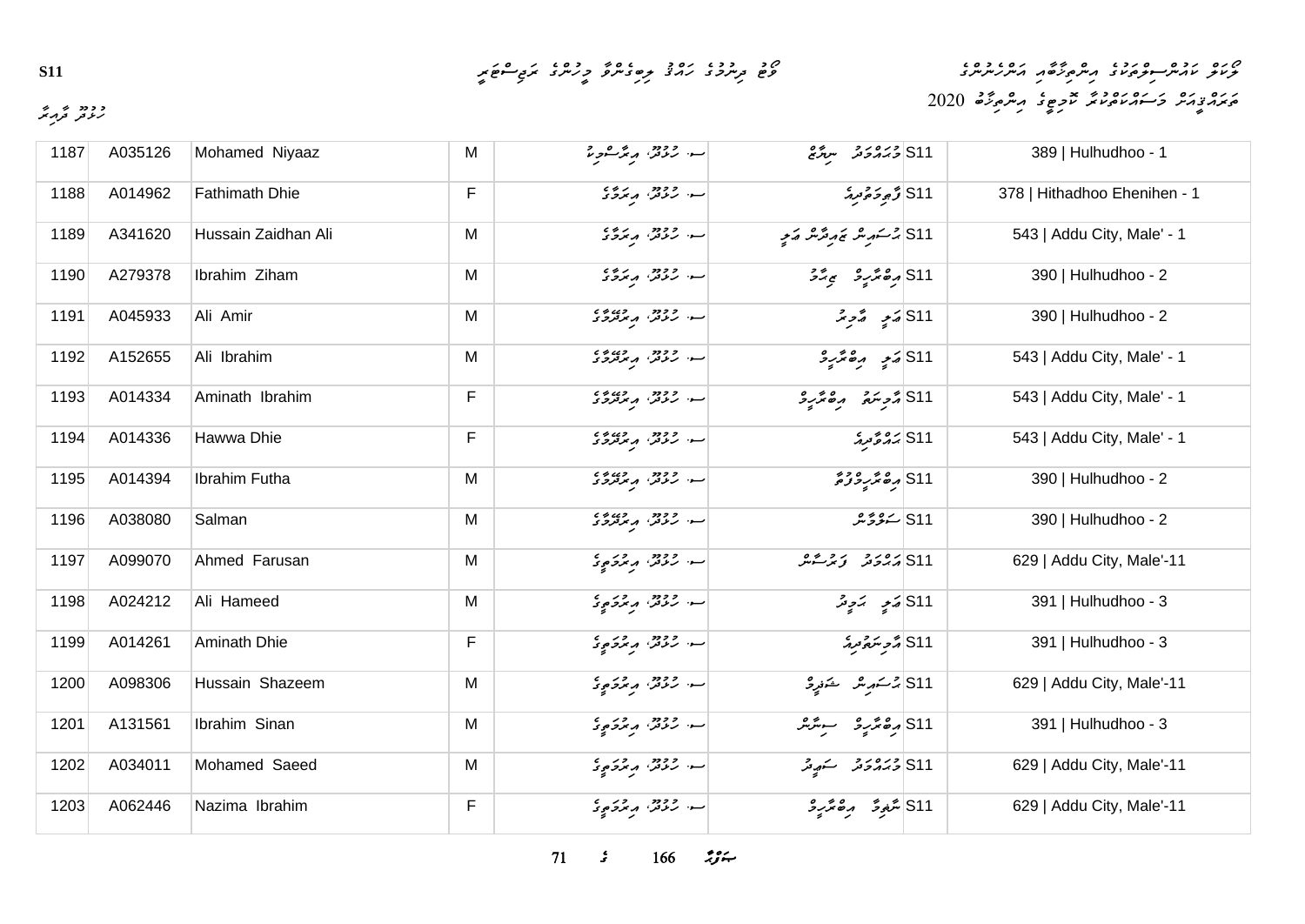*sCw7q7s5w7m< o<n9nOoAw7o< sCq;mAwBoEw7q<m; wBm;vB* م من المرة المرة المرة المرجع المراجع المراجع المراجع المراجع المراجع المراجع المراجع المراجع المراجع المراجع<br>مرين المراجع المراجع المرجع المراجع المراجع المراجع المراجع المراجع المراجع المراجع المراجع المراجع المراجع ال

|  | د دود به پر<br>رنز تر ترمه تر |
|--|-------------------------------|
|  |                               |

| 1204 | A132346 | Shaira Ibrahim             | F | ب دودو مرکزه د                         | S11 ڪمبر پڻ مر <i>ھنڙپ</i> و                     | 629   Addu City, Male'-11       |
|------|---------|----------------------------|---|----------------------------------------|--------------------------------------------------|---------------------------------|
| 1205 | A279491 | Abdulla Masoodh            | M | ے رودو، معدہ م                         | S11 مَەشْراللە ئەمەمەر                           | 390   Hulhudhoo - 2             |
| 1206 | A014943 | Ahmed Unais                | M | ے رودو، معتقد                          | S11 كەبرىق مەتتەپ                                | 565   Hulhumale', Ehenihen - 13 |
| 1207 | A014804 | Ali Futha                  | M | ب رودد. معده م                         | S11 كەمچەتەتى                                    | 390   Hulhudhoo - 2             |
| 1208 | A014944 | <b>Fathimath Dhie</b>      | F | سة رودو متعام                          | S11  وَّجِوحَة مِرةَ.                            | 390   Hulhudhoo - 2             |
| 1209 | A103763 | Firasha Ali                | F | سه دودو، معرفه                         | S11 وِ تَرْتَّہ کَ مِ                            | 460   Srilanka / Colombo - 1    |
| 1210 | A279364 | Mariyam Faiha Faruhad      | F | - رودوم وترغور                         | S11 <i>5 پر<sub>م</sub>رڈ وَم</i> ِٹَ وَمُرتعَّد | 460   Srilanka / Colombo - 1    |
| 1211 | A021807 | Mohamed Simaadh            | M | ے رودو، معتقد                          | S11 <i>ڈیز پروی ٹی سوڈی</i> ر                    | 390   Hulhudhoo - 2             |
| 1212 | A279488 | Shafeena Ali               | F | سه رحمدی مرحمد                         | S11 ڪوپٽر ک <i>ي</i> ج                           | 390   Hulhudhoo - 2             |
| 1213 | A279489 | Shazeena Ali               | F | سە رودو مەرەم                          | S11 ڪمپ مگر ک <i>ي پ</i>                         | 390   Hulhudhoo - 2             |
| 1214 | A014803 | Zeenath Ali                | F | ے رودو، معتقد                          | S11 <sub>م</sub> ېرىتمۇ ھ <i>ەي</i> ج            | 390   Hulhudhoo - 2             |
| 1215 | A014325 | Ziyaadha Ali               | F | سە رودوم مەرەم                         | S11 بم مَرَّقَر ک <sup>ی</sup> مو                | 543   Addu City, Male' - 1      |
| 1216 | A067983 | Ahmed Riyaz                | M | ر د دود .<br>د د روتر، په برج و و د    | S11 كەبرى كىمە سەرگەشە                           | 565   Hulhumale', Ehenihen - 13 |
| 1217 | A014532 | Aishath Khalid             | F | ر د دود .<br>د د روتر، په برج و و د    | S11 مَگْرِسْتَمْ گُرْمِتْر                       | 565   Hulhumale', Ehenihen - 13 |
| 1218 | A021593 | Aminath Khalidh            | F | ر د دود .<br>د د روتر، په برج و و د    | S11 مَّ مِسَمَّد گَ مِتْر                        | 565   Hulhumale', Ehenihen - 13 |
| 1219 | A045617 | Fathimath Khalid           | F | د دود و وده ده<br>سه رونس و برج و و د  | S11 گەچەقە ئىمبەتر                               | 565   Hulhumale', Ehenihen - 13 |
| 1220 | A350338 | Mariyam Mutha'ahlima Ahmed | F | سه رود در دوره و<br>  سه روس از مردوری | S11 כמתכ כתמת כל גם גב                           | 390   Hulhudhoo - 2             |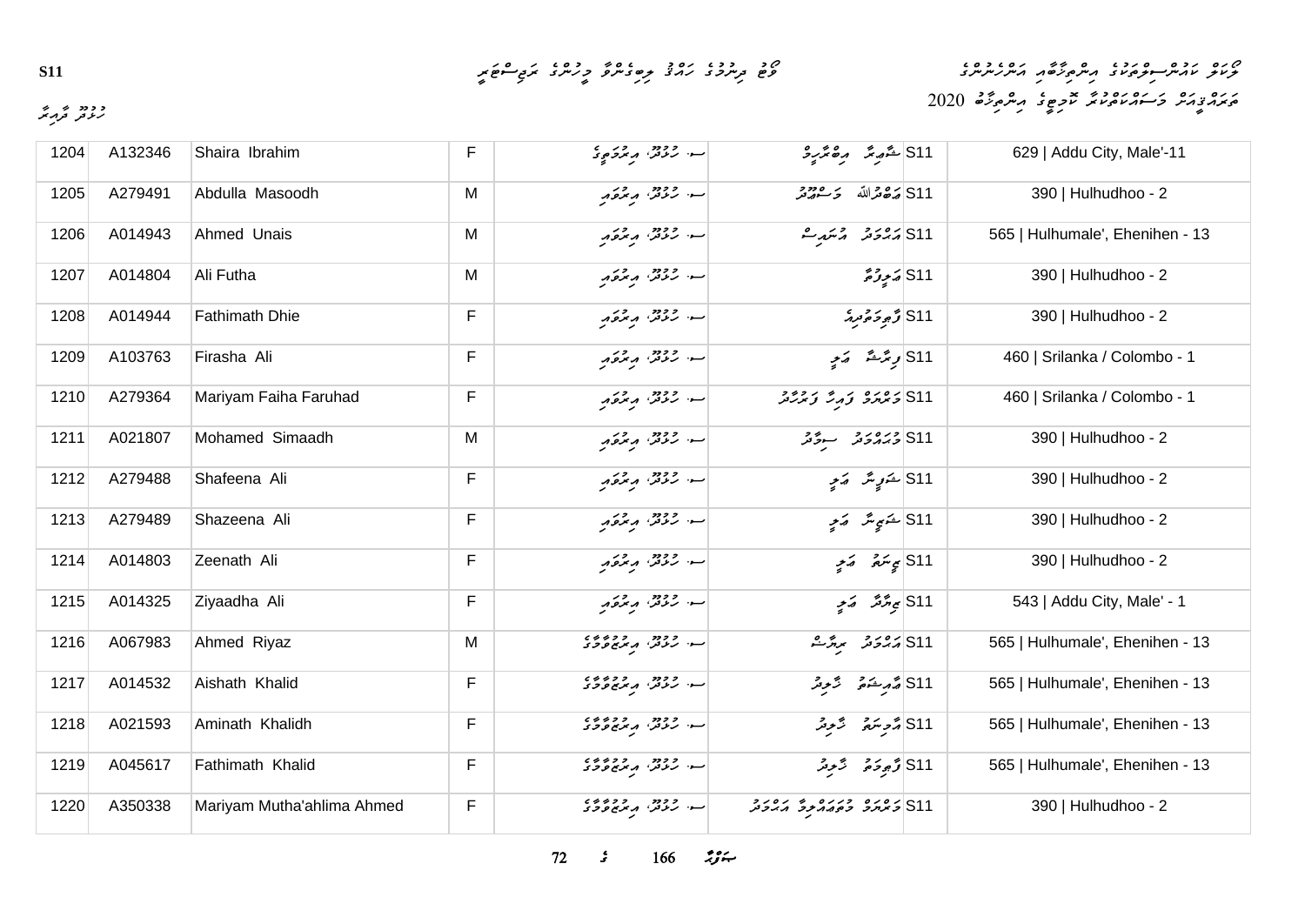*sCw7q7s5w7m< o<n9nOoAw7o< sCq;mAwBoEw7q<m; wBm;vB* م من المرة المرة المرة المرجع المرجع في المركبة 2020<br>مجم*د المريض المربوط المربع المرجع في المراجع المركبة* 

|  | د دود به پر<br>رنز تر ترمه تر |
|--|-------------------------------|
|  |                               |

| 1221 | A336322 | Mohamed Shujaau Mujuthaba | M           | ر د ود د د د د د د د                             | S11 <i>جەدەرى خۇق دەرە</i>                              | 390   Hulhudhoo - 2             |
|------|---------|---------------------------|-------------|--------------------------------------------------|---------------------------------------------------------|---------------------------------|
| 1222 | A158576 | Moomina Ibrahim Didi      | $\mathsf F$ | ر د ود د د د د د د د و د و د و د و د ک           | S11  <i>32جينگ م</i> وڻھ <i>گري</i> و موبي <sub>ر</sub> | 565   Hulhumale', Ehenihen - 13 |
| 1223 | A149181 | Muslima Ibrahim Didi      | $\mathsf F$ | ر د دو د د د ده د د<br>سه رنوتو، پر بر بر و د د  | S11  <sub>ۇ</sub> شوۇ م <i>ەھترى</i> ۋىرىر              | 543   Addu City, Male' - 1      |
| 1224 | A014533 | Nazeera Khalid            | $\mathsf F$ | ر د دو د د د ده د د<br>سه رنوتو، پر بر بر و د د  | S11 سَمْدِتَر گَرْمِتْر                                 | 565   Hulhumale', Ehenihen - 13 |
| 1225 | A014492 | Sama Ibrahim Didi         | $\mathsf F$ | ر د ود د د د د د د د<br>ر د روتر، پر بر بر و و د | S11 كۇ مۇھۇروپىرى <sub>د</sub>                          | 543   Addu City, Male' - 1      |
| 1226 | A080964 | Shifa Musthafa            | $\mathsf F$ | ر د دود .<br>سه رنوتو، برندی و و د               | S11 خوتر كرب موتركز                                     | 565   Hulhumale', Ehenihen - 13 |
| 1227 | A081659 | Shiraz Musthafa           | M           | ر د ود د د د د د د د و د و د و د و د ک           | S11 خومَّرْج <sub>م</sub> حرجورً                        | 543   Addu City, Male' - 1      |
| 1228 | A340936 | Shuhudha Mujuthaba Haleem | $\mathsf F$ | ر د دو د د د ده د د<br>سه رنوتو، پر بر بر و د د  | S11 خەرتۇ دەرە بەدە                                     | 565   Hulhumale', Ehenihen - 13 |
| 1229 | A014443 | Ali Manik                 | M           | ے رودو برگے ہر                                   | S11  پرموترسریم                                         | 389   Hulhudhoo - 1             |
| 1230 | A014049 | Hawwa Manike              | $\mathsf F$ | ے رودو پر شہر                                    | S11 ئەرمۇ ئەس <sup>ى</sup> د                            | 389   Hulhudhoo - 1             |
| 1231 | A014108 | Mohamed Nishan            | M           | ے رودہ برگے ش                                    | S11 <i>\$نەۋەتى</i> سىشەش                               | 389   Hulhudhoo - 1             |
| 1232 | A270818 | Nihad Ali                 | M           | ے رودوں پر شکس                                   | S11 سرترنقر ک <sup>ی</sup> ج                            | 389   Hulhudhoo - 1             |
| 1233 | A099639 | Nishana Ali               | $\mathsf F$ | ے رودہ برگے ش                                    | S11 سرىشىش كەم <u>و</u>                                 | 389   Hulhudhoo - 1             |
| 1234 | A270822 | Unais Ali                 | M           | ے رودہ برگھر                                     | S11 پر <i>سَمدِ شہ</i> ر تھ                             | 389   Hulhudhoo - 1             |
| 1235 | A035290 | Abdulla Zuraar            | M           | د دودو.<br>سه روس مرگوری                         | S11 كَەھەراللە ج <sup>و</sup> يخ                        | 389   Hulhudhoo - 1             |
| 1236 | A106210 | Aminath Sithara           | $\mathsf F$ | د دودو.<br>سه روس مرگوری                         | S11 مَّ مِ سَعَمَّةٌ مُسْتَقَمَّةٌ                      | 544   Addu City, Male' - 2      |
| 1237 | A037928 | Anisaa Nizaar             | F           | ر دودود.<br>سه روتر، م <i>ودو</i> و              | S11 ۾ُسِٽَ سِيُّٽَر                                     | 544   Addu City, Male' - 2      |

 $73$  *s*  $166$  *z*  $294$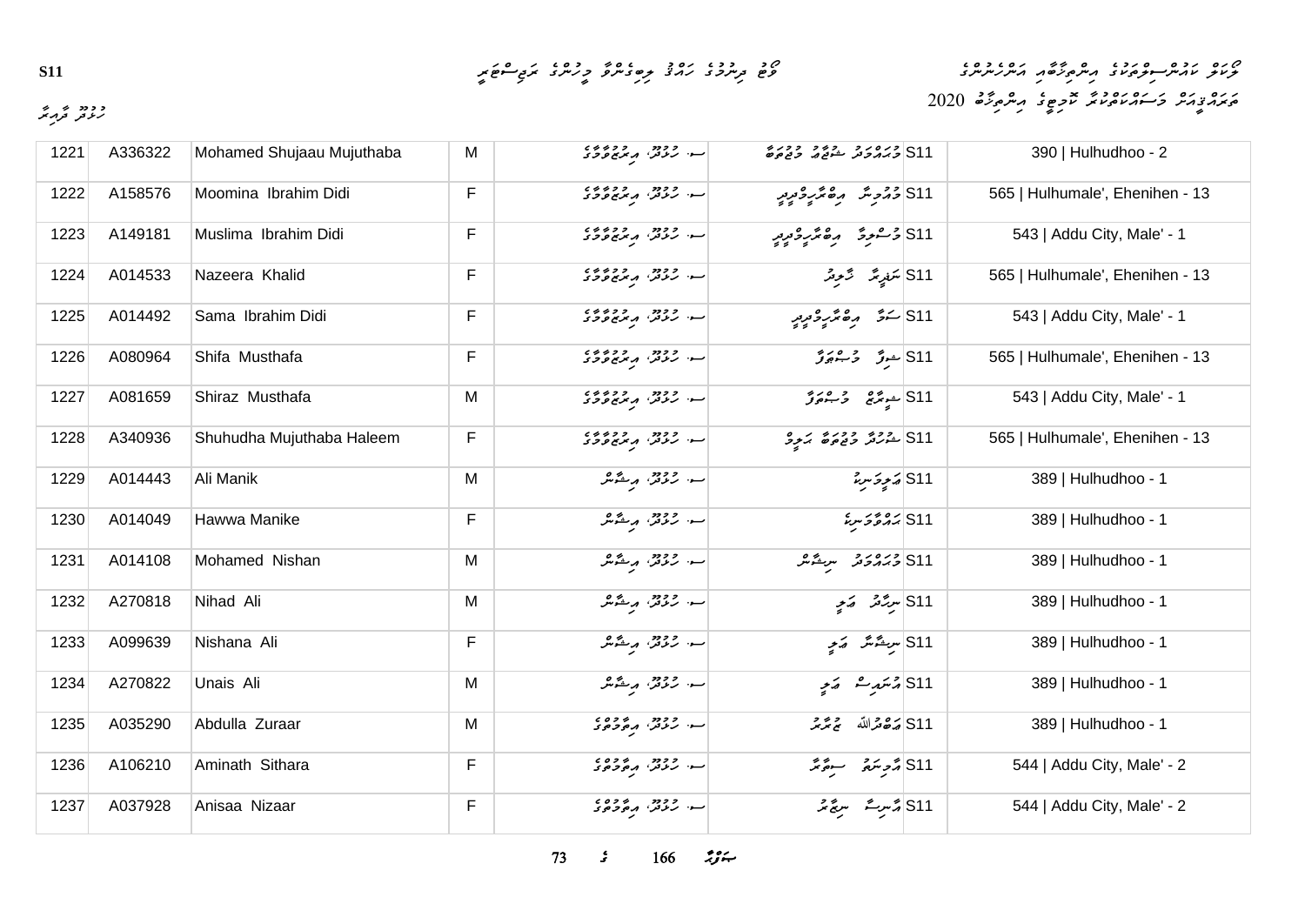*sCw7q7s5w7m< o<n9nOoAw7o< sCq;mAwBoEw7q<m; wBm;vB* م من المرة المرة المرة المرجع المرجع في المركبة 2020<br>مجم*د المريض المربوط المربع المرجع في المراجع المركبة* 

|  | $\begin{array}{cccccccccccccc} \circ & \circ & \circ & \circ & \circ & \circ \end{array}$ |  |
|--|-------------------------------------------------------------------------------------------|--|
|  | زعرفر اقرمرمر                                                                             |  |
|  |                                                                                           |  |

| 1238 | A014725 | Abdulla Naseeh         | M            | ے۔ رووہ رہ بھر                    | S11 مَەھْتَراللە سَرَىبْد <i>ِ</i>             | 629   Addu City, Male'-11 |
|------|---------|------------------------|--------------|-----------------------------------|------------------------------------------------|---------------------------|
| 1239 | A060505 | Ahmed Salah            | M            | ے۔ ووود رہ بھر                    | S11 كەبروتىر سى <i>بۇر</i>                     | 391   Hulhudhoo - 3       |
| 1240 | A014726 | Fathimath Inaya        | $\mathsf F$  | ے۔ ووود رہ بھر                    | S11 زَّج <i>وحَ</i> هُمَّ مَيْتَرَ             | 629   Addu City, Male'-11 |
| 1241 | A014828 | <b>Ibrahim Manik</b>   | M            | ے۔ رودہ رہ بھر                    | S11 مەھەمگەرى25 سىرى <i>ق</i>                  | 391   Hulhudhoo - 3       |
| 1242 | A014830 | Khalisa Ibrahim        | F            | ے۔ ووود رہ بھر                    | S11 ژَوِبَّہ مِرصَمَّرِدْ                      | 629   Addu City, Male'-11 |
| 1243 | A361257 | Layal Hussain Ibrahim  | $\mathsf{F}$ | ے۔ ووود رہ بھر                    | S11 كَرْدُوْ بْرْ سَهْرِ مْرْ مْحَدَّرِ 2      | 629   Addu City, Male'-11 |
| 1244 | A014727 | Mariyam Dhie           | F            | ے۔ ووود رہ بھر                    | S11 كەبىر بۇ ئەرگە                             | 391   Hulhudhoo - 3       |
| 1245 | A360888 | Mariyam Malsa Anees    | F            | ر در دور ده می<br>رود از دول کارگ | S11 كەندىرى كەبىمىتە كەبىرىشە                  | 391   Hulhudhoo - 3       |
| 1246 | A279341 | Midhuhath Anees        | $\mathsf F$  | ے۔ رووو رہ م                      | S11   <i>وِیوْبَرْهْ ک</i> ېرىش                | 629   Addu City, Male'-11 |
| 1247 | A086654 | Mohamed Ziyad          | M            | ے۔ ووود رہ بھر                    | S11 <i>دېمم</i> ر تر سم پر <i>گر</i>           | 391   Hulhudhoo - 3       |
| 1248 | A279327 | Mohamed Haikal Hussain | M            | سه روود رو ه                      | S11 <i>ويرورو برمرو ج</i> يسمبريش              | 629   Addu City, Male'-11 |
| 1249 | A279339 | Sana Ibrahim           | F            | ے۔ رووہ رہ بھر                    | S11 سەنئە بەھ <i>ت</i> رىبى                    | 629   Addu City, Male'-11 |
| 1250 | A279335 | Shiyaza Ibrahim        | F            | ے۔ ووود رہ ہے                     | S11 شوپرسچ پر <i>ی پرد</i> و                   | 391   Hulhudhoo - 3       |
| 1251 | A279338 | Thahyiba Ibrahim       | F            | ے۔ ووود رہ بھر                    | S11 <i>بۇم<sup>ۇ</sup>م ھەھترى</i> 3           | 629   Addu City, Male'-11 |
| 1252 | A161558 | Zidna Ibrahim          | F            | سه ارودو ره پر                    | S11  ي <sub>ج</sub> ترىتر   مۇيمى <i>ي</i> ىۋا | 629   Addu City, Male'-11 |
| 1253 | A014796 | Zufeena Ibrahim        | $\mathsf F$  | ے۔ ووود رہ بھر                    | S11  جۇرىگە ب <i>وھۇرچ</i> ۇ                   | 629   Addu City, Male'-11 |
| 1254 | A377819 | Ahmed Muneef           | M            | ے رودو کے مگرم کرتے               | S11   كەندى قى ئىر قى                          | 389   Hulhudhoo - 1       |

 $74$  *s*  $166$  *z*  $29$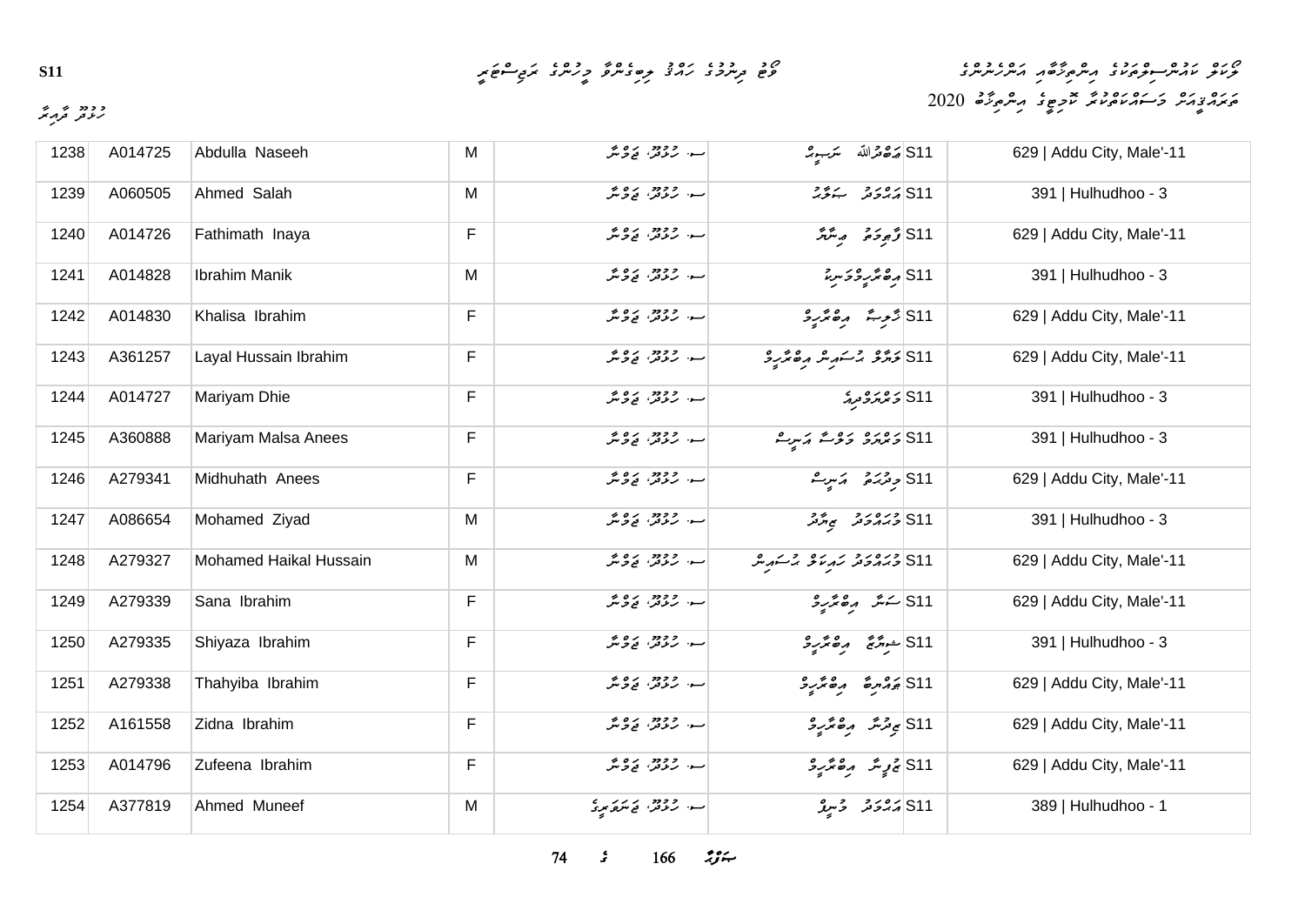*sCw7q7s5w7m< o<n9nOoAw7o< sCq;mAwBoEw7q<m; wBm;vB* م من المرة المرة المرة المرجع المرجع في المركبة 2020<br>مجم*د المريض المربوط المربع المرجع في المراجع المركبة* 

| 1255 | A077989 | Ahmed Zeenad         | M           | ے رودو کے مگرم مرکز                                      | S11 كەبرى كىمى ئىقتىلىكى ئىستىلىكى كىلەن ئىستىلىك                                                          | 544   Addu City, Male' - 2      |
|------|---------|----------------------|-------------|----------------------------------------------------------|------------------------------------------------------------------------------------------------------------|---------------------------------|
| 1256 | A271424 | Aishath Maana        | F           | سة الرودور المرتكزي                                      | S11 مَ <sub>م</sub> ْ شَمْ وَسَّرَ                                                                         | 389   Hulhudhoo - 1             |
| 1257 | A048926 | Aminath Nusra        | $\mathsf F$ | ر در دود.<br>سه روتر، نے سروموی                          | S11 مَّ مِ سَمَّعَ مَّ سَنَّبَتَمَّ                                                                        | 460   Srilanka / Colombo - 1    |
| 1258 | A356354 | Aminath Maasha Moosa | F           | سە رودو ئەسكەبرى                                         | S11 مُ <i>وِسَمْ وَحْثَ</i> وَسُدَّ                                                                        | 389   Hulhudhoo - 1             |
| 1259 | A034797 | Hassan Manikfaan     | M           | ر در دود در در در در در ایران<br>سود برنویس ای مترج مورد | S11 ئەسەمدى بىر <i>ىدۇ</i> تىر                                                                             | 544   Addu City, Male' - 2      |
| 1260 | A377737 | Mohamed Muawwaz      | M           | سة الرودور المرتكزي                                      | $5,000$ $5,000$ $5$ $811$                                                                                  | 565   Hulhumale', Ehenihen - 13 |
| 1261 | A049149 | Mohamed Muznee       | M           | ر در دود.<br>سه روتر، نے سروموی                          | S11 <i>ڈیزوونر</i> ونرس                                                                                    | 544   Addu City, Male' - 2      |
| 1262 | A025118 | Moosa Manikufaanu    | M           | سە رودو رىرى                                             | S11 تۈشكە <i> ئىبرىدۇ</i> تىر                                                                              | 565   Hulhumale', Ehenihen - 13 |
| 1263 | A053875 | Nasira Hassan        | F           | ر در دود در در در در در ایران<br>سود برنویس ای مترج مورد | S11 مگرسونمٹر کرکے مگر                                                                                     | 389   Hulhudhoo - 1             |
| 1264 | A014568 | Fathmath Fahmee      | F           | ے، اردور بھارہ م                                         | S11 تَ <i>وْجِوَةْ تَرَدّْج</i> ِ                                                                          | 389   Hulhudhoo - 1             |
| 1265 | A023219 | Jaufar Shah          | M           | ے۔ روود سے عالم میں                                      | S11 تح <i>ەرى ئىش</i> ر                                                                                    | 389   Hulhudhoo - 1             |
| 1266 | A334425 | Mariyam Malaka Shah  | F           | ے۔ روزہ سے صوبتر                                         | S11 كَرْمُ بِرُوْ كَرْمُ مَسَرٌرْ ﴾ مَسَرٌرُ السَّرْرُ ﴾ مَسَرَرُ ﴾ مَسَرَرُ ﴾ مَسَرَرُ ﴾ مَسَرَرُ ﴾ مستقر | 389   Hulhudhoo - 1             |
| 1267 | A149846 | Abdulla Afzal        | M           | ے رودو رور دور                                           | S11 يَرْصْعَرْاللّه     يَرْوْسَوْرْ                                                                       | 543   Addu City, Male' - 1      |
| 1268 | A100144 | Afiya Lareef         | F           | ر د دود د و د دور                                        | S11 م <i>مَّة وَمَّد مَ</i> حَمِيَّة                                                                       | 543   Addu City, Male' - 1      |
| 1269 | A014683 | Azma Lareef          | F           | سه دودو روسروس                                           | S11 كەنج <i>قى خىمبى</i> ر                                                                                 | 543   Addu City, Male' - 1      |
| 1270 | A276357 | Azzam Lareef         | M           | ے رودہ روزرہ                                             | S11 <i>ھَ جُمُّعُ تَحْمِيلُ</i>                                                                            | 543   Addu City, Male' - 1      |
| 1271 | A062042 | Mariyam Afsana       | F           | ے رودو روزر وو                                           | S11 ئ <i>ەيرە بە</i> ۋىتەتر                                                                                | 543   Addu City, Male' - 1      |

 $75$  *s*  $166$  *z*  $25$ 

و و *ه به بر*<br>رنو تر <sub>م</sub>ر بر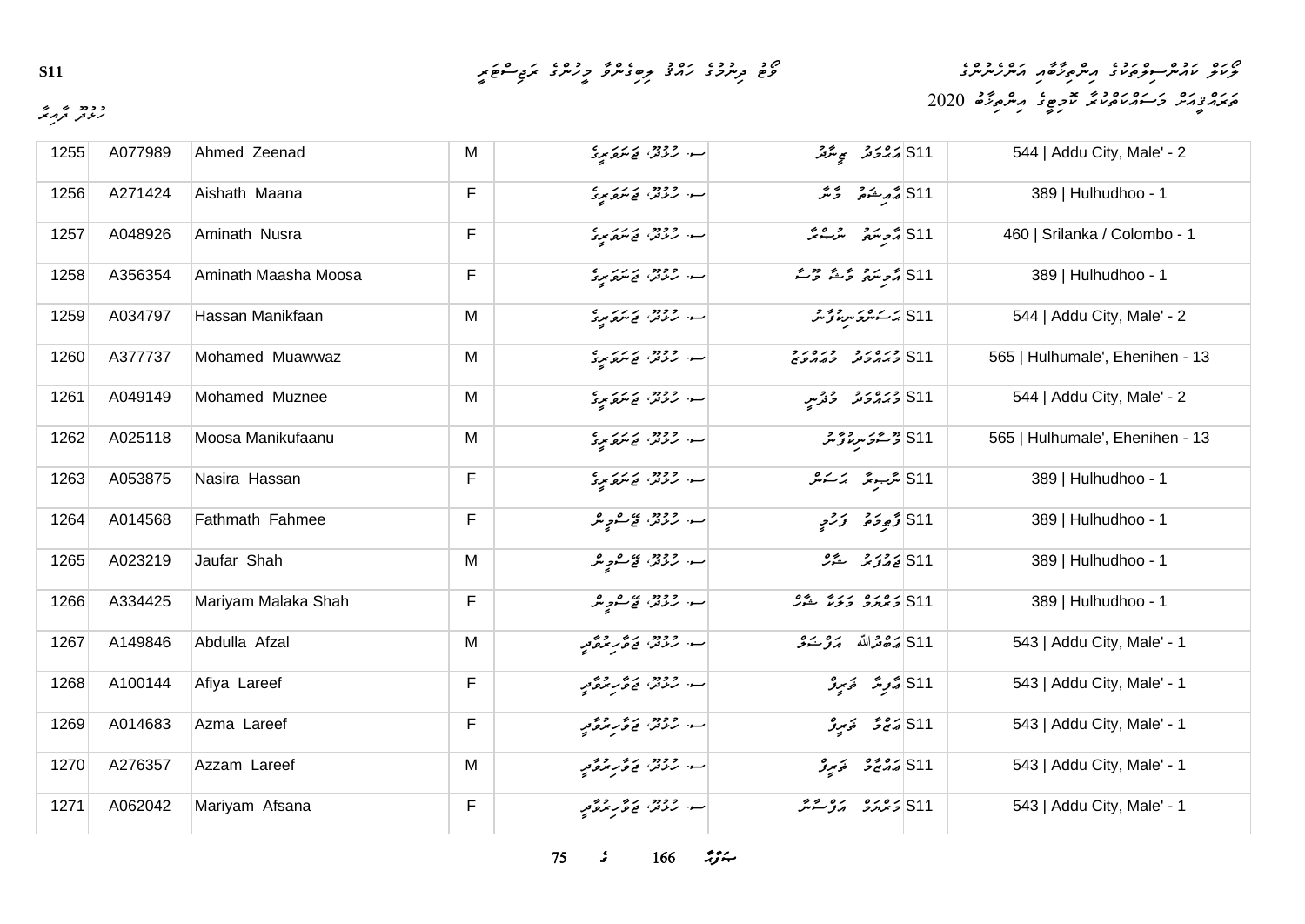*sCw7q7s5w7m< o<n9nOoAw7o< sCq;mAwBoEw7q<m; wBm;vB* م من المرة المرة المرة المرجع المرجع في المركبة 2020<br>مجم*د المريض المربوط المربع المرجع في المراجع المركبة* 

| 1272 | A047956 | Mohamed Ashfag                    | M | سەر زودە بە ئەترىر ئەترىر                                                                                                                                                                                                                           | S11 ژبر در پر موثر تر                                                                                | 543   Addu City, Male' - 1 |
|------|---------|-----------------------------------|---|-----------------------------------------------------------------------------------------------------------------------------------------------------------------------------------------------------------------------------------------------------|------------------------------------------------------------------------------------------------------|----------------------------|
| 1273 | A011514 | Abdulla Rasheed                   | M | سەر ئىزنىق ئەقەر بىر بورغ                                                                                                                                                                                                                           | S11 كەھەراللە كەسى <i>رىتى</i> ر                                                                     | 629   Addu City, Male'-11  |
| 1274 | A328909 | Ahmed Raidh Mohamed Rasheed       | M |                                                                                                                                                                                                                                                     | /S11 كەمەدىر مەرەبەر دىرە برىدىر - سەردەن ئەھرىرە ئ                                                  | 391   Hulhudhoo - 3        |
| 1275 | A350618 | Aishath Ibzaau Ali                | F | $\left  \begin{array}{cc} -\frac{1}{2} & \frac{1}{2} & \frac{1}{2} & \frac{1}{2} \\ \frac{1}{2} & \frac{1}{2} & \frac{1}{2} & \frac{1}{2} & \frac{1}{2} \\ \frac{1}{2} & \frac{1}{2} & \frac{1}{2} & \frac{1}{2} & \frac{1}{2} \end{array} \right $ | S11 مُگرِسْدَة رِصْحُهُ مَعِ                                                                         | 391   Hulhudhoo - 3        |
| 1276 | A052221 | Ali Rasheed                       | M | سەر ئەدەر ئەن ئەر ئورۇ                                                                                                                                                                                                                              | S11 کرم کر موٹر                                                                                      | 629   Addu City, Male'-11  |
| 1277 | A350619 | AMINATH EEVA ALI                  | F | - رودو رو رو و گ                                                                                                                                                                                                                                    | S11 مَّ <i>وِسَعْ مِعَ مَ</i> عٍ                                                                     | 391   Hulhudhoo - 3        |
| 1278 | A014521 | Azeeza Ali                        | F | - رودو رور دور                                                                                                                                                                                                                                      | S11 <i>ھَي جَھ</i> مَي                                                                               | 391   Hulhudhoo - 3        |
| 1279 | A279255 | Fathmath Zuha Ali                 | F | سەر رودو بەر ئەر ئىرى ئى                                                                                                                                                                                                                            | S11 <i>ؤُجِ حَ</i> مْ گُرَ مَر <sub>ْحِ</sub>                                                        | 629   Addu City, Male'-11  |
| 1280 | A048632 | Hussain Rasheed                   | M | - رودو، نے قریر قریر قر                                                                                                                                                                                                                             | S11 پر کے مریکہ محرک ہو تھ                                                                           | 629   Addu City, Male'-11  |
| 1281 | A041903 | Ibrahim Rasheed                   | M | - رودو، نے قریر قریر قر                                                                                                                                                                                                                             | S11  م <i>وڭ مگرى</i> دۇ - ئىزىش <sub>و</sub> تىر                                                    | 391   Hulhudhoo - 3        |
| 1282 | A095096 | Mahfooza Rasheed                  | F | ے رودہ رہ ترکید                                                                                                                                                                                                                                     | S11  <sub>خ</sub> رودېچ تر <sub>ىشو</sub> تر                                                         | 629   Addu City, Male'-11  |
| 1283 | A014522 | Mariyam Rasheeda                  | F | سار رود در در در در کار برا                                                                                                                                                                                                                         | S11  <i>وَبُرْمَرْدُ بَرَحْبِيرُّ</i>                                                                | 629   Addu City, Male'-11  |
| 1284 | A331523 | Mariyam Inan Ibrahim Rasheed      | F |                                                                                                                                                                                                                                                     | S11 دَبْرْ مَرَ وَبِتَرْ وَهُبَّرِدْ بَرَسْدِيْرَ   - رَزْنَزْ، وَوَرْبَرُوِدَ                       | 391   Hulhudhoo - 3        |
| 1285 | A337920 | Mariyam Ramsha Mohamed<br>Rasheed | F |                                                                                                                                                                                                                                                     | S11 رەرە بەرە بەرەرە بەيدى (ب دە« بەئەبەتمى بالارىمى بالارىمى بالارىمى بالارىمى بالارىمى بالارىمى با | 391   Hulhudhoo - 3        |
| 1286 | A052261 | Mohamed Rasheed                   | M | سەر ئەدەر بەلەر ئورۇ ئى                                                                                                                                                                                                                             | S11  <i>وُبَہُ جومہ بَرَحوم</i> ً                                                                    | 629   Addu City, Male'-11  |
| 1287 | A279253 | Mohamed Zaif Ali                  | M | سەر 335 كەنتى بىر قومۇ                                                                                                                                                                                                                              | S11 <i>ڈبزور دی پارو م</i> َبرِ                                                                      | 629   Addu City, Male'-11  |
| 1288 | A028007 | Asiya Lareef                      | F | سەر 232°، ئۇ ئېرىگە                                                                                                                                                                                                                                 | S11 مُرْسِعْرٌ     مَوسِرِرْ                                                                         | 544   Addu City, Male' - 2 |

 $76$  *s*  $166$  *z*  $294$ 

*n8o<n@ r@q:q5*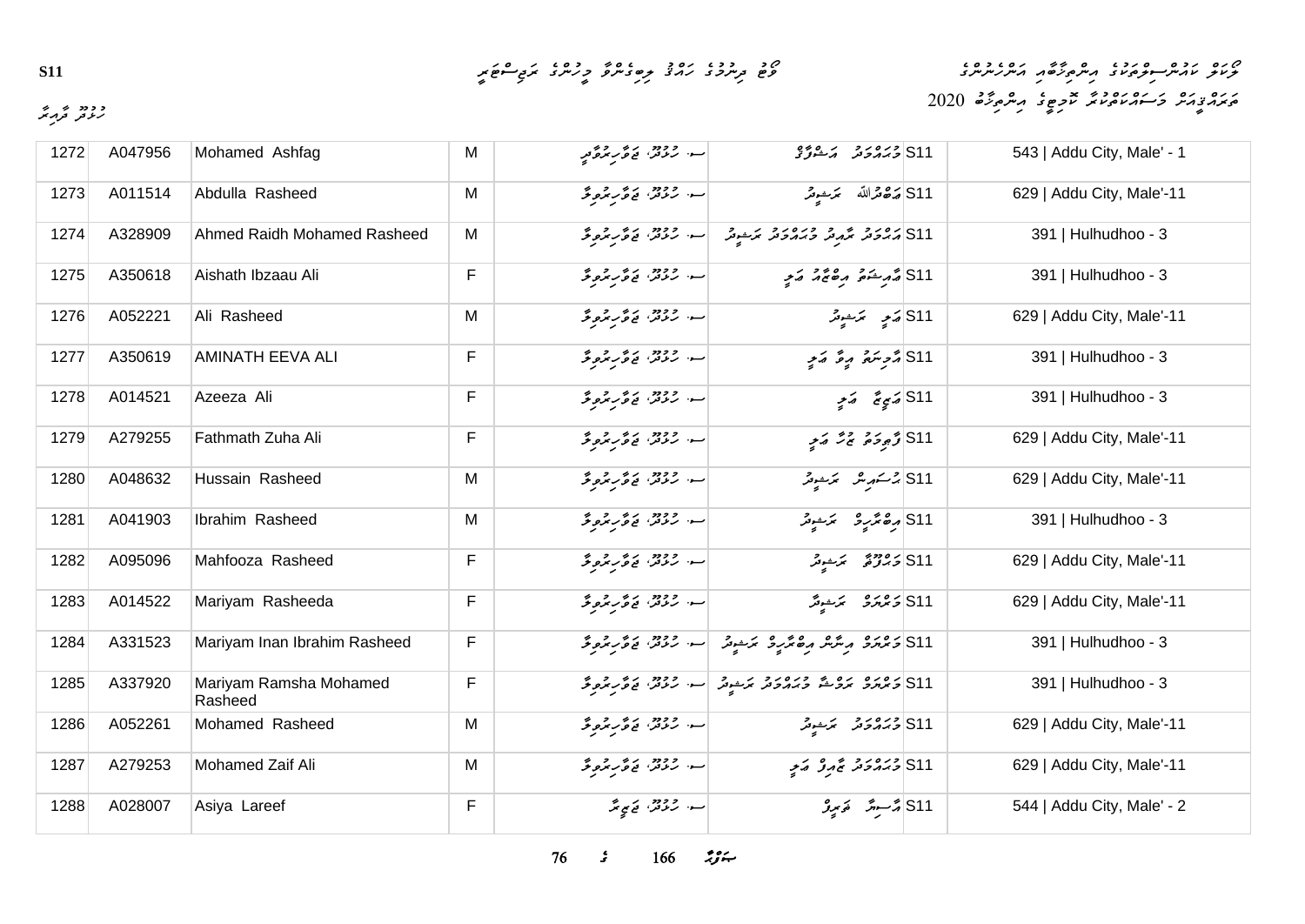*sCw7q7s5w7m< o<n9nOoAw7o< sCq;mAwBoEw7q<m; wBm;vB* م من المرة المرة المرة المرجع المرجع في المركبة 2020<br>مجم*د المريض المربوط المربع المرجع في المراجع المركبة* 

|  | د دود به پر<br>رنز تر ترمه |
|--|----------------------------|
|  |                            |

| 1289 | A027859 | Moosa Siddig Hassan         | M           | ے۔ رکوتو، قے پانگ                           |                                                                                                     | 544   Addu City, Male' - 2 |
|------|---------|-----------------------------|-------------|---------------------------------------------|-----------------------------------------------------------------------------------------------------|----------------------------|
| 1290 | A279843 | Ahmed Izwan Shareef         | M           | ے رودو پی                                   | S11 كەندى تەرىپ ئەھمىر ئىككىنى ئىلگان بىر ئىككىن ئىلگان ئىلگان ئىلگان ئىلگان ئىلگان ئىلگان ئىلگان ئ | 544   Addu City, Male' - 2 |
| 1291 | A279838 | Aminath Wafa Ali            | $\mathsf F$ | ے گروڑ ہی گا                                | S11 مَّ <i>وِسَعْهِ ۖ وَدُّ مَ</i> عٍ                                                               | 544   Addu City, Male' - 2 |
| 1292 | A279385 | Hassan Alhan Shareef        | M           | ے رودو پی                                   | S11 ئەسەھ كەنزىگىر شە <i>يدۇ</i>                                                                    | 544   Addu City, Male' - 2 |
| 1293 | A014939 | Mariyam Dhie                | F           | سە رودو. يىچ                                | S11 كەبىر <i>كەبىر بىر</i>                                                                          | 544   Addu City, Male' - 2 |
| 1294 | A279847 | <b>Mohamed Mibsal Saeed</b> | M           | سه رحوقر، مي پچ                             | S11 <i>وبروبر وهينو خوب</i> تر                                                                      | 544   Addu City, Male' - 2 |
| 1295 | A014991 | Shahula Ali                 | F           | سه رحود و پخ                                | S11  ڪريو کي په                                                                                     | 544   Addu City, Male' - 2 |
| 1296 | A014975 | Shamla Ali                  | F           | ے گروڑ ہی گا                                | S11 خۇمى كەم                                                                                        | 544   Addu City, Male' - 2 |
| 1297 | A067826 | Shazeela Ali                | F           | سە رودو يې گا                               | S11  ڪ <sub>يم</sub> وگر کي پر                                                                      | 389   Hulhudhoo - 1        |
| 1298 | A014977 | Sheela Ali                  | F           | سه رحود و ځ                                 | S11 جوءً کی پ                                                                                       | 544   Addu City, Male' - 2 |
| 1299 | A279837 | Shirufa Ali                 | F           | ے گروڑ ہی گا                                | S11 جو <i>مروٌ م</i> َرمٍ                                                                           | 544   Addu City, Male' - 2 |
| 1300 | A014914 | Abdulla Saeed               | M           | ر د ودو و و و و<br>ر د روتر، اقع نومو       | S11  بَرْحْقِرْاللَّه كَفْرِيْتْر                                                                   | 389   Hulhudhoo - 1        |
| 1301 | A279404 | Aminath Mazina              | F           | ر د ودو و د و و<br>ر د روتر، ق و تو         | S11 مَّ <i>حِيدَة تَح</i> مَّ مَّ                                                                   | 389   Hulhudhoo - 1        |
| 1302 | A015004 | <b>Fathimath Dhie</b>       | F           | ر د ودو و د و و<br>سه گرفتر، فع لا لمحر     | S11 ژ <sub>مو</sub> ځ م <sub>و</sub> موم <sup>ر</sup>                                               | 389   Hulhudhoo - 1        |
| 1303 | A014874 | Mariyam Shifza              | F           | ر د ودو وړه<br>سه روتو، تع لومو             | S11 <i>5 پر<sub>م</sub>رو جونگ</i> ر                                                                | 388   Feydhoo Ehenihen - 1 |
| 1304 | A280255 | Mohamed Naseef              | M           | ر د ودو وړه<br>سه روتو، ق <sub>ا</sub> لونو | S11 <i>دېمبرونز سر<sub>سو</sub>ژ</i>                                                                | 389   Hulhudhoo - 1        |
| 1305 | A351310 | <b>Ahmed Mahil Azmeel</b>   | M           | سەر 335°، ئۇغۇنىيە                          | S11 <i>גُ.دُوَنْد</i> وَرِوْ <i>پَ</i> ءُ <i>وِ</i> وْ                                              | 391   Hulhudhoo - 3        |

 $77$  *s*  $166$   $23$   $\div$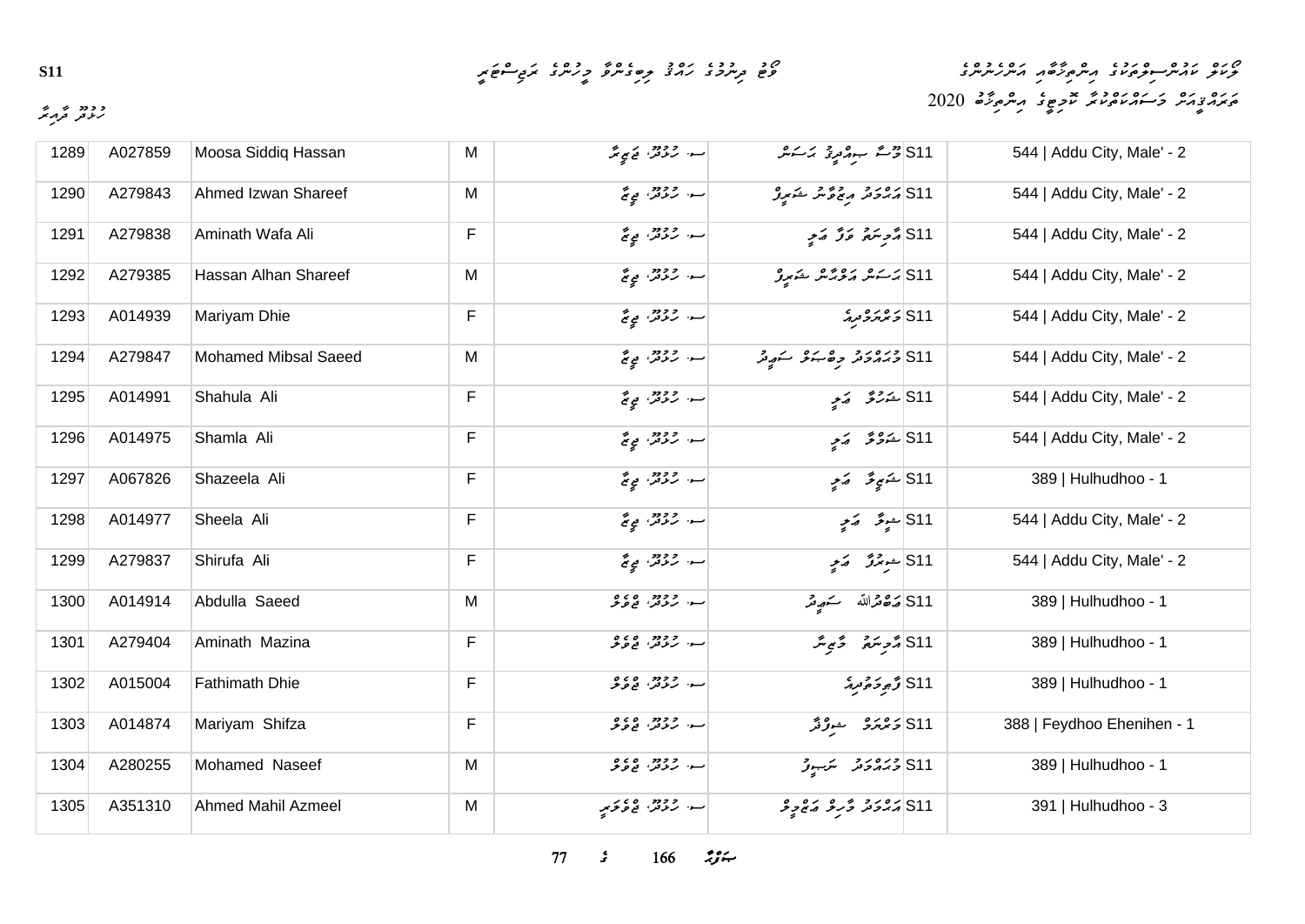*sCw7q7s5w7m< o<n9nOoAw7o< sCq;mAwBoEw7q<m; wBm;vB* م من المرة المرة المرة المرجع المرجع في المركبة 2020<br>مجم*د المريض المربوط المربع المرجع في المراجع المركبة* 

|  | د دود به پر<br>رنز تر ترمه تر |
|--|-------------------------------|
|  |                               |

| 1306 | A022511 | Aishath Azmeela   | F            | سە رودو، 23 كەبىر                                              | S11 مَگْرِسْتَمْ مِنْ مِجْ <i>جِ</i> مََّ  | 629   Addu City, Male'-11    |
|------|---------|-------------------|--------------|----------------------------------------------------------------|--------------------------------------------|------------------------------|
| 1307 | A345078 | Ali Shiyan        | M            | سە زودە قانۇمىيە                                               | S11 <i>ھَ۔</i> مُس <i>رَّمَّہ</i>          | 391   Hulhudhoo - 3          |
| 1308 | A086325 | Dhaleyka Manike   | F            | سە زودە قانۇمىيە                                               | S11 مَرْمَرْتَمْ <sub>حَ</sub> سِرْتَمْ    | 629   Addu City, Male'-11    |
| 1309 | A022524 | Hassan Farzeen    | M            | سە زودە ئەرىپ                                                  | S11 پزشک تر تروپر                          | 629   Addu City, Male'-11    |
| 1310 | A345077 | Mohamed Layan     | M            | سە زودە قاغ تومۇمىي                                            | S11 <i>ۋېروپوتر بېرىش</i>                  | 391   Hulhudhoo - 3          |
| 1311 | A152590 | Hassan Rasheed    | M            | ر د ودو ده وه و د<br>سه روتر، قاح و                            | S11 كەسكەنلەر كەنلىيەتىر                   | 239   AA. Mathiveri - 1      |
| 1312 | A098852 | Hussain Rasheed   | M            | ر د دود.<br>سه روتر، ق <sub>ا</sub> و د                        | S11 پرکسر مگر مگر میں پر مقرر میں<br>مقامت | 543   Addu City, Male' - 1   |
| 1313 | A274281 | Ibrahim Umair     | M            | ر د دود ده ه ده<br>سو گرفران مح                                | S11 مەھ <i>مگىر قەھەم</i> م                | 390   Hulhudhoo - 2          |
| 1314 | A014152 | Ilhaam Rasheed    | $\mathsf F$  | ر د ودو.<br>سه روتر، ق <sub>ا</sub> ور                         | S11  م <i>ب<sup>و</sup>رڈ</i> و کرجوٹر     | 390   Hulhudhoo - 2          |
| 1315 | A082547 | Mohamed Majeed    | M            | ر د ودو ده ده و د<br>سه رنوتر، قع و ی                          | S11 <i>\$222 كوفر</i>                      | 543   Addu City, Male' - 1   |
| 1316 | A271818 | Ali Hamoodh       | M            | ر د ووه د د د د د د د د<br>سه اربوتر، اقع و ی سه ترس           | S11 <sub>م</sub> حمو بر <i>ودگ</i> ر       | 389   Hulhudhoo - 1          |
| 1317 | A014133 | Aminath Wisama    | F            | د و ووه در در ورواه و د و د و د<br>سوء الربوش التح و ی سوفربری | S11 مَّ مِ سَمَّعَ مِ سَمَّعَ              | 460   Srilanka / Colombo - 1 |
| 1318 | A014064 | ∣Anoosha          | F            | ر د و دو د د د و د و د د و د<br>سه ربوتر، د و د سه تربرو       | S11 پرتشریحہ                               | 389   Hulhudhoo - 1          |
| 1319 | A271809 | Fathimath Shifana | $\mathsf{F}$ | د و ووه ای و در ان و د و د<br>سود ان ولاتور اقع و ی سوتورنوی   | S11 <i>وَّج</i> وحَمَّ صُورَّسَّر          | 544   Addu City, Male' - 2   |
| 1320 | A271824 | Hamdhoona Hassan  | F            | د و وود اړه د د و د ده د د د د<br>سود اندې ترکي او د کار سوفرس | S11 پژوترنتر - ترکتر                       | 544   Addu City, Male' - 2   |
| 1321 | A014123 | Mariyam Manike    | $\mathsf{F}$ | ر د ووود ده در ه پوده.<br>سوسرترونو، افغ فری مستورموی          | S11 ئ <i>ۇيرۇ ئەب</i> ر <i>ى</i>           | 389   Hulhudhoo - 1          |
| 1322 | A381887 | Mohamed Jaish     | M            | د دوه دره در ۲۶ ور<br>سود برنوتو، اقع وای سوتوبری              | S11 <i>\$نەۋەقى ق</i> ەرش                  | 544   Addu City, Male' - 2   |

 $78$  *s*  $166$  *z*  $294$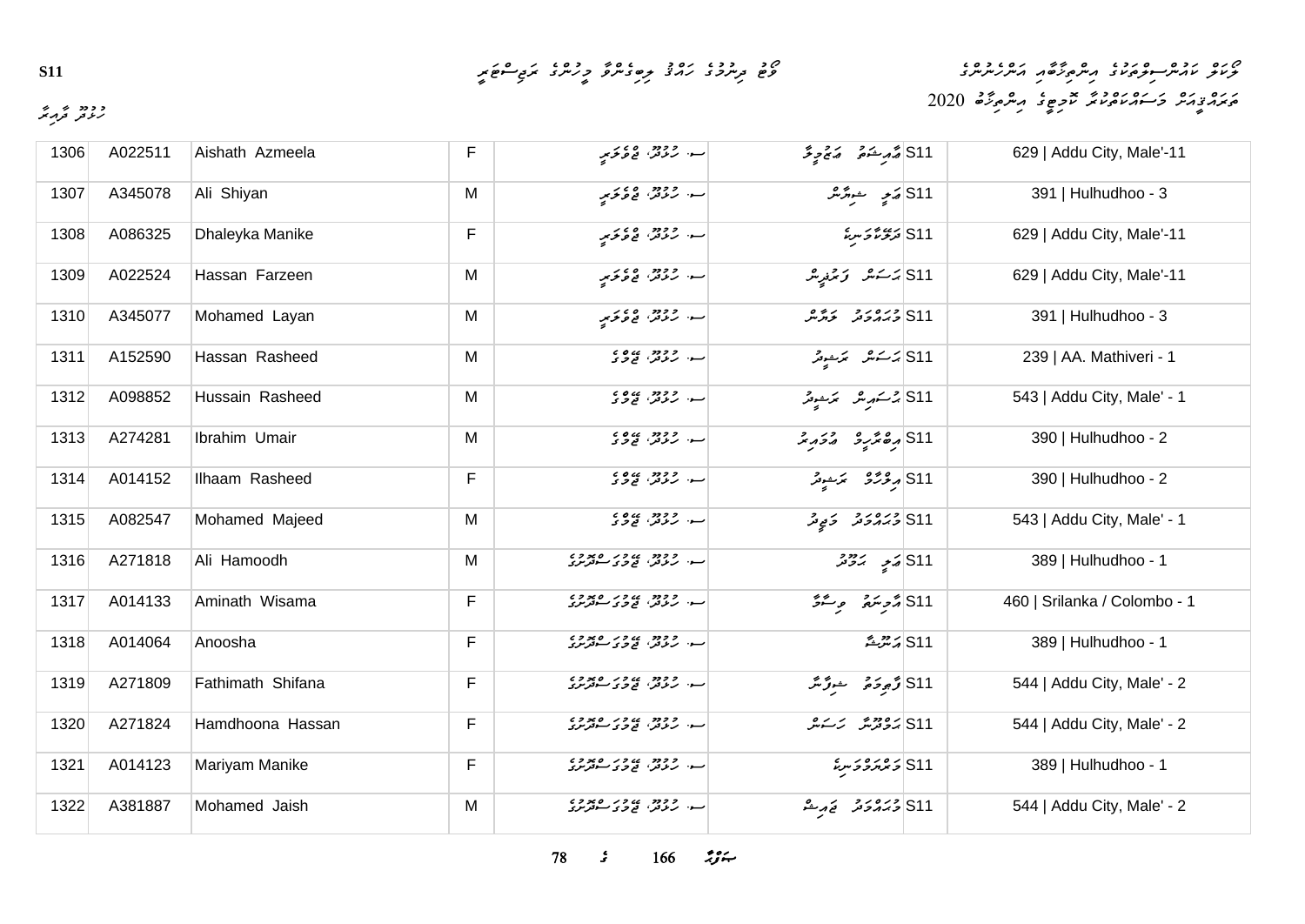*sCw7q7s5w7m< o<n9nOoAw7o< sCq;mAwBoEw7q<m; wBm;vB* م من المرة المرة المرة المرجع المرجع في المركبة 2020<br>مجم*د المريض المربوط المربع المرجع في المراجع المركبة* 

|  | د دد په پر<br>رنز تر ترمه |
|--|---------------------------|
|  |                           |

| 1323 | A271807 | Mohamed Thakhkhan | M           | د و دود ای و دارا و داد و د<br>سه انرانویس اقع بن دار و در سوتورس | S11 <i>ۋېرو د دوه وگ</i> ېر               | 389   Hulhudhoo - 1             |
|------|---------|-------------------|-------------|-------------------------------------------------------------------|-------------------------------------------|---------------------------------|
| 1324 | A014459 | Ali Maniku        | M           | ے رودو ہوتی                                                       | S11  پرموتے میں ج                         | 565   Hulhumale', Ehenihen - 13 |
| 1325 | A273949 | Ibrahim Nawaf     | M           | ب رودو. ووه                                                       | S11 مەھمگەپى ھەتقۇتى                      | 389   Hulhudhoo - 1             |
| 1326 | A152029 | Nadha Ali         | F           | ب رودو. ووه                                                       | S11 يَرَتَّزُ كَيَاسٍ                     | 544   Addu City, Male' - 2      |
| 1327 | A273951 | Neema Ali         | F           | سە رودۇر، ي <sub>و</sub> ۋىج                                      | S11 سرِمَّۃ ک <sup>ہ</sup> رِ             | 565   Hulhumale', Ehenihen - 13 |
| 1328 | A014086 | Zulaikha Zahir    | $\mathsf F$ | ے رودو ہوتی                                                       | S11 تج تح <i>مدِ بنَ</i> تج رِیْر         | 565   Hulhumale', Ehenihen - 13 |
| 1329 | A033794 | Hussain Futha     | M           | سە رودوم يې شریکا                                                 | S11 بر شهر شرویچ                          | 543   Addu City, Male' - 1      |
| 1330 | A146358 | Shaif Hussain     | M           | سه رحوفز، ج سرچ                                                   | S11 ڪمبرو پرڪبريشر                        | 543   Addu City, Male' - 1      |
| 1331 | A280128 | Shibah Hussain    | M           | سه رودو په مرتز                                                   | S11 خ <sub>و</sub> ڭ ب <sub>ە</sub> شەر ش | 543   Addu City, Male' - 1      |
| 1332 | A280133 | Shifau Hussain    | M           | سه رودو و چ                                                       | S11 جوڻ پر شهر شر                         | 390   Hulhudhoo - 2             |
| 1333 | A280135 | Shiufa Hussain    | $\mathsf F$ | سه رحوفز، ج سرچ                                                   | S11 جوړو پر شمه شر                        | 543   Addu City, Male' - 1      |
| 1334 | A078211 | Shizna Hussain    | F           | سە رودوە يەركە                                                    | S11 جەمجەنگر كەسكە <i>ر</i> ىگر           | 543   Addu City, Male' - 1      |
| 1335 | A075674 | Shujau Hussain    | M           | سه رحوفز، ج سرچ                                                   | S11 شقۇھ ب <sub>ە</sub> شىرىش             | 543   Addu City, Male' - 1      |
| 1336 | A014574 | Afeefa            | $\mathsf F$ | ے رودو اگر سرونگر                                                 | S11 ړ <i>و</i> ژ                          | 629   Addu City, Male'-11       |
| 1337 | A275270 | Ahmed Athaau      | M           | ب. رودو. ئۇرسورگە                                                 | S11 كەبروتىر كەنبۇر                       | 629   Addu City, Male'-11       |
| 1338 | A014687 | Aishath Mohamed   | F           | ب رودو الأوسطر                                                    | S11 مەم ئەم ئەم ئەرگە ئىس                 | 391   Hulhudhoo - 3             |
| 1339 | A277453 | Aishath Sama      | F           | ب دودو. ئۇچ سوڭ                                                   | S11 مەمرىشىق <sub>ە</sub> سەئى            | 391   Hulhudhoo - 3             |

 $79$  *s*  $166$  *z*  $29$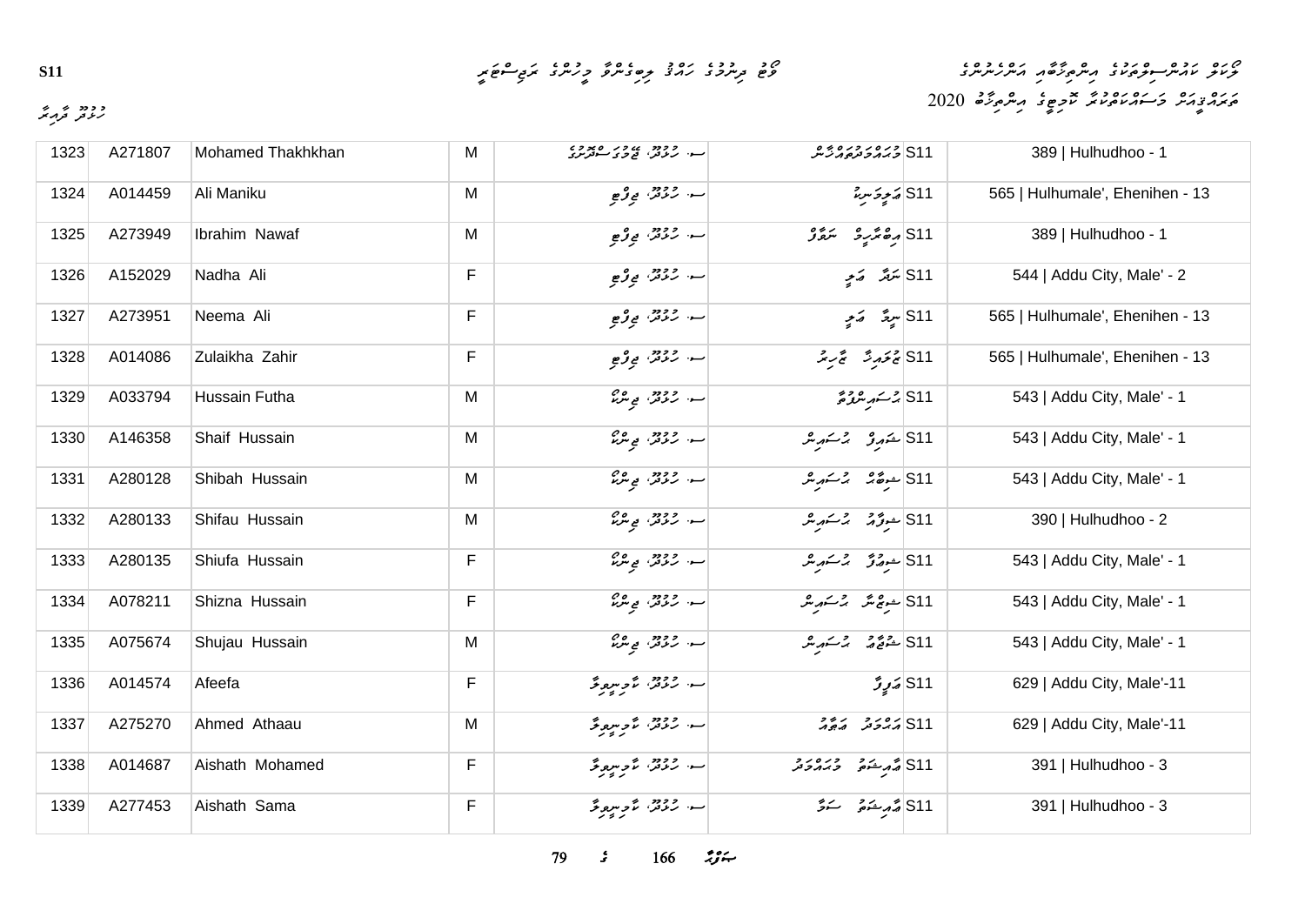*sCw7q7s5w7m< o<n9nOoAw7o< sCq;mAwBoEw7q<m; wBm;vB* م من المسجد المسجد المسجد المسجد المسجد العام 2020<br>مجم*د المسجد المسجد المستجد المسجد المسجد المسجد المسجد المسجد المسجد المسجد المسجد المسجد المسجد المسجد المسجد* 

| 1340 | A120218 | Ali Rasheed                  | M           | ۔ رودہ عمر سرورمح                        | S11  رَمِ بَرَسِوتْر                                                                                 | 629   Addu City, Male'-11    |
|------|---------|------------------------------|-------------|------------------------------------------|------------------------------------------------------------------------------------------------------|------------------------------|
| 1341 | A014480 | Aminath Mohamed              | F           | سەر 1955 - ئۇچ سورىدىگە                  | S11 مُتْرِسَمْۃ حَبَيْدَوتر                                                                          | 629   Addu City, Male'-11    |
| 1342 | A279223 | Fathimath Samha Abdul Samadh | $\mathsf F$ |                                          | S11 رُجورَمَ سُورٌ رووه ررو _ __ ووو شَعِرُ بِرَ اللَّهِ اللَّهِ اللَّهِ اللَّهِ اللَّهِ اللَّهِ الل | 629   Addu City, Male'-11    |
| 1343 | A014733 | Hawwa Mohamed                | $\mathsf F$ | ب رودو مۇم بورۇ                          | S11 ئەۋۋە مەيرە <i>دە</i>                                                                            | 629   Addu City, Male'-11    |
| 1344 | A014621 | Husna Mohamed                | $\mathsf F$ | ب رودو مۇرسور                            | S11 ژےپڑ وزورو                                                                                       | 629   Addu City, Male'-11    |
| 1345 | A024192 | Hussain Rasheed              | M           | - رودور الأوسطونثى                       | S11 پر کے مریش کر سوٹر<br>ا                                                                          | 391   Hulhudhoo - 3          |
| 1346 | A277449 | Ibrahim Waheed               | M           | ۔۔ رودوس ماکر سرہ بحر                    | S11 مەھ <i>مگرى</i> ئىكى ئىرى <i>گ</i> ى                                                             | 391   Hulhudhoo - 3          |
| 1347 | A014519 | Latheefa                     | F           | ب رودو، ئۇچسىدۇ.                         | S11 تز <sub>جو</sub> گر                                                                              | 629   Addu City, Male'-11    |
| 1348 | A014518 | Mariyam Dhie                 | $\mathsf F$ | سەر رودو ئەم سرە ئ                       | S11 ئ <i>ۇيرۇ بو</i> رگە                                                                             | 391   Hulhudhoo - 3          |
| 1349 | A277456 | Mohamed Aiham Ibrahim        | M           | ۔۔ رودہ ، مڈوسرہ بڑ                      | S11 <i>دېمم</i> ونه <sub>م</sub> رمرو مصغربو                                                         | 629   Addu City, Male'-11    |
| 1350 | A166423 | Mohamed Raee Samadhu         | M           | سەر رودو، ئ <sup>ۆ</sup> جەمھەم <b>ۇ</b> | S11 دېره ده بره بروتر                                                                                | 391   Hulhudhoo - 3          |
| 1351 | A337148 | Sakha Hassan                 | F           | ے رودہ اوربروٹر                          | S11 سترج - پرستربر                                                                                   | 391   Hulhudhoo - 3          |
| 1352 | A277454 | Shafa Ibrahim                | $\mathsf F$ | ب رودو ، ئاپرىدۇ.                        | S11 خَرَقَ بِرِهْ مَّرْرِدْ                                                                          | 460   Srilanka / Colombo - 1 |
| 1353 | A014111 | Abdulla Wajdhee              | M           | ے رودوں ماکو میرنگ                       | S11  رَحْمَدْاللَّهُ      وَقْ مَدِ                                                                  | 544   Addu City, Male' - 2   |
| 1354 | A157538 | Ahmed Misfir                 | M           | سەر 332، ئۇچرىدى                         | S11 ړ <i>رونه و</i> شویمه                                                                            | 544   Addu City, Male' - 2   |
| 1355 | A014107 | Ahmed Naseem                 | M           | ے رودوں ماکر سری                         | S11 كەبۇر كىم سىرسونى                                                                                | 389   Hulhudhoo - 1          |
| 1356 | A058112 | Ali Abdulla                  | M           | ے رودوں ماکو ہیں کہ                      | S11 <i>ھَ۔ يہ ھُ</i> قْرَاللَّه                                                                      | 544   Addu City, Male' - 2   |

 $80$  *s*  $166$  *n***<sub>y</sub>** $\leq$ 

*n8o<n@ r@q:q5*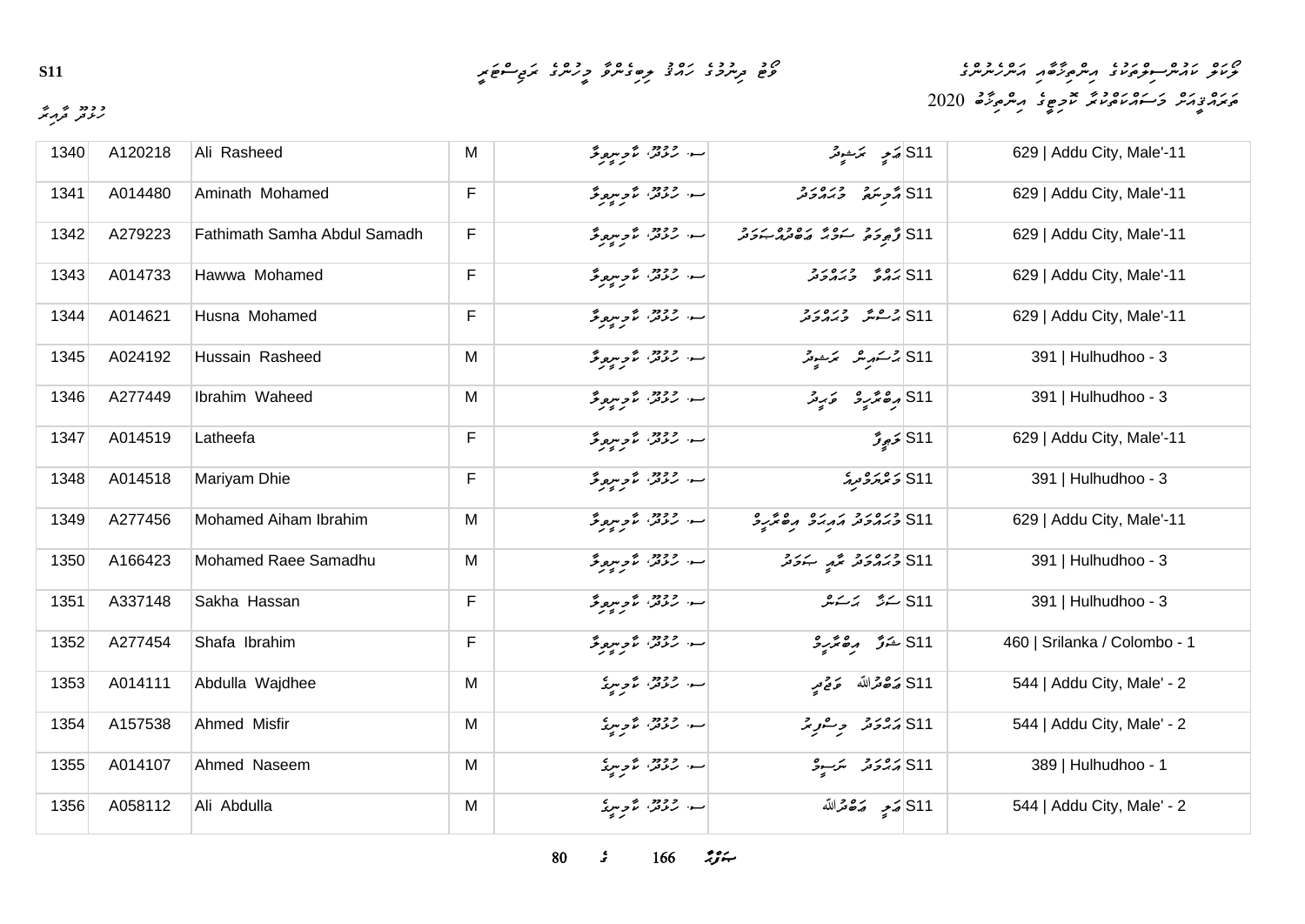*sCw7q7s5w7m< o<n9nOoAw7o< sCq;mAwBoEw7q<m; wBm;vB 2020<sup>, م</sup>وسر من المحمد المحمد المحمد المحمد العالم المحمد المحمد المحمد المحمد المحمد المحمد المحمد المحمد المحمد ال* 

| 1357 | A159835 | Aminath Wajdhy     | F | ے رکوفرن ماکو ہونگہ                 | S11 مَّ <i>جِسَمَۃُ</i> وَقَ <sub>ّ</sub> مَدٍ | 544   Addu City, Male' - 2 |
|------|---------|--------------------|---|-------------------------------------|------------------------------------------------|----------------------------|
| 1358 | A069950 | Fathimath Nasira   | F | ے رحوفز، عمر سری                    | S11 ۇ <sub>ج</sub> وڭ <sub>مۇ</sub> شەيبەتتە   | 544   Addu City, Male' - 2 |
| 1359 | A345075 | Hassan Azzan       | M | ے رودوں اگر سری                     | S11 ئەسەبىر مە <i>مەيجى</i> ر                  | 389   Hulhudhoo - 1        |
| 1360 | A014035 | Hawwa Dhie         | F | ے رکزوڑ، اگر سرنگ                   | S11 بَرْدُهٌ مِرِدٌ                            | 544   Addu City, Male' - 2 |
| 1361 | A165384 | Hussain Assam      | M | ے رودوں ماکو میری                   | S11 برسكىرىش كەبرىگەنى<br>ئا                   | 389   Hulhudhoo - 1        |
| 1362 | A026822 | Hussain Haidhar    | M | ے رودوں عمر سری                     | S11  پر شہر شہر تریمہ                          | 544   Addu City, Male' - 2 |
| 1363 | A022806 | Hussain Naseem     | M | ے رودوں اگر سری                     | S11 پڑے پر بھ سرچو                             | 544   Addu City, Male' - 2 |
| 1364 | A345076 | Ibrahim Hammadh    | M | ے رودوں ماکو ہوتا                   | S11 <sub>مر</sub> ھ <i>مگرد</i> و سمگرمو       | 389   Hulhudhoo - 1        |
| 1365 | A053726 | Ibrahim Liraar     | M | ے رودوں ماکو میری                   | S11 م <i>وڭ ئۇچ</i> رى سى <i>مگى</i> ر         | 544   Addu City, Male' - 2 |
| 1366 | A014433 | Mariyam Sheema     | F | ے رحوفز، عمر سری                    | S11 ك <i>رىمگ</i> ۇ خ <sub>ى</sub> رگ          | 544   Addu City, Male' - 2 |
| 1367 | A014402 | Abdulla Manikufaan | M | ے رودو شوہ دوہ                      | S11 كەھىراللە ئ <i>ەسلار بى</i> ر              | 390   Hulhudhoo - 2        |
| 1368 | A099631 | Ameen Shah         | M | ے رودو اور دون                      | S11  پرَ <sub>جِ</sub> سُ شَ <sup>م</sup> َرُ  | 543   Addu City, Male' - 1 |
| 1369 | A274342 | Bassam Abdullah    | M | ے۔ رووو گے سروری                    | S11 <i>6 مُحمَّدٌ فَقَ</i> مُحَمَّدَ اللَّه    | 543   Addu City, Male' - 1 |
| 1370 | A012966 | Hassan Shah        | M | ے۔ رووو گے سروری                    | S11 پرستر میٹر 2                               | 543   Addu City, Male' - 1 |
| 1371 | A274330 | Hussain Azzam      | M | ے رودو شوہروی                       | S11 پر <i>شهر شهرچ</i> و                       | 390   Hulhudhoo - 2        |
| 1372 | A027663 | Mohamed Naseem     | M | ے رودو اور دون                      | S11  <i>وټرونوتر پرسې</i> و                    | 390   Hulhudhoo - 2        |
| 1373 | A014405 | Mohamed Wahid      | M | ر د دو دو.<br>سه رنوتو، ناگرسرتونوی | S11 <i>دېمم</i> ونر گ <i>ر</i> ىر              | 543   Addu City, Male' - 1 |

و و *ه پي*م کرد مگر<br>رنو ت*و م*گرمگر

 $81$  *s*  $166$  *n***<sub>y</sub>** $\leq$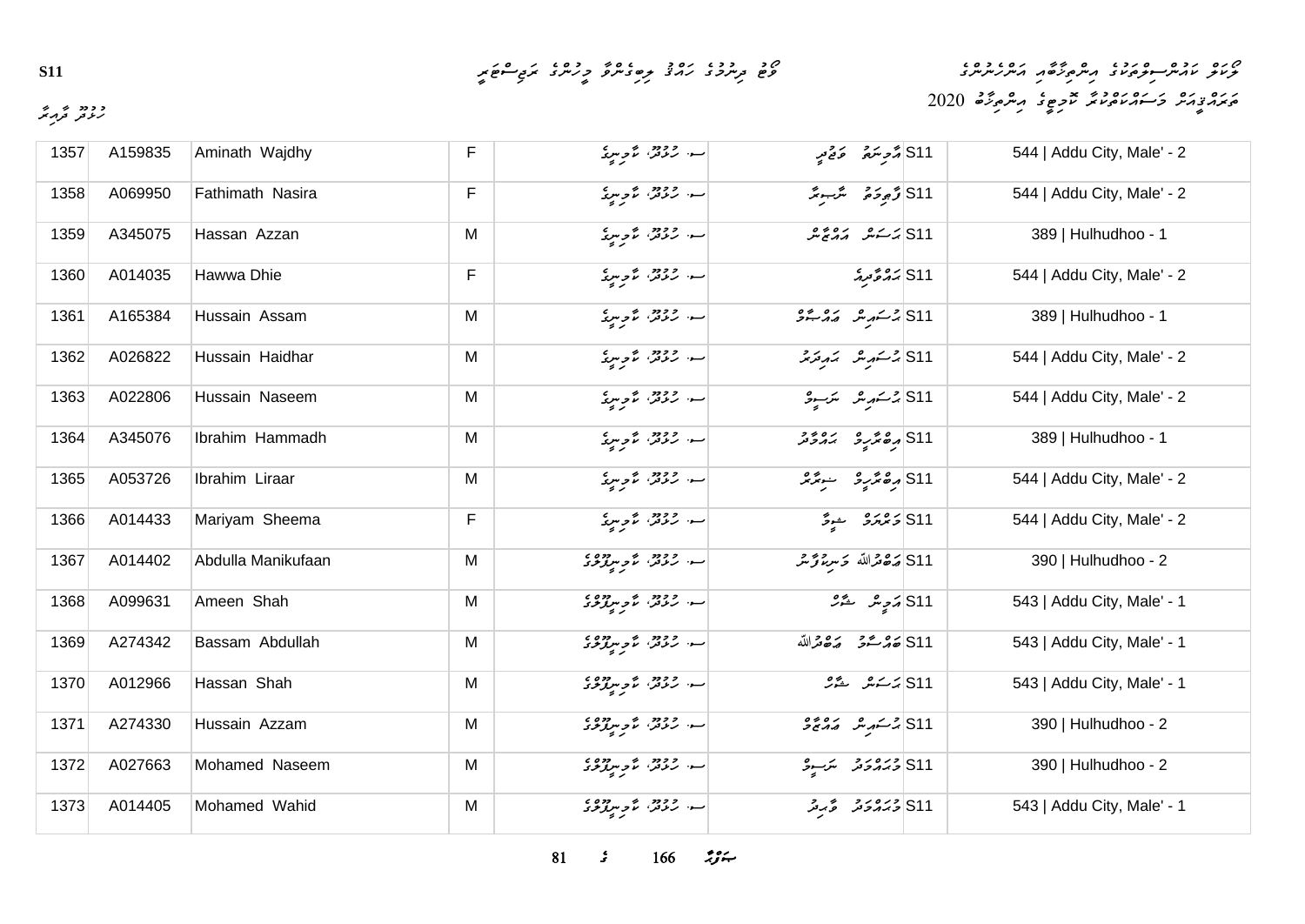*sCw7q7s5w7m< o<n9nOoAw7o< sCq;mAwBoEw7q<m; wBm;vB* م من المرة المرة المرة المرجع المرجع في المركبة 2020<br>مجم*د المريض المربوط المربع المرجع في المراجع المركبة* 

|  | s s n n    |
|--|------------|
|  | زؤفر تورمر |
|  |            |

| 1374 | A277916 | Nasreena Naseem     | F           | ر د دود از دوه و د                                 | S11 ىزىــْمېرىگە     ىزر_دۇ                            | 378   Hithadhoo Ehenihen - 1 |
|------|---------|---------------------|-------------|----------------------------------------------------|--------------------------------------------------------|------------------------------|
| 1375 | A279181 | Nusrath Naseem      | F           | ر دود شوس ده ده<br>سه روند، شوسرونور               | S11 ىر <i>ىشتى ھەس</i> وۋ                              | 543   Addu City, Male' - 1   |
| 1376 | A131254 | Abdulla Rasheed     | M           | ے۔ رووو اندون کا کا کروا ہے                        | S11 كەھەتراللە <del>م</del> رىش <sub>و</sub> تىر       | 389   Hulhudhoo - 1          |
| 1377 | A055156 | Abdulla Zubair      | M           | ر در دود در در د                                   | S11 مَ <i>ـُهْ مِّدْ</i> اللَّهُ تَجْ <i>حَمْ</i> مِرْ | 389   Hulhudhoo - 1          |
| 1378 | A098076 | <b>Ahmed Didi</b>   | M           | ر د ودو رور د<br>سه روتو، مانو <del>د</del> و د    | S11 كەر3قرىرىر                                         | 389   Hulhudhoo - 1          |
| 1379 | A056634 | Ali Zubair          | M           | سه اودود کارورا کا                                 | S11 <i>ھَ۔ ج</i> صَ <i>م</i> ہ                         | 389   Hulhudhoo - 1          |
| 1380 | A023972 | Aminath Zubair      | F           | سه رودو رود و                                      | S11 مَّ حِسَمَ مِنْ صَدِيمَهِ                          | 544   Addu City, Male' - 2   |
| 1381 | A051108 | Maryam Zubair       | F           | ر در دوده اروز و در دارد.<br>سوار مرکزی مانورو و د | S11 <i>وَبُرْدَرْ جَهَدِيرْ</i>                        | 544   Addu City, Male' - 2   |
| 1382 | A082204 | Mohamed Abbas       | M           | در دود کاری در د                                   | $282225$ S11                                           | 126   B. Thulhaadhoo - 3     |
| 1383 | A050838 | Moosa Zubair        | M           | ر د ودو رور د<br>سه روتو، مانو <del>د</del> و د    | S11 تۇشە ئەھەبىتى                                      | 389   Hulhudhoo - 1          |
| 1384 | A112401 | Sheena Ahmed        | F           | ر د دود د د د د د<br>سه روتر، موود د               | S11 حيثر ك <i>ەبى</i> ر كىر                            | 544   Addu City, Male' - 2   |
| 1385 | A101159 | Shiyaz Ahmed        | M           | ر د ودو رور د<br>سه روتو، مانو <del>د</del> و د    | S11 حېتمنر <i>ډېرې</i> تر                              | 544   Addu City, Male' - 2   |
| 1386 | A063026 | Afrah Hussain       | M           | - رودو کامره کار                                   | S11 <sub>م</sub> زوم پر بر شهر شر                      | 378   Hithadhoo Ehenihen - 1 |
| 1387 | A279136 | Ahmed Zidhan        | M           | ۔ دوود نامرور ،                                    | S11 كەش <sup>ى</sup> ر قىر س <sub>ە</sub> مەر بىر      | 389   Hulhudhoo - 1          |
| 1388 | A131275 | Ahmed Mirza Hussain | M           | ب دود رور ،                                        | S11 كەندى قارىپقى بەسكەبلا                             | 97   R. Un'goofaaru - 1      |
| 1389 | A063330 | Aishath Hussain     | $\mathsf F$ | سه رودو، کامرونوی                                  | S11 مۇمەينىمۇ گەسىمبەش                                 | 389   Hulhudhoo - 1          |
| 1390 | A271704 | Aishath Lamha       | F           | ے دووو تامری                                       | S11 م <i>ۇم شىم</i> ئۇرگ                               | 544   Addu City, Male' - 2   |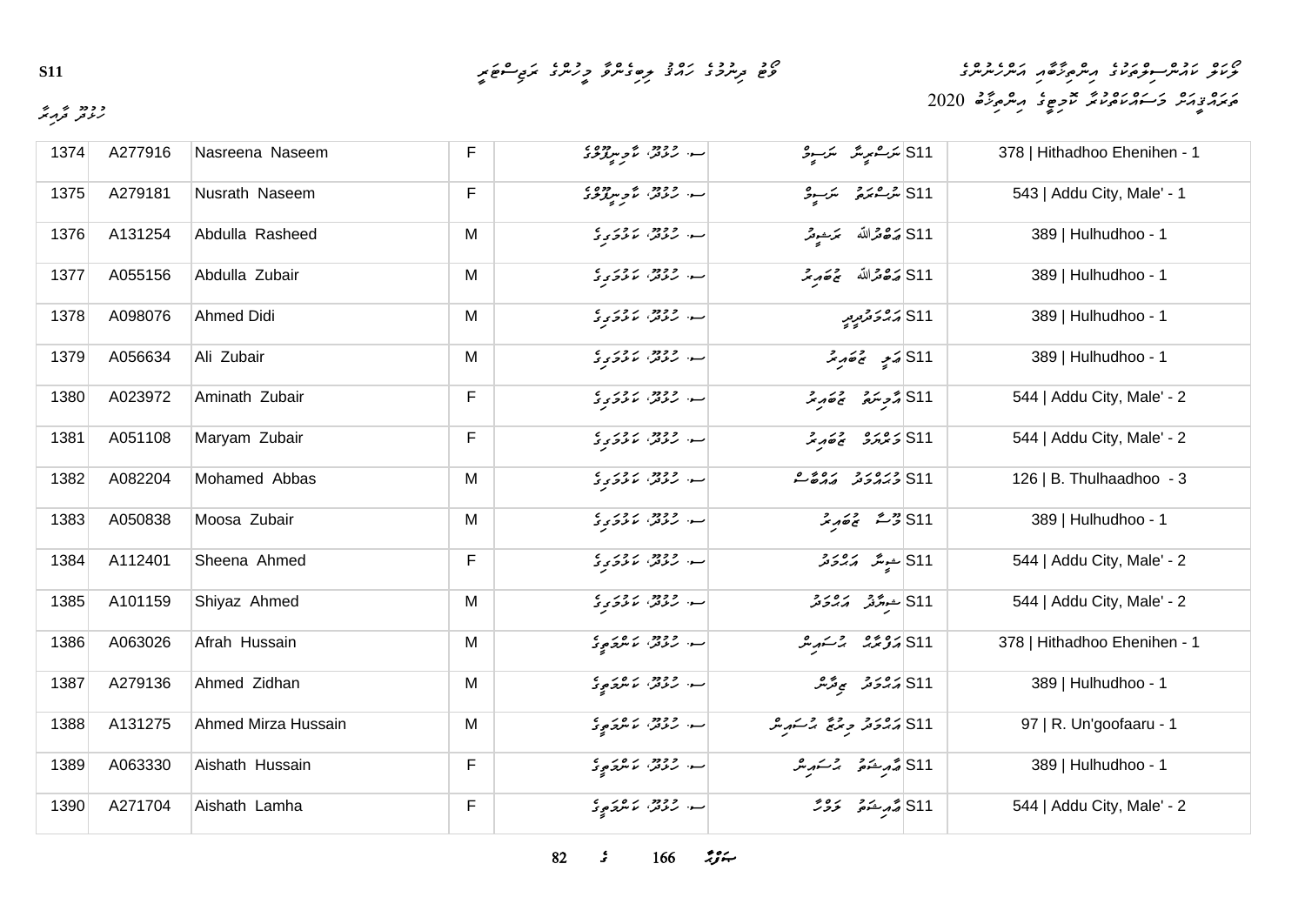*sCw7q7s5w7m< o<n9nOoAw7o< sCq;mAwBoEw7q<m; wBm;vB* م من المرة المرة المرة المرجع المرجع في المركبة 2020<br>مجم*د المريض المربوط المربع المرجع في المراجع المركبة* 

| د ده په      |  |
|--------------|--|
| روثتر قرمانه |  |

| 1391 | A026994 | Ali Shareef                  | M           | ے۔ رودوں کا ملاحات کا                          | S11  كەمچە ھەمپور                                       | 544   Addu City, Male' - 2      |
|------|---------|------------------------------|-------------|------------------------------------------------|---------------------------------------------------------|---------------------------------|
| 1392 | A014048 | Basheera Hussain             | F           | ر در دود. زره در در د                          | S11 صَحْبِعٌ گَرْسَمَ <i>رِ م</i> ْرُ                   | 389   Hulhudhoo - 1             |
| 1393 | A154905 | Fathimath Shinaza            | F           | - دودو رور ،                                   | S11 تَرْجِرْحَمْ صْبِسَّمَّةَ                           | 544   Addu City, Male' - 2      |
| 1394 | A014342 | Hussain Futha                | M           | سه دوده که شرح می ک                            | S11 پر شمبر مثر پڑھ<br>پ                                | 389   Hulhudhoo - 1             |
| 1395 | A256653 | Izneena Yoosuf               | F           | ر در دود. زره در در د                          | S11 <sub>مو</sub> ڃ <sub>موس</sub> تر گ <sup>و</sup> شو | 389   Hulhudhoo - 1             |
| 1396 | A351924 | Mariyam Heena                | F           | ے۔ رودو کامرور کا                              | S11  <i>5 پر پر بل</i> گر                               | 389   Hulhudhoo - 1             |
| 1397 | A014119 | Mariyam Hussain              | F           | ے رودو کامروکا                                 | S11 كەبىر بىر يەسىر بىر                                 | 544   Addu City, Male' - 2      |
| 1398 | A166111 | <b>Fathimath Manal Riyaz</b> | F           | - رودو رىرەم ئوگ                               | S11 زُّەِرَە ئ <sup>ە</sup> ر ئەر ئىرە <i>دى</i> شە     | 543   Addu City, Male' - 1      |
| 1399 | A143859 | Mariyam Mibsam Naseer        | $\mathsf F$ | - رودو رىرەم ئوگ                               | S11 <i>وَيُرْمَرُوْ وِهْبُوْ مَرْسِيمُ</i>              | 543   Addu City, Male' - 1      |
| 1400 | A122624 | Mohamed Bassam               | M           | ے اردود کے درہ دی گھ                           | S11 دېرمونو خص <sup>ور</sup>                            | 543   Addu City, Male' - 1      |
| 1401 | A014563 | Naseema Hassan               | F           | ے رودہ رے دیکھیے                               | S11  ىترسوى - ئەس <i>تەنل</i>                           | 543   Addu City, Male' - 1      |
| 1402 | A078702 | Rauza Hussain                | F           | ے اردود کے درہ دی گھ                           | S11 ئىرت <sub>ە</sub> شقە جەسىمبەش                      | 543   Addu City, Male' - 1      |
| 1403 | A043388 | Abdulla Salih                | M           | د د د ده در ده د د<br>سه روتر، مایوسردار       | S11 كَەڭ قىراللە بەش <i>ۈر</i>                          | 543   Addu City, Male' - 1      |
| 1404 | A031972 | Zubaida Ahmed Didi           | F           | د د ودو. د بر ه ه ه ه<br>سه ا رنوش اما توسرهای | S11 ئىھَەر قىر سەكەترىرىر                               | 543   Addu City, Male' - 1      |
| 1405 | A093365 | Aishath Zilma                | F           | سە زىرى ئابروكى                                | S11 مَەرشىق ب <i>ې</i> ۋۇ                               | 567   Villimale' Ehenihen - 2   |
| 1406 | A353669 | Aminath Iba Naseer           | F           | ے رودوم کا بروگی                               | S11 مُرْحِسَمُ مِنْ سَنِبِيرُ                           | 544   Addu City, Male' - 2      |
| 1407 | A014126 | Mariyam Dhie                 | F           | ے رودوم کا بروگی                               | S11 5پرپر3مرچ                                           | 565   Hulhumale', Ehenihen - 13 |

**83** *s* **166** *n***<sub>s</sub>***n***<sub>s</sub>**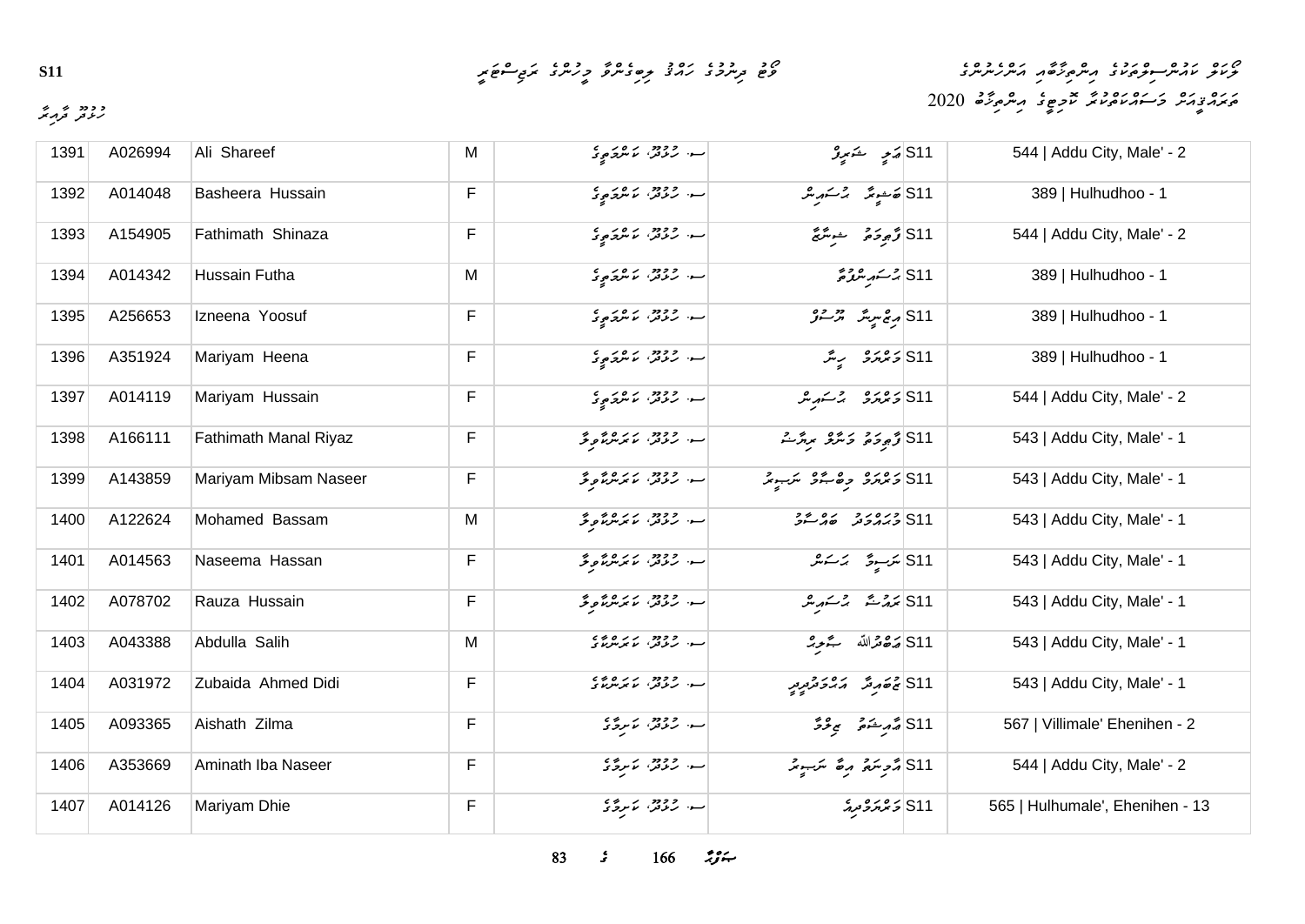*sCw7q7s5w7m< o<n9nOoAw7o< sCq;mAwBoEw7q<m; wBm;vB* م من المرة المرة المرة المرجع المرجع في المركبة 2020<br>مجم*د المريض المربوط المربع المرجع في المراجع المركبة* 

|  | د دود به پر<br>رنز تر ترمه تر |
|--|-------------------------------|
|  |                               |

| 1408 | A272927 | Aminath Shaira            | F           | ے رکوفر، ایک شرو برو میں                        | S11 مَّ حِ سَمَّ مُسَّمَّدٍ مَّذَ                                 | 390   Hulhudhoo - 2          |
|------|---------|---------------------------|-------------|-------------------------------------------------|-------------------------------------------------------------------|------------------------------|
| 1409 | A272920 | Fathimath Saara           | F           | ب رودو پره ووير                                 | S11 ۇ <sub>جو</sub> رَمْ شَتَرَ                                   | 543   Addu City, Male' - 1   |
| 1410 | A036162 | Mohamed Safiyyu           | M           | ے رودہ رکھویروپر                                | S11 <i>ۋېرەدى بەي ۋە</i>                                          | 390   Hulhudhoo - 2          |
| 1411 | A014347 | Waheedha Hassan Manikfaan | F           | ب رودد. تأڪو برقوبر                             | S11 <i>ھَ بِيعَدُ بْنِ سَنْعَدُ بِيرِين<sub>ا</sub> وَ</i> مُتَرَ | 390   Hulhudhoo - 2          |
| 1412 | A014573 | Aishath Manikufaanu       | $\mathsf F$ | د د ودو د د ده د د د<br>سه روتر، تا سوه بوی     | S11 مەم ھەم ئەس ئۇ تىر                                            | 391   Hulhudhoo - 3          |
| 1413 | A014454 | Ali Manik                 | M           | د د دود د د د د د د د<br>سه روتو، تاسعوموی      | S11 ڪ <sub>يپ م</sub> وسيد                                        | 391   Hulhudhoo - 3          |
| 1414 | A014529 | Aminath Manike            | F           | د و دود در ۲۵۵ ده.<br>سه رنوتو، تاسعهجای        | S11 مُ <i>ج</i> سَمْهُ حَسِن <sub>َ</sub>                         | 391   Hulhudhoo - 3          |
| 1415 | A014585 | Fathimath Sharmeela       | $\mathsf F$ | د و و دو در ۵۶۵ و د<br>سه رنوتو، تا سهمونوی     | S11 ۇ <sub>ج</sub> ودۇ شىر <i>و</i> ۇ                             | 391   Hulhudhoo - 3          |
| 1416 | A371982 | Hashim Rasheed            | M           | د د دود د ده د د د د د د                        | S11 كەنتىرى - تەكسىرىمى                                           | 117   B. Kihaadhoo - 1       |
| 1417 | A278118 | Mohamed Shaam             | M           | د د د دود د د د د د د د<br>سه روتر، تم سوه بوی  | S11 ديرورو گړو                                                    | 391   Hulhudhoo - 3          |
| 1418 | A327814 | Mohamed Madhin Jaufar     | M           | د د دود د ده د د د د د د                        | S11 <i>وبرورو وُبِرِسْ فەن ب</i> ر                                | 629   Addu City, Male'-11    |
| 1419 | A162892 | Shaheeda                  | $\mathsf F$ | ر د د د د د د د د د د د<br>سه رنوتو، با سهم بوی | S11 شریگر                                                         | 629   Addu City, Male'-11    |
| 1420 | A014582 | Waheeda                   | F           | د د دود د د د د د د د<br>سه روتو، تا سهونوی     | S11 <sub>ح بر</sub> مَّز                                          | 460   Srilanka / Colombo - 1 |
| 1421 | A271805 | Fathimath Hamza           | F           | ے۔ ووود پر تدری                                 | S11 <i>وُّجِ دَمْ دَ رَوْجُ</i>                                   | 544   Addu City, Male' - 2   |
| 1422 | A014118 | Fathuhulla                | M           | ے۔ ووود پر تدری                                 | S11 وَحَدَّ اللَّه                                                | 389   Hulhudhoo - 1          |
| 1423 | A150066 | Mohamed Salih             | M           | - دودو بالانده وه                               | S11 <i>2222 سگور</i><br>ا                                         | 389   Hulhudhoo - 1          |
| 1424 | A152046 | Nashwa Ali                | F           | ے رودو پر مرکزی                                 | S11  سَرَشْرَةٌ      دَمِرِ                                       | 389   Hulhudhoo - 1          |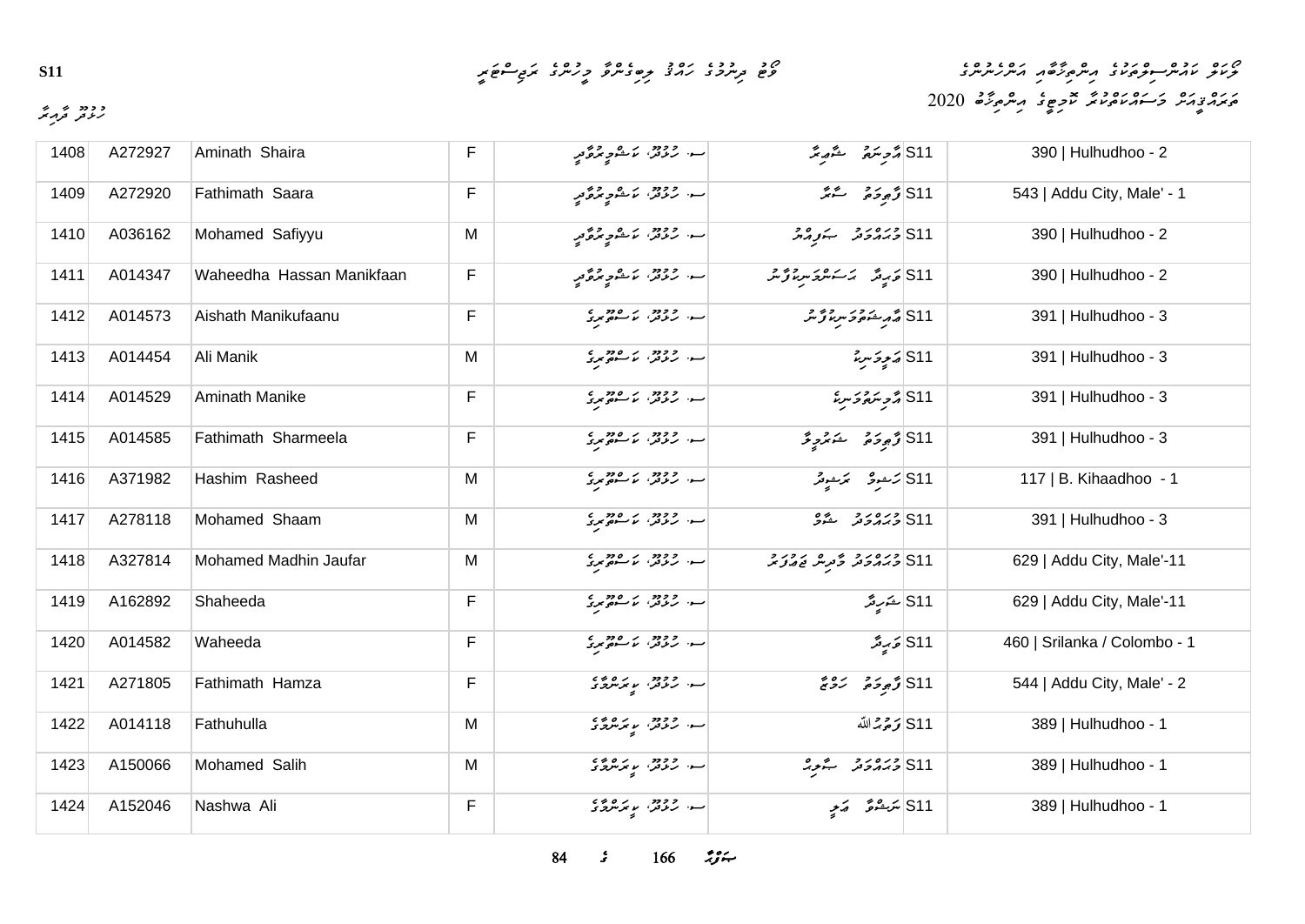*sCw7q7s5w7m< o<n9nOoAw7o< sCq;mAwBoEw7q<m; wBm;vB* م من المسجد المسجد المسجد المسجد المسجد العام 2020<br>مجم*د المسجد المسجد المستجد المسجد المسجد المسجد المسجد المسجد المسجد المسجد المسجد المسجد المسجد المسجد المسجد* 

| 1425 | A014117 | Nasrulla             | M           | ے رودہ پر مردون                                  | S11  تتربكه تحرالله                              | 389   Hulhudhoo - 1        |
|------|---------|----------------------|-------------|--------------------------------------------------|--------------------------------------------------|----------------------------|
| 1426 | A101792 | Mohamed              | M           | ر در دود. عاره ا                                 | S11 دُبَرْدْدَتْر                                | 389   Hulhudhoo - 1        |
| 1427 | A021813 | Abdulla Manikufaanu  | M           | ے رودوں عامریزی                                  | S11 كَەڭ قىراللەي سەيدۇ ئۇ تىر                   | 389   Hulhudhoo - 1        |
| 1428 | A014033 | Aishath Manikfaan    | F           | ے ارودہ کالماس                                   | S11 مەم ھەم ئەسرىرى تۈرىگە                       | 389   Hulhudhoo - 1        |
| 1429 | A099613 | Aminath Zaeema       | F           | ے ارودہ کالماس                                   | S11 مَّ <i>جِسَعْہ</i> نَج مِرْحَر               | 544   Addu City, Male' - 2 |
| 1430 | A014264 | Fathimath Manikfaanu | $\mathsf F$ | ے ارودہ کالماس                                   | S11 ژ <sub>ېو</sub> دَنْ دَسِرْتَرَ تَر          | 544   Addu City, Male' - 2 |
| 1431 | A054703 | Hawwa Nazeera        | F           | ے ارودہ کا تاریخ                                 | S11 <i>بَدُهُ تَلَّهُ مَبْرِيُّ</i>              | 544   Addu City, Male' - 2 |
| 1432 | A138926 | Mohamed Zaeem        | M           | ے۔ ارودہ ان کاربری                               | S11 <i>دېمگەن</i> ى ئەرە                         | 389   Hulhudhoo - 1        |
| 1433 | A271282 | Muaathif Waleed      | M           | ے ارودہ عام ہے                                   | S11 دُمَّە پور گە پار                            | 241   AA. Feridhoo - 1     |
| 1434 | A271277 | Yoonus Ibrahim       | M           | ے ارودہ کالماس                                   | S11 ترىر مەھەر يەھ                               | 544   Addu City, Male' - 2 |
| 1435 | A056299 | Zulaykha Manike      | $\mathsf F$ | ے رودوں کا عربی کا                               | S11  ى <sub>ج</sub> ئۇم <sub>ۇ</sub> رتى ئەسرىئا | 544   Addu City, Male' - 2 |
| 1436 | A014187 | Ali Thakhkhan        | M           | ے ارودو باشریزی                                  | S11 كەمچە <i>كەنگە</i> ر                         | 391   Hulhudhoo - 3        |
| 1437 | A335778 | Aminath Mansha Ali   | $\mathsf F$ | ے ارودوں پانڈوی                                  | S11 مَّ <i>وِ سَمَّۃ کا شَرْحَہ مَ مِ</i>        | 391   Hulhudhoo - 3        |
| 1438 | A271484 | Mohamed Shiraaz      | M           | سه دودو. با پنجابی                               | S11 <i>دېزونو شومگ</i> ې                         | 161   K. Guraidhoo - 2     |
| 1439 | A040256 | Shamakh Ali          | M           | سە زودە ئاسلام                                   | S11 خەر <sub>م</sub> ۇر كەي                      | 629   Addu City, Male'-11  |
| 1440 | A138676 | Ali Fuad             | M           | د د ده پره ر د د د د د<br>پ رندن بابار سرترو برد | S11  رَمِ وَرُدُوْ                               | 544   Addu City, Male' - 2 |
| 1441 | A043982 | Asima Fuad           | F           | د د دور سره د بر د د د<br>سه اردند، اما ما مرس   | S11 م <sup>ح</sup> سبوءً ق <i>وم</i> قر          | 389   Hulhudhoo - 1        |

 $85$  *s*  $\frac{166}{100}$  *n***<sub>19</sub>** $\leftarrow$ 

*n8o<n@ r@q:q5*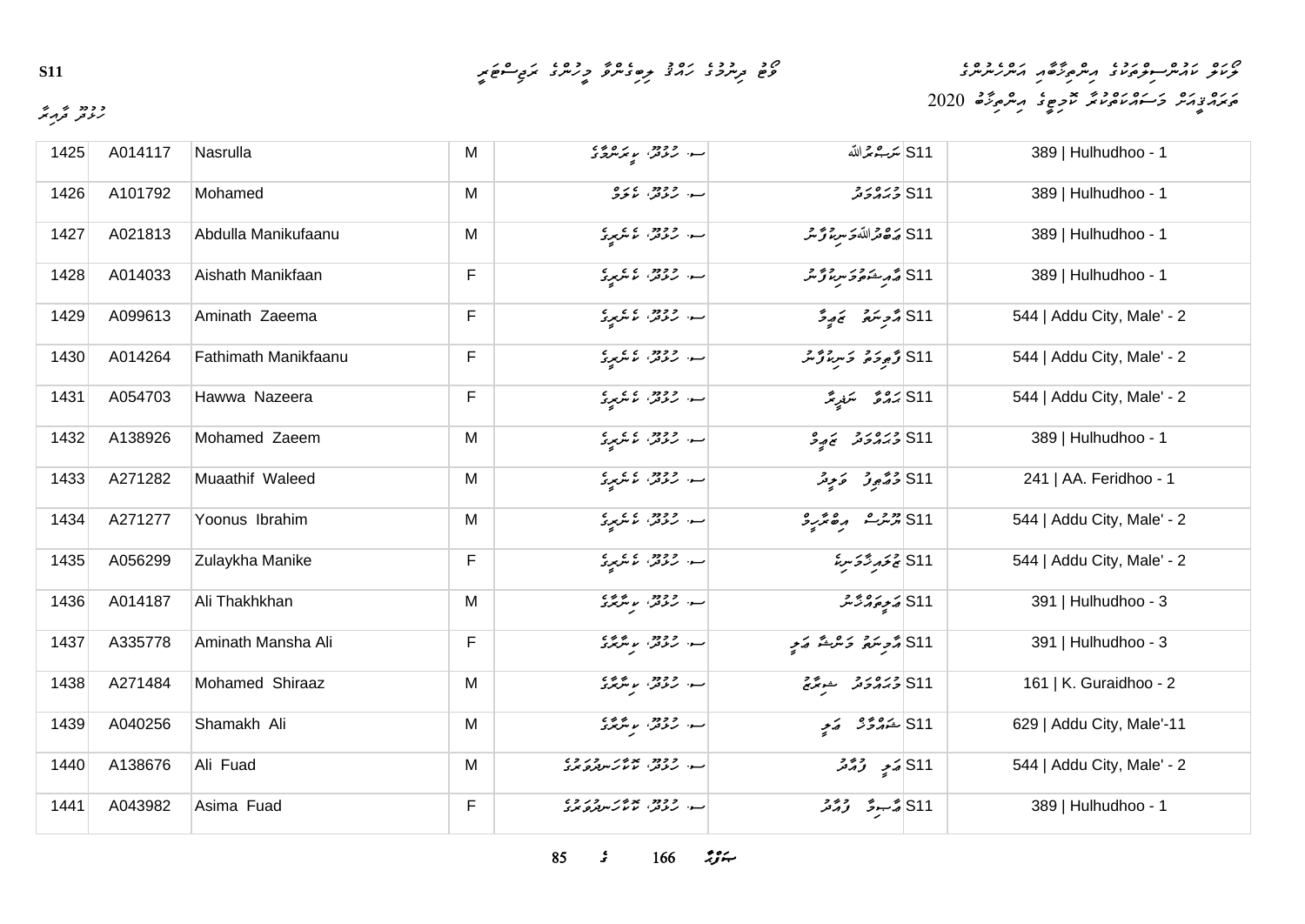*sCw7q7s5w7m< o<n9nOoAw7o< sCq;mAwBoEw7q<m; wBm;vB* م من المرة المرة المرة المرجع المرجع في المركبة 2020<br>مجم*د المريض المربوط المربع المرجع في المراجع المركبة* 

|  | د دود به پر<br>رنز تر ترمه تر |
|--|-------------------------------|
|  |                               |

| 1442 | A055153 | Hilaala Abdul Kareem      | F            | ے۔ ووود ہونے سروروں                                 | S11 بەقەق مەھەر <i>ى تەرە</i>              | 389   Hulhudhoo - 1       |
|------|---------|---------------------------|--------------|-----------------------------------------------------|--------------------------------------------|---------------------------|
| 1443 | A026689 | Ibrahim Fuaadh            | M            | د د دو. پره د بر د د د د<br>سه رنوش انا بارسهوه برد | S11 م <i>وھ مگرچ</i> و مح <sup>مد</sup> تر | 389   Hulhudhoo - 1       |
| 1444 | A055154 | Ilyas Fuad                | M            | د دوه سوه ر در ده.<br>سوا رنوش برنار برتوروس        | S11 مەۋەرىشە بورتىر                        | 389   Hulhudhoo - 1       |
| 1445 | A014249 | <b>Fathmath Dhie</b>      | F            | د د دوه مور ۵۶۵<br>پ. رنوس مام مرد د                | S11 ۇ <sub>جو</sub> رَ <sub>حو</sub> برۇ   | 629   Addu City, Male'-11 |
| 1446 | A041786 | Hassan Saeed              | M            | د دودو. پر ده و د<br>سه رنوش ناموس د د              | S11 پرستر مر سک <i>ھ</i> یٹر               | 629   Addu City, Male'-11 |
| 1447 | A065476 | Hawwa Hafeeza             | F            | د د دود بدر ه د د<br>سه رودر، نام مرد د             | S11 بَرْدُمَّ تَرَبِّيَّ                   | 629   Addu City, Male'-11 |
| 1448 | A158536 | Khadheeja                 | F            | ر د د ده پر ده و د و<br>سه گرفتن نام مرد و          | S11  تزمیرچّ                               | 629   Addu City, Male'-11 |
| 1449 | A064486 | Mohamed Zameer            | M            | ر د د د برده د د د<br>سه گرفتن نام مرد د            | S11 <i>دېمگ</i> ونر کاموند                 | 391   Hulhudhoo - 3       |
| 1450 | A014271 | Rifuath Abdulla           | M            | د د دود بدر ه د ه<br>پ. روتر، نام مرد د             | S11 <i>مروض مەھى</i> راللە                 | 629   Addu City, Male'-11 |
| 1451 | A099023 | Rishma                    | F            | ر د د د برده و د د<br>سه رونو، موه دو د             | S11  برشرمح<br>*                           | 629   Addu City, Male'-11 |
| 1452 | A058214 | Hawwa Manike              | F            | ر د دود برد .<br>ب روند، لاه موجوع                  | S11 ئەرمۇ <del>ر</del> بىرىد               | 629   Addu City, Male'-11 |
| 1453 | A276717 | Abdulla Fawaz             | M            | ے رودو، توریڈی                                      | S11 كەھەتراللە ئ <i>وغ</i> ى               | 390   Hulhudhoo - 2       |
| 1454 | A138979 | Ahmed Riyaah              | M            | ے۔ رودوں اور مگر                                    | S11 كەبرى ئىر ئىرگە بىر                    | 390   Hulhudhoo - 2       |
| 1455 | A274234 | Aishath Saaidha           | F            | ے رودو ویدی                                         | S11 مَدْمِ مَنْهُمْ مُسْتَمْهِ مَدْ        | 390   Hulhudhoo - 2       |
| 1456 | A276715 | Fathimath Siyaana Mohamed | F            | سەر 335، مۇرىگرى                                    | S11 ز <sub>نجوخ</sub> و سرگر دبرورد        | 390   Hulhudhoo - 2       |
| 1457 | A015047 | Mohamed Hussain           | $\mathsf{M}$ | ے دوود وریدی                                        | S11 <i>ديومو جي جيمبر</i><br>س             | 390   Hulhudhoo - 2       |
| 1458 | A014612 | Mohamed Siyam             | M            | ے دودہ دورہ                                         | S11 <i>دېزونه</i> سو <i>رو</i>             | 390   Hulhudhoo - 2       |

 $86$  *s*  $\cancel{0}$  **166** *n***<sub>3</sub>** *n***<sub>1</sub> <b>***n*<sub>2</sub> *n*<sub>2</sub> *n*<sub>2</sub> *n*<sub>2</sub> *n*<sub>2</sub> *n*<sub>2</sub> *n*<sub>2</sub> *n*<sub>2</sub> *n*<sub>2</sub> *n*<sub>2</sub> *n*<sub>2</sub> *n*<sub>2</sub> *n*<sub>2</sub> *n*<sub>2</sub> *n*<sub>2</sub> *n*<sub>2</sub> *n*<sub>2</sub> *n*<sub>2</sub> *n*<sub>2</sub> *n*<sub>2</sub>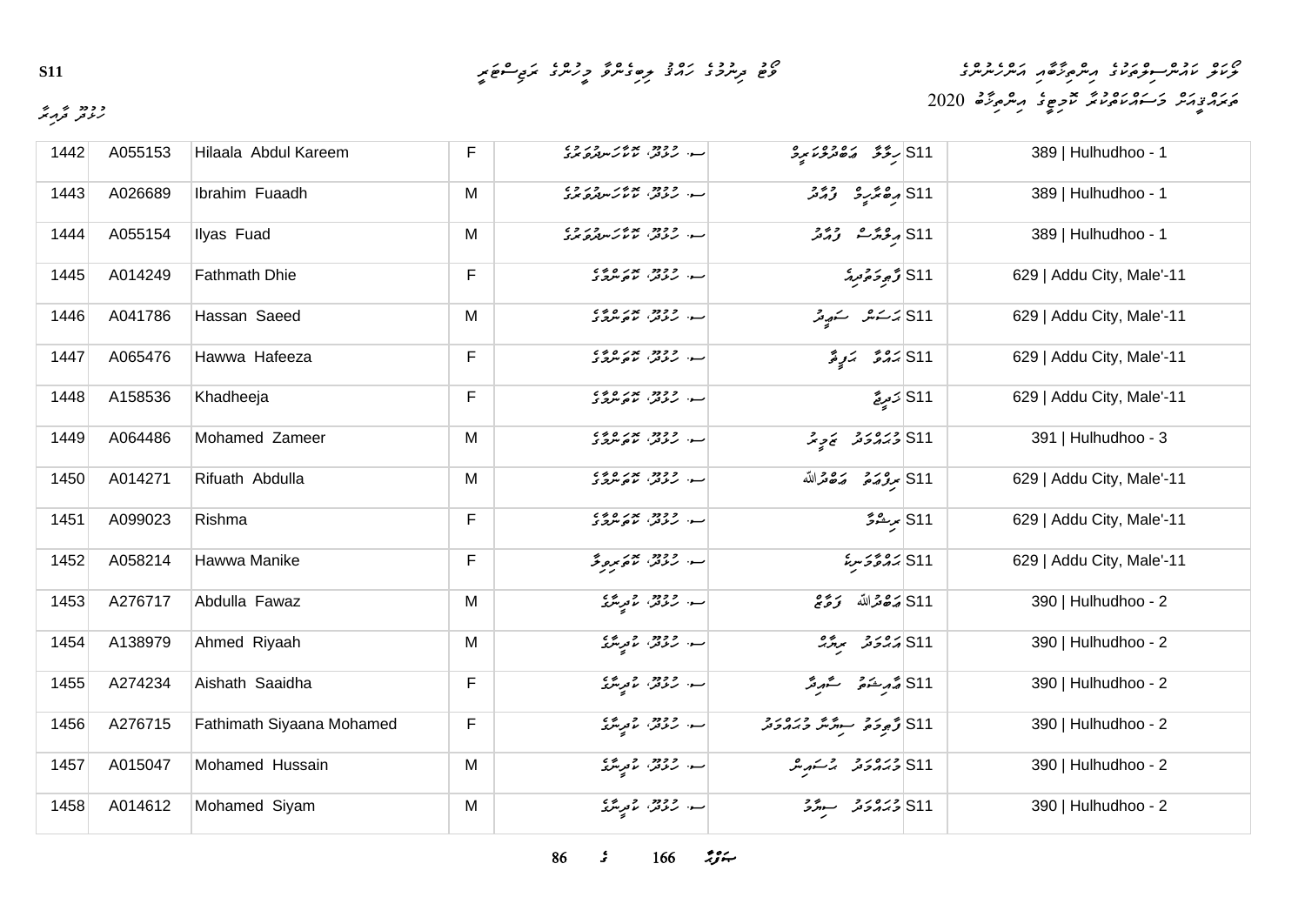*sCw7q7s5w7m< o<n9nOoAw7o< sCq;mAwBoEw7q<m; wBm;vB* م من المرة المرة المرة المرجع المرجع في المركبة 2020<br>مجم*د المريض المربوط المربع المرجع في المراجع المركبة* 

|  | 4.4.222        |
|--|----------------|
|  | نرعرفر اقرمرته |
|  |                |

| 1459 | A132478 | Abdulla Waasig       | M           | ب دودو وروی                             | S11 كەھىراللە گ <sub>ەھم</sub> ى                                                                          | 161   K. Guraidhoo - 2     |
|------|---------|----------------------|-------------|-----------------------------------------|-----------------------------------------------------------------------------------------------------------|----------------------------|
| 1460 | A111293 | Ahmed Thasneem       | M           | سه دودو وروء                            | S11 كەبرى قىم كەر يېتىش كەنتىر ئىشتار ئىستان ئىشتار ئىستان ئىشتار ئىستان ئىستان ئىشتار ئىستان ئىشتار ئىشت | 390   Hulhudhoo - 2        |
| 1461 | A014240 | Aishath Dhie         | $\mathsf F$ | ر دودو و ده                             | S11 مُدْمِ شَوْمِرْمُر                                                                                    | 390   Hulhudhoo - 2        |
| 1462 | A011956 | Aminath Minna        | F           | ے۔ رووو و دی                            | S11 مَّ <i>جِسَمَّةَ جِسْرَةً</i>                                                                         | 543   Addu City, Male' - 1 |
| 1463 | A014239 | <b>Fathmath Didi</b> | F           | ر د دود د ده و                          | S11  <i>وَّ مِوَ دُودِيد</i> ِ                                                                            | 390   Hulhudhoo - 2        |
| 1464 | A275486 | Mirufa Hassan        | $\mathsf F$ | ر د دود. د د ده د                       | S11  <sub>ج</sub> ېمرگ - ټر <i>ش</i> هر                                                                   | 390   Hulhudhoo - 2        |
| 1465 | A052698 | Mohamed Mushthag     | M           | ے دوود وردہ                             | S11 ژبر در د و دونو ته                                                                                    | 390   Hulhudhoo - 2        |
| 1466 | A014241 | Mohamed Muslim       | M           | ر دودو و ده                             | S11 <i>وَبَرْدُونَرْ</i> وَسْعِرَوْ                                                                       | 390   Hulhudhoo - 2        |
| 1467 | A023149 | Abdulla Sobry        | M           | ب دوده له دوه و                         | S11 كەڭداللە جۇھىر                                                                                        | 629   Addu City, Male'-11  |
| 1468 | A068591 | Ali Sabree           | M           | ر د دود. د د ده د<br>سه روتر، ما د د وی | S11 <i>ھَ۔</i> سَقِی                                                                                      | 629   Addu City, Male'-11  |
| 1469 | A050029 | Dr. Jihad            | M           | ر د دود د د ده د<br>سه روتر، ما د د وی  | S11 پچھ بھی ہے گ <sup>ی</sup> تھ                                                                          | 629   Addu City, Male'-11  |
| 1470 | A014689 | Fathimath Rasheeda   | F           | ر د دود. د د د د د د                    | S11 <i>وَّج</i> وحَمْ - مَرْسُوِمَّر                                                                      | 629   Addu City, Male'-11  |
| 1471 | A014732 | Hassan Manikufaan    | M           | ر د دود. د د ده د<br>سه روتر، ما د د وی | S11 ئەسەمى <i>گە ئوبدۇ ت</i> ىر                                                                           | 629   Addu City, Male'-11  |
| 1472 | A052132 | Ibrahim Jawaad       | M           | - دودور وروده                           | S11 <sub>مر</sub> ھ <i>مگرچ</i> تے <i>ق</i> م                                                             | 391   Hulhudhoo - 3        |
| 1473 | A032954 | Maryam Rasheeda      | F           | ر د دود. د د ده د<br>سه روتر، ما د د وی | S11 كەنگەنى - ئەخبەنگە                                                                                    | 391   Hulhudhoo - 3        |
| 1474 | A028097 | Mohamed Sabree       | M           | ب دوده له دوه و                         | S11 <i>ۋېزودىق بەھىر</i>                                                                                  | 391   Hulhudhoo - 3        |
| 1475 | A060915 | Abdulla Saeed        | M           | ر د دود ده دره ده<br>سه روتر، ماندوهای  | S11 كەڭداللە كىر <i>بە</i> تر                                                                             | 543   Addu City, Male' - 1 |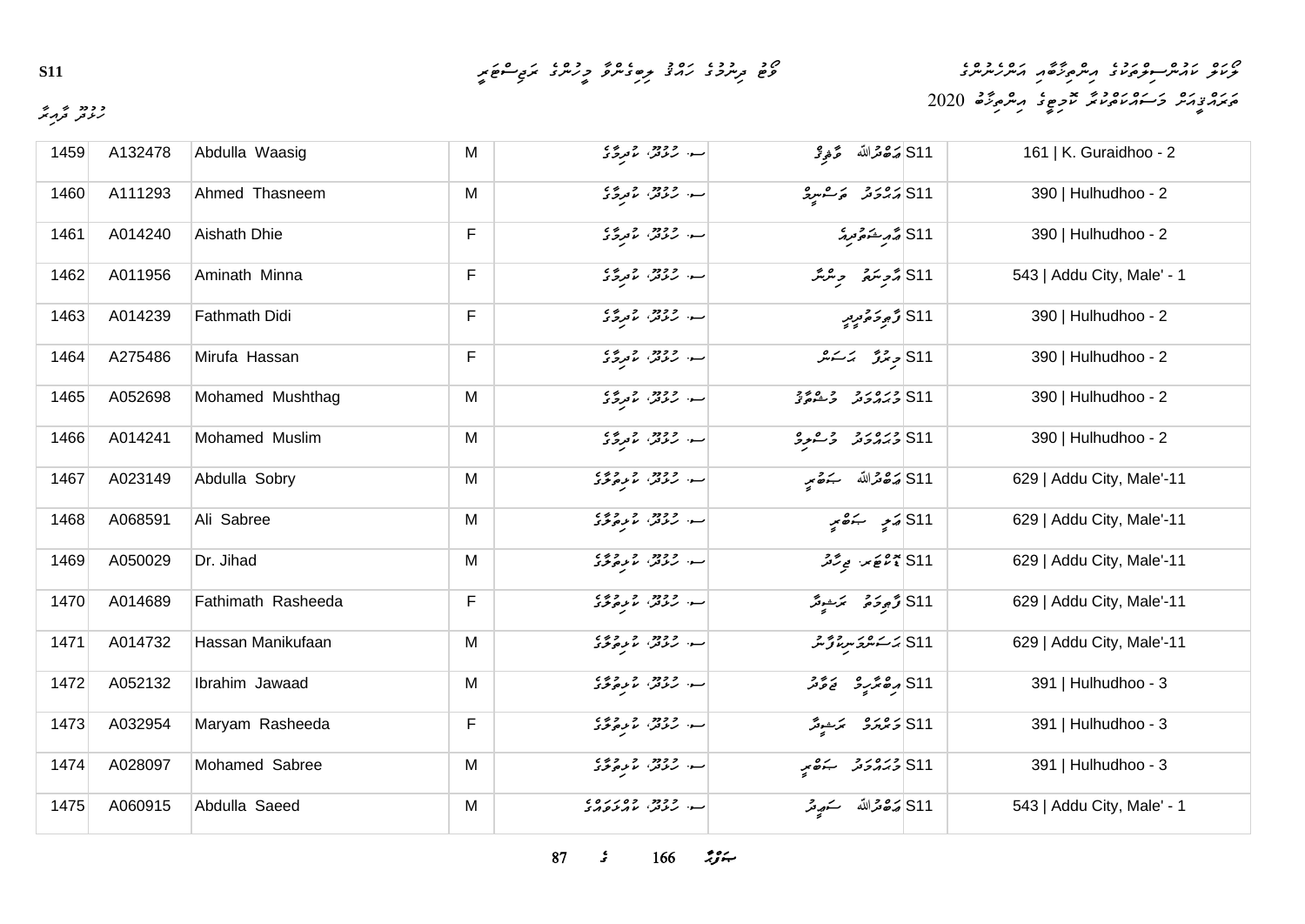*sCw7q7s5w7m< o<n9nOoAw7o< sCq;mAwBoEw7q<m; wBm;vB 2020*<br>*په ټومن د سوم پوره پورې پر سوم د سره پره و*لا

| 1476 | A081904 | Ahmed Saeed         | M           | ر د ودو وه د ده د ده.<br>سو، رکونس ماهرکوهای | S11  پَرْدُوَتْرَ کُمْ سَرَمْ            | 543   Addu City, Male' - 1 |
|------|---------|---------------------|-------------|----------------------------------------------|------------------------------------------|----------------------------|
| 1477 | A045989 | Dr. Mohamed Solih   | M           | ر د دود ده دره ده<br>سوا رکونس ماندگون در    | S11 ، <i>بر، دېمگرونر سگون</i> گ         | 543   Addu City, Male' - 1 |
| 1478 | A032292 | Fathimath Saeed     | $\mathsf F$ | ر دودو. وه دره ده<br>سو، رنوش مالدنوجالدی    | S11 رَّجِودَةُ صَمِيقُ                   | 543   Addu City, Male' - 1 |
| 1479 | A053617 | Ibrahim Thayyib     | M           | ر د ودو ده دره ده<br>سو، رنوتر، ماندنوجاندی  | S11 مەھمەر <i>قەم</i> رە                 | 543   Addu City, Male' - 1 |
| 1480 | A054223 | <b>Mohamed Didi</b> | M           | ر د دود ده دره ده<br>سه روتر، ماندوناند      | S11  32,2 <i>5 ترور</i> مر               | 543   Addu City, Male' - 1 |
| 1481 | A053618 | Rashida Ali         | F           | ر د دود ده دره ده<br>سه روتر، ماروماد        | S11 بُرْجِعِتْرِ كَمَعٍ                  | 543   Addu City, Male' - 1 |
| 1482 | A272912 | Ahmed Firshaan      | M           | سه رودو د ممبر بوی                           | S11 كەبرى قىر بويۇ ئىقىد                 | 390   Hulhudhoo - 2        |
| 1483 | A040126 | Ali Rushdhee        | M           | ۔ رودہ تاہر ہوئ                              | S11 <i>ھَ جِ</i> مَحْشَمِرِ              | 390   Hulhudhoo - 2        |
| 1484 | A014199 | Hussain Shaveer     | M           | ے رودو تم مربوعی                             | S11 پرکسر کر مقدم تھا۔<br>ا              | 543   Addu City, Male' - 1 |
| 1485 | A269981 | Ibrahim Nazeef      | M           | ب دودو میروزی                                | S11 مەھەر بۇ سىمب <i>و</i> ر             | 155   K. Hinmafushi - 2    |
| 1486 | A014323 | Mariyam Hussain     | F           | ے رودو تم مربوعی                             | S11 كەمەر بەر يەسىر بىر                  | 381   Maradhoo - 3         |
| 1487 | A017069 | Mohamed Rasheed     | M           | سه رودو د ممبر بوی                           | S11  <i>وْبَہْدُوَمَّرْ بَرَحْبِيْرْ</i> | 381   Maradhoo - 3         |
| 1488 | A273886 | Neesha Rasheed      | $\mathsf F$ | سه اردود در در در                            | S11 سرینڈ تر <sub>شو</sub> تر            | 543   Addu City, Male' - 1 |
| 1489 | A273883 | Shaniya Rasheed     | $\mathsf F$ | ے رودو تم مربوعی                             | S11 ڪُسِرمَّ - مَرَسُومَرُ -             | 390   Hulhudhoo - 2        |
| 1490 | A105231 | Abdulla Zuhair      | M           |                                              | S11 كەھىراللە ت <u>ە</u> رىمەتتە         | 390   Hulhudhoo - 2        |
| 1491 | A021830 | Ahmed Zaahir        | M           | سه رودو از کار دور والی                      | S11 كەبرى قىلى قىلىمىتى ئىس              | 390   Hulhudhoo - 2        |
| 1492 | A276028 | Aishath Anwaree     | $\mathsf F$ | ر د دوه د د دور و ،<br>سه روند، نوپرس        | S11 مَگْرِسْنَعْوَ     مَكْرَهَ مِرِ     | 390   Hulhudhoo - 2        |

**88** *s* **166** *n***<sub>3</sub>** $\div$ 

*n8o<n@ r@q:q5*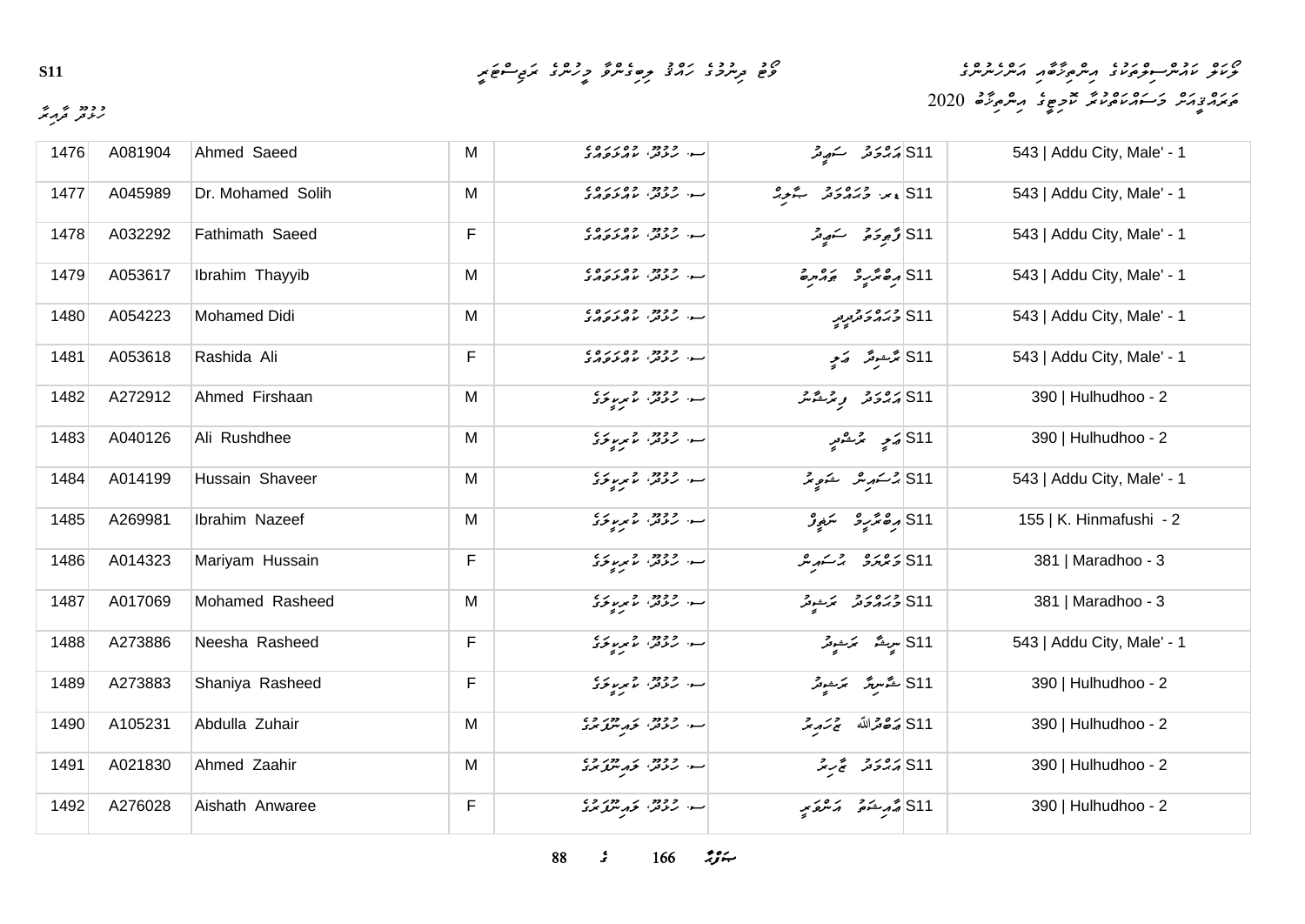*sCw7q7s5w7m< o<n9nOoAw7o< sCq;mAwBoEw7q<m; wBm;vB* م من المرة المرة المرة المرجع المرجع في المركبة 2020<br>مجم*د المريض المربوط المربع المرجع في المراجع المركبة* 

|  | د دود به پر<br>رنز تر ترمه تر |
|--|-------------------------------|
|  |                               |

| 1493 | A014496 | Aminath Dhie                    | F           | ر در دور در در در در د                           | S11 أُمَّ حِ سَمَعُ مِرْمَّر                  | 390   Hulhudhoo - 2        |
|------|---------|---------------------------------|-------------|--------------------------------------------------|-----------------------------------------------|----------------------------|
| 1494 | A327779 | Faiha Shareef                   | F           | ے رودو تر بھر دی                                 | S11 تَ <i>وَمِدٌ</i> حَسَبِيوٌ                | 390   Hulhudhoo - 2        |
| 1495 | A276031 | <b>Fathimath Imrath Shareef</b> | $\mathsf F$ | ے رودو تر بھر دی                                 | S11 زُب <i>ودَهُ ودُمَهُ</i> حَ <i>مِي</i> رُ | 543   Addu City, Male' - 1 |
| 1496 | A276024 | Hassan Saeed                    | M           | ے رودو تر دور وی                                 | S11 پرسترش ست <i>مہیٹر</i>                    | 390   Hulhudhoo - 2        |
| 1497 | A014253 | Hussain Habeeb                  | M           | ر د دوه د دور ده ده<br>سو، روتر، نوم شور برد     | S11 برڪبري <i>گ برُھ</i> ھ                    | 390   Hulhudhoo - 2        |
| 1498 | A276013 | Kadhdha Dhie                    | F           | ر در دور در دور د د .<br>سه روتو، نوم شمل برد    | S11 مَ تَرْمَدِيْرَ                           | 390   Hulhudhoo - 2        |
| 1499 | A364176 | Mariyam Faiha Shareef           | F           | ے رودو ترمیز دی                                  | S11  ى <i>ئەيرى ۋەب<sup>ى</sup> خىمپ</i> ۇ    | 390   Hulhudhoo - 2        |
| 1500 | A279273 | <b>Mohamed Aiham Shareef</b>    | M           |                                                  | S11 <i>ويروونو مەرزۇ خىرى</i>                 | 390   Hulhudhoo - 2        |
| 1501 | A025647 | Abdulla Shaariu                 | M           | ے رودو کے دور وہ ہ                               | S11 مَەھْتَراللە شە <i>مەم</i>                | 544   Addu City, Male' - 2 |
| 1502 | A077977 | Abdulla Waris                   | M           | ر در دور در دور وه و.<br>سه رنوس نوم شور دور     | S11 كَەھىراللە گەمەھ                          | 544   Addu City, Male' - 2 |
| 1503 | A132444 | Afaaf Hussain Manik             | F           | ر در دور در دور و ده<br>رسه روتر، نوبر سرو برو د | S11 كەرمۇ بۇ سەمبە بىر ئىككە بىرىد            | 544   Addu City, Male' - 2 |
| 1504 | A098980 | Ahmed Hisham                    | M           | ے رودو کردوں دوں                                 | S11 كەندى قىر بەشگەنى                         | 544   Addu City, Male' - 2 |
| 1505 | A038762 | Ahmed Wahid                     | M           | ر در دوه از دور وه و.<br>د رنگتر، نوم شوکر مروان | S11 كەبرى قىر قىلىقى ئىل                      | 544   Addu City, Male' - 2 |
| 1506 | A287509 | Ali Zaidhan Zahid               | M           | ر در دور در دور وه و.<br>سه رنوس نوم شور دور     | S11 <i>ړې ټاپوننگر ټاپ</i> وتر                | 544   Addu City, Male' - 2 |
| 1507 | A072755 | Hassan Zahid                    | M           | ے رودو کے دور وہ ہ                               | S11 پرسٹر قریب                                | 544   Addu City, Male' - 2 |
| 1508 | A022878 | Hawwa Manike                    | F           | ر در دور در دور و ده<br>رسه روتر، نوبر سرو برو د | S11 ئەرمۇ ئەس <sup>ى</sup> ر                  | 544   Addu City, Male' - 2 |
| 1509 | A035693 | Ibrahim Zahid                   | M           | ر در دوه از دور وه و.<br>د رنگتر، نوم شوکر مروان | S11 م <i>وڭ مگرى</i> دى ق <i>ۇرى</i> ر        | 544   Addu City, Male' - 2 |

 $89$  *s*  $166$  *z*  $29$  <del>*x*</del>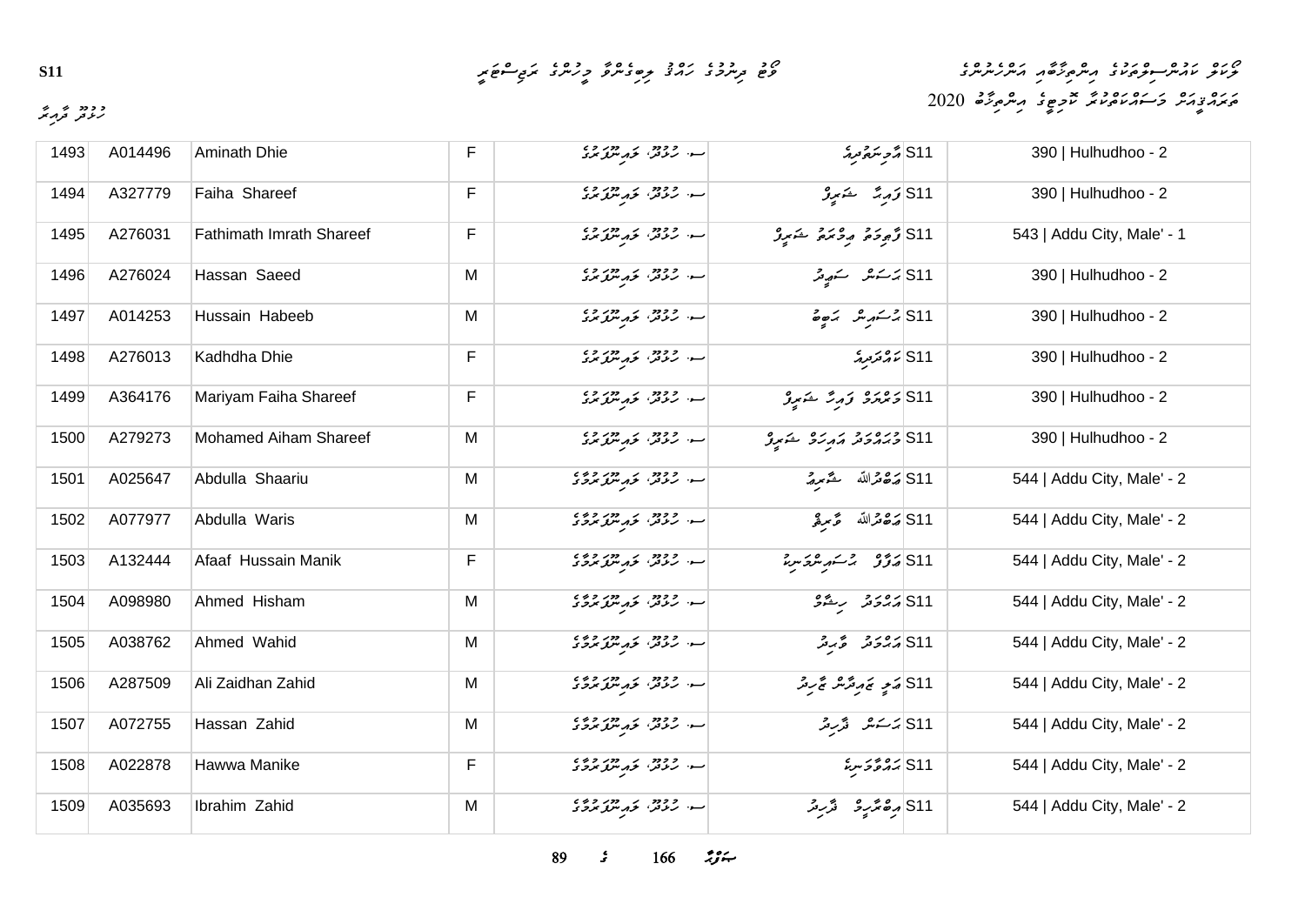*sCw7q7s5w7m< o<n9nOoAw7o< sCq;mAwBoEw7q<m; wBm;vB* م من المرة المرة المرة المرجع المرجع في المركبة 2020<br>مجم*د المريض المربوط المربع المرجع في المراجع المركبة* 

| $\rightarrow$ $\rightarrow$ $\rightarrow$ $\rightarrow$ $\rightarrow$ |  |  |
|-----------------------------------------------------------------------|--|--|
| زعو ودمير                                                             |  |  |
|                                                                       |  |  |

| 1510 | A065854 | Khadeeja Manike     | $\mathsf F$ | ے رودو کردو دی                                             | S11  دَمِرِجٌ وَسِرَةَ                     | 544   Addu City, Male' - 2      |
|------|---------|---------------------|-------------|------------------------------------------------------------|--------------------------------------------|---------------------------------|
| 1511 | A330969 | Mohamed Huzam       | M           | ے رودو کے دور وہ ہ                                         | S11 <i>3222 23</i>                         | 544   Addu City, Male' - 2      |
| 1512 | A328534 | Mohamed Zakin Zahid | M           | ے رودو کے دور وہ ہ                                         | S11 <i>وُبُرُودُو پَا با مَّا پُارِ وُ</i> | 389   Hulhudhoo - 1             |
| 1513 | A055697 | Shahul Hameed       | M           | ر در دور در دور و ده<br>ر در دور کورس                      | S11  ڪري <i>پر <sub>و</sub>يز</i>          | 544   Addu City, Male' - 2      |
| 1514 | A278473 | Ahmed Samaah        | M           | د د دود د ده ده و د کلیکو بود.<br>سوال مرکز بر کوه مرکز مو | S11 كەبروتى سىۋىر                          | 565   Hulhumale', Ehenihen - 13 |
| 1515 | A014823 | Ahmed Shariu        | M           | سە رودە يىم ھەمدى                                          | S11 كەبرى قىر ئىقىمىدىگە                   | 629   Addu City, Male'-11       |
| 1516 | A014708 | Ali Shaheer         | M           | ر د دود د ده وه د کلی او استفاده می                        | S11  كەمچە ھەرپىمە                         | 378   Hithadhoo Ehenihen - 1    |
| 1517 | A014881 | Ibrahim Shamoon     | M           | ر د دود د ده وه د کلی او استفاده می                        | S11 رەئزىر شەھەتتە                         | 391   Hulhudhoo - 3             |
| 1518 | A275198 | Salfa Waheed        | F           | ے رودہ وہ معاملے                                           | S11 سَعْرَزٌ - حَ <sub>مَ</sub> يقَر       | 378   Hithadhoo Ehenihen - 1    |
| 1519 | A014776 | Sameera             | F           | سە رودە يىم ھەمدى                                          | S11 ستوپر                                  | 629   Addu City, Male'-11       |
| 1520 | A278477 | Sausan Waheed       | $\mathsf F$ | سه دوده عام ۱۵۵۵ و.                                        | S11 سَتَمَدَّسْتَمَدَّرَ - وَرِيْرَ        | 391   Hulhudhoo - 3             |
| 1521 | A158201 | Shiyana Hakeem      | F           | ے رودو ء ء ھ                                               | S11 حيثر <i>مثر برب</i> و                  | 629   Addu City, Male'-11       |
| 1522 | A152050 | Sifna Waheed        | F           | ر د دود د ده وه د کلی او استفاده می                        | S11 سوژىتر     قەبرىتر                     | 629   Addu City, Male'-11       |
| 1523 | A014750 | Wadheefa            | F           | ر در دود ۱۵۵۵ و.<br>ر در دول نوه مرد نو                    | S11 مَ مِرتَّ                              | 629   Addu City, Male'-11       |
| 1524 | A014920 | Ali Futha           | M           | ب رودو كروه در ده                                          | S11 كەمچەتەتى                              | 390   Hulhudhoo - 2             |
| 1525 | A014834 | Mariyam Dhie        | F           | ب رودو كروه در ده                                          | S11 كەبىر <i>كەبىر ئەر</i>                 | 543   Addu City, Male' - 1      |
| 1526 | A279383 | Saeed Ali           | M           | سه رودو كرم وروح                                           | S11  ڪ <sub>ھي</sub> قر گ <i>ھي</i> ج      | 249   ADh. Mandhoo - 1          |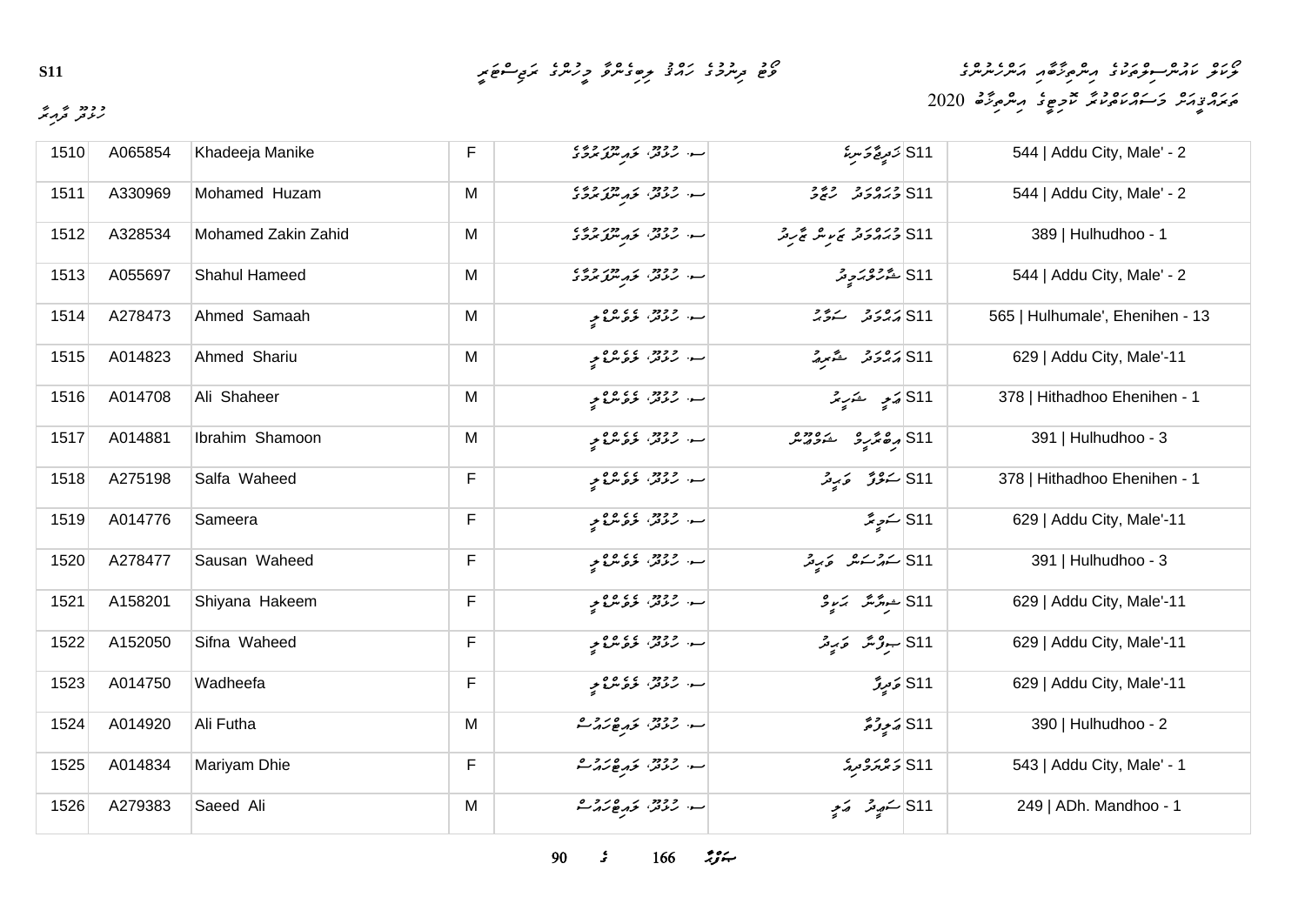*sCw7q7s5w7m< o<n9nOoAw7o< sCq;mAwBoEw7q<m; wBm;vB* م من المرة المرة المرة المرجع المرجع في المركبة 2020<br>مجم*د المريض المربوط المربع المرجع في المراجع المركبة* 

|  | د د ده په     |  |
|--|---------------|--|
|  | ر د در مرد مر |  |

| 1527 | A104938 | Shaffaf Saeed    | F | ے رودو کہ جات                                         | S11 ڪ <i>نگروگر ڪوپ</i> ٽر               | 543   Addu City, Male' - 1   |
|------|---------|------------------|---|-------------------------------------------------------|------------------------------------------|------------------------------|
| 1528 | A279386 | Shaifa Saeed     | F | سه رودو کرده کرد م                                    | S11 ڪمبرڙ ڪ <i>مپ</i> ٽر                 | 543   Addu City, Male' - 1   |
| 1529 | A279387 | Shazima Saeed    | F | ب رودو دروره در                                       | S11 ڪُنوِگ ڪَھِيطُر                      | 248   ADh. Mahibadhoo - 2    |
| 1530 | A014350 | Filza Fakir      | F | سه رودوم، موروند                                      | S11 دِرْجٌ گَرِیْر                       | 460   Srilanka / Colombo - 1 |
| 1531 | A262620 | Froosha Fakir    | F | سه رودوم، موروند                                      | S11 ۇتترىش ۇرىتر                         | 543   Addu City, Male' - 1   |
| 1532 | A272877 | Ibrahim Musaid   | M | سه رودوم، موروند                                      | S11 م <i>وڭ ئۇرى قىستو</i> تر            | 390   Hulhudhoo - 2          |
| 1533 | A014319 | Ameetha Shafeeg  | F | ر دودو دوره دون<br>سه رندس موځ برونو                  | S11 ک <sup>ر</sup> وٍمَّ شَر <i>وٍ ڈ</i> | 544   Addu City, Male' - 2   |
| 1534 | A152040 | Mizna Shafeeg    | F | ے رودہ ویکروژی                                        | S11 <i>جي مگر</i> ڪو <i>پ</i> ڙ          | 544   Addu City, Male' - 2   |
| 1535 | A014322 | Mohamed Shafeeq  | M | ۔ رودہ جو پروو                                        | S11 <i>وَبَرُوْدَوْدْ حَوِيْ</i> دْ      | 389   Hulhudhoo - 1          |
| 1536 | A014320 | Shehenaz Shafeeg | F | ے رودو دوی                                            | S11 ڪرگريجي ڪ <i>وي</i> ٽر               | 389   Hulhudhoo - 1          |
| 1537 | A021836 | Abdulla Shamhooz | M | ب دوده، وړې                                           | S11 كَەھەتراللە خەرىرىنر                 | 389   Hulhudhoo - 1          |
| 1538 | A135246 | Fazira Haroon    | F | ر در دور دور ه<br>ر روتر، نورگ                        | S11 گ <sub>رىم</sub> تر ئىمى بىر بىر     | 391   Hulhudhoo - 3          |
| 1539 | A014139 | Ageel Abdulla    | M | ر در دود 200<br>ر. روتر، نوبرنو                       | S11 <i>مَتِي قَصْ مَنْ هُ</i> قْدَاللَّه | 544   Addu City, Male' - 2   |
| 1540 | A014879 | Abdulla Lugumaan | M | ے دودہ رہ ریدہ ہ                                      | S11 كەھەراللە مۇتى مىر                   | 391   Hulhudhoo - 3          |
| 1541 | A052581 | Ahmed Musthafa   | M | ر د د د د ده د ده د د ده ه<br>سه روتر، نور پا برد و ش | S11 كەبرو قەسىمى                         | 629   Addu City, Male'-11    |
| 1542 | A279390 | Ahmed Zahid      | M | سه رودو ره د ده ه ه<br>سه روتر، نورنامبرد و ش         | S11 كەندى قىلى قىلىدى ئى                 | 391   Hulhudhoo - 3          |
| 1543 | A279388 | Ali Rafah Zahid  | M | سه رودد ره ر وه و.<br>سه روندا نورنج برد و ش          | S11 كەيچ ئىر <i>ۇ2 ئارى</i> تى           | 629   Addu City, Male'-11    |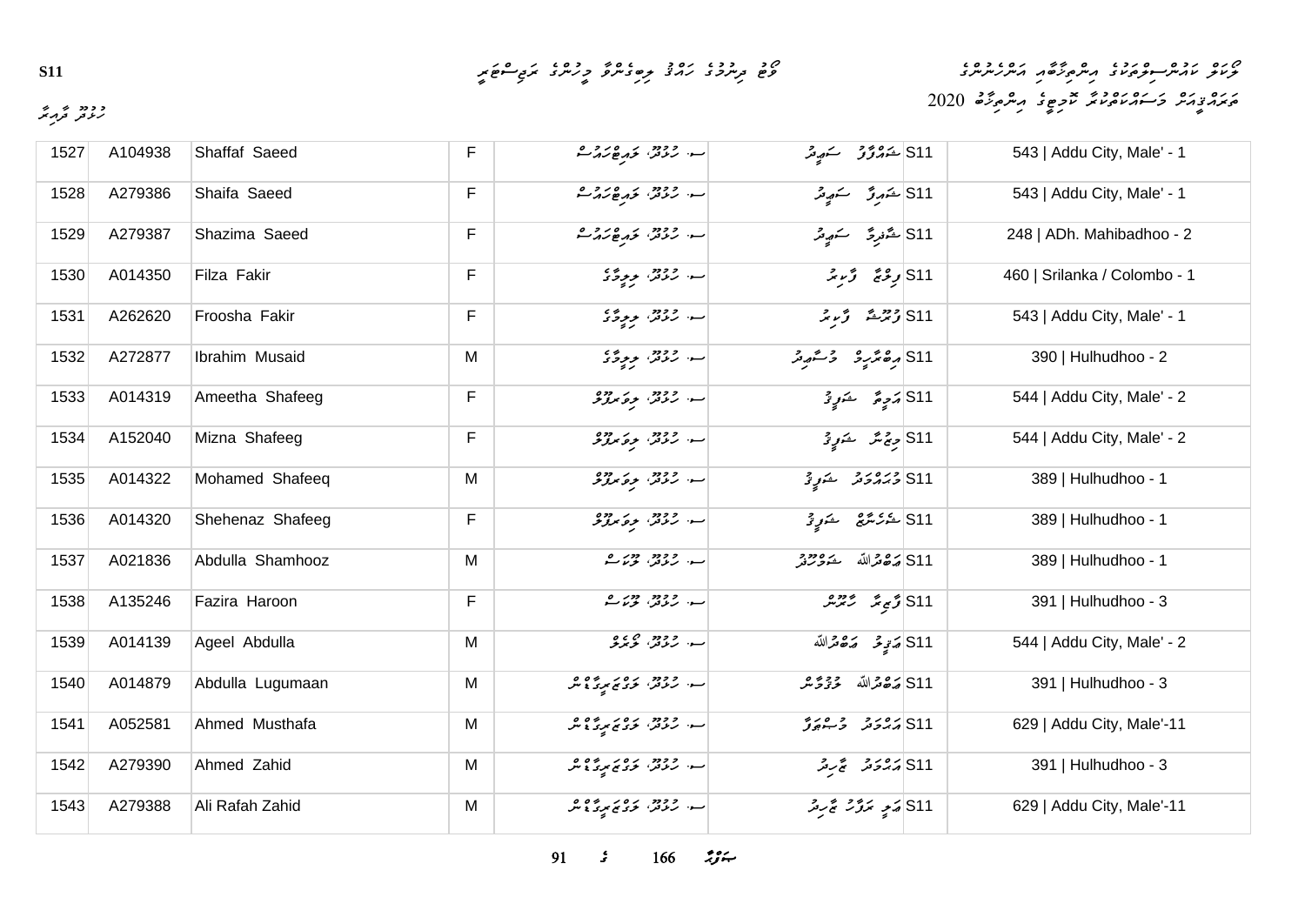*sCw7q7s5w7m< o<n9nOoAw7o< sCq;mAwBoEw7q<m; wBm;vB* م من المرة المرة المرة المرجع المرجع في المركبة 2020<br>مجم*د المريض المربوط المربع المرجع في المراجع المركبة* 

|  | د دود به پر<br>رنز تر ترمه تر |
|--|-------------------------------|
|  |                               |

| 1544 | A014926 | Fathimath Latheefa     | F            | ے دود رہ رہے ہیں ہ                                      | S11 وَّجِرَة حَج <sub>ِ</sub> وَّ   | 629   Addu City, Male'-11    |
|------|---------|------------------------|--------------|---------------------------------------------------------|-------------------------------------|------------------------------|
| 1545 | A014990 | Hawwa Hussain          | $\mathsf{F}$ | ( سه الرود و د ۱۵ د ۱۵۵ و.<br>( سه الرون الروی مرد و مل | S11 بَرْدُوَّ بِرْسَهِ بِرْ بِهِ    | 629   Addu City, Male'-11    |
| 1546 | A014878 | Masoodh Ali            | M            | ر در دورو دره در ۱۵۵۶<br>سه رنزلان نوی تا تاریخ می      | S11 كەشقەتىر كەمب <i>ە</i>          | 629   Addu City, Male'-11    |
| 1547 | A073704 | <b>Mohamed Didi</b>    | M            | ر د د د ده اره د اره وه<br>ارد ارتزال المرد و مرد و مر  | S11 تر <i>پر پر قرمو</i> مبر        | 629   Addu City, Male'-11    |
| 1548 | A032215 | Ali Mohamed            | M            | سه دوده رور ۶۵ و                                        | S11 كەير - <i>22.55 ك</i>           | 629   Addu City, Male'-11    |
| 1549 | A028101 | Fathimath Ali          | $\mathsf F$  | ر د دود بروبر ۵ و<br>ر برنوتو، نوی تا موره ۹            | S11 گ <sub>رگ</sub> ور قرم کرم      | 391   Hulhudhoo - 3          |
| 1550 | A014714 | Firaz Ali              | M            | ر دود کردگر و د و د                                     | S11 وِ بَرْتْہ کے م                 | 629   Addu City, Male'-11    |
| 1551 | A075397 | Irufan Ali             | M            | ر دود کردگر و د و د                                     | S11 م <i>ېنگ</i> رنگر گ <i>ەي</i> ج | 629   Addu City, Male'-11    |
| 1552 | A278409 | Mariyam Zeeshan Waseem | F            | - رودو کرور و و<br>- کرون نوی مرونا                     | S11  كەتتىرى بېرىشىش كۆسۈ <i>گ</i>  | 456   India / Trivandrum - 1 |
| 1553 | A082438 | Mohamed Haisham        | M            | - د دود ار وړان و د د د د                               | S11  <i>ويروونى تەپىغ</i> ۇ         | 629   Addu City, Male'-11    |
| 1554 | A014784 | Risaas Ali             | M            | ر دود کردگر و د و د                                     | S11 مريثه ته <sub>م</sub> ركز       | 629   Addu City, Male'-11    |
| 1555 | A055761 | Riyaaz Ali             | M            | ر دود کردگر و د و د                                     | S11 مرتزشہ ک <i>ے م</i>             | 391   Hulhudhoo - 3          |
| 1556 | A094658 | Riyas Ali              | M            | ر دود کردگر و د و د                                     | S11 مبرمجر شہ کے می                 | 629   Addu City, Male'-11    |
| 1557 | A087346 | Shifza Ali             | $\mathsf{F}$ | سه دوده رور وو                                          | S11 حوثرتش ك <sup>ي</sup> مي        | 629   Addu City, Male'-11    |
| 1558 | A098080 | Shirufa Ali            | $\mathsf{F}$ | ر دود کردگر و د و د                                     | S11 حوثرتر ك <sup>ر</sup> مي        | 629   Addu City, Male'-11    |
| 1559 | A014757 | Shiyaz Ali             | M            | ر دود کردگر و د و د                                     | S11 شېترشه ک <i>ړن</i> و            | 629   Addu City, Male'-11    |
| 1560 | A014783 | Wafiyya Mohamed        | F            | سه رودو کردنده د                                        | S11 <i>قۇم% قىمم</i> ۇمۇ            | 629   Addu City, Male'-11    |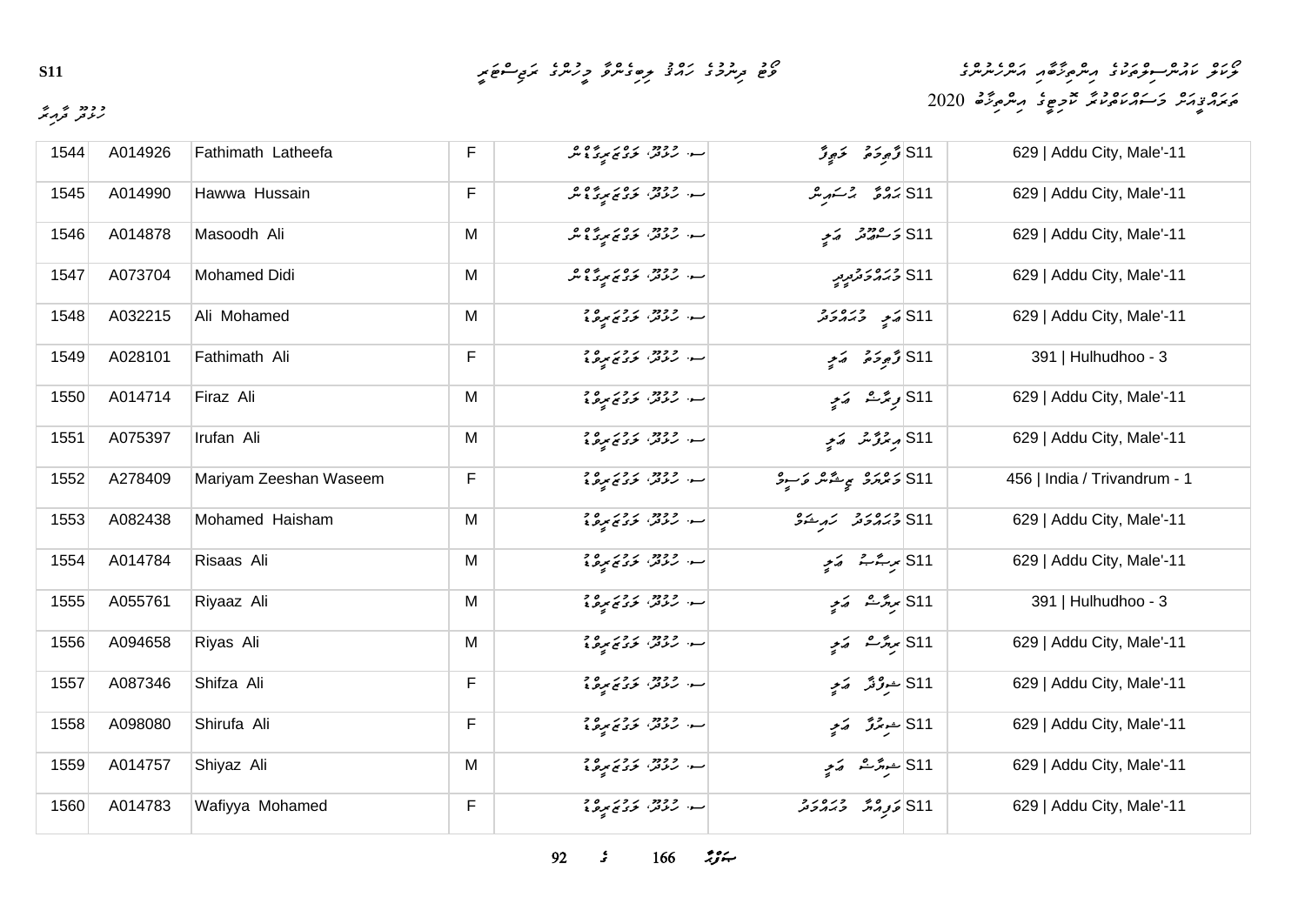*sCw7q7s5w7m< o<n9nOoAw7o< sCq;mAwBoEw7q<m; wBm;vB* م من المرة المرة المرة المرجع المرجع في المركبة 2020<br>مجم*د المريض المربوط المربع المرجع في المراجع المركبة* 

|  | s s n n      |
|--|--------------|
|  | زقرقر فرمرته |
|  |              |

| 1561 | A277595 | Ahmed Lamaan                 | M            | سە رودوە ئەتەك                                  | S11 كەبروتر ب <i>ۆۋ</i> شر                                   | 390   Hulhudhoo - 2             |
|------|---------|------------------------------|--------------|-------------------------------------------------|--------------------------------------------------------------|---------------------------------|
| 1562 | A399091 | Ali Anoof                    | M            | سە رودو ئەركە                                   | S11 <sub>ه</sub> رم پر ټرو                                   | 390   Hulhudhoo - 2             |
| 1563 | A112475 | Ibrahim Mohamed              | M            | سە رودوە ئەتەك                                  | S11  مەھ <i>ئۇر</i> ئەممى ئەرەبىر                            | 390   Hulhudhoo - 2             |
| 1564 | A147477 | Mohamed Ibreez               | M            | ے ووڈ ورک                                       | S11 <i>دبروبر و م</i> قیریم                                  | 565   Hulhumale', Ehenihen - 13 |
| 1565 | A279224 | Mohamed Leen                 | M            | سە رودوە ئەتەك                                  | S11 <i>ڈیزہ ڈیڈ</i> م <sub>و</sub> یٹر                       | 390   Hulhudhoo - 2             |
| 1566 | A014428 | Rihla Mohamed Ali            | $\mathsf{F}$ | سە رودو ئەركە                                   | S11 برترى ت <i>ەنەۋەتە مەي</i>                               | 390   Hulhudhoo - 2             |
| 1567 | A023881 | Abdulla Saaid                | M            | د دود پیری ت<br>سه روتر، وژنړ                   | S11 كەھىراللە گ <i>ەم</i> ەتر                                | 543   Addu City, Male' - 1      |
| 1568 | A014847 | Ahmed Shafiu                 | M            | و و و دو.<br>سه اربوتو، او تولوی                | S11 كەش <sup>ى</sup> ر قىر قىلىقىنى قىلىمىتىنى ئى            | 84   N. Holhudhoo - 2           |
| 1569 | A279213 | Aishath Asfa Ibrahim         | F            | د دود. میری و<br>سه روتر، وژنر                  | S11 مەم شىم مەسىر ئەھەر بىر                                  | 543   Addu City, Male' - 1      |
| 1570 | A279212 | Aishath Dhahaau Abdulla      | $\mathsf F$  | و و وود من برده داد.<br>سود ان برادگراه افزار ک | S11 مَ <i>ّ مِ شَوْءِ مِرْدَّة مَ</i> صَوْرَاللّه            | 543   Addu City, Male' - 1      |
| 1571 | A277367 | Aminath Hassan               | $\mathsf F$  | د د دود. میده به<br>سه روند، و درد              | S11 مٌ <i>وِیتمۇ ئەسەنل</i> ە                                | 543   Addu City, Male' - 1      |
| 1572 | A014846 | Gamariyya Ali                | F            | و و وو.<br>سو، اردلار، او تو داد                | S11 تۇ <i>ۇيرە</i> نگە كەمچە                                 | 390   Hulhudhoo - 2             |
| 1573 | A014588 | Hawwa Zahira                 | F            | و و و دو.<br>سه اربوتو، او تولوی                | S11 ئەبۇرى ئى ئەرىتى                                         | 543   Addu City, Male' - 1      |
| 1574 | A161566 | Hussein Saif                 | M            | د دودو په دود<br>سه روتو، وژنوی                 | S11 پرستمبر شروع                                             | 390   Hulhudhoo - 2             |
| 1575 | A014918 | Ibrahim Waseem               | M            | و و دو.<br>سه روتر، و ژور                       | S11 <sub>م</sub> ەمگرى <sub>د</sub> ۇ     ق <sup>ى</sup> سوۋ | 390   Hulhudhoo - 2             |
| 1576 | A277402 | <b>Mohamed Anoof Abdulla</b> | M            | د دودو. به پنه ده.<br>سه رنوش وژنوي             | S11 322 كروفر مرضوع مركات الله                               | 543   Addu City, Male' - 1      |
| 1577 | A277393 | Safa Musthafa                | F            | و و وو.<br>سو، اردتر، او ژنړۍ                   | S11 بەتۇ تۇس <sub>ى</sub> مۇتى                               | 543   Addu City, Male' - 1      |

**93** *s* **166** *z n*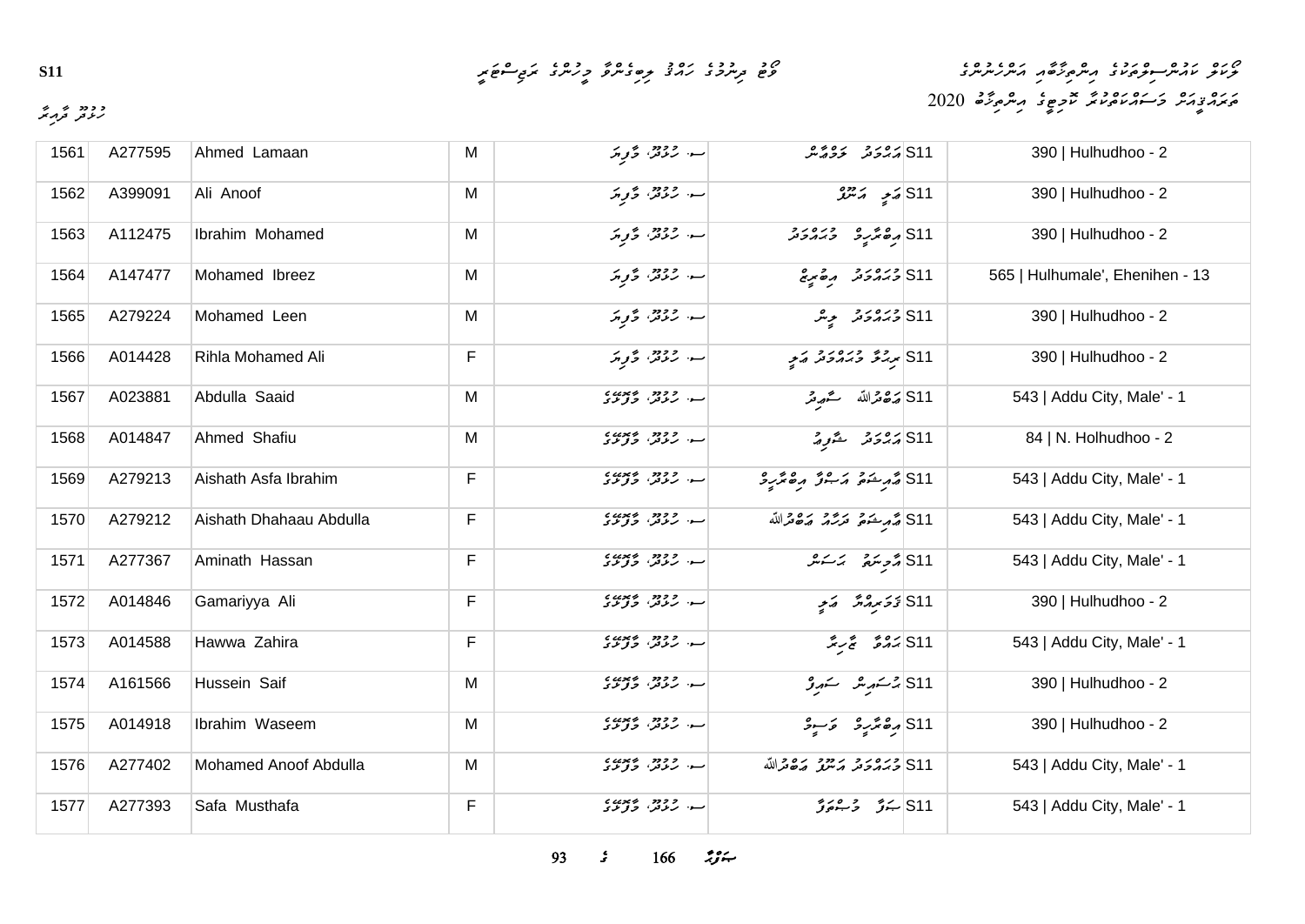*sCw7q7s5w7m< o<n9nOoAw7o< sCq;mAwBoEw7q<m; wBm;vB* م من المرة المرة المرة المرجع المرجع في المركبة 2020<br>مجم*د المريض المربوط المربع المرجع في المراجع المركبة* 

| 1578 | A049866 | Shafia Hassan       | F | و ووو.<br>سه روتر، وتونوی                               | S11 ڪ <i>ئوبرگ بزسک</i> شر          | 543   Addu City, Male' - 1      |
|------|---------|---------------------|---|---------------------------------------------------------|-------------------------------------|---------------------------------|
| 1579 | A014953 | Shaheeda Hassan     | F | و و وو.<br>سه ا اربوتو، او تو بواری                     | S11  ڪرپنگ - پرڪنگر-                | 390   Hulhudhoo - 2             |
| 1580 | A014122 | Abdulla Rafaal      | M | ر در دور در در در در<br>راد رکوتر، وی سافربرو           | S11 يَرْصْرُاللَّهُ تَمَوَّرْ حُرْ  | 544   Addu City, Male' - 2      |
| 1581 | A271637 | Ahmed Farih         | M |                                                         | S11 كەنزى قى ئەرقى                  | 460   Srilanka / Colombo - 1    |
| 1582 | A271634 | Ahmed Gais          | M | ر د وده او د د وده<br>سه رکوتر، وی سه ترس               | S11 كەبرى قىمى تىلىدى ئى            | 389   Hulhudhoo - 1             |
| 1583 | A336890 | Ahmed Muthaviu      | M | د د دوه د پر د ده ده<br>سه رنوش وی سهترین               | S11   رُبُرْدَتْر - دَبُّرُومُ      | 544   Addu City, Male' - 2      |
| 1584 | A064208 | Aishath Didi        | F | ر د د دوه د پر د د د د د د د<br>سه رنزنس و د سه توبرد   | S11 مَگْرِسْتَمْ وَمِرِمِرِ         | 565   Hulhumale', Ehenihen - 13 |
| 1585 | A329764 | Ali Nauf            | M | د د دوه د پر د ده ده<br>سه رنوش وی سهترین               | S11 كەمچە سى <i>مەتى</i>            | 565   Hulhumale', Ehenihen - 13 |
| 1586 | A024093 | Ali Didi            | M | د د دوه د پر د ده ده<br>سه رنوش وی سهترین               | S11  تەمەدىر                        | 544   Addu City, Male' - 2      |
| 1587 | A014190 | Aminath Dhie        | F | ر در دوه د در ه پروان<br>را در رون و د سونترن           | S11 أُمَّ حِ سَمَعُ مِرْمَّر        | 544   Addu City, Male' - 2      |
| 1588 | A271625 | Fathimath Didi      | F | د د د ده د په ده ده د د د د<br>سه رنزلز، و د سهتربرد    | S11  <i>وَّ مِوَ دُوبِ</i> رِ       | 544   Addu City, Male' - 2      |
| 1589 | A076298 | Hawwa Didi          | F | د د د دوه د په د ده د د د د<br>سه رنزنس و د سه توبرد    | S11  بَرْدُ وٌَّ مِرْمِرٍ           | 389   Hulhudhoo - 1             |
| 1590 | A014052 | Ibrahim Didi        | M | ر د ووه د در ه د د د د د<br>ر د ار کرفر از به بر استفرس | S11  بر <i>ے بڑر ی</i> ویرِ بر      | 389   Hulhudhoo - 1             |
| 1591 | A271627 | Mariyam Didi        | F | د د دود د به د د د د د د<br>سه رنوش و د سهترس           | S11 5پر <i>گر</i> ومړم <sub>و</sub> | 544   Addu City, Male' - 2      |
| 1592 | A271636 | Mohamed Farseed     | M | ر در دود. در در در در<br>رادار در در در در در           | S11  <i>وبرووتر وبرب</i> يوتر       | 544   Addu City, Male' - 2      |
| 1593 | A076318 | Mohamed Widhadh     | M | د د د دوه د په د ده د د د د<br>سه رنزنس و د سه توبرد    | S11 <i>ڈیز پروٹر ج</i> وٹرنر        | 565   Hulhumale', Ehenihen - 13 |
| 1594 | A081257 | <b>Mohamed Didi</b> | M | د د دود د د د د ده د د د<br>سه رنوش و ی سهترس           | S11  32, 32 قرمرٍ مر                | 544   Addu City, Male' - 2      |

 $94$  *s*  $166$  *z*  $\frac{2}{3}$  *k* 

و و *ه به به*<br>روتر ت*ور*یم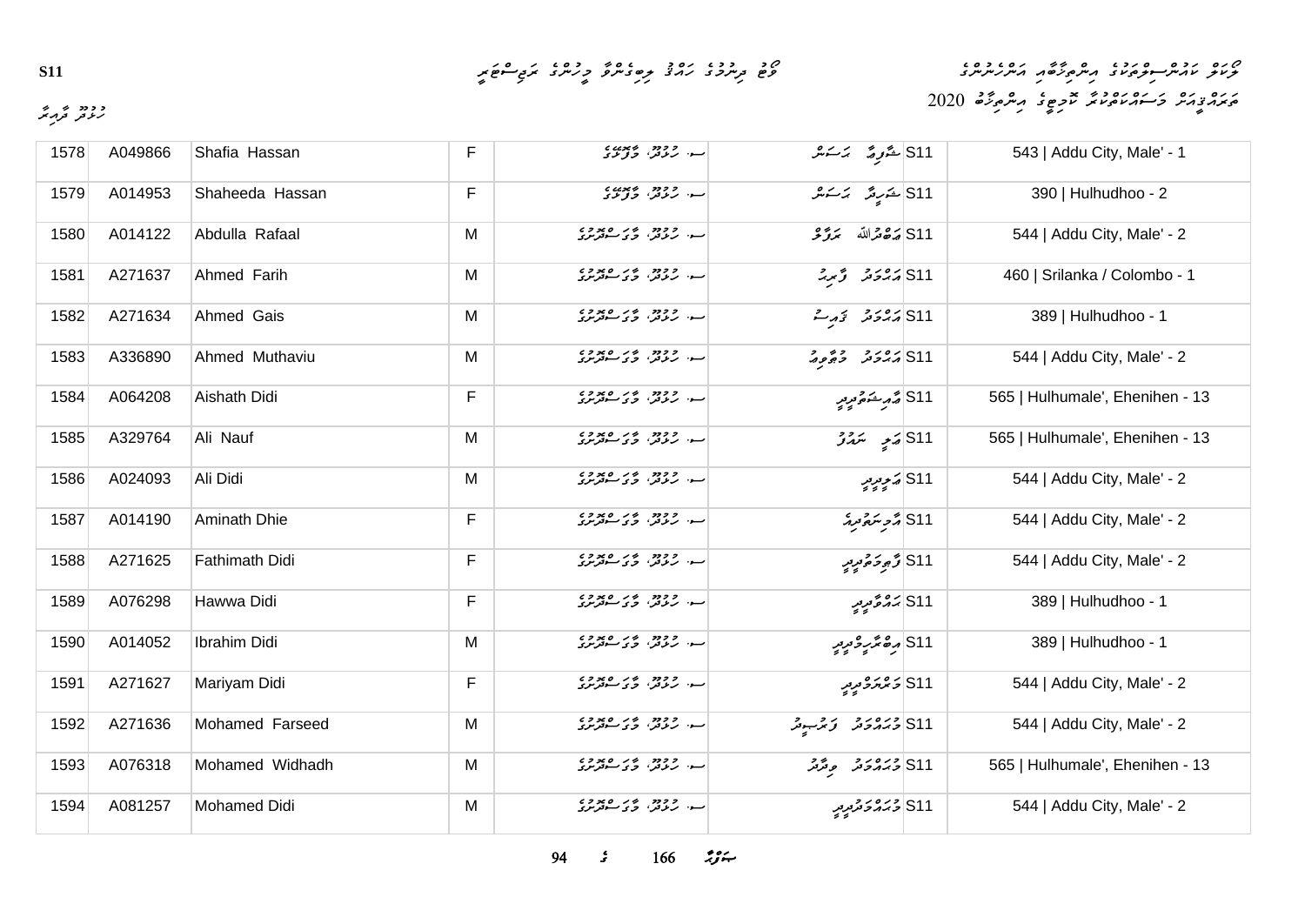*sCw7q7s5w7m< o<n9nOoAw7o< sCq;mAwBoEw7q<m; wBm;vB* م من المرة المرة المرة المرجع المرجع في المركبة 2020<br>مجم*د المريض المربوط المربع المرجع في المراجع المركبة* 

|  | $\rightarrow$ $\rightarrow$ 3777 |
|--|----------------------------------|
|  | زعو ودمير                        |
|  |                                  |

| 1595 | A393812 | Mohamed Ziyan Zaid          | M            | ر د د د د د د و د د د د<br>ر د روتر، و د ستربرد | S11 <i>5:25 قر</i> بم تر شر ب <sub>ح مر</sub> شر | 389   Hulhudhoo - 1        |
|------|---------|-----------------------------|--------------|-------------------------------------------------|--------------------------------------------------|----------------------------|
| 1596 | A272256 | <b>Ahmed Munsif Mansoor</b> | M            | سه رودو، و رتز                                  | S11 <i>ג</i> د د د هر دو د د د د د               | 544   Addu City, Male' - 2 |
| 1597 | A014216 | Hidayath                    | $\mathsf{F}$ | سە روۋە ئەرگە                                   | S11 رنگریزی                                      | 544   Addu City, Male' - 2 |
| 1598 | A071070 | Abdulla Manikufaan          | M            | ب رودو وه د                                     | S11 كەھىراللە <del>ك</del> س <i>رىر ق</i> ىتر    | 389   Hulhudhoo - 1        |
| 1599 | A271225 | Ahmed Azin                  | M            | سە رودو ئەرى                                    | S11   كەش <sup>ى</sup> كەم مەم ئەرەپ شەر         | 544   Addu City, Male' - 2 |
| 1600 | A014096 | Aishath Manikufaan          | $\mathsf F$  | سە زودە ئەرى                                    | S11 مۇم شۇمۇ ئەس <i>رىنى تى</i> ر                | 389   Hulhudhoo - 1        |
| 1601 | A271076 | Aminath Husna               | F            | سە رودو ئەرى                                    | S11 مَّ مِيهَ مِنْ مِيْسَر                       | 544   Addu City, Male' - 2 |
| 1602 | A014173 | Fathimath Manikfaan         | F            | سە رودو ئەرى                                    | S11 ۇ <sub>جو</sub> رۇ ئەس <i>بەۋىل</i>          | 544   Addu City, Male' - 2 |
| 1603 | A120795 | Hassan Futha                | M            | سە رودو ئەرى                                    | S11 ئەستەندىق                                    | 389   Hulhudhoo - 1        |
| 1604 | A013023 | Hussain Khairy              | M            |                                                 | S11  پرستمبر بھر تزیر پر                         | 389   Hulhudhoo - 1        |
| 1605 | A279090 | Iba Adam                    | $\mathsf F$  | سە رودو ئەرى                                    | S11 مِرَّة مُحَمَّدَة ال                         | 544   Addu City, Male' - 2 |
| 1606 | A271222 | Maldha Majidh               | F            | سە رودو ئەرى                                    | S11  5 كەمى ئىتى ئىقىد                           | 389   Hulhudhoo - 1        |
| 1607 | A157599 | Mariyam Bushra              | F            | سە رودو ئەرى                                    | S11 كەندىرى ھەش <i>ەت</i> گە                     | 544   Addu City, Male' - 2 |
| 1608 | A014409 | Mariyam Manikufaan          | F            | سە رودۇ، ۋەرى                                   | S11 <i>د ويرو د سرو ژ</i> ينر                    | 544   Addu City, Male' - 2 |
| 1609 | A159384 | Miaaza Hussain              | F            | ر د دوده د د د .<br>سه روتور، و تورد            | S11  <i>وِ مُنَّجَّ پُرْسَهِ بِ</i> رُ           | 544   Addu City, Male' - 2 |
| 1610 | A131726 | Moosa Wasiu                 | M            | سە رودو ئەرى                                    | S11 فخرشہ تھ ہے۔                                 | 389   Hulhudhoo - 1        |
| 1611 | A099629 | Sheeza Riyaz                | F            | سە رودۇ، ۋە ب                                   | S11  شویح مرتزشہ                                 | 544   Addu City, Male' - 2 |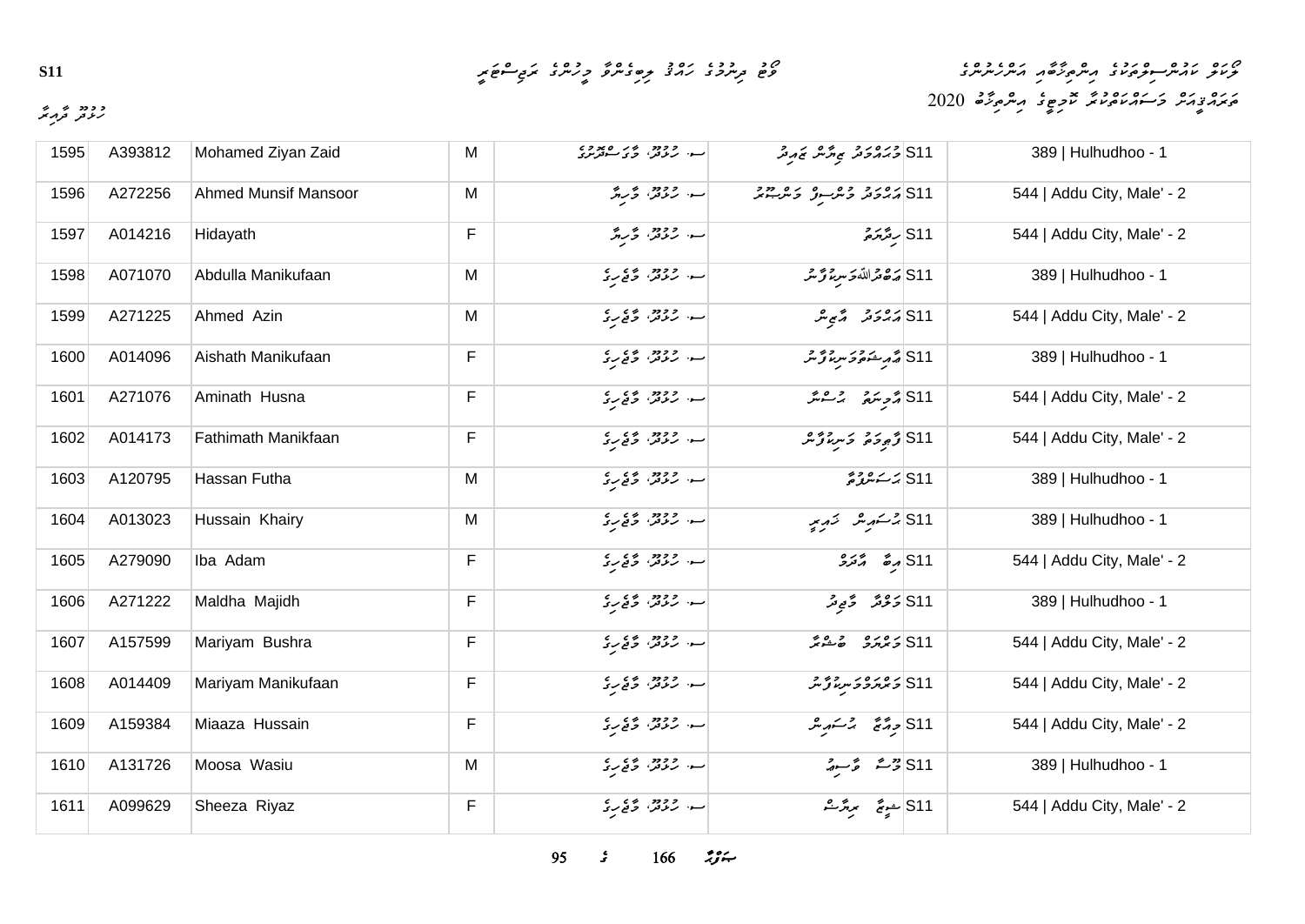*sCw7q7s5w7m< o<n9nOoAw7o< sCq;mAwBoEw7q<m; wBm;vB* م من المرة المرة المرة المرجع المرجع في المركبة 2020<br>مجم*د المريض المربوط المربع المرجع في المراجع المركبة* 

|  | 彡 彡 ≫ >>    |
|--|-------------|
|  | زغفر ترميمه |
|  |             |

| 1612 | A014712 | Abdulla Lais Nooree       | M           | ے رودو وی پر                                                             | S11 كَمْھْتْدَاللَّهُ خَهْرِتْ مَتَّرْمِرِ                                 | 389   Hulhudhoo - 1             |
|------|---------|---------------------------|-------------|--------------------------------------------------------------------------|----------------------------------------------------------------------------|---------------------------------|
| 1613 | A014755 | Ahmed Shiyaz              | M           | ے رودو وی پر                                                             | S11 كەبرى قىر ئىش ئىش ئىش ئى                                               | 565   Hulhumale', Ehenihen - 13 |
| 1614 | A279301 | <b>Ahmed Nathf Waheed</b> | M           | سە رودۇ، ۋىتىر                                                           | S11 كەردى ئەرەبە ئەرەتر                                                    | 114   B. Kudarikilu - 1         |
| 1615 | A279299 | Aishath Naja Waheed       | F           | سەر 332° ۇ تۈمبىر                                                        | S11 مُەمِ شَمَّة كَارْتْد                                                  | 544   Addu City, Male' - 2      |
| 1616 | A069291 | Ibrahim Noori             | M           | سە رودۇ، ۋىتىر                                                           | S11 <sub>م</sub> ەممەر قىلىمىيەتى قىلىپ                                    | 389   Hulhudhoo - 1             |
| 1617 | A014780 | Mariyam Ameena            | F           | سە رودى ۋىمىر                                                            | S11 <i>5 پر پرو مقر</i> یم                                                 | 389   Hulhudhoo - 1             |
| 1618 | A279300 | Mariyam Nasha Waheed      | F           | ے رودو وہ سر                                                             | S11 ك <i>ر چرىرى سرىنىڭ كەب</i> وتر                                        | 389   Hulhudhoo - 1             |
| 1619 | A099358 | Mohamed Imthiyaz          | M           | سە رودۇ، ۋىكىر                                                           | S11 <i>בייחיד ה</i> פֿ <i>ירי</i> ש                                        | 389   Hulhudhoo - 1             |
| 1620 | A014937 | Noorisa Nooree            | F           | سە رودۇر ئەتكىر                                                          | S11 کمرمبرگ گرمبر                                                          | 389   Hulhudhoo - 1             |
| 1621 | A086661 | Sheenaz Nooree            | F           | سە رودى ۋىمىر                                                            | S11 سوپرن <sub>گ</sub> تژمرِ                                               | 389   Hulhudhoo - 1             |
| 1622 | A014419 | Ibrahim Fahumee           | M           | ب دودو، در م                                                             | S11 <sub>مر</sub> ھ مَّر <sub>َبِ</sub> وْ ک <sup>و</sup> رْ <sub>مٍ</sub> | 389   Hulhudhoo - 1             |
| 1623 | A026944 | Ahmed Shaneez             | M           | سە رودە ئەتە                                                             | S11 كەش <sup>ى</sup> رتىر شەھىرىتى                                         | 389   Hulhudhoo - 1             |
| 1624 | A014650 | Fathmath Hafeeza          | $\mathsf F$ | سە رودە ئەتە                                                             | S11 <i>وُّجِ دَمْ تَرَبِ</i> مُّ                                           | 389   Hulhudhoo - 1             |
| 1625 | A342954 | Mariyam Yumnu Shaneez     | F           | سە رودە ئەتە                                                             | S11 كەبۇرگە بۇرگە ئەس ئىس ك                                                | 389   Hulhudhoo - 1             |
| 1626 | A274512 | Ahmed Aus                 | M           | د دوه ارار و نوبود و د<br>سه ارتزش کوتربر سوتربری                        | S11 كەبروتر كەرمىيە                                                        | 390   Hulhudhoo - 2             |
| 1627 | A014160 | Ali Navaz                 | M           | د د ووه از زاد و به پواوان<br>سود انرلولود ان کلاموسولاری                | S11 کەمچە سَرَةَ تە                                                        | 133   Lh. Hinnavaru - 3         |
| 1628 | A274502 | Aminath Fasana            | F           | ر د و وود از برابر و برابر و د و د<br>سود ابرابولو به ابرابولوگولولولولو | S11 مَّ حِ سَمَعَ       وَ سَمَّسَّر                                       | 543   Addu City, Male' - 1      |

 $96$  *s*  $166$  *z*  $3\frac{2}{5}$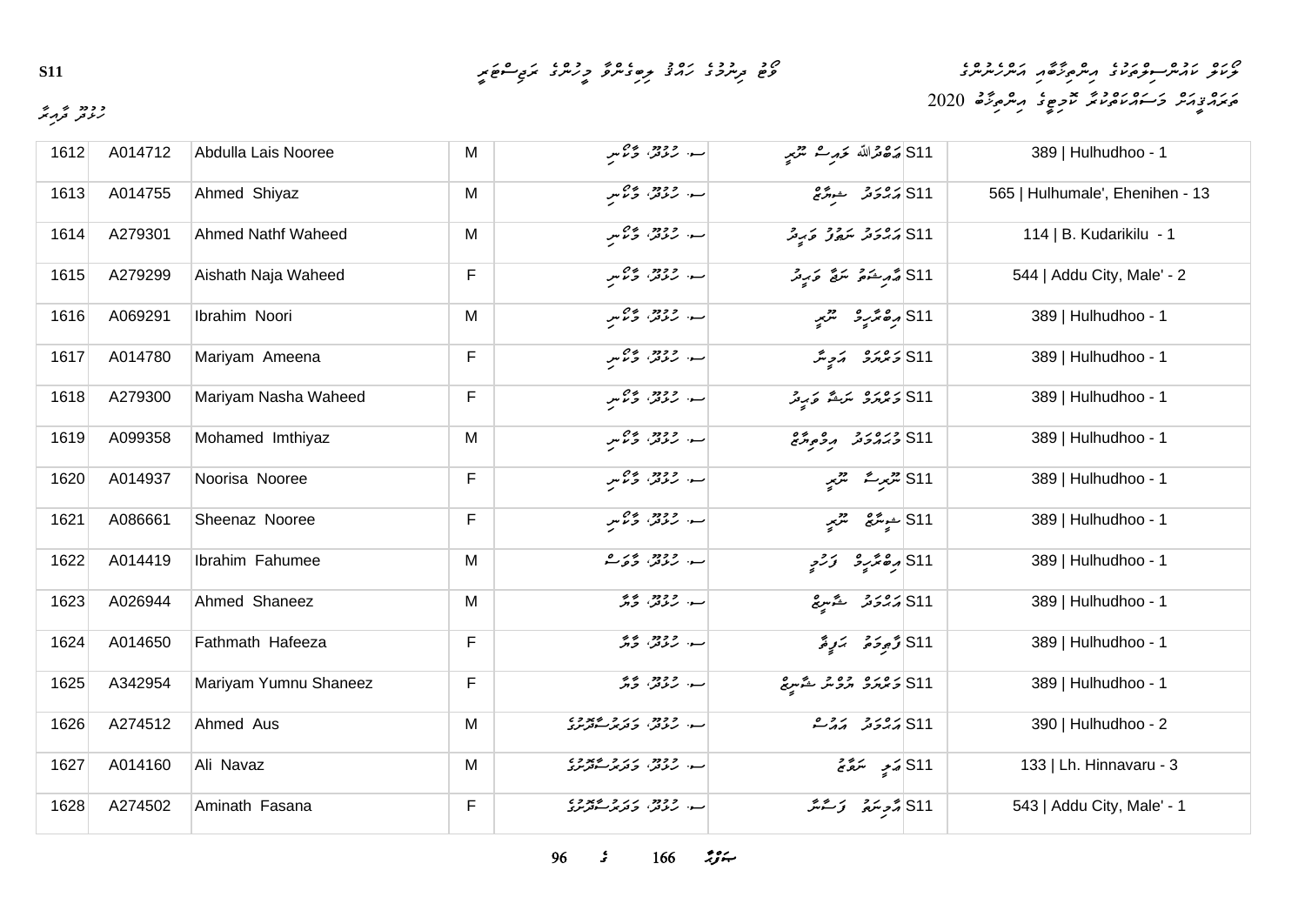*sCw7q7s5w7m< o<n9nOoAw7o< sCq;mAwBoEw7q<m; wBm;vB* م من المرة المرة المرة المرجع المرجع في المركبة 2020<br>مجم*د المريض المربوط المربع المرجع في المراجع المركبة* 

|  | 4.4.222        |
|--|----------------|
|  | نرعرفر اقرمرته |
|  |                |

| 1629 | A014401 | Basheera Mohamed   | $\mathsf F$ | د و ووړ ار د د بر و ده.<br>سه اربونو، او تریز سه ترس      | S11 كەھىم قىمىدە ئىرىم                             | 390   Hulhudhoo - 2        |
|------|---------|--------------------|-------------|-----------------------------------------------------------|----------------------------------------------------|----------------------------|
| 1630 | A152053 | Fairooza Hassan    | F           | د و ووړ . د د د و پر و ه<br>سه اندلانل کلوبرل کلوبرۍ      | S11 زَمِرْچَمَجَ سَرَسْر                           | 543   Addu City, Male' - 1 |
| 1631 | A014099 | Hawwa Nazeeha      | F           | د دوه ارار د براد ده.<br>سه ارتزال کاربرسهترس             | S11 بَرْدُوَّ سَيِّ                                | 543   Addu City, Male' - 1 |
| 1632 | A014168 | Mohamed Nahid      | M           | د و دوه ار در و برید و پا<br>سه ارتونس کوتربوستورنوی      | S11 <i>وَبَرُوْدَوْ</i> مُ <i>دَّرِ</i> مْر        | 543   Addu City, Male' - 1 |
| 1633 | A279182 | Mohamed Vizam Ali  | M           | د و وه ارار و الايدو و .<br>سه اربوتر، الاتریز سه ترس     | S11 <i>وبروبرو <sub>جن</sub>نځ</i> و ک <i>ړن</i> و | 390   Hulhudhoo - 2        |
| 1634 | A274508 | Sinha              | $\mathsf F$ | د د دوه ار د و همه د ه<br>سوا ارتزانی از کاربرگوترنزی     | S11 سبرمرنژ                                        | 390   Hulhudhoo - 2        |
| 1635 | A366185 | Suhana Ali Rasheed | F           | د و ووړ ار د د ور وره ده.<br>سوه ار د ور د کريمر سوتر برو | S11 سترشر كامي الكرسيوتر                           | 543   Addu City, Male' - 1 |
| 1636 | A157992 | Abdulla Hanafy Ali | M           | ر دودو کرده و د                                           | S11 كەڭقىراللە ئەنترىم <sub>چە</sub> كەمچ          | 543   Addu City, Male' - 1 |
| 1637 | A279199 | Ahmed Nayif Hassan | M           | سه روح در ده وي ده                                        | S11 <i>גُ ب</i> ْدُوَنْدْ شَهْرِ فِي بَرْسَة شْ    | 390   Hulhudhoo - 2        |
| 1638 | A071339 | Ali Rasheed        | M           | ر د ووو د د د د و د و<br>سه ارتزادي او د و و برای         | S11 کرم کر س <sub>و</sub> گر                       | 390   Hulhudhoo - 2        |
| 1639 | A272272 | Fathimath Shafa    | $\mathsf F$ | سه دودو روی و                                             | S11 <i>وَّجِ دَمَّ</i> شَرَّ                       | 543   Addu City, Male' - 1 |
| 1640 | A026940 | Fazal Ali          | M           | ر دودو کرده و د                                           | S11 زَیَّ وَ صَرِ                                  | 390   Hulhudhoo - 2        |
| 1641 | A272269 | Hussain Riyaz      | M           | ر دودو کرده و د                                           | S11  پرستمبر مگر سرچر شد                           | 161   K. Guraidhoo - 2     |
| 1642 | A155446 | Ibrahim Futha      | M           | ر دودو روه دره<br>سه روتو، ولاتوری                        | S11 مەھ ئەر <i>دىن</i> مۇ                          | 390   Hulhudhoo - 2        |
| 1643 | A157993 | Mohamed Hamzath    | M           | ر د ودو روه د د<br>سه روهن و د ورد                        | S11 دره رو برورد                                   | 390   Hulhudhoo - 2        |
| 1644 | A014485 | Naaz Ali           | $\mathsf F$ | سه دوده دوه و                                             | S11 مَرْچ <sub>ص</sub> َعِ                         | 390   Hulhudhoo - 2        |
| 1645 | A063190 | Shaafee Ali        | M           | ب دودو دوء و                                              | S11  ڪُٽمي صَ <del>مِ</del>                        | 390   Hulhudhoo - 2        |

 $97$  *s*  $166$  *z*  $25$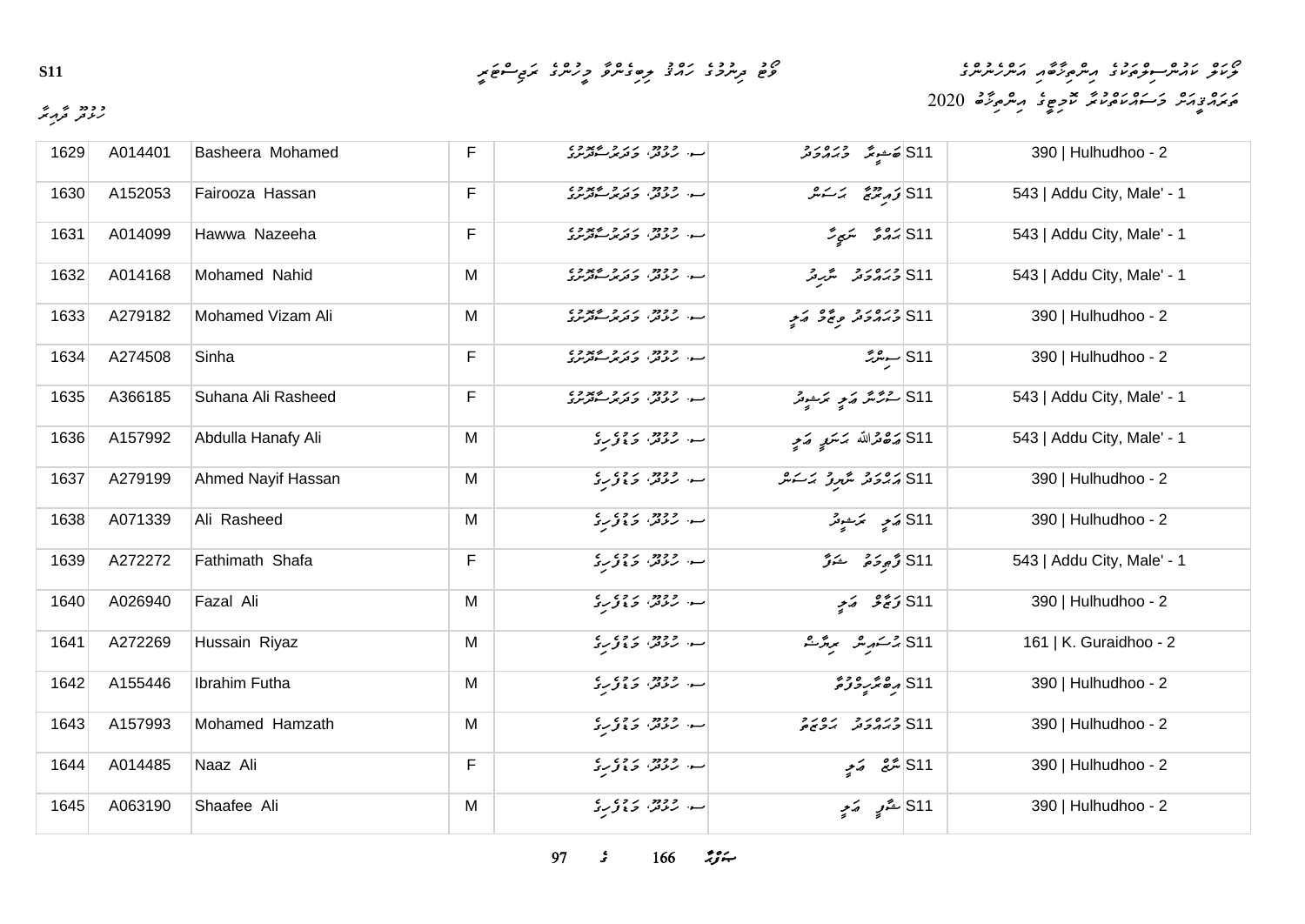*sCw7q7s5w7m< o<n9nOoAw7o< sCq;mAwBoEw7q<m; wBm;vB* م من المرة المرة المرة المرجع المرجع في المركبة 2020<br>مجم*د المريض المربوط المربع المرجع في المراجع المركبة* 

|  | s s n n        |
|--|----------------|
|  | ر د تر تربر بر |
|  |                |

| 1646 | A014270 | Shamee Ali      | M            | ( د دوه د د د د د کال د د ا            | S11 گجو ک <i>ړ</i> و                                     | 543   Addu City, Male' - 1      |
|------|---------|-----------------|--------------|----------------------------------------|----------------------------------------------------------|---------------------------------|
| 1647 | A014227 | Shamil Ali      | M            | ر دودو کرده و د<br>سه رنگان و ناموری   | S11 ڪرو <sub>مک</sub> ر                                  | 390   Hulhudhoo - 2             |
| 1648 | A014754 | Ahmed Shibaz    | M            | ر د ووو ره وه<br>ر روس کردی            | S11 <i>ډېر دو</i> شو <i>ځ</i> ع                          | 565   Hulhumale', Ehenihen - 13 |
| 1649 | A153100 | Aishath Muslima | F            | د دوده ره ده د                         | S11 مَەرىسَىمْ - ئەشىرىمَّ                               | 456   India / Trivandrum - 1    |
| 1650 | A082212 | Jizmeena Ali    | $\mathsf{F}$ | ر در دود. کوه دی<br>سه روتر، کورگری    | S11 <sub>مح</sub> وچ گر کرم پر                           | 456   India / Trivandrum - 1    |
| 1651 | A157601 | Mohamed Sirah   | M            | د د وووړ کړه ده.<br>سه رنونس کردن      | S11 <i>دېمم</i> وتر سو <i>نزن</i> ژ                      | 543   Addu City, Male' - 1      |
| 1652 | A014171 | Ahmed Faseeh    | M            | ر در دود. بروه<br>ر برنوتو، برنوم      | S11   <i>ړ برې</i> تر تر تر په پر                        | 391   Hulhudhoo - 3             |
| 1653 | A014404 | Aishath Zahiyya | F            | ر در دود. بر ده<br>ر برنوتو، برنومج    | S11 مَدْمِسْنَعْمُ تَجْرِمْهُمْ                          | 391   Hulhudhoo - 3             |
| 1654 | A274228 | Ali Muhaimin    | M            | سە رودە روە                            | S11  مَرِم وَرَ <sub>مُ</sub> وِسْر                      | 278   Dh. Meedhoo - 1           |
| 1655 | A126446 | Faida Zahir     | $\mathsf{F}$ | سە رودە روە                            | S11 <i>وُّم</i> ِیٹر گ <sub>ے س</sub> ٹر                 | 391   Hulhudhoo - 3             |
| 1656 | A024332 | Ibrahim Zuhuree | M            | ر در دود. بر ده<br>سه ارتزادگر، ترتویج | S11 <sub>مر</sub> ھ <i>مُرْرِدْ تي رُبرِ</i>             | 391   Hulhudhoo - 3             |
| 1657 | A014169 | Mariyam Zahira  | F            | سە رودە روە                            | S11 <i>5 پر پر پی</i> پی پی پی                           | 391   Hulhudhoo - 3             |
| 1658 | A274231 | Mimha Zahir     | F            | سە زودە روە                            | S11  مِ5ْ بِمَ مِحْرِ بِمُرْ                             | 629   Addu City, Male'-11       |
| 1659 | A014964 | Mohamed Zahir   | M            | ر دوده روه                             | S11 <i>وُبَرُوْدَوْ</i> گُرِيْرُ                         | 391   Hulhudhoo - 3             |
| 1660 | A274226 | Muslih Zahir    | M            | ر در دود. بر ده<br>ر برنوتو، برنومج    | S11  <sub>قر</sub> مبروی <sub>س</sub> ٹ <sub>ی س</sub> ز | 391   Hulhudhoo - 3             |
| 1661 | A152028 | Zafoora Zahir   | $\mathsf F$  | ر در دود. بر ده<br>ر برنوتو، برنومج    | S11 ئى قۇچىق ئىچ بىرىگە                                  | 629   Addu City, Male'-11       |
| 1662 | A327778 | Alsan Hussain   | M            | ىسە، رودە، ئەترىق                      | S11 كەبۇس <i>ەنلە</i> بۇسكەبلىر                          | 389   Hulhudhoo - 1             |

*98 s* 166 *i*<sub>s</sub> $\approx$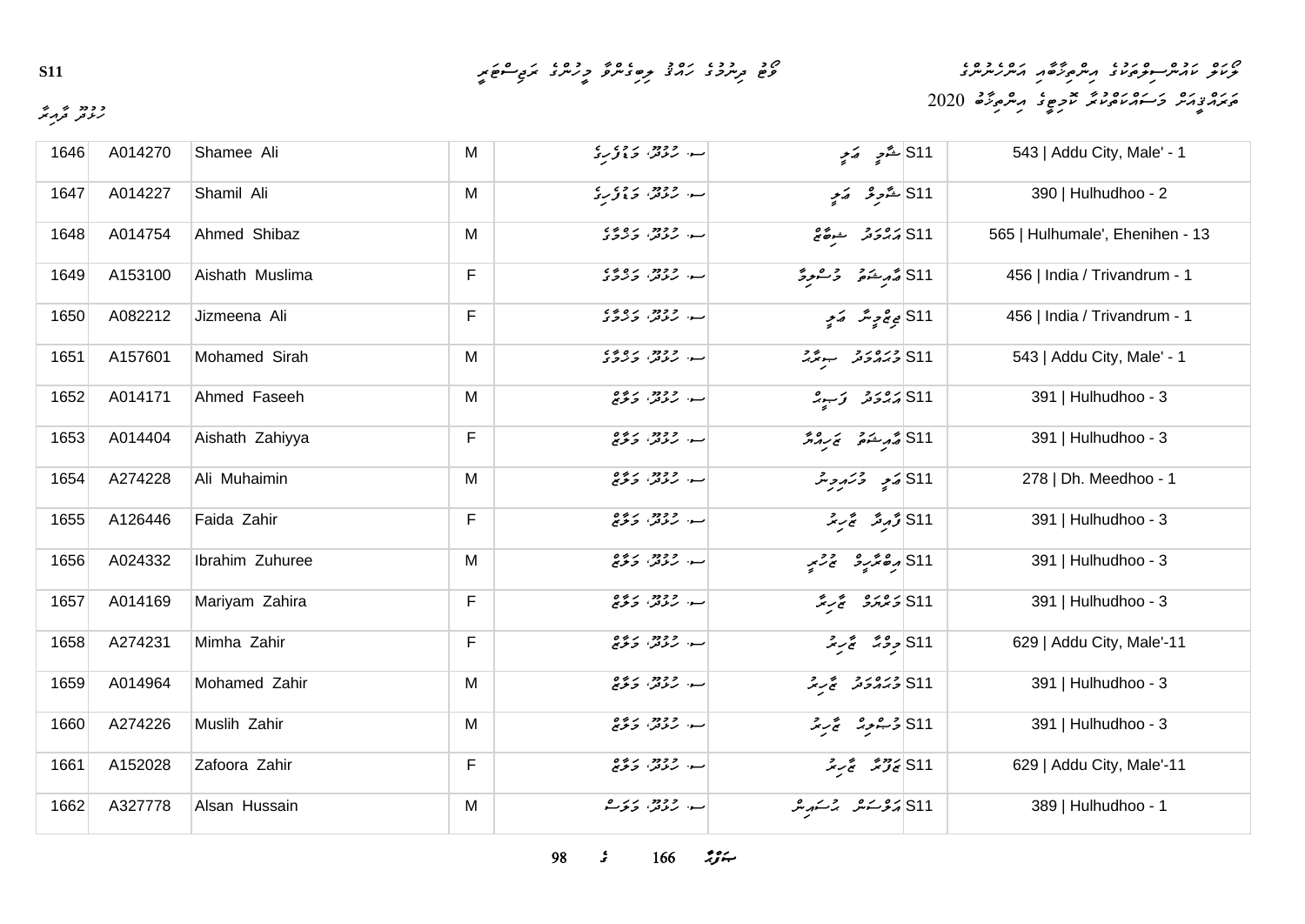*sCw7q7s5w7m< o<n9nOoAw7o< sCq;mAwBoEw7q<m; wBm;vB* م من المرة المرة المرة المرجع المرجع في المركبة 2020<br>مجم*د المريض المربوط المربع المرجع في المراجع المركبة* 

|  | $\rightarrow$ $\rightarrow$ $\rightarrow$ $\rightarrow$ $\rightarrow$ |
|--|-----------------------------------------------------------------------|
|  | نرتزفر اقرام مر                                                       |
|  |                                                                       |

| 1663 | A127867 | <b>Hussain Manik</b>       | M           | ىسە رودە ئەبۇر           | S11 پر کے م <i>ر</i> مرکز سریر                      | 389   Hulhudhoo - 1        |
|------|---------|----------------------------|-------------|--------------------------|-----------------------------------------------------|----------------------------|
| 1664 | A279569 | Manal Hussain              | F           | ىسە، رودە، ئەنۇب         | S11 كەنگە بۇ يەسىرىلا                               | 544   Addu City, Male' - 2 |
| 1665 | A279941 | Ahmed Ameer                | M           | - دود عام 200            | S11 كەندى قىرىمىتى بىر                              | 543   Addu City, Male' - 1 |
| 1666 | A279942 | Hussain Aleef              | M           | - دودور عام 2000         | S11 پڑے پر بھ پڑو<br>ن                              | 543   Addu City, Male' - 1 |
| 1667 | A150496 | Mohamed Afseen             | M           | سار دود ده ده ده م       | S11 <i>ۋېزود تې</i> تەرىپ                           | 543   Addu City, Male' - 1 |
| 1668 | A052869 | Ibrahim Didi               | M           | ے رودوں کے شرح ثو        | S11 <sub>مر</sub> ھ <i>مُذَرِ دُ</i> ومِرِ م        | 389   Hulhudhoo - 1        |
| 1669 | A033515 | Ali Shah                   | M           | ے رودوں ویر شرکرات       | S11  رَمٍ شَرَّرُ                                   | 389   Hulhudhoo - 1        |
| 1670 | A271560 | Mariyam Ali                | F           | سه روده و بر ۱۳۶۵ شو     | S11 كەبىر <i>بىر ئەب</i>                            | 389   Hulhudhoo - 1        |
| 1671 | A014044 | Mariyam Hussain            | $\mathsf F$ | ے رودوں ویر شریر م       | S11 كەبەد بەر بەر بىر                               | 544   Addu City, Male' - 2 |
| 1672 | A014916 | Mohamed Shah               | M           | ے رودوں مرورہ ہے         | S11 <i>جەمەدىر</i> ش <i>ە</i> ر                     | 389   Hulhudhoo - 1        |
| 1673 | A363677 | Nadha Abdul Latheef        | F           | ے رودوں ویر شریر م       | S11 ىنتر مەھىرمۇم <sub>ۇ</sub> ر                    | 544   Addu City, Male' - 2 |
| 1674 | A279111 | <b>Umair Abdul Latheef</b> | M           | ے رودہ و برترکہ ے        | S11 <sub>م</sub> ُحَم <i>د بِرِ مُ</i> حَمِّد مِ مِ | 389   Hulhudhoo - 1        |
| 1675 | A271288 | Abdulla                    | M           | ے رودہ ویر شخصی          | S11 كەمھەتراللە                                     | 389   Hulhudhoo - 1        |
| 1676 | A275958 | Ahmed Munaafis             | M           | ے رودہ کی گر مرتکز ہو گی | S11 كەبۇبۇ ئۇ ئاھىمبور شىر                          | 389   Hulhudhoo - 1        |
| 1677 | A328473 | Aishath Zaura Abdulla      | F           | ۔ روود و پر مرکز مرکز    | S11 مُجْمِسْمُو بِجَمْعَتْہِ مُحْقَّدِاللَّهُ       | 389   Hulhudhoo - 1        |
| 1678 | A277290 | Mariyam Zahaa              | $\mathsf F$ | ے رودہ کی گر مرتکز ہو گی | S11 كەبەد ئەر                                       | 389   Hulhudhoo - 1        |
| 1679 | A277292 | Mohamed Shiruhaan          | M           | ے رودہ کمپر مرکز ہو      | S11  <i>ڈبزورو خینرش</i> ر                          | 155   K. Hinmafushi - 2    |

**99** *s* **166** *z s*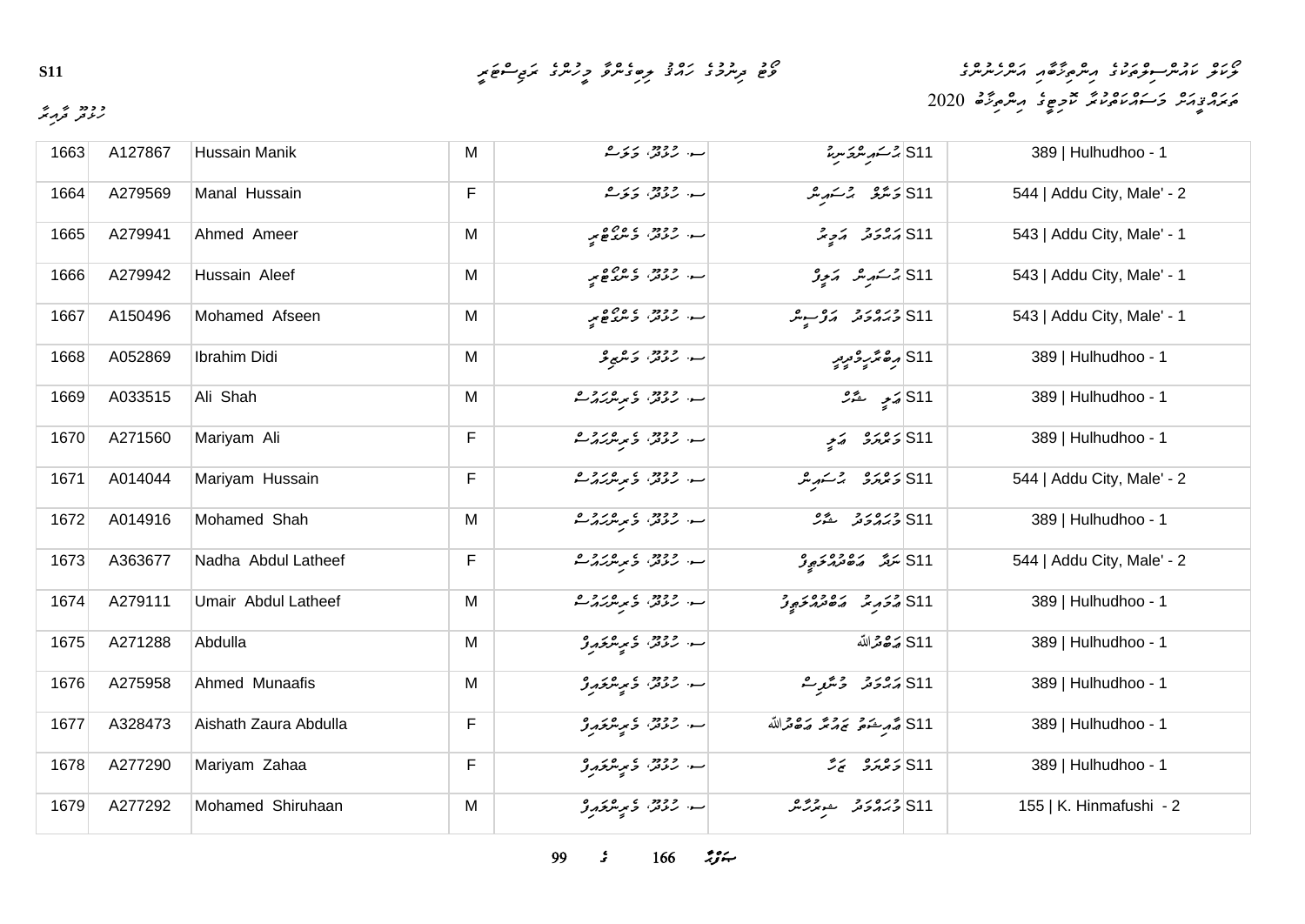*sCw7q7s5w7m< o<n9nOoAw7o< sCq;mAwBoEw7q<m; wBm;vB* م من المرة المرة المرة المرجع المرجع في المركبة 2020<br>مجم*د المريض المربوط المربع المرجع في المراجع المركبة* 

| 1680 | A014594 | Nisreen Abdulla           | $\mathsf F$ | ؎ رودو ديپرهزمرو      | S11 سرىـــْمىرىــُر   كەھەراللە                                                                      | 389   Hulhudhoo - 1           |
|------|---------|---------------------------|-------------|-----------------------|------------------------------------------------------------------------------------------------------|-------------------------------|
| 1681 | A059578 | Abdulla Mohamed           | M           | ے رودہ کا مرکزی گھر   | S11 كەھەراللە <i>مەم</i> رىر                                                                         | 390   Hulhudhoo - 2           |
| 1682 | A279664 | Mohamed Hisaam            | M           |                       | S11 <i>\$نەۋەتى بەبىگ</i> ۇ                                                                          | 127   B. Hithaadhoo - 1       |
| 1683 | A165485 | Ahmed Qusayyu Mohamed     | M           | سەر روۋە كەيدىگە      | S11 ג'ם ג'ם ג'ם כ' ב' ה' בירי ב                                                                      | 391   Hulhudhoo - 3           |
| 1684 | A077212 | Ali Sadig                 | M           | ے دوود کروگر          | S11  رَمِ جَمَّدِ وَ                                                                                 | 391   Hulhudhoo - 3           |
| 1685 | A014815 | Kadhdha Dhie              | $\mathsf F$ | ے رودو کروگر          | S11 كەچرى <i>دى</i> گە                                                                               | 391   Hulhudhoo - 3           |
| 1686 | A014848 | Masthooq Ali Sadhig       | M           | ے رودوں کے بروگر کر   | S11 كۈستۈرگە كەمچە سەھرى <sub>چ</sub>                                                                | 629   Addu City, Male'-11     |
| 1687 | A014317 | Misriyya Ali              | $\mathsf F$ | سەر 222° كەبىر ئەر    | S11 <sub>ح</sub> ر شمېرونتر گ <i>ې</i> په                                                            | 567   Villimale' Ehenihen - 2 |
| 1688 | A280395 | Mohamed Moosir Ali        | M           | سەر 235°، كەبىرلىر    | S11 <i>ڈبزہ دو چ</i> ے پر <sub>م</sub> رمو                                                           | 629   Addu City, Male'-11     |
| 1689 | A156951 | Mubashiru Ali             | M           | سەر 222، كەبىرلىر     | S11 <i>وُھَەمْ</i> شِعْرَ مَرَمْحِ                                                                   | 6   HA. Hoarafushi - 3        |
| 1690 | A014238 | Fathimath Saadha          | $\mathsf F$ | سەر 1322 كەمبەتكى     | S11 زَّەپەرَە ئەسەر ئە                                                                               | 391   Hulhudhoo - 3           |
| 1691 | A279334 | Mamshooda Zahir           | $\mathsf F$ | سەر 332°، ئۇ ئويغرىنى | S11 5ء 2 میٹھ سے می <sup>ت</sup> ر                                                                   | 391   Hulhudhoo - 3           |
| 1692 | A277154 | Mifzal Mohamed            | M           | سه رودون کی مربوع     | S11   <i>ووڭگۇ ئەتمەدىر</i>                                                                          | 629   Addu City, Male'-11     |
| 1693 | A021833 | Mohamed Zahir             | M           | سه رودور ، د چوند چ   | S11 <i>دېمه ده</i> ځ بن <sub>م</sub>                                                                 | 391   Hulhudhoo - 3           |
| 1694 | A277158 | Nishfau Mohamed           | F           | سه رودو، کام چې       | S11 سرشۇر <i>25مەد</i>                                                                               | 391   Hulhudhoo - 3           |
| 1695 | A146789 | Aminath Inan Abdul Muhsin | F           |                       | S11 مُرْحِسَمُ مِسْرَسٌ مُصَّرِّحْ حِرْمِ مِسْرٍ مِسْ مِنْ مِسْرِ مِنْ مِسْرِ مِنْ مِنْ مِنْ مِنْ مِ | 544   Addu City, Male' - 2    |
| 1696 | A094450 | Mueed Abdul Muhusin       | M           | سه رودو به روه و      | S11  <i>ڈویٹر م</i> ہ <i>قرور پر میں</i>                                                             | 389   Hulhudhoo - 1           |

 $100$  *s*  $166$  *i*<sub>s</sub>  $\frac{2}{3}$ 

*n8o<n@ r@q:q5*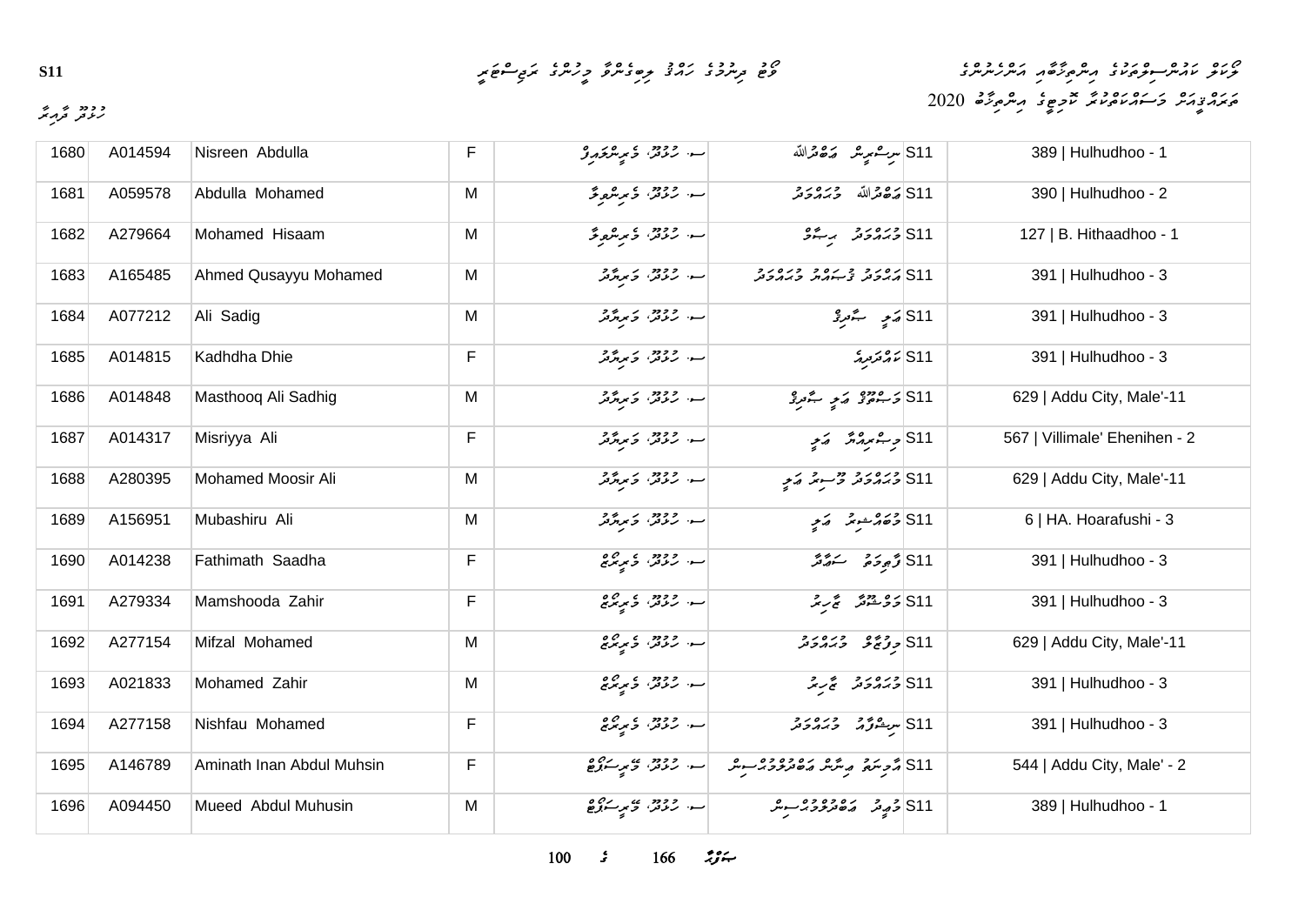*sCw7q7s5w7m< o<n9nOoAw7o< sCq;mAwBoEw7q<m; wBm;vB* م من المرة المرة المرة المرجع المرجع في المركبة 2020<br>مجم*د المريض المربوط المربع المرجع في المراجع المركبة* 

| د دود به پر<br>رنز تر تربر تر |  |
|-------------------------------|--|

| 1697 | A050676 | Mussad Abdul Muhsin     | M           | سه رودو په روه و                           | S11 <sub>جرمه م</sub> رد ده دو ده س <sub>و</sub> ر | 544   Addu City, Male' - 2      |  |
|------|---------|-------------------------|-------------|--------------------------------------------|----------------------------------------------------|---------------------------------|--|
| 1698 | A068619 | Rafeea Abdul Muhusin    | F           | - دود به ره وه                             | S11 <i>بَرْدٍ ۾َ "وَوُدُو بُرُ بِ</i> سِرْ         | 389   Hulhudhoo - 1             |  |
| 1699 | A060651 | Shighaf Abdul Muhsin    | F           | - دود به ره وه                             | S11 ج <sub>وتم</sub> و پر دوه ده جمعه د            | 460   Srilanka / Colombo - 1    |  |
| 1700 | A112238 | Sulthan Abdul Muhsin    | M           | ب دوده به رماه و                           | S11 جۇيج مەھەر <i>ۈر بەرە</i>                      | 544   Addu City, Male' - 2      |  |
| 1701 | A027186 | Thaweel Abdul Muhusin   | M           | درود بي رحمه                               | S11 يَوَمٍ عَنْ مَنْ مَعْ مَعْرَفِ مِنْ مِسْرِ     | 389   Hulhudhoo - 1             |  |
| 1702 | A278615 | Tholal Abdul Muhsin     | M           | - دودو به ره ۵۵۰<br>- روند، و پرسوژ        | S11 يۇقرىق مەھەر <i>ۈدى</i> بىر                    | 544   Addu City, Male' - 2      |  |
| 1703 | A074216 | Ibrahim Shareef         | M           | سه د ووه ده د وه د                         | S11  مِر <i>ھ مُرْرِدْ</i> شَمِرِزْ                | 390   Hulhudhoo - 2             |  |
| 1704 | A052282 | Mariyam Basheera        | F           | ر د د دور ده ده د د د<br>سه گرفتن وړسوی    | S11 <i>د بر برو</i> گاھونڈ                         | 390   Hulhudhoo - 2             |  |
| 1705 | A343222 | Mariyam Salnaz Shareef  | $\mathsf F$ | ر د ودو ده و و و د<br>سه روبر و پرسوی      | S11 <i>ۈندىز ئىقىتى خىرۇ</i>                       | 565   Hulhumale', Ehenihen - 13 |  |
| 1706 | A049594 | Mohamed Waheed          | M           | سه د ووه ده د وه.<br>سه رونو، وړوستوی      | S11 <i>وُبَرُوْدَوْ کَهرِسْ</i>                    | 390   Hulhudhoo - 2             |  |
| 1707 | A329875 | Mohamed Aiham Shareef   | M           | ر د د دور ده ده د د د<br>ر د رکونس و د سوی | S11 <i>وُيُرُوُونُ مَهِرَدٌ حَبَيِ</i> رُ          | 390   Hulhudhoo - 2             |  |
| 1708 | A014963 | Ali Hameed              | M           | سە رودوز، ئەھمەمبە                         | S11  پَرمٍ کوچوگر                                  | 391   Hulhudhoo - 3             |  |
| 1709 | A014812 | Abdulla Shabeer         | M           | د دودو در در بر<br>سه رونز، ژوکربر         | S11 كەھەتراللە ش <i>ەھەت</i> ر                     | 390   Hulhudhoo - 2             |  |
| 1710 | A014814 | Ahmed Shaheen           | M           | د د دود ده د د کرد.<br>سه رنزون و ژوند     | S11   پر پر بھ سے پر بھر                           | 543   Addu City, Male' - 1      |  |
| 1711 | A279659 | Ali Shamiu              | M           | د دودو در در بر<br>سه رونز، ژوکربر         | S11  رَمٍ گُورُدُ                                  | 390   Hulhudhoo - 2             |  |
| 1712 | A014251 | <b>Fathimath Manike</b> | F           | سه دوده بین د                              | S11 ۇ <sub>جو</sub> رۇمۇرىتىرىئە                   | 543   Addu City, Male' - 1      |  |
| 1713 | A023583 | Hassan Mutheeu          | M           | د د دود. دور د کرد                         | S11   يَرْسَسْ _ <sub>ح</sub> ُب <i>وِهْ</i>       | 278   Dh. Meedhoo - 1           |  |

 $101$  **s**  $166$  *if*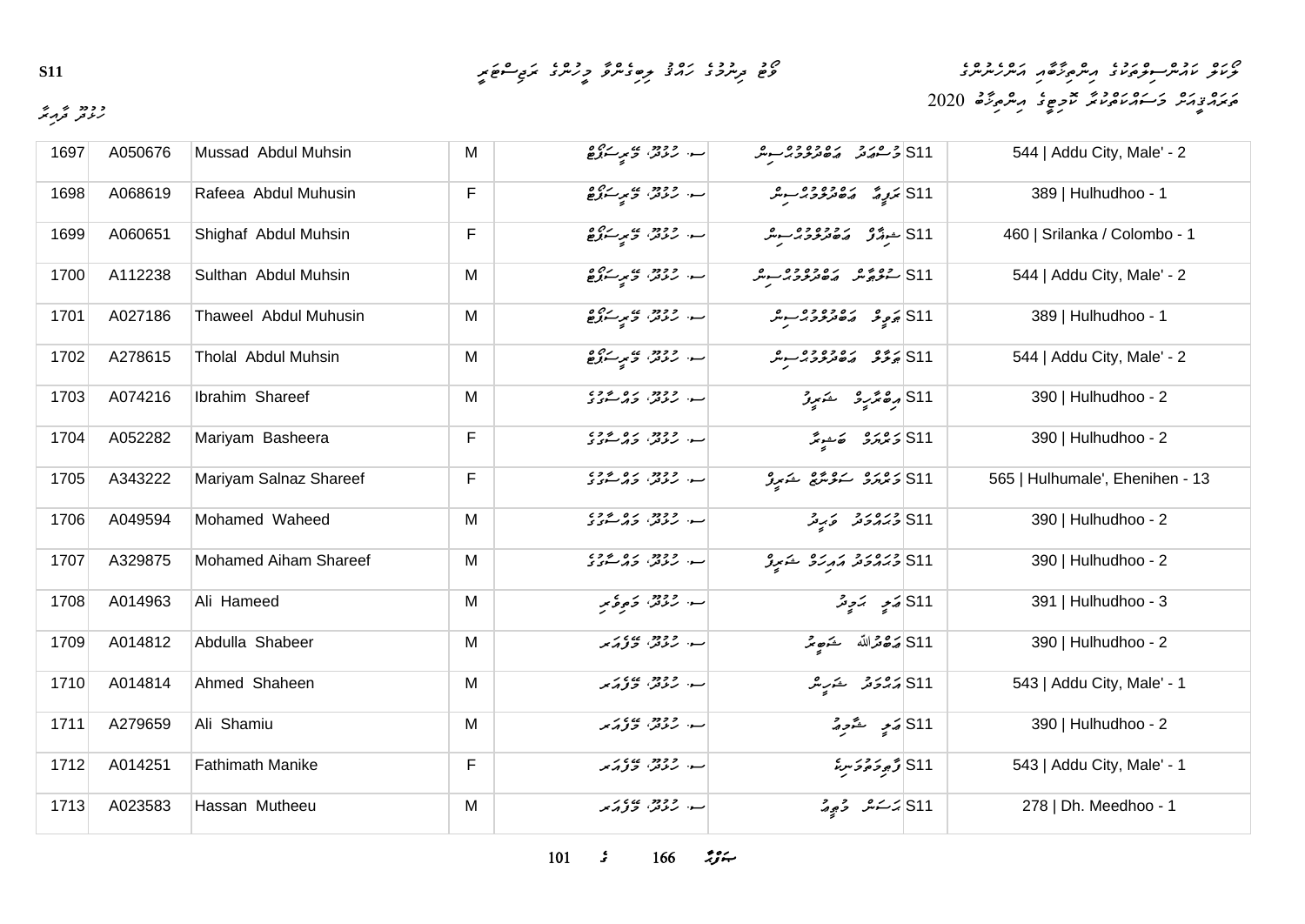*sCw7q7s5w7m< o<n9nOoAw7o< sCq;mAwBoEw7q<m; wBm;vB* م من المرة المرة المرة المرجع المرجع في المركبة 2020<br>مجم*د المريض المربوط المربع المرجع في المراجع المركبة* 

|  | د دود به پر<br>رنز تر ترمه تر |
|--|-------------------------------|
|  |                               |

| 1714 | A155583 | Ibrahim Shareef  | M            | ر در دود ده در در کار کرد.<br>سود اردون افزاد کار | S11  مەھەرىرى ھەمرى<br>                       | 543   Addu City, Male' - 1 |
|------|---------|------------------|--------------|---------------------------------------------------|-----------------------------------------------|----------------------------|
| 1715 | A161243 | Milnaa Mutheeu   | $\mathsf F$  | د دود در در در د                                  | S11  موقرنتر - ق <sup>ي</sup> وي <sup>1</sup> | 390   Hulhudhoo - 2        |
| 1716 | A022325 | Mohamed Shameel  | M            | د دود در در در د                                  | S11  <i>وَبَرْہُ وَبَرْ</i> شَوِیْح           | 388   Feydhoo Ehenihen - 1 |
| 1717 | A014813 | Nasra Mutheeu    | F            | سه دوده به در بر                                  | S11 سَرَ-يمحمد حقوقه                          | 543   Addu City, Male' - 1 |
| 1718 | A157315 | Nilna Mutheeu    | F            | د دود در در در بر<br>سه روتر، وزند                | S11 سربحىتمر     3 ج <sub>و</sub> ير          | 543   Addu City, Male' - 1 |
| 1719 | A149442 | Ahmed Samaan     | M            | سە رودو پەرتى                                     | S11 كەبرو سىۋە ئىر                            | 544   Addu City, Male' - 2 |
| 1720 | A014906 | Aminath Nasriyya | $\mathsf{F}$ | ے رودہ ویڈھ                                       | S11 مُرْحِسَمُ مَرْجُمِي <i>مُ</i> مُرَّ      | 544   Addu City, Male' - 2 |
| 1721 | A014762 | Dhon Thuththu    | M            | سە رودو پەرتى                                     | S11 ترشع پر م                                 | 389   Hulhudhoo - 1        |
| 1722 | A149438 | Ibrahim Saamiu   | M            | ے رودو ویٹریم                                     | S11 مەھمەر ئەھمەر ئىسىمىدە ئىس                | 544   Addu City, Male' - 2 |
| 1723 | A014993 | Maryam Saadha    | $\mathsf{F}$ | سە رودو، بەشھ                                     | S11 دېرمرژ ش <i>م</i> ړن <i>گ</i>             | 544   Addu City, Male' - 2 |
| 1724 | A021811 | Mohamed Muslih   | M            | ے روزہ ویڈھ                                       | S11 <i>وَبَرُووَبِرْ</i> وَبِدْبِرِيْ         | 133   Lh. Hinnavaru - 3    |
| 1725 | A014861 | Abdulla Rasheed  | M            | سه رکوتر، چانگه                                   | S11  مَدْهُ مَرْاللَّه   مَرْشِيْتَرْ         | 391   Hulhudhoo - 3        |
| 1726 | A014886 | Ahmed Rasheed    | M            | سه رحمدی چنگ                                      | S11   <i>دَ بْ</i> رْجَ مْرْ مَرْسُوِيْرْ     | 391   Hulhudhoo - 3        |
| 1727 | A279789 | Aishath Nazeera  | F            | ے روزہ ویڈ                                        | S11 مَگْرِسْنَوْمُ – سَمِي مَّدَ              | 254   ADh. Dhidhdhoo - 1   |
| 1728 | A279785 | Ali Rasheed      | M            | ے رودوں پر تھ                                     | S11 کرم کر سرگر                               | 391   Hulhudhoo - 3        |
| 1729 | A024413 | Hassan Zakee     | M            | سه رحمدی چنگ                                      | S11 ئەسەبىر ئ <sub>ىم بىر</sub>               | 391   Hulhudhoo - 3        |
| 1730 | A014859 | Hawwa Dhie       | F            | سه رحوفز، جانگر                                   | S11  بَرْدُوَّمِرِدَّ                         | 391   Hulhudhoo - 3        |

*102 s 166 <i>n*<sub>3</sub> *s*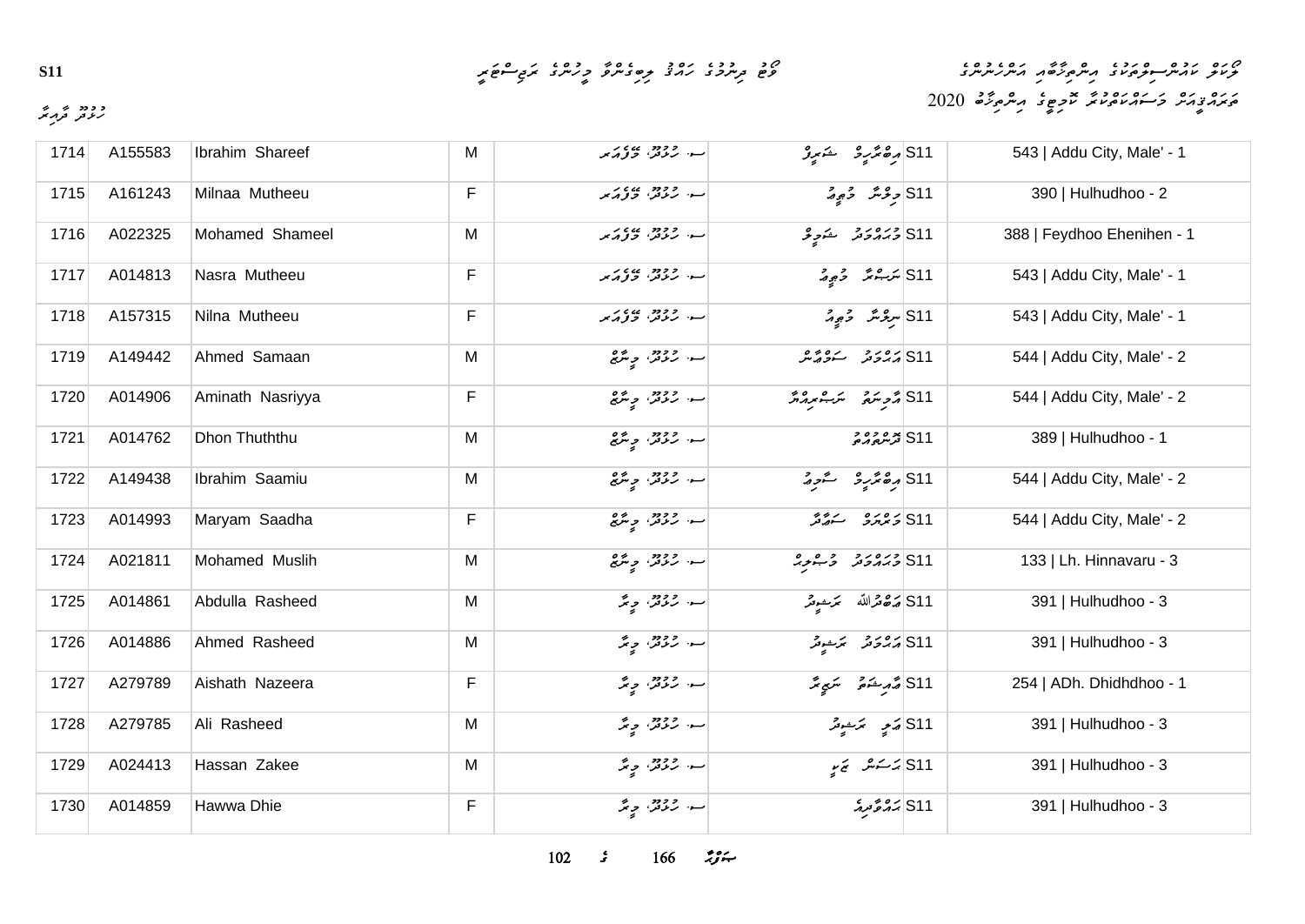*sCw7q7s5w7m< o<n9nOoAw7o< sCq;mAwBoEw7q<m; wBm;vB* م من المرة المرة المرة المرجع المرجع في المركبة 2020<br>مجم*د المريض المربوط المربع المرجع في المراجع المركبة* 

|  | $\begin{array}{cccccccccc} \phi & \phi & \phi & \phi & \phi & \phi \end{array}$ |
|--|---------------------------------------------------------------------------------|
|  | ترنزفر بحرمر مر                                                                 |

| 1731 | A080050 | Hussain Rasheed       | M           | سه رحمدی چاپگر                   | S11 پرکس کر مرکز تر تر تر تر تر تر این مرکز است کرد.<br>مرکز این مرکز این مرکز مرکز این مرکز این مرکز این مرکز این مرکز این مرکز این مرکز این مرکز این مرکز این مرکز ا | 117   B. Kihaadhoo - 1     |
|------|---------|-----------------------|-------------|----------------------------------|------------------------------------------------------------------------------------------------------------------------------------------------------------------------|----------------------------|
| 1732 | A277149 | Ibrahim Rasheed       | M           | ے رودو ویڈ                       | S11 م <i>وڭ ئۇر</i> ۇ سىمئىيەتر                                                                                                                                        | 391   Hulhudhoo - 3        |
| 1733 | A014965 | Mariyam Rasheeda      | F           | سه رودو ویژ                      | S11 كەبرىزى - برَحْوِيْر                                                                                                                                               | 391   Hulhudhoo - 3        |
| 1734 | A015959 | Mohamed Rasheed       | M           | سه رحمتری و بگر                  | S11 <i>ڈیزہ ب</i> وتر کرجومر                                                                                                                                           | 391   Hulhudhoo - 3        |
| 1735 | A279382 | Mohamed Ausam Ahmed   | M           | سه رحمته و پژ                    | S11 ورورو روم دورو                                                                                                                                                     | 391   Hulhudhoo - 3        |
| 1736 | A279787 | Moosa Rasheed         | M           | سه رحمدی و پژ                    | S11 فخر محر مؤمر                                                                                                                                                       | 391   Hulhudhoo - 3        |
| 1737 | A069096 | Aminath Mubarik       | F           | ے رکزوں ہے مگر                   | S11 مَّ مِسَمَّد حقَّ مِتْ                                                                                                                                             | 629   Addu City, Male'-11  |
| 1738 | A072037 | Mooshan Mubaarik      | M           | سه رحمدی و پخ مگر                | S11 تۇشەھرىر ئەھمىر                                                                                                                                                    | 391   Hulhudhoo - 3        |
| 1739 | A081693 | Munaz Mubarik         | M           | سەر 332، ج ئاير                  | S11 دَىتَىنْر قەھىرىت <sub>ا</sub>                                                                                                                                     | 629   Addu City, Male'-11  |
| 1740 | A275989 | Ahmed Hanoon          | M           | ر دو دو ده ورو<br>سه روتر، ورو   | S11 كەبروتى كەنترىش                                                                                                                                                    | 389   Hulhudhoo - 1        |
| 1741 | A329364 | Aishath Layaan Hassan | F           | ے۔ رودہ یہ ہ                     | S11 مۇم شەھ   تەرگەشر برسەش                                                                                                                                            | 544   Addu City, Male' - 2 |
| 1742 | A275992 | Aminath Lamha Hassan  | $\mathsf F$ | سه اودود در دارد.<br>سه روزن ورو | S11 مٌ <i>وِسْهِ وَدْنَهُ بَرَسَسْ</i>                                                                                                                                 | 544   Addu City, Male' - 2 |
| 1743 | A067950 | Hassan Futha          | M           | رودو ، دوو                       | S11 ئەسەھرىم                                                                                                                                                           | 389   Hulhudhoo - 1        |
| 1744 | A014600 | Mariyam Mohamed Ali   | F           | ر دودو ورو<br>روزه ورو           | S11 <i>وَجُهْرُو وَبَرْدُونُ <sub>م</sub>ُ</i> عِ                                                                                                                      | 389   Hulhudhoo - 1        |
| 1745 | A160307 | Mohamed Hoodh         | M           | ب رودوم ورو                      | S11 <i>5225 موفر</i>                                                                                                                                                   | 389   Hulhudhoo - 1        |
| 1746 | A094738 | Abdulla Ali           | M           | - رودو وريدوه                    | S11 كەھىراللە ك <i>ەي</i>                                                                                                                                              | 629   Addu City, Male'-11  |
| 1747 | A146936 | Abdulla Saudhan       | M           | - رودو وتايروكم                  | S11 كەھ قىراللە كەر قىرىگر                                                                                                                                             | 391   Hulhudhoo - 3        |

*103 sC 166 nNw?mS*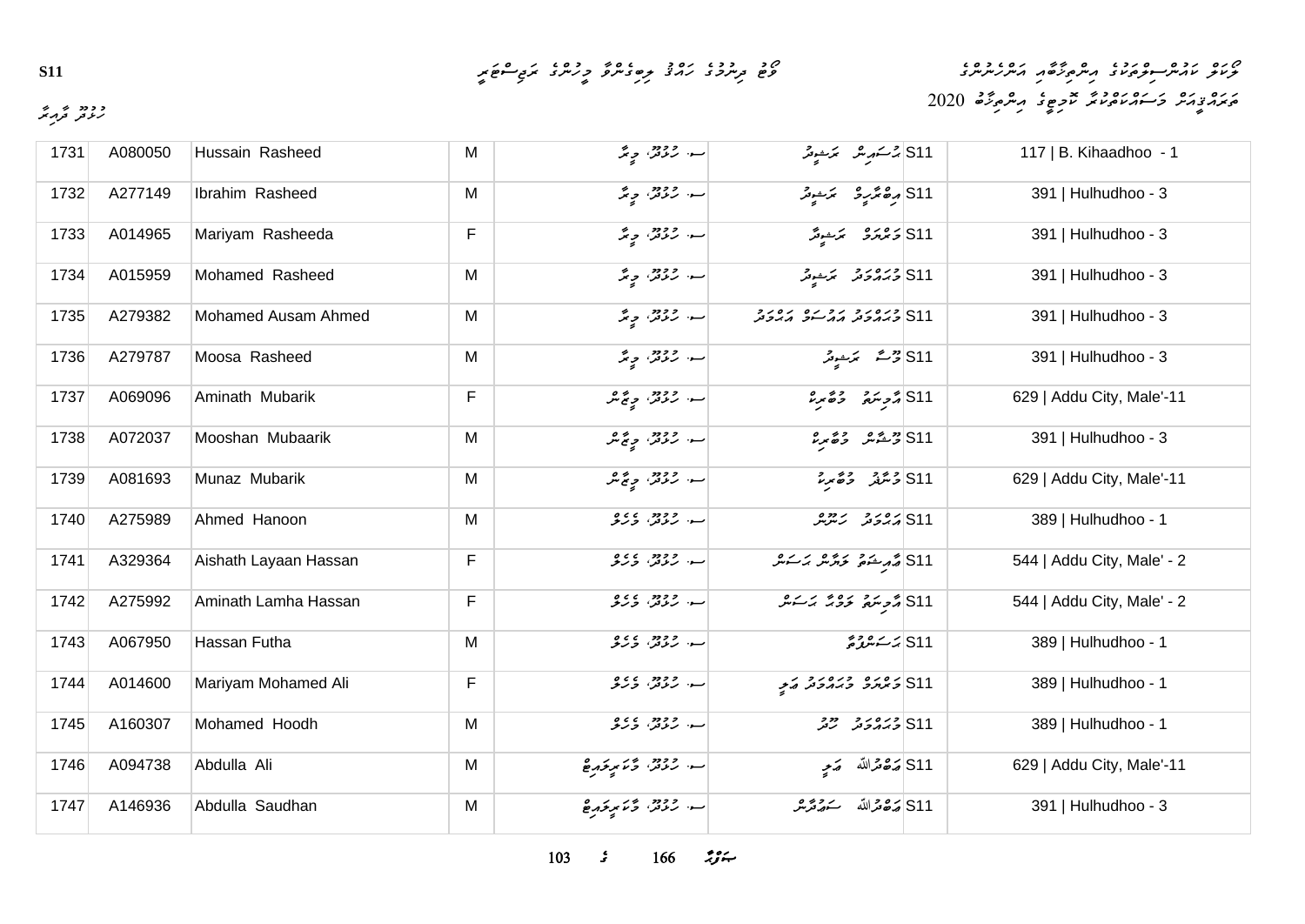*sCw7q7s5w7m< o<n9nOoAw7o< sCq;mAwBoEw7q<m; wBm;vB* م من المرة المرة المرة المرجع المراجع المراجع المراجع المراجع المراجع المراجع المراجع المراجع المراجع المراجع<br>مرين المراجع المراجع المرجع المراجع المراجع المراجع المراجع المراجع المراجع المراجع المراجع المراجع المراجع ال

|  | د دود به پر<br>رنز تر ترمه تر |
|--|-------------------------------|
|  |                               |

| 1748 | A014807 | Aminath Manike           | F | - رودو وتابر دكم                        | S11 أَمَّ مِ سَهْرَ سَرِيْرِ                                                                                                                                                                                                     | 391   Hulhudhoo - 3        |
|------|---------|--------------------------|---|-----------------------------------------|----------------------------------------------------------------------------------------------------------------------------------------------------------------------------------------------------------------------------------|----------------------------|
| 1749 | A014841 | Fathmath Najdha          | F | ٢٠٠٠٠٠٠٠٠٠٠٠٠٠٠٠                        | S11 <i>وُّجِ دَمَعُ</i> سَمَّةٍ مَّدَ                                                                                                                                                                                            | 391   Hulhudhoo - 3        |
| 1750 | A059932 | Hassan Futhaa            | M | - دودو وريده                            | S11 ئەستەنلە <i>تى</i>                                                                                                                                                                                                           | 391   Hulhudhoo - 3        |
| 1751 | A059923 | Mohamed Nazeef           | M | - رودو وتابروه                          | S11 دېزه د تر سر <sub>ي</sub> تر                                                                                                                                                                                                 | 158   K. Maafushi - 2      |
| 1752 | A014410 | Abdul Kareem             | M | ے رودوں کے برنا مکر کر                  | S11 ئەھەر <i>جەنبە</i> ج                                                                                                                                                                                                         | 389   Hulhudhoo - 1        |
| 1753 | A014269 | Ahmed Wisam              | M | ے رودوں کے مرتکب کرمر                   | S11   كەندى قىم ئەربىيە تەربىيە ئالىرى ئالىرى ئالىرى ئالىرى ئالىرى ئالىرى ئالىرى ئالىرى ئالىرى ئۇنى ئۇنى ئۇنىي<br>ئالىرى ئالىرى ئالىرى ئالىرى ئالىرى ئالىرى ئالىرى ئىلىرى ئالىرى ئالىرى ئالىرى ئالىرى ئالىرى ئىلىرى ئىلىرى ئىلىر | 544   Addu City, Male' - 2 |
| 1754 | A279141 | <b>Ahmed Alsam Afzal</b> | M | سەر 25%، ئۇيرىكىلىكلە                   | S11 <i>גور</i> 3 كەربۇ بەرە بوي                                                                                                                                                                                                  | 544   Addu City, Male' - 2 |
| 1755 | A327736 | Aishath Maleeka Afzal    | F | ے رودوں کے برنا مکر کر                  | S11 مٌ مِشَمَّ وَمِرَّ مَرْشَوْ                                                                                                                                                                                                  | 389   Hulhudhoo - 1        |
| 1756 | A014067 | Aminath Dhie             | F | ے روڈو ویرنائنگر                        | S11 مَّ مِ سَمَّ مِرمَّ                                                                                                                                                                                                          | 389   Hulhudhoo - 1        |
| 1757 | A273433 | Anas Afzal               | M | ے۔ رودوں کے مرتکب میں                   | S11 كەنترىش <i>ە كەۋىنى</i> تى                                                                                                                                                                                                   | 389   Hulhudhoo - 1        |
| 1758 | A014069 | Fathmath Nazeera         | F | ے۔ رودوں کے مرتک مکرمہ                  | S11 ۇ <sub>ج</sub> وقۇ سى <sub>نچى</sub> گە                                                                                                                                                                                      | 544   Addu City, Male' - 2 |
| 1759 | A014065 | Hassan Kaloa             | M | ے۔ رودوں کے برنا سکر                    | S11 ئەستەپىرىتى                                                                                                                                                                                                                  | 389   Hulhudhoo - 1        |
| 1760 | A024061 | Ibrahim Waheed           | M | ے۔ رودوں کے مرتکب میں                   | S11 م <i>وڭ ئۇي</i> رۇ ھە <i>يدى</i> ر                                                                                                                                                                                           | 389   Hulhudhoo - 1        |
| 1761 | A014135 | Mariyam Waseela          | F | ے روڈو ویرنائنگر                        | S11 <i>5 پر<sub>پ</sub>رو ق</i> ریرو                                                                                                                                                                                             | 389   Hulhudhoo - 1        |
| 1762 | A123109 | Mohamed Wajeeh           | M | ے رودوں کے برنا مکر کر                  | S11 <i>وُبَرُوُوَتَرْ وَيِي</i> رُ                                                                                                                                                                                               | 389   Hulhudhoo - 1        |
| 1763 | A014073 | Wifag                    | M | ے۔ رودوں کے مرتک مکرمہ                  | S11 موتوفر                                                                                                                                                                                                                       | 389   Hulhudhoo - 1        |
| 1764 | A063382 | Ahmed Shamweel           | M | د دود به ۱۶۶۵ ورود<br>سه رنزش ووی سهترس | S11   پروژو شوه ويو                                                                                                                                                                                                              | 389   Hulhudhoo - 1        |

*n*<sub>104</sub>  $\leq$  166  $\frac{2}{\sqrt{5}}$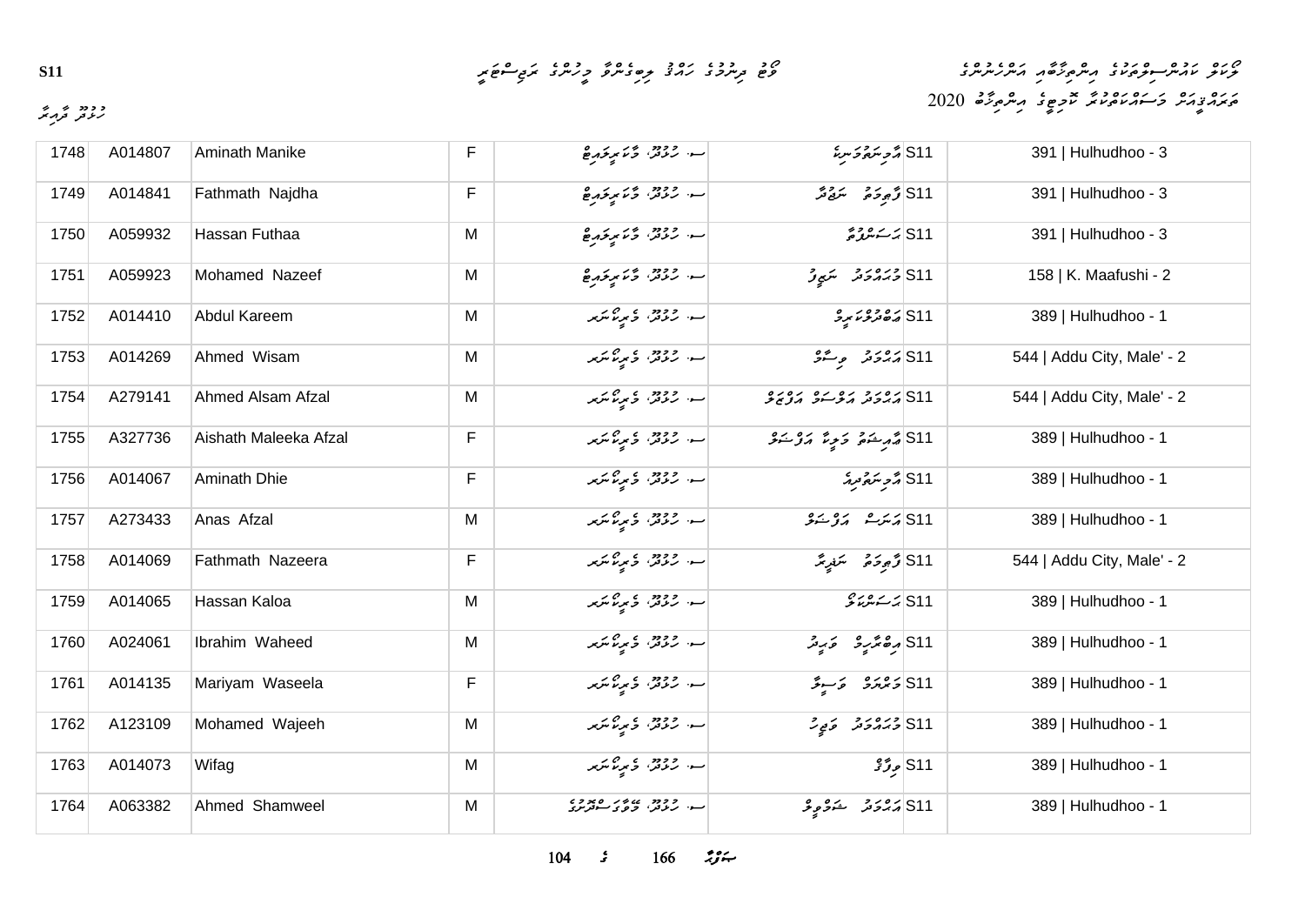*sCw7q7s5w7m< o<n9nOoAw7o< sCq;mAwBoEw7q<m; wBm;vB* م من المرة المرة المرة المرجع المراجع المراجع المراجع المراجع المراجع المراجع المراجع المراجع المراجع المراجع<br>مرين المراجع المراجع المرجع المراجع المراجع المراجع المراجع المراجع المراجع المراجع المراجع المراجع المراجع ال

|  | د دود به پر<br>رنز تر ترمه |
|--|----------------------------|
|  |                            |

| 1765 | A275901 | Ahmed Suood Faroog   | M           | د و دو در در در ورو د<br>سه رنوتو، و و ی سه توس     | S11 كەبۇر كەر ئەمەس ئۇنىز ئ                | 544   Addu City, Male' - 2 |
|------|---------|----------------------|-------------|-----------------------------------------------------|--------------------------------------------|----------------------------|
| 1766 | A275898 | Aishath Shuhood      | F           | د دوه عالات میروه<br>سه رنزش و وی سهترس             | S11 مَدْمِ مِنْدَمْ مِنْ مِنْزِيْرِ        | 389   Hulhudhoo - 1        |
| 1767 | A161560 | Ali Shiyaz           | M           | د دوه دره در ۲۶ وره<br>سه رنزتر، و و ی سه ترس       | S11  رَمِ مُ مُتَرَمَّزُ                   | 389   Hulhudhoo - 1        |
| 1768 | A014596 | Aminath Naseera      | $\mathsf F$ | د د دود ان داد د د د د د<br>سه ارتونو، و و ی سه توس | S11 مَرْجِبَتَهُمْ سَرَسِيتُمْ             | 544   Addu City, Male' - 2 |
| 1769 | A329861 | Aminath Ibana Shahid | F           | د دوه دره در ۲۶ وره<br>سه رنزتر، و و ی سه ترس       | S11 مَّرْسِعَهُ مِثَّعَمٌ حَمْرِ مِّدْ     | 389   Hulhudhoo - 1        |
| 1770 | A014717 | Fathimath Naseera    | F           | د د دود ان داد د د د د د<br>سه ارتونو، و و ی سه توس | S11 <i>وُّهِ دَمْ</i> مَرَسِيمٌ            | 544   Addu City, Male' - 2 |
| 1771 | A014543 | Hawwa Naseera        | F           | د دوه دره در ۲۶ وره<br>سه رنزش ووی ستربری           | S11  يَرْدُوَّ - سَرَسِوِيْرَ              | 389   Hulhudhoo - 1        |
| 1772 | A014610 | Ibrahim Shazeel      | M           | د دوه عالات میروه<br>سه رنزش و وی ستربری            | S11 پ <i>ر&amp;ئڈرِ \$</i> سَمَىٍ تَح      | 389   Hulhudhoo - 1        |
| 1773 | A014498 | Mariyam Naseera      | F           | د د دوه عاملا ومود و د<br>سه رنونو، و و ی سه توبری  | S11  <i>وَبُرْدَة</i> مَرَسِيَّتُر         | 389   Hulhudhoo - 1        |
| 1774 | A058779 | Mohamed Shahid       | M           | د دوه دره در ۲۶ وره<br>سه رنزتر، و و ی سه ترس       | S11 <i>وبزود تو</i> شگريز                  | 389   Hulhudhoo - 1        |
| 1775 | A149219 | Mohamed Sidhaam      | M           | د دوه عالات میروه<br>سه رنزش و وی سهترس             | S11 <i>ڈیزوی تی سوڈ</i> و                  | 544   Addu City, Male' - 2 |
| 1776 | A275801 | Saddam Hussain       | M           | د دوه دره در ۲۶ وره<br>سه رنزش ووی ستربری           | S11 بەير قرىر ب <sub>ە</sub> ر بىر بىر     | 544   Addu City, Male' - 2 |
| 1777 | A279267 | Shalfa Sadhig        | F           | د دوه دره در ۲۶ وره<br>سه رنزتر، و و ی سه ترس       | S11 خ <b>ىرى بە</b> رتى                    | 389   Hulhudhoo - 1        |
| 1778 | A162921 | Siva Faroog          | F           | د د دود ان داد د د د د د<br>سه ارتونو، و و ی سه توس | S11 سوءً گ <sup>و</sup> نژن <sub>د</sub> ً | 544   Addu City, Male' - 2 |
| 1779 | A279649 | Abdulla Haris        | M           | سە رودو دورى                                        | S11 كەھەراللە گەمەھ                        | 391   Hulhudhoo - 3        |
| 1780 | A082871 | Ahmed Latheef        | M           | سە رودو دورى                                        | S11 كەندى قىرۇ                             | 391   Hulhudhoo - 3        |
| 1781 | A014883 | Aishath Dhie         | F           | سە رودو دۇرە                                        | S11 مُدْمِر شَوْمِرْمُر                    | 391   Hulhudhoo - 3        |

*105 sC 166 nNw?mS*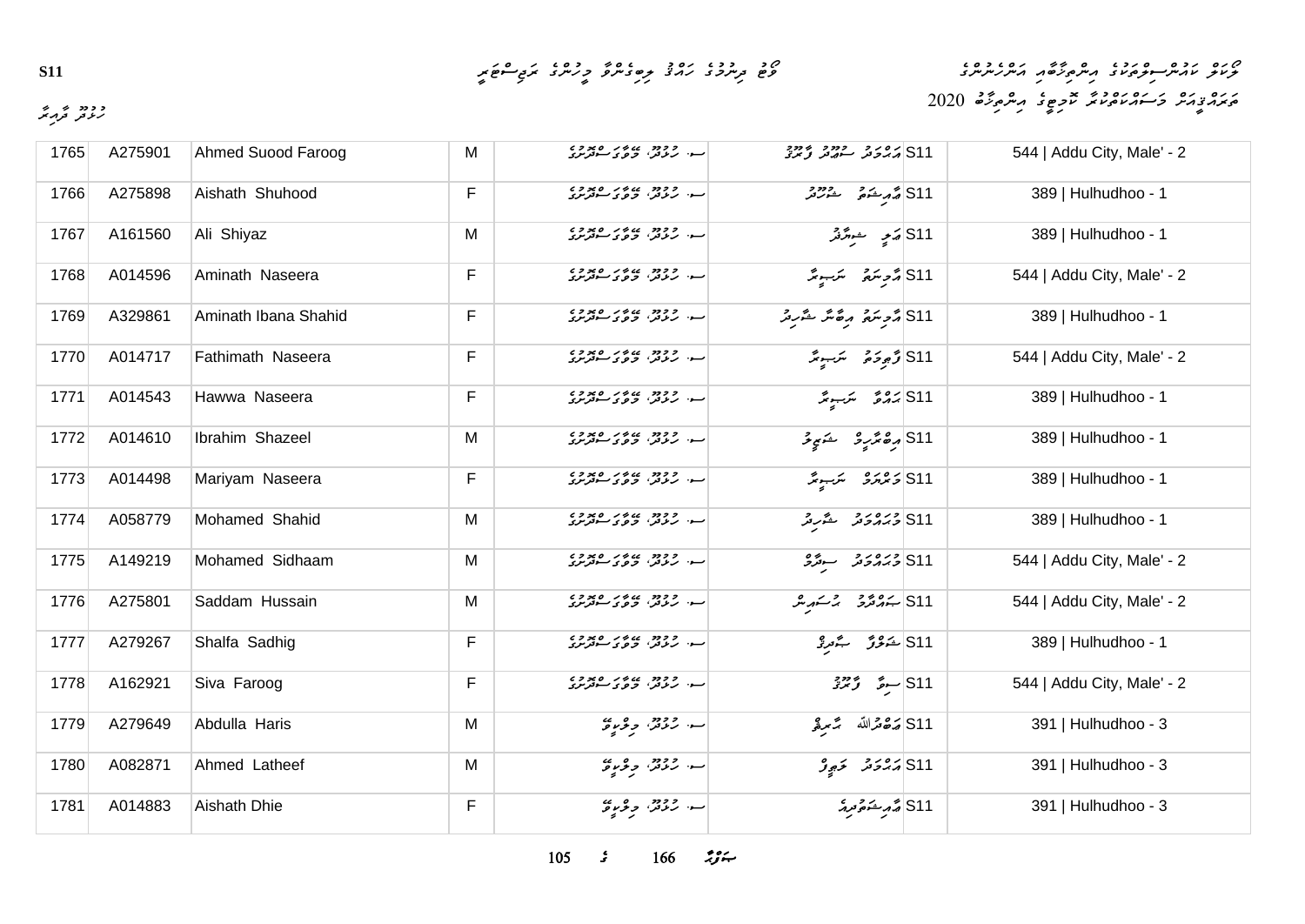*sCw7q7s5w7m< o<n9nOoAw7o< sCq;mAwBoEw7q<m; wBm;vB* م من المرة المرة المرة المرجع المراجع المراجع المراجع المراجع المراجع المراجع المراجع المراجع المراجع المراجع<br>مرين المراجع المراجع المرجع المراجع المراجع المراجع المراجع المراجع المراجع المراجع المراجع المراجع المراجع ال

|  | د دود به پر<br>رنز تر تربر تر |  |
|--|-------------------------------|--|

| 1782 | A279652 | Ali Haris              | M            | ے رودہ ووری                                          | S11  رَمِ بُرْمِيْرِ                                         | 629   Addu City, Male'-11  |
|------|---------|------------------------|--------------|------------------------------------------------------|--------------------------------------------------------------|----------------------------|
| 1783 | A014884 | Aminath Ameega         | F            | سه رودون د ورتا په                                   | S11 مَّ <i>جِ سَعْہَ مَہٰ جِ</i> تَ                          | 629   Addu City, Male'-11  |
| 1784 | A014856 | Fathimath Ameeza       | F            | ب رودون و و په                                       | S11 وَّجِوحَ <sup>و</sup> مَر <sub>ْ</sub> حِيَّ             | 629   Addu City, Male'-11  |
| 1785 | A065205 | Hassan Latheef         | M            | ے رودوں و وری                                        | S11 ټريند تو <sub>جو</sub> ژ                                 | 391   Hulhudhoo - 3        |
| 1786 | A025227 | Mohamed Zuhair         | M            | سه رودون و و په                                      | S11 <i>دېره دي</i> پر مړيز                                   | 391   Hulhudhoo - 3        |
| 1787 | A022879 | Aminath Nisreen        | F            | سه رودون چنگر                                        | S11 مُ <i>وِسَمْ</i> مِنْ سِرْ سِمْ مِرْ مِنْ                | 544   Addu City, Male' - 2 |
| 1788 | A022949 | Salfiyya Anwar         | F            | ۔۔ رکوتو، جانگ                                       | S11 سىۋېرمى <i>گە</i> مەش <i>رەنت</i> ە                      | 544   Addu City, Male' - 2 |
| 1789 | A039935 | Samaya Anwar           | F            | ے۔ رووڈ، جنگ                                         | S11 كەنىۋە بەيھەتىر                                          | 389   Hulhudhoo - 1        |
| 1790 | A025644 | Samiu Anver            | M            | سه رحمتر، جانگر                                      | S11 گەجەچە ئەش <i>رە ئە</i>                                  | 389   Hulhudhoo - 1        |
| 1791 | A279211 | Ibrahim Hammadh Haneef | M            | د د د د د د ه ه و د و مرد و .<br>سه روتر، و سرع مربح | S11 مەھەمگەر ئەسمەت ئەسمەت                                   | 544   Addu City, Male' - 2 |
| 1792 | A277222 | Mohamed Mularu         | $\mathsf{M}$ | د د دوه د ده ه پره<br>پ. روتر، و س پرو               | S11 <i>ۋېرورو ۋىنى</i> تر                                    | 389   Hulhudhoo - 1        |
| 1793 | A056953 | Ahmed Salih            | M            | د د دود ده د ه<br>سوسر روس و سربورغ                  | S11 <i>ډېری تر</i> سگوپژ                                     | 544   Addu City, Male' - 2 |
| 1794 | A091880 | Mansha Abdullah Salih  | F            | - رودو دومروه                                        | S11 كَرْسْرْتْتْهُ مْرْكَةْرْاللّه جَوْبْرْ                  | 544   Addu City, Male' - 2 |
| 1795 | A053950 | Aishath Dhie           | F            | ب دوود وديده                                         | S11 مۇم شەھ <sup>و</sup> ىرە ئە                              | 543   Addu City, Male' - 1 |
| 1796 | A027250 | Ali Manikufaan         | M            | ے۔ رووڈ وہ بروی                                      | S11 <sub>ھ</sub> ُ بِوحَ <sub>م</sub> برت <sub>م</sub> و تَش | 543   Addu City, Male' - 1 |
| 1797 | A274288 | Aminath Shahudha       | F            |                                                      | S11 مَّ حِسَمَۃ شَدَمَّتَر                                   | 543   Addu City, Male' - 1 |
| 1798 | A274291 | Mohamed Haisham        | M            | ے دورہ وسروی                                         | S11 <i>وُبَرُهُ وَبَرْ رَ<sub>ّبِر</sub>ِــدَ</i> وْ         | 543   Addu City, Male' - 1 |

*106 s 166 <i>n*<sub>2</sub> *n*<sub>2</sub> *n*<sub>2</sub> *n*<sub>2</sub> *n*<sub>2</sub> *n*<sub>2</sub> *n*<sub>2</sub> *n*<sub>2</sub> *n*<sub>2</sub> *n*<sub>2</sub> *n*<sub>2</sub> *n*<sub>2</sub> *n*<sub>2</sub> *n*<sub>2</sub> *n*<sub>2</sub> *n*<sub>2</sub> *n*<sub>2</sub> *n*<sub>2</sub> *n*<sub>2</sub> *n*<sub>2</sub> *n*<sub>2</sub> *n*<sub>2</sub> *n*<sub>2</sub> *n*<sub>2</sub> *n*<sub>2</sub> *n*<sub>2</sub> *n*<sub>2</sub> *n*<sub>2</sub> *n*<sub>2</sub>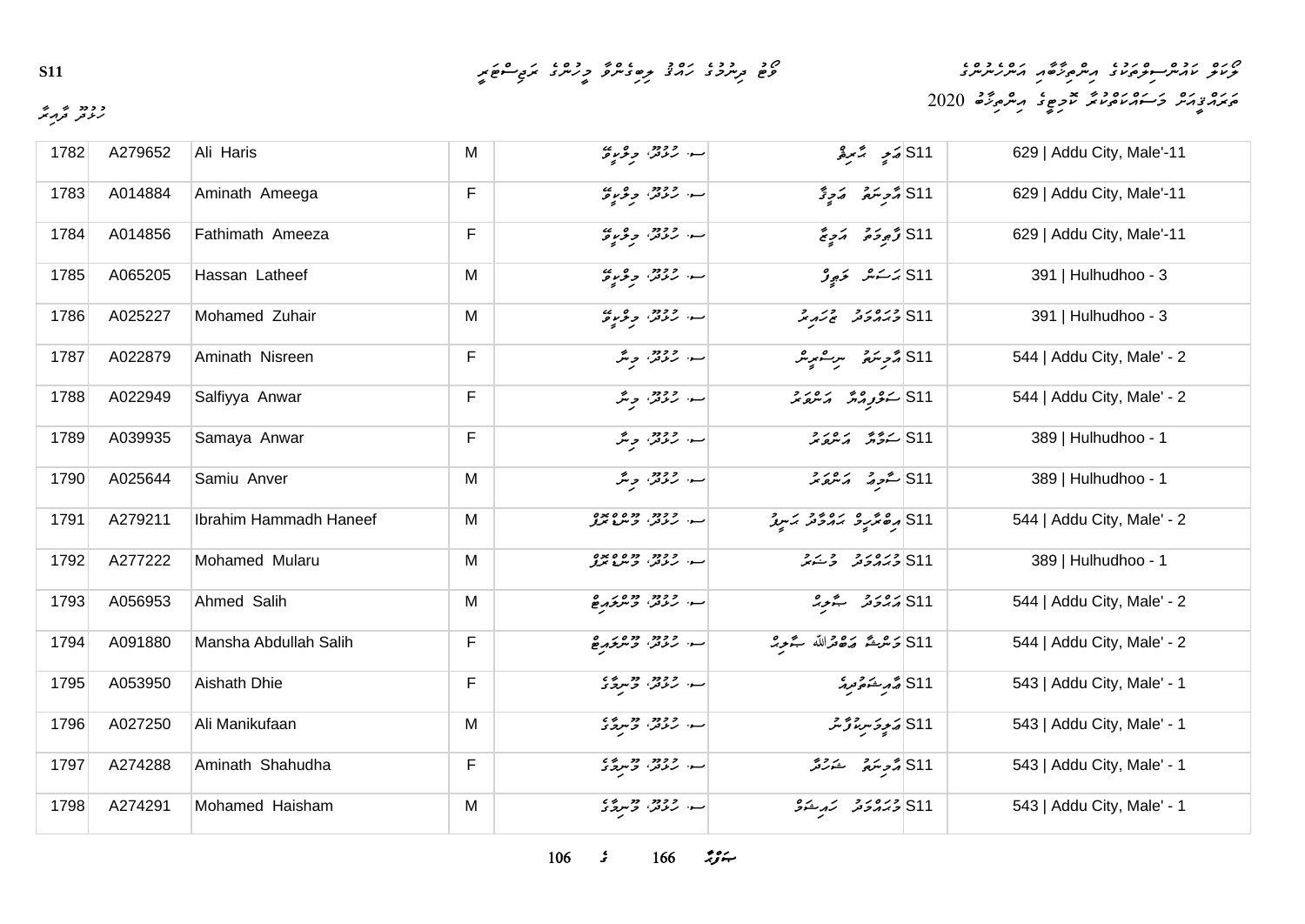*sCw7q7s5w7m< o<n9nOoAw7o< sCq;mAwBoEw7q<m; wBm;vB* م من المرة المرة المرة المرجع المراجع المراجع المراجع المراجع المراجع المراجع المراجع المراجع المراجع المراجع<br>مرين المراجع المراجع المرجع المراجع المراجع المراجع المراجع المراجع المراجع المراجع المراجع المراجع المراجع ال

| 1799 | A058332 | Mohamed Hussain          | M           | در دور دور در                        | S11 <i>دېم دو</i> ر برگ <i>س</i> ه ش                     | 108   R. In'guraidhoo - 1       |
|------|---------|--------------------------|-------------|--------------------------------------|----------------------------------------------------------|---------------------------------|
| 1800 | A073324 | Salma Abdulla            | F           | در دود ورود                          | S11 كورً <i>ة مَ</i> صْرَاللّه                           | 543   Addu City, Male' - 1      |
| 1801 | A014432 | Hawwa Dhie               | F           | د د دوه دون<br>سه رنونس و برجوی      | S11 بَرْدُهٌ مِرْدً                                      | 565   Hulhumale', Ehenihen - 13 |
| 1802 | A014434 | Mariyam Didi             | $\mathsf F$ | د د دود د د د .<br>سه رنونو، و موجود | S11 5پر <i>مرڈ ور</i> ور                                 | 456   India / Trivandrum - 1    |
| 1803 | A014626 | Ahmed Majeed             | M           | ے رودوں و سرسی عکس                   | S11 كەندى قىمى قىلىمىتى ئى                               | 629   Addu City, Male'-11       |
| 1804 | A046974 | Ali Aafee                | M           | ے دورہ وسر موقف ک                    | S11 <i>ڇَوِ چُوِ</i>                                     | 629   Addu City, Male'-11       |
| 1805 | A046824 | Aminath Shaheeda         | $\mathsf F$ | سار روده می مرده می شوند             | S11 مَرْحِ سَمَرَ مَسَرِ مَدْ                            | 629   Addu City, Male'-11       |
| 1806 | A033910 | Fathmath Hafeeza         | F           | ے دورہ وسر موقف ک                    | S11 گۇم <i>وخۇ بىرى</i> تى                               | 629   Addu City, Male'-11       |
| 1807 | A014694 | Mariyam Nisreen          | F           | ے۔ رودہ وسربری خامر                  | S11 كەبەدۇ بىرىشمېرى <i>گ</i> ە                          | 391   Hulhudhoo - 3             |
| 1808 | A278454 | Mohamed Nasfaan          | M           | ے دورہ میں معاشرے                    | S11 <i>دېره دو</i> ترگ <i>ونگر</i>                       | 629   Addu City, Male'-11       |
| 1809 | A014707 | Nazeema Moosa            | F           | ے۔ رودہ وسربری خامر                  | S11 سَمْدِیَّ گُرُسَّہُ ا                                | 629   Addu City, Male'-11       |
| 1810 | A085403 | Neeza Moosa              | F           | ے۔ رودہ وسربری خامر                  | S11 سرچ حقیقہ                                            | 629   Addu City, Male'-11       |
| 1811 | A148245 | Shahuma Moosa            | F           | ے رودوں و سرسی عکس                   | $23$ $322$ S11                                           | 629   Addu City, Male'-11       |
| 1812 | A014751 | Sheereen                 | F           | ے روزہ میں موقعہ کی                  | S11   شەمەپەنگر                                          | 391   Hulhudhoo - 3             |
| 1813 | A066806 | Aminath Izweena          | F           | ب ووود و ده د                        | S11 أ <i>مز ج</i> ر تمري <i>ز م</i> رج م <sub>و</sub> سر | 543   Addu City, Male' - 1      |
| 1814 | A088931 | Ibrahim Anwar            | M           | در دوه و وه                          | S11 مەھ <i>مگې</i> رى مەمھەممى                           | 543   Addu City, Male' - 1      |
| 1815 | A066807 | Mariyam Mohamed Thaufeeg | F           | در دوه و ده و                        | S11 تره بره وبرو د و برو و د                             | 543   Addu City, Male' - 1      |

 $107$  *s*  $166$  *n***<sub>3</sub>** *n* 

*n8o<n@ r@q:q5*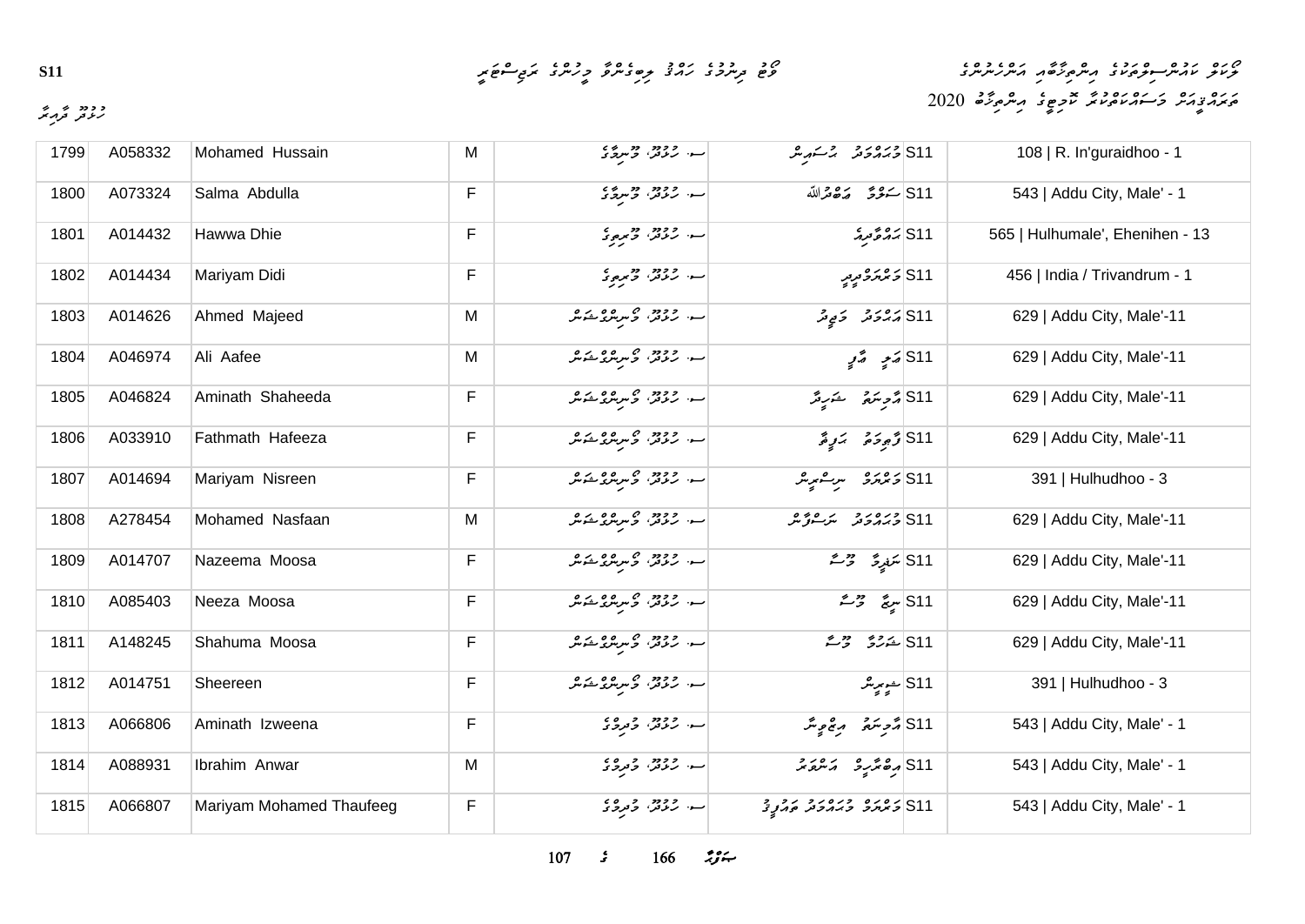*sCw7q7s5w7m< o<n9nOoAw7o< sCq;mAwBoEw7q<m; wBm;vB* م من المرة المرة المرة المرجع المراجع المراجع المراجع المراجع المراجع المراجع المراجع المراجع المراجع المراجع<br>مرين المراجع المراجع المرجع المراجع المراجع المراجع المراجع المراجع المراجع المراجع المراجع المراجع المراجع ال

|  | $\rightarrow$ $\rightarrow$ 3777 |
|--|----------------------------------|
|  | ر د در مربر بر                   |
|  |                                  |

| 1816 | A330342 | Mariyam Raaniya Athif         | F | ر د دوه و ده و د                               | S11 <i>دَ نُرْمَرْدْ تُرْسِرْتُ</i> رُّجوِرْ | 390   Hulhudhoo - 2             |
|------|---------|-------------------------------|---|------------------------------------------------|----------------------------------------------|---------------------------------|
| 1817 | A078701 | Mohamed Athif                 | M | ر د دود. و ده پ                                | S11 <i>5 جنرم 15 مئي وفر</i>                 | 543   Addu City, Male' - 1      |
| 1818 | A270926 | Ahmed Envan                   | M | وووو - وره به د<br>سه رنونس و بوړوي            | S11 <i>مَدْدَوتر م</i> ِسْرَةَ شَر           | 544   Addu City, Male' - 2      |
| 1819 | A014101 | Aishath Hassan                | F | د دودو وره به د<br>سوا روترا و بوړوی           | S11 <i>\$م شكم تركتر</i>                     | 389   Hulhudhoo - 1             |
| 1820 | A338876 | Ali Azzam Waheed              | M | و و دو د و د ه ه ه<br>سود اربوتو، او بو پر و ی | S11 <i>ړنو په دې</i> څو څېړن <i>د</i>        | 565   Hulhumale', Ehenihen - 13 |
| 1821 | A393456 | Aminath Maana Ibrahim Shakeeb | F | د دوه دره در در<br>سه روند و درود              | S11  مەجەنىھ گەنگە مەھەمگەر ھەمدىھ           | 544   Addu City, Male' - 2      |
| 1822 | A270937 | Aminath Nuha Waheed           | F | د د دوه د ده ده د<br>سه روترا و وروز           | S11 مَّ <i>جِ سَمَّةَ مَدَّدٌ وَبِ</i> يْتَر | 544   Addu City, Male' - 2      |
| 1823 | A270928 | Ibrahim Althaf                | M | د د دوه د د ده د د<br>سه روتر، و وړو د         | S11 مەھتمىي ھەممىقى ئى                       | 565   Hulhumale', Ehenihen - 13 |
| 1824 | A327729 | Mariyam Shiuna                | F | د دودو وره به د<br>سوا روترا و بوړوی           | S11 <i>دېمبرو خوم</i> گر                     | 389   Hulhudhoo - 1             |
| 1825 | A067405 | Moosa Sabree                  | M | د د دوه د ده د د د<br>سه روتر، و وړو د         | S11 چينځ په شومبر                            | 544   Addu City, Male' - 2      |
| 1826 | A014259 | Saadha Hassan                 | F | د د دوه د د ده پا<br>سه روتر، و وړون           |                                              | 389   Hulhudhoo - 1             |
| 1827 | A080025 | Saudhiyya Hassan              | F | ر د دوه د د ده د .<br>سو، روتر، و و دورو د     | S11 سىرتە بىر بەر ئەسكەش                     | 544   Addu City, Male' - 2      |
| 1828 | A123932 | Simthan Waheed                | M | د د دوه د ده ده د<br>سه روتر، و درود           | S11 سوۋۇش ئ <i>ەب</i> ىر                     | 544   Addu City, Male' - 2      |
| 1829 | A021823 | Waheeda Ali                   | F | د د دوه د د ده پا<br>سه روتر، و وړون           | S11  <i>ق ب</i> ِعَر <i>مَ</i> مٍ            | 389   Hulhudhoo - 1             |
| 1830 | A035389 | Hamidha Mohamed               | F | سه رودو و ،                                    | S11 بَرْدِمَّر   دْبَرْدْدَرْ                | 544   Addu City, Male' - 2      |
| 1831 | A014205 | Abdhussamadh                  | M | ے۔ روود و سرگری                                | S11 ئەھ <i>قىرى ش</i> كرىتر                  | 543   Addu City, Male' - 1      |
| 1832 | A066782 | <b>Abdul Sattar</b>           | M | ے رودوں و سرگری                                | S11 كەھەرم سەھ بىر                           | 543   Addu City, Male' - 1      |

 $108$  *s*  $166$  *n***<sub>3</sub>** *n*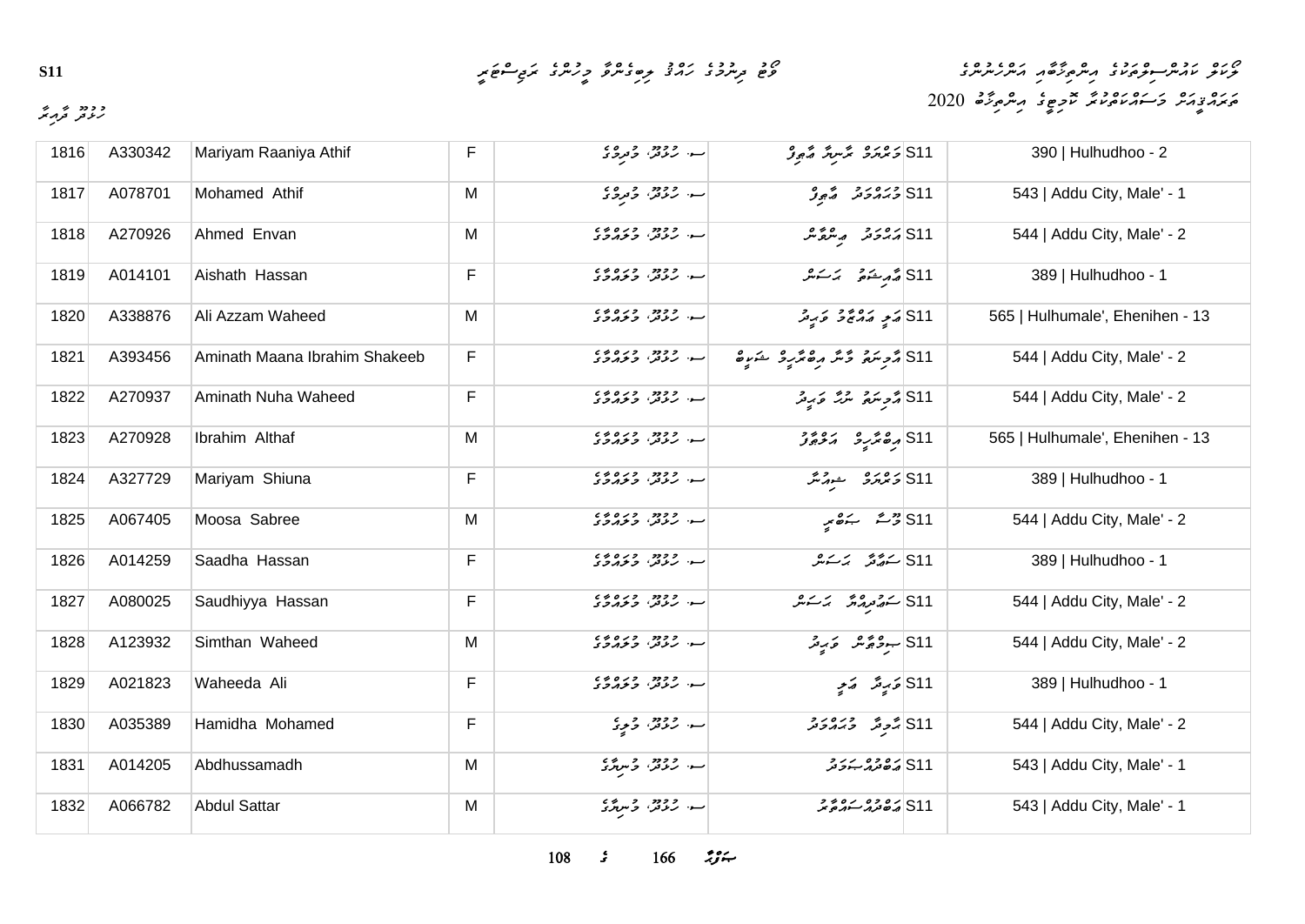*sCw7q7s5w7m< o<n9nOoAw7o< sCq;mAwBoEw7q<m; wBm;vB* م من المرة المرة المرة المرجع المرجع في المركبة 2020<br>مجم*د المريض المربوط المربع المرجع في المراجع المركبة* 

|  | 4.4.222        |
|--|----------------|
|  | نرعرفر اقرمرته |
|  |                |

| 1833 | A044271 | Aishath Basim        | $\mathsf F$  | ے ووڈ وسطی                                                  | S11 مَگْرِسْتَمْ صَحْبِيْرَ               | 543   Addu City, Male' - 1 |
|------|---------|----------------------|--------------|-------------------------------------------------------------|-------------------------------------------|----------------------------|
| 1834 | A039580 | Ali Firaq            | M            | ے رودوں وسروی                                               | S11 کړ <i>و ویگ</i> ر                     | 543   Addu City, Male' - 1 |
| 1835 | A018154 | Basheera Basim       | $\mathsf{F}$ | ـــ دوور وسرده                                              | S11 حَسْبِعٌ حَسِبْرَ                     | 543   Addu City, Male' - 1 |
| 1836 | A057327 | Fathimath Azeema     | $\mathsf{F}$ | ے۔ رووز، وسیڑی                                              | S11 ۇ <sub>ج</sub> ودۇ كەي <sub>م</sub> ۇ | 543   Addu City, Male' - 1 |
| 1837 | A048369 | Hussain Fauzee       | M            | ے دوور وسرگری                                               | S11 پرسىمبە ئەرىپى                        | 543   Addu City, Male' - 1 |
| 1838 | A056423 | Ibrahim Futha        | M            | ے رودوں و سرگری                                             | S11 <sub>مر</sub> ڭ ئرىپروزۇ              | 543   Addu City, Male' - 1 |
| 1839 | A055175 | Moosa Baree          | M            | ے۔ رووز وسروری                                              | S11 جي ڇپر                                | 543   Addu City, Male' - 1 |
| 1840 | A067703 | Nazima Basim         | $\mathsf{F}$ | ے دوود وسروی                                                | S11 مَّهْدِ حَمَّـر حَمَّـر               | 543   Addu City, Male' - 1 |
| 1841 | A014795 | Aishath Didi         | $\mathsf{F}$ | د د دوه د ور روه د<br>سه روتر، و برو و د                    | S11 مُگهرِسْنَهُ تَوْمِدِيرِ              | 543   Addu City, Male' - 1 |
| 1842 | A276862 | Saain Mohamed        | M            | و و ووو - و د ر د ه ه<br>سود - مربولون - و بور و ی          | S11 گەرىش ئ <i>ەيدە ت</i> و               | 390   Hulhudhoo - 2        |
| 1843 | A120960 | Samshad Muhammadh    | M            | د د د ده د درده د<br>سه روتر، و برو د د                     | S11 كۇشۇر ئ <i>ېرۇن</i> ر                 | 381   Maradhoo - 3         |
| 1844 | A331786 | Aishath Milhan Ahmed | F            | سه وودو وبرر                                                | S11 مُهرِسُومُ و ويُرْسُ مَدوسُ           | 391   Hulhudhoo - 3        |
| 1845 | A026530 | Shabeena Shareef     | F            | ر در دور در در در در در باشد.<br>سود ارتزالات از تاریخ باشد | S11 ڪوچگر ڪو <i>پو</i> گر                 | 629   Addu City, Male'-11  |
| 1846 | A273695 | Abdul Munimu         | M            | د د دود و ده د د .<br>سوسروس و شومونوی                      | S11 كەھىر <i>جى مەدى</i>                  | 391   Hulhudhoo - 3        |
| 1847 | A014081 | Abdulla Mirusan      | M            | ر د ودو و ده د د .<br>سه روتر، و شمهونوی                    | S11 كەھەتراللە <i>دېمىشىتىر</i>           | 391   Hulhudhoo - 3        |
| 1848 | A152052 | Aishath Jabeena      | $\mathsf F$  | ے رودو وے دی۔                                               | S11 مَگْرِسْتَمْ کَمْ صِنَّر              | 629   Addu City, Male'-11  |
| 1849 | A014146 | Aminath Sudha        | F            | ر د ودو و د د د د .<br>سه رنوس و شوم مړی                    | S11 مَرْحِبَهُ جَمَّدَ                    | 629   Addu City, Male'-11  |

*n*<sub>109</sub>  $\cancel{.}$  **f**  $\cancel{.}$  166  $\cancel{.}$   $\cancel{.}$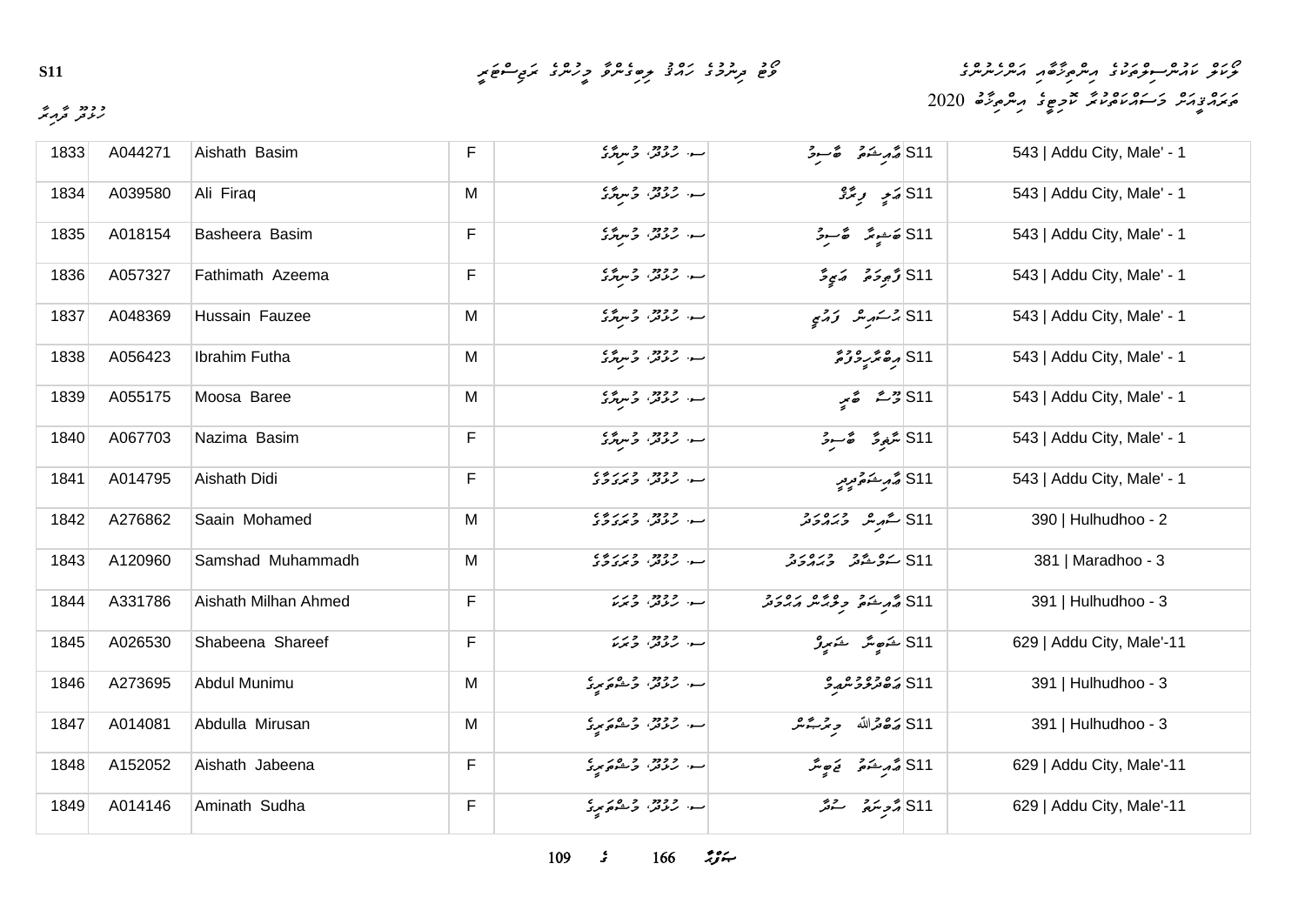*sCw7q7s5w7m< o<n9nOoAw7o< sCq;mAwBoEw7q<m; wBm;vB* م من المرة المرة المرة المرجع المرجع في المركبة 2020<br>مجم*د المريض المربوط المربع المرجع في المراجع المركبة* 

|  | د دود به پر<br>رنز تر ترمه تر |
|--|-------------------------------|
|  |                               |

| 1850 | A024542 | Dhilasa Ibrahim     | F           | سه رودو و شهری                            | S11 مرتزسة م <i>م مرثة ب</i> رد              | 391   Hulhudhoo - 3          |
|------|---------|---------------------|-------------|-------------------------------------------|----------------------------------------------|------------------------------|
| 1851 | A047303 | Hassan Azeez        | M           | د د ودو و ده د د .<br>سود برنوس و شومونوی | S11 ئەسەبىر كەيپى                            | 391   Hulhudhoo - 3          |
| 1852 | A054046 | Hussain Ibrahim     | M           | ر د ودو و ده د د )<br>سه روتر، و شهری     | S11 يُرْسَمب <sup>9</sup> مِنْ مُرْسِرْ مُنْ | 317   L. Maamendhoo - 1      |
| 1853 | A027786 | Mohamed Ibrahim     | M           | د د ودو و ده د د .<br>سود برنوس و شومونوی | S11 <i>ډېرونو م</i> ېگريز                    | 391   Hulhudhoo - 3          |
| 1854 | A014476 | Aishath Dhie        | F           | ے۔ رکوتو، سگھر                            | S11 مۇم شەھ <sup>و</sup> ر <i>ە</i>          | 544   Addu City, Male' - 2   |
| 1855 | A080782 | Fathmath Mamdhooha  | $\mathsf F$ | ے۔ رکوتو، سگھر                            | S11 گەچەتمە ئەمەدىرىمە                       | 544   Addu City, Male' - 2   |
| 1856 | A027482 | Jaufar Rasheed      | M           | ے، رُرُوُرُ، سُرمبرِ                      | S11 <i>ق م<sup>3</sup>ذكر مم</i> متوفر       | 544   Addu City, Male' - 2   |
| 1857 | A299734 | Mohamed Saddam      | M           | ے، رُرُوُرُ، سُرمبرِ                      | S11 دېرورو بەرەپەر                           | 155   K. Hinmafushi - 2      |
| 1858 | A252370 | Muflih Jaufaru      | M           | ے رودو مگیر                               | S11  <sub>ح</sub> وج <sub>مح</sub> مونر      | 389   Hulhudhoo - 1          |
| 1859 | A336874 | Mufliha Jaufaru     | F           | سە رودۇ، ئىگىر                            | S11 تۇنوپۇ ئە <i>مەق ت</i> ر                 | 544   Addu City, Male' - 2   |
| 1860 | A279416 | Munaad Jaufar       | M           | ے، رُکوتُر، سُرمبرِ                       | S11 <sub>ح</sub> رشر ت <sub>ح</sub> مقر تر   | 389   Hulhudhoo - 1          |
| 1861 | A336912 | Muzaina Jaufar      | F           | ے. رُکوتُر، سُرمبرِ                       | S11 ترىخ مەمىش ئ <i>ىق قەتى</i> تىر          | 378   Hithadhoo Ehenihen - 1 |
| 1862 | A352057 | Muzlif Jaufar       | M           | ے رکوئی مگرمیں                            | S11 <i>وَثَرُوِرْ فَهُوَمَ</i> رُ            | 389   Hulhudhoo - 1          |
| 1863 | A336911 | Muzuna Jaufar       | $\mathsf F$ | ے۔ رُکوتُوْ، سُرمبرِ                      | S11 <sub>ح</sub> ج پھر ہے <i>ماؤن</i> ٹر     | 544   Addu City, Male' - 2   |
| 1864 | A277146 | Ahmed Misbaah       | M           | سە رودى ئىرگە                             | S11 גژونر <sub>ج</sub> بگرم                  | 391   Hulhudhoo - 3          |
| 1865 | A149593 | Fathimath Anshoodha | $\mathsf F$ | سە رودە بۇ                                | S11 <i>وَّجِ دَمَّة مَ</i> مَرْشَقَة         | 629   Addu City, Male'-11    |
| 1866 | A034478 | Mohamed Ibrahim     | M           | سە رودىق شۇ                               | S11 <i>ڈبزور دھ بڑے</i> 3                    | 629   Addu City, Male'-11    |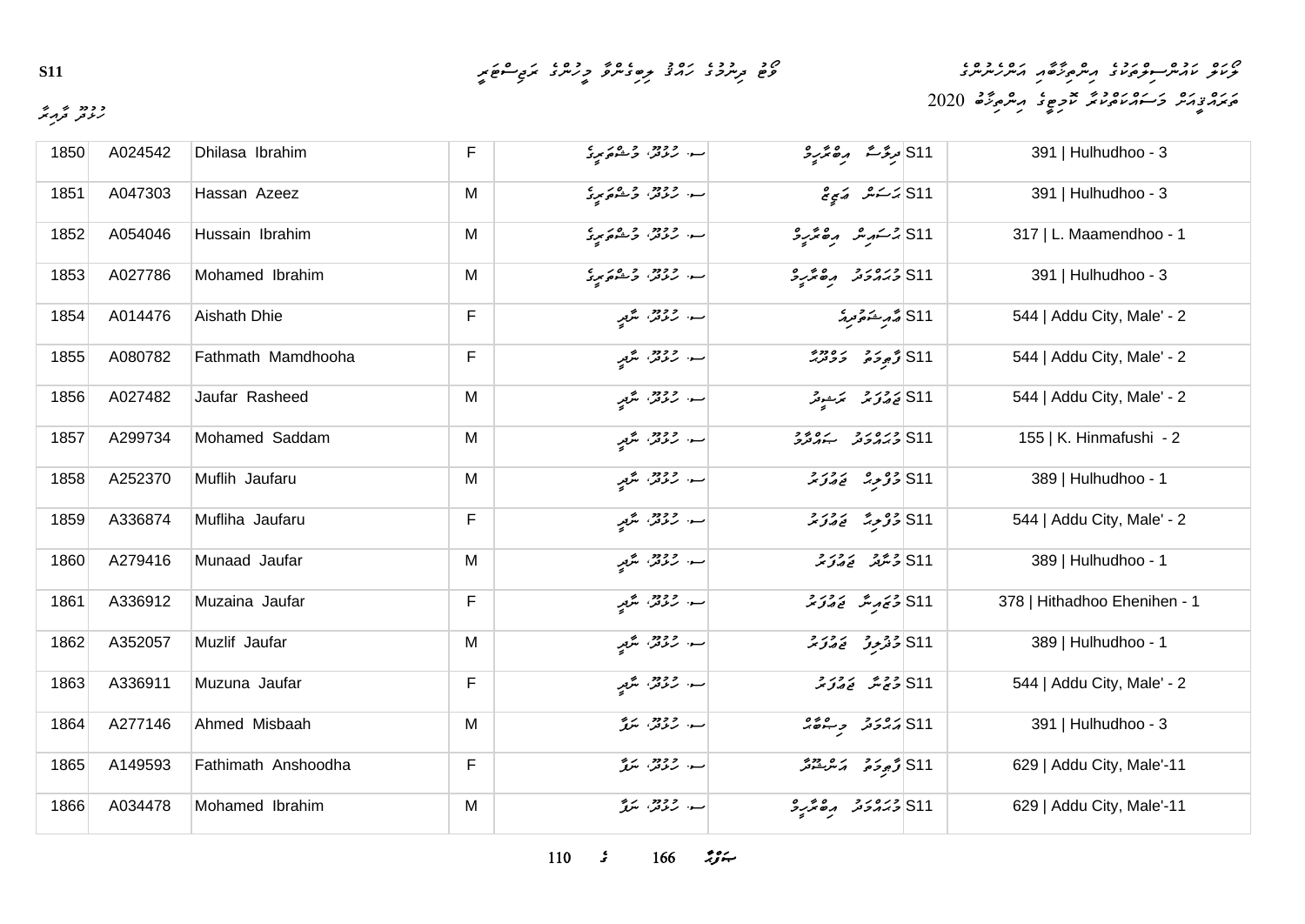*sCw7q7s5w7m< o<n9nOoAw7o< sCq;mAwBoEw7q<m; wBm;vB* م من المرة المرة المرة المرجع المرجع في المركبة 2020<br>مجم*د المريض المربوط المربع المرجع في المراجع المركبة* 

| د دود به پر<br>رنز تر ترمه |  |  |
|----------------------------|--|--|
|                            |  |  |

| 1867 | A023015 | Aminath Manike              | F           | ىسە زىرى ئىركەرلىمى    | S11 مَرْحِ سَرْبَرْ حَسِرْ مَنْ                    | 544   Addu City, Male' - 2 |
|------|---------|-----------------------------|-------------|------------------------|----------------------------------------------------|----------------------------|
| 1868 | A021817 | Abdulla Shakeeb             | M           | ے رودو شریفریزیوی      | S11 كَەڭداللە خىرى <i>م</i>                        | 391   Hulhudhoo - 3        |
| 1869 | A014718 | Aminath Dhie                | F           | ے رودو شریف وی         | S11 مُ <i>ج</i> سَمْ وَمِدْ                        | 389   Hulhudhoo - 1        |
| 1870 | A014936 | Dhimna Ali                  | F           | ے دورہ شہر وی          | S11 مرڈنگ   مَرمِ                                  | 389   Hulhudhoo - 1        |
| 1871 | A014893 | Faaiza Moosa                | F           | ے رودو شریف وی         | S11 تَ <i>وْرِجْ تَيْ</i> شَ                       | 389   Hulhudhoo - 1        |
| 1872 | A014789 | Fareedha Moosa              | F           | ے رودو شرعر وی         | S11 تۇم <sub>ي</sub> ىتى تۇش                       | 389   Hulhudhoo - 1        |
| 1873 | A279322 | Mahath Hussain Rasheed      | F           | ے۔ روود سکھریں وی      | S11 دُبَرَة بِرْسَهِ بِرْسُوِيْر                   | 544   Addu City, Male' - 2 |
| 1874 | A329751 | <b>Mohamed Nauf Rasheed</b> | M           | ے رودو شریف وی         | S11 <i>325 مروو مرش</i> ور                         | 389   Hulhudhoo - 1        |
| 1875 | A279119 | Nazahath Ibrahim Rasheedh   | $\mathsf F$ | ے۔ روود سکھریں وی      | S11 <i>سَمَّةُ رَءُ مِ</i> هُ مََّرِدُّ مَرَسُونُر | 544   Addu City, Male' - 2 |
| 1876 | A279318 | Niha Ibrahim Rasheed        | F           | ے دورہ شہر دی          | S11 مربرً ب <i>ر&amp;ټرْرِ \$ بَرَ</i> حوِيْر      | 389   Hulhudhoo - 1        |
| 1877 | A393459 | Aishath Eema Ali            | $\mathsf F$ | ے، رحمدی سربری کے مربر | S11 مَگرِ شَوَءٌ کُرِ مَرَ ک                       | 544   Addu City, Male' - 2 |
| 1878 | A395099 | Aishath Nur Shathir         | F           | ے دورہ تریز کے موثر    | S11 مەم ئىكىمە ئىقتىم ئىگە بويتىر                  | 544   Addu City, Male' - 2 |
| 1879 | A074527 | Aminath Fazeela             | F           | ے رودو برورے و         | S11 مٌ <i>وِسَمَعْ _ وَحِيوٌ</i>                   | 544   Addu City, Male' - 2 |
| 1880 | A014124 | Mariyam Dhie                | F           | سە رودو. ئۇيۇي سوڭ بو  | S11 كەممە <i>كەنى</i> گە                           | 544   Addu City, Male' - 2 |
| 1881 | A026230 | Aminath Shazina             | F           | سەر رودو، ئىزسوم ئۇ    | S11 مَّ <i>حِ سَمَعْ</i> ۖ مَّة ن <i>وِ سَّرَ</i>  | 544   Addu City, Male' - 2 |
| 1882 | A081489 | Hawwa Manike                | F           | ے رودہ کرکے وگ         | S11 ئەرمۇ ئەس <sup>ب</sup> ۇ                       | 544   Addu City, Male' - 2 |
| 1883 | A130827 | Mohamed Saim Abdulla        | M           | ے رودو شرکو وی         | S11 <i>وبروبر قر جوبری مک</i> ھورالله              | 544   Addu City, Male' - 2 |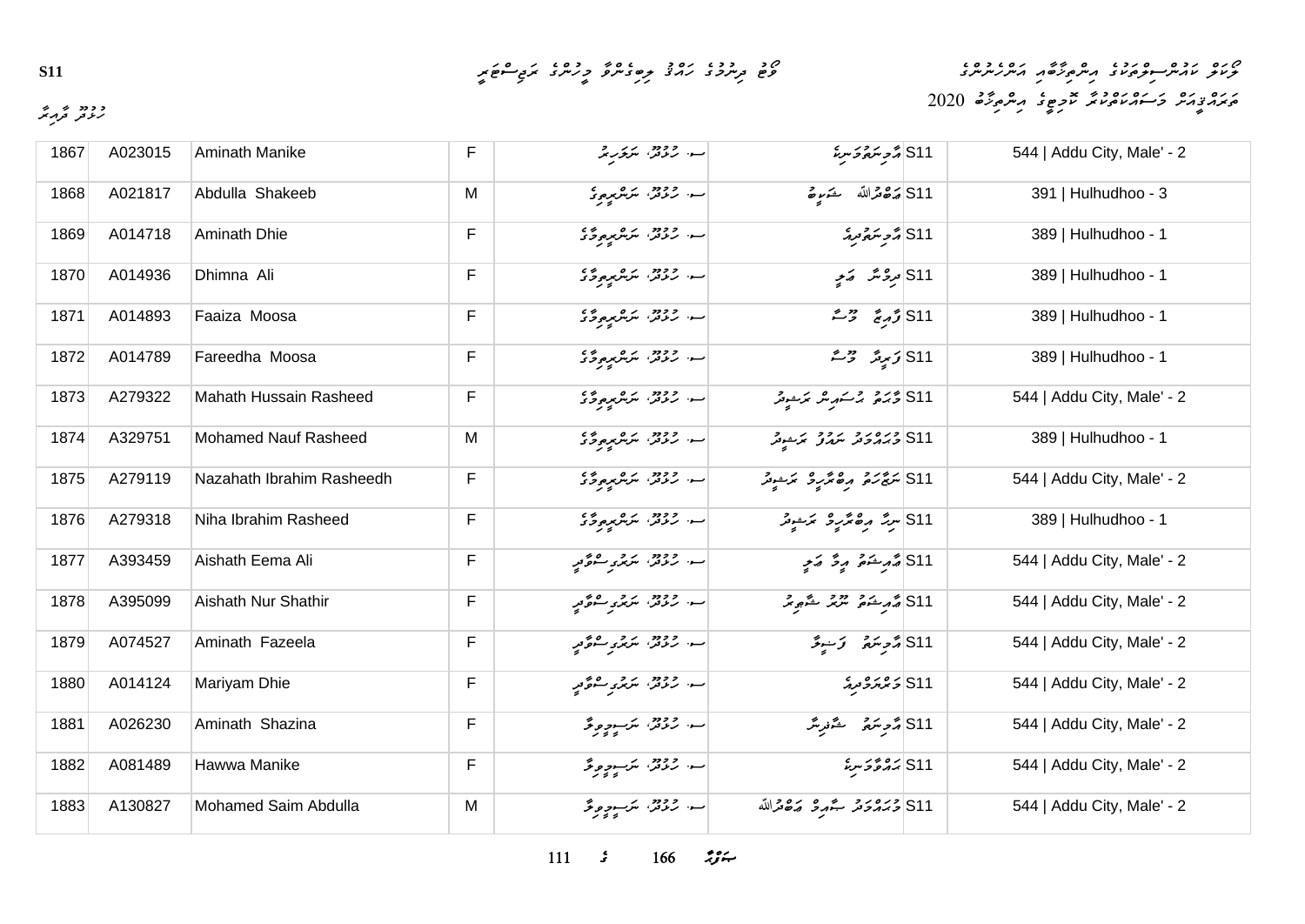*sCw7q7s5w7m< o<n9nOoAw7o< sCq;mAwBoEw7q<m; wBm;vB* م من المرة المرة المرة المرجع المرجع في المركبة 2020<br>مجم*د المريض المربوط المربع المرجع في المراجع المركبة* 

| 1884 | A079037 | Safiya Abdulla       | F | سەر 1955 - ئىرسوم بۇ       | S11 جَوب <i>رَّ 25مَّةِ</i> اللَّه        | 389   Hulhudhoo - 1        |
|------|---------|----------------------|---|----------------------------|-------------------------------------------|----------------------------|
| 1885 | A084303 | Aishath Shafeenaz    | F | سەر 222، ئىگە بىرىدى       | S11 مَ <i>ذْ مِشَعْرِ شَوْ مِتَّ</i> جْ   | 389   Hulhudhoo - 1        |
| 1886 | A026604 | Maumoon Abdulla      | M | سەر رودە ئەسورى            | S11 كەم <i>325 مەھەر</i> للە              | 544   Addu City, Male' - 2 |
| 1887 | A104960 | Mohamed Moomin       | M | سە زودە ئەسورى             | S11 <i>ڈیزوونز ڈو</i> ٹربٹر               | 544   Addu City, Male' - 2 |
| 1888 | A273794 | Harisa Hussain       | F | ے۔ رووو عوض و              | S11 بَرْمِيمَ بِرْسَهِ مِنْ               | 388   Feydhoo Ehenihen - 1 |
| 1889 | A014191 | Hassan               | M | ے۔ ووود عاوموں             | S11 پرسٹر                                 | 391   Hulhudhoo - 3        |
| 1890 | A014078 | Leeza Hussain        | F | ے۔ وودہ عوض                | S11 م <sub>ح</sub> بعً 2 ش <i>مب</i> ر شر | 391   Hulhudhoo - 3        |
| 1891 | A050106 | Naseem Hussain       | M | ے۔ ووڈ عورہ                | S11 ىترىپوتى كەسىمبەتتى                   | 391   Hulhudhoo - 3        |
| 1892 | A027783 | Thoha Hussain        | M | ے۔ رووو عور وہ             | S11 پڑج پر شہر بند                        | 391   Hulhudhoo - 3        |
| 1893 | A092409 | Afsana Fahumee       | F | ___ رُوْتُرُ سِرْدُهِ وَّ  | S11 پزوشتر ت <i>وژ<sub>می</sub></i>       | 629   Addu City, Male'-11  |
| 1894 | A082128 | Ahmed Shamil         | M | سەر 332، سوپۇمۇ ئ          | S11 كەردى ئىم ئىقى ئىقى ئىقى ئىقى ئىقى ئ  | 391   Hulhudhoo - 3        |
| 1895 | A024064 | Mariyam Manikfaan    | F | ___ رُرُوْرٌ، سِرِوْهِ وَّ | S11 ئ <i>ۇيرۇ ئەبرىدۇ</i> ئىر             | 629   Addu City, Male'-11  |
| 1896 | A064873 | Mohamed Waleed       | M | ے رودہ سروہ ڈ              | S11 <i>وُبَرُوْدَوْ وَمِ</i> يْر          | 629   Addu City, Male'-11  |
| 1897 | A024063 | Naafia Fahmee        | F | ب رودون سرور و گ           | S11 يُمْعِرةُ - وَرَّحٍ -                 | 629   Addu City, Male'-11  |
| 1898 | A027472 | Nazima Fahmee        | F | __ رُرُوْرٌ، سِروُهِ وَّ   | S11  سَّمَعِ وَكَرْمٍ                     | 629   Addu City, Male'-11  |
| 1899 | A113920 | Shamhaad Fahumee     | M | __ رُرُوْرٌ، سِروُهِ وَّ   | S11  ڪروگٽر ک <i>ور</i> يج                | 391   Hulhudhoo - 3        |
| 1900 | A014801 | <b>Abdul Gaadhir</b> | M | ے۔ رکوٹر، سریگر            | S11 كەھ قرىۋ توپر                         | 391   Hulhudhoo - 3        |

 $112$  *s*  $166$  *n***<sub>3</sub>** *n*<sub>1</sub>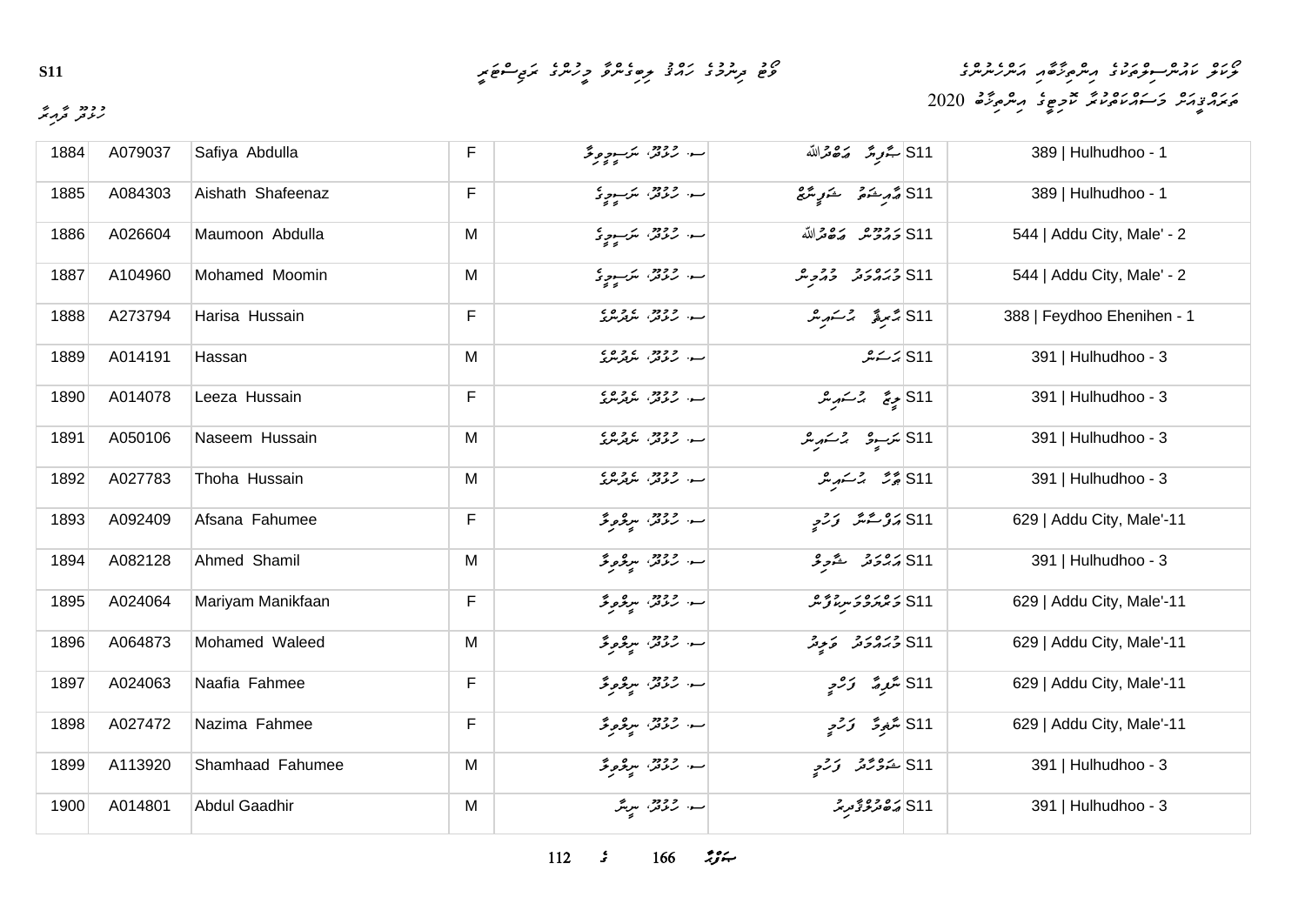*sCw7q7s5w7m< o<n9nOoAw7o< sCq;mAwBoEw7q<m; wBm;vB* م من المرة المرة المرة المرجع المرجع في المركبة 2020<br>مجم*د المريض المربوط المربع المرجع في المراجع المركبة* 

|            | $\rightarrow$ $\rightarrow$ $\rightarrow$ $\rightarrow$ $\rightarrow$ |  |
|------------|-----------------------------------------------------------------------|--|
| برتر فرمهر |                                                                       |  |
|            |                                                                       |  |

| 1901 | A070816 | Ahmed Affaf          | M            | ے. 232 س             | S11 كەبرو بەرەپەر                                                                                   | 391   Hulhudhoo - 3        |
|------|---------|----------------------|--------------|----------------------|-----------------------------------------------------------------------------------------------------|----------------------------|
| 1902 | A014623 | Hawwa Manike         | $\mathsf{F}$ | ے. رووڈ سریگر        | S11 ئەرمۇ ئەس <sup>رى</sup>                                                                         | 391   Hulhudhoo - 3        |
| 1903 | A276080 | Ibrahim Azzam        | M            | ے۔ رووڈ سریگر        | S11 <sub>مو</sub> ھ <i>مگرد</i> ی محمد محمد ا                                                       | 629   Addu City, Male'-11  |
| 1904 | A275453 | Ahmed Sameeh         | M            | ے رودوں عروف کر      | S11 <i>2,22 مئون</i> ژ                                                                              | 391   Hulhudhoo - 3        |
| 1905 | A275449 | Fathimath Sajidha    | F            | ے رودوں مگروکایگر    | S11 تَ <i>وْجِوَدَةْ</i> حَمَّوِتَّ <i>رْ</i>                                                       | 391   Hulhudhoo - 3        |
| 1906 | A042942 | Ibrahim Hussain      | M            | ب رودود، مگرور تر    | S11  مەھەرىرى جەسىرىدىكە                                                                            | 391   Hulhudhoo - 3        |
| 1907 | A275430 | Mariyam Sama Ibrahim | $\mathsf{F}$ | ے دورہ عروفہ         | S11 دَبَرْمَرْدْ سَرَّ مِرْهَبَرِدْ                                                                 | 391   Hulhudhoo - 3        |
| 1908 | A328994 | Mohamed Safhaan      | M            | ب رودون مگروند       | S11 <i>دېزه ده</i> سروبر تر                                                                         | 391   Hulhudhoo - 3        |
| 1909 | A058595 | Abdulla Mutheeu      | M            | ے۔ رودوں شرک محافرہ  | S11 كەھىراللە <sub>خ</sub> ېمە                                                                      | 389   Hulhudhoo - 1        |
| 1910 | A024934 | Ahmed Azumeel        | M            | ے۔ روزوں شرکتھونی    | S11 كەبرى قىر كەنتى بىر ئىلگەن ئىلگان بىر ئىلگان ئىلگان ئىلگان ئىلگان ئىلگان ئىلگان ئىلگان ئىلگان ئ | 544   Addu City, Male' - 2 |
| 1911 | A038529 | Fazeela Mutheeu      | $\mathsf{F}$ | ے۔ روزہ عربے وہ      | S11 زَىنٍوَّ دُەرِرُ                                                                                | 544   Addu City, Male' - 2 |
| 1912 | A121254 | Ibrahim Imran        | M            | ے۔ روود عرفاور و     | S11 مەھەرىپە مەدىمە                                                                                 | 544   Addu City, Male' - 2 |
| 1913 | A050178 | Maimoona Mutheeu     | $\mathsf F$  | ے۔ روود عرصوص        | S11 كَەرتىگە ئ <sup>ە</sup> مِرەً                                                                   | 544   Addu City, Male' - 2 |
| 1914 | A045706 | Mariyam Rasheeda     | $\mathsf F$  | ے۔ روود عرصوص        | S11   <i>5 بەيرۇ - بە</i> ئىيەتر                                                                    | 389   Hulhudhoo - 1        |
| 1915 | A049026 | Mausoom Mutheeu      | M            | ے۔ رودوا عرض وہ اور  | S11 كەرگە بىر ئىق ئىلگەنلەر ئىلگەنگە                                                                | 544   Addu City, Male' - 2 |
| 1916 | A079751 | Saadhna Mutheeu      | $\mathsf F$  | ے۔ روود على عام والا | S11 گۇرىگر ق <i>ەبوم</i>                                                                            | 544   Addu City, Male' - 2 |
| 1917 | A056840 | Sheeneez Mutheeu     | F            | ے رودہ عرصوم و       | S11 خوسرچ گ <i>وچ</i> وگ                                                                            | 389   Hulhudhoo - 1        |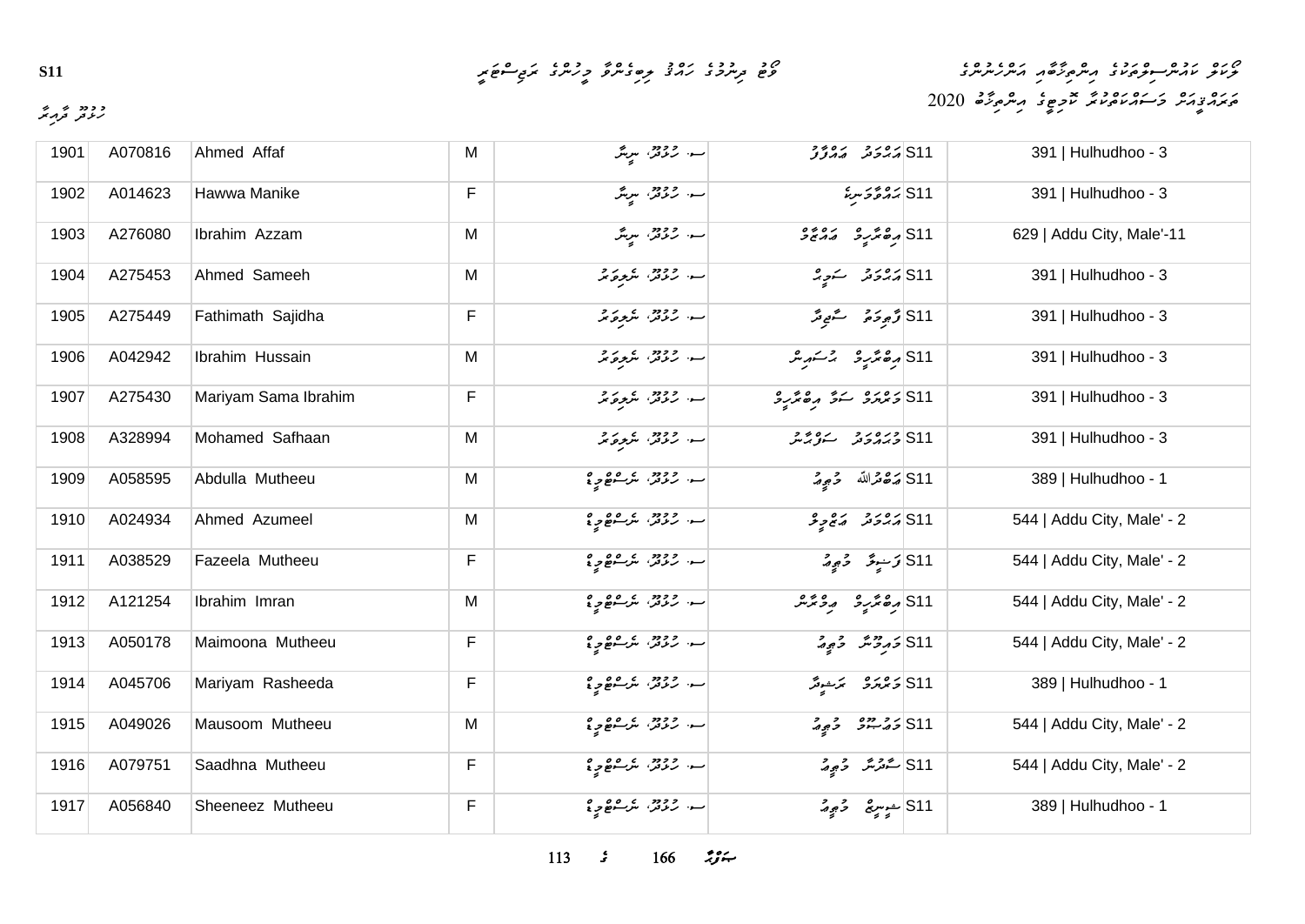*sCw7q7s5w7m< o<n9nOoAw7o< sCq;mAwBoEw7q<m; wBm;vB* م من المرة المرة المرة المرجع المرجع في المركبة 2020<br>مجم*د المريض المربوط المربع المرجع في المراجع المركبة* 

|  | د دود به پر<br>رنز تر ترمه تر |
|--|-------------------------------|
|  |                               |

| 1918 | A279317 | Ahmed Mubeen                | M           | ے دورہ سردی                                                                    | S11 كەبرى قىر قىرىگە                                         | 629   Addu City, Male'-11       |
|------|---------|-----------------------------|-------------|--------------------------------------------------------------------------------|--------------------------------------------------------------|---------------------------------|
| 1919 | A152048 | Hamdhiyya                   | F           | - دودو سوره ۵۵۶<br>-- رونو، سورس                                               | S11 كەبىر بەر مە                                             | 391   Hulhudhoo - 3             |
| 1920 | A144949 | Hassan Azhar                | M           | - وودو سمدوره                                                                  | S11 ټر <i>په ټرينگر</i>                                      | 243   AA. Himendhoo - 1         |
| 1921 | A279312 | Ibrahim Futha               | M           | ה בכבדי יימרומ                                                                 | S11 <sub>مر</sub> چ ئر پ <sub>ر</sub> و و ځړ                 | 391   Hulhudhoo - 3             |
| 1922 | A158744 | <b>Mohamed Didi</b>         | M           | - وودو سمدوره                                                                  | S11  3 <i>22 د قر</i> ور پر                                  | 391   Hulhudhoo - 3             |
| 1923 | A275211 | Musidha Ibrahim             | $\mathsf F$ | $\begin{bmatrix} 0.02 & 0.222 \\ 0.000 & 0.000 \\ 0.000 & 0.000 \end{bmatrix}$ | S11 ۇش <sub>ەپ</sub> ۇ مەھ <i>م</i> ىرو                      | 391   Hulhudhoo - 3             |
| 1924 | A273796 | Ahmed Thaaif                | M           | ے رکوٹر، سربری                                                                 | S11 كەندى قىمىق بۇرىق                                        | 389   Hulhudhoo - 1             |
| 1925 | A279099 | Eeshaan Ali Arif            | M           | سە رودۇر، سەيدى                                                                | S11 <sub>م</sub> رشَّعْر صَرِ صَروْ                          | 389   Hulhudhoo - 1             |
| 1926 | A327955 | Iyaan Ali Aarif             | M           | سار 1332 سربربو<br>  برسال 1337                                                | S11 م <i>رمَّدُ مَ</i> مٍ مَ <i>حِبوڤ</i>                    | 389   Hulhudhoo - 1             |
| 1927 | A271405 | Mohamed Aman                | M           | سە رحمۇقى سىدى                                                                 | S11 <i>ڈیزویز پرویٹر</i>                                     | 389   Hulhudhoo - 1             |
| 1928 | A014120 | Shamsiyya Habeeb            | $\mathsf F$ | ب رودو.<br>ب                                                                   | $\frac{2}{\omega}$ $\frac{2}{\omega}$ $\frac{2}{\omega}$ S11 | 389   Hulhudhoo - 1             |
| 1929 | A296892 | Abdulla Safwan              | M           | ہے، روڈی سرےو                                                                  | S11 يَرْهُ مِّرْاللَّهُ بَخَوْرَ مِّرْ                       | 391   Hulhudhoo - 3             |
| 1930 | A279264 | Aminath Manaaru Hassan Didi | F           | ہے. روڈش سرے و                                                                 | S11  ا <i>مَّ جِسَمْۃ کَسَّرْہُ ک</i> ے س <i>ُمُتَّوِيدِ</i> | 391   Hulhudhoo - 3             |
| 1931 | A014583 | Basheera                    | $\mathsf F$ | ے ووڈ سرے و                                                                    | S11 کھ شو <i>نگ</i> ر                                        | 391   Hulhudhoo - 3             |
| 1932 | A156907 | Mohamed Shafraz             | M           | ے ووڈ سرے و                                                                    | S11 <i>دېره ده پره وه</i>                                    | 565   Hulhumale', Ehenihen - 13 |
| 1933 | A055694 | Hawwa Latheefa              | $\mathsf F$ | ے رودوں سرگھر                                                                  | S11 بَرْدُوَّ تَحْمِوَّزَّ                                   | 544   Addu City, Male' - 2      |
| 1934 | A157159 | Meeshan Naseer              | M           | ے رودوں سرگے میں                                                               | S11 ویسٹرنگر کرسویٹر                                         | 544   Addu City, Male' - 2      |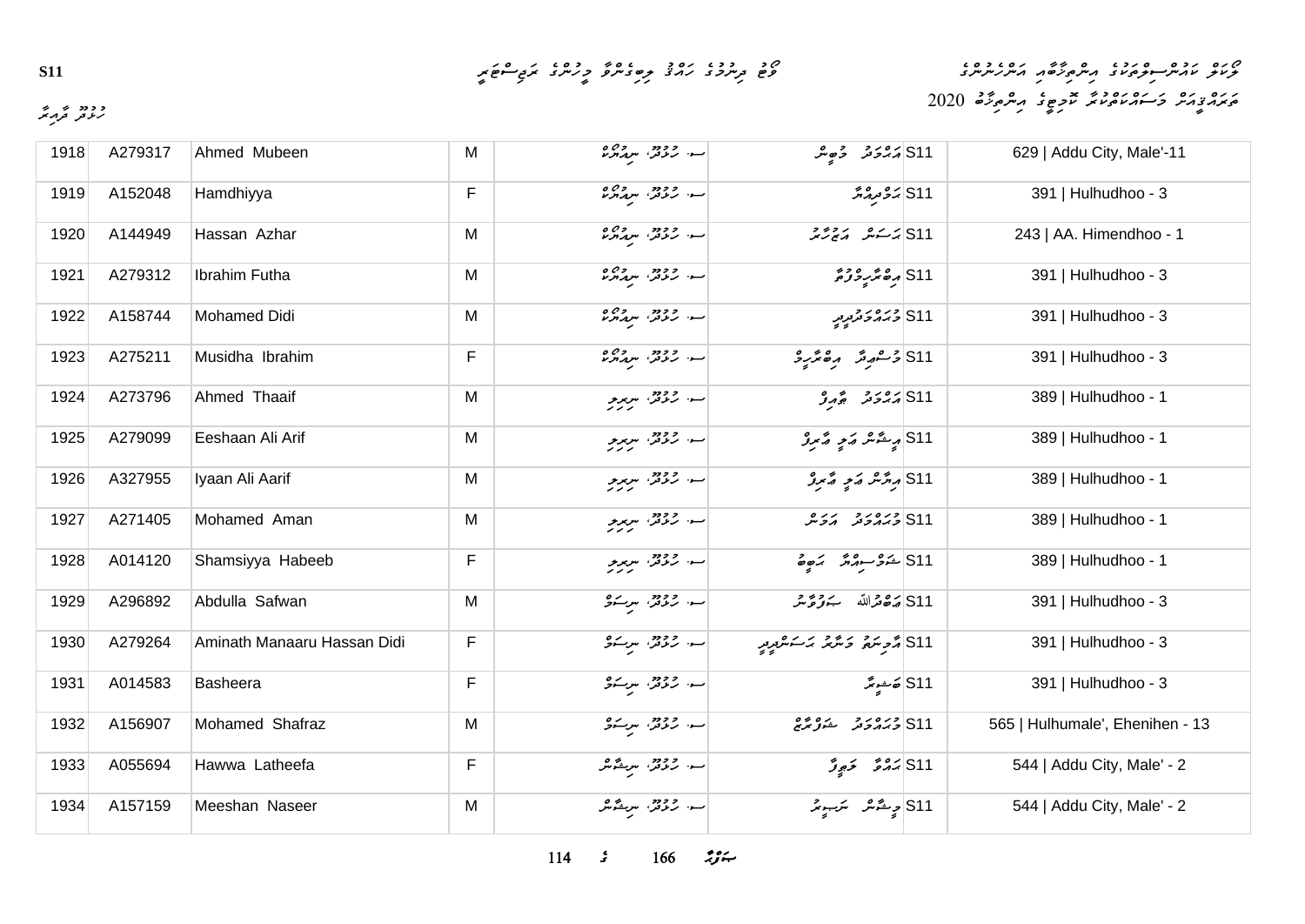*sCw7q7s5w7m< o<n9nOoAw7o< sCq;mAwBoEw7q<m; wBm;vB* م من المرة المرة المرة المرجع المرجع في المركبة 2020<br>مجم*د المريض المربوط المربع المرجع في المراجع المركبة* 

|  | $\begin{array}{cccccccccc} \circ & \circ & \circ & \circ & \circ & \circ \end{array}$ |  |
|--|---------------------------------------------------------------------------------------|--|
|  | ترنزفر بحرمر مر                                                                       |  |

| 1935 | A033846 | Shiman Naseer       | M           | ے رودوں سرگے مگر                       | S11  سودٌ ش سَرَسومُرٌ                       | 389   Hulhudhoo - 1        |
|------|---------|---------------------|-------------|----------------------------------------|----------------------------------------------|----------------------------|
| 1936 | A054015 | Shimana Naseer      | F           | ے دورہ سرگھ                            | S11 سوگنگر - س <i>رس</i> وشر                 | 544   Addu City, Male' - 2 |
| 1937 | A043314 | Abdulla             | M           | ے روڈور، سرگے مرتبی                    | S11 كَدَّهْ قَرْاللَّه                       | 390   Hulhudhoo - 2        |
| 1938 | A014232 | Fathimath Raihanath | $\mathsf F$ | ے روڈور سرگے ہوئے                      | S11 <i>وَّجِوحَةْ بَرَمَ بِشَرَّبَتَ</i> ةَ  | 390   Hulhudhoo - 2        |
| 1939 | A014337 | Mariyam Dhie        | $\mathsf F$ | ے۔ رودو سرے پر مو                      | S11 كەبىر بىر ئەرگە                          | 390   Hulhudhoo - 2        |
| 1940 | A043659 | Mohamed Hussain     | M           | ے رودو سرگرمردی                        | S11 <i>ڈیز پروٹر پر شہر</i> پر               | 390   Hulhudhoo - 2        |
| 1941 | A014368 | Moosa Futha         | M           | ے رودو سرگرمرمر                        | S11 تۇشۇقۇ                                   | 390   Hulhudhoo - 2        |
| 1942 | A271283 | Abdulla Humainy     | M           | ر د دود.<br>سه رنوتر، سهرتربروی        | S11 #چەقراللە جۇم <i>رىىي</i>                | 544   Addu City, Male' - 2 |
| 1943 | A072888 | Ahmed Ziyaau        | M           | ر د دو در دوه ولاد د د و د م           | S11 كەبرى كىرىگە ئىستى <i>م</i>              | 544   Addu City, Male' - 2 |
| 1944 | A033751 | Ali Zuhail          | M           | ر د دود.<br>سه رنوتر، سرگرمرفری        | S11   كەمچە - ئ <i>وت</i> ەرىخە              | 544   Addu City, Male' - 2 |
| 1945 | A100055 | Fezleen             | F           | ے دوو سرگرمرون                         | S11  تۇيج م <sub>ج</sub> ىش                  | 544   Addu City, Male' - 2 |
| 1946 | A148010 | Hassan Shiraz       | M           | ر د دو در دود .<br>پ. روتر، سهرتربرد د | S11 كەس <b>ى</b> ش ھەي <b>ر</b> ىج           | 544   Addu City, Male' - 2 |
| 1947 | A131173 | Hussain Shinaz      | M           | ر د دو در دود .<br>پ. روتر، سهرتربرد د | S11 برسمبر شوشج                              | 389   Hulhudhoo - 1        |
| 1948 | A150615 | Najudha Mohamed     | F           |                                        | S11 يتمط تحمد المردور 25                     | 544   Addu City, Male' - 2 |
| 1949 | A081795 | Shazneena Mohamed   | $\mathsf F$ | ر د دود. سرگرمرور د                    | S11 خەچ س <sub>ى</sub> بىر <i>3 دەر دى</i> ر | 389   Hulhudhoo - 1        |
| 1950 | A076242 | Abdulla Faroog      | M           | د د دوه دور ده د<br>سه روند، شرو برد   | S11 كەھىراللە ئ <i>ۇچۇ</i>                   | 390   Hulhudhoo - 2        |
| 1951 | A166785 | Umair Naseem        | M           | و و وود.<br>سه ا اربولس ا امروز بوری   | S11  <i>مەنەبەتى</i> س <i>ەبى</i> رى         | 543   Addu City, Male' - 1 |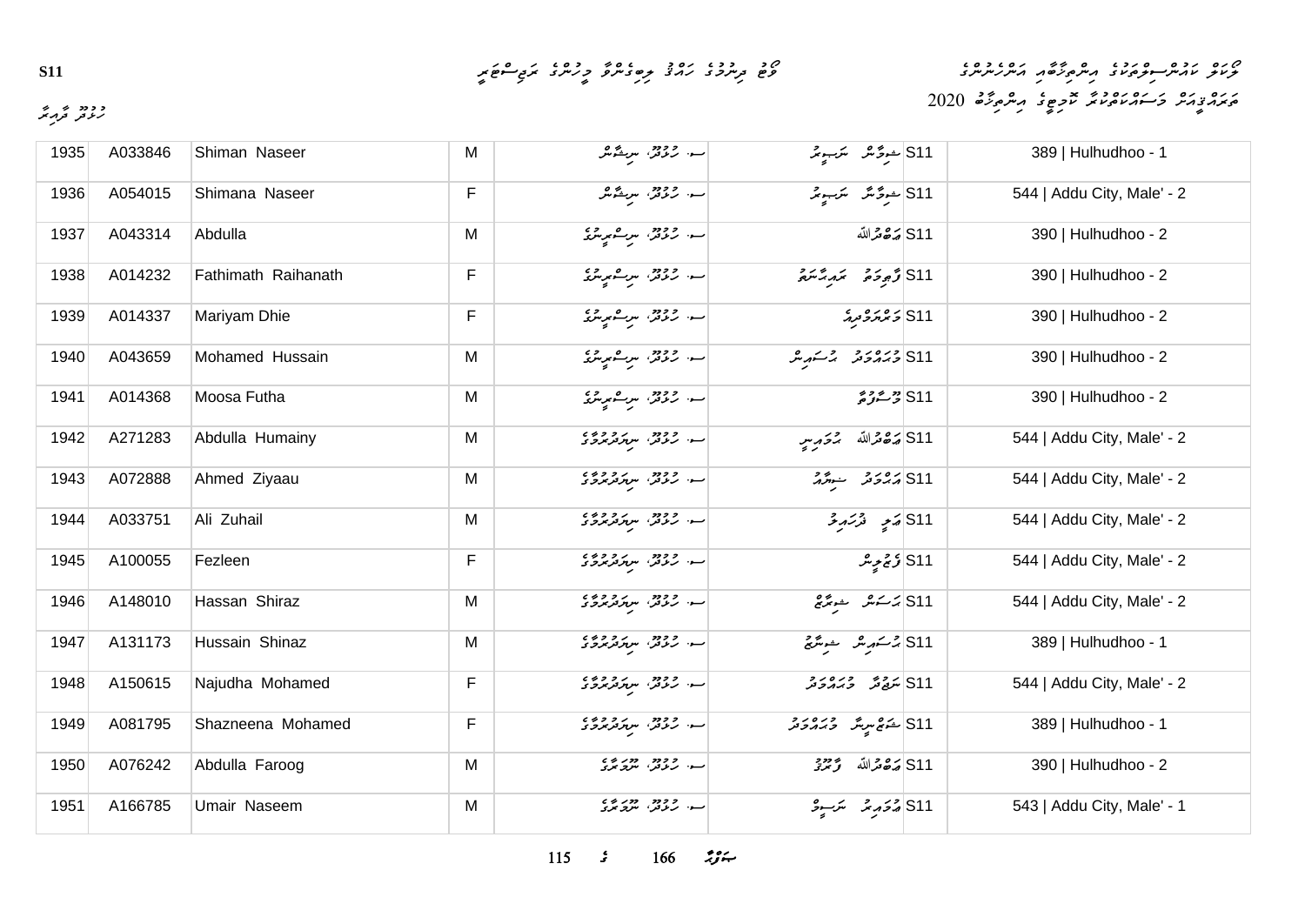*sCw7q7s5w7m< o<n9nOoAw7o< sCq;mAwBoEw7q<m; wBm;vB* م من المرة المرة المرة المرجع المرجع في المركبة 2020<br>مجم*د المريض المربوط المربع المرجع في المراجع المركبة* 

|  | 彡 彡 ≫ >>       |
|--|----------------|
|  | ر د تر تربر بر |
|  |                |

| 1952 | A014387 | Abdulla Manikufaanu           | M           | ے رودہ میں سرچر        | S11 أَرَجْعَة مِّدْ اللَّهْ حَ سِرْءٌ وَ سَرَ                      | 389   Hulhudhoo - 1        |
|------|---------|-------------------------------|-------------|------------------------|--------------------------------------------------------------------|----------------------------|
| 1953 | A277002 | Afrau Mohamed Naseem          | F           | ے دورہ دور سر          | S11 روم و ورورو ترسوژ                                              | 544   Addu City, Male' - 2 |
| 1954 | A014383 | Ahmed Shibah                  | M           | ے دورہ دورہ ہوتا       | S11 كەبرى كىر ئىس <i>قەر</i>                                       | 389   Hulhudhoo - 1        |
| 1955 | A161565 | Aishath Milza                 | F           | - رودو مرکز موجد       | S11 مەم شىم <sub>مو</sub> وىج                                      | 389   Hulhudhoo - 1        |
| 1956 | A036987 | Ali Abdulla                   | M           | ے رودو دونوں ع         | S11 صَعِ صَ <b>صْد</b> َاللّه                                      | 389   Hulhudhoo - 1        |
| 1957 | A130448 | Aminath Fahumy                | $\mathsf F$ | ے رودہ مرکب میں        | S11 مٌ <i>وِسَعْهِ وَرُّمٍ</i>                                     | 544   Addu City, Male' - 2 |
| 1958 | A040663 | Fathimath Saeeda              | F           | ے رودہ دوسر عر         | S11 ۇ <sub>جو</sub> رَة <sub>ۇس</sub> ىگر                          | 544   Addu City, Male' - 2 |
| 1959 | A357382 | <b>Fathimath Areen Naseem</b> | $\mathsf F$ | ے دورہ دور سر          | S11 <i>ؤُ<sub>م</sub>ودَة</i> <sub>م</sub> َبرِسْ سَ-وُ            | 389   Hulhudhoo - 1        |
| 1960 | A099636 | Hassan Shiyaz                 | M           | سەر 255 مەھرىس بىر قىل | S11 كەس <b>ى</b> ش ھېت <i>تى</i> تر                                | 544   Addu City, Male' - 2 |
| 1961 | A022510 | Hussain Sidhdheeg             | M           | ے رودو دونوں ع         | S11 پر <i>شهر شهر می</i> روپی                                      | 84   N. Holhudhoo - 2      |
| 1962 | A103186 | Ibrahim Fahumee               | M           | - رودو مرکز موجد       | S11 <sub>مر</sub> ھ م <i>گرد</i> و کی ترو                          | 389   Hulhudhoo - 1        |
| 1963 | A014364 | Khadeeja Abdulla Manikfaan    | $\mathsf F$ | - رودو مريم سر         | S11 <i>كَتْمِيعَ - مَ</i> ەقْدَاللَّه كَ <sup>مْرِي</sup> دُوَّسْر | 544   Addu City, Male' - 2 |
| 1964 | A342760 | Mariyam Izuha Naseem          | $\mathsf F$ | ے رودو دونوں ع         | S11  52 <i>, 53 \$ سَرْ-ب</i> وْ                                   | 389   Hulhudhoo - 1        |
| 1965 | A014788 | Maryam Dhie                   | $\mathsf F$ | ے دورہ دورہ ہوتا       | S11 كەبىر بىر ئەرىگە                                               | 389   Hulhudhoo - 1        |
| 1966 | A327750 | Mohamed Awsam Fahumy          | M           | ے دورہ دور سر          | S11 <i>ويرورو رورو ورو</i>                                         | 389   Hulhudhoo - 1        |
| 1967 | A014384 | Moosa Sidheeq                 | M           | - رودو مرکز موجد       | S11 تۇشەھىر سوھەرپۇ                                                | 389   Hulhudhoo - 1        |
| 1968 | A023325 | Hussain Majdhee               | M           | ے۔ دوود دوسرے          | S11  بِرْسَهرِ بْكَرْ وَقْ مِرٍ                                    | 390   Hulhudhoo - 2        |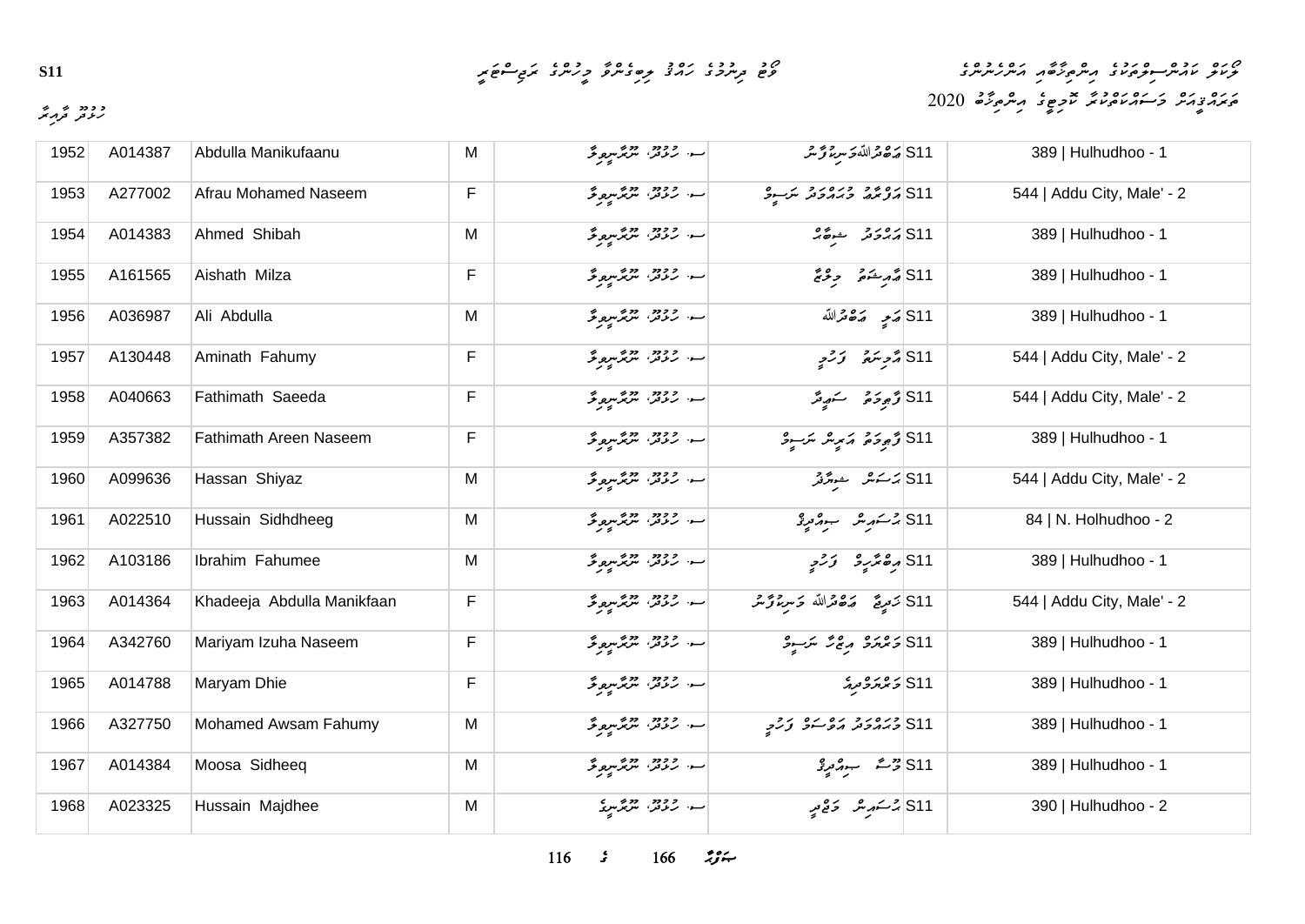*sCw7q7s5w7m< o<n9nOoAw7o< sCq;mAwBoEw7q<m; wBm;vB* م من المرة المرة المرة المرجع المرجع في المركبة 2020<br>مجم*د المريض المربوط المربع المرجع في المراجع المركبة* 

|  | 4.4.222        |
|--|----------------|
|  | نرعرفر اقرمرته |
|  |                |

| 1969 | A032019 | Ibrahim Saleem      | M           | ے۔ رودوں مریگر سری              | S11 پ <i>ر&amp;ټرپ</i> و سکوٍو                     | 543   Addu City, Male' - 1 |
|------|---------|---------------------|-------------|---------------------------------|----------------------------------------------------|----------------------------|
| 1970 | A014542 | Maanih Majdhee      | M           | ے رودہ دونوں                    | S11 \$سر2 دَوْمِرٍ                                 | 543   Addu City, Male' - 1 |
| 1971 | A044400 | Meena Majdhee       | F           | ے۔ رودوں مریگر سری              | S11  <sub>جي</sub> سٌ وَق <sub>َ</sub> مِرِ        | 543   Addu City, Male' - 1 |
| 1972 | A052307 | Ahmed Ahlam         | M           | ے۔ روزہ دورہ و                  | S11 كەبرو بەر ئەرەپە                               | 390   Hulhudhoo - 2        |
| 1973 | A057316 | Ibrahim Azeem       | M           | ے۔ رودو دورہ و                  | S11 <sub>مر</sub> ھ مُرْرِدْ کَمَ <sub>ک</sub> و   | 543   Addu City, Male' - 1 |
| 1974 | A165283 | Mohamed Alan        | M           | ے دورہ دورہ و                   | S11 <i>ڈبزونز م</i> َعْر                           | 390   Hulhudhoo - 2        |
| 1975 | A088897 | Saduna Ali          | F           |                                 | S11  گەترىگر كەي <sub>جى</sub>                     | 543   Addu City, Male' - 1 |
| 1976 | A113876 | Safiya Ali          | $\mathsf F$ |                                 | S11 جوپڙ <i>چ</i> و                                | 543   Addu City, Male' - 1 |
| 1977 | A098110 | Soliha Ali          | F           | ے۔ روزہ دورہ و                  | S11  بڈوِیڈ کے پر                                  | 543   Addu City, Male' - 1 |
| 1978 | A103554 | Waheeda Abdul Hamid | F           | د دودو دوره و د                 | S11 <i>ق ب</i> ەتتە ھەھىر <i>ئى</i> ھىتە بەتە      | 390   Hulhudhoo - 2        |
| 1979 | A026189 | Ahmed Shareef       | M           | ے رووو اور دیا                  | S11 كەش <sup>ى</sup> قىرىق ھەمب <i>و</i> گ         | 543   Addu City, Male' - 1 |
| 1980 | A037271 | Ahmed Solih         | M           | ے رودوا اور د                   | S11 <i>ډېری په ش</i> ور                            | 543   Addu City, Male' - 1 |
| 1981 | A270841 | Mohamed Abdulla     | M           | ر د دوه ده ده<br>روز سربرد      | S11 3 <i>2025 مَنْ هُدَّ</i> اللَّه                | 543   Addu City, Male' - 1 |
| 1982 | A263245 | Mohamed Hisan       | M           | ر د دوه ده ده<br>سه روتون سربرد | S11 <i>ۋېزونزو ب</i> ېشر                           | 543   Addu City, Male' - 1 |
| 1983 | A081776 | Nasra Ahmed Salih   | F           | ے رودو دو ہ                     | S11 سَرَجْعَة رَوْرُوتْر جَوْبَرْ                  | 543   Addu City, Male' - 1 |
| 1984 | A024746 | Shakhsiyya Abdulla  | $\mathsf F$ | ے روود وولی ع                   | S11 خَوَتْرْسِو <i>ڤُرُّهُ ۖ مَ</i> هُ قَرْاللَّهُ | 543   Addu City, Male' - 1 |
| 1985 | A070573 | Ummu Jameela        | F           | ے رودو دورہ                     | S11  <i>222 جو</i> گر                              | 543   Addu City, Male' - 1 |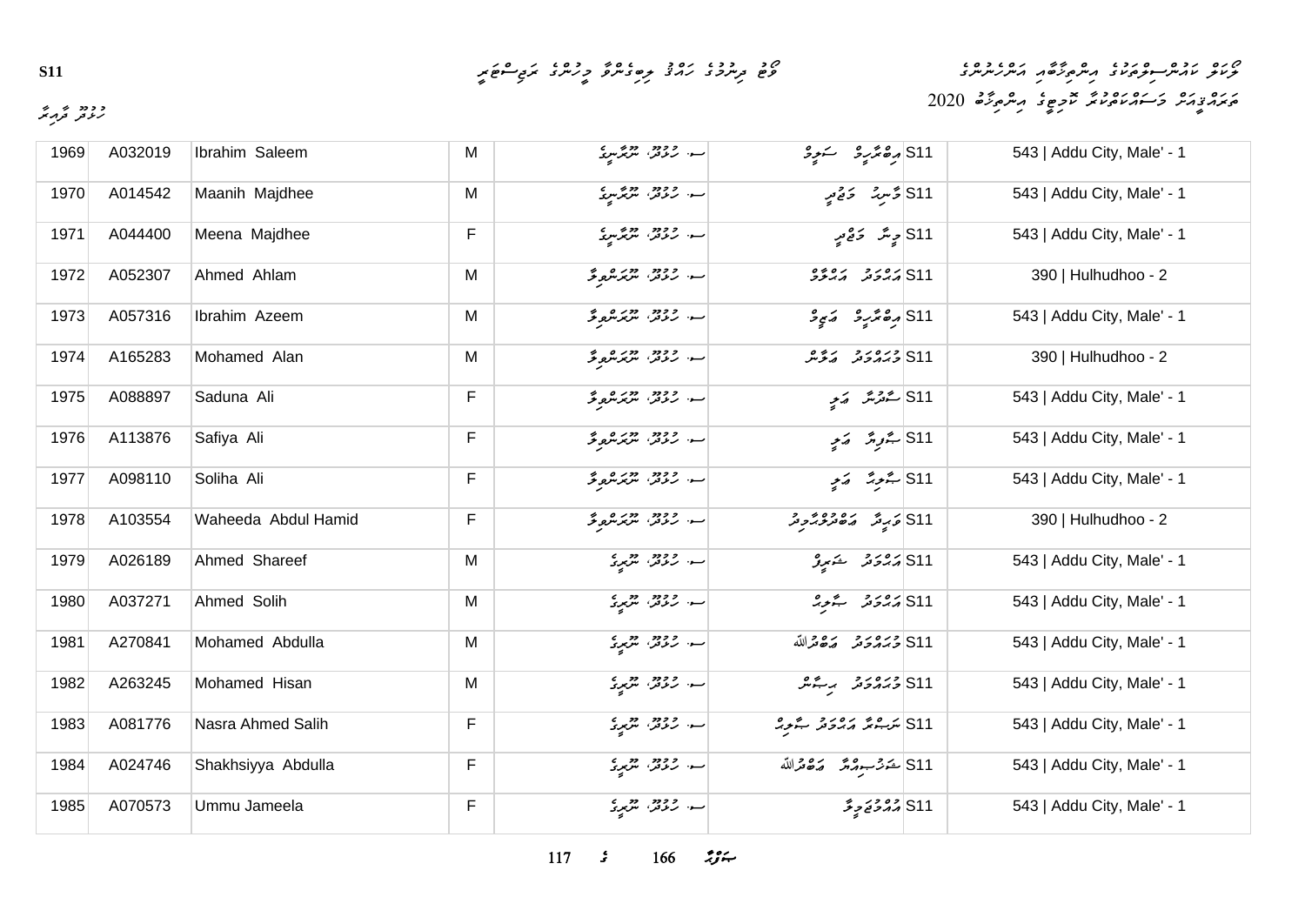*sCw7q7s5w7m< o<n9nOoAw7o< sCq;mAwBoEw7q<m; wBm;vB* م من المرة المرة المرة المرجع المرجع في المركبة 2020<br>مجم*د المريض المربوط المربع المرجع في المراجع المركبة* 

| 1986 | A026747 | Zamaa Abdulla         | $\mathsf F$ | ے۔ رووڈ افراد                                                                                                 | S11 فَرَحْهُ      مَهْ قَرْاللّه    | 543   Addu City, Male' - 1 |
|------|---------|-----------------------|-------------|---------------------------------------------------------------------------------------------------------------|-------------------------------------|----------------------------|
| 1987 | A084948 | Ahmed Ashraf          | M           | ب وود دودره به                                                                                                | S11 كەبروتىر كەش <i>ەترى</i>        | 391   Hulhudhoo - 3        |
| 1988 | A278666 | Mohamed Viaam Ashraf  | M           | سه رودو دودره در سومبر<br>  سه روتو، سربورورسومبر                                                             | S11 وبرورو مرو مش <i>مرو</i>        | 391   Hulhudhoo - 3        |
| 1989 | A014186 | Waheedha Moosa        | F           | - د د د د د د ده ده سومبر<br>- د رونو، سربورو سومبر                                                           | S11  ق <i>رب</i> ر ترجمہ            | 391   Hulhudhoo - 3        |
| 1990 | A277438 | Aishath Farah         | F           | ے۔ رودوں میں شرعوی                                                                                            | S11 مەم شىمى ئ <i>وتى</i> ر         | 543   Addu City, Male' - 1 |
| 1991 | A137834 | Aminath Haifa         | $\mathsf F$ | سە رىزىن كەشكەردە                                                                                             | S11 مَّ مِ سَمَّةٍ مَسَرَقٍّ        | 543   Addu City, Male' - 1 |
| 1992 | A014400 | <b>Fathimath Didi</b> | F           | ے۔ رودہ محمد عروج                                                                                             | S11 گر <i>مو 5 م</i> ُورِمرِ        | 543   Addu City, Male' - 1 |
| 1993 | A014560 | Hawwa Manike          | F           | ے۔ رودوں میں شرعرو                                                                                            | S11 ئەرمۇسى <i>رىتى</i>             | 543   Addu City, Male' - 1 |
| 1994 | A277437 | Mariyam Himmath       | F           | ے۔ روود م شکر مرد ہ                                                                                           | S11  <i>خ</i> مبرڈ برمزم            | 543   Addu City, Male' - 1 |
| 1995 | A025521 | Abdulla Ahmed         | M           | ب الدور من المستمر المحمد المحمد المحمد المحمد المحمد المحمد المحمد المحمد المحمد المحمد المحمد المحمد المحمد | S11 مَەھْتَراللە مَەرْتَر           | 390   Hulhudhoo - 2        |
| 1996 | A023705 | Moosa Musthafa        | M           | سة الرحمة المتشارعية                                                                                          | S11 تۇشقە قەسب <i>ەر ئ</i>          | 543   Addu City, Male' - 1 |
| 1997 | A014144 | Aminath Agsa          | F           | ر در دود. جي شهر ده دي<br>سه ريونس پر شهر سرچ                                                                 | S11 مَّ حِسَمَۃ مَوَّ يَّ           | 382   Maradhoofeydhoo - 1  |
| 1998 | A042256 | Ausath                | M           | سه وودو هم شده وده<br>سه روتو، مرشومونو                                                                       | S11 كەنبە ئىسكى                     | 84   N. Holhudhoo - 2      |
| 1999 | A025418 | Mohamed Naziu         | M           | رے اور دوسرے دورے<br>سے ارکزائری اور شوسری                                                                    | S11 <i>وبزوونو سگ</i> يږ            | 389   Hulhudhoo - 1        |
| 2000 | A014672 | <b>Ahmed Didi</b>     | M           | ب دودو مړيون                                                                                                  | S11  پَرْدُوَتْرْمِرِمِرِ           | 629   Addu City, Male'-11  |
| 2001 | A276630 | Aishath Eaman Ahmed   | F           | ۔ رودو میں دی پہ                                                                                              | S11 مەم شىم ب <i>و</i> مەر مەددىر   | 629   Addu City, Male'-11  |
| 2002 | A276627 | Aminath Afa Ahmed     | F           | ۔ رودو میں دی پہ                                                                                              | S11 مَّ <i>جِسَمَ مَنْ مَدُونِر</i> | 629   Addu City, Male'-11  |

 $118$  *s*  $166$  *n***<sub>3</sub>** *n*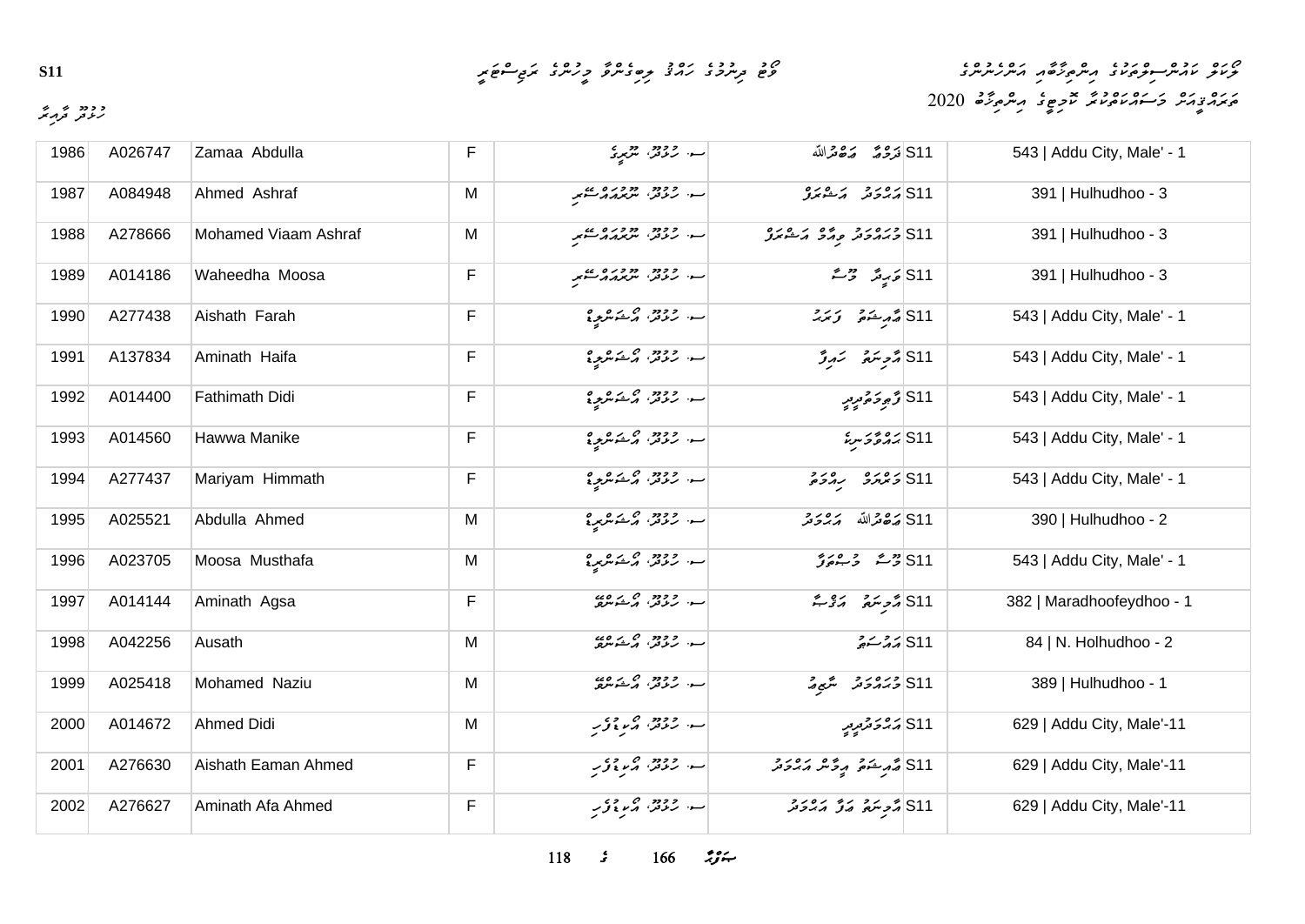*sCw7q7s5w7m< o<n9nOoAw7o< sCq;mAwBoEw7q<m; wBm;vB* م من المرة المرة المرة المرجع المرجع في المركبة 2020<br>مجم*د المريض المربوط المربع المرجع في المراجع المركبة* 

| د دود به پر<br>رنز تر ترمه |  |  |
|----------------------------|--|--|
|                            |  |  |

| 2003 | A014646 | Fathmath Shifa      | F           | ۔ دودہ میں دی۔                    | S11 تَ <i>وْجِرْة</i> شِيرً                                | 629   Addu City, Male'-11       |
|------|---------|---------------------|-------------|-----------------------------------|------------------------------------------------------------|---------------------------------|
| 2004 | A077369 | Hussain Manikfaan   | M           | ۔ دوود میں دی ۔                   | S11 ئرىسىمە يىرى ئۇ يىر                                    | 391   Hulhudhoo - 3             |
| 2005 | A032511 | <b>Ibrahim Didi</b> | M           | ۔ رودو میں دی                     | S11  بر <i>ے بڑر ڈ</i> یرِیرِ                              | 629   Addu City, Male'-11       |
| 2006 | A322175 | Mariyam Easha Ahmed | F           | سه رودو، جي دي                    | S11 كەنگەنى ھەيھ كەنگەند                                   | 629   Addu City, Male'-11       |
| 2007 | A014648 | Masdhoog            | M           | ے رودو میں دی ۔                   | S11 كۈشەقەتق                                               | 391   Hulhudhoo - 3             |
| 2008 | A040643 | Zeedha Hussain      | $\mathsf F$ | ے رودو میں دی ۔                   | S11 <sub>مح</sub> مدٌ پُرڪ <i>مب</i> ھر                    | 565   Hulhumale', Ehenihen - 13 |
| 2009 | A056288 | Ahmed Afraz         | M           | ے رودو میں وی پر                  | S11 كەبروتىر كەبەتتى يىلى                                  | 543   Addu City, Male' - 1      |
| 2010 | A056289 | Ali Aslah           | M           | ے رودو میں وی پر                  | S11 كەبر كەش <sup>ى</sup> رىم                              | 543   Addu City, Male' - 1      |
| 2011 | A123099 | Aminath Shudha      | F           | ب دودو مړیو وي.                   | S11 مُرْحِسَمُ مُسْتَمَّر                                  | 565   Hulhumale', Ehenihen - 13 |
| 2012 | A060458 | Mohamed Almaas      | M           | ب رودد، دربانو تور                | S11 <i>جەدەرە بەۋ</i> ر                                    | 390   Hulhudhoo - 2             |
| 2013 | A048106 | Aminath Raziyya     | F           | سە رودون كې ده                    | S11 مَّ <i>جِ</i> سَمَّدَ سَمَّد <i>مَ</i> مِسْتَقَرَّمَتَ | 629   Addu City, Male'-11       |
| 2014 | A058605 | Azura Razi          | F           | سه ووده ه ده.                     | S11  رَوْبَرَّ کَرْبِ                                      | 629   Addu City, Male'-11       |
| 2015 | A044950 | Hassan Razee        | M           |                                   | S11  تەسىھ مگەنىيە                                         | 391   Hulhudhoo - 3             |
| 2016 | A154121 | Raziyya Razee       | F           |                                   | S11 بَرَس <i>ٰ مِرْ بَرْ بَرْ</i> سِهِ                     | 565   Hulhumale', Ehenihen - 13 |
| 2017 | A022890 | Ahmed Ikleel        | M           | سه ووده می وی و                   | S11  رَژْدَتْرَ پ <sup>5</sup> مِرَ <sup>2</sup>           | 543   Addu City, Male' - 1      |
| 2018 | A014971 | Aishath Dhie        | F           | سه ووده می وی                     | S11 مۇم شەھ <sup>و</sup> بورگە                             | 456   India / Trivandrum - 1    |
| 2019 | A022883 | Ibzeema Basheer     | F           | سه دودو می دود.<br>سه رنوش میلودی | S11 م <i>ِرڤوٍڈ ھَ</i> ي <i>نو</i> نڈ                      | 390   Hulhudhoo - 2             |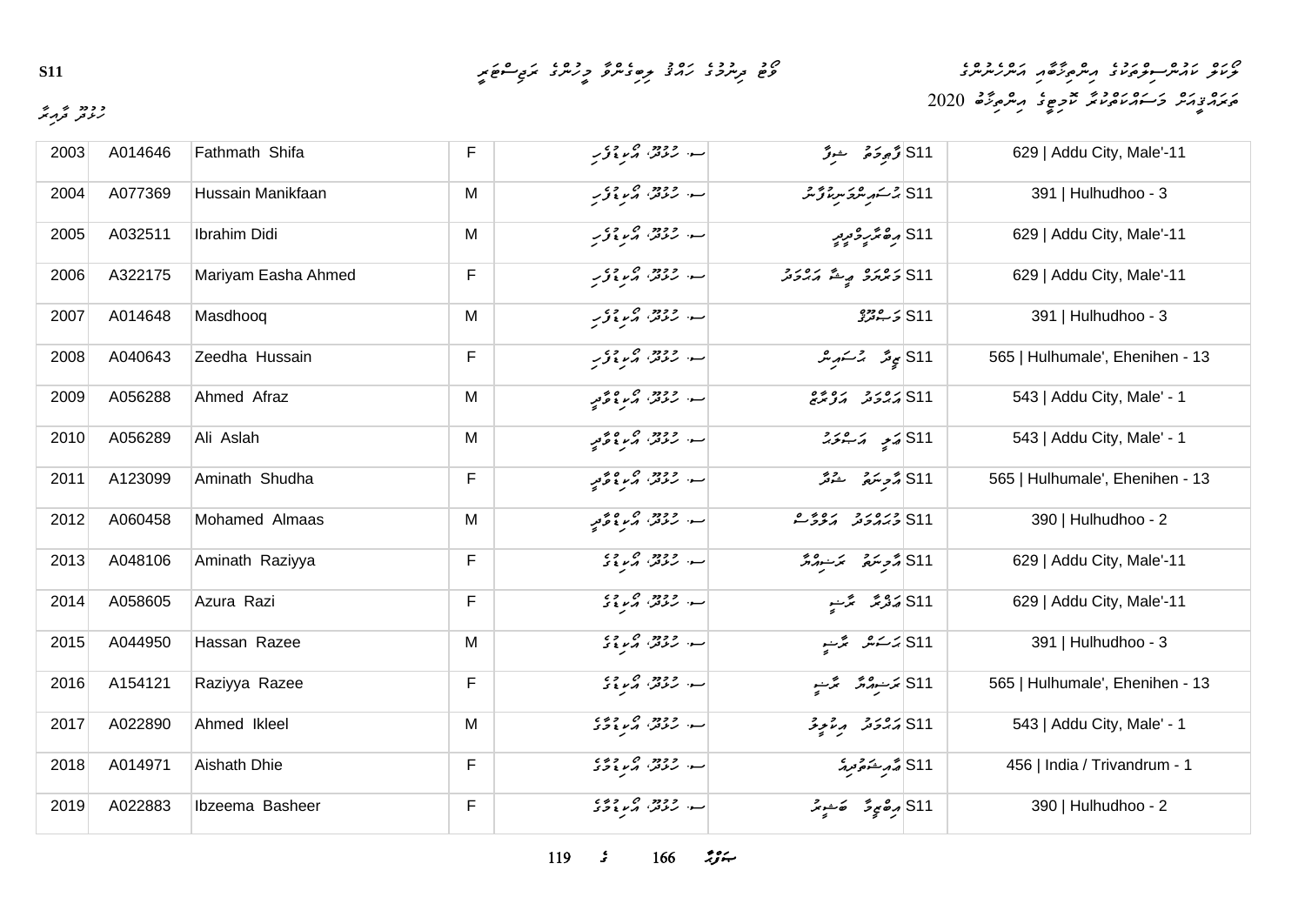*sCw7q7s5w7m< o<n9nOoAw7o< sCq;mAwBoEw7q<m; wBm;vB* م من المرة المرة المرة المرجع المرجع في المركبة 2020<br>مجم*د المريض المربوط المربع المرجع في المراجع المركبة* 

| 2020 | A014862 | Isama                | F | سه دودو، چېروونو                        | S11  برگٹر                                       | 456   India / Trivandrum - 1    |
|------|---------|----------------------|---|-----------------------------------------|--------------------------------------------------|---------------------------------|
| 2021 | A166550 | Aishath Shaadhin     | F | ے۔ رووو می میں                          | S11 <i>۾َ مِ</i> ڪَ صَحَّمِ صَحَّمَتِ مَ         | 565   Hulhumale', Ehenihen - 13 |
| 2022 | A279220 | Aminath Sadha Hassan | F | ے۔ رووڈ 220 میں                         | S11 مَّ <i>جِي مَعَهُ</i> سَعَتَر بَرَسَةَ عَلَى | 388   Feydhoo Ehenihen - 1      |
| 2023 | A014756 | Hassan Maniku        | M | ے۔ رووو مصر م                           | S11 ئەسەئىدىرىدىق                                | 389   Hulhudhoo - 1             |
| 2024 | A014462 | Hawwa Dhie           | F | ے۔ رووو مصر م                           | S11 بَرْدُهٌ مِرِدٌ                              | 389   Hulhudhoo - 1             |
| 2025 | A279221 | Hilyath Hassan       | F | ے۔ ووود مصر م                           | S11 بەبھەتكە ئەسەنلە                             | 544   Addu City, Male' - 2      |
| 2026 | A041963 | Ahmed Shazly         | M | ر د د ده وه وه م<br>ر د رونس وو د برو   | S11  پَرْدُوَتْرَ _ شَوْرِمِ                     | 543   Addu City, Male' - 1      |
| 2027 | A037739 | Aminath Shiuna       | F | ر د دود ۵۵۵۶<br>سه روتر، تووی تور       | S11 مَّ حِ سَعَ مَصْرَ مَثَّر مِنْ مِسْرِ        | 543   Addu City, Male' - 1      |
| 2028 | A046000 | Dr. Ali Muznee       | M | ر د و دو د ده ه ۵<br>سه روتر، بود و برو | S11 ۽ <i>'دُهَ ۽ ر</i> کي <sub>جي</sub> وڏسِ     | 390   Hulhudhoo - 2             |
| 2029 | A038039 | Fathimath Saeeda     | F | ر د د دود ده ۵۵۵۹<br>سه روتر، توو د برو | S11 زَ <sub>ّج</sub> ودَة مَ سَهِتَر             | 390   Hulhudhoo - 2             |
| 2030 | A305257 | Ibrahim Shafy        | M | سه وودو موه ۵۵۵<br>سه روندا توڅونونو    | S11 <sub>م</sub> ەممەر ئىسىمىيەت ئىس             | 390   Hulhudhoo - 2             |
| 2031 | A037008 | Mariyam Zuhaira      | F | ر د و وود د ۵۵۵۹<br>سه رنزلز، تووی مرد  | S11  <i>5 بىرىزى تى ئەم</i> بەتتە                | 543   Addu City, Male' - 1      |
| 2032 | A280224 | Abdulla Sajid        | M | ر د دود وه ده ده<br>سه روس بورشده       | S11  رَجْعَةْرَاللَّهُ صَّمِّ مِّرْ              | 544   Addu City, Male' - 2      |
| 2033 | A015000 | Agisa Hassan         | F | ر دودو ده ده.<br>سه روتر، تورشوه        | S11 ۾ُءِ سُمَ پَرَ سُمَدُ -                      | 544   Addu City, Male' - 2      |
| 2034 | A275196 | Ahmed Saudhan        | M | ب روده وويوه                            | S11 كەبرى بىر ئەر ئىرگەنگەنگەنلەر                | 544   Addu City, Male' - 2      |
| 2035 | A014986 | Aishath Waleedha     | F | ر دودو وه ده.<br>سه رونز، تورشن         | S11 مَگْرِسْتَمْ وَمُوِتَّر                      | 544   Addu City, Male' - 2      |
| 2036 | A280223 | Ali Sarumad          | M | ر دودو ده ده ده<br>سه روس تورشوه        | S11  رَمٍ جَمَّرْدَتْرُ                          | 544   Addu City, Male' - 2      |

*120 s* **166** *<i>n*<sub>3</sub> *s* 

و و *ه به بر*<br>رنو تر <sub>م</sub>ر بر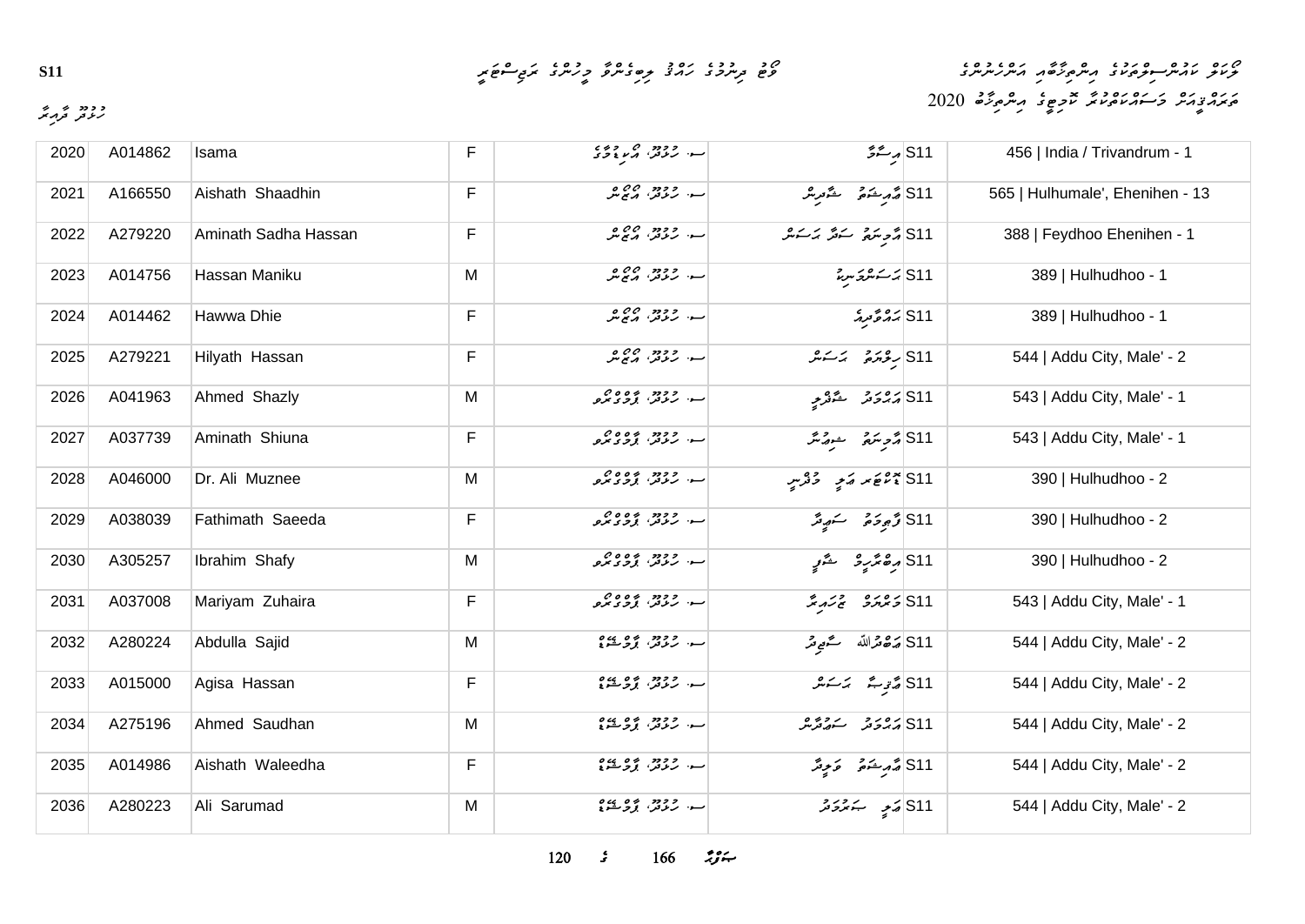*sCw7q7s5w7m< o<n9nOoAw7o< sCq;mAwBoEw7q<m; wBm;vB* م من المرة المرة المرة المرجع المرجع في المركبة 2020<br>مجم*د المريض المربوط المربع المرجع في المراجع المركبة* 

|  | 4.4.222        |
|--|----------------|
|  | نرعرفر اقرمرته |
|  |                |

| 2037 | A280225 | Fathimath Samna        | $\mathsf F$  | ر دودو وه ده.<br>سه روتر، تورشوه       | S11 <i>وَّجِ دَمَّة</i> سَوَتَرَ                                | 544   Addu City, Male' - 2 |
|------|---------|------------------------|--------------|----------------------------------------|-----------------------------------------------------------------|----------------------------|
| 2038 | A314445 | Hussain Samooh         | M            | ر دودو ده ده به ده<br>سه روتر، تورشنده | S11 بر سمبر شرور برد برد.<br>ا                                  | 544   Addu City, Male' - 2 |
| 2039 | A279393 | Sarahath Saeed         | $\mathsf F$  | ر دودو ده ده به ه<br>سو، روتر، توگرشوه | S11 س <i>ەئەنەتۇ سەمەت</i> ر                                    | 544   Addu City, Male' - 2 |
| 2040 | A014093 | Ahmed Didi             | M            | ے۔ ووود عمرے وہ                        | S11  كەبۇ ئۇتوپىر                                               | 390   Hulhudhoo - 2        |
| 2041 | A078076 | Aminath Afeefa         | F            | ے دودہ کی دہ ہ                         | S11 مَّ <i>حِ سَعَۃَ مَ تِوتَ</i> ّ                             | 543   Addu City, Male' - 1 |
| 2042 | A131531 | Aminath Zifleen Ismail | $\mathsf F$  | ___ رودوم، بۇ بېر سوي                  | S11 مُرْحِسَةً ب <sub>ِ</sub> وُوِيْدَ مِ <sup>ع</sup> ْدَمٍ وَ | 543   Addu City, Male' - 1 |
| 2043 | A014156 | Fathimath Waseefa      | $\mathsf F$  | ے دورہ ویرہ                            | S11 وَّجِرَةَ - وَسِوَّرَ                                       | 543   Addu City, Male' - 1 |
| 2044 | A073837 | Fathmath Limya         | $\mathsf F$  | ے دودہ ویرہ                            | S11 <i>وَّجِ دَمَّةَ</i> مِرْدَّمَّ                             | 543   Addu City, Male' - 1 |
| 2045 | A073835 | Fathmath Mamdhooha     | $\mathsf F$  | ___ رودوم، بۇ بېر سوي                  | S11 تَ <i>وْجِوَء</i> َ رَوْرُبَّ                               | 543   Addu City, Male' - 1 |
| 2046 | A219648 | Fathmath Ziusha Ismail | $\mathsf{F}$ | سه الرودو المح موسور المحمد            | S11 زُّەپرە ئەرمىقە مەستۇرىمى 3.                                | 543   Addu City, Male' - 1 |
| 2047 | A138723 | Hawwa Afeefa           | $\mathsf F$  | ے دودہ ویرہ                            | S11 بَرْدُوَّ کَرُوِرََّ                                        | 543   Addu City, Male' - 1 |
| 2048 | A013064 | Ibrahim Didi           | M            | ے دورہ ویرہ                            | S11 مەھەرىپ <sup>ى تە</sup> رىپە                                | 543   Addu City, Male' - 1 |
| 2049 | A273967 | Mariyam Zaffa Ismail   | $\mathsf F$  | سه رودو ، وبرسوی                       | S11 كەمەم ئەرەق بەسىۋە بى                                       | 543   Addu City, Male' - 1 |
| 2050 | A012940 | Moosa Afeef            | M            | ب دودو. کی مرضی                        | S11 تخریقہ ت <i>ے پ</i> وٹو                                     | 543   Addu City, Male' - 1 |
| 2051 | A057839 | Sobira Ali             | F            | سە رودە ئى دە ئ                        | S11 جُن <i>وبُرْ مَ</i> رِ                                      | 543   Addu City, Male' - 1 |
| 2052 | A278443 | Ali Fayaz              | M            | - رودور وکرمبرمرمح                     | S11  <sub>تع</sub> مير توټر شه                                  | 543   Addu City, Male' - 1 |
| 2053 | A014630 | Hassan Saeed           | M            | ب رودو. زىئرې بولگ                     | S11 پرستريٹر کے <i>م<sub>ج</sub>و</i> ٹر                        | 543   Addu City, Male' - 1 |

*121 s* **166** *<i>n***<sub>s</sub>**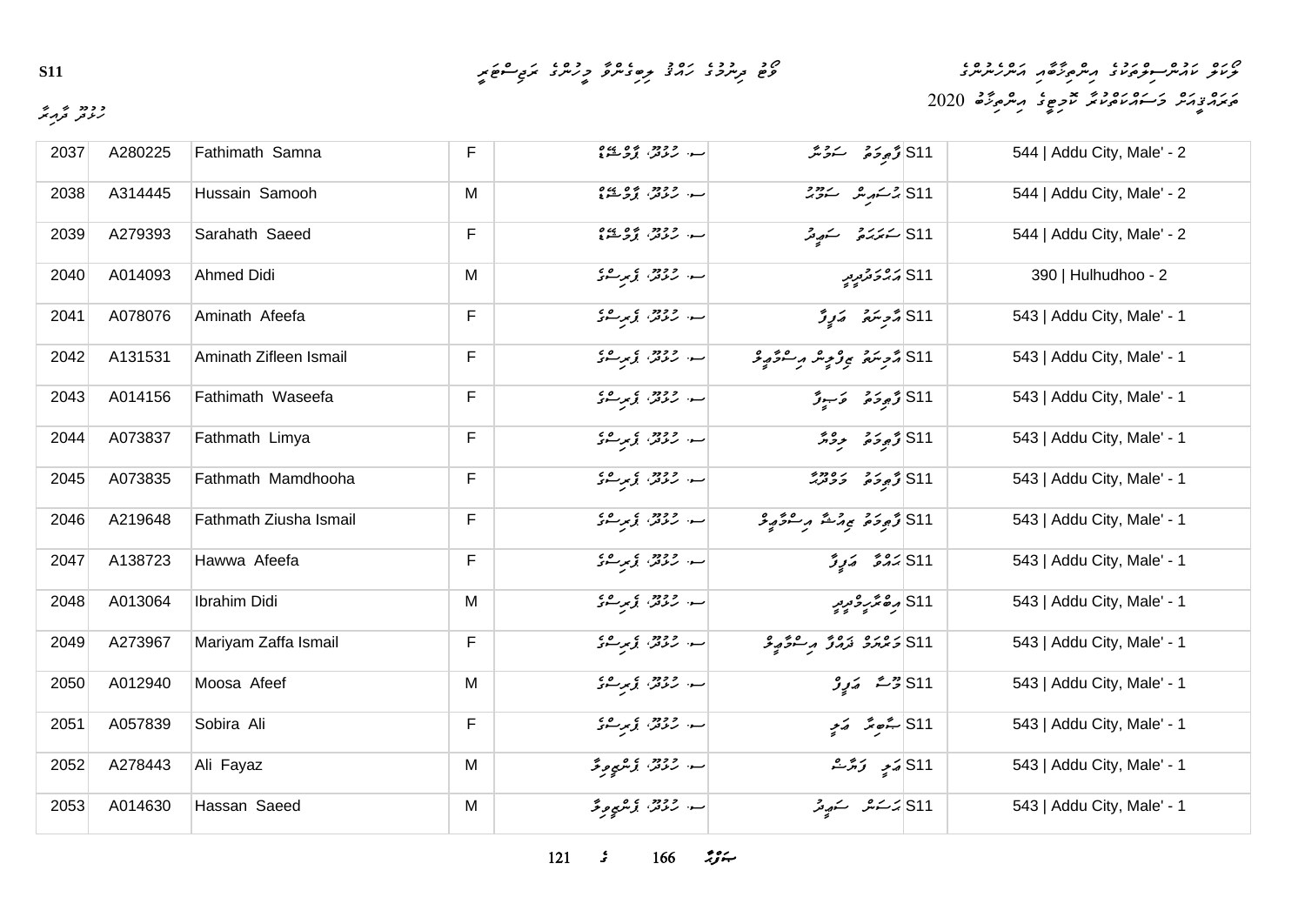*sCw7q7s5w7m< o<n9nOoAw7o< sCq;mAwBoEw7q<m; wBm;vB* م من المرة المرة المرة المرجع المرجع في المركبة 2020<br>مجم*د المريض المربوط المربع المرجع في المراجع المركبة* 

| د دود به پر<br>رنز تر ترمه |  |  |
|----------------------------|--|--|
|                            |  |  |

| 2054 | A026684 | Ibrahim Naseem        | M           | ۔۔ رحمدش، بڑیندی و بحہ                      | S11  مەھەرىپ <sup>ى سەس</sup> بۇ               | 161   K. Guraidhoo - 2          |
|------|---------|-----------------------|-------------|---------------------------------------------|------------------------------------------------|---------------------------------|
| 2055 | A014742 | Moosa Futha           | M           | ب رودو. زىئرې بولۇ                          | S11 تۇشۇر <i>ۇ</i>                             | 565   Hulhumale', Ehenihen - 13 |
| 2056 | A047627 | Ali Futha             | M           | سە رودو. بورمخ                              | S11 كەمچەتىمى                                  | 391   Hulhudhoo - 3             |
| 2057 | A152178 | Aminath Dhiye         | F           | سە روۋۇ، بەلگەنج                            | S11 مَّ مِ سَمَّ مِرْ مَّر                     | 629   Addu City, Male'-11       |
| 2058 | A014876 | Fathimath Shihama     | F           | سە رودۇر بورگا                              | S11 <i>ؤ<sub>ج</sub>ودَمْ</i> ہو <i>دُدُ</i> ّ | 629   Addu City, Male'-11       |
| 2059 | A279903 | Muaz Ali              | M           | سە رودو. بورمخ                              | S11 دُرَّج کەم                                 | 629   Addu City, Male'-11       |
| 2060 | A015014 | Shamoona Ali          | F           | سە رودو. بورمخ                              | S11 ڪَنَڙَنگ <sub>ص</sub> َعِ                  | 629   Addu City, Male'-11       |
| 2061 | A327902 | Aishath Uswa Rabeeu   | F           | ے رودو و عامرو ع                            | S11 مُدِينَة مُرْسَعَ بَرَجِهِ مُ              | 391   Hulhudhoo - 3             |
| 2062 | A014829 | Shahida Ibrahim       | $\mathsf F$ | ے رودو ویرورو کے                            | S11 ڪريگر بر <i>ھ بڙر</i> و                    | 391   Hulhudhoo - 3             |
| 2063 | A278463 | Ahmed Aiman Mohamed   | M           | د د د ده و د د د د د .<br>سه روتر، ژخم برو  | S11 ג' <i>ביב ההבית</i> בהמכת                  | 565   Hulhumale', Ehenihen - 13 |
| 2064 | A278462 | Ali Zalif             | M           | ر در دود وی در برد<br>سه روتر، بوتونغ برو   | S11 کړې گ <sub>ے موث</sub> ق                   | 629   Addu City, Male'-11       |
| 2065 | A014753 | Fathimath Basheera    | F           | د د د ده و د د د د .<br>سه روس و د د د      | S11 رَّجِ دَمَرَ – صَحْبِ مَرْ                 | 391   Hulhudhoo - 3             |
| 2066 | A014752 | Hassan Zabeeh         | M           | د د دود و د د د د.<br>سه روتر، ژونو مرو     | S11 كەسكەنگە ق <i>ەھ</i> ەتمە                  | 629   Addu City, Male'-11       |
| 2067 | A066024 | Ibrahim Zahid         | M           | د د دوه و د د<br>سو، روتر، بوڅنم <i>برو</i> | S11 م <i>وڭ ئۇرۇ تۇرىۋ</i>                     | 629   Addu City, Male'-11       |
| 2068 | A279288 | Ibrahim Amaan Mohamed | M           | د د دود و د د د د د .<br>سه روتر، ژوپن برو  | S11 رەئزىرى ئەنەم دىرەر د                      | 565   Hulhumale', Ehenihen - 13 |
| 2069 | A014778 | Mohamed Jaufar        | M           | د د دود و د د د د.<br>سه روتر، ژونو مرو     | S11 ژبر در دید در د                            | 391   Hulhudhoo - 3             |
| 2070 | A014777 | Naahidha Jaufar       | F           | د د د ده و د د د د د.<br>سه روتر، ژوپن برو  | S11 مَرْرِمٌ     يَرْدَى لَمْ                  | 565   Hulhumale', Ehenihen - 13 |

*122 s 166 <i>n*<sub>3</sub> *s*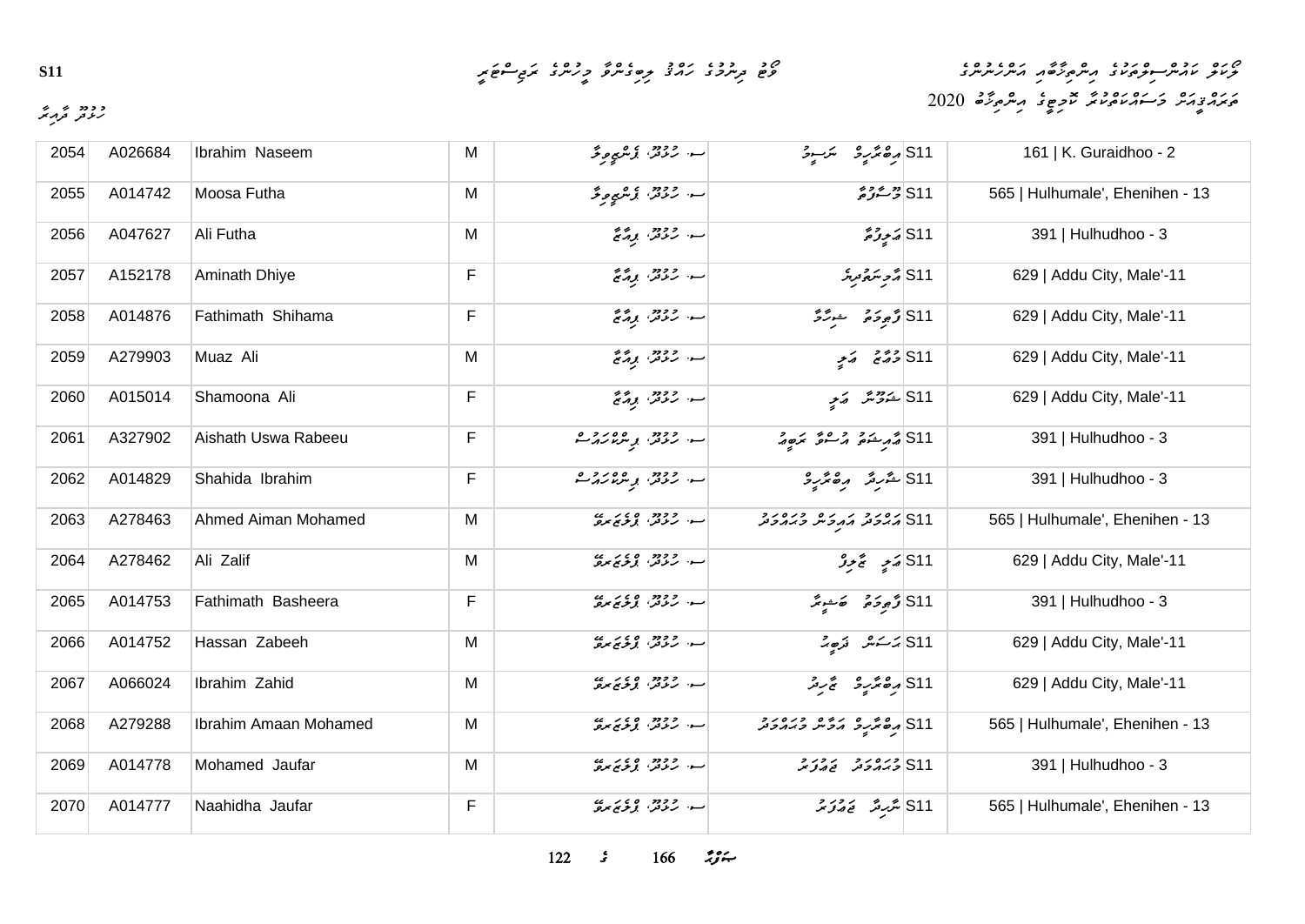*sCw7q7s5w7m< o<n9nOoAw7o< sCq;mAwBoEw7q<m; wBm;vB* م من المرة المرة المرة المرجع المرجع في المركبة 2020<br>مجم*د المريض المربوط المربع المرجع في المراجع المركبة* 

|  | 4.4.222        |
|--|----------------|
|  | نرعرفر اقرمرته |
|  |                |

| 2071 | A102272 | Abdulla Manikufaanu     | M           | ے۔ رژوژہ مرکوی     | S11 كەھەتراللە <del>ك</del> سر <i>ىر ق</i> ىتر | 544   Addu City, Male' - 2   |
|------|---------|-------------------------|-------------|--------------------|------------------------------------------------|------------------------------|
| 2072 | A072996 | Faruzeena Abdulla       | F           | ے رودو محمود       | S11 <i>وَ بَدْبِي مَّدَ   مَ</i> هُ قَدَاللَّه | 389   Hulhudhoo - 1          |
| 2073 | A062652 | Fathimath Hassan Didi   | F           | ے رودو محموظ       | S11 ۇ <sub>ج</sub> وڭ <sub>ۇ</sub> بەسەھىرىر   | 389   Hulhudhoo - 1          |
| 2074 | A048738 | Hussain Wisaam          | M           | ے۔ رووو ہے کہ      | S11 پرستمبر شہ <sub>حی</sub> سنگر ج            | 544   Addu City, Male' - 2   |
| 2075 | A062284 | Ibrahim Didi            | M           | سه رودو په په      | S11  بر <i>ە ئۇردۇ بو</i> بو                   | 544   Addu City, Male' - 2   |
| 2076 | A082778 | Mohamed Afzal           | M           | سه رحمونه محمومه   | S11 <i>ۋېزەر بىر مۇ</i> شۇ                     | 544   Addu City, Male' - 2   |
| 2077 | A054528 | Thahmeena Abdulla       | F           | ے رودہ مجموع       | S11  <i>مَرْدْجِيمَّة مَ</i> ةْ مِمَّاللَّه    | 389   Hulhudhoo - 1          |
| 2078 | A161562 | Abdulla Shaun           | M           | - روود رووس        | S11 مَەھْتَراللە خَەمْتَر                      | 390   Hulhudhoo - 2          |
| 2079 | A276924 | Aishath Shaushaa Ahmed  | $\mathsf F$ | مدار دور ده دره م  | S11 مەم شەم ئىسىم شەم كەبىر دىر                | 543   Addu City, Male' - 1   |
| 2080 | A014688 | Ali Shujau              | M           | ے۔ روود روم سربار  | S11 كەمچە مىش <i>ەق ئ</i>                      | 543   Addu City, Male' - 1   |
| 2081 | A102977 | Aminath Shazra Ahmed    | F           | ے رودو رہ مرس      |                                                | 460   Srilanka / Colombo - 1 |
| 2082 | A018955 | Fathimath Shirmeen      | $\mathsf F$ | ے رودو رہ مرس      | S11 <i>وَّجِودَة</i> شِعْرَةٍ شَرَ             | 543   Addu City, Male' - 1   |
| 2083 | A165567 | Fathimath Nushoou Nazih | F           | ے۔ روود روم سربائر | S11 <i>ؤُوِدَهُ</i> مُرْشَمْهُ مُرَّمِ 2       | 390   Hulhudhoo - 2          |
| 2084 | A152051 | Hassan Shimal           | M           | ے۔ روود روم سربائر | S11   پرسکس حوتی تح                            | 543   Addu City, Male' - 1   |
| 2085 | A276917 | Hussain Shahudh         | M           | ے۔ روود روم سربار  | S11 بر سک <i>مبر بلہ مشارقر</i>                | 543   Addu City, Male' - 1   |
| 2086 | A083306 | Ibrahim Shabaab         | M           | ے۔ روود روم سربائل | $\frac{22}{9}$ مِ $\frac{2}{3}$ مَرِحْ شَقَّ   | 543   Addu City, Male' - 1   |
| 2087 | A014622 | Mariyam Shooba          | F           | ے رودو روڈ سربائر  |                                                | 543   Addu City, Male' - 1   |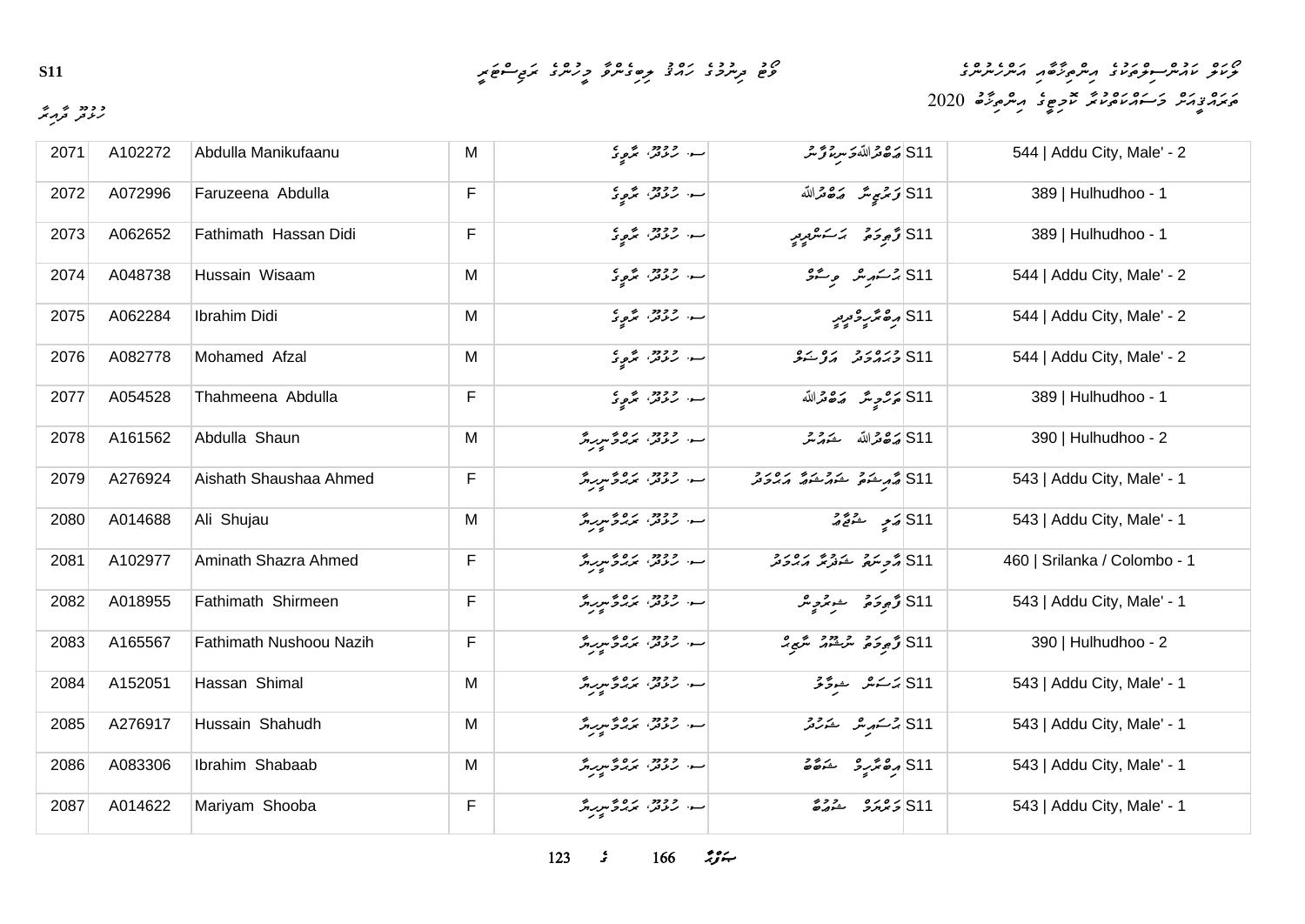*sCw7q7s5w7m< o<n9nOoAw7o< sCq;mAwBoEw7q<m; wBm;vB* م من المرة المرة المرة المرجع المرجع في المركبة 2020<br>مجم*د المريض المربوط المربع المرجع في المراجع المركبة* 

|  | $\begin{array}{ccccc} \circ & \circ & \circ & \circ \end{array}$ |
|--|------------------------------------------------------------------|
|  | ر د در مرد بر                                                    |
|  |                                                                  |

| 2088 | A273623 | Adam Aalish Siddeeg            | M            | ے۔ رودو بر رومی                             | S11 גٌتَرَوْ   גٌرمِــْدْ   جورْمِرِيْرْ       | 629   Addu City, Male'-11       |
|------|---------|--------------------------------|--------------|---------------------------------------------|------------------------------------------------|---------------------------------|
| 2089 | A327727 | Ali Uwais Sabree               | M            | ے رودو تر دی                                | S11 كەبر مەترىب سەھىر                          | 391   Hulhudhoo - 3             |
| 2090 | A279159 | Aminath Ala Sidheeq            | F            | ر د دود نمایر د د د .<br>سه رندس نمایر شرکت | S11  مَّرِسَمَۃ مُنَّزَّ سِيرْمُنِیْٓ          | 629   Addu City, Male'-11       |
| 2091 | A065263 | Amjad Mansoor                  | M            | ے۔ رودو بر رمزمان                           | S11 كەن بول بول ھەمدىن ئىستىر                  | 629   Addu City, Male'-11       |
| 2092 | A273616 | <b>Fathmath Nashath Naseer</b> | $\mathsf{F}$ | ے رودو تر دی                                | S11 ز <sub>گ</sub> وِدَة مَرَسْمَة مَرَسِيْتُر | 391   Hulhudhoo - 3             |
| 2093 | A279158 | Mariyam Ishfa Musthafa         | $\mathsf F$  | ے۔ رودو بر رومی                             | S11 ئ <i>وپرو مىشۇ ۋىبتۇنى</i>                 | 391   Hulhudhoo - 3             |
| 2094 | A273598 | Mariyam Manike                 | F            | ے۔ رودو بر رومی                             | S11 كەممە <i>رى بىرىتى</i>                     | 391   Hulhudhoo - 3             |
| 2095 | A273621 | Mariyam Ushba Sobree           | F            | سه رودود بزرگردی                            | S11 ئ <i>وبرو مىشۇ بنھىر</i>                   | 629   Addu City, Male'-11       |
| 2096 | A368314 | Mohamed Asbaadhu Musthafa      | M            | - رودو بزده ده                              | S11 دره رو بر ۲۵ د و ۲۵ دی                     | 391   Hulhudhoo - 3             |
| 2097 | A273599 | Musthafa Mansoor               | M            | ے۔ رودو بر رومی                             | S11 ۇيەم بۇ ئەھرىيىتىر                         | 391   Hulhudhoo - 3             |
| 2098 | A042191 | Nafiza Mansoor                 | $\mathsf F$  | ر د دود نمایر د د د .<br>سه رندس نمایر شرکت | S11  سَّعِيةَ كَسَرْيَتْهُمْ .                 | 629   Addu City, Male'-11       |
| 2099 | A014076 | Nasreena Mansoor               | F            | ے۔ رودو بر رومی                             | S11 ىترىشمېرى <i>گە خەرجىنى</i> ر              | 391   Hulhudhoo - 3             |
| 2100 | A014787 | Nazira Mansoor                 | $\mathsf F$  | سه دود. نمه ژمره                            | S11 سَّهِ يَمَّ       وَ سَرْبَ يَمْرَ         | 629   Addu City, Male'-11       |
| 2101 | A099624 | Shafraz Ali                    | M            | ے رودو تر دی                                | S11 ڪوپڙي <i>چو</i>                            | 565   Hulhumale', Ehenihen - 13 |
| 2102 | A273613 | Shimthan Ali                   | M            | د د دود.<br>سه روتر، نمایر شروع             | S11 جو <i>دي ۾ چي</i>                          | 391   Hulhudhoo - 3             |
| 2103 | A274318 | Ahmed Looth                    | M            | - دوود عمد سره                              | S11 كەبۇر قىرىم ئىقتىمى                        | 390   Hulhudhoo - 2             |
| 2104 | A274311 | Hussain Haroon                 | M            | سه دودو ، مهر سرچ                           | S11  پرستمبر بھر محترمبر                       | 84   N. Holhudhoo - 2           |

*n*<sub>2</sub> *f s* **166** *<i>n*<sub>2</sub> *n*<sub>2</sub> *i*<sub>3</sub> *i*<sub>3</sub> *i*<sub>3</sub> *i*<sub>3</sub> *i*<sub>3</sub> *i*<sub>3</sub> *i*<sub>3</sub> *i*<sub>3</sub> *i*<sub>3</sub> *i*<sub>3</sub> *i*<sub>3</sub> *i*<sub>3</sub> *i*<sub>3</sub> *i*<sub>3</sub> *i*<sub>3</sub> *i*<sub>3</sub> *i*<sub>3</sub> *i*<sub>3</sub> *i*<sub>3</sub> *i*<sub>3</sub> *i*<sub>3</sub> *i*<sub>3</sub> *i*<sub>3</sub> *i*<sub>3</sub> *i*<sub>3</sub> *i*<sub>3</sub> *i*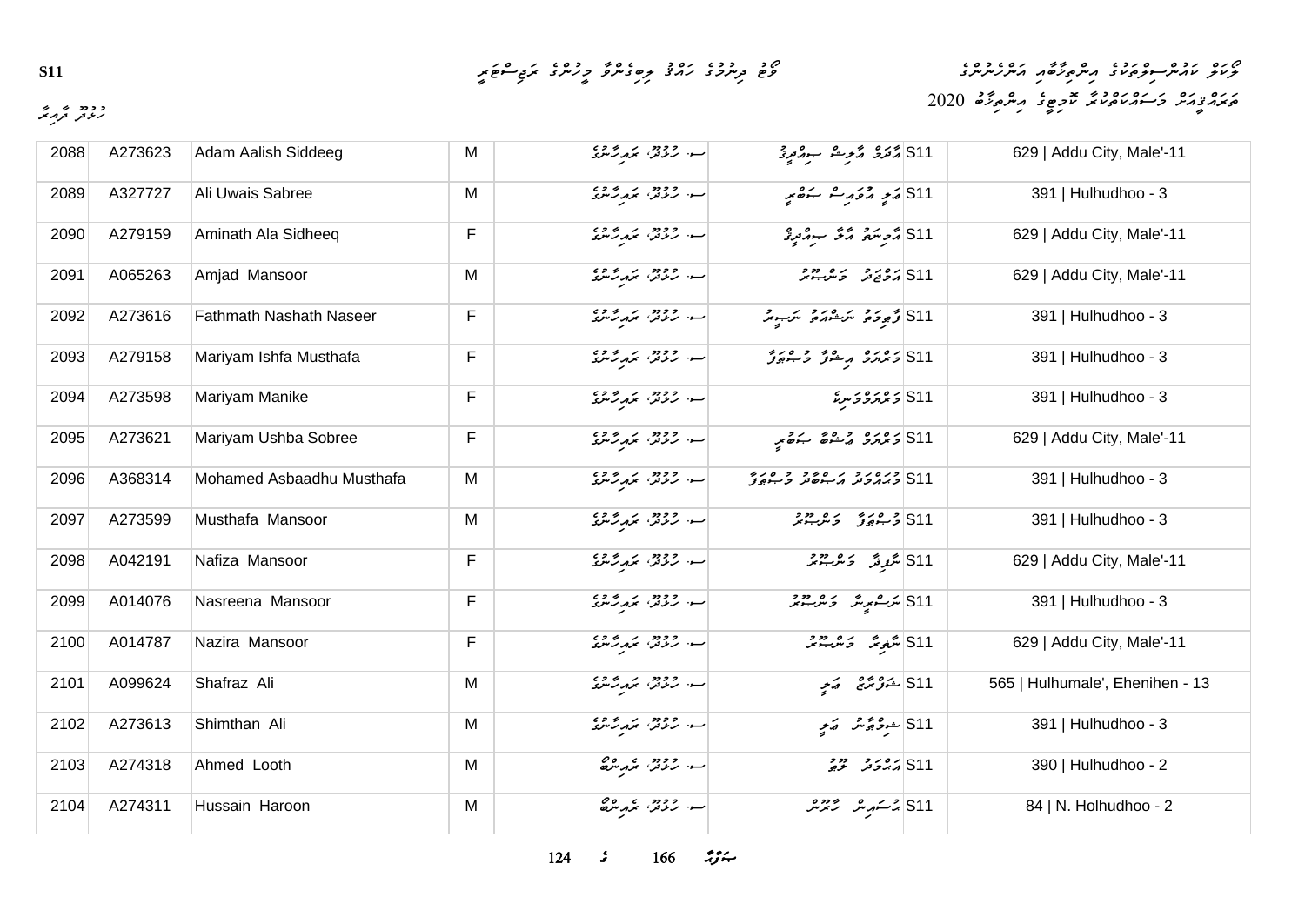*sCw7q7s5w7m< o<n9nOoAw7o< sCq;mAwBoEw7q<m; wBm;vB* م من المرة المرة المرة المرجع المرجع في المركبة 2020<br>مجم*د المريض المربوط المربع المرجع في المراجع المركبة* 

|  | د دود به پر<br>رنز تر ترمه تر |
|--|-------------------------------|
|  |                               |

| 2105 | A026494 | Mohamed Rafeeg      | M           | سه دودو ، مهر شرح                                  | S11  <i>وُبَرُوْدَوْ بَرْوِيْ</i>        | 390   Hulhudhoo - 2       |
|------|---------|---------------------|-------------|----------------------------------------------------|------------------------------------------|---------------------------|
| 2106 | A014869 | Rasheeda Mohamed    | $\mathsf F$ | سه دودو ، مهر شرح                                  | S11 بَرَسْوِتَرٌ    وَبَرَ وَرُوَ تَرُ   | 390   Hulhudhoo - 2       |
| 2107 | A366264 | <b>Usman Rafeeg</b> | M           | رے دورہ میں دے<br>رے رونس میں سرحا                 | S11 <sub>م</sub> مۇرىمى ئىر <i>بى</i> تى | 390   Hulhudhoo - 2       |
| 2108 | A277123 | Ahmed Zahir         | M           | ے دورہ رہوں۔                                       | S11 كەبرى قىم قىچ بەيتى                  | 391   Hulhudhoo - 3       |
| 2109 | A014431 | Aishath Dhie        | F           | ے دورہ رہوں۔<br>سہ رکوش <sub>مح</sub> ور ہے        | S11 مُدْمِر شَوْمِرْمُر                  | 391   Hulhudhoo - 3       |
| 2110 | A277134 | Aseel Hassan        | M           | ر د د ده ده د د ده د<br>سه روس بروژ سر             | S11  رَسِوِتْ - رَسَسْ                   | 391   Hulhudhoo - 3       |
| 2111 | A277136 | Fathimath Wafeega   | F           | ے دورہ رہوں۔<br>سہ رکوش <sub>مح</sub> ور ہے        | S11 وَّجِرَة مَ وَرِيَّ                  | 391   Hulhudhoo - 3       |
| 2112 | A277131 | Haneefa Hassan      | F           | ر د د دور د ده و د د د و د<br>سه رنزوز، برجونو سوی | S11 كەسپۇ كەسكەنلە                       | 391   Hulhudhoo - 3       |
| 2113 | A014237 | Husnee              | M           | ے دورہ رہوں۔                                       | S11   پڑھيں                              | 391   Hulhudhoo - 3       |
| 2114 | A014260 | Ibrahim Zihunee     | M           | ر د د دور د ده و د د د و د<br>سه رنزوز، برجونو سوی | S11  مەھەر بوڭ بورىس                     | 391   Hulhudhoo - 3       |
| 2115 | A277130 | Nafeesa             | F           | ر ده ده ده ده و ده و.<br>سه روند، برووسو           | S11 سَمِرِ مَتَّہ                        | 391   Hulhudhoo - 3       |
| 2116 | A277133 | Shafeega Hassan     | F           | ر د د دور د ده و د د د و د<br>سه رنزوز، برجونو سوی | S11 ڪر <i>وِ گانگار</i>                  | 391   Hulhudhoo - 3       |
| 2117 | A014379 | Waseema Hassan      | F           | ر د د دور ده و ده و د<br>سه روتر، بروژ سو          | S11 كۈس <mark>وت ئەسكەنل</mark> ە        | 391   Hulhudhoo - 3       |
| 2118 | A014526 | Fathimath Rifua     | F           | ر د دود ده ده.<br>پ روس بروونوی                    | S11 <i>وُّجِودَة</i> بر <i>وْة</i> ُ     | 629   Addu City, Male'-11 |
| 2119 | A014579 | Mariyam Niuma       | F           | ے دودہ رہ دی<br>ے رونر، بروہ بڑی                   | S11 كەبرىرى س <sub>ىم</sub> رى           | 629   Addu City, Male'-11 |
| 2120 | A027124 | Moosa Bushry        | M           | ے دودہ رہ دی<br>ے رونر، بروہ بڑی                   | S11 ترمئة ص <u>في</u> مبر                | 629   Addu City, Male'-11 |
| 2121 | A014580 | Rafia Haidhar       | F           | ر در دود.<br>د رون بره و و د                       | S11 تَرُوِمَ سَمَرِمَرْتَر               | 629   Addu City, Male'-11 |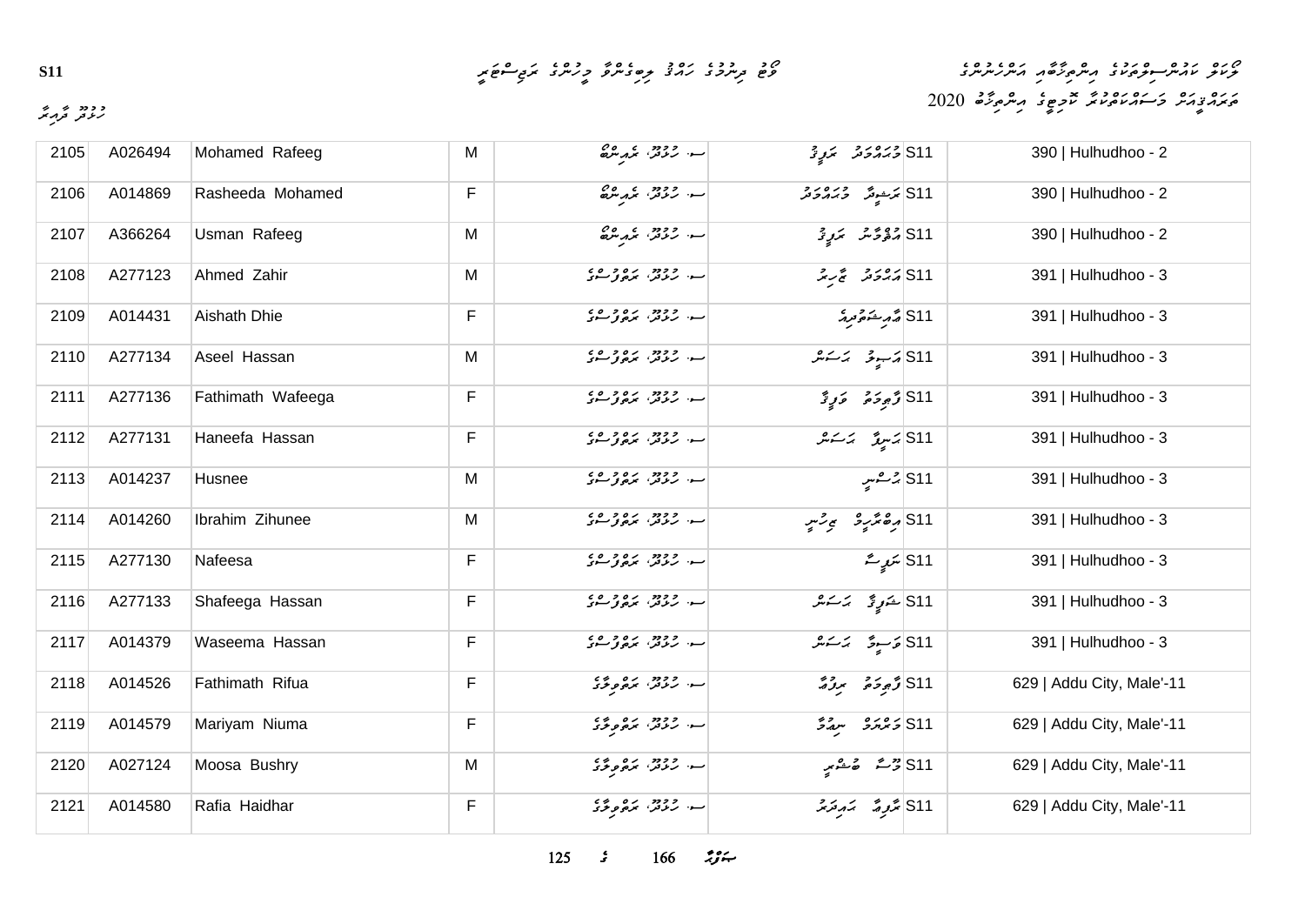*sCw7q7s5w7m< o<n9nOoAw7o< sCq;mAwBoEw7q<m; wBm;vB* م من المرة المرة المرة المرجع المرجع في المركبة 2020<br>مجم*د المريض المربوط المربع المرجع في المراجع المركبة* 

|  | د دود به پر<br>رنز تر ترمه تر |
|--|-------------------------------|
|  |                               |

| 2122 | A114207 | Raufa Haidar            | F           | سه رودو پره وگړي                                   | S11 <i>بَرْدُوٌ بَرْمِ</i> رْتَرْ       | 629   Addu City, Male'-11  |
|------|---------|-------------------------|-------------|----------------------------------------------------|-----------------------------------------|----------------------------|
| 2123 | A084071 | Ali Futha               | M           | د د دوه د ه د ه د د د د<br>سه روتر، برس هاموس      | S11 كەمچەتى گە                          | 382   Maradhoofeydhoo - 1  |
| 2124 | A038189 | Hassan Anwar            | M           | سه دود. نرود و دود                                 | S11 ئەسەمب <i>ىر مەيھ</i> ىر            | 389   Hulhudhoo - 1        |
| 2125 | A271894 | Ibrahim Sharoou         | M           | د د دور د ه د ه د د د د<br>سه روتر، برنتره سونتر   | S11 م <i>وڭ ئۇچى</i> ر ئىستى <i>مە</i>  | 544   Addu City, Male' - 2 |
| 2126 | A026995 | Mohamed Shaheem         | M           | د د ده د ده د ه د د د<br>پ روتر، برس شوس           | S11 <i>وُبَرُوُوَتْوَ</i> شَرِوْ        | 389   Hulhudhoo - 1        |
| 2127 | A021840 | Shifaz Hassan           | M           | د دود د ده ده ده<br>سه روتر، برس                   | S11 حو <i>و</i> گي - ترڪ <sup>ي</sup> ر | 389   Hulhudhoo - 1        |
| 2128 | A038190 | Yumna Hassan            | F           | د د دور د ه و د د د د د<br>سه روتر، برس شوسر       | S11 پرونگ ټر <i>ش</i> ه                 | 544   Addu City, Male' - 2 |
| 2129 | A097322 | Abdulla Saeed           | M           | ر د د د د د ه د په د<br>سه رنونس برس ترد           | S11 #چىق ئىرللە س <i>ەمبەت</i> ر        | 391   Hulhudhoo - 3        |
| 2130 | A356146 | Ahmed Ziwan             | M           | د و ودو . ر ه د د ه ،<br>سه . رنوتو، نخوش توری     | S11 كەبرى قىرىم ئەرگەنلەر بىر ئاس       | 629   Addu City, Male'-11  |
| 2131 | A063828 | Asiyaa                  | F           |                                                    | S11 ۾ سب <i>ر</i>                       | 629   Addu City, Male'-11  |
| 2132 | A014649 | Mariyam Suwadha Mohamed | $\mathsf F$ | د د دود. د ه د د د د<br>سه روی نمرس برد            | S11 ئەيمەدى ئىق ئەيمەدىر                | 629   Addu City, Male'-11  |
| 2133 | A014675 | Saadha                  | F           | ر د د ود د بر ه د بر د د<br>سه گرونس بر بر برد ترو | S11 سَرَّدَتَر                          | 629   Addu City, Male'-11  |
| 2134 | A026330 | Adam Muzunee            | M           | ر د دود د ه ده ده.<br>سه رکونس برس د د             | S11  مَرْتَرَدُ - وُثْرَسِ              | 155   K. Hinmafushi - 2    |
| 2135 | A070748 | Ahmed Firash            | M           | د د دوه د ۱۶۶۵ وروپورتو<br>سه رنوس برس             | S11 كەش <sup>ى</sup> رىقە بەرگەشە       | 325   GA. Vilin'gili - 3   |
| 2136 | A276062 | Ahmed Manikfan          | M           | و و دود د ره بر ده د<br>سه رنوش برس د د            | S11 كەبرى <i>قەبىر بىر قەتت</i> ر       | 391   Hulhudhoo - 3        |
| 2137 | A071559 | Ali Risah               | M           | ر د دود.<br>سه روتر، برس د د                       | S11  <sub>ه</sub> ُ مٍ سِرِ مُبْرَ مِ   | 391   Hulhudhoo - 3        |
| 2138 | A084668 | Hussain Majid           | M           | ر د د دور د د د ده.<br>سه رکونس پرس                | S11 بڑے مرینر گھویٹر                    | 391   Hulhudhoo - 3        |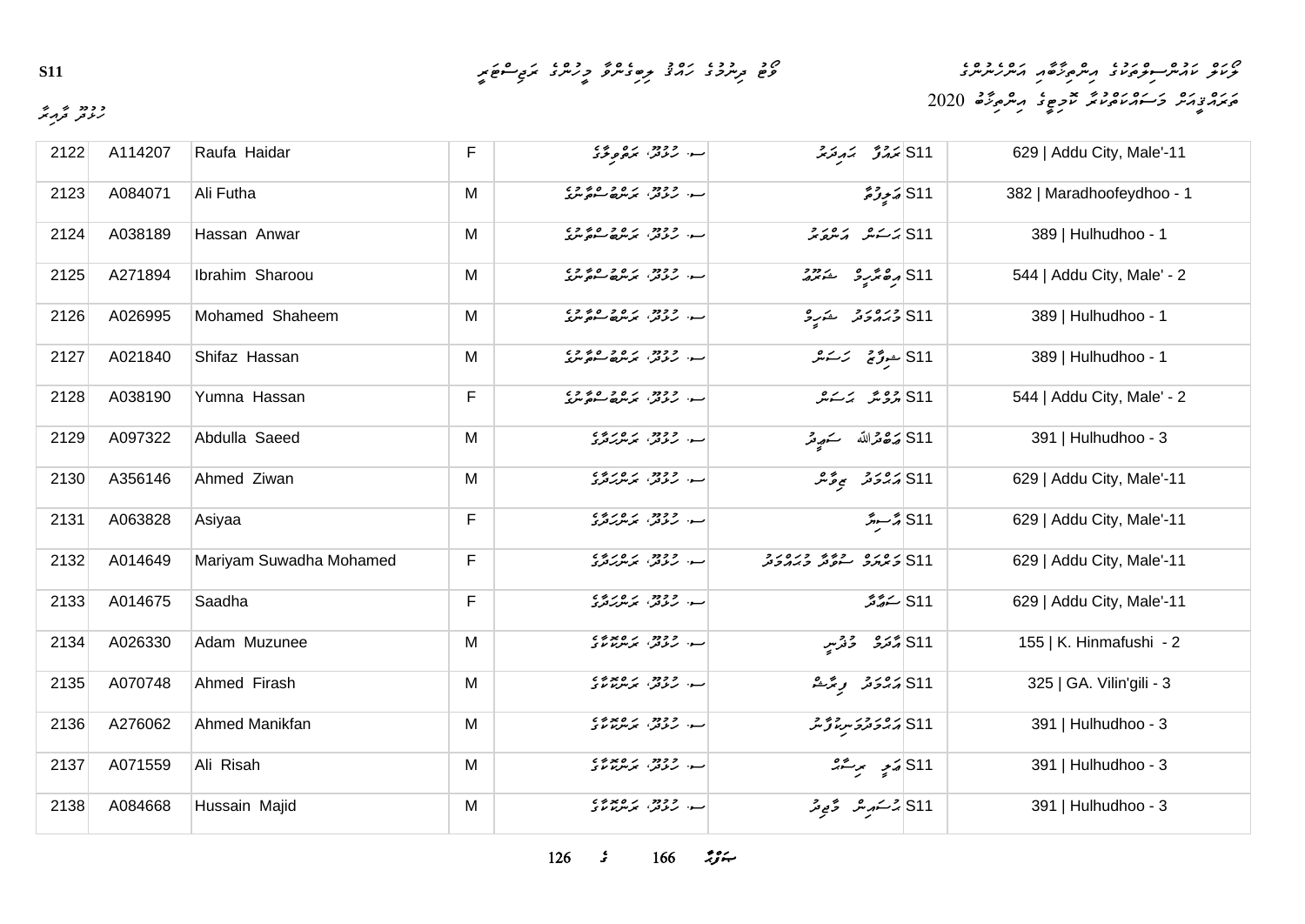*sCw7q7s5w7m< o<n9nOoAw7o< sCq;mAwBoEw7q<m; wBm;vB* م من المرة المرة المرة المرجع المرجع في المركبة 2020<br>مجم*د المريض المربوط المربع المرجع في المراجع المركبة* 

|  | د دود به پر<br>رنز تر ترمه تر |
|--|-------------------------------|
|  |                               |

| 2139 | A131688 | Ibrahim Mumthaz            | M           | ر در دور ده بر ده ده دارد کار در این است.<br>است: ارکزانوار، ایمریکل کار ک | S11 رەتمەر دەۋەر                       | 629   Addu City, Male'-11    |
|------|---------|----------------------------|-------------|----------------------------------------------------------------------------|----------------------------------------|------------------------------|
| 2140 | A093010 | Imaz Mohamed               | M           | د د دوه د ۱۶۶۵ و.<br>سه رنوش نموس د ۱۶                                     | S11 مەڭنى <i>مەمەدىر</i>               | 391   Hulhudhoo - 3          |
| 2141 | A068896 | Moosa Manikfaanu           | M           | ر د د ده د ه پروه.<br>سه رکونس پرس                                         | S11 تۇشۇت بىر <i>ىدۇ</i> تىر           | 629   Addu City, Male'-11    |
| 2142 | A114691 | Muaz Mohamed               | M           | و و دود د ره د ده د د<br>سه رنوس نمرس د د                                  | S11  دوم در درو                        | 391   Hulhudhoo - 3          |
| 2143 | A023324 | Nasrulla Mohamed           | M           | ر د د د د ده پر ده د د<br>سه گرفتن پرس                                     | S11 ىتربىقىتىللە ئ <i>ى تەۋە</i> تر    | 456   India / Trivandrum - 1 |
| 2144 | A101206 | Shimaz Mohamed             | M           | ر در دور ده برده بر در دارد کردند.<br>سوال مرکز بر مرکز بر در در در ایران  | S11 خو <i>گى قىمگە قىل</i>             | 391   Hulhudhoo - 3          |
| 2145 | A154794 | Abdulla Shameem            | M           | ے وجو رہ وہ ہر                                                             | S11  رَحْمَة اللَّه شَوَوْدُ           | 629   Addu City, Male'-11    |
| 2146 | A081110 | Ahmed Mueen                | M           | ر د د د د ده وه د و د .<br>ر د روند، مرس د و و تر                          | S11 <i>ډبری تنه څه</i> ینر             | 629   Addu City, Male'-11    |
| 2147 | A273592 | Ali Alim Saeed             | M           | ے۔ ووو رہ وہ ہر                                                            | S11   <i>ړٌم ٍ مُروڈ سَهونڈ</i>        | 629   Addu City, Male'-11    |
| 2148 | A083727 | Fathimath Shaheen          | $\mathsf F$ | سه رودو دره ده و                                                           | S11 <i>ؤ<sub>ج</sub>وحَمْ</i> شَرِسْ ً | 629   Addu City, Male'-11    |
| 2149 | A351332 | <b>Ibrahim Aisar Saeed</b> | M           | سه روده د ۱۵۶۵ و.                                                          | S11 مەھ ئۇرىق مەم سىكى سىھ بىر         | 629   Addu City, Male'-11    |
| 2150 | A083726 | Mohamed Amaan              | M           | ے وجو رہ وہ ہر                                                             | S11  <i>وبروبر مؤثر</i>                | 629   Addu City, Male'-11    |
| 2151 | A279554 | Ahmed Asnah                | M           | ے دودہ برمایہ                                                              | S11 كەبرو كەشەر ي                      | 629   Addu City, Male'-11    |
| 2152 | A033711 | Hassan Faaiz               | M           | ب دودو برور                                                                | S11 ټرينگر گ <i>رم</i> ئ               | 391   Hulhudhoo - 3          |
| 2153 | A279559 | Malaka Hassan Zahir        | $\mathsf F$ | ے دودہ برمایہ                                                              | S11  ى <i>ئەنگە باشىرى ئارى</i> تى     | 391   Hulhudhoo - 3          |
| 2154 | A014635 | Mariyam Manike             | $\mathsf F$ | ے دورہ برمایہ                                                              | S11 كەبىر بىر كەسرىئە                  | 391   Hulhudhoo - 3          |
| 2155 | A152645 | Mohamed Afrah              | M           | ے دورہ برمایہ                                                              | S11 ديره ده بره ده و                   | 629   Addu City, Male'-11    |

*n27 s 166 <i>n*<sub>3</sub> *s*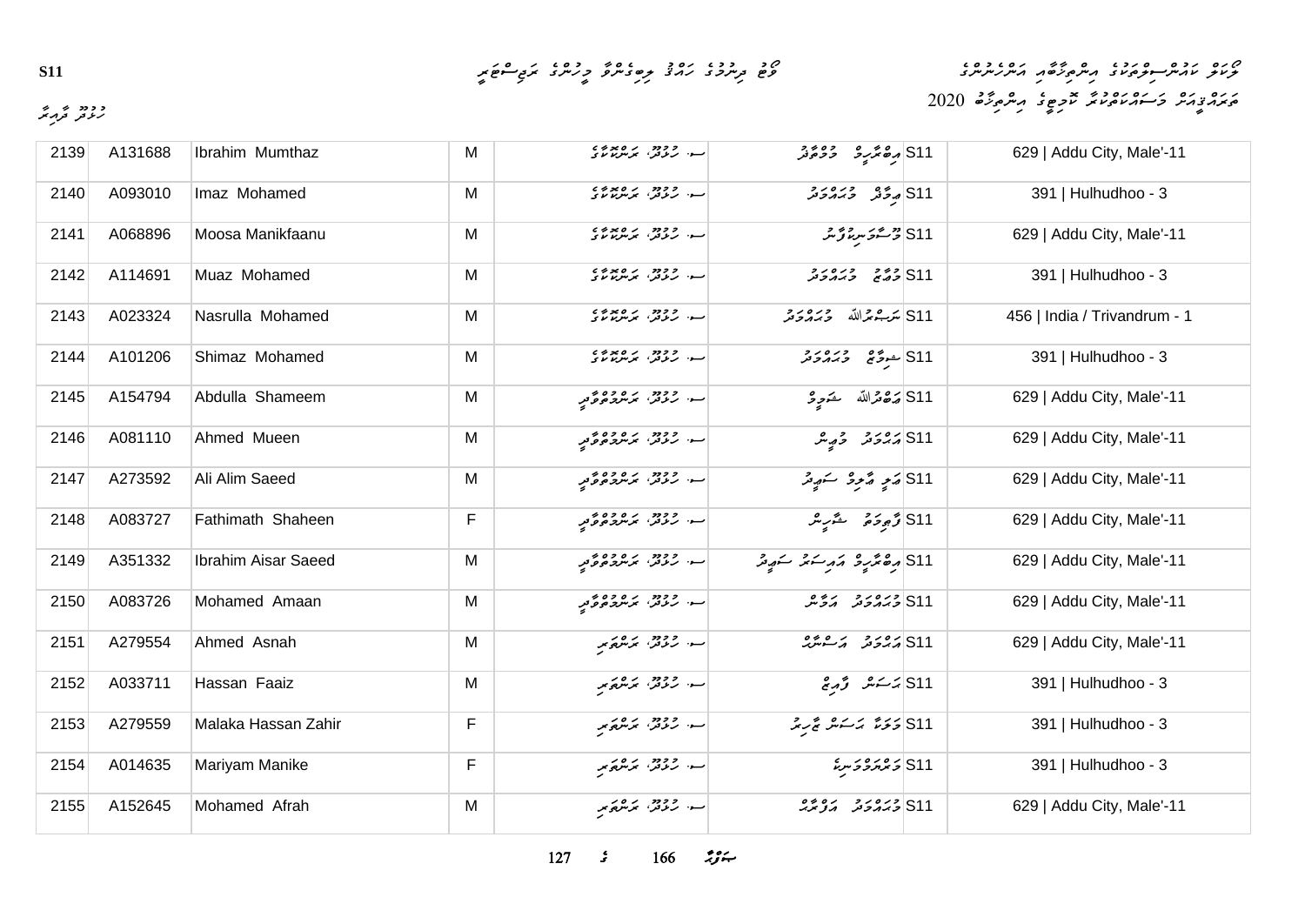*sCw7q7s5w7m< o<n9nOoAw7o< sCq;mAwBoEw7q<m; wBm;vB 2020*<br>*په ټومن د سوم پوره پورې پر سوم د سره پره و*لا

| 2156 | A279556 | Sama Hassan           | F           | سه دودو، نره د                                                 | S11 سَرَحْ کَرَسُرْ ک                        | 629   Addu City, Male'-11       |
|------|---------|-----------------------|-------------|----------------------------------------------------------------|----------------------------------------------|---------------------------------|
| 2157 | A279557 | Samhath Hassan Faiz   | $\mathsf F$ | ب دوده، ترمه تر                                                | S11 س <i>تۇنىۋ</i> ئەس <i>تىر ۋەبى</i>       | 629   Addu City, Male'-11       |
| 2158 | A033839 | Shameela Hassan Faaiz | F           | ے رودوں مرتفق مر                                               | S11 خوتۇ برسەش ۋەپى                          | 629   Addu City, Male'-11       |
| 2159 | A014633 | Shamla Hassan Faiz    | F           | - دودو، بره بر                                                 | S11 خۇنۇ برىكى <i>ۋە</i> نج                  | 629   Addu City, Male'-11       |
| 2160 | A362551 | Mariyam Esha Afsal    | F           | ے رودہ رو و                                                    | S11 كۇپرى <sub>تې</sub> ىش تەۋىنىۋ           | 544   Addu City, Male' - 2      |
| 2161 | A014664 | Ahmed Shafeeu         | M           | ر ده د د د د و د د د د<br>ر د د روندار ابور سوی توبور          | S11   پرچوکر سک <i>وپ</i>                    | 565   Hulhumale', Ehenihen - 13 |
| 2162 | A152755 | Ameen Shafeeu         | M           | ر در دوده از ۲۵ در و.<br>سه انرلولو <sup>د ا</sup> بوستور توبو | S11 كەرچىر سى <i>تۇ</i> رگە                  | 544   Addu City, Male' - 2      |
| 2163 | A039279 | Aminath Shafia        | F           | ر در دور در ۲۵ در و.<br>سه ارکوتر، ایمرسوی توبو                | S11 مَّ حِ سَمَّ مُتَّ وِ مَّ                | 565   Hulhumale', Ehenihen - 13 |
| 2164 | A274847 | Haseenu Shafeeu       | M           | ر در دوده از ۲۵ در و.<br>سه ارتونو، ایرسلوی توپو               | S11  برسی شرقی شکوپ <sub>ر</sub><br>         | 565   Hulhumale', Ehenihen - 13 |
| 2165 | A014739 | Ibrahim Yameen        | M           | ر در دورد در ۲۵ در و.<br>سه ارکوتر، ایر سوی توپو               | S11 <sub>م</sub> ەمگرى <sub>چە م</sub> ۇرىگە | 544   Addu City, Male' - 2      |
| 2166 | A039276 | Mohamed Yasin         | M           | ر در دورو در ۲۵ در و.<br>سه د گرفترا ایمرسسوی تعریف            | S11 <i>ڈیزونز پڑ</i> ے گ                     | 389   Hulhudhoo - 1             |
| 2167 | A014628 | Sabeeha Ali           | F           | ر در دوره در ۲۵ در و.<br>سه د کرفران موسوی فرمز                | S11 <i>سکھیڈ مک</i> ر                        | 565   Hulhumale', Ehenihen - 13 |
| 2168 | A014849 | Abdulla Savvy         | M           | سه اردود برسونوین                                              | S11 #چىقىقراللە گىم <i>و</i>                 | 390   Hulhudhoo - 2             |
| 2169 | A014850 | Aishath Dhie          | F           | سه دوده برسونمه                                                | S11 مەم ئىسقىم تىرى <i>گە</i>                | 390   Hulhudhoo - 2             |
| 2170 | A279551 | Ali Isleen            | M           | سەس 1999 - يوسىدىكى بىر                                        | S11  پرمو پر مش <i>وین</i> گر                | 241   AA. Feridhoo - 1          |
| 2171 | A014817 | Aminath Nafiza        | F           | سە رودە بوسۇپر                                                 | S11 مٌ <i>وِ سَمَعٌ سَمَّدِهُ</i> ّ          | 390   Hulhudhoo - 2             |
| 2172 | A275651 | Ibrahim Mush Hid      | M           | سە زودە بەسوھەر                                                | S11  مِنْ جُرْرِدْ - دُشْرِيْر               | 390   Hulhudhoo - 2             |

*n8o<n@ r@q:q5*

 $128$  *s*  $166$  *n***<sub>3</sub>** *n*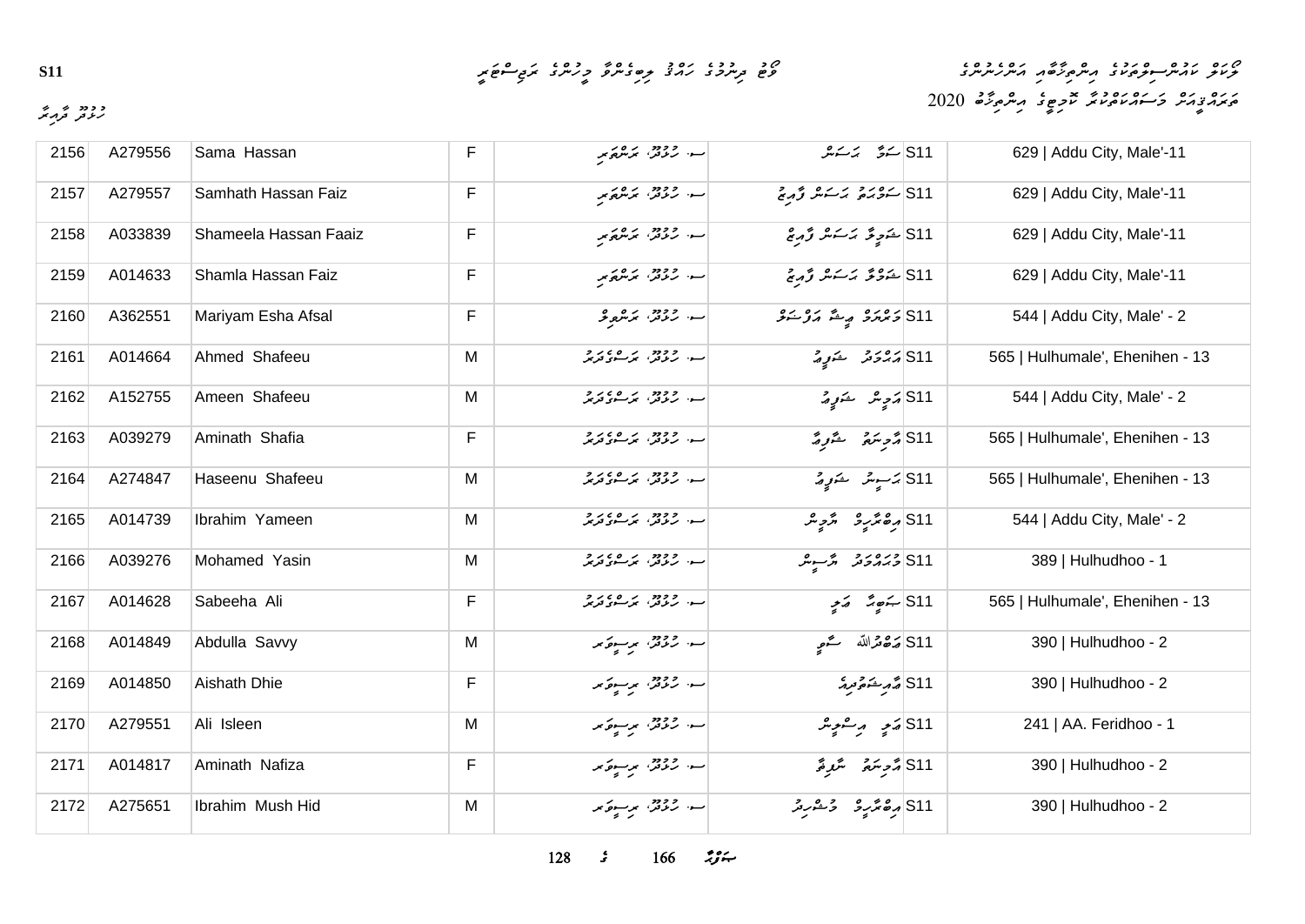*sCw7q7s5w7m< o<n9nOoAw7o< sCq;mAwBoEw7q<m; wBm;vB* م من المرة المرة المرة المرجع المرجع في المركبة 2020<br>مجم*د المريض المربوط المربع المرجع في المراجع المركبة* 

|  | $\begin{array}{cccccccccccccc} \circ & \circ & \circ & \circ & \circ & \circ \end{array}$ |  |
|--|-------------------------------------------------------------------------------------------|--|
|  | زعرفر اقرمرمر                                                                             |  |
|  |                                                                                           |  |

| 2173 | A152042 | Mariyam Nahidha               | F            | سە زودە برسونۇبر                                          | S11 <i>وَ بُرْمَرْدْ بَرَّرْ</i> مُ <i>رْ</i> | 390   Hulhudhoo - 2        |
|------|---------|-------------------------------|--------------|-----------------------------------------------------------|-----------------------------------------------|----------------------------|
| 2174 | A014818 | Mohamed Manikufaanu           | M            | ے رودہ مرسوم بر                                           | S11 <i>ۋېزو د وگرو بېرىدۇ</i> تىر             | 390   Hulhudhoo - 2        |
| 2175 | A152047 | <b>Ahmed Areesh Adhil</b>     | M            | ر د د دود د ده ده ده م<br>سه رنوش نوع تونو شو             | S11 كەندى تە كەبرىشە كەبرى <i>\$ەب</i>        | 389   Hulhudhoo - 1        |
| 2176 | A014188 | Aishath Habeeb                | $\mathsf F$  | ے۔ جو دورے وہ دورے                                        | S11 مُ مِنْسَعْ بَرْصِرْ .                    | 389   Hulhudhoo - 1        |
| 2177 | A271712 | Fathmath Habeeb               | F            | ر در دود ده ده ده و د و د                                 | S11 زً <sub>ّج</sub> ودَ م <i>ُ</i> حِمَّةٍ   | 389   Hulhudhoo - 1        |
| 2178 | A014267 | Khadeeja Habeeb               | $\mathsf F$  | ر در دود ده ده ده و ه<br>سه روتر، برو ت <sub>م</sub> وتوب | S11 كَتَمِيعٌ     بَرْحِ حُ                   | 544   Addu City, Male' - 2 |
| 2179 | A014189 | Mohamed Reesham               | M            | ر در دود ده ده ده و د و د                                 | S11 <i>\$نەۋەتى بې</i> شۇ                     | 389   Hulhudhoo - 1        |
| 2180 | A271737 | Mohamed Iyaas Adhil           | M            | ر در دور ده ده ده و ه<br>ر در دور او در در در د           | S11 <i>ڈیزو ڈو پڑے چُ</i> مِر مُح             | 389   Hulhudhoo - 1        |
| 2181 | A271733 | Yaman Mohamed Didi            | M            | اسه الرود و ۵۵۵۵ و می<br>اسه الرون البرو فی تولوگ         | S11 <i>הֿ.5 \$ جەم</i> 5 ترىرىر               | 335   GDh. Thinadhoo - 1   |
| 2182 | A148195 | Ahmed Saeed                   | M            | د و دود د ده ده ده<br>سه روتر، نرو دود                    | S11 كەنزى قىر سىكەن بىر                       | 346   GDh. Gahdhoo - 1     |
| 2183 | A099464 | Ahmed Suhaib                  | M            | د و دود د ده ده ده.<br>سه روتو، نوم ورو                   | S11 كەبروتر بەزگە <i>ھ</i>                    | 543   Addu City, Male' - 1 |
| 2184 | A014507 | Aminath Ibrahim               | F            | سه دودو د ده ده د                                         | S11 مَّ <i>جِيئرِهْ بِهِ هُنَّ</i> رِ دُ      | 390   Hulhudhoo - 2        |
| 2185 | A036230 | Hussain Afeef                 | M            | د د دود د ده ده ده د                                      | S11 پرڪيرنگ ڪر <i>ي</i> وڙ                    | 390   Hulhudhoo - 2        |
| 2186 | A026098 | Jaadhulla Jameel              | M            | ۔۔ رودہ بروےرہ                                            | S11 تَحْمَّرْاللّه     تَحْرِ يَحْرُ          | 544   Addu City, Male' - 2 |
| 2187 | A039687 | <b>Kulsoom Mohamed Jameel</b> | $\mathsf{F}$ | ے رودو پروے و                                             | S11 عوثروه ورورو در و                         | 544   Addu City, Male' - 2 |
| 2188 | A039585 | Milna Rasheed                 | $\mathsf F$  | ے رودو پروے و                                             | S11 <sub>حی</sub> وٹر کرج <sub>ی</sub> ٹر     | 389   Hulhudhoo - 1        |
| 2189 | A026450 | Mohamed Jameel                | M            | ے رودہ بروےدہ                                             | S11  <i>3223 قو</i> تو                        | 544   Addu City, Male' - 2 |

*n*<sub>29</sub> *s 166*  $\frac{2}{3}$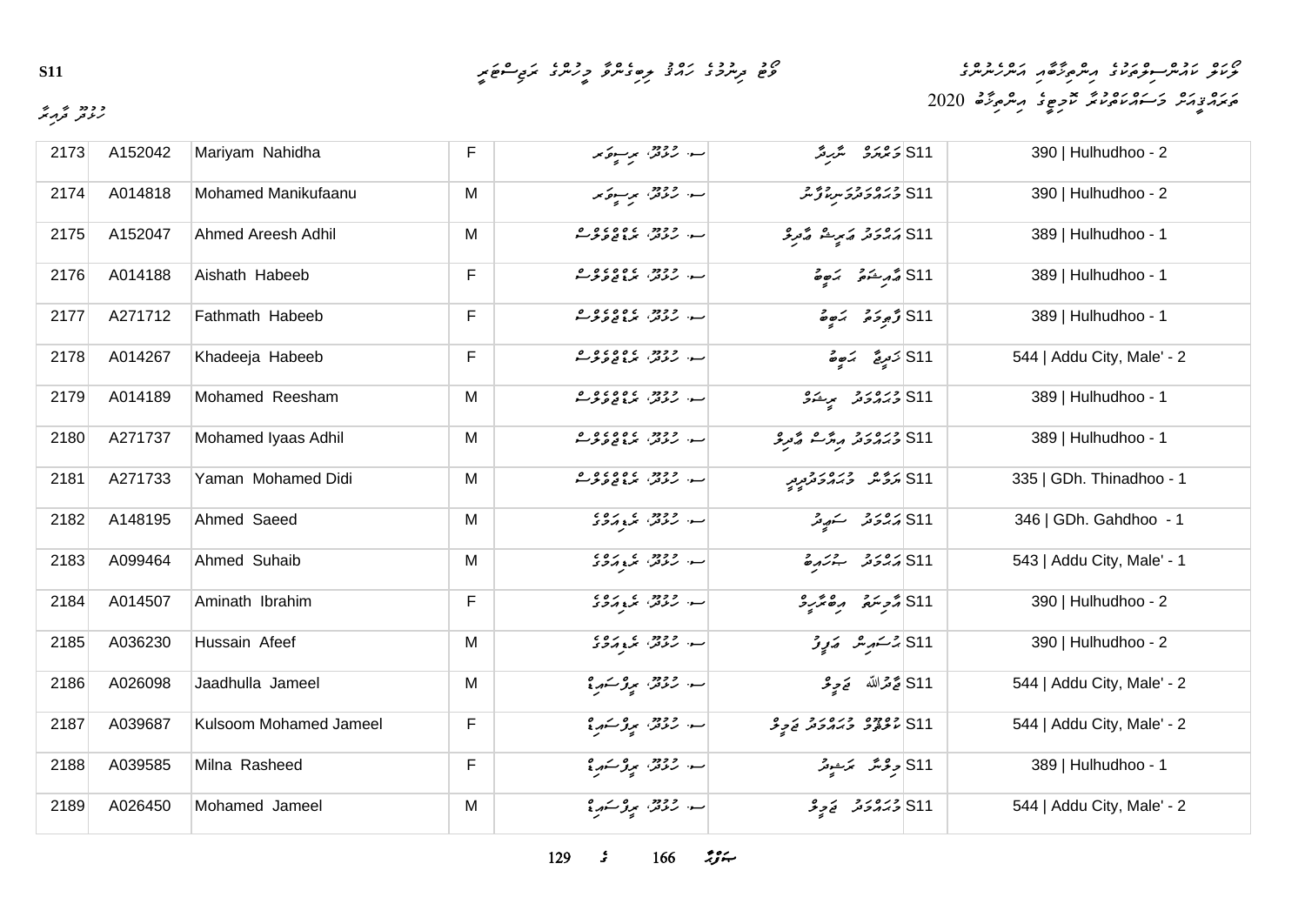*sCw7q7s5w7m< o<n9nOoAw7o< sCq;mAwBoEw7q<m; wBm;vB* م من المرة المرة المرة المرجع المرجع في المركبة 2020<br>مجم*د المريض المربوط المربع المرجع في المراجع المركبة* 

|  | $\begin{array}{ccccc} \circ & \circ & \circ & \circ \end{array}$ |
|--|------------------------------------------------------------------|
|  | نرعرفر اقرمرته                                                   |
|  |                                                                  |

| 2190 | A279375 | Raya Abdulla Rasheed      | $\mathsf F$  | ے رودہ پروے گ                        | S11 بَرْتَرَ بَرَصْعَرْاللّه بَرَسْوِمْر       | 389   Hulhudhoo - 1          |
|------|---------|---------------------------|--------------|--------------------------------------|------------------------------------------------|------------------------------|
| 2191 | A023266 | Ali Shameem               | M            | ے رودہ عرمرے                         | S11  رَمٍ _ شَرِوْ _                           | 390   Hulhudhoo - 2          |
| 2192 | A014458 | Nasira Hassan Manikufaanu | F            | ے۔ رودوں عرسرے                       | S11 مىسونى ئەسەمبىر <i>مۇنى</i> ر              | 390   Hulhudhoo - 2          |
| 2193 | A162947 | Shaif Ali Shameem         | M            | ے دورہ عربرے                         | S11 ڪُمبرو کي مشروبو                           | 390   Hulhudhoo - 2          |
| 2194 | A014417 | Sheneena Shakeeb          | $\mathsf{F}$ | ے۔ زروق عرس                          | S11 ڪسريئر ڪم <i>و</i> ٽھ                      | 390   Hulhudhoo - 2          |
| 2195 | A024309 | <b>Hussain Futha</b>      | M            | سە رودە ئەخەرە                       | S11 پر شمبر مثر پڑھ                            | 629   Addu City, Male'-11    |
| 2196 | A366586 | Mohamed Nahil             | M            | ر در دوده به دره<br>را در دور کرشوگر | S11 <i>5222 مگر ب</i>                          | 629   Addu City, Male'-11    |
| 2197 | A014501 | Rahmath Zadhath           | F            | سە، رودە، ئەخلەر                     | S11 بروژة گورو                                 | 629   Addu City, Male'-11    |
| 2198 | A275068 | Aminath Suha              | $\mathsf{F}$ | سه رحوفز، مرغ مو                     | S11 مُرْمِ سَمْرُ مِسْتَرَّ                    | 378   Hithadhoo Ehenihen - 1 |
| 2199 | A014445 | Hawwa Manike              | F            | سە رودود برەگو                       | S11 ئەرمۇ ئەس <sup>ب</sup> ۇ                   | 390   Hulhudhoo - 2          |
| 2200 | A275075 | Ibrahim Samooh            | M            | سە رودود برەتو                       | S11 مەھمەر يەھەر يەدە                          | 115   B. Kamadhoo - 1        |
| 2201 | A155132 | <b>Mohamed Manik</b>      | M            | سە رودۇر برەگو                       | S11 <i>دېم د وروسره</i>                        | 390   Hulhudhoo - 2          |
| 2202 | A275073 | Suaid Mohamed             | M            | ے رودو بروٹو                         | S11  التم <i>م أوراد و برود و د</i>            | 390   Hulhudhoo - 2          |
| 2203 | A054795 | Abdul Baree Dhon Raha     | M            | - رودو بروبرسها                      | S11 رَەدِوەَ بِهِ مَحْرَمَتَ مَ                | 629   Addu City, Male'-11    |
| 2204 | A040935 | Ahmed Nasif               | M            | سە رودو برەپرىشىر ؟                  | S11 كەش <sup>ى</sup> ر قىلى ئىسىرتى            | 629   Addu City, Male'-11    |
| 2205 | A041254 | Aishath Mohamed Didi      | $\mathsf F$  | ے رودہ بروکر تماری                   | S11 مَّ مِ شَمَّةٍ مِ مَرْ مِ مِ مِرْمِرِ مِرْ | 629   Addu City, Male'-11    |
| 2206 | A334277 | Aminath Mohamed Didi      | F            | سة الرادود المركز مرسكير في          | S11 تر <i>ويني وبرودو</i> يور                  | 629   Addu City, Male'-11    |

*130 s 166 <i>n*<sub>2</sub> *n*<sub>2</sub> *n*<sub>2</sub> *n*<sub>2</sub> *n*<sub>2</sub> *n*<sub>2</sub> *n*<sub>2</sub> *n*<sub>2</sub> *n*<sub>2</sub> *n*<sub>2</sub> *n*<sub>2</sub> *n*<sub>2</sub> *n*<sub>2</sub> *n*<sub>2</sub> *n*<sub>2</sub> *n*<sub>2</sub> *n*<sub>2</sub> *n*<sub>2</sub> *n*<sub>2</sub> *n*<sub>2</sub> *n*<sub>2</sub> *n*<sub>2</sub> *n*<sub>2</sub> *n*<sub>2</sub> *n*<sub>2</sub> *n*<sub>2</sub> *n*<sub>2</sub> *n*<sub>2</sub> *n*<sub>2</sub>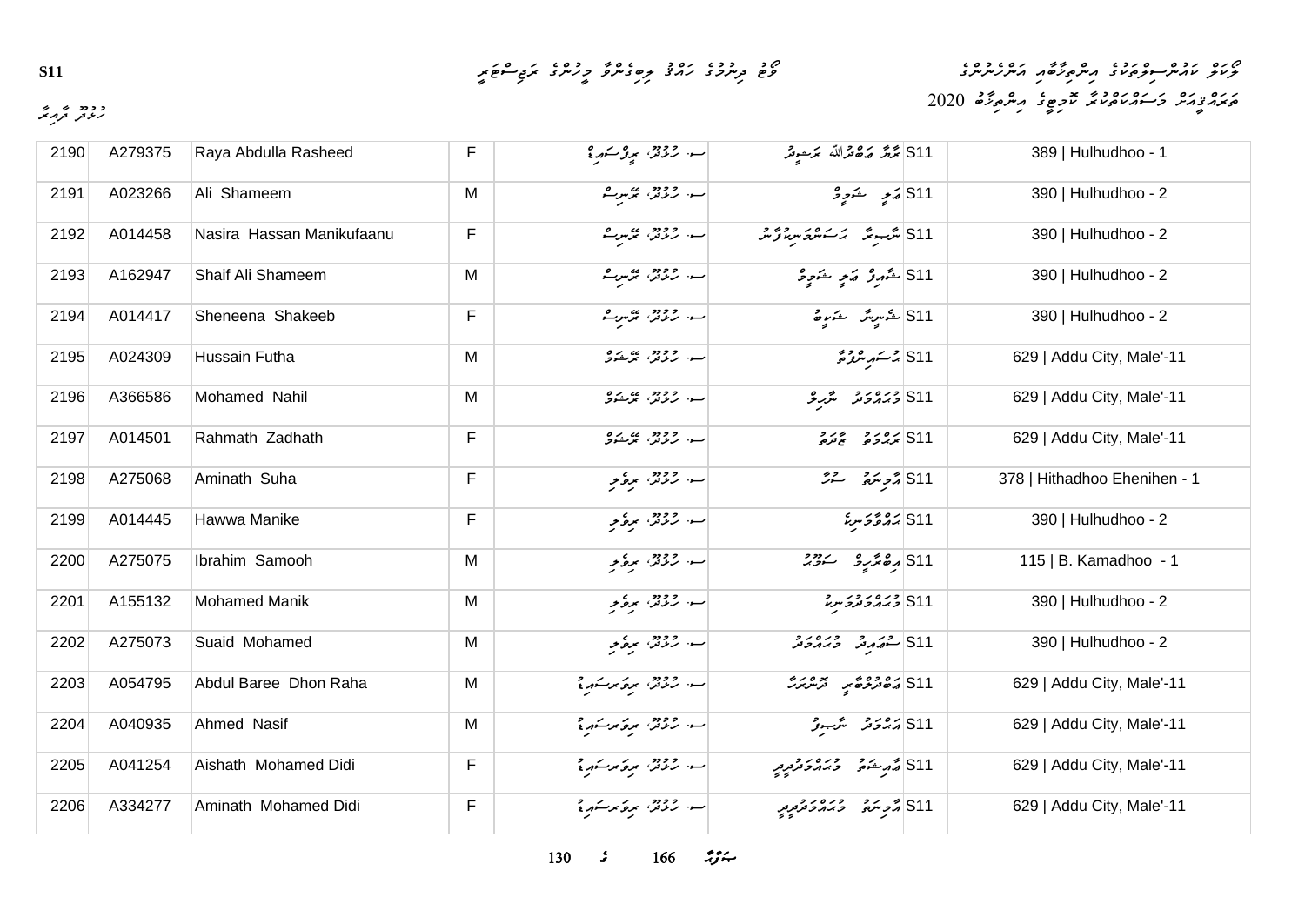*sCw7q7s5w7m< o<n9nOoAw7o< sCq;mAwBoEw7q<m; wBm;vB* م من المسجد المسجد المسجد المسجد المسجد العام 2020<br>مجم*د المسجد المسجد المستجد المسجد المسجد المسجد المسجد المسجد المسجد المسجد المسجد المسجد المسجد المسجد المسجد* 

| 2207 | A023559 | Ahmed Nasru       | M | ے رکوش مرمزیم           | S11 كەبرى بىر ئىر ئىبرىتىلىر               | 544   Addu City, Male' - 2 |
|------|---------|-------------------|---|-------------------------|--------------------------------------------|----------------------------|
| 2208 | A041967 | Ibrahim Zaki      | M | ے روود بروی             | S11 مەھمىر ئىسىمىسى بىر                    | 544   Addu City, Male' - 2 |
| 2209 | A279366 | Mohamed Athuharu  | M | سەر 232°، ئىزىر         | S11 دبره بر بر دبر د                       | 544   Addu City, Male' - 2 |
| 2210 | A014843 | Muruthala Hassan  | M | ے۔ رودوں مرید           | S11 ۇيۇمۇش ئەس <i>تى</i> ر                 | 389   Hulhudhoo - 1        |
| 2211 | A277400 | Sahuma Muruthala  | F | ے۔ رودوں مرمد           | S11 كەنزى ئەتمەمۇشە                        | 544   Addu City, Male' - 2 |
| 2212 | A104488 | Ahmed Shareef     | M | ب روده چرخه بروگر       | S11 كەش <sup>ى</sup> رىق سىتىمب <i>و</i> گ | 543   Addu City, Male' - 1 |
| 2213 | A164803 | Aishath Leeniya   | F | سەر روزەر كەشكە سىرە ئى | S11 مَدْمِسْنَة مِ مِسِدَّ                 | 390   Hulhudhoo - 2        |
| 2214 | A275756 | Shareefa Ali      | F | - رودو چرخورپوځ         | S11 ڪ <sub>يو</sub> ڙ <sub>صَ</sub> رِ     | 390   Hulhudhoo - 2        |
| 2215 | A279143 | Ahmed Thaiseer    | M | سه رودو چیک ده          | S11 كەبرى قىر سوپر                         | 544   Addu City, Male' - 2 |
| 2216 | A014063 | Azeez             | F | ے۔ روود مرکب اور        | S11 ڪي مح                                  | 389   Hulhudhoo - 1        |
| 2217 | A014138 | Fathimath Mohamed | F | ے۔ روود مرکب اور        | S11 تُرجوحه ويه دور و                      | 389   Hulhudhoo - 1        |
| 2218 | A014136 | Hawwa Mohamed     | F | ے۔ دورہ محمد میں دی     | S11 <i>بزوی ویرون</i> و                    | 544   Addu City, Male' - 2 |
| 2219 | A273437 | Mohamed Tharaf    | M | ے۔ روود الگریشوں        | S11 تربر 25 تربره<br>S11 تربر 15 تربر      | 544   Addu City, Male' - 2 |
| 2220 | A022887 | Moosa Fathuhee    | M | ب دوده چیکسروی          | S11 تۇشقە ئەتقەييە                         | 544   Addu City, Male' - 2 |
| 2221 | A014071 | Muna Mohamed      | F | ے۔ وودہ می شکس کا کا    | S11 دْيَرْ دْبَرْدْدْتْد                   | 389   Hulhudhoo - 1        |
| 2222 | A152038 | Ali Nishath       | M | سەر 332، ئۇي بوڭر       | S11 كەمچە سرىش <sup>ى</sup> مۇ             | 391   Hulhudhoo - 3        |
| 2223 | A014998 | Aminath Dhiye     | F | سە رودۇ، ئۇي ئۇ         | S11 أُمَّ حِ سَمَّة مِرْ مَر               | 391   Hulhudhoo - 3        |

*131 sC 166 nNw?mS*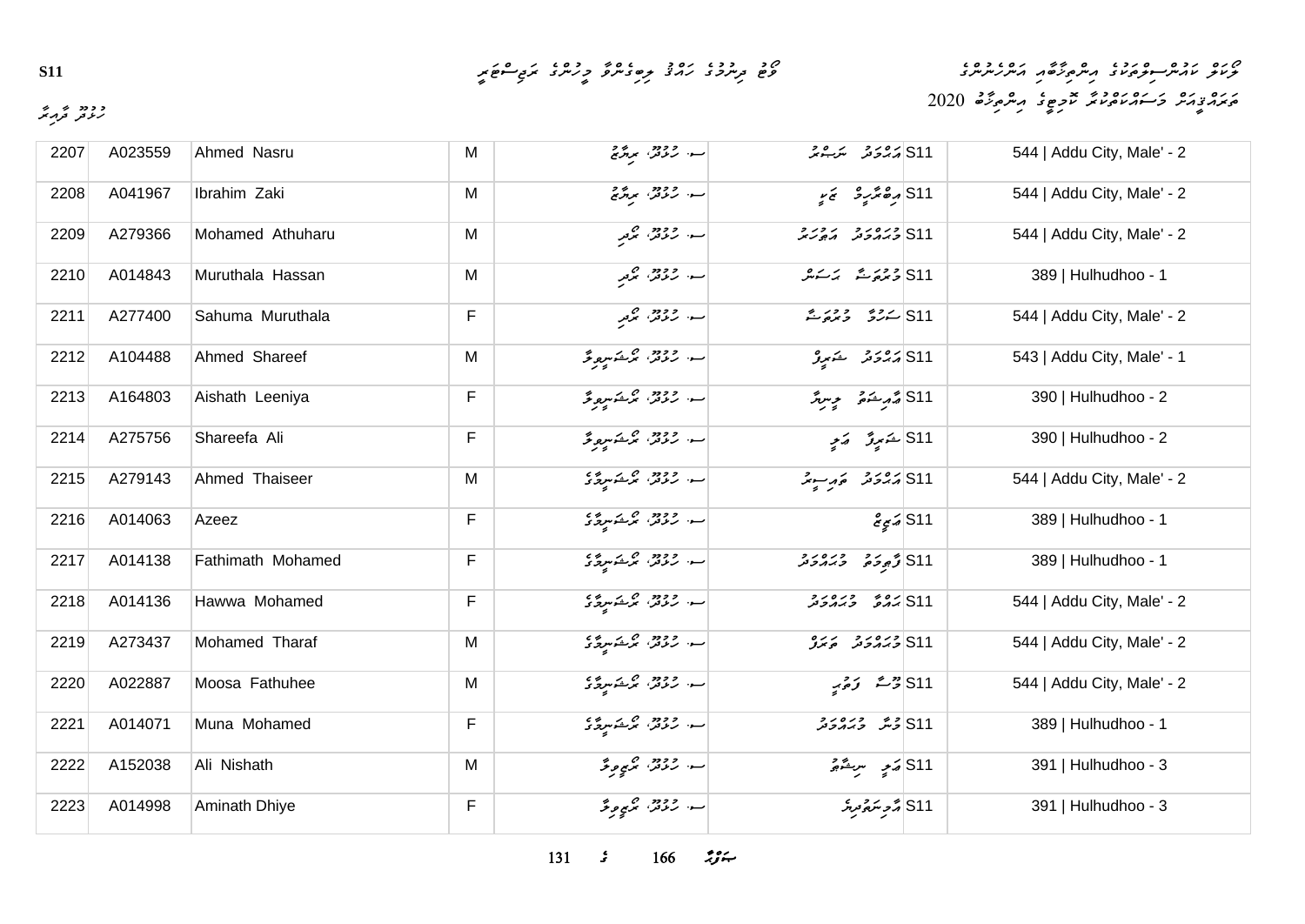*sCw7q7s5w7m< o<n9nOoAw7o< sCq;mAwBoEw7q<m; wBm;vB* م من المرة المرة المرة المرجع المرجع في المركبة 2020<br>مجم*د المريض المربوط المربع المرجع في المراجع المركبة* 

|  | د دود به پر<br>رنز تر ترمه تر |
|--|-------------------------------|
|  |                               |

| 2224 | A280191 | Azula Fazeel             | $\mathsf F$  | سەر 332°، ئۇي بورگە                                  | S11 كەنچ تى تۇخىي تى                                | 391   Hulhudhoo - 3             |
|------|---------|--------------------------|--------------|------------------------------------------------------|-----------------------------------------------------|---------------------------------|
| 2225 | A280187 | Fathimath Jaahath Hassan | $\mathsf{F}$ | سەر 332°، ئۇي بورگە                                  | S11 <i>ؤودة في بن</i> قر برسكس                      | 391   Hulhudhoo - 3             |
| 2226 | A014766 | Hassan Futha             | M            | ے رودوں مربوعہ گھ                                    | S11 ئەستەنلەتمۇ                                     | 391   Hulhudhoo - 3             |
| 2227 | A280185 | Hussain Gais             | M            | ب دودو مي دؤ                                         | S11 پرستمبر عمر محمد منظمر استقرابات<br>ا           | 391   Hulhudhoo - 3             |
| 2228 | A280183 | Ibrahim Rifash           | M            | ب دودو مي دؤ                                         | S11 م <i>ەھترى</i> رۇ بىر <i>ۇ</i> شە               | 391   Hulhudhoo - 3             |
| 2229 | A104302 | Mohamed Shafiz           | M            | ے رودو میں وگ                                        | S11  <i>وټرونوتر</i> څونو                           | 565   Hulhumale', Ehenihen - 13 |
| 2230 | A014909 | Naziya Hassan            | $\mathsf{F}$ | سە رودۇ، ئىي بوڭر                                    | S11 شمېر تر ټر شر                                   | 629   Addu City, Male'-11       |
| 2231 | A280189 | Thalha Hassan            | $\mathsf F$  | ے رودوں مربوعہ گھ                                    | S11 پَرُوَبُرَ بَرَسَہُں                            | 391   Hulhudhoo - 3             |
| 2232 | A014997 | Waasia Hassan            | $\mathsf{F}$ | ب دودو مي دؤ                                         | S11 مۇس <i>بۇ بەشك</i> ر                            | 391   Hulhudhoo - 3             |
| 2233 | A160321 | Aishath Malaak Irushad   | $\mathsf{F}$ | ر د دود 200 و ه<br>سه رودر، برج ه شو                 | S11 مۇرىشمۇ ق <i>ۇتا بېرىشى</i> ر                   | 390   Hulhudhoo - 2             |
| 2234 | A279178 | Aminath Shamaeel Saeed   | $\mathsf F$  | ب دودو 200 و                                         | S11 مٌرجرة حَوَيْرِ حَمَدٍ مِنْ اللهِ عَلَيْهِ مِنْ | 543   Addu City, Male' - 1      |
| 2235 | A014608 | Ibrahim Irushad          | M            | سه دوده می وجده                                      | S11 م <i>وڭ ئۇرۇ مېڭى</i> تىر                       | 543   Addu City, Male' - 1      |
| 2236 | A014091 | Mariyam Zahir            | F            | ر د د دود می و د ه<br>سو، روز، نمرین هشو             | S11 كەبىر بىر تەرىپى                                | 543   Addu City, Male' - 1      |
| 2237 | A014354 | Mohamed Zahir            | M            | ر دودو 200 می<br>سود بروتو، موج کاشو                 | S11 <i>وُبَرُوْدَوْ</i> گُرِيْرُ                    | 378   Hithadhoo Ehenihen - 1    |
| 2238 | A014967 | Ahmed Azleem             | M            | ر د و وود اړه وه د ر ه<br>سه اربولون امريع کاغ مکل   | S11 كەبرى قىر كەنتى بىر ئىل                         | 629   Addu City, Male'-11       |
| 2239 | A279381 | Ali Zain                 | M            | ر د و وود اړه وه د ر ه<br>سه ار لروندا امريع کالا کل | S11 <i>ھَ۔ يہ چَ</i> مِيٹر                          | 629   Addu City, Male'-11       |
| 2240 | A014966 | Aminath Ahmed            | F            | ر در دود ۱۵۵۵ ور ه<br>سه رنزتن نرج د ٤ ش             | S11 مُتَّحِسَّعَ مَهْدَمَّد                         | 391   Hulhudhoo - 3             |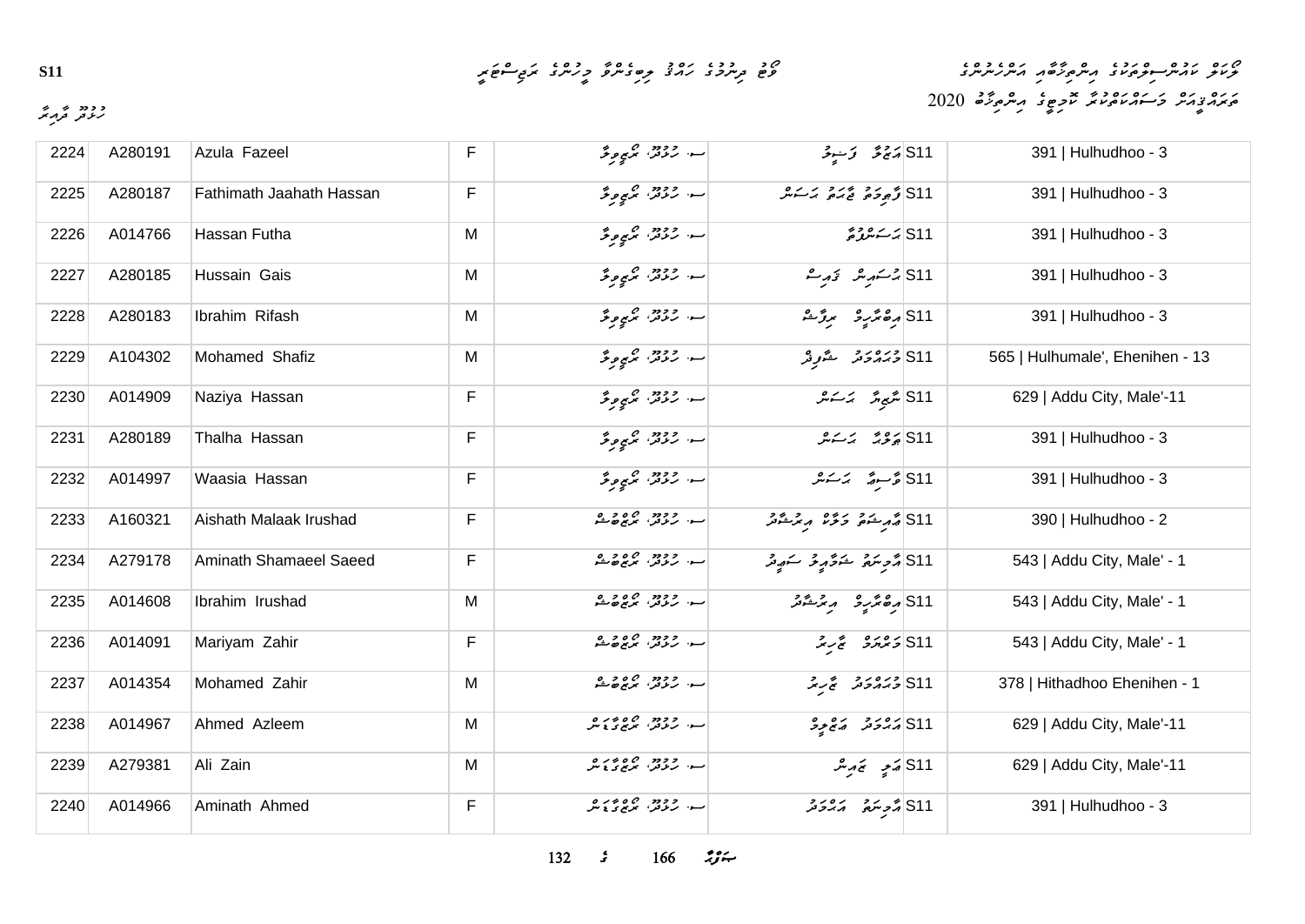*sCw7q7s5w7m< o<n9nOoAw7o< sCq;mAwBoEw7q<m; wBm;vB* م من المرة المرة المرة المرجع المرجع في المركبة 2020<br>مجم*د المريض المربوط المربع المرجع في المراجع المركبة* 

|  | د دود به پر<br>رنز تر ترمه تر |
|--|-------------------------------|
|  |                               |

| 2241 | A014968 | Farzana Sabiq            | F            | سه رودو ۵۵۵ ور                                       | S11 ئۈنىرىنى شەھەتى <sup>3</sup>        | 629   Addu City, Male'-11       |
|------|---------|--------------------------|--------------|------------------------------------------------------|-----------------------------------------|---------------------------------|
| 2242 | A279730 | Fasahath Sabig           | F            | ر د و وود اړه وه د ر ه<br>سه ار لروندا امريع کالا کل | S11 ئۈشەنىۋە شەھەتى                     | 391   Hulhudhoo - 3             |
| 2243 | A014860 | Hussain Saabig           | M            | ر د و دو می ده در ه<br>سه روتر، مرج د د ش            | S11 پرڪوپٽر گھوٽ <sub>و</sub>           | 391   Hulhudhoo - 3             |
| 2244 | A022836 | Mohamed Niyaz            | M            | ر د و وو د ۱۵۵۵ و.<br>سه رنزلز، مرج و ٤ مر           | S11 <i>2222 سرگر</i> ي                  | 391   Hulhudhoo - 3             |
| 2245 | A350435 | Yoomin Sabig             | $\mathsf{F}$ | ر د و دو می ده در ه<br>سه رومن مرد د نام             | S11 ټر <sub>م</sub> بر گ <sub>ھ</sub> ڙ | 629   Addu City, Male'-11       |
| 2246 | A014889 | Yumna Sabiq              | $\mathsf F$  | ر د و دو می ده در ه<br>سه روتر، مرج د د ش            | S11 مر <sub>م</sub> ر مگر گرم تج        | 391   Hulhudhoo - 3             |
| 2247 | A278102 | Aminath Sharoona Moosa   | F            | ے۔ رودو می و ہ                                       |                                         | 460   Srilanka / Colombo - 1    |
| 2248 | A270946 | Hawwa Dhie               | F            | ر د دود ۵۵ ه<br>ر رونو، نوم و ٤                      | S11 بَرْدْءٌ مِرْدً                     | 382   Maradhoofeydhoo - 1       |
| 2249 | A270957 | Maryam Shamoona Moosa    | $\mathsf F$  | سه رودو مرج و ه                                      | S11 كەنگەر ئەھەر ئەسىر ئەسىر            | 389   Hulhudhoo - 1             |
| 2250 | A281728 | Mohamed Shaamiu          | M            | ے۔ ووود صحیح وی                                      | S11 <i>ۋېزونى ئىگ</i> ور                | 565   Hulhumale', Ehenihen - 13 |
| 2251 | A070979 | Moosa Fikry              | M            | ر د دود ۵۵ ه<br>ر رونو، نوم و ٤                      | S11 رخشہ پر جمہر                        | 389   Hulhudhoo - 1             |
| 2252 | A013995 | Shahmeez                 | M            | ر د د دور مړي ه<br>سه رندن ترې                       | S11  ڪثر <i>و</i> فر                    | 389   Hulhudhoo - 1             |
| 2253 | A021806 | Abdulla Ibrahim          | M            | و و وو و و ده و د<br>سو، روتر، مروح ی                | S11 مَەھىراللە م <i>ەھترى</i> ۋ         | 544   Addu City, Male' - 2      |
| 2254 | A014034 | Ahmed Shiraz             | M            | د د دود د ده د د                                     | S11 <i>ډېر دو</i> شوم <i>ر</i> یځ       | 389   Hulhudhoo - 1             |
| 2255 | A014104 | Aishath Sameera          | F            | د د ده د ده د .<br>سه روتر، بروژ د                   | S11 ۾ پرڪنو سکوپٽر                      | 389   Hulhudhoo - 1             |
| 2256 | A014103 | Hawwa Dhiye              | $\mathsf F$  | د د دوه د د ده د<br>سه روتر، بروژی                   | S11 بَرْدُوَّمِرِيْرَ                   | 389   Hulhudhoo - 1             |
| 2257 | A271232 | Mariyam Saruvath Abdulla | F            | د د ده د ده د .<br>سه روتر، بروژ د                   | S11 كره بر و بر و بر ده مركزالله        | 544   Addu City, Male' - 2      |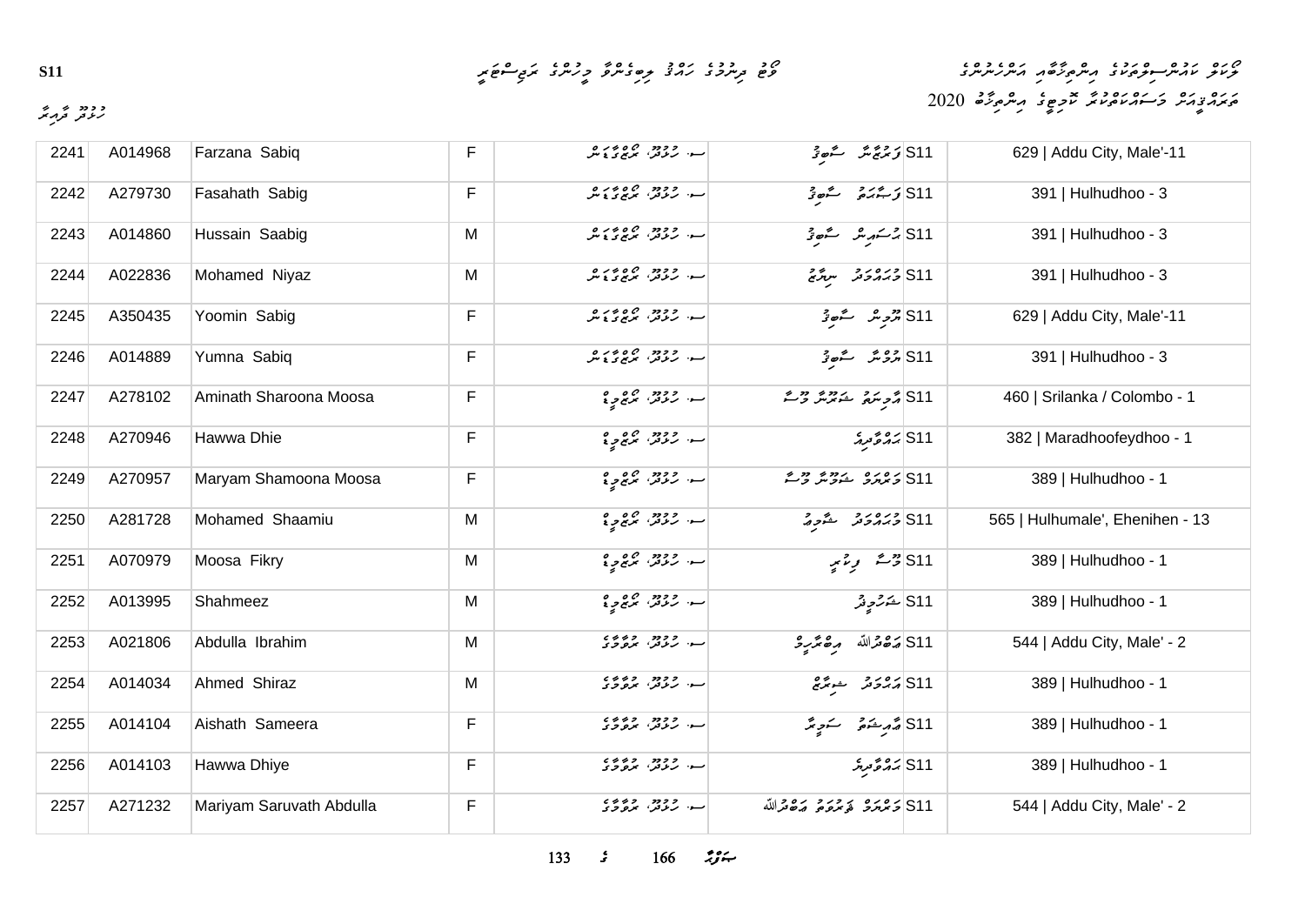*sCw7q7s5w7m< o<n9nOoAw7o< sCq;mAwBoEw7q<m; wBm;vB 2020<sup>, م</sup>وجدة المسجومة المسجومة المسجومة وسترموشة و2020* 

| 2258 | A271234 | Mohamed Imaam           | M | د د دوه د ده د .<br>سه رنونس مورو  | S11 <i>جَهُدُوَنْڊِ</i> م <i>ِ</i> وَّرْ        | 544   Addu City, Male' - 2 |
|------|---------|-------------------------|---|------------------------------------|-------------------------------------------------|----------------------------|
| 2259 | A056110 | Mohamed Saadhig         | M | د د ده د ده د .<br>سه روتر، بروژ د | S11 <i>ۋېرو دو</i> سگ <sup>ورت</sup> ى          | 544   Addu City, Male' - 2 |
| 2260 | A014032 | Nasheetha Ibrahim       | F | د ووود وه به د<br>سه رنونس مورود   | S11 سَرَسْ <sub>وِم</sub> َّة مِنْ مَحْرِبِيْتْ | 544   Addu City, Male' - 2 |
| 2261 | A014857 | Abdul Sameeu            | M | ے رودہ گے گھ                       | S11 كەھە <i>تەم شەمە</i> ر                      | 389   Hulhudhoo - 1        |
| 2262 | A014932 | Agleema Anees           | F | ے رودہ گرو                         | S11  كەبۋى <sub>چ</sub> ۇ كەبىرىشە              | 389   Hulhudhoo - 1        |
| 2263 | A025614 | Ahmed Sameeu            | M | سە رىزىش شەرى                      | S11 كەندى قىر سىمب <i>ور</i> گە                 | 544   Addu City, Male' - 2 |
| 2264 | A087255 | Ibrahim Sameeu          | M | ے رودہ گرو                         | S11 م <i>وڭ ئۇر</i> ۇ س <i>ەم</i> چە            | 544   Addu City, Male' - 2 |
| 2265 | A125004 | Ahmed Athaau            | M | سە رودە سەھەم ئە                   | S11 كەبرى قىرىم كەنبۇر                          | 298   Th. Thimarafushi - 1 |
| 2266 | A044371 | Ahmed Azraf             | M | سە رودو سەھەرە ئ                   | S11 كەبروتىر كەنج <i>بىرتى</i>                  | 544   Addu City, Male' - 2 |
| 2267 | A092374 | Aminath Shaneez Zihunee | F | ے رودہ ہے گھروٹ                    | S11  مَّرْسِعَةْ مُشَهِيعْ مْرِكْسٍ             | 389   Hulhudhoo - 1        |
| 2268 | A075408 | Hawwa Haneefa           | F | ے رودہ ہے تھروٹ                    | S11 ئەبۇبۇ ئەس <i>بۇ</i>                        | 544   Addu City, Male' - 2 |
| 2269 | A075407 | Sobaha Zihunee          | F | سە رودو سەھەرە ئ                   | S11 جَنَّةَ بَّہُ فَرِكْسِ                      | 544   Addu City, Male' - 2 |
| 2270 | A014541 | Ahmed Musthafa          | M |                                    | S11 ټرونو ويونونو                               | 390   Hulhudhoo - 2        |
| 2271 | A278350 | Binyameen Ishag         | M |                                    | S11 ج <i>ىشتۇچىنگە مەسىنىڭ</i>                  | 390   Hulhudhoo - 2        |
| 2272 | A275286 | Fathimath Naaziha       | F |                                    | S11 ۇ <sub>جو</sub> رۇ ئىمبى <sup>ر</sup>       | 390   Hulhudhoo - 2        |
| 2273 | A014618 | Hajara Ali              | F |                                    | S11 حُتى تھ تھ                                  | 390   Hulhudhoo - 2        |
| 2274 | A014591 | Kadhdha                 | F |                                    | S11 ئەچ تىر                                     | 390   Hulhudhoo - 2        |

**134** *s* **166** *n***<sub>s</sub>***n*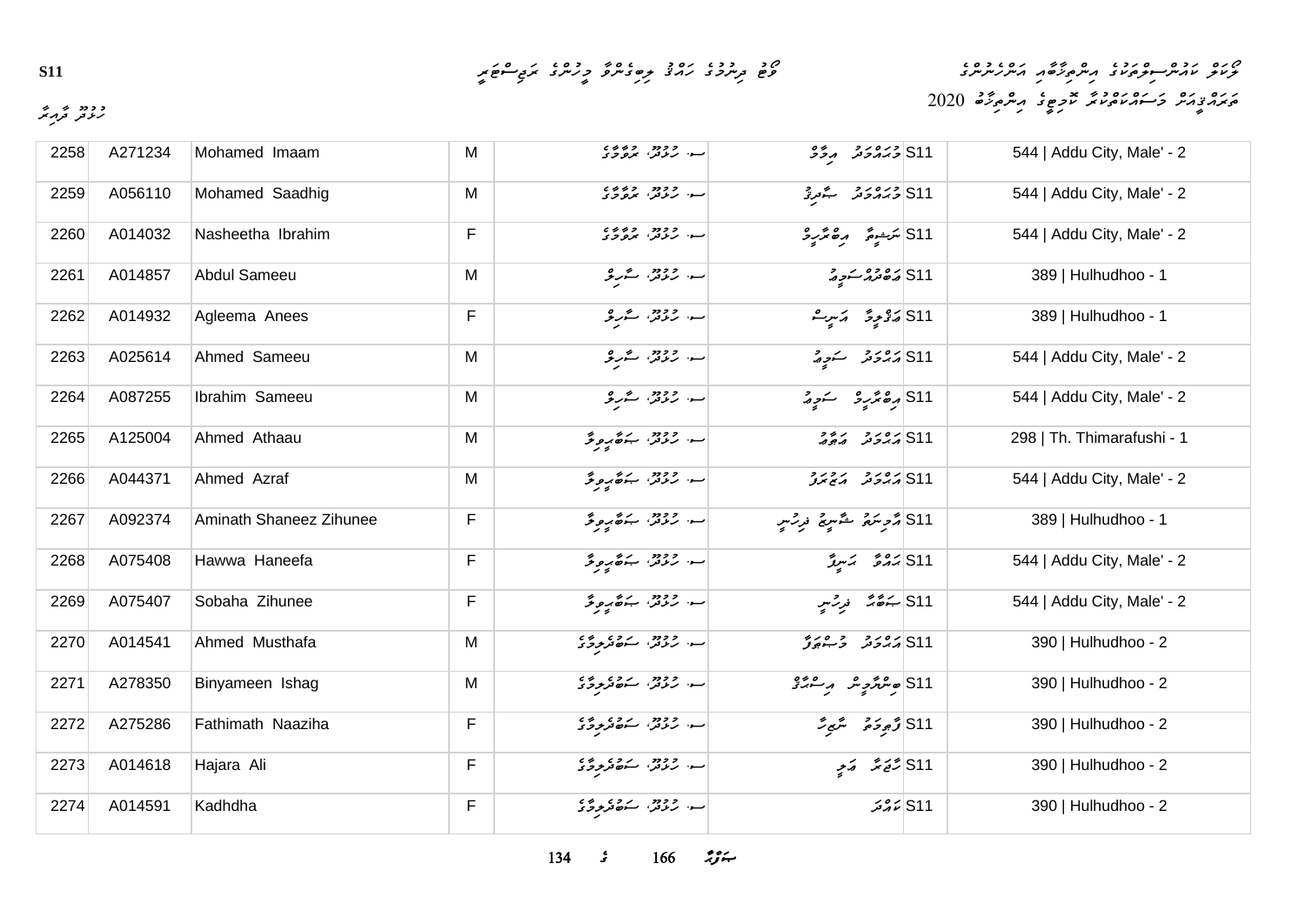*sCw7q7s5w7m< o<n9nOoAw7o< sCq;mAwBoEw7q<m; wBm;vB* م من المرة المرة المرة المرجع المرجع في المركبة 2020<br>مجم*د المريض المربوط المربع المرجع في المراجع المركبة* 

|  | $\rightarrow$ $\rightarrow$ 3777 |
|--|----------------------------------|
|  | زؤفر تورمر                       |
|  |                                  |

| 2275 | A014540 | Nadheefa Ishaag   | F           | ر د دوه د د د و د و.<br>پ روتر، سوه تروو د | S11 سَمِيرَ مِ مِسْرَةٌ وَ                          | 388   Feydhoo Ehenihen - 1      |
|------|---------|-------------------|-------------|--------------------------------------------|-----------------------------------------------------|---------------------------------|
| 2276 | A278339 | Niyaz             | M           | ر د دوه د د د د په<br>سه روتر، سوه ترم د د | S11 سرچم                                            | 390   Hulhudhoo - 2             |
| 2277 | A280245 | Ahmed Yoonus      | M           | ىب رودىق بىدۇ                              | S11 كەبروتىر بىر شەر                                | 629   Addu City, Male'-11       |
| 2278 | A280243 | Aishath Jumana    | F           | سار رحمن رستورٌ                            | S11 مَ <sub>م</sub> ِ شَمَر گ <sub>ے م</sub> ح مَّر | 629   Addu City, Male'-11       |
| 2279 | A014912 | Aminath Azlifa    | $\mathsf F$ | ىسە روۋىقى سۇئى                            | S11 مَّ مِسَمَّدٍ مَفْرَمِوَّ                       | 565   Hulhumale', Ehenihen - 13 |
| 2280 | A077429 | Azoora            | F           | سە روۋە سۇق                                | S11 پرټريمه                                         | 629   Addu City, Male'-11       |
| 2281 | A015051 | Ibrahim Manikfaan | M           | ىب رودى ب                                  | S11 مەھ ئۇر دى ئورىز ئۆتىر                          | 391   Hulhudhoo - 3             |
| 2282 | A015002 | Mariyam Habeeba   | F           | ىب رودە بىرۇ                               | $5.25$ $5.25$ $511$                                 | 391   Hulhudhoo - 3             |
| 2283 | A014770 | Mohamed Rafiu     | M           | سەر 232°، سۇقى                             | S11 <i>5222 مگوم</i> گ                              | 629   Addu City, Male'-11       |
| 2284 | A132461 | Mohamed Shareef   | M           | ىب رودۇر، بىرۇ                             | S11 <i>وَبَرُوْدَوْ</i> شَمِيْرٌ                    | 629   Addu City, Male'-11       |
| 2285 | A152060 | Rafia Ibrahim     | F           | ىب رودى ب                                  | S11 تَرْدِرَّ مِنْ مِرْدِدْ                         | 565   Hulhumale', Ehenihen - 13 |
| 2286 | A014769 | Safoora Ibrahim   | F           | ىسە، ئەنزىق، سۇق                           | S11 سۆزىتە مەھم <i>ت</i> رىۋ                        | 565   Hulhumale', Ehenihen - 13 |
| 2287 | A278179 | Ahmed Mahmoodh    | M           | ے رودو کے دورہ                             | S11 كەبرو كەردە د                                   | 390   Hulhudhoo - 2             |
| 2288 | A278171 | Aminath Nashfa    | F           | ب دود شهرتوره د                            | S11 <sub>م</sub> ُتَّحِر <i>سَمُ</i> سَرَشْرَتَرَ   | 390   Hulhudhoo - 2             |
| 2289 | A278177 | Asiyaa Ibrahim    | F           | ب دود شهرتوره د                            | S11 م <sup>م</sup> يبر مره مرّبه د                  | 390   Hulhudhoo - 2             |
| 2290 | A014531 | Fathimath Mohamed | F           | ب دود شهرتوره د                            | S11 تۇ <sub>ج</sub> وخۇ ئ <i>ىمگە</i> ئەر           | 390   Hulhudhoo - 2             |
| 2291 | A076641 | Mariyam Nizama    | F           | سه ودود سهرتونون                           | S11  <i>5\$يردۇ بېۋۇ</i>                            | 390   Hulhudhoo - 2             |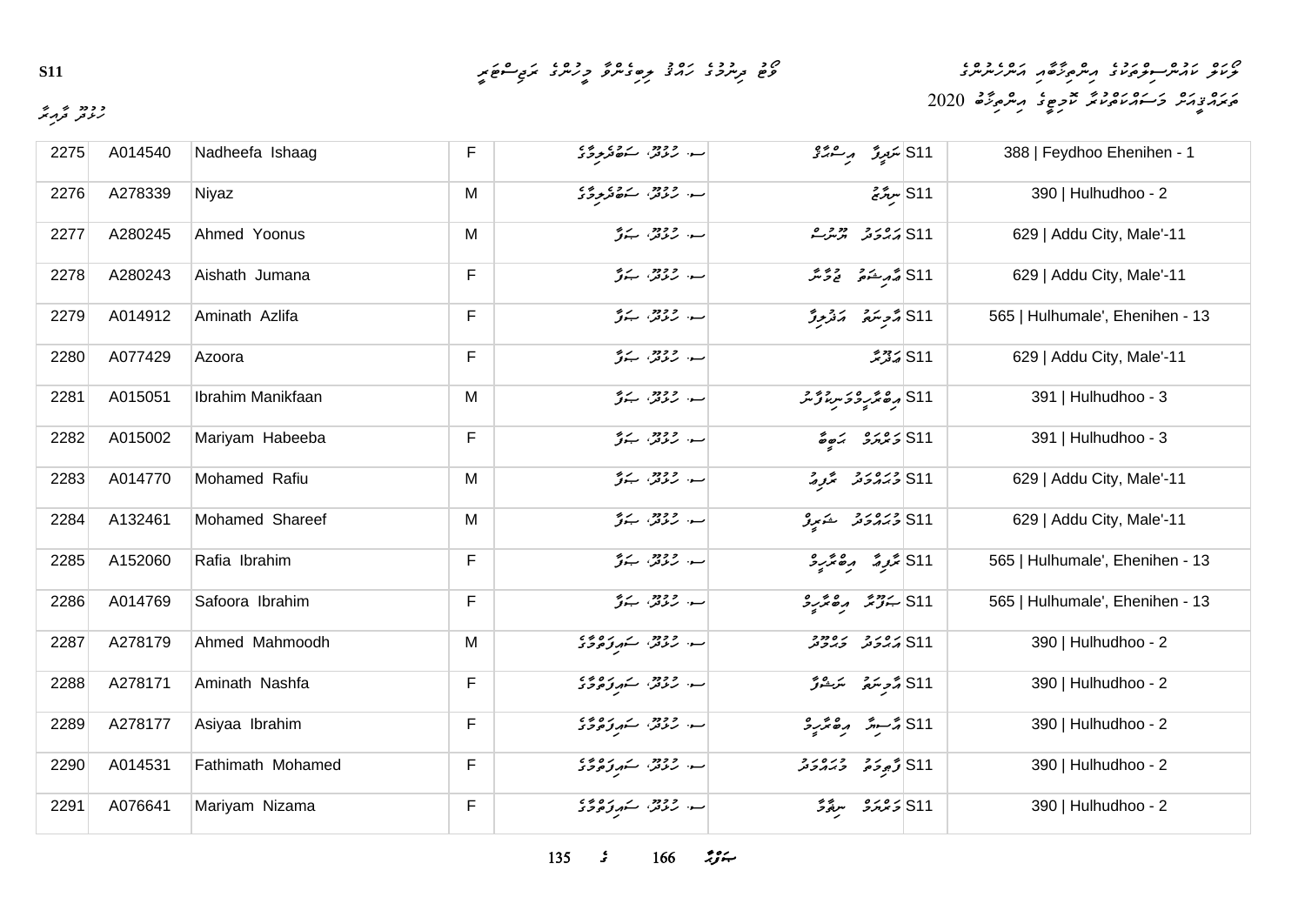*sCw7q7s5w7m< o<n9nOoAw7o< sCq;mAwBoEw7q<m; wBm;vB* م من المسجد المسجد المسجد المسجد المسجد العام 2020<br>مجم*د المسجد المسجد المستجد المسجد المسجد المسجد المسجد المسجد المسجد المسجد المسجد المسجد المسجد المسجد المسجد* 

| 2292 | A014489 | Nizna                     | F | ر د دود د کرده د د د                                   | S11 سرچ مٿر                                    | 390   Hulhudhoo - 2        |
|------|---------|---------------------------|---|--------------------------------------------------------|------------------------------------------------|----------------------------|
| 2293 | A014490 | Sharhooz Ibrahim          | M | ے رودو کے دورہ                                         | S11 شەمرىنر م <i>ەھگرى</i> ۋ                   | 390   Hulhudhoo - 2        |
| 2294 | A036430 | Ali Faris Mohamed         | M | ر د د دود د د د د د د د                                | S11 كەبو گەبرىش <i>3 دەرەت</i> ر               | 543   Addu City, Male' - 1 |
| 2295 | A036014 | Fariyal Ali               | F | ( د د دود . د د د د د د د<br>  سه روس استوقع و ی       | S11 ت <i>وپردگر م</i> کمی                      | 543   Addu City, Male' - 1 |
| 2296 | A138047 | Fazeena Fauzee            | F | ر دو دو ده ده ده ده ده بر<br>را در کرونس را مسکوهی و ی | S11 توپېتر   ترڅې                              | 543   Addu City, Male' - 1 |
| 2297 | A157075 | Fazly Fauzee              | F | ر دو دو ده ده ده ده ده بر<br>را در کرونس را مسکوهی و ی | S11 ک <sup>ر</sup> چ پ کرچ <sub>پ</sub>        | 543   Addu City, Male' - 1 |
| 2298 | A032093 | Mariyam Niuma             | F | ر د د دود د د ده د د د                                 | S11 كەبىر كىرى بىر ئىستىدىگە                   | 543   Addu City, Male' - 1 |
| 2299 | A051185 | Mizna Fauzee              | F | ر د ودو د روره د د د<br>سه روتر، ستوقع و د             | S11 <sub>حو</sub> چ مگر   تر <i>قرم</i> ي      | 543   Addu City, Male' - 1 |
| 2300 | A073018 | Munnima Fauzee            | F | ر د د دود د د د د د د د                                | S11 ۇشمەۇ <i>ۋەتى</i> م                        | 543   Addu City, Male' - 1 |
| 2301 | A128137 | Mohamed Basheer           | M | سە رودە سەۋە                                           | S11 <i>ڈیزوڈو کانٹی</i> ٹر                     | 389   Hulhudhoo - 1        |
| 2302 | A103755 | Shaazleen Mohamed Basheer | F | سه اروده کرده                                          | S11 ڪُنج <i>جِينگ وُبُرُو ڏُو هُ</i> جُبرُ     | 544   Addu City, Male' - 2 |
| 2303 | A094455 | Ahmed Nizam               | M | ىسە، رىرتى، سەئىر                                      | S11 كەنزى قىر سى <i>نگ</i> ۇ                   | 390   Hulhudhoo - 2        |
| 2304 | A014892 | Aishath Ulya              | F | سار ژوژه کنگ                                           | S11 مَگْرِسْتَمْ مِگْرَمَّرٌ                   | 390   Hulhudhoo - 2        |
| 2305 | A279226 | Anif Ahmed Nizam          | M | ىسە، رىرتى، سەئىر                                      | S11 مُسِدْ مَ <sup>رو</sup> دتر سِيَّ حُ       | 390   Hulhudhoo - 2        |
| 2306 | A381492 | Aishath Leen Haneef       | F | ے۔ روود کے مرموری                                      | S11 مُگرِيسَمَ مِيسْ بَسِيدٌ                   | 390   Hulhudhoo - 2        |
| 2307 | A014570 | Fathimath Shaheema        | F | ے۔ رودو کے مرکزی                                       | S11 <i>وَّج</i> وحَمَّ صَدَرِحَّ               | 390   Hulhudhoo - 2        |
| 2308 | A328494 | Khalaf Abdulla Saaid      | M | ے۔ روود کے مرموری                                      | S11 تَرَحَرُوْ صَرْحَةَ اللّهِ كَفَرَسَةَ مِنْ | 543   Addu City, Male' - 1 |

 $136$  *s*  $\frac{2}{3}$  **166** *n***<sub>3</sub>** *n*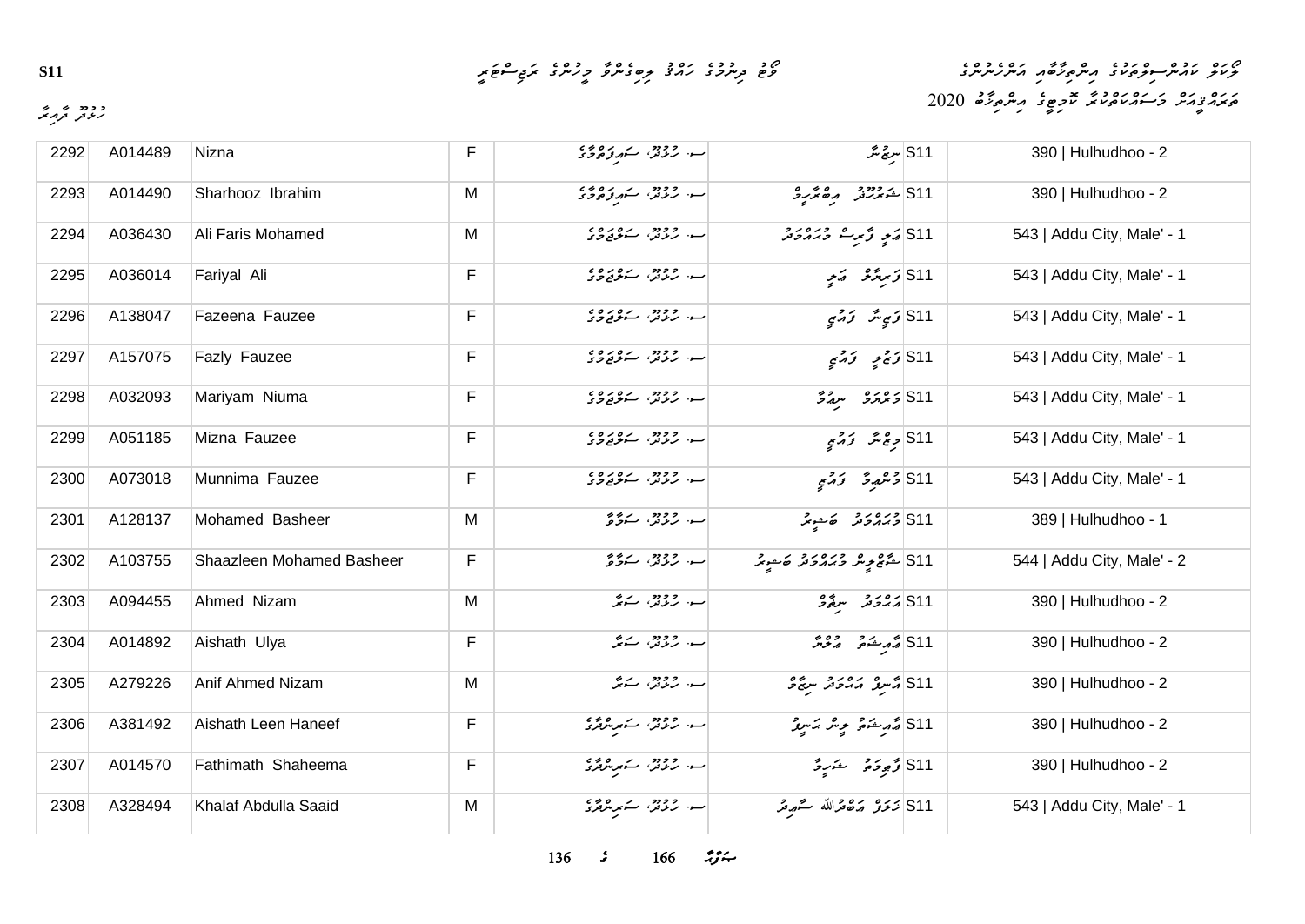*sCw7q7s5w7m< o<n9nOoAw7o< sCq;mAwBoEw7q<m; wBm;vB* م من المرة المرة المرة المرجع المرجع في المركبة 2020<br>مجم*د المريض المربوط المربع المرجع في المراجع المركبة* 

| 2309 | A014515 | Mariyam Shaama              | F           | ر د ود دره ده ود و<br>سه روتر، سکیرس | S11 كەمەر ئىسى ئىسى                              | 543   Addu City, Male' - 1 |
|------|---------|-----------------------------|-------------|--------------------------------------|--------------------------------------------------|----------------------------|
| 2310 | A076466 | Mohamed Shibath             | M           | ر د دود که ده ده د                   | S11 <i>وُبَرُودُو بِ جوھُو</i>                   | 543   Addu City, Male' - 1 |
| 2311 | A032428 | Ahmed Magsoom               | M           | سه رودو، سوه برج                     | S11 كەبروتىر كەبىي يوم                           | 544   Addu City, Male' - 2 |
| 2312 | A279309 | Fathimath Sajwa Ibrahim     | $\mathsf F$ | سه رودو، سوه بوج                     | S11 زُّەپرە ئەسقۇ مەھەر بۇ                       | 389   Hulhudhoo - 1        |
| 2313 | A073638 | Mohamed Saleem              | M           | سه دودو.<br>سه روتر، سوه برج         | S11 <i>دېزونتى ستو</i> د                         | 544   Addu City, Male' - 2 |
| 2314 | A060502 | Nasooha Saleem              | $\mathsf F$ | ے دودو، سوھ ہوچ                      | S11 مَرْيَتِيْرٌ مَعْرِوْ                        | 544   Addu City, Male' - 2 |
| 2315 | A055108 | Khalida Hussain             | F           | ب دوده سوسکه د                       | S11  رَّمِيمٌ مَ مُسَم <i>َّدٍ مَّرْ</i>         | 544   Addu City, Male' - 2 |
| 2316 | A152039 | Ahmed Mashood               | M           | سه رودو سوه م                        | S11 كەبرو كەش <i>ەدە</i>                         | 544   Addu City, Male' - 2 |
| 2317 | A021818 | Ahmed Shafeeg               | M           | سه رودو سوه د                        | S11 كەشكەقمە سى <i>كەنى</i> تۇ                   | 389   Hulhudhoo - 1        |
| 2318 | A014877 | Fathimath Nasira            | F           | سه دودو سوه د                        | S11  <i>وتجوحة متن</i> سو <i>مت</i>              | 389   Hulhudhoo - 1        |
| 2319 | A014987 | Maimoona Shafeeg            | F           | ے رودو سور                           | S11 ك <i>ۆم</i> ەتخىگر ش <i>كۇ</i> تۇ            | 389   Hulhudhoo - 1        |
| 2320 | A014989 | Mohamed Mausoom             | M           | سه رحوفه سوه د                       | S11 <i>בניסי</i> ד בה- <del>י</del> כ            | 544   Addu City, Male' - 2 |
| 2321 | A279947 | <b>Mohamed Ahzam Shuaib</b> | M           | ے رودو سور                           | S11 وبرورو بروره شهره                            | 544   Addu City, Male' - 2 |
| 2322 | A014903 | Nazhath Shafeeg             | F           | سه رودود سوه د<br>  سه رودن سوه د    | S11 سَرَيْحَرَمْ شَمَوِيْرَ                      | 389   Hulhudhoo - 1        |
| 2323 | A051280 | Zeenath Shafeeq             | F           | سه رودو سوړ                          | S11 <sub>م</sub> ېرى <i>ڭى شۆپى<sup>تى</sup></i> | 544   Addu City, Male' - 2 |
| 2324 | A340449 | Abdulla Nasheel             | M           | سه رودو در ۲۵۵                       | S11 كەھەراللە   سرىنىوقر                         | 390   Hulhudhoo - 2        |
| 2325 | A274642 | Aishath Sharufa             | F           | سه دود.<br>سه روتر، سود و            | S11 مەم شىم ئىستىمىز                             | 543   Addu City, Male' - 1 |

 $137$  **s**  $166$  *n***<sub>y</sub>** $\leq$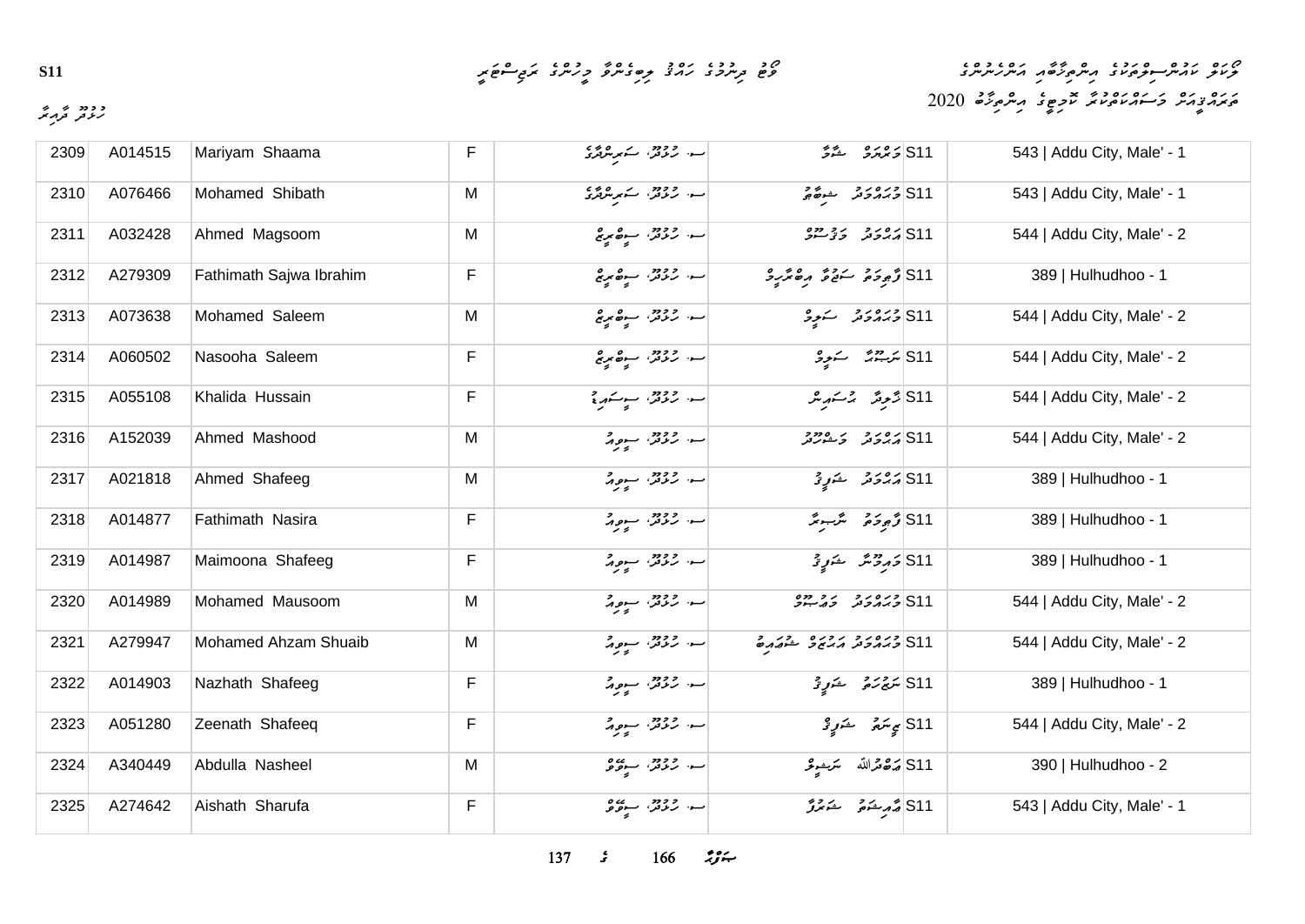*sCw7q7s5w7m< o<n9nOoAw7o< sCq;mAwBoEw7q<m; wBm;vB* م من المرة المرة المرة المرجع المرجع في المركبة 2020<br>مجم*د المريض المربوط المربع المرجع في المراجع المركبة* 

|  | シージ つうつ     |  |
|--|-------------|--|
|  | زغنمر ترومه |  |

| 2326 | A279190 | Ali Nahdhaan        | M            | ے رودہ ہے و                         | S11 <i>ړَ په سَرُن</i> گرنگر                                 | 543   Addu City, Male' - 1    |
|------|---------|---------------------|--------------|-------------------------------------|--------------------------------------------------------------|-------------------------------|
| 2327 | A274651 | Fathimath Shazna    | $\mathsf{F}$ | سه دودو ده و                        | S11 تَ <i>وْجِرْحَمْ</i> شَوَيْرَ مَّرْ                      | 390   Hulhudhoo - 2           |
| 2328 | A014887 | Hussain Mohamed     | M            | سه دودو.<br>سه روتو، سود و          | S11 يُرْسَمَ مِنْ وَبَرْدُوتَر                               | 390   Hulhudhoo - 2           |
| 2329 | A274639 | Ibrahim Samah       | M            | سه دودو ده و                        | S11 <sub>مو</sub> ھ <i>مگرد</i> و سکو <i>ن</i> ڈ             | 390   Hulhudhoo - 2           |
| 2330 | A274655 | Mohamed Sameen      | M            | ے۔ ووود ے ہ                         | S11  <i>ڈیزہ بحقہ</i> س <i>ے <sub>ت</sub>و</i> یٹر           | 390   Hulhudhoo - 2           |
| 2331 | A014204 | Soodha Hussain      | F            | سه دودو.<br>سه روتو، سود و          | S11 كے تھ پر شەرىئىل                                         | 390   Hulhudhoo - 2           |
| 2332 | A274659 | Ahmed Anaan Waheed  | M            | ے دوود سیسر کے دور                  | S11 كەبروتر كەنترىتر <i>كەب</i> ەتر                          | 543   Addu City, Male' - 1    |
| 2333 | A336006 | Aishath Liva        | F            | ر د د دود.<br>سه رنوش سه سر سه بروی | S11 مَگْرِسْتَمْ مِرَّ                                       | 390   Hulhudhoo - 2           |
| 2334 | A279185 | Aminath Amna Waheed | F            | سه دودو.<br>سه روود سپسه سومروی     | S11 مُ <i>جِسَعْہ</i> مَ <sup>و</sup> سُّر مَ <i>بِي</i> تْر | 390   Hulhudhoo - 2           |
| 2335 | A027659 | Asim Hussain        | M            | سه رودو سوسره سومروی                | S11 \$سوى - يركنهرينز                                        | 390   Hulhudhoo - 2           |
| 2336 | A274515 | Asiya Hussain       | F            | ے دودہ سیسر مشتروی                  | S11 ۾ سبھ برڪ <i>م</i> بھ                                    | 567   Villimale' Ehenihen - 2 |
| 2337 | A016906 | Azuma Hussain       | F            | ے دودہ سیسر کے دور                  | S11 كەنب <i>وڭ بى</i> شەھر                                   | 390   Hulhudhoo - 2           |
| 2338 | A373925 | Azzam Ali           | M            | ر د د دود.<br>سه رنوش سه سر سه بروی | S11 <i>مَ، مُنَّوَّة مَ</i> حِ                               | 543   Addu City, Male' - 1    |
| 2339 | A154685 | Fathimath Nuha Ali  | F            | سه دودو.<br>سه روود سپسه سومروی     | S11 <i>وُّجِ دَمَّةَ</i> مَرَّبَّہُ مَرَ مِ                  | 390   Hulhudhoo - 2           |
| 2340 | A274652 | Hassan Thahuseen    | M            | ے دورہ سیسر کے دور                  | S11 ئەسەنلەر ب <sub>ە</sub> يزىس <sub>و</sub> شر             | 390   Hulhudhoo - 2           |
| 2341 | A279188 | Ibrahim Alzam Ali   | M            | ر د دود.<br>د روند، سوسه سومروی     | S11 <sub>م</sub> ەنگرىزى مەدىنى كەير                         | 543   Addu City, Male' - 1    |
| 2342 | A274517 | Mariyam Razaana     | F            | ے دودہ سیسر کے دور                  | S11 كەندىرى ئەيجەنگە                                         | 390   Hulhudhoo - 2           |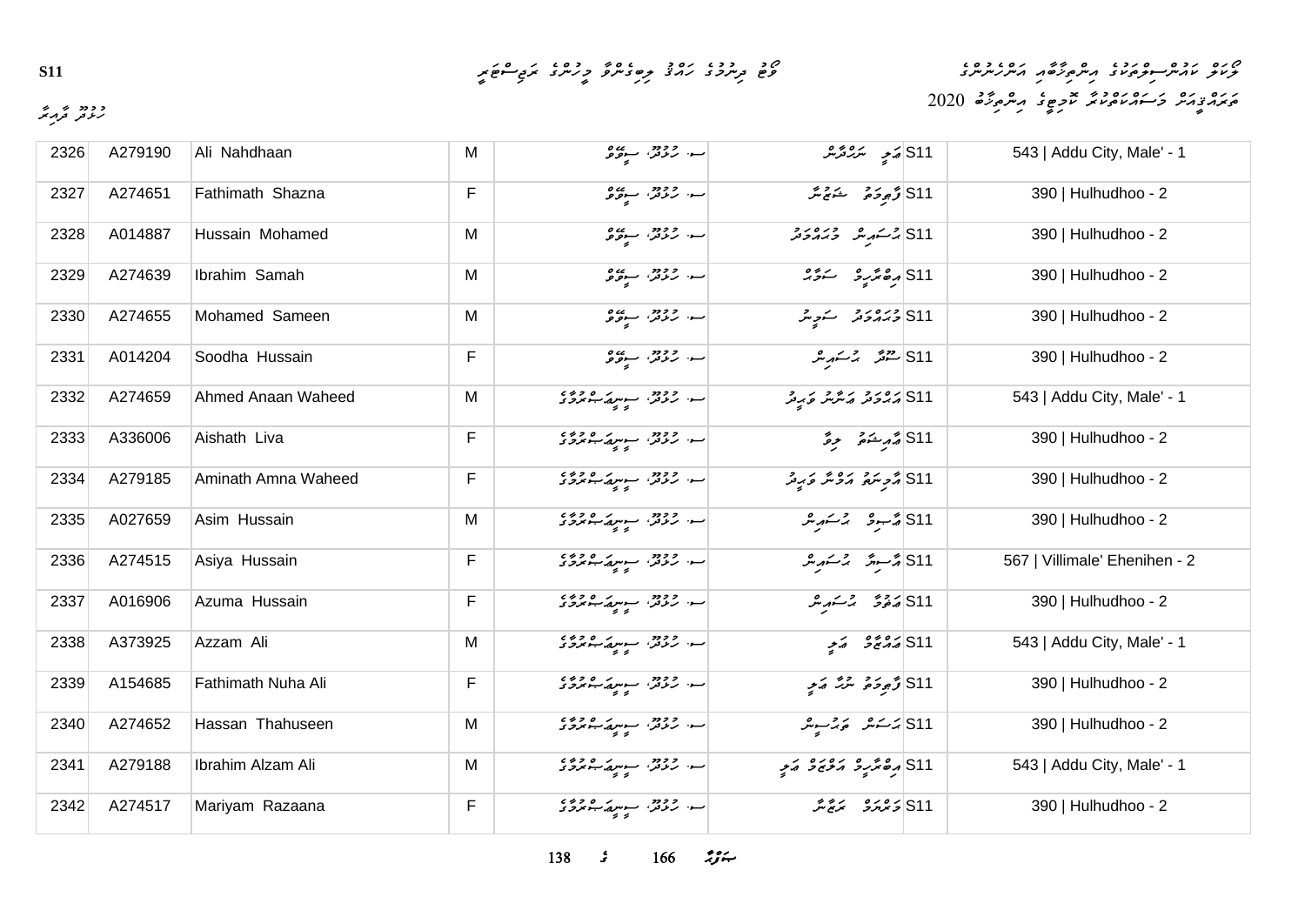*sCw7q7s5w7m< o<n9nOoAw7o< sCq;mAwBoEw7q<m; wBm;vB* م من المرة المرة المرة المرجع المرجع في المركبة 2020<br>مجم*د المريض المربوط المربع المرجع في المراجع المركبة* 

| 2343 | A350567 | Mohamed Fazal              | M | ے رودہ سیریر سوری  | S11  <i>وُبَہُ دُوَمَہ وَسَوْ</i>                      | 543   Addu City, Male' - 1 |
|------|---------|----------------------------|---|--------------------|--------------------------------------------------------|----------------------------|
| 2344 | A131630 | Mohamed Jailam             | M | سه دوده سوسه شوروی | S11 <i>وُبَرُوْدَوْ</i> يَ <i>مِرْدَوْ</i>             | 390   Hulhudhoo - 2        |
| 2345 | A026403 | Mohamed Saalim Bin Hussain | M |                    | S11 در دور گروه حاش بر کرد شهر است مردن سایپر کرده د   | 543   Addu City, Male' - 1 |
| 2346 | A014256 | Rashaad Hussain            | M | ے رودو سوسر کر دور | S11 ىزىشقى - يرىسىرى <i>ش</i>                          | 543   Addu City, Male' - 1 |
| 2347 | A014355 | Sadhma Hussain             | F | ے دودہ سیسر کے دور | S11 جۇنۇ ئەسىرى <i>گە</i>                              | 543   Addu City, Male' - 1 |
| 2348 | A156913 | Sofwaan Jamaal             | M | ے دودہ سیسر کے دور | S11 بىز <i>ۇش يۇۋ</i>                                  | 543   Addu City, Male' - 1 |
| 2349 | A279205 | Ibrahim Hisan              | M | ے دورہ سوسری       | S11 مەھ <i>ئۇرۇ بە</i> شكە                             | 117   B. Kihaadhoo - 1     |
| 2350 | A277127 | Mohamed Zuhair             | M | ے۔ رودو سوسکسی     | S11 <i>جەممى تەرەپى</i> ج                              | 391   Hulhudhoo - 3        |
| 2351 | A014556 | Abdulla Mahzoon            | M | ے رودو کے مورود    | S11 كەھەتراللە <i>خەن قەرە</i>                         | 390   Hulhudhoo - 2        |
| 2352 | A040129 | Ahmed Mahzoon              | M | ے وقع سوسکسی دی    | S11 كەبرو كەبدە ھە                                     | 119   B. Dharavandhoo - 1  |
| 2353 | A034998 | Ali Mahzoon                | M | ے وقوم سوسکھوی     | S11   كەبىي كەيمىيىتىلىك                               | 390   Hulhudhoo - 2        |
| 2354 | A277623 | Aminath Dhie               | F | ے رودہ کے مورد     | S11 مَّ <sub>ح</sub> ِ سَمَّ مِرْمَّ                   | 390   Hulhudhoo - 2        |
| 2355 | A277658 | Aminath Izdhiha Rushdy     | F | ب دودو سوت ده ده   | S11 مَرْحِ سَرَةَ مِنْ جَمَعِيرَ مَرْتَ مِنْ مِنْ مِنْ | 543   Addu City, Male' - 1 |
| 2356 | A014599 | Fainaz                     | F | ے رودو کے مورود    | S11 ئوم مىتى چ                                         | 543   Addu City, Male' - 1 |
| 2357 | A119973 | Fathimath Mahzoon          | F | ے رودو کے موس      | S11 ز <sub>ن</sub> وژم دروه م                          | 543   Addu City, Male' - 1 |
| 2358 | A014548 | Hawwa Mahzoon              | F | ے رودو کے مورود    | S11 بروژ <sub>خ</sub> روده                             | 390   Hulhudhoo - 2        |
| 2359 | A021809 | Hussain Zaeem              | M | ے رودو کے مورود    | S11 بڑے پر بھ پھر تھ                                   | 235   AA. Thoddoo - 2      |

*139 sC 166 nNw?mS*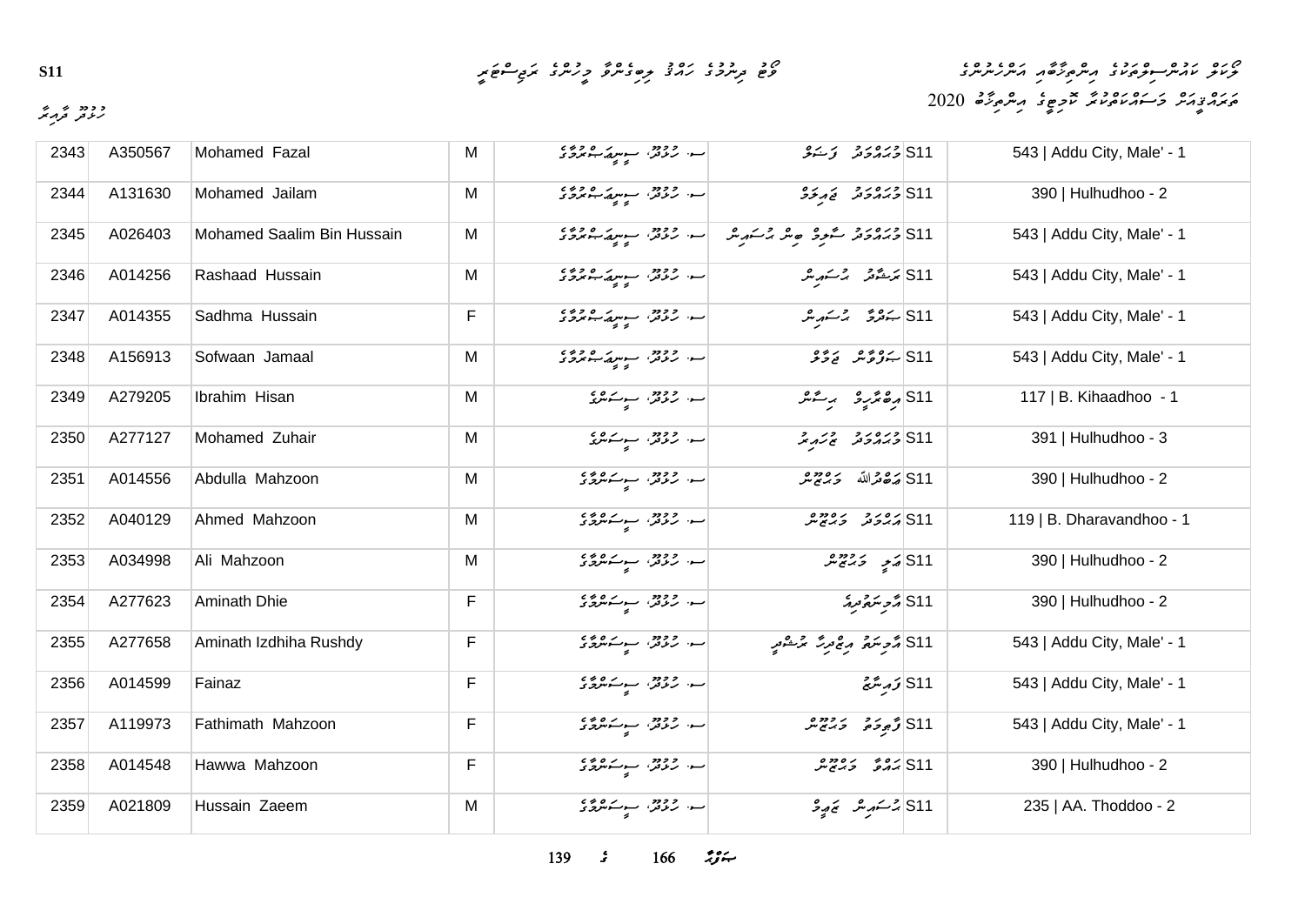*sCw7q7s5w7m< o<n9nOoAw7o< sCq;mAwBoEw7q<m; wBm;vB* م من المسجد المسجد المسجد المسجد المسجد العام 2020<br>مجم*د المسجد المسجد المستجد المسجد المسجد المسجد المسجد المسجد المسجد المسجد المسجد المسجد المسجد المسجد المسجد* 

| 2360 | A111824 | Ibrahim Zameer          | M           | ے رود سوے دی                                               | S11 م <i>وڭ ئۇچ ئىچى</i> تى                         | 543   Addu City, Male' - 1 |
|------|---------|-------------------------|-------------|------------------------------------------------------------|-----------------------------------------------------|----------------------------|
| 2361 | A373608 | Jihan Arif              | M           | ے رودو کے مورد                                             | S11 م <sub>ح</sub> رثر گ <sub>ە م</sub> ور          | 543   Addu City, Male' - 1 |
| 2362 | A277660 | Juman Arif              | M           | ے رودہ سوسکیوی                                             | S11 ئ <sub>ے ت</sub> ح شر محمد تر                   | 543   Addu City, Male' - 1 |
| 2363 | A014470 | Khadheeja Mahzoon       | F           | ے رودو کے مورود                                            | S11 كَرْمَرِيعٌ - كَرْكَبِيْ شَ                     | 543   Addu City, Male' - 1 |
| 2364 | A070258 | Mariyam Abdulla Mahzoon | F           | سه رودو سوسکسروی                                           | S11 ئەمرە مەھىراللە ئەم مەھ                         | 543   Addu City, Male' - 1 |
| 2365 | A079399 | Moosa Mahzoon           | M           | ے رود بے شرور                                              | S11 تۇشقە ئەترىپىتىر                                | 390   Hulhudhoo - 2        |
| 2366 | A014564 | Nihaama Abdulla Mahzoon | F           | سه روده سوسکیږی                                            | S11 سر <i>برڈڈ م</i> ہ مراللہ ت <i>ی م</i> وج م     | 543   Addu City, Male' - 1 |
| 2367 | A102846 | Ahmed Naashid           | M           | ب رودو عوده علم                                            | S11   <i>دَرْدُوَ</i> تْرِ - سَّرْسُوتْر            | 390   Hulhudhoo - 2        |
| 2368 | A133081 | Aishath Nashida         | F           | ے۔ روود ے ور و<br>ے۔ رونر، سوگھ س                          | S11 <i>مَدَّم</i> رِ مَدَمَّة مَّرْسُومَّ <i>رٌ</i> | 543   Addu City, Male' - 1 |
| 2369 | A014957 | Aminath Nahla           | $\mathsf F$ | سە رودە سەھ ھەر                                            | S11 أُمُّ مِ سَمَّةً مَسَرَّحُ                      | 390   Hulhudhoo - 2        |
| 2370 | A014958 | Fathimath Nabaha        | F           | ے دورہ ےورو                                                | S11 زُّەب <i>ەد ئەستەڭ</i>                          | 390   Hulhudhoo - 2        |
| 2371 | A021820 | Hassan Futhaa           | M           |                                                            | S11 ئەستەتلەتمۇ                                     | 390   Hulhudhoo - 2        |
| 2372 | A279369 | Ibrahim Salmy           | M           | ے رودوں کے وار م                                           | S11 پ <i>رڇپڙي سکو<sub>جي</sub></i>                 | 390   Hulhudhoo - 2        |
| 2373 | A279525 | Mahin Hassan            | F           | ے۔ روود ےور و<br>ے۔ رونز، سوگھ س                           | S11 محمر میر بر بر میر<br>پ                         | 390   Hulhudhoo - 2        |
| 2374 | A279524 | Malha Hassan            | F           | ر دو دور ده ده در محمد برای است.<br>سوء الریزی در سکوه کار | S11 كەنى ئەسىر بىر                                  | 390   Hulhudhoo - 2        |
| 2375 | A071713 | Mohamed Rasheed         | M           | ے۔ روود ےوے م                                              | S11 <i>وُبَرُوْدَوْ پَرَجِ</i> يْرَ                 | 543   Addu City, Male' - 1 |
| 2376 | A279533 | Ahmed Munsif            | M           | ے۔ زنویق کے پگر                                            | S11 كەردى ئەشبەتى                                   | 391   Hulhudhoo - 3        |

*140 s 166 <i>n*<sub>2</sub> *n*<sub>2</sub> *n*<sub>2</sub> *n*<sub>2</sub> *n*<sub>2</sub> *n*<sub>2</sub> *n*<sub>2</sub> *n*<sub>2</sub> *n*<sub>2</sub> *n*<sub>2</sub> *n*<sub>2</sub> *n*<sub>2</sub> *n*<sub>2</sub> *n*<sub>2</sub> *n*<sub>2</sub> *n*<sub>2</sub> *n*<sub>2</sub> *n*<sub>2</sub> *n*<sub>2</sub> *n*<sub>2</sub> *n*<sub>2</sub> *n*<sub>2</sub> *n*<sub>2</sub> *n*<sub>2</sub> *n*<sub>2</sub> *n*<sub>2</sub> *n*<sub>2</sub> *n*<sub>2</sub> *n*<sub>2</sub>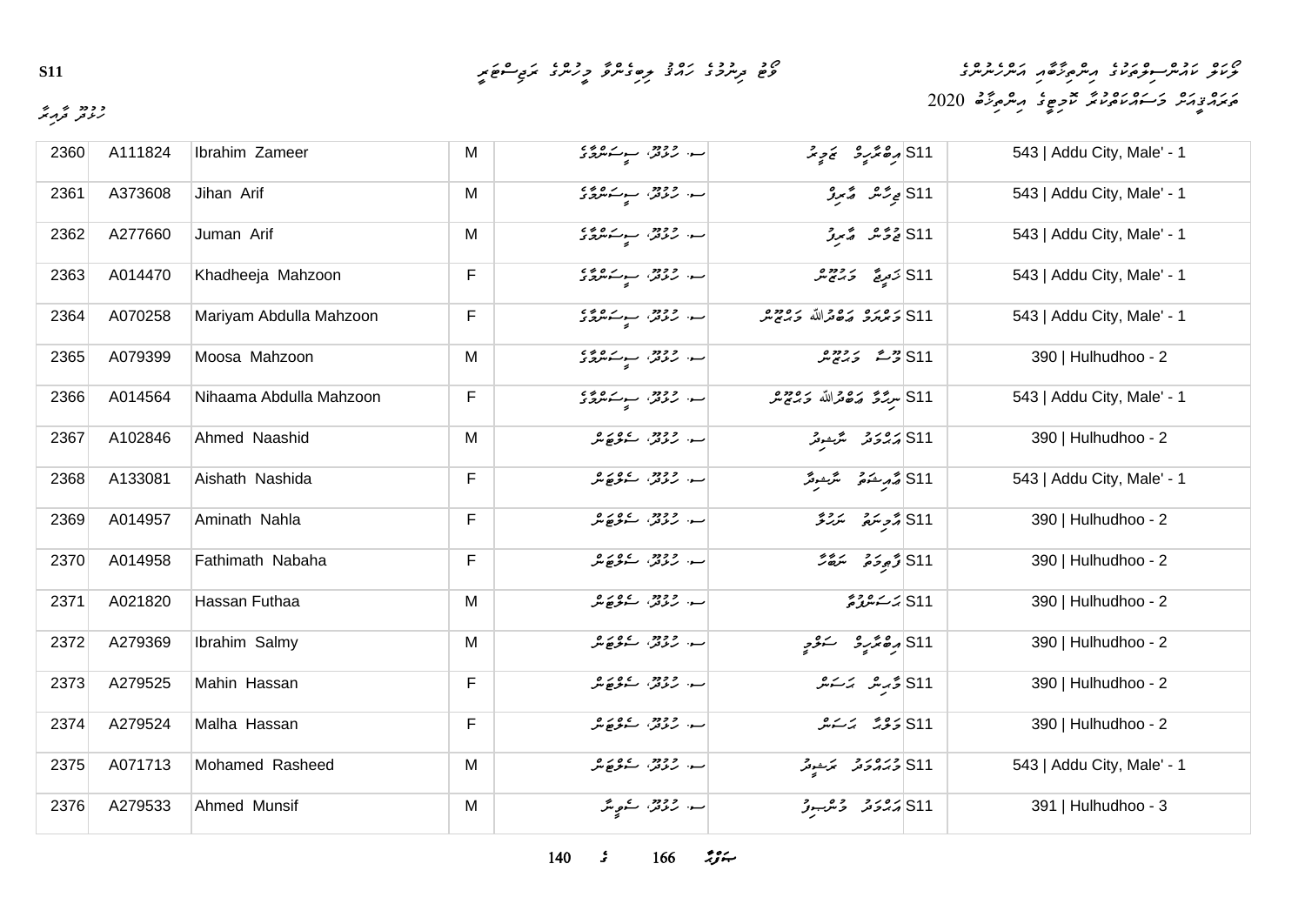*sCw7q7s5w7m< o<n9nOoAw7o< sCq;mAwBoEw7q<m; wBm;vB* م من المسجد المسجد المسجد المسجد المسجد العام 2020<br>مجم*د المسجد المسجد المستجد المسجد المسجد المسجد المسجد المسجد المسجد المسجد المسجد المسجد المسجد المسجد المسجد* 

| 2377 | A268540 | Ahmed Zaneef               | M           | ے زرقرمی کے پر مگر               | S11  رَرْدَدَتْرَ    نَرَسِيزٌ        | 391   Hulhudhoo - 3        |
|------|---------|----------------------------|-------------|----------------------------------|---------------------------------------|----------------------------|
| 2378 | A279532 | Azzan Mohamed              | M           | ے۔ رووژ، ڪوپٽر                   | S11 كەنگەش <i>دىمەدى</i> ر            | 391   Hulhudhoo - 3        |
| 2379 | A347252 | Mariyam Shaanath           | F           | ے دووو عوش                       | S11 كەنگەر ئەھمىتى ئىشكە              | 391   Hulhudhoo - 3        |
| 2380 | A075077 | Mohamed Abdulla            | M           | ے دودہ عویڈ                      | S11 تر بروبر بره ترالله               | 391   Hulhudhoo - 3        |
| 2381 | A319494 | Zaffa Mohamed              | F           | ___ رودون سکوپسگر                | S11 ىن قىر ئەر ئەر ئە                 | 391   Hulhudhoo - 3        |
| 2382 | A271836 | <b>Ahmed Micheal Ramiz</b> | M           | ے۔ روود شکھ سکرتری               | S11 كەندى تەرىپ گەرىج                 | 544   Addu City, Male' - 2 |
| 2383 | A045227 | Mohamed Ramiz              | M           | سه رودو دره مرد و                | S11  <i>وبروونز بڑ<sub>ج</sub></i> یج | 544   Addu City, Male' - 2 |
| 2384 | A025100 | Mohamed Shiyam             | M           | سه رودو دره در د                 | S11 <i>دېزونو خوڅ</i> و               | 544   Addu City, Male' - 2 |
| 2385 | A140651 | Abdulla Alzam              | M           | سه وودد شده                      | S11 مَەھْتَراللە مَ <i>مْوَىنى</i>    | 629   Addu City, Male'-11  |
| 2386 | A148875 | Ahmed Shazeel              | M           | ر د دود د ده و د م               | S11 كەندى قىرىمى ئىستىر ئى            | 629   Addu City, Male'-11  |
| 2387 | A158928 | Aminath Zulalath           | $\mathsf F$ | ے۔ خروج کے م                     | S11 مَّ مِسَمَّى مِحْمَوْمَ           | 629   Addu City, Male'-11  |
| 2388 | A070991 | Mariyam Abdul Razzaq       | $\mathsf F$ | سه وود چه په                     | S11 ره ره ده به ده ده و د             | 629   Addu City, Male'-11  |
| 2389 | A070990 | Mohamed Shazeel            | M           | سە رودە شەھ                      | S11 <i>ۇنزۇدۇ شىي ۋ</i>               | 629   Addu City, Male'-11  |
| 2390 | A068675 | Shama Rafeeq               | F           | سه ووده شوه                      | S11 شىرى تر <i>وپى</i>                | 391   Hulhudhoo - 3        |
| 2391 | A148874 | Shazeela Rafeeq            | $\mathsf F$ | ر د دود د ده و د م               | S11 شوپۇ تر <i>وپ</i> ۇ               | 629   Addu City, Male'-11  |
| 2392 | A063623 | Shazna Rafeeq              | F           | ر د دود د ۹۵۹<br>ر د روتور، مشوع | S11 ڪنرگر <i>مروِ</i> تر              | 629   Addu City, Male'-11  |
| 2393 | A014375 | Ahmed Shifaz               | M           | سە رودو پەەر ھ                   | S11 كەش <b>كەتى</b> ھور <i>گى</i> ئى  | 390   Hulhudhoo - 2        |

*141 sC 166 nNw?mS*

و و *ه به بر*<br>رنو تر <sub>م</sub>ر بر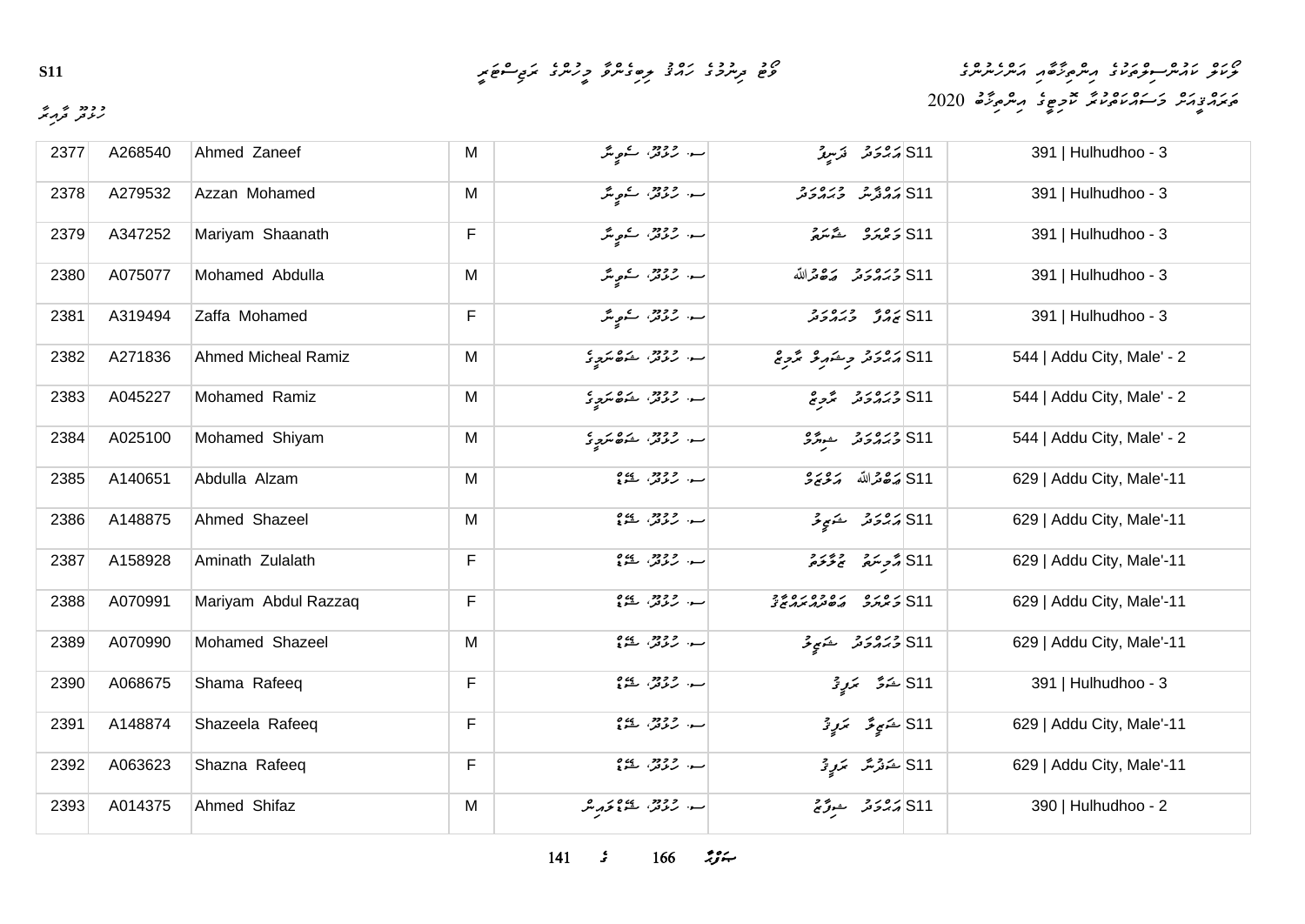*sCw7q7s5w7m< o<n9nOoAw7o< sCq;mAwBoEw7q<m; wBm;vB* م من المرة المرة المرة المرجع المراجع المراجع المراجع المراجع المراجع المراجع المراجع المراجع المراجع المراجع<br>مرين المراجع المراجع المرجع المراجع المراجع المراجع المراجع المراجع المراجع المراجع المراجع المراجع المراجع ال

|  | $\rightarrow$ $\rightarrow$ $\rightarrow$ $\rightarrow$ $\rightarrow$ |
|--|-----------------------------------------------------------------------|
|  | ر د در مرد بر                                                         |
|  |                                                                       |

| 2394 | A014231 | Aishath Azeeza          | $\mathsf F$  | ے رودو سے وکرمیں                                  | S11 مۇم شىم قىم ئەتقى                       | 390   Hulhudhoo - 2              |
|------|---------|-------------------------|--------------|---------------------------------------------------|---------------------------------------------|----------------------------------|
| 2395 | A272914 | Ali Ilaj                | M            | سە رودو سەھ ئەربىر                                | S11 كەمچە   م <sub>ۇ</sub> تۇق <sub>ە</sub> | 390   Hulhudhoo - 2              |
| 2396 | A272911 | Ibrahim Shibaah         | M            | ب دود په وړ په کر                                 | S11 مەھم <i>گىر ئىشىھى</i> گە               | 390   Hulhudhoo - 2              |
| 2397 | A026823 | Mohamed Didi            | M            | سار رودو سکاه کار میگر                            | S11 <i>ڈ ترو تر</i> ور پر                   | 390   Hulhudhoo - 2              |
| 2398 | A122871 | Shiyaza Mohamed Didi    | $\mathsf{F}$ | ے رودہ گے وکہ مگر                                 | S11 خىنزىتى <i>مەندە ترىپرى</i> ر           | 543   Addu City, Male' - 1       |
| 2399 | A065865 | Ali Shifaq              | M            | سە رودە خەرسەرى بەگ                               | S11  رَمِ حرَّرٌ وَ                         | 120   B. Maalhos - 1             |
| 2400 | A122011 | Hussain Shifnan         | M            | ے رودوں خور سر شروع گ                             | S11 پرستمبر شور شرید                        | 391   Hulhudhoo - 3              |
| 2401 | A015003 | Mohamed Wajeeh          | M            | سەر رودۇ، ھەم سرىكرى بوڭر                         | S11 <i>5222 وَيَرَ وَيَ</i>                 | 365   Fuvahmulah Iru Dhekunu - 2 |
| 2402 | A014311 | Shahzana Wajeeh         | $\mathsf{F}$ | ب رودو شهر سر شده و گ                             | S11 خەرجى ئىگە ئىم تەرەپ 2                  | 629   Addu City, Male'-11        |
| 2403 | A279892 | Shina Wajeeh            | F            | ب رودود خور سرس و گر                              | S11  حومدٌ      وَمٍوِرْ                    | 391   Hulhudhoo - 3              |
| 2404 | A280205 | Ahmed Dhaus             | M            | ر د دود. روز ده ده ده<br>روز سونونو بر دور د      | S11 كەبۇبۇقە ئ <i>وڭرىش</i>                 | 629   Addu City, Male'-11        |
| 2405 | A280200 | Ali Yoonus              | M            | ر دودو در ۲۵ دره ۱۶<br>رسه رونل سولوکولایون       | S11   كەبىي قريمى <sup>مى</sup> د           | 629   Addu City, Male'-11        |
| 2406 | A014911 | <b>Fathimath Manike</b> | $\mathsf{F}$ | ر د برود.<br>ر بروتو، سو <i>نوی پر با و ۹</i> ۶   | S11 ۇ <sub>جو</sub> ئەمۇئەبىرىئە            | 391   Hulhudhoo - 3              |
| 2407 | A014768 | Fazleen                 | F            | ر د درود د ده د ۲۵ وروه<br>را درون سونوه برا وروه | S11 توچ م <sub>ح</sub> یثر                  | 460   Srilanka / Colombo - 1     |
| 2408 | A152059 | Mohamed Shibah          | M            | ب رودو. سوء بره ده                                | $2222$ $5222$ $511$                         | 391   Hulhudhoo - 3              |
| 2409 | A058290 | Moosa Manikufan         | M            | ب رودو. بالوگر ۱۶۷۵                               | S11 تۈشكە <i>تەبەتل</i> ەر                  | 391   Hulhudhoo - 3              |
| 2410 | A015001 | Nazleen                 | F            | ر د د د د د د د ده.<br>پ. روس سونوه برد د د د     | S11 ترچم پیر<br>پ                           | 629   Addu City, Male'-11        |

*n*<sup>2</sup> *f s 166 <i><i>n*<sub>3</sub> *i*<sub>s</sub>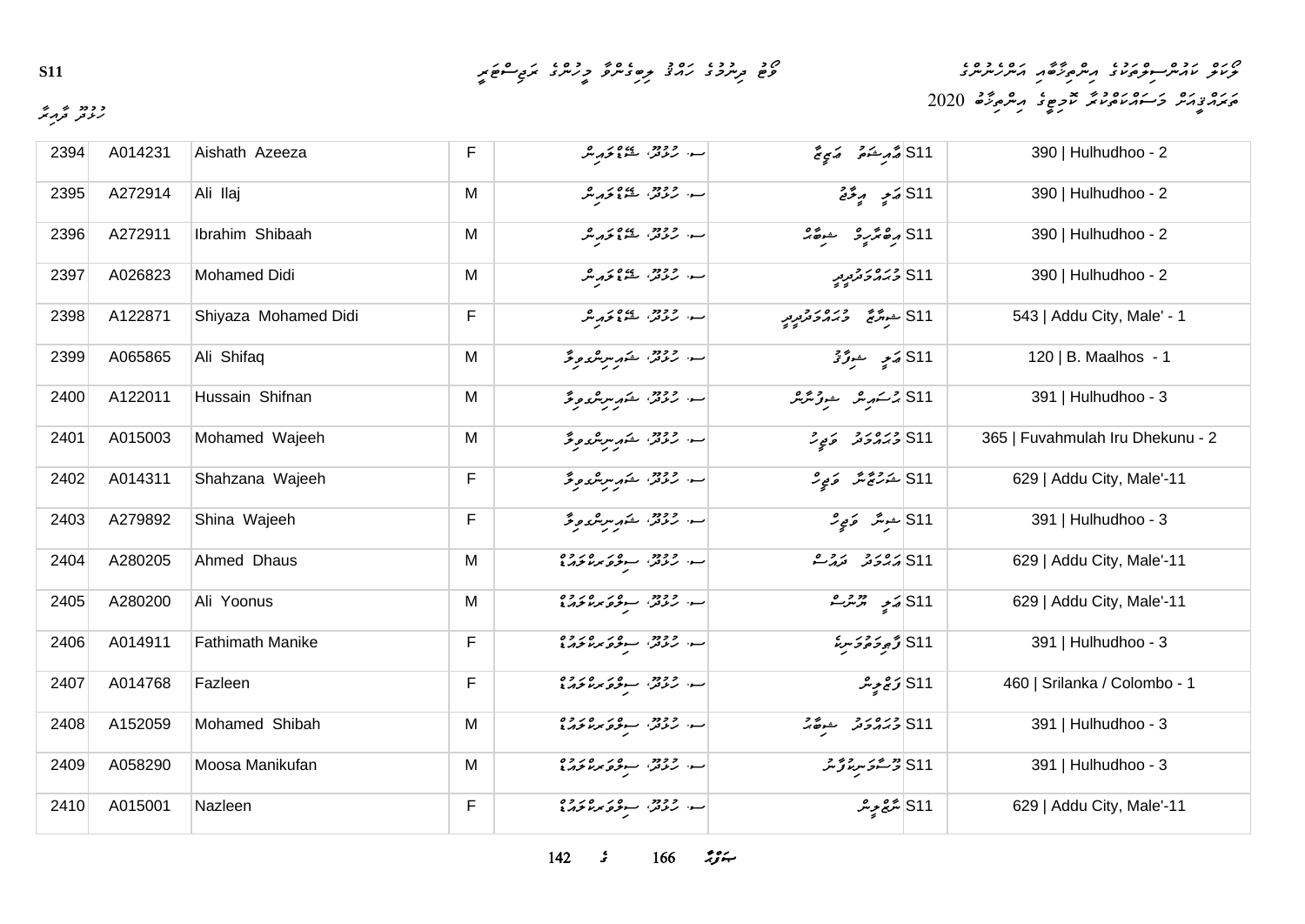*sCw7q7s5w7m< o<n9nOoAw7o< sCq;mAwBoEw7q<m; wBm;vB* م من المرة المرة المرة المرجع المراجع المراجع المراجع المراجع المراجع المراجع المراجع المراجع المراجع المراجع<br>مرين المراجع المراجع المرجع المراجع المراجع المراجع المراجع المراجع المراجع المراجع المراجع المراجع المراجع ال

|  | د دود به پر<br>رنز تر ترمه تر |
|--|-------------------------------|
|  |                               |

| 2411 | A280203 | Shafa Moosa                 | F            | ب دود. سوؤبره دوه                    | S11 ينترق حق ش                                                                                                                                                                                                                   | 629   Addu City, Male'-11  |
|------|---------|-----------------------------|--------------|--------------------------------------|----------------------------------------------------------------------------------------------------------------------------------------------------------------------------------------------------------------------------------|----------------------------|
| 2412 | A152036 | Shazleen                    | F            | ر در دود.<br>سه روتر، سعود برنامور و | S11  ڪُنگي موِيٽر                                                                                                                                                                                                                | 629   Addu City, Male'-11  |
| 2413 | A280962 | <b>Ahmed Thamih Latheef</b> | M            | سەر 232 سىلەر                        | S11 كەبرى تۇر ئۇر ئۇرۇ                                                                                                                                                                                                           | 389   Hulhudhoo - 1        |
| 2414 | A014181 | Ali Anwar                   | M            | سەر 232° سومىرىنى                    | S11 <i>ھَ جِه مَسْعَ</i> مَّر                                                                                                                                                                                                    | 389   Hulhudhoo - 1        |
| 2415 | A279082 | Haathim Ali Anwar           | M            | سە زىرقە سومىرىيە                    | S11 تَرْمُوط <i>مَيْ مَسْعَ</i> مْ                                                                                                                                                                                               | 389   Hulhudhoo - 1        |
| 2416 | A279085 | Salman Ali Anwar            | M            | سەر 222° سومىرىيە                    | S11  سَوْدَّشْ مَ <sub>حْ</sub> مَسْعَ <b>َ</b>                                                                                                                                                                                  | 389   Hulhudhoo - 1        |
| 2417 | A057026 | Usama Ali Anwar             | M            | سە زىرقە سىنكرىنى                    | S11 پر شهر په ټر پر پر پر مختلف مختلف مختلف مختلف مختلف مختلف او بر او پر مختلف مختلف او مختلف کار مختلف کار م<br>مختلف مختلف مختلف مختلف مختلف مختلف مختلف مختلف مختلف مختلف مختلف مختلف مختلف مختلف مختلف مختلف مختلف مختلف مخ | 126   B. Thulhaadhoo - 3   |
| 2418 | A076740 | Dhiyana Ali Didi            | F            | سه دودو سور ده ده                    | S11 میرترنٹر کے یوپیریر                                                                                                                                                                                                          | 543   Addu City, Male' - 1 |
| 2419 | A056760 | Faiza Mohamed               | $\mathsf F$  | - دودو سود ده وه د                   | S11 ۇربى ئەممەدىر                                                                                                                                                                                                                | 543   Addu City, Male' - 1 |
| 2420 | A147177 | Fathimath Raya Ibrahim      | F            | سه دودو سود ده ده.<br>سه رونس        | S11 زُوِرَهُ بَرُّهُ وِصْبُرِدْ                                                                                                                                                                                                  | 543   Addu City, Male' - 1 |
| 2421 | A076772 | Hawwa Zahira                | $\mathsf F$  |                                      | S11 بَرْدْرٌ گَمْ بِرَّ                                                                                                                                                                                                          | 543   Addu City, Male' - 1 |
| 2422 | A066801 | Mohamed Rafiu               | M            | سه رودد. سهر بردوی                   | S11  <i>وُبَرُوْدَوْ بُرُوِهُ</i>                                                                                                                                                                                                | 543   Addu City, Male' - 1 |
| 2423 | A026283 | Musthafa Mohamed            | M            | سه رودد. سهر بردوی                   | S11 ۋەربۇ دىرەرد                                                                                                                                                                                                                 | 390   Hulhudhoo - 2        |
| 2424 | A082927 | Siyana Ali Didi             | $\mathsf{F}$ |                                      | S11 س <i>برگر کم</i> ومیں                                                                                                                                                                                                        | 145   K. Kaashidhoo - 2    |
| 2425 | A279736 | Fathmath Latheef            | F            | ب رود من مقدمة                       | S11 گ <sub>رگ</sub> ورَ تھ تھور گا                                                                                                                                                                                               | 629   Addu City, Male'-11  |
| 2426 | A014865 | Hassan Latheef              | M            | ب رود من ها                          | S11   پرسٹر کی تح <i>جو</i> ثر                                                                                                                                                                                                   | 629   Addu City, Male'-11  |
| 2427 | A063827 | Mohamed Latheef             | M            | ب رود من مقدمة                       | S11  <i>3223 قرې</i> ږ                                                                                                                                                                                                           | 629   Addu City, Male'-11  |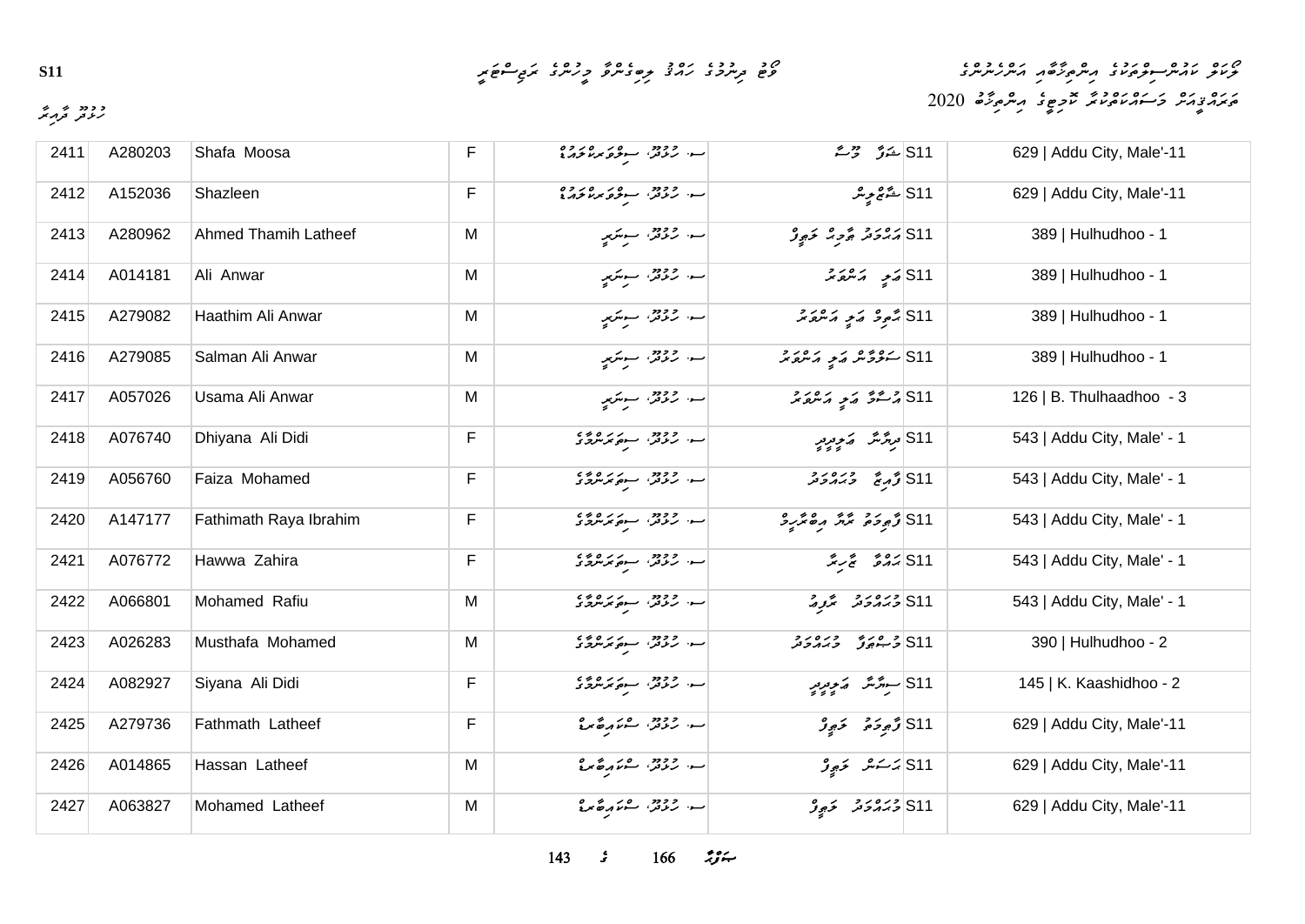*sCw7q7s5w7m< o<n9nOoAw7o< sCq;mAwBoEw7q<m; wBm;vB* م من المرة المرة المرة المرجع المراجع المراجع المراجع المراجع المراجع المراجع المراجع المراجع المراجع المراجع<br>مرين المراجع المراجع المرجع المراجع المراجع المراجع المراجع المراجع المراجع المراجع المراجع المراجع المراجع ال

|  | د دود به پر<br>رنز تر ترمه تر |  |
|--|-------------------------------|--|
|  |                               |  |

| 2428 | A014995 | Sabeeha Mohamed  | F            | سه رود من مرد ده مده              | S11  ب <i>نوبڈ ڈن</i> دونر                                                                           | 629   Addu City, Male'-11     |
|------|---------|------------------|--------------|-----------------------------------|------------------------------------------------------------------------------------------------------|-------------------------------|
| 2429 | A048056 | Abdulla Didi     | M            | ب دودو و۵۵۰ و                     | S11 كەمھەتراللەمپەر                                                                                  | 389   Hulhudhoo - 1           |
| 2430 | A014839 | Shafiya Hassan   | F            | ے۔ روود ے موضوع                   | S11 ڪريگر پرڪ <i>يل</i> ر                                                                            | 389   Hulhudhoo - 1           |
| 2431 | A086344 | Ali Luthfee      | M            | ب رودو ده ده دو د                 | S11  رَمِ گَرُورِ                                                                                    | 391   Hulhudhoo - 3           |
| 2432 | A045414 | Khadheeja Hassan | F            | ىسە رودە ئەش <sub>ر</sub> وكىتىگە | S11] زَمرِيحٌ ۔ بَرَسَرٌ                                                                             | 391   Hulhudhoo - 3           |
| 2433 | A072385 | Ma-asha Luthfee  | $\mathsf{F}$ | ب روده ره پی در ه                 | S11 كَرَمَّـ شَرْ مُحْتَمَّةٍ مِنْ حَمَّةٍ مِنْ مِنْ الْمُحْتَمَّةِ مِنْ مِنْ مِنْ مِنْ مِنْ مِنْ مِ | 629   Addu City, Male'-11     |
| 2434 | A032953 | Migudhad Luthufy | M            | ب رودو ده ده دو د                 | S11   <i>وِیْ مُرَّمَّرِ کُرْمُ وِیْ</i>                                                             | 629   Addu City, Male'-11     |
| 2435 | A014900 | Ahmed Mauboodh   | M            | سه دودو و۵۵۵                      | S11 كەبرور كەھەر                                                                                     | 391   Hulhudhoo - 3           |
| 2436 | A014902 | Ali Mazkoor      | M            | سه وودو وړه ه                     | S11 كەير   ئەممىر چ                                                                                  | 391   Hulhudhoo - 3           |
| 2437 | A279634 | Hassan Maushooq  | M            | سه وودد رومړه ه                   | S11 كەسكەر كەرگە قۇق                                                                                 | 391   Hulhudhoo - 3           |
| 2438 | A014875 | Hawwa Dhiye      | F            | سه دوده دوه و                     | S11 بَرْدْءٌ مِرْدَّ                                                                                 | 391   Hulhudhoo - 3           |
| 2439 | A014940 | Hussain Mashkoor | M            | سه دود. ۱۳۶۵                      | S11 پر کے مربائل کی مقدم میں<br>ا                                                                    | 244   ADh. Hangnaameedhoo - 1 |
| 2440 | A014901 | Ibrahim Futhaa   | M            | سه دوده روره ۵۵۵                  | S11 <sub>مر</sub> ڭ ئ <sup>ۇر</sup> ئۇقۇ                                                             | 391   Hulhudhoo - 3           |
| 2441 | A279635 | Lajuna Ibrahim   | $\mathsf{F}$ | ب دود. مصطلح و                    | S11 كۇقى ئىگە مەھمگە <i>ر</i> بى                                                                     | 391   Hulhudhoo - 3           |
| 2442 | A279638 | Moosa Mausoof    | M            | سه دوده شهرهای                    | S11 تۇشقە ئەترىسىز                                                                                   | 391   Hulhudhoo - 3           |
| 2443 | A279653 | Zeeliya Ibrahim  | $\mathsf F$  | سه وودد رومړه ه                   | S11 <sub>موج</sub> ر مەممەر 2                                                                        | 391   Hulhudhoo - 3           |
| 2444 | A149136 | Abdulla Hassan   | M            | سوادود والمرورة                   | S11 كەنھەتراللە تەسكەنلە                                                                             | 391   Hulhudhoo - 3           |

*n*<sup>44</sup> *s*<sup>2</sup> *166*  $\frac{2}{\sqrt{5}}$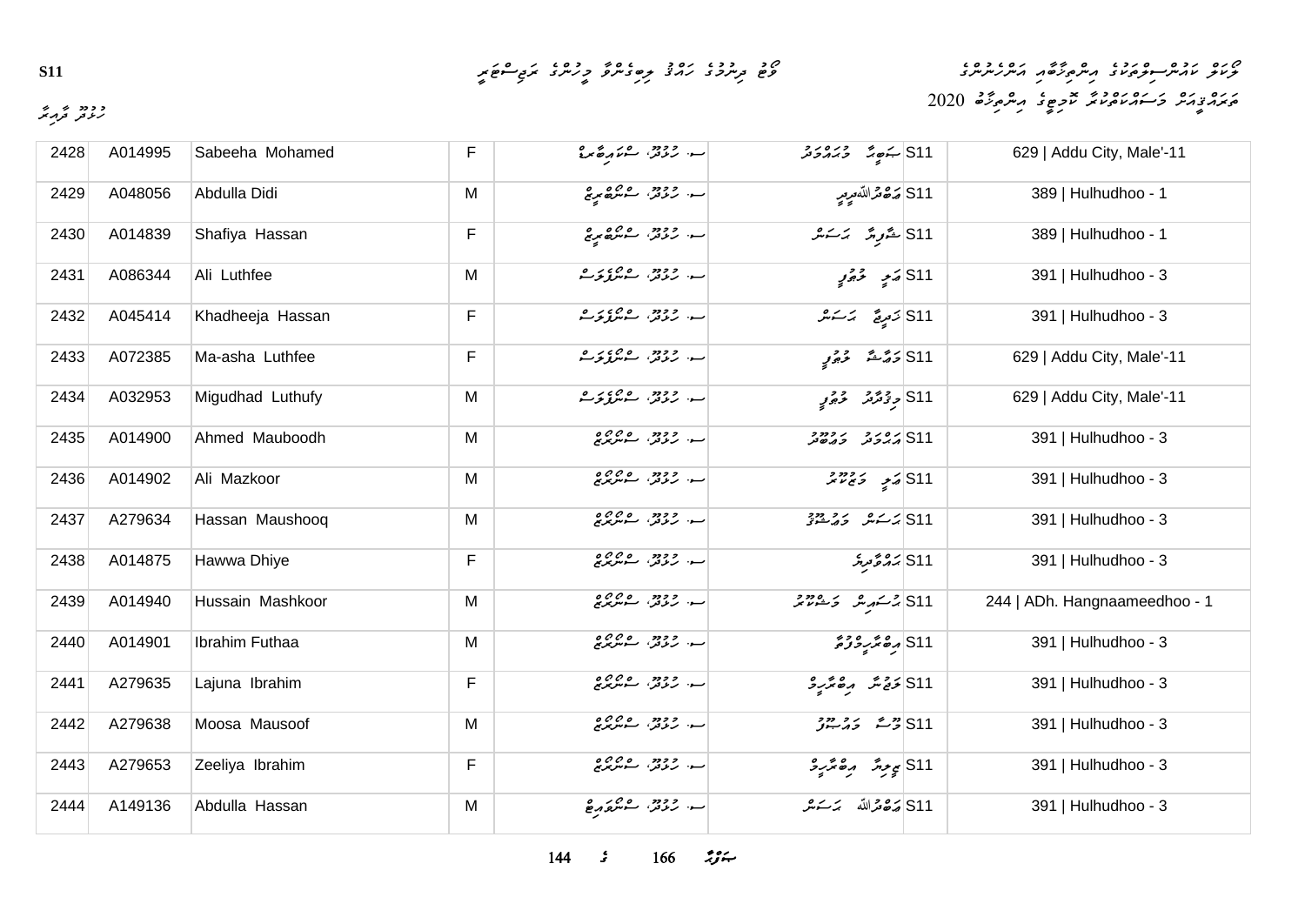*sCw7q7s5w7m< o<n9nOoAw7o< sCq;mAwBoEw7q<m; wBm;vB* م من المرة المرة المرة المرجع المرجع في المركبة 2020<br>مجم*د المريض المربوط المربع المرجع في المراجع المركبة* 

|  | 2.2222         |
|--|----------------|
|  | نرعرفر اقرمرته |
|  |                |

| 2445 | A014233 | Fathimath Shifaza       | $\mathsf{F}$ | سة رودو مصر و       | S11 <i>وُّهِ دَمُ</i> شِرُّجٌ                                 | 629   Addu City, Male'-11       |
|------|---------|-------------------------|--------------|---------------------|---------------------------------------------------------------|---------------------------------|
| 2446 | A275429 | Shiraz Abdulla          | M            | - دودو مشهوره       | S11 خومَّدَيْمَ     مَرْكَة مِّرَاللَّه                       | 629   Addu City, Male'-11       |
| 2447 | A275420 | Shiyaza Abdulla         | $\mathsf F$  | - رودو داره و       | S11 صب <i>وترنج كەھەتر</i> اللە                               | 391   Hulhudhoo - 3             |
| 2448 | A279864 | Abdulla Irfan           | M            | ے روڈور، سمبر       | S11 كەھىراللە م <i>ېغۇنى</i> ر                                | 251   ADh. Dhangethi - 2        |
| 2449 | A279856 | Ahmed Nishfan           | M            | سە، رودۇر، سەمبر    | S11 كەبروتر س <sub>ى</sub> شۇرىگر                             | 155   K. Hinmafushi - 2         |
| 2450 | A393728 | Aminath Zuha Hassan     | $\mathsf{F}$ | ے رودو سمبر         | S11 مٌ <i>جِسَمٌ ج</i> ُرٌ بَرَسَسٌ                           | 543   Addu City, Male' - 1      |
| 2451 | A279870 | Hussain Eman Hassan     | M            | ے روڈور، سمبر       | S11 برُسَمبر شر پر محمد برَسَمبر                              | 543   Addu City, Male' - 1      |
| 2452 | A279867 | Ibrahim Imran           | M            | ے۔ رووڈ، سمبر       | S11  مەھ <i>ئۇرۇ مەۋى</i> گىتر                                | 565   Hulhumale', Ehenihen - 13 |
| 2453 | A148285 | Mohamed Azham           | M            | سە رودۇر، سەس       | S11 <i>ورەرو دەرە</i>                                         | 543   Addu City, Male' - 1      |
| 2454 | A089671 | Ahmed Nadeef            | M            | ب دی دوده کرکری که  | S11 كەنزى تىر سىرىتى ئىر                                      | 391   Hulhudhoo - 3             |
| 2455 | A278665 | Ali Eyshadh             | M            | سە، رودە، سەسەھ     | S11 كەمچە     يەشكەتر                                         | 629   Addu City, Male'-11       |
| 2456 | A349108 | Aminath Shahama Hussain | $\mathsf F$  | سە، رودە، سىمسكەنگر | S11 مٌ <i>وِ سَعْهِ - شَدَّرْةَ</i> - يُرْسَمَهِ مَ <i>رْ</i> | 391   Hulhudhoo - 3             |
| 2457 | A014266 | Bahiyya                 | F            | ب در دود. گرگیره    | S11 ځېږمبر                                                    | 391   Hulhudhoo - 3             |
| 2458 | A344406 | Fathimath Nashfa        | $\mathsf F$  | سە، رودە، سىمسكەنگر | S11 رَّجِ دَمَّ سَرَسْرَ تَرَ                                 | 629   Addu City, Male'-11       |
| 2459 | A349552 | Hassan Sharwan          | M            | ب دی دوده کرکری که  | S11 كەس <i>تەش خەترۇ</i> نتر                                  | 629   Addu City, Male'-11       |
| 2460 | A068829 | Juwairiyya Moosa        | $\mathsf F$  | سە، رودە، سىمسكەنگر | S11 <sub>قىم قەم</sub> بىر مەش تۆشە                           | 122   B. Eydhafushi - 2         |
| 2461 | A254767 | Mohamed Sifaan          | M            | ے دودہ گے کیے ہیں   | S11 <i>\$ بزوج</i> تر سو <i>ڑ</i> یں                          | 391   Hulhudhoo - 3             |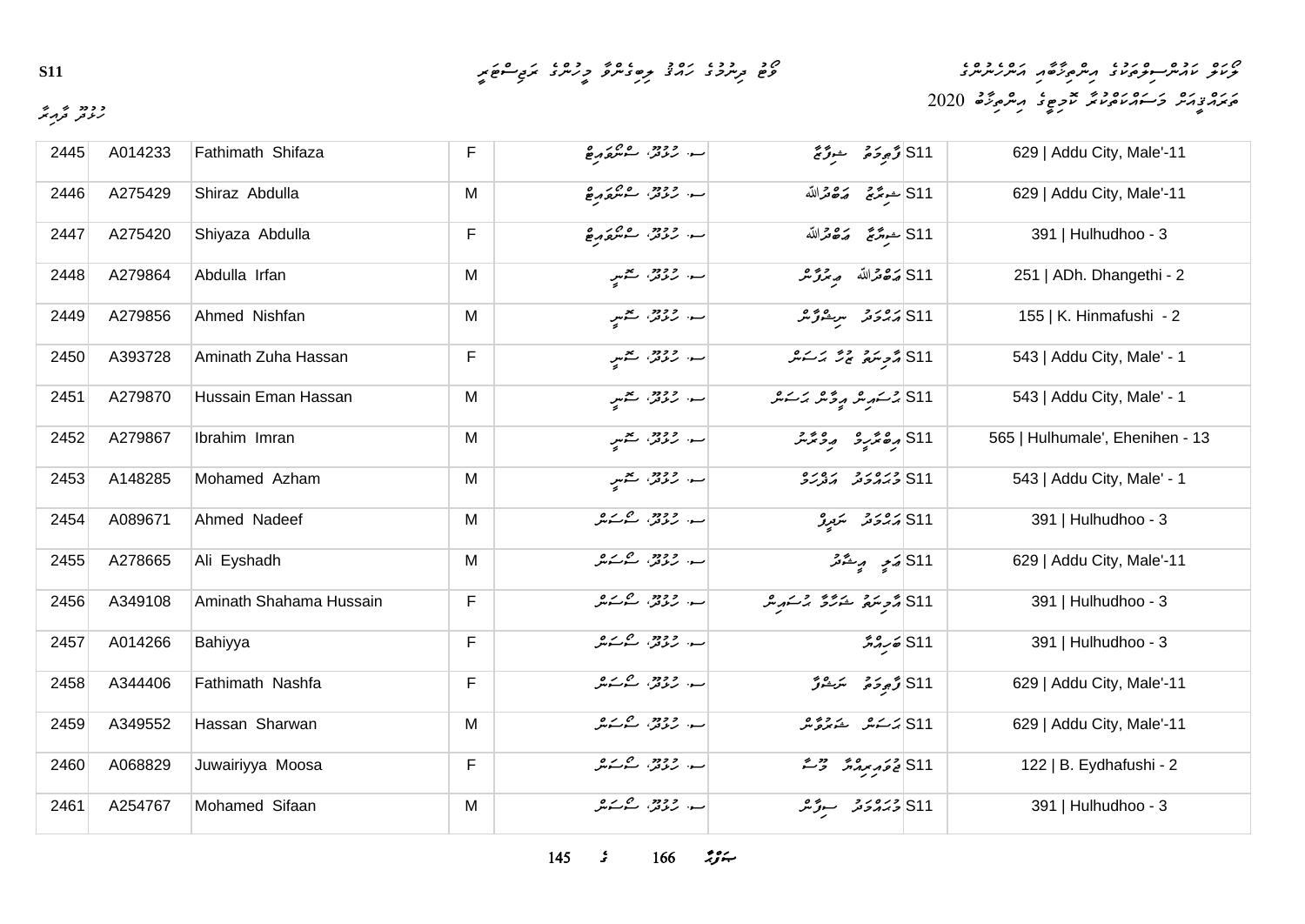*sCw7q7s5w7m< o<n9nOoAw7o< sCq;mAwBoEw7q<m; wBm;vB* م من المرة المرة المرة المرجع المرجع في المركبة 2020<br>مجم*د المريض المربوط المربع المرجع في المراجع المركبة* 

| رؤثر فرمه | $\begin{array}{cccccccccc} \circ & \circ & \circ & \circ & \circ & \circ \end{array}$ |  |
|-----------|---------------------------------------------------------------------------------------|--|
|           |                                                                                       |  |

| 2462 | A371266 | Mohamed Haikal Ismail  | M           | ۔۔ رووز، گے کے مگر         | S11  <i>ڈبرو دو تہ برند</i> و پر مش <i>وکھ</i> و | 629   Addu City, Male'-11       |
|------|---------|------------------------|-------------|----------------------------|--------------------------------------------------|---------------------------------|
| 2463 | A274977 | Ahmed Yameen           | M           | ب رودو گە ئەھرۇ            | S11   پر برگ پر پر پر                            | 543   Addu City, Male' - 1      |
| 2464 | A014471 | Aishath Nadiya         | $\mathsf F$ | ب رودو، گەسەھرىم           | S11 مَگْرِسْتَوْمَ سَرْبِرْدَّ                   | 543   Addu City, Male' - 1      |
| 2465 | A068101 | Aminath Nafia          | F           | ب رودو، گەنەھرىم           | S11 مَّ <i>جِسَعْہ سَّدِمَّ</i>                  | 543   Addu City, Male' - 1      |
| 2466 | A014982 | Fathmath Nafeesa       | $\mathsf F$ | ب رودو ھي شراھ وقت         | S11 رَّجِ دَمَرَ سَمَدٍ تَّ                      | 543   Addu City, Male' - 1      |
| 2467 | A274979 | Mariyam Nazaha         | $\mathsf F$ | ب رودو، گەنەھرىم           | S11 كەبىر بىر سىگەر                              | 543   Addu City, Male' - 1      |
| 2468 | A099622 | Mohamed Yazeed         | M           | ب رودر، سىسكىرو ئى         | S11 <i>ڈیز گرڈی مربح پ</i> ر                     | 390   Hulhudhoo - 2             |
| 2469 | A041779 | Mohamed Thakhkhan      | M           | ب رودر، سىستىر ئوغ         | S11 <i>ۋېرە دېروه دې</i> ر                       | 543   Addu City, Male' - 1      |
| 2470 | A027842 | Moosa Zihunee          | M           | ب رودر، گەسەھرىم           | S11 فخر ش فررتسير                                | 390   Hulhudhoo - 2             |
| 2471 | A014888 | <b>Abdul Shakoor</b>   | M           | ے روڈ کے مروی              | S11 كەھەر كەندىن ئىر                             | 391   Hulhudhoo - 3             |
| 2472 | A020604 | Ahmed Shiyam           | M           | سه دوده کرکروی             |                                                  | 158   K. Maafushi - 2           |
| 2473 | A115919 | Ahmed Shuhail          | M           | سه دوده کرکروی             | S11 كەبرى ھەركىدى ئى                             | 629   Addu City, Male'-11       |
| 2474 | A014619 | <b>Fathmath Manike</b> | F           | سه، روده، <u>مرک</u> ده پم | S11 ۇ <sub>جو</sub> رۇمۇرسىز                     | 391   Hulhudhoo - 3             |
| 2475 | A023676 | Firaq                  | M           | سە، رودە، سەسىرە <i>ئا</i> | S11 بوټرنز                                       | 391   Hulhudhoo - 3             |
| 2476 | A014690 | Hassan Asadh           | M           | ے قروری کے کے دور          | S11 ئەسەپىر مەسىر يور                            | 565   Hulhumale', Ehenihen - 13 |
| 2477 | A014797 | Ibrahim Aslam          | M           | سه الرودو المحرك والي      | S11 رەئزىر ئەسىر <i>ە</i>                        | 391   Hulhudhoo - 3             |
| 2478 | A014654 | Mariyam Nafha          | F           | ب په دوده کرکروي           | S11 ئ <i>ۈچرى ئىرقى</i> گە                       | 391   Hulhudhoo - 3             |

*146 s 166 <i>n*<sub>3</sub> *n*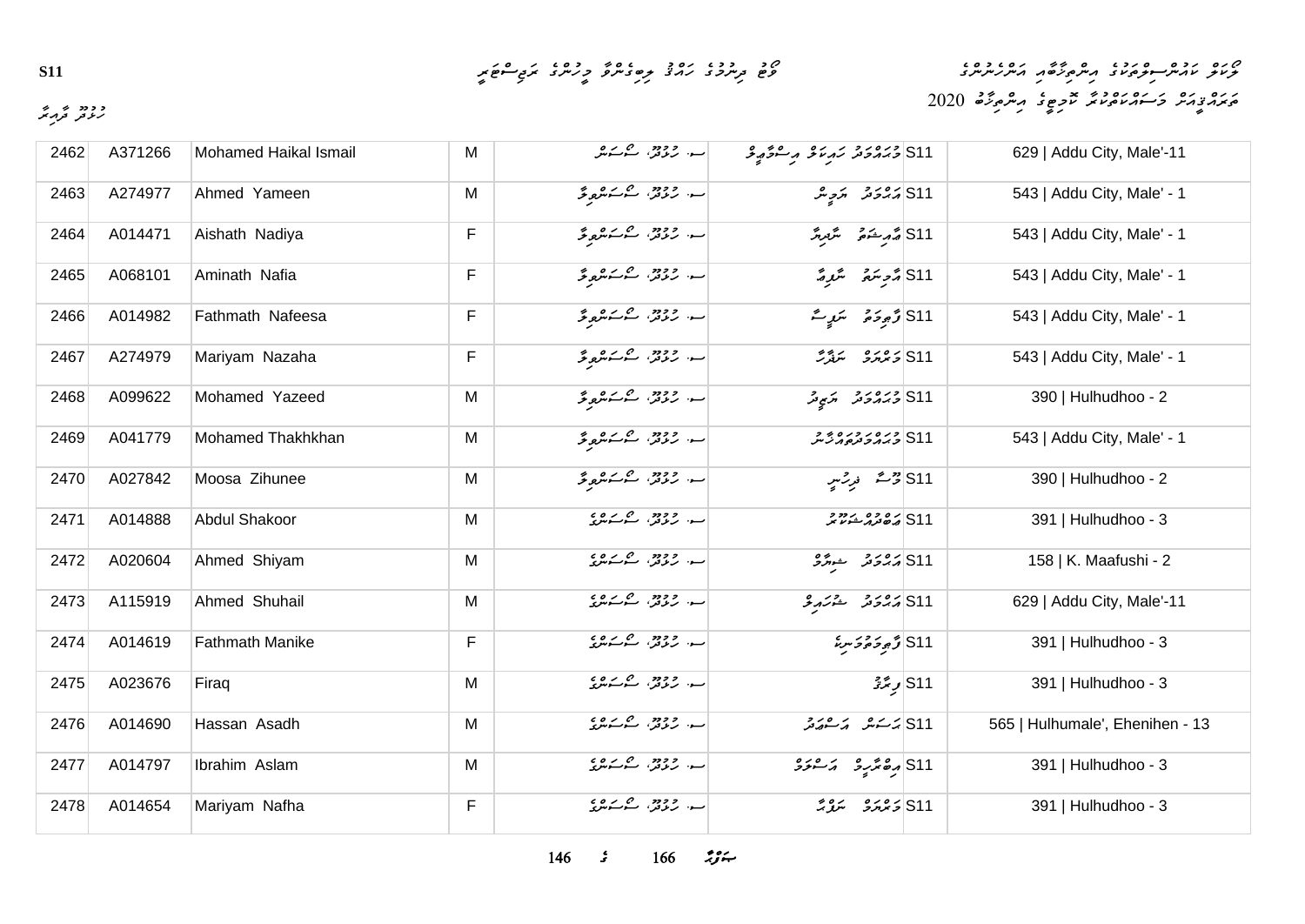*sCw7q7s5w7m< o<n9nOoAw7o< sCq;mAwBoEw7q<m; wBm;vB* م من المرة المرة المرة المرجع المرجع في المركبة 2020<br>مجم*د المريض المربوط المربع المرجع في المراجع المركبة* 

|  | $\begin{array}{ccccc} \circ & \circ & \circ & \circ \end{array}$ |
|--|------------------------------------------------------------------|
|  | رؤثر فرمه                                                        |

| 2479 | A098345 | Mohamed Ajwad         | M            | ب دی دوده گرگروی                         | S11 ديرەرو پەدەرو                           | 629   Addu City, Male'-11  |
|------|---------|-----------------------|--------------|------------------------------------------|---------------------------------------------|----------------------------|
| 2480 | A043085 | Maimoona Hassan       | F            | ب دوده کرکره ده                          | S11  5 مرتز مگر بر تر سک <i>ر بر</i>        | 543   Addu City, Male' - 1 |
| 2481 | A014641 | Maryam Maushamie      | F            | ر د دوه ه ۱۶۵ وي.<br>سه رنونس کشت مرد و  | S11 ك <i>ويمرو كوم</i> شو                   | 390   Hulhudhoo - 2        |
| 2482 | A159383 | Maurifa Hassan        | $\mathsf{F}$ | ے رودو حرکت دورہ                         | S11 <i>5 قەمبۇ بەستى</i> ر                  | 543   Addu City, Male' - 1 |
| 2483 | A275718 | Mifza Hassan Bagir    | $\mathsf{F}$ | ے۔ رودہ کے مرہ وہ                        | S11 <sub>ج</sub> وڻ پر س <i>نگر ڪُتي تر</i> | 390   Hulhudhoo - 2        |
| 2484 | A102855 | Mohamed Mauroof       | M            | ے روڈ کے روڈ                             | S11 ديره در در دوه                          | 390   Hulhudhoo - 2        |
| 2485 | A077788 | Musliha Hassan        | F            | ے۔ وودوں کے مذہبی وہ کا                  | S11  جۇيگە بەي بەسكەنلەر                    | 543   Addu City, Male' - 1 |
| 2486 | A014601 | Razeena Ibrahim       | F            | ر در دور ه در ۱۵ ورو د                   | S11 ىزىپ ئىگە مەھەتگەر بى                   | 390   Hulhudhoo - 2        |
| 2487 | A035150 | Ahmed Faseeh          | M            | ب رودو رووبره                            | S11   پر پر بھر توسی <sup>و</sup>           | 544   Addu City, Male' - 2 |
| 2488 | A096840 | Ali Salim             | M            | سه وود رووبره                            | S11  رَمٍ گروو                              | 544   Addu City, Male' - 2 |
| 2489 | A021826 | <b>Fathimath Dhie</b> | $\mathsf{F}$ | سه رودو روو ده                           | S11 <i>وَّجوحَ مُوبِرةَ</i>                 | 389   Hulhudhoo - 1        |
| 2490 | A014363 | Hassan                | M            | سه دود رووبره                            | S11 پرستر پی                                | 389   Hulhudhoo - 1        |
| 2491 | A048058 | Hassan Futha          | M            | سه دوده رووبره                           | S11 ئەستەمبۇق <sub>ە</sub>                  | 389   Hulhudhoo - 1        |
| 2492 | A095510 | Ibrahim Thahir        | M            | سه دوده رووبره                           | S11 م <i>وھ مگرچ</i> و گھريتي               | 544   Addu City, Male' - 2 |
| 2493 | A000795 | Abdul Samad           | M            | ر د دود. د ده ۲۵۵ و.<br>سه روش کنوس بر م | S11 كەھەر بەر بەر                           | 390   Hulhudhoo - 2        |
| 2494 | A018141 | Afseena Abdul Samad   | F            |                                          | S11 كۇسوپى مەھ <i>ەرمەدە</i>                | 390   Hulhudhoo - 2        |
| 2495 | A279397 | Sadhaan Samad         | M            | ے، دودہ، سکورہ میرے                      | S11 كىقرىتر بەيجەتر                         | 390   Hulhudhoo - 2        |

*n*<sup>2</sup> *f s 166 <i>n*<sub>2</sub> *n*<sub>2</sub> *i*<sub>3</sub> *i*<sub>3</sub>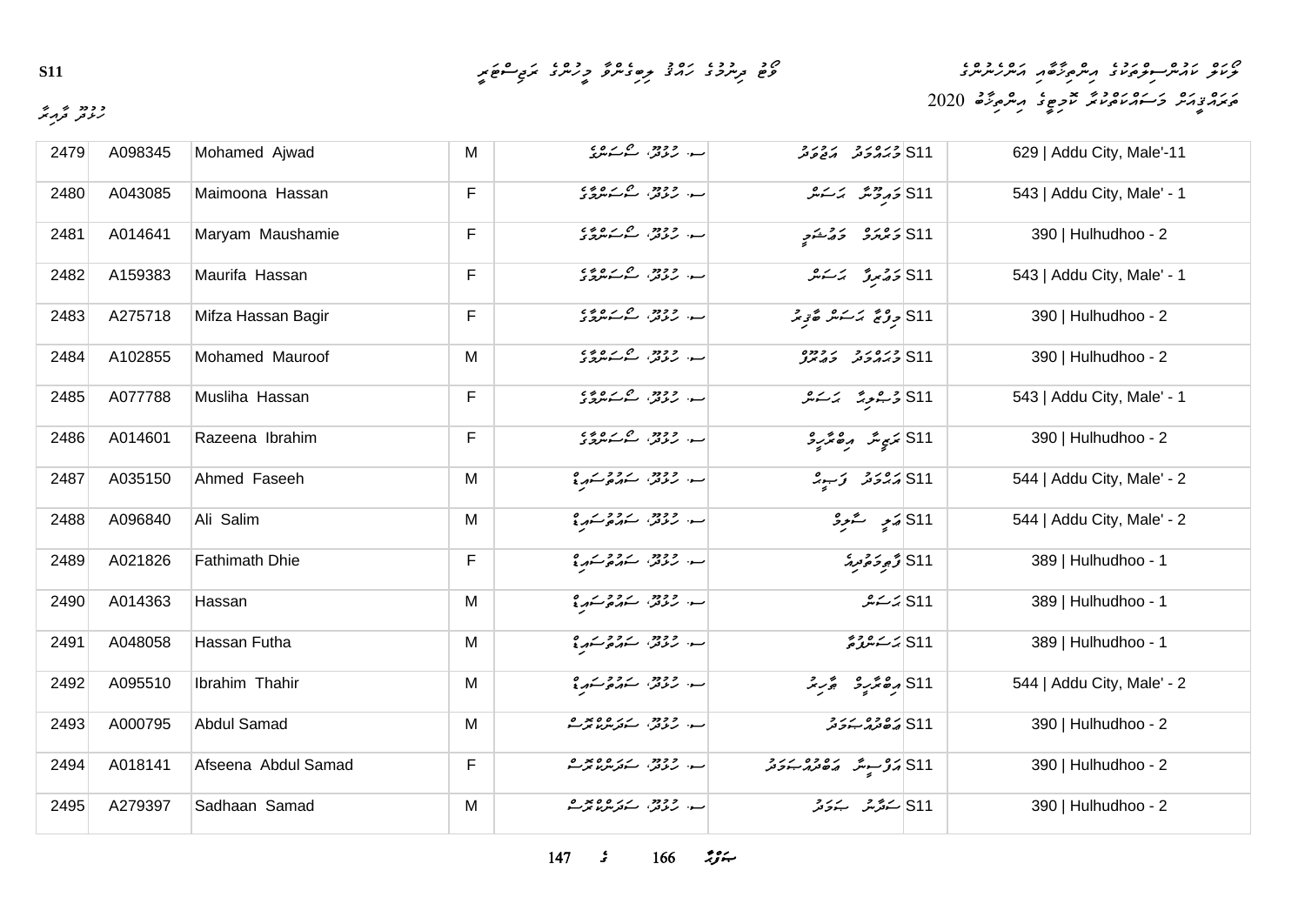*sCw7q7s5w7m< o<n9nOoAw7o< sCq;mAwBoEw7q<m; wBm;vB 2020*<br>*په پوهر وسوډيرونو لومو د موجو د مرمونه* 2020

| د دود به برگر<br>رنزفر ترم <i>ه ب</i> گر |               |             |
|------------------------------------------|---------------|-------------|
|                                          | 2496 A393884  | Sadh        |
|                                          | 24071 A270300 | <b>Radh</b> |

| 2496 | A393884 | Sadhaana Samad         | F | ے، دودہ، سے تر ۱۵۵۵ و                            | S11 كىقرىتر بەيزىر                                   | 390   Hulhudhoo - 2          |
|------|---------|------------------------|---|--------------------------------------------------|------------------------------------------------------|------------------------------|
| 2497 | A279399 | Sadhaath Samad         | F | ر د دود. زیر ۱۵۵۵ و.<br>سه رودن، سکورمبرد بوسه   | S11 سەنئەر سەرىر                                     | 543   Addu City, Male' - 1   |
| 2498 | A014242 | Fathimath Fareedha Ali | F | ب روده، سروبر شروع                               | S11 وَّجِوَۃٌ وَمِرِۃٌ مَہِ ٍ                        | 544   Addu City, Male' - 2   |
| 2499 | A280124 | Ahmed Ifzal            | M | ر دو دور ده ۱۶۵۵ کرد.<br>سه رکونس سه ملوکونو کرد | S11 كەردى ھەدىج بى                                   | 391   Hulhudhoo - 3          |
| 2500 | A034288 | Ali Thakhkhan          | M | ر د دود. د ۱۶۵۵ در<br>سه روتر، سهس و و در        | S11  پَرمٍ پِرَ پُر پُر                              | 391   Hulhudhoo - 3          |
| 2501 | A280125 | Ibrahim Mausim         | M | ىسە رودە سەھەم ئەر                               | S11 مەھەرىرى ئەممىسىرى                               | 278   Dh. Meedhoo - 1        |
| 2502 | A014961 | Kadhdhaa Manike        | F | ر ده دود. د ۱۶۵۵ و.<br>سه رودد، سه د وگویر       | S11 ئەۋرىتى ئىرىئە                                   | 391   Hulhudhoo - 3          |
| 2503 | A014855 | Mariyam Shazeena       | F | ر د د دود د ۱۶۵۵ د .<br>ر د روزه ر سوس و و د بر  | S11 <i>د بر پروگ</i> ش <sub>کا</sub> پر              | 391   Hulhudhoo - 3          |
| 2504 | A014882 | Mohamed Ali            | M | ىسە روۋە ئەھەرىمى                                | S11 <i>ڈیز پڑو ت</i> ے ج                             | 391   Hulhudhoo - 3          |
| 2505 | A152037 | Shahza Ali             | F | ر د د دوه د ۱۶۵۵ د .<br>ر د روزه ر سومبر ترویر   | S11 شترنگر ک <i>ے یو</i>                             | 460   Srilanka / Colombo - 1 |
| 2506 | A046819 | Abdulla Shukuree       | M | سە رودوا سەھرىشەر ش                              | S11 كەھەتراللە مىقماتىمىيە                           | 543   Addu City, Male' - 1   |
| 2507 | A272035 | Aishath Azoor          | F | سە رودو سەھرىشەر ش                               | S11 مەم ئىسىم مەم ئى                                 | 543   Addu City, Male' - 1   |
| 2508 | A279194 | Fathmath Shiman Azoor  | F | سە رودو سەھەم ھ                                  | S11 <i>وَّج</i> وَدَّة مُسِوَمَّد <i>مَ</i> بَحْمَّد | 543   Addu City, Male' - 1   |
| 2509 | A014234 | Ibrahim Shukuree       | M | سە روۋە سەھرىشەر ش                               | S11 م <i>وڭ ئۇرۇ ھەتتىم</i> ىيە                      | 390   Hulhudhoo - 2          |
| 2510 | A032235 | Mohamed Safiyyu        | M | ے۔ رودو کے مرکز مرکز                             | S11 <i>ۋېرەدى بەدەھ</i>                              | 543   Addu City, Male' - 1   |
| 2511 | A103875 | Mohamed Zahid          | M | ے رودو کے مگر شکر مگر                            | S11 <i>وَبَرْدْدُوَنْہ</i> گَرِیْرُ                  | 543   Addu City, Male' - 1   |
| 2512 | A014852 | Ahmed Arif             | M | ے دورہ کے بدو                                    | S11 كەنزى قى ھەمبەتى                                 | 389   Hulhudhoo - 1          |

 $148$  *s*  $166$  *n***<sub>3</sub>** *n*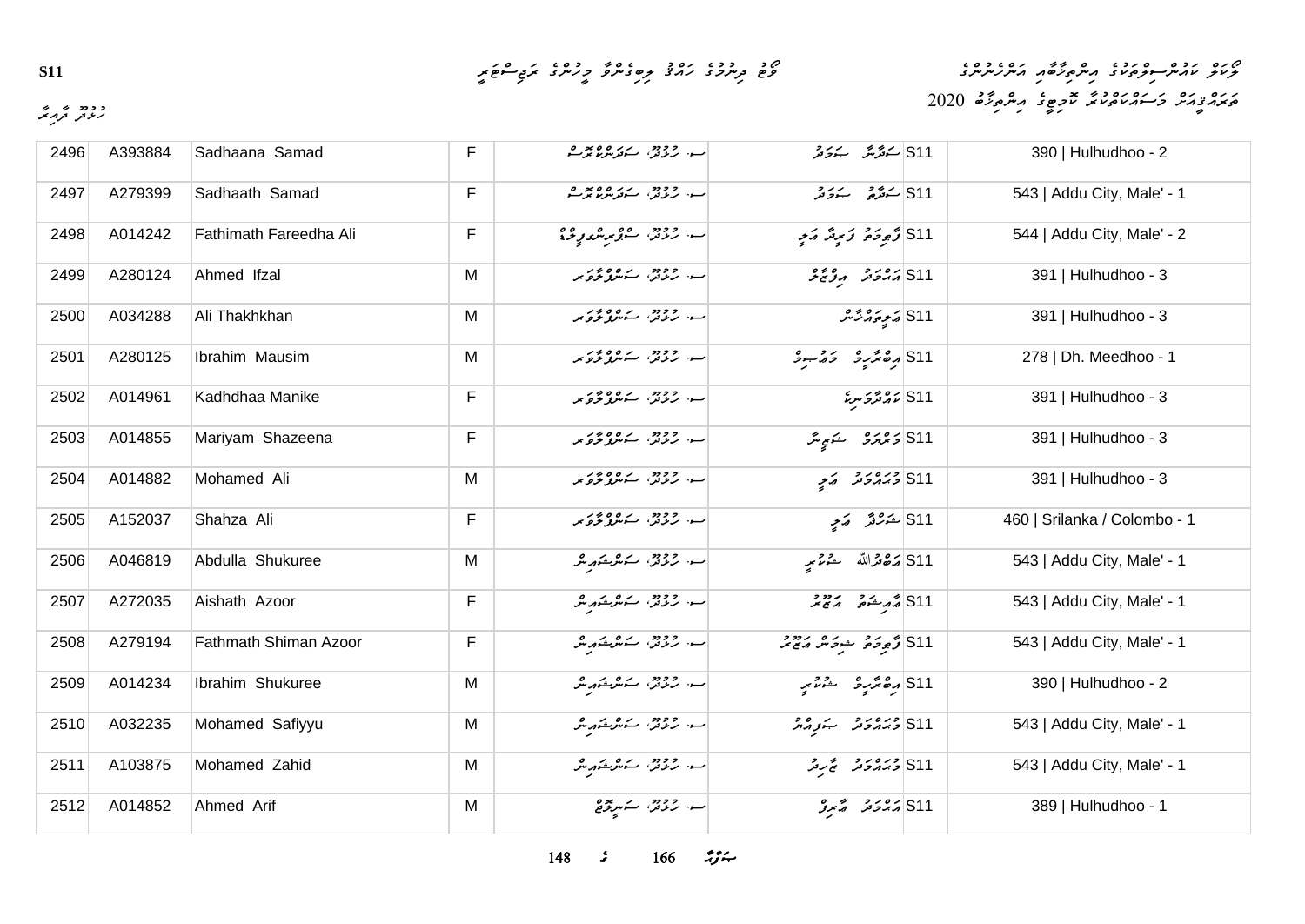*sCw7q7s5w7m< o<n9nOoAw7o< sCq;mAwBoEw7q<m; wBm;vB* م من المرة المرة المرة المرجع المرجع في المركبة 2020<br>مجم*د المريض المربوط المربع المرجع في المراجع المركبة* 

|  | د دود به پر<br>رنز تر ترمه تر |
|--|-------------------------------|
|  |                               |

| 2513 | A014321 | Aishath Azlifa         | F           | ے رودہ کے سرچھ     | S11 مَگْرِسْتَمْ کُمْ مِگْرِرٌ             | 544   Addu City, Male' - 2    |
|------|---------|------------------------|-------------|--------------------|--------------------------------------------|-------------------------------|
| 2514 | A021838 | Ali Arif               | M           | ے رودہ کے بیروی    | S11 کرم پر مگرو کا                         | 389   Hulhudhoo - 1           |
| 2515 | A279102 | Aminath Eefa Shareef   | F           | ے دورہ کے بیروی    | S11 مٌ <i>وِ سَمَّةَ ہِ وَ َ حَسَبِ</i> رُ | 389   Hulhudhoo - 1           |
| 2516 | A014338 | Fazira Mohamed         | F           | ے دودہ کے بیوی     | S11 ۇي ئۇ ئەنزە ئەرىپىتىسى ئىس             | 544   Addu City, Male' - 2    |
| 2517 | A154008 | Hussain Raafiu         | M           | ے دورہ کے بیروی    | S11 پرستمبر شر <i>ورڈ</i>                  | 544   Addu City, Male' - 2    |
| 2518 | A154111 | Mariyam Ameena         | $\mathsf F$ | ے رودو، کے بروی    | S11 <i>5 پر پرو پارچين</i> گ               | 544   Addu City, Male' - 2    |
| 2519 | A281050 | Mohamed Hassan         | M           | سه رودون سکهبرونقی | S11 <i>ۋېرەپىق بەسەش</i>                   | 389   Hulhudhoo - 1           |
| 2520 | A023271 | Shakeel Mohamed Hassan | M           | سه رودون سکهبرونقی | S11 خەرپى دېرەردىگە ئەسەنل                 | 161   K. Guraidhoo - 2        |
| 2521 | A014037 | Shakeela Mohamed       | $\mathsf F$ | ے دودہ کے بیوی     | S11 خىرىم ئەمەدىر                          | 389   Hulhudhoo - 1           |
| 2522 | A014109 | Shakira                | $\mathsf F$ | ے رودو، کے بروی    | S11 يتم بمر                                | 389   Hulhudhoo - 1           |
| 2523 | A014333 | Waheed                 | M           | ے رودو، کے بروی    | S11  <sub>حكمي</sub> قر                    | 91   R. Alifushi - 3          |
| 2524 | A043047 | Abdulla Manikfaan      | M           | ے رودو کے سرکار کا | S11 كەھىراللە <del>كە ب</del> ىرىدۇ ئىر    | 390   Hulhudhoo - 2           |
| 2525 | A277593 | Ahmed Vishaah          | M           | ب دودو سکس کرده    | S11 كەبۇ <i>قۇيىلى</i> ھەيدىگە بىر         | 390   Hulhudhoo - 2           |
| 2526 | A277582 | Ahmed Ziyaan           | M           | ے رودو کے سرکار کا | S11   ئەبرى ئىمى ئەرگە ئىر                 | 543   Addu City, Male' - 1    |
| 2527 | A014468 | Aishath Dhie           | $\mathsf F$ | ے رودو کے سرکار کا | S11 مۇم شەھ <sup>و</sup> رە                | 543   Addu City, Male' - 1    |
| 2528 | A014429 | Hawwa Manikufaanu      | $\mathsf F$ | ے رودو کے سرکار کا | S11 ئەۋۋۇس <i>بەرق</i> ىر                  | 390   Hulhudhoo - 2           |
| 2529 | A120320 | Hussain Manikfaan      | M           | ے روڈو کس کر       | S11 ئرىسىمە ئىرىدىن ئەشر                   | 244   ADh. Hangnaameedhoo - 1 |

*n*<sup>49</sup> *s*<sup>2</sup> *166*  $\frac{2}{\sqrt{5}}$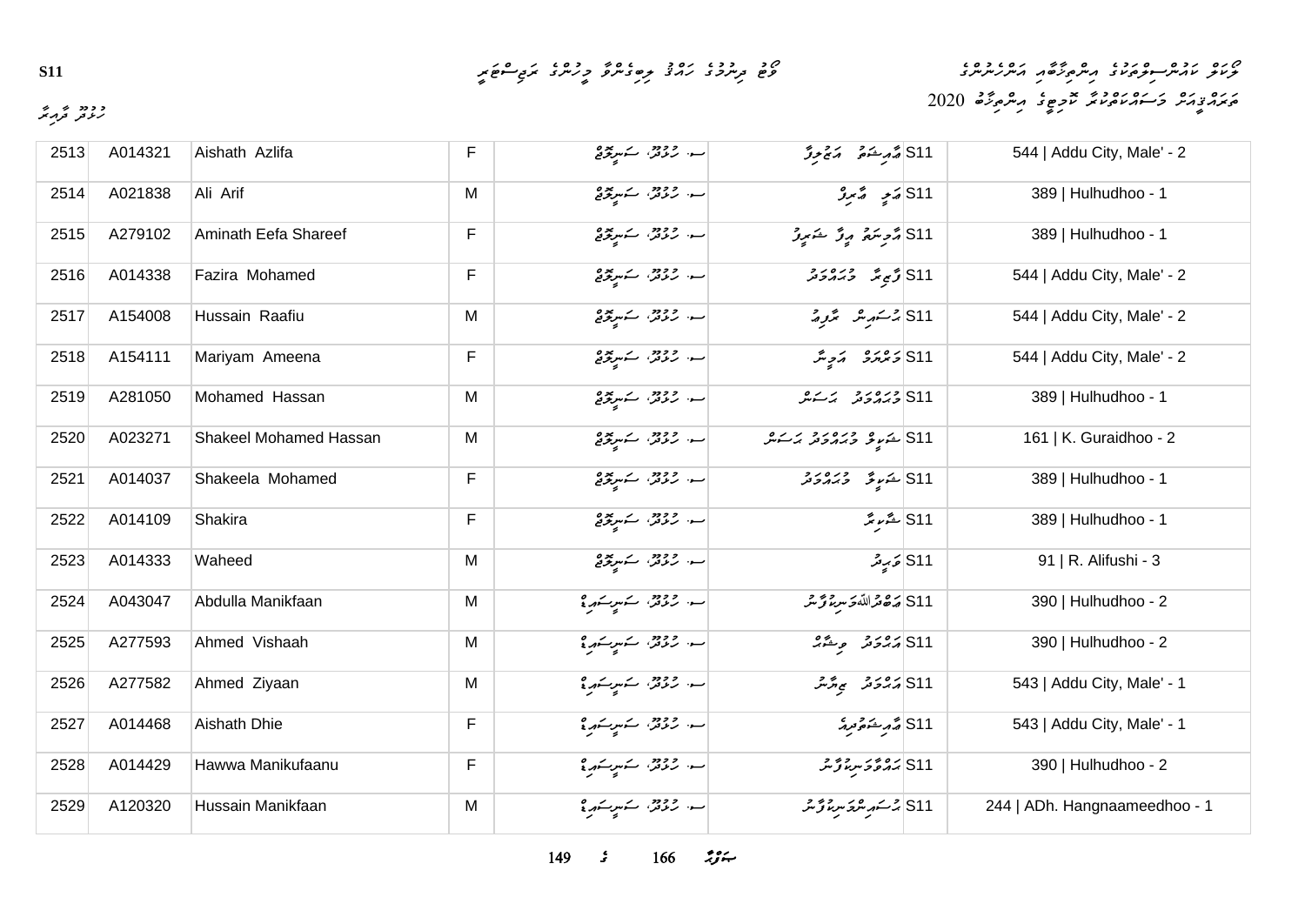*sCw7q7s5w7m< o<n9nOoAw7o< sCq;mAwBoEw7q<m; wBm;vB* م من المرة المرة المرة المرجع المرجع في المركبة 2020<br>مجم*د المريض المربوط المربع المرجع في المراجع المركبة* 

|  | $\rightarrow$ $\rightarrow$ $\rightarrow$ $\rightarrow$ $\rightarrow$ |
|--|-----------------------------------------------------------------------|
|  | ر د در مرد مر                                                         |
|  |                                                                       |

| 2530 | A014464 | Ibrahim Futha     | M            | ے روڈو کس کر                                            | S11 <sub>مر</sub> ڭ ئ <sup>ۇر</sup> ئۇقۇ | 390   Hulhudhoo - 2          |
|------|---------|-------------------|--------------|---------------------------------------------------------|------------------------------------------|------------------------------|
| 2531 | A014469 | Mariyam Manike    | $\mathsf{F}$ | ے رودو کے سرکار کا                                      | S11 كەنگە <i>مەڭگەنى</i> رىتق            | 390   Hulhudhoo - 2          |
| 2532 | A277591 | Mohamed Sameen    | M            | ے رودو کے سرکار کا                                      | S11 <i>ڈیزونز تنمی</i> شرید              | 390   Hulhudhoo - 2          |
| 2533 | A277587 | Mohamed Ziyan     | M            | ے رودو کے سرکار کا                                      | S11 <i>ڈبزوجوڈ</i> ہے م <i>گ</i> ھر      | 543   Addu City, Male' - 1   |
| 2534 | A014559 | Rekibeefaanu      | F            | ے رودو کے سرکار کا                                      | S11 ئۈرم <sub>و</sub> رۇ تىر             | 378   Hithadhoo Ehenihen - 1 |
| 2535 | A263735 | Sariyya           | $\mathsf F$  | ے رودو کے سرکار کا                                      | S11 سەمبە <i>ھ</i>                       | 543   Addu City, Male' - 1   |
| 2536 | A071556 | Zaainaa Ali       | F            | ے رودو کے سرکار کا                                      | S11 تج ميگر - م <i>کم</i> حيہ            | 543   Addu City, Male' - 1   |
| 2537 | A277588 | Ziyaana Ali       | F            | ے رودو کے سرکار کا                                      | S11 ىېترىتر كەم <u>و</u>                 | 543   Addu City, Male' - 1   |
| 2538 | A103553 | Ali Thakhkhaanu   | M            | ے رودو کے مریز کا ع                                     | S11 كەمچە <i>كەنگە</i> ر                 | 389   Hulhudhoo - 1          |
| 2539 | A273912 | Hussain Thaseen   | M            | سە رودو، سەھەمدىرى                                      | S11  برسکوپٹر گوسپٹر                     | 544   Addu City, Male' - 2   |
| 2540 | A014793 | Ali Manikufaanu   | M            | د وودو د و و د و.<br>سه روتر، سهم وو د                  | S11 كەمەكەسىدۇ تەش                       | 391   Hulhudhoo - 3          |
| 2541 | A020911 | Fathimath Ali     | $\mathsf F$  | د وودو د و و د و.<br>سه روتر، سهم وو د                  | S11 <i>وُجوحَۃ مَڊِ</i>                  | 391   Hulhudhoo - 3          |
| 2542 | A061834 | Fathimath Sabeeha | $\mathsf F$  | ر دودو و و د د .<br>سه روتر، سه د د د .                 | S11 ز <sub>گ</sub> وِدَهْ بَنَ پُر       | 391   Hulhudhoo - 3          |
| 2543 | A014826 | Hassan Ali        | M            | ب رود دو دوره و در دارد کار دارد کرد که است. سر در دارا | S11   پرستر کی تی <i>ر</i>               | 391   Hulhudhoo - 3          |
| 2544 | A014722 | Hussain Ali       | M            | د دودو د و و د و.<br>سه روتر، سهم وو د                  | S11  پر شهر میں کی پی                    | 629   Addu City, Male'-11    |
| 2545 | A061100 | Mohamed Nizam     | M            | د دودو د ود ده و د                                      | S11 <i>دېمم</i> ېر سرگړو                 | 629   Addu City, Male'-11    |
| 2546 | A023142 | Ahmed Firaag      | M            | ر د د دور د د وي.<br>سه روبر، ستوگستو                   | S11 كەندى قىرىمىقى ئ                     | 544   Addu City, Male' - 2   |

*n<sub>150</sub> s 166 <i>n*<sub>3</sub> *n*<sub>2</sub>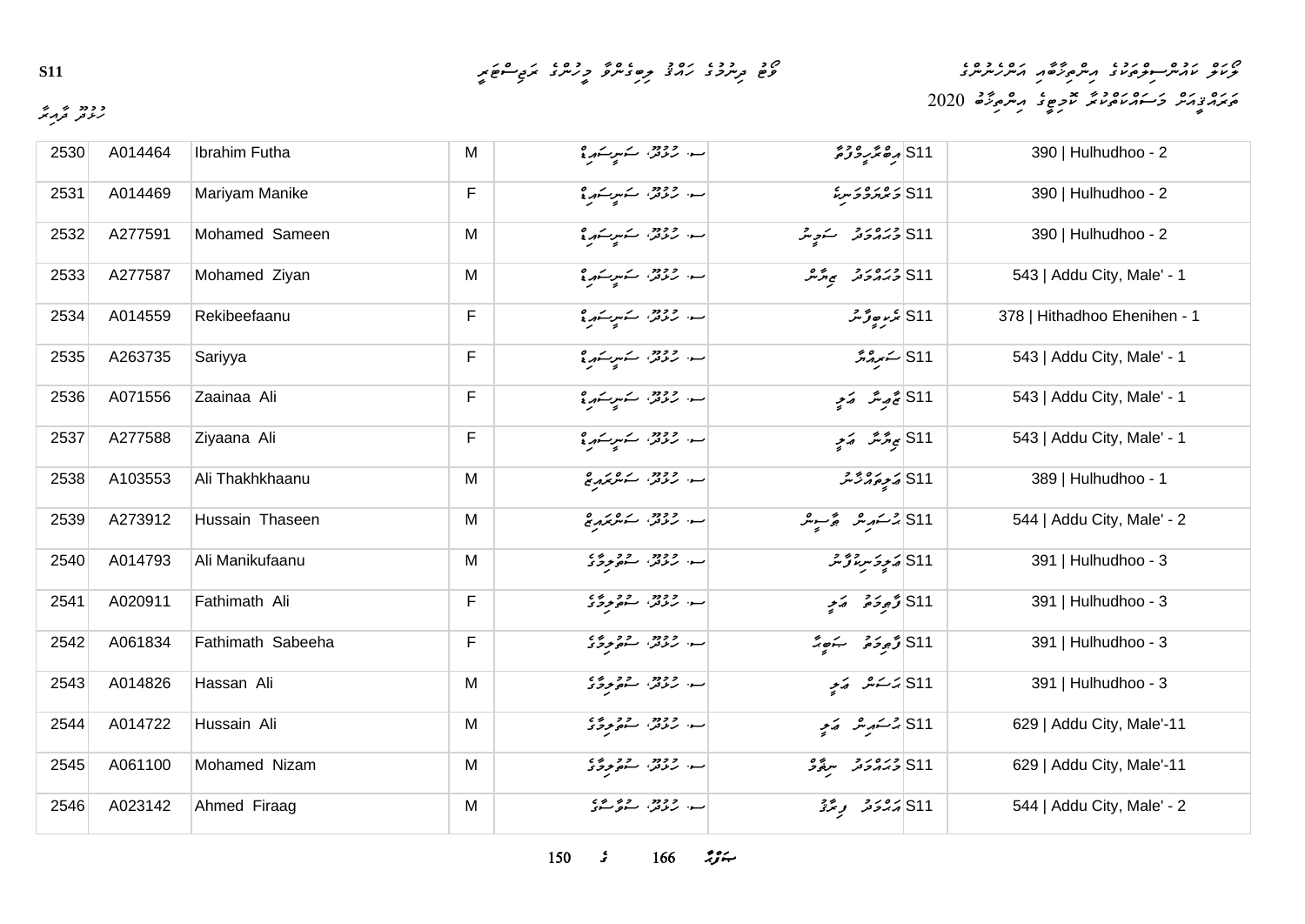*sCw7q7s5w7m< o<n9nOoAw7o< sCq;mAwBoEw7q<m; wBm;vB* م من المرة المرة المرة المرجع المرجع في المركبة 2020<br>مجم*د المريض المربوط المربع المرجع في المراجع المركبة* 

|  | د د ده په     |  |
|--|---------------|--|
|  | ر د در مرد مر |  |

| 2547 | A157539 | Ali Izuhaan              | M            | سە، رودە، سۇھەتتى                                                                                                                                                                                                                | S11   <i>ھَ جِهِ مِیٹ تَ</i> گر        | 544   Addu City, Male' - 2   |
|------|---------|--------------------------|--------------|----------------------------------------------------------------------------------------------------------------------------------------------------------------------------------------------------------------------------------|----------------------------------------|------------------------------|
| 2548 | A270830 | Aminath Milha Ali        | $\mathsf{F}$ | ر د د دور د ده و د و د و د کار کرد که د کرد که د کرد که د کرد که د کرد که د کار کرد که د کار کرد که با کرد که<br>سرد از کرد کرد که کرد که کرد که کرد که کرد که کرد که کرد که کرد که کرد که کرد که کرد که کرد که کرد که کرد که ک  | S11  مَّدِسَمْ دِوْ~ً مَدٍ             | 389   Hulhudhoo - 1          |
| 2549 | A014026 | Azoora Mohamed           | F            | ر دو دو ده ده ده کار کاری در در در در در این در این در کار در این در کار در این در این در این در این در این دی<br>در در این در در دارد در کار در این در این در این در این در این در این در این در این در این در این در این در ای | S11 كەنترىتر بەربەدىر                  | 544   Addu City, Male' - 2   |
| 2550 | A270828 | Fathmath Salva Ibrahim   | $\mathsf F$  |                                                                                                                                                                                                                                  | S11 زُّەپرَ مَمَّ سَعْرَهُ مِهْمَرِ د  | 544   Addu City, Male' - 2   |
| 2551 | A150673 | Hindh Zahir              | F            |                                                                                                                                                                                                                                  | S11 بەش <i>ەقە</i> ئ <sub>ە</sub> رىتە | 544   Addu City, Male' - 2   |
| 2552 | A060165 | <b>Ibrahim Manik</b>     | M            | ر د د دور د د وي.<br>سه روبر، ستوگستو                                                                                                                                                                                            | S11 مەھەمگەپى ئەس <sup>رى</sup>        | 544   Addu City, Male' - 2   |
| 2553 | A104770 | Mohamed Nuas             | M            | سە، رودە، سۇھەتتى                                                                                                                                                                                                                | S11 <i>جزه دو</i> به مهمّ <i>ث</i>     | 544   Addu City, Male' - 2   |
| 2554 | A013991 | Riyasa Mohamed           | $\mathsf{F}$ | ر د د دور د د وي.<br>سه روبر، ستوگستو                                                                                                                                                                                            | S11 برېژگ تر <i>پر دې</i> ر            | 460   Srilanka / Colombo - 1 |
| 2555 | A270825 | Yoosuf Rasheed           | M            |                                                                                                                                                                                                                                  | S11 پڑتے تو سمن سومتر                  | 544   Addu City, Male' - 2   |
| 2556 | A123065 | Abdulla Amaan            | M            | ره ده دود از ده ده د                                                                                                                                                                                                             | S11 كەھىراللە كە <i>ۋى</i> ر           | 544   Addu City, Male' - 2   |
| 2557 | A094859 | Ahmed Azim               | M            | ر در دود در ده ده د                                                                                                                                                                                                              | S11 كەندۇقر گەنج <i>5</i>              | 544   Addu City, Male' - 2   |
| 2558 | A045855 | Aminath Mamshooga        | F            | د د دود د ده وه د د                                                                                                                                                                                                              | S11 مَّ <i>جِسَمَ</i> حَرْشَتْرَّ      | 544   Addu City, Male' - 2   |
| 2559 | A014330 | Fathimath Saeeda Mutheeu | F            | سه رودد د ره ده.<br>سه رنوش توءِ برگوری                                                                                                                                                                                          | S11 <i>ؤودة سَهِيدٌ دُوِية</i> َ       | 389   Hulhudhoo - 1          |
| 2560 | A097668 | Hussain Rasheed          | M            | د دود د ده ده.<br>سه روتر، ځو مرحوم                                                                                                                                                                                              | S11 بُرْسَمبِ بْرَ مُسْبِعْرِ          | 239   AA. Mathiveri - 1      |
| 2561 | A080870 | Ibrahim Asif             | M            | ره ده دود از ده ده د                                                                                                                                                                                                             | S11 مەھەمگەيە قەسبۇ                    | 544   Addu City, Male' - 2   |
| 2562 | A027059 | Mariyam Shazeema         | $\mathsf F$  | سه رودد د ره ده.<br>سه روتر، نوع برووی                                                                                                                                                                                           | S11 كەترىرى ھەن <i>و</i> گ             | 544   Addu City, Male' - 2   |
| 2563 | A026907 | Mohamed Janah            | M            | سه رودد د ره ده.<br>سه رنوش توءِ برگوری                                                                                                                                                                                          | S11 تر <i>م بروتر ف</i> ي مَرْرُ       | 544   Addu City, Male' - 2   |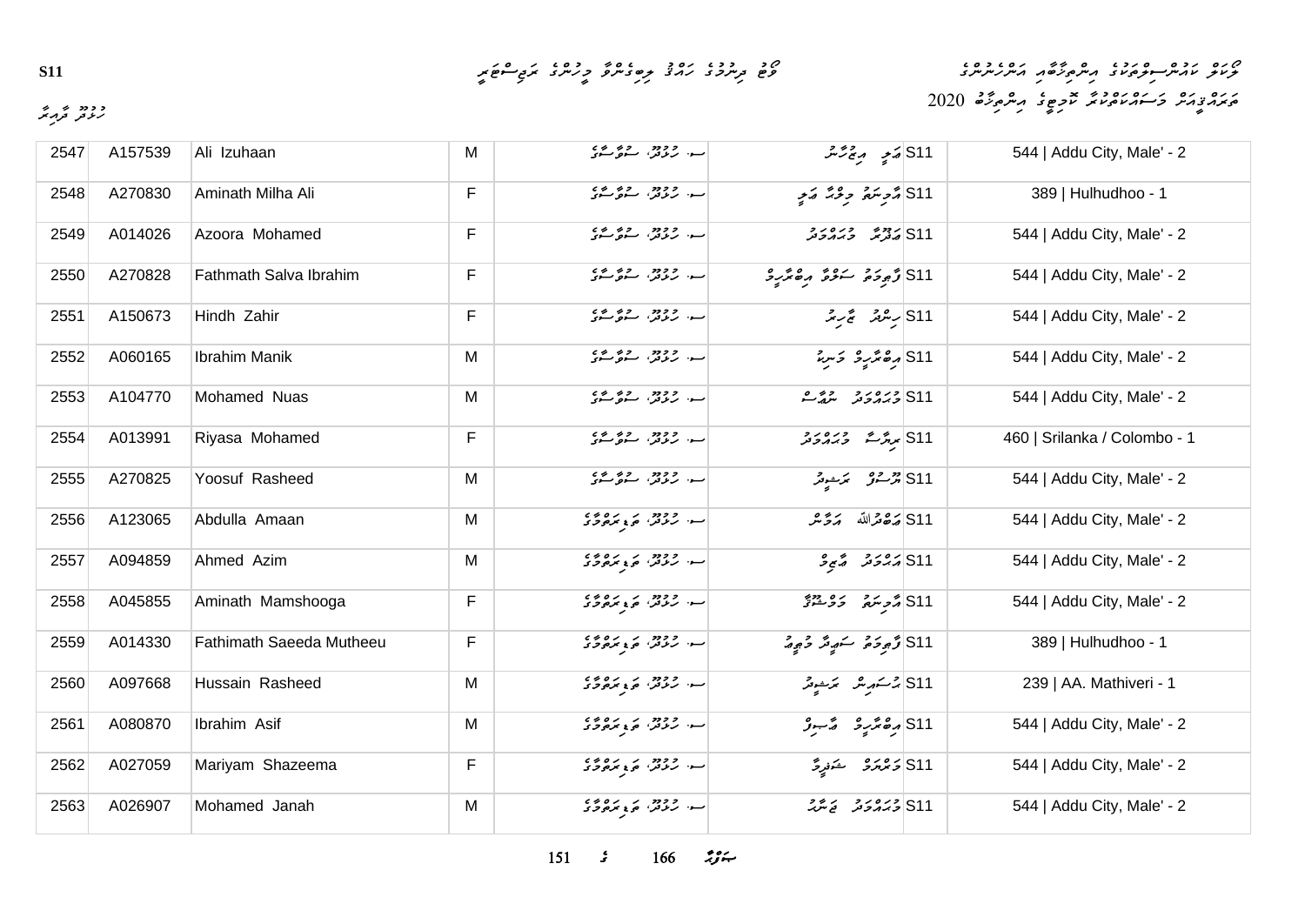*sCw7q7s5w7m< o<n9nOoAw7o< sCq;mAwBoEw7q<m; wBm;vB* م من المرة المرة المرة المرجع المرجع في المركبة 2020<br>مجم*د المريض المربوط المربع المرجع في المراجع المركبة* 

|  | $\begin{array}{cccccccccc} \phi & \phi & \phi & \phi & \phi & \phi \end{array}$ |
|--|---------------------------------------------------------------------------------|
|  | نرعرفر اقرمرته                                                                  |
|  |                                                                                 |

| 2564 | A146288 | Zulaikha Manike              | $\mathsf{F}$ | سه روود در ره ده                                | S11 ئ <sub>ى</sub> ج ئىرىد تىجە سىرىم                                             | 544   Addu City, Male' - 2    |
|------|---------|------------------------------|--------------|-------------------------------------------------|-----------------------------------------------------------------------------------|-------------------------------|
| 2565 | A328490 | Adam Daniel Thomas Llewellyn | M            |                                                 | S11 أَرْمَرُوْ مُرْسِيرُوْ فَرُوَبٍ وَيَحْوِيشْ   سِيَرْمَرُوْزَ مَرَ مِعْدَدَ عَ | 390   Hulhudhoo - 2           |
| 2566 | A022602 | Aminath Shaiga               | $\mathsf F$  | ر د وود د بر د د د د د د د کال د د د د ا        | S11 مُرْحِسَمُ مُسَمَّدِيَّ                                                       | 390   Hulhudhoo - 2           |
| 2567 | A036711 | <b>Fathimath Didi</b>        | F            | د و دود در به بروه و د<br>سه رنوتو، نوم پژتوبری | S11 گە <sub>م</sub> وقەتمەرىر                                                     | 543   Addu City, Male' - 1    |
| 2568 | A015053 | Abdulla                      | M            | - د دود نم مره تری                              | S11  كەنتى قىراللە                                                                | 390   Hulhudhoo - 2           |
| 2569 | A367861 | Aishath Isra Amjad           | $\mathsf{F}$ | - دودوم مجموعتری                                | S11 مەم شىم بوسى <i>گە مەدە</i> ر                                                 | 543   Addu City, Male' - 1    |
| 2570 | A279134 | Hussain Shiuban              | M            | ے دودہ تر موفرد                                 | S11 بر <i>شهر شوره ش</i> ر                                                        | 278   Dh. Meedhoo - 1         |
| 2571 | A275206 | Yashfa Hassan                | $\mathsf F$  | سه دودو تر پروترد                               | S11 پژىشۇ تەسىر بىر                                                               | 543   Addu City, Male' - 1    |
| 2572 | A014137 | Aminath Latheefa             | F            | سه دوده ۱۶۵۵<br>سه روند، مومومړ                 | S11 مَّ <i>جِسَعْہ خَيونَّ</i>                                                    | 544   Addu City, Male' - 2    |
| 2573 | A271748 | Aseer Abdulla Didi           | M            | سه دوده ۱۶۵۵<br>سه روند، موجوب                  | S11 كەسىم كەھەراللەمپەير                                                          | 544   Addu City, Male' - 2    |
| 2574 | A014046 | Ibraz Abdulla Didi           | M            | ر د دود ۱۶۵۵<br>سه رونو، د دبر                  | S11 م <i>ِ جَمَّعْ مَ</i> صَوْرَ اللَّهُ مِرْمَرِ                                 | 244   ADh. Hangnaameedhoo - 1 |
| 2575 | A014058 | Ikuram                       | M            | ر د دود ۱۶۵۵<br>سه رونو، ۱۶۶۶ م                 | S11 مەممگرى                                                                       | 389   Hulhudhoo - 1           |
| 2576 | A038289 | Mohamed Nizar                | M            | د د دود ۱۶۶۵<br>سه رونو، <sub>۱</sub> ۶۶۶ و     | S11 <i>دېم</i> مر <i>دنه</i> سرچ تر                                               | 381   Maradhoo - 3            |
| 2577 | A327741 | Mohamed Aksam Afeef          | M            | سه دوده ۱۶۵۵<br>سه روند، مومومړ                 | S11 <i>בגמכת היישיב הُנֶ</i> נ                                                    | 389   Hulhudhoo - 1           |
| 2578 | A329594 | Zandha Abdulla Didi          | F            | ب دودو موريد                                    | S11 كى شرتگر       قەقراللەمرىرِ بە                                               | 544   Addu City, Male' - 2    |
| 2579 | A027790 | Zeeniya Abdulla Didi         | $\mathsf F$  | ب دودو مورم                                     | S11 سٍ سِرتَر     بَرْصْ قَرْاللَّهُ مِرِمِرِ                                     | 544   Addu City, Male' - 2    |
| 2580 | A014057 | Zibreena Abdulla             | F            | ر د دود ۱۶۵۵<br>سه رونو، د دبر                  | S11 <i>ىي ھىمپىگە قەھەق</i> راللە                                                 | 544   Addu City, Male' - 2    |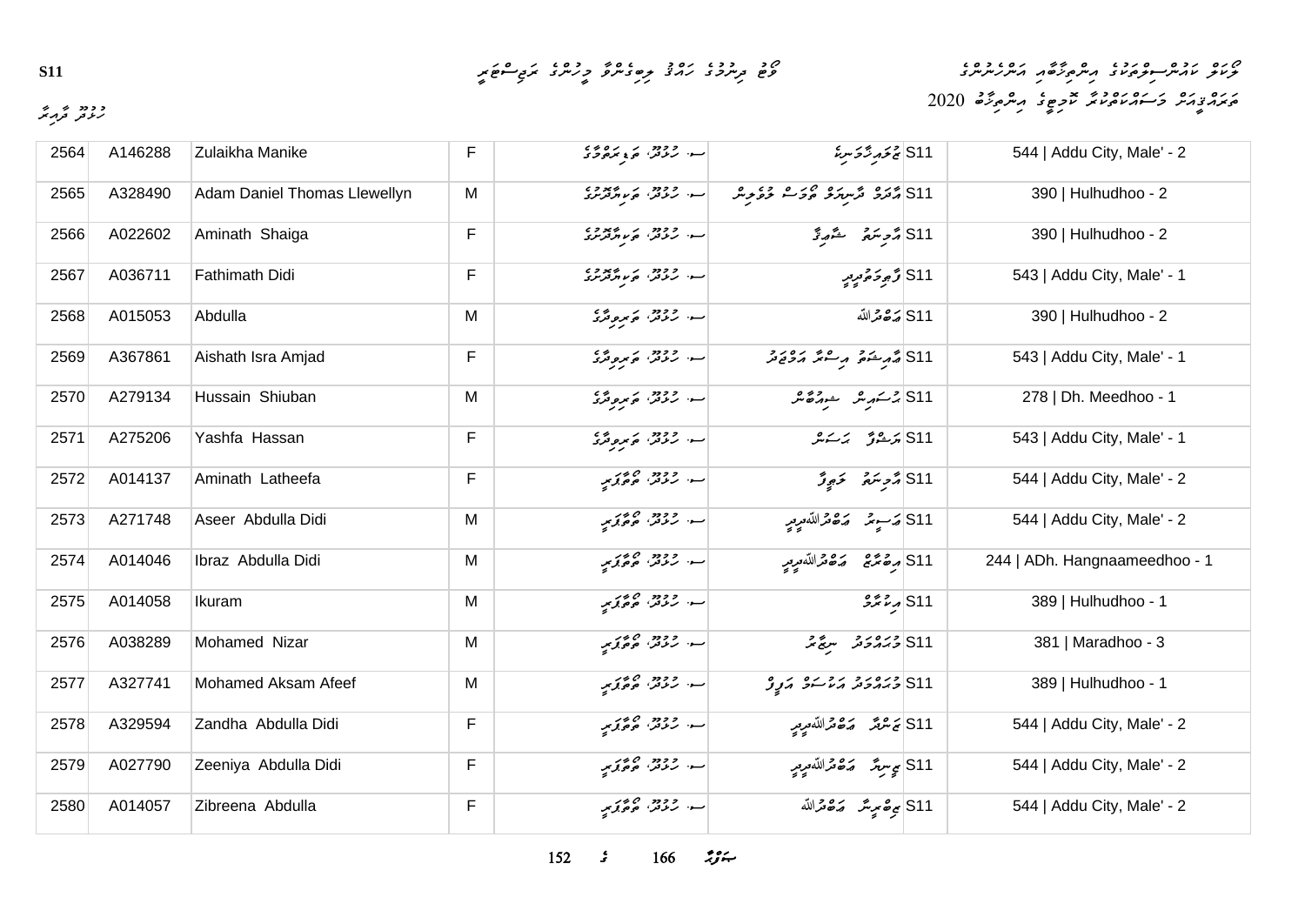*sCw7q7s5w7m< o<n9nOoAw7o< sCq;mAwBoEw7q<m; wBm;vB* م من المرة المرة المرة المرجع المرجع في المركبة 2020<br>مجم*د المريض المربوط المربع المرجع في المراجع المركبة* 

|  | 4.4.222        |
|--|----------------|
|  | نرعرفر اقرمرته |
|  |                |

| 2581 | A138432 | Zulfeena Abdulla        | F           | ر د دود ۵۶۶۵<br>سه رونو، ه <i>وو</i> ژبر                                                                                                                                                                                                                                                                                                                                                                                                                                                                                           | S11 فرْعْرُوبِسَّرْ كَدَّهْ قْرَاللَّه          | 544   Addu City, Male' - 2   |
|------|---------|-------------------------|-------------|------------------------------------------------------------------------------------------------------------------------------------------------------------------------------------------------------------------------------------------------------------------------------------------------------------------------------------------------------------------------------------------------------------------------------------------------------------------------------------------------------------------------------------|-------------------------------------------------|------------------------------|
| 2582 | A014121 | Ahmed Mujuthaba         | M           | ب. رودو، ئۇيۇم ئور                                                                                                                                                                                                                                                                                                                                                                                                                                                                                                                 | S11 كەبرو مەم ھەم ھەم ئ                         | 390   Hulhudhoo - 2          |
| 2583 | A027623 | Ali Jawad               | M           | ب رودو و پر تور مرگ                                                                                                                                                                                                                                                                                                                                                                                                                                                                                                                | S11  رَمٍ کے وَتَر                              | 126   B. Thulhaadhoo - 3     |
| 2584 | A001493 | Ibrahim Haleem          | M           | ے رودوں محمد مرکز مرکب                                                                                                                                                                                                                                                                                                                                                                                                                                                                                                             | S11 م <i>وڭ ئۇرۇ بەي</i> چى                     | 390   Hulhudhoo - 2          |
| 2585 | A084439 | Mariyam Sada            | F           | - رودو ويرور مرت                                                                                                                                                                                                                                                                                                                                                                                                                                                                                                                   | S11 دېمەد ئەستەتگە                              | 543   Addu City, Male' - 1   |
| 2586 | A065827 | Mohamed Ashraf          | M           | ب. رودو، ئۇيۇم ئور                                                                                                                                                                                                                                                                                                                                                                                                                                                                                                                 | S11 ۋېزەر بىر مەش <i>ەرە</i>                    | 390   Hulhudhoo - 2          |
| 2587 | A014381 | Hassan Saeed            | M           | - دوده ه برند ا                                                                                                                                                                                                                                                                                                                                                                                                                                                                                                                    | S11 پرستر م ست <sub>می</sub> وژ                 | 390   Hulhudhoo - 2          |
| 2588 | A279315 | Aminath Miushan Shamoon | $\mathsf F$ | سار رودر، جام م                                                                                                                                                                                                                                                                                                                                                                                                                                                                                                                    | S11 أَدُّمِ سَمَّةَ ۖ وَأَرْشَاشَ شَاوَارَ مَنْ | 543   Addu City, Male' - 1   |
| 2589 | A014851 | Mariyam Shahee          | F           | $\stackrel{\mathcal{O}}{\mathcal{H}}\stackrel{\mathcal{O}}{\mathfrak{g}}\stackrel{\mathcal{O}}{\mathfrak{g}\mathcal{H}}\stackrel{\mathcal{O}}{\mathcal{H}}\stackrel{\mathcal{O}}{\mathcal{H}}\stackrel{\mathcal{O}}{\mathcal{H}}\stackrel{\mathcal{O}}{\mathcal{H}}\stackrel{\mathcal{O}}{\mathcal{H}}\stackrel{\mathcal{O}}{\mathcal{H}}\stackrel{\mathcal{O}}{\mathcal{H}}\stackrel{\mathcal{O}}{\mathcal{H}}\stackrel{\mathcal{O}}{\mathcal{H}}\stackrel{\mathcal{O}}{\mathcal{H}}\stackrel{\mathcal{O}}{\mathcal{H}}\stackrel$ | S11 ك <i>رىمىڭ ئى</i> تېر                       | 390   Hulhudhoo - 2          |
| 2590 | A279104 | Mohamed Shiaan Shamoon  | M           | سه رودون عاملار                                                                                                                                                                                                                                                                                                                                                                                                                                                                                                                    | S11 دره در د مورکس شوه سره در د                 | 133   Lh. Hinnavaru - 3      |
| 2591 | A023978 | Ahmed Yaasmeen          | M           | سه رودو و مرد سوید                                                                                                                                                                                                                                                                                                                                                                                                                                                                                                                 | S11 كەبروتر گ <sup>ە</sup> ش <sub>ى</sub> ر ش   | 544   Addu City, Male' - 2   |
| 2592 | A081565 | Aminath Shauna          | $\mathsf F$ | سه رودو و در دور                                                                                                                                                                                                                                                                                                                                                                                                                                                                                                                   | S11 أُمَّ جِسَمْ مَسَنَّمْ مَدَّ مِّ            | 544   Addu City, Male' - 2   |
| 2593 | A044636 | Hawwa Manike            | F           | سه رودو ويروسي                                                                                                                                                                                                                                                                                                                                                                                                                                                                                                                     | S11 ئەرمۇخ س <sub>ىنغ</sub>                     | 460   Srilanka / Colombo - 1 |
| 2594 | A073139 | Hussain Manikufaanu     | M           | - رودو محمد صحير                                                                                                                                                                                                                                                                                                                                                                                                                                                                                                                   | S11 ئرىسىمە يىرى ئۇ ئىر                         | 544   Addu City, Male' - 2   |
| 2595 | A043578 | Mariyam Shanee          | F           | سه رودو و مرد من م                                                                                                                                                                                                                                                                                                                                                                                                                                                                                                                 | S11 كەنگەنگە ئىگەس <sub>ىر</sub>                | 460   Srilanka / Colombo - 1 |
| 2596 | A043144 | Shariu                  | M           | سه رودو ويروسي                                                                                                                                                                                                                                                                                                                                                                                                                                                                                                                     | S11 يحرمه                                       | 544   Addu City, Male' - 2   |
| 2597 | A066882 | Ahmed Zameer            | M           | ب رودد ع مرور مر                                                                                                                                                                                                                                                                                                                                                                                                                                                                                                                   | S11 كەبرى قىم ئەر بىر ئى                        | 543   Addu City, Male' - 1   |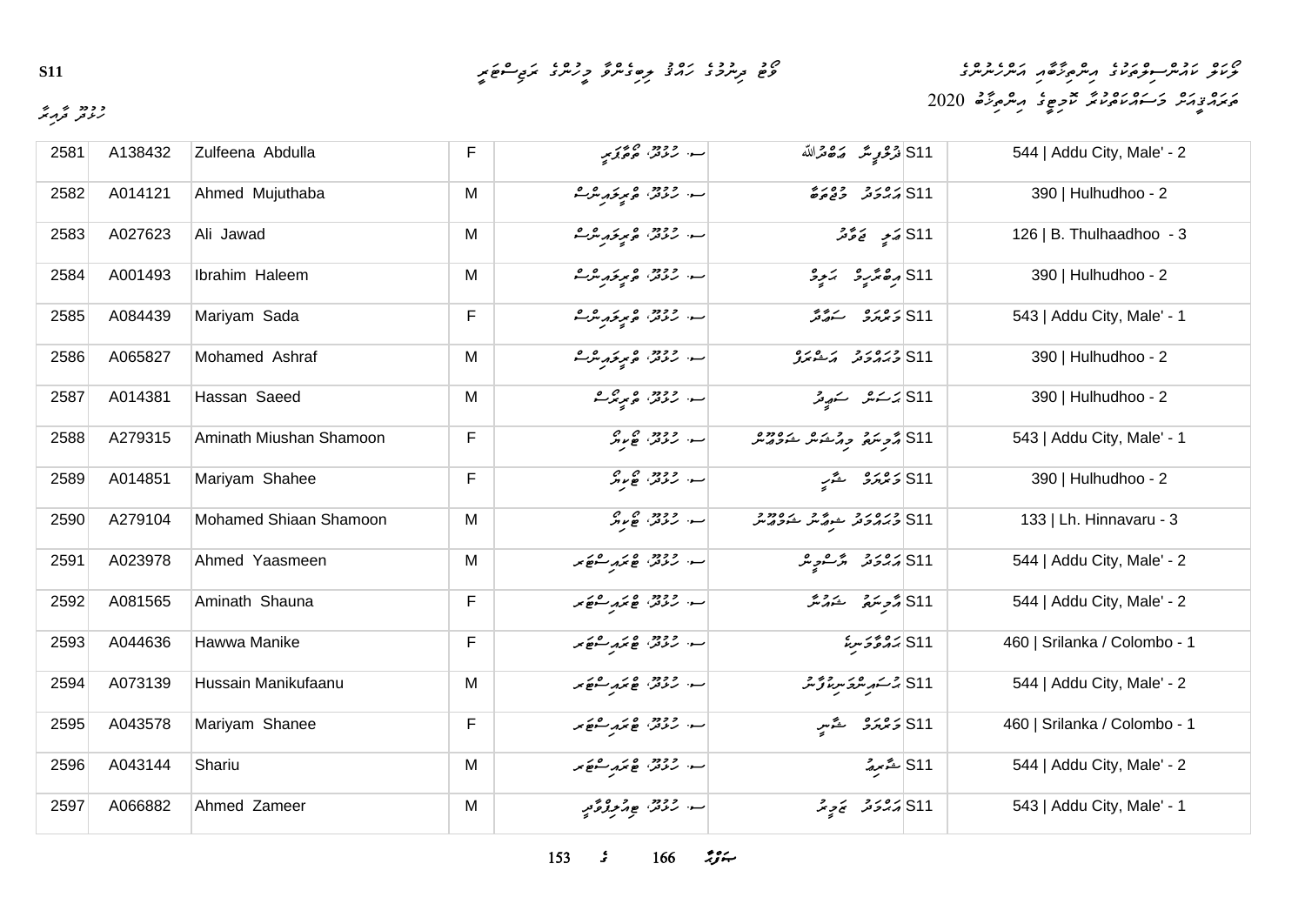*sCw7q7s5w7m< o<n9nOoAw7o< sCq;mAwBoEw7q<m; wBm;vB* م من المرة المرة المرة المرجع المرجع في المركبة 2020<br>مجم*د المريض المربوط المربع المرجع في المراجع المركبة* 

|  | د دود به پر<br>رنز تر ترمه تر |
|--|-------------------------------|
|  |                               |

| 2598 | A039209 | Basheera Mohamed       | F            | سه رودو عدد وروتر                                       | S11 <i>ھَڪِيمَ - وَبَرُودَو</i>                                                                                           | 543   Addu City, Male' - 1      |
|------|---------|------------------------|--------------|---------------------------------------------------------|---------------------------------------------------------------------------------------------------------------------------|---------------------------------|
| 2599 | A024983 | Ibrahim Musthafa       | M            | سه رودو ع مرور و مر                                     | S11 مەھەر بەر ئەسىمۇ                                                                                                      | 565   Hulhumale', Ehenihen - 13 |
| 2600 | A039277 | Ibrahim Yasir          | M            | سار دود. ج م دوره مر                                    | S11 م <i>وڭ مۇرى مۇسى</i> تر                                                                                              | 543   Addu City, Male' - 1      |
| 2601 | A039278 | Shaziyya Abdulla       | $\mathsf F$  | سه رودو عام دوه مر                                      | S11 خۇن <i>رە ئۇ ھەقم</i> اللە                                                                                            | 543   Addu City, Male' - 1      |
| 2602 | A120352 | Abdulla Irfan          | M            | سه دودو وړي ه                                           | S11 كەھىراللە م <i>ېترۇنتر</i>                                                                                            | 629   Addu City, Male'-11       |
| 2603 | A021835 | Ahmed Shareef          | M            | سه دوده وری ه                                           | S11 كەش <sup>ى</sup> تەڭ سىتەمب <i>و</i> گ                                                                                | 629   Addu City, Male'-11       |
| 2604 | A271821 | Aishath Nuhaa          | F            | سه دوده وری ه                                           | S11 م <i>ەمبەھ مىرتى</i>                                                                                                  | 565   Hulhumale', Ehenihen - 13 |
| 2605 | A014050 | Aminath Nisreen        | F            | ر د د دور در د ر د ک                                    | S11 مُرْحِ سَمَ <sub>ةً</sub> سِرْ مَبِرْ مُرْ                                                                            | 391   Hulhudhoo - 3             |
| 2606 | A271830 | Arifa Ahmed            | $\mathsf{F}$ | سه دودو وړي ه                                           | S11 مەمبۇ مەدىر                                                                                                           | 391   Hulhudhoo - 3             |
| 2607 | A271833 | Hussain Shahudhu Moosa | M            | ر در دوده در در در است.<br>سود اردور، ارتزیز ک          | S11 پرڪ <sub>م</sub> بر ڪريز وڃي                                                                                          | 391   Hulhudhoo - 3             |
| 2608 | A014047 | Ibrahim Shareef        | M            | سه دودو وړي ه                                           | S11 <sub>م</sub> ەھمەر ئىسىمىتى ئىستىدىنى ئىستىدىكى ئىستىدىكى ئىستىدىكى ئىستىدىكى ئىستىدىكى ئىستىدىن ئىستىدىن ئىستىدىن ئى | 391   Hulhudhoo - 3             |
| 2609 | A271810 | Khadheeja Munima       | F            | سه دوده وری ه                                           | S11  زَمرِجٌ     رُسُمْ وَّ                                                                                               | 391   Hulhudhoo - 3             |
| 2610 | A014451 | Moosa Thakhkhaan       | M            | ر در دور در در ه<br>سه روتر، ماتریز ک                   | S11 تۇشىھەر ئەنگە                                                                                                         | 391   Hulhudhoo - 3             |
| 2611 | A014056 | Nisham                 | M            | ر در دور در در ه<br>سه روتر، ماتریز شه                  | S11 سرشگر ه                                                                                                               | 391   Hulhudhoo - 3             |
| 2612 | A014332 | Aishath Dhie           | F            | ر د دود د د و و و و و د و با به سند و اندازه کرد که د ک | S11 مۇمەيئىمۇمبر <i>ە</i>                                                                                                 | 390   Hulhudhoo - 2             |
| 2613 | A014343 | Mariyam Dhie           | F            |                                                         | S11 كەنگە <i>ئەھ</i> رىگە                                                                                                 | 390   Hulhudhoo - 2             |
| 2614 | A161564 | Shafraz Jalal          | M            |                                                         | S11  شەرىمى ئىمى ئىم                                                                                                      | 248   ADh. Mahibadhoo - 2       |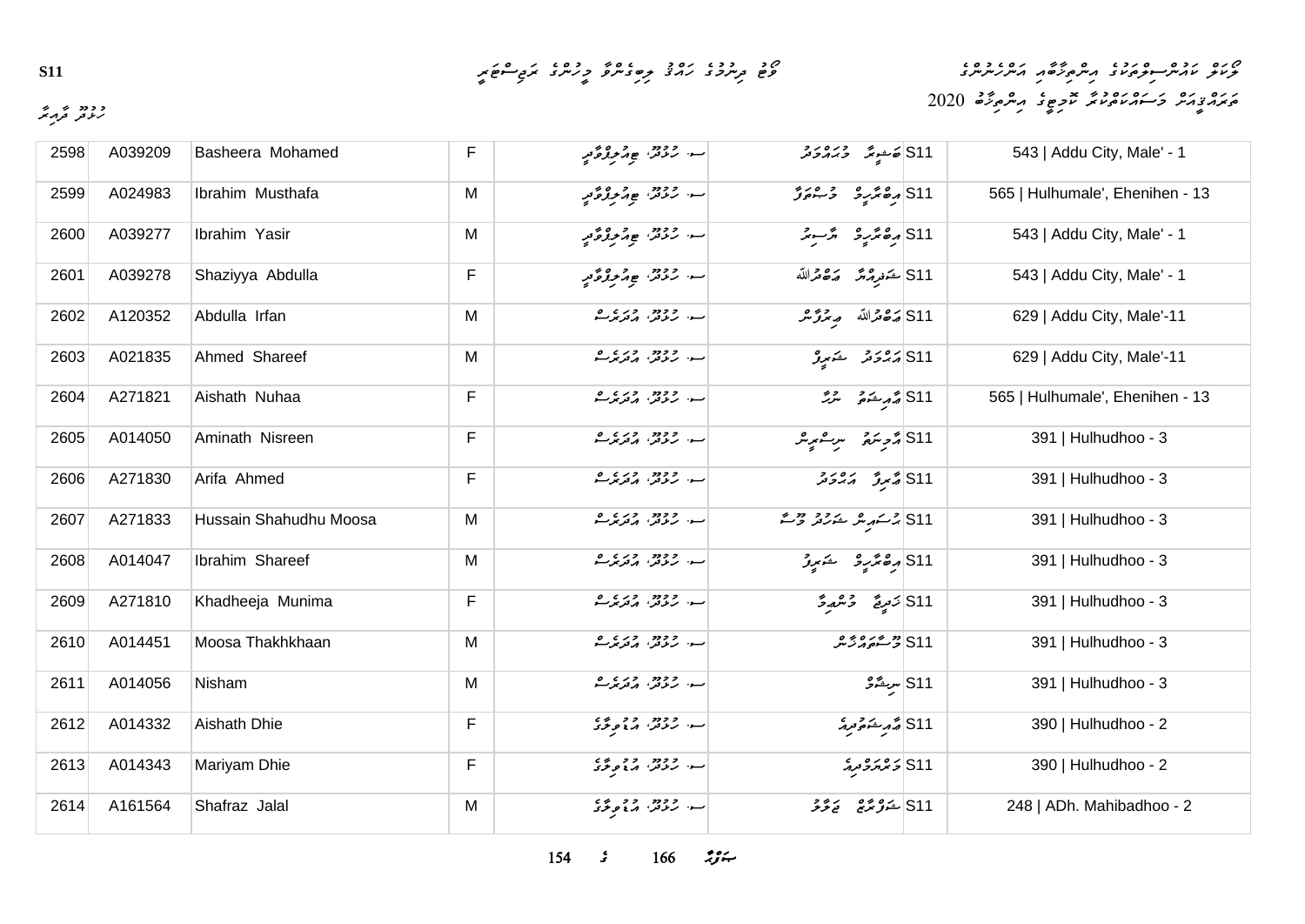*sCw7q7s5w7m< o<n9nOoAw7o< sCq;mAwBoEw7q<m; wBm;vB* م من المرة المرة المرة المرجع المرجع في المركبة 2020<br>مجم*د المريض المربوط المربع المرجع في المراجع المركبة* 

|  | $\rightarrow$ $\rightarrow$ $\rightarrow$ $\rightarrow$ $\rightarrow$ |
|--|-----------------------------------------------------------------------|
|  | زؤفر قرمرته                                                           |
|  |                                                                       |

| 2615 | A045816 | Thuththu               | M           | ر د دود د د و و و و و د و د کار کرد که د ک | S11 <sub>حو</sub> رم                        | 390   Hulhudhoo - 2             |
|------|---------|------------------------|-------------|--------------------------------------------|---------------------------------------------|---------------------------------|
| 2616 | A055235 | Abdulla Aswadh         | M           | سە رودىن دى                                | S11 يَرْهُ مِّرَاللَّهُ بِرَ مُّعْرَ مِّرْ  | 391   Hulhudhoo - 3             |
| 2617 | A050337 | Ahmed Azhar            | M           | سە روەر دە                                 | S11 كەبروتىر كەيمە <i>رى</i> ر              | 629   Addu City, Male'-11       |
| 2618 | A080335 | Aminath Azhana         | $\mathsf F$ | سە رودىن دى                                | S11 أَمَّ حِسَمَةٌ مَتَّ مَثَّلَةٌ مَنْ     | 629   Addu City, Male'-11       |
| 2619 | A014896 | Hawwa Hafeeza          | F           | ر د برود.<br>سه روتر، موتو                 | S11 <i>ټرونځ ټونځ</i>                       | 629   Addu City, Male'-11       |
| 2620 | A014236 | Ali Hussain            | M           | ر در دور دور<br>ر روتر، مان تح             | S11  كەمچە - جەشىرىتىر                      | 390   Hulhudhoo - 2             |
| 2621 | A014510 | Fathimath Didi         | F           | ر در دور دوره<br>ر روتر، مانگانی           | S11 ژ <sub>مو</sub> رَ مُ <sub>وبو</sub> رِ | 390   Hulhudhoo - 2             |
| 2622 | A275447 | Saaidha Ali            | $\mathsf F$ | ر در دود دور<br>ر روتر، مقام               | S11  گ <sub>ھ</sub> وٹر کرم                 | 390   Hulhudhoo - 2             |
| 2623 | A014154 | Aminath Ali            | $\mathsf F$ | ے رودوں وسروی                              | S11 مٌ <i>وِ سَعْهِ مَ م</i> ِ              | 565   Hulhumale', Ehenihen - 13 |
| 2624 | A279176 | Hassan Abrau Akhther   | M           | در دوده و مرده                             | S11 ئەسەبىر مە <i>ھىمەكە مەنبۇ</i> تر       | 460   Srilanka / Colombo - 1    |
| 2625 | A273890 | Hussain Arufau Akhthar | M           | سە رودو، دىيونى                            | S11 پڑے ہر شہ پر جوڑ پر بر تاریخ تیر        | 390   Hulhudhoo - 2             |
| 2626 | A055943 | Mohamed Jaleel         | M           | ے رودوں و سروی                             | S11  <i>3223 قرق</i>                        | 543   Addu City, Male' - 1      |
| 2627 | A076525 | Shahul Hameed          | M           | ے رودوں و سروی                             | S11 ڪرچو تر <i>و</i> تر                     | 390   Hulhudhoo - 2             |
| 2628 | A099642 | Shirany                | $\mathsf F$ | سار دوده و مرده                            | S11 سوپرسی                                  | 565   Hulhumale', Ehenihen - 13 |
| 2629 | A279169 | Ahmed Dhaisam Musthafa | M           | ے۔ رودہ مجمد ک                             | S11 גُرُدُوَتْر تَرْمِ شُوَّ وَجَبْوَتْرُ   | 389   Hulhudhoo - 1             |
| 2630 | A014276 | Ali Musthafa           | M           | ب - رودوم محرکاهر                          | S11 كەمچە ئەسىمى ئى                         | 389   Hulhudhoo - 1             |
| 2631 | A149900 | Dheena Musthafa        | F           | ر در دور پوره<br>سه روتر، ماه ش            | S11 مریٹر ۔ ٹر <i>یموٹ</i> ر                | 389   Hulhudhoo - 1             |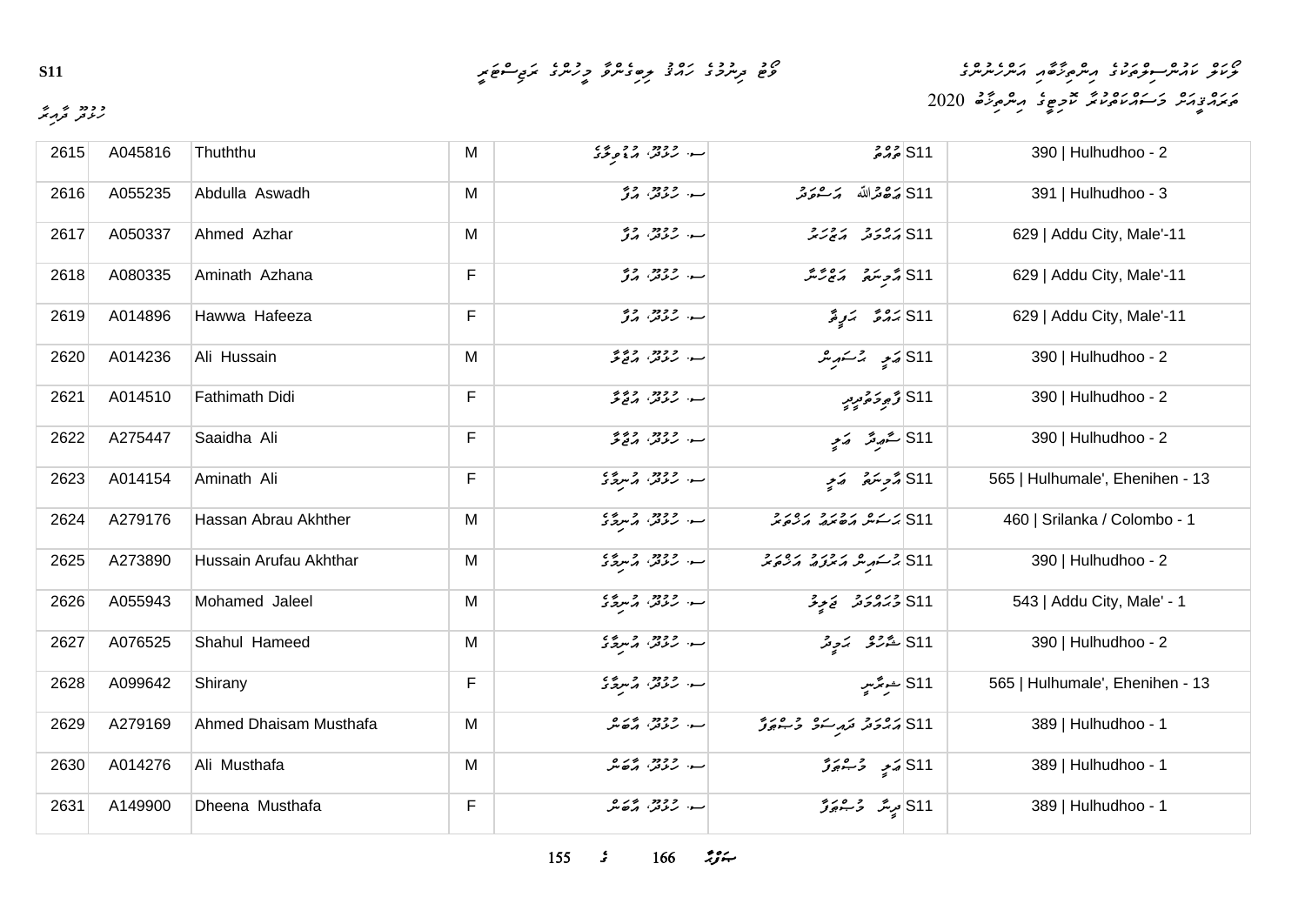*sCw7q7s5w7m< o<n9nOoAw7o< sCq;mAwBoEw7q<m; wBm;vB* م من المرة المرة المرة المرجع المرجع في المركبة 2020<br>مجم*د المريض المربوط المربع المرجع في المراجع المركبة* 

|  | s s n n      |
|--|--------------|
|  | برتر مرتز مر |
|  |              |

| 2632 | A014329 | Hareera Hussain                 | F            | سه دوده په کامل                         | S11 ټرینگ پرشورنگ                                                              | 389   Hulhudhoo - 1             |
|------|---------|---------------------------------|--------------|-----------------------------------------|--------------------------------------------------------------------------------|---------------------------------|
| 2633 | A273799 | Mohamed Dhayyin Musthafa        | M            | ے۔ رودو، مجمد م                         | S11 درور د برو بره گرمونگر د مرکز                                              | 389   Hulhudhoo - 1             |
| 2634 | A021808 | Ahmed Hilmy                     | M            | ب دودو می دیگر                          | S11 ك <i>ر برگوچ</i>                                                           | 543   Addu City, Male' - 1      |
| 2635 | A094222 | Aminath Shafeeu                 | $\mathsf{F}$ | - دودو مه دي.                           |                                                                                | 390   Hulhudhoo - 2             |
| 2636 | A028066 | Faiza Hassan Didi               | $\mathsf{F}$ | ے دودہ میں دیگر                         | S11 ۇرت <sub>ى</sub> تەسەھى <sub>رىپ</sub>                                     | 543   Addu City, Male' - 1      |
| 2637 | A331274 | Ibrahim Jaishan Hilmy           | M            | - دودو مه دي.                           | S11  مەھەرىپ قەم شەش بىرى ي                                                    | 543   Addu City, Male' - 1      |
| 2638 | A064870 | Ilyas Shafeeu                   | M            | ے دودہ میں دیگر                         | S11  مرتزم شرور شور 2<br>                                                      | 543   Addu City, Male' - 1      |
| 2639 | A331275 | Mohamed Jaushan Hilmy           | M            | ے دودہ میں دیگر                         | S11 <i>وبرورو برو</i> شرش برقرم ا                                              | 565   Hulhumale', Ehenihen - 13 |
| 2640 | A337935 | Mohamed Lujain Nafiz            | M            | - دودو مه دي.                           | S11  <i>وبروجو وفق م</i> قر مگريمى                                             | 390   Hulhudhoo - 2             |
| 2641 | A041705 | Mukhthaar Shafeeu               | M            | ے دودہ میں دیگر                         | S11 ك <sup>3</sup> رْتُمْ بْرِ شَوْرٍ كَ                                       | 543   Addu City, Male' - 1      |
| 2642 | A041704 | Shihama Shafeeu                 | $\mathsf{F}$ | ب دودو می دیگر                          | S11  سو <i>رگ</i> ۇ ش <i>وپ<sub>و</sub>ڭ</i>                                   | 543   Addu City, Male' - 1      |
| 2643 | A045400 | Afiya Ali                       | $\mathsf{F}$ | ر دودو و ده                             | S11 م <i>گوینگ مک</i> چ                                                        | 126   B. Thulhaadhoo - 3        |
| 2644 | A027386 | Ahmed Safleen Musthafa          | M            | سه رودو د و د ه                         | S11 كەبروتر سۇم پىر ۋىبد <i>ۇ</i> ر                                            | 460   Srilanka / Colombo - 1    |
| 2645 | A058895 | AHMED ZAYAN ABDULLA SALIH       | M            | سه د وود د و د و د<br>  سه رکوتون کوموی | S11 <i>مَ بِرْحِ مِّ</i> مِّ مِّ مِّ مِّ مِّ مِّ مِّ اللّهَ بَّ مِّ مِّ مِّ    | 543   Addu City, Male' - 1      |
| 2646 | A025656 | Ali Abdulla Manikufaanu         | M            |                                         | S11 <i>مَنْ حَدَّة مُقَاتِّدا</i> للَّهُ <i>حَسِينا وَ</i> سَرَ                | 543   Addu City, Male' - 1      |
| 2647 | A165284 | Aminath Mishkaath Ahmed Shareef | $\mathsf{F}$ |                                         | S11 مُرْحِسَمُ وحِشْرُ مِنْ مِرْحِسٌ شَهْرِوْ ) مَدَارِ وَدَوْ وَدَارِ وَمَدَى | 390   Hulhudhoo - 2             |
| 2648 | A044268 | Athifa Ali                      | F            | ر د ودو د و و د<br>سه روتر، و برو       | S11  مُتَّمورٌ      مَرْمٍ                                                     | 543   Addu City, Male' - 1      |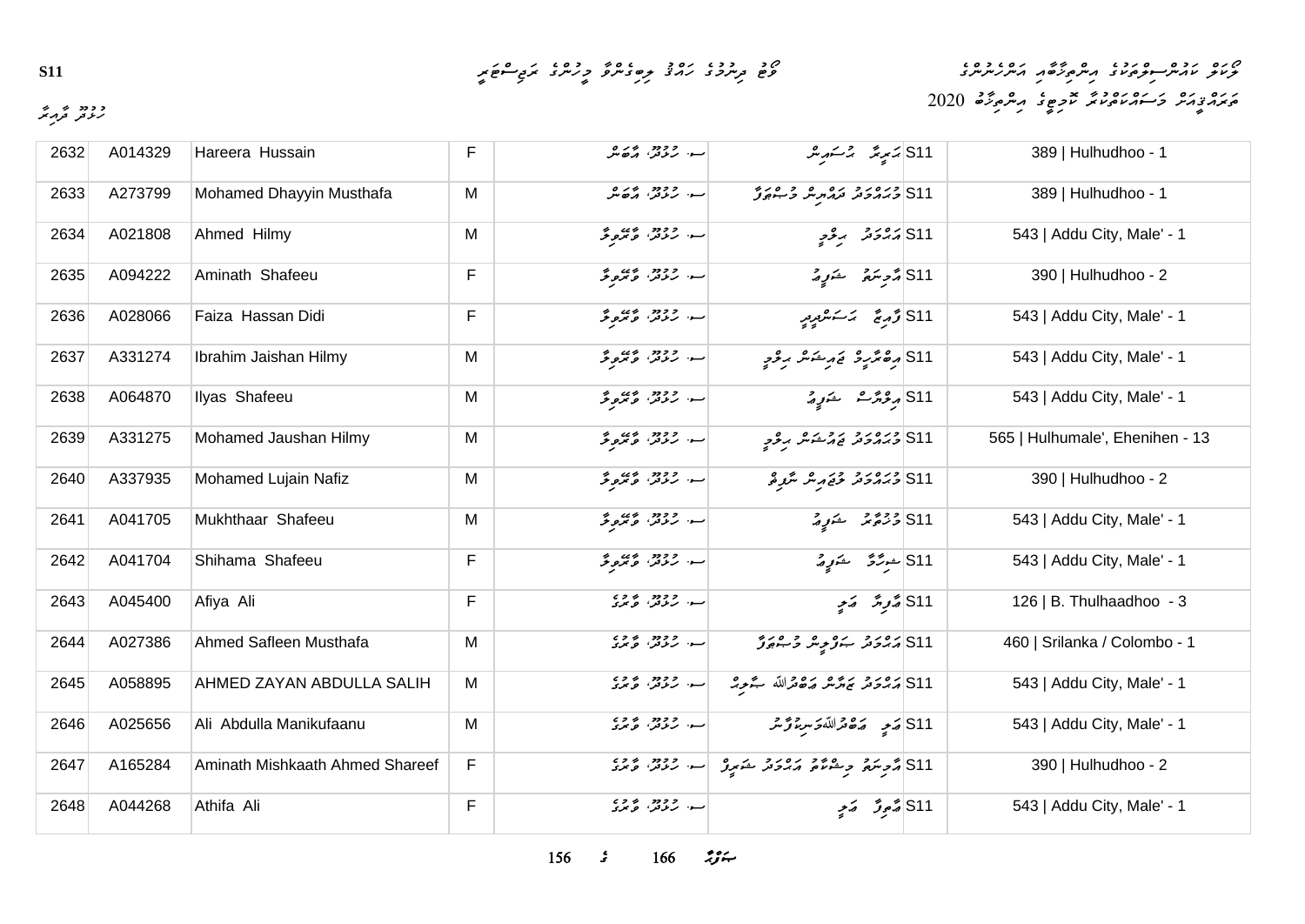*sCw7q7s5w7m< o<n9nOoAw7o< sCq;mAwBoEw7q<m; wBm;vB* م من المرة المرة المرة المرجع المرجع في المركبة 2020<br>مجم*د المريض المربوط المربع المرجع في المراجع المركبة* 

|  | د دود به بر<br>رنز تر تربر |  |
|--|----------------------------|--|
|  |                            |  |

| 2649 | A036243 | Athira Ali                  | F            | ر د ودو.<br>سه روتر، و بور                | S11 مٌ مِرَّ مَرِ                               | 390   Hulhudhoo - 2        |
|------|---------|-----------------------------|--------------|-------------------------------------------|-------------------------------------------------|----------------------------|
| 2650 | A076952 | Azra Ali                    | F            | ر د ودو و و د و د<br>سه رنوش کومری        | S11 مُرتم مَوِ                                  | 543   Addu City, Male' - 1 |
| 2651 | A114286 | Eezan Shahul Hameed         | M            | ر د دود. د د ه<br>سه روتر، و برد          | S11 م <i>ړنځ بله څېڅ ډېر چ</i> وتر              | 543   Addu City, Male' - 1 |
| 2652 | A069140 | Fathimath Jimzeena Musthafa | F            | ر د ودو و و و و و د<br>سه ارتونس الوموی   | S11 ژ <sub>ن</sub> جوړې <sub>مو</sub> څې ژبوړنځ | 543   Addu City, Male' - 1 |
| 2653 | A165011 | Fathimath Yania Shahid      | F            | ر د ودو.<br>سه روتر، و برو                | S11 <i>وَّەجەھ مەتىبەت</i> ھەربىر               | 390   Hulhudhoo - 2        |
| 2654 | A027388 | Hassan Musthafa             | M            | ر د دود. د د ه<br>سه روتر، و برد          | S11 ئەسەبىر قەشقۇقە                             | 543   Addu City, Male' - 1 |
| 2655 | A069139 | Mariyam Fazleena Musthafa   | $\mathsf F$  | ر د ودو و و و و و د<br>سه ارتونس الوموی   | S11 ئ <i>وندى دىنمونىڭ قىشمۇر</i>               | 543   Addu City, Male' - 1 |
| 2656 | A045251 | Mausooma Ali                | F            | د د دوه او د د د<br>سه اربوتر، نومری      | S11 كەم يېچىق كەمبر                             | 543   Addu City, Male' - 1 |
| 2657 | A027387 | Mohamed Izneen Musthafa     | M            | سه الرودو المحروم                         | S11 <i>دېرو دو</i> په پېښ د ۱۰۰۰ کې             | 390   Hulhudhoo - 2        |
| 2658 | A034775 | Saadha Ali                  | $\mathsf{F}$ | ر د دود. د د ه<br>سه روتر، و برد          | S11  سَمَدَّتَر <sub>مَ</sub> وِ                | 543   Addu City, Male' - 1 |
| 2659 | A025261 | Shafiu Ali                  | M            | ر د ووو.<br>سه روتر، و بری                | S11 ڪ <i>ورث م</i> َرمٍ                         | 543   Addu City, Male' - 1 |
| 2660 | A022742 | Shahid Ali                  | M            | د د دوه او د د د<br>سه اربوتر، نومری      | S11  ڪريٽر ک <i>ي يو</i>                        | 543   Addu City, Male' - 1 |
| 2661 | A048156 | Shameema Mohamed            | F            | ر د ودو و و و و و د<br>سو، ارتونو، الوحوی | S11 خَوِيَّة فَ <sup>2</sup> دَمُّوَتَرُ        | 543   Addu City, Male' - 1 |
| 2662 | A041754 | Shifaz Ali                  | M            | ر د ودو و و و و و د<br>سو، ارتونو، الوحوی | S11 حورٌج کام پر                                | 543   Addu City, Male' - 1 |
| 2663 | A048990 | Abdulla Sabah               | M            | ر دودو.<br>سه روتر، خهره رو               | S11 مَەڤْمَراللە جۇھ                            | 629   Addu City, Male'-11  |
| 2664 | A014097 | Ahmed                       | M            | ر دودو.<br>سه روتر، خهره رو               | S11 كەبۇ ئەتە                                   | 391   Hulhudhoo - 3        |
| 2665 | A027139 | Ahmed Saeed                 | M            | ر د دود.<br>سه روتر، خ د مي ر             | S11  پَرْدُوَتْرَ کُمْ سَرَمَّةِ تَرْ           | 629   Addu City, Male'-11  |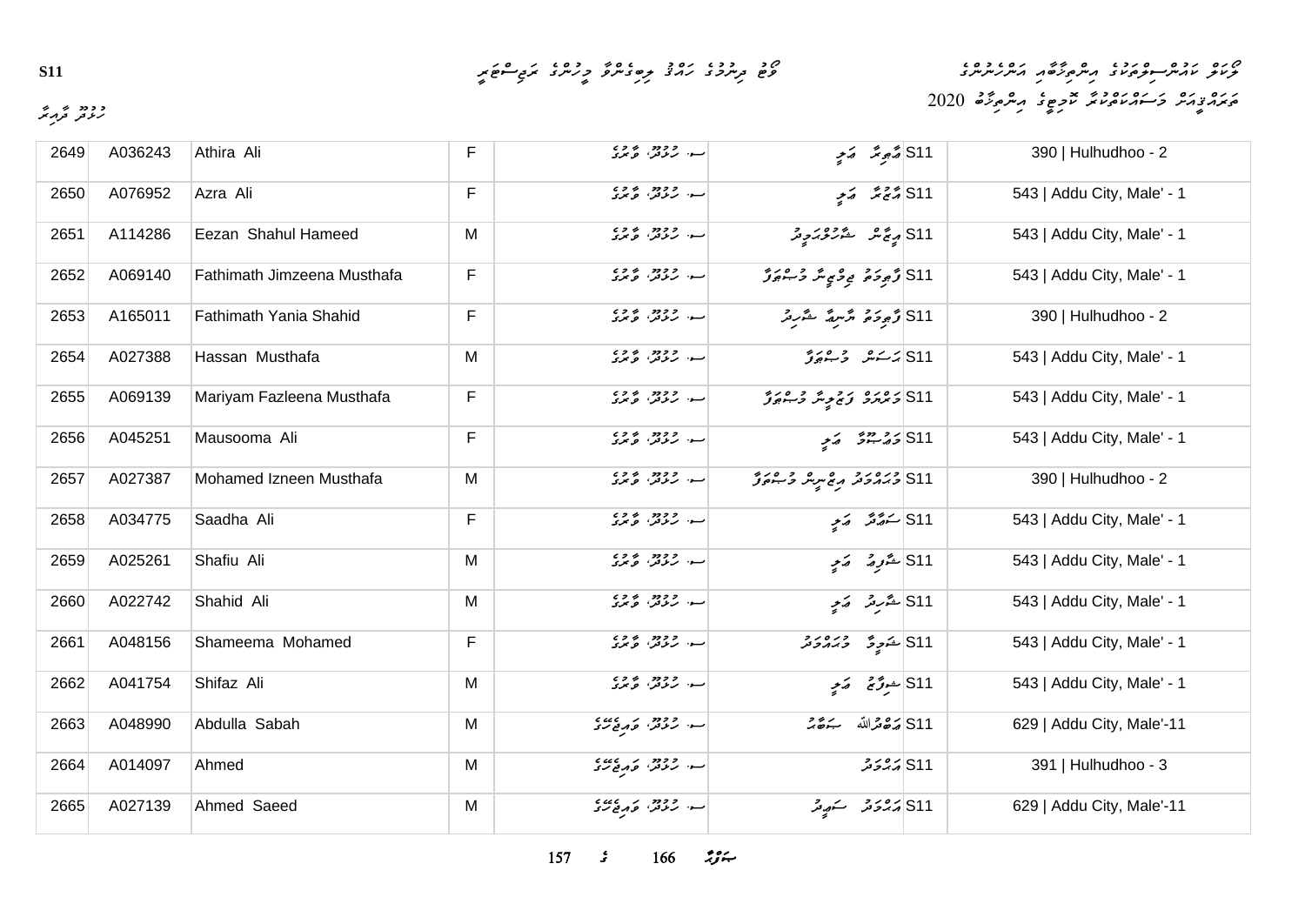*sCw7q7s5w7m< o<n9nOoAw7o< sCq;mAwBoEw7q<m; wBm;vB* م من المرة المرة المرة المرجع المرجع في المركبة 2020<br>مجم*د المريض المربوط المربع المرجع في المراجع المركبة* 

|  | 4.4.222        |
|--|----------------|
|  | نرعرفر اقرمرته |
|  |                |

| 2666 | A014209 | Aishath Saeed        | F           | ر د دود.<br>سه روتر، خ د مي ري | S11 مُدْمِسْتَمْ سَمْدِتْر                       | 322   GA. Kolamaafushi - 2      |
|------|---------|----------------------|-------------|--------------------------------|--------------------------------------------------|---------------------------------|
| 2667 | A330118 | Aishath Sadha Sobah  | F           | سه رودود که دره دره            | S11 مەم ئىكى ئىككە ئىلگەنگە                      | 391   Hulhudhoo - 3             |
| 2668 | A026166 | Aminath Saeed        | F           | ر د دود.<br>سه روتر، و د ورن   | S11 مَّ حِسَمَۃُ کَصَرِ مَرَّ                    | 629   Addu City, Male'-11       |
| 2669 | A321760 | Aminath Saraa Sabah  | F           | در دود کردی د                  | S11 م <sup>ۇ</sup> جەمئە ئىكەنچە يەنھەيز         | 391   Hulhudhoo - 3             |
| 2670 | A039577 | Fathimath Saeed      | F           | ر د دود.<br>سه روتر، خ پر دی د | S11 ژ <sub>نجو</sub> رَ <sub>م</sub> شهر شر      | 565   Hulhumale', Ehenihen - 13 |
| 2671 | A039575 | Hudhuna Sameer       | F           | ر دودو.<br>سه روتر، خهرج رو    | S11 ژوگر کوپر                                    | 565   Hulhumale', Ehenihen - 13 |
| 2672 | A065559 | Ibrahim Saeed        | M           | ر د دود.<br>سه روتر، خ د مي ري | S11 م <i>وڭ ئۇرۇ سەم</i> بۇر                     | 629   Addu City, Male'-11       |
| 2673 | A357969 | Jinaan Mohamed Didi  | F           | ر دودو.<br>سه روتر، خهرج رو    | S11 <sub>مح</sub> مگ <i>رنگر محکم کر قرموی</i> ر | 629   Addu City, Male'-11       |
| 2674 | A014210 | Maryam Dhie          | F           | ر د دود.<br>سه روتر، خ پر دی د | S11 كەبىر بىر ئەرگە                              | 629   Addu City, Male'-11       |
| 2675 | A015015 | Saba Saeed           | F           | ر دودود.<br>سه رنوش کوم می ری  | S11 جَەھْ سَىھەتىر                               | 629   Addu City, Male'-11       |
| 2676 | A040528 | Shafeea Rasheed      | F           | ر د دود.<br>سه روتر، خ د ق ر د | S11 ڪ <i>وپر ترخي</i> ر                          | 629   Addu City, Male'-11       |
| 2677 | A026531 | Sheeza Ali Saeed     | F           | ر د دود.<br>سه روتر، خ پر دی د | S11 حيثر ترم سك <i>وتر</i>                       | 629   Addu City, Male'-11       |
| 2678 | A014198 | Zulaikha Saeed       | F           | ر دودو.<br>سه روتر، خهره رو    | S11 كىخەر ئەسكە يەش                              | 391   Hulhudhoo - 3             |
| 2679 | A277982 | Ahmed Nihad          | M           | ب دودو، عبروی                  | S11 كەندى قىلى سەرىمىتىلىر                       | 391   Hulhudhoo - 3             |
| 2680 | A277972 | Aishath Dhie         | F           | ے۔ رووژ، و سروی                | S11 مۇمەيھۇمى <i>ر</i> م                         | 381   Maradhoo - 3              |
| 2681 | A277998 | Aishath Zayana Anwar | $\mathsf F$ | ے رودہ ویروی                   | S11 مەم شەم ئەر ئەر مەمدىكى S11                  | 629   Addu City, Male'-11       |
| 2682 | A014527 | Bushra Khaleel       | F           | ے رودہ وسروی                   | S11 صْشْعَر زَمِرْ وْ                            | 629   Addu City, Male'-11       |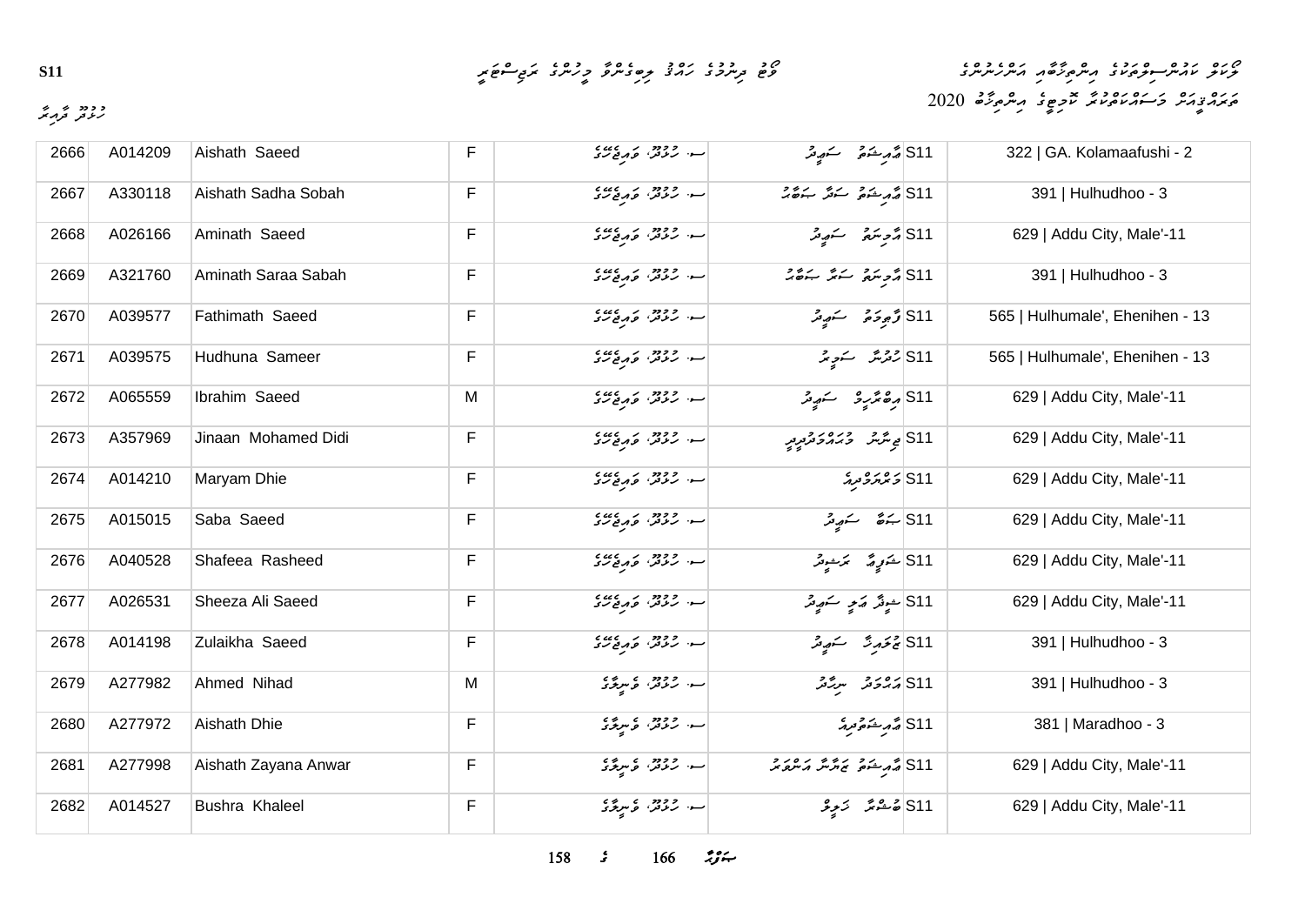*sCw7q7s5w7m< o<n9nOoAw7o< sCq;mAwBoEw7q<m; wBm;vB* م من المرة المرة المرة المرجع المرجع في المركبة 2020<br>مجم*د المريض المربوط المربع المرجع في المراجع المركبة* 

|  | د دود به پر<br>رنز تر ترمه تر |
|--|-------------------------------|
|  |                               |

| 2683 | A279260 | Fathmath Vishana Anwar    | F           | سەر 232°، ئۇ سرىۋى  | S11 زُّەپرەڭر مِشَىرَ مَىرْمَد         | 629   Addu City, Male'-11    |
|------|---------|---------------------------|-------------|---------------------|----------------------------------------|------------------------------|
| 2684 | A077595 | Haneefa                   | F           | ے رودہ کا ہوگا      | S11  بَرْسٍ گَهِ                       | 381   Maradhoo - 3           |
| 2685 | A014581 | Hilaala                   | F           | ے۔ رودہ کا ہوتا     | S11 رنۇتۇ                              | 391   Hulhudhoo - 3          |
| 2686 | A279262 | Mariyam Jayashan Anwar    | $\mathsf F$ | سەر 1992، ئۇ سرىگرى | S11 تر مرمرد فی مرشر مربوبر د          | 460   Srilanka / Colombo - 1 |
| 2687 | A124696 | Mohamed Haneef            | M           | سه رودو، عسروی      | S11 <i>2222 كەبىرى</i>                 | 117   B. Kihaadhoo - 1       |
| 2688 | A275279 | Zahra Khaleel             | $\mathsf F$ | ے۔ رودہ کا ہوتا     | S11 ىز بۇ تىمى بىر ئىلىن ئىلار ئىل     | 629   Addu City, Male'-11    |
| 2689 | A274313 | Abdulla Auf               | M           | ے رودو رہ سروی      | S11 مَەھىراللە م <i>ەمۇ</i>            | 543   Addu City, Male' - 1   |
| 2690 | A015046 | Abdulla Shakir            | M           | ے رودو رہ ہوئے      | S11 مَەھْتَراللە مۇمەتتر               | 390   Hulhudhoo - 2          |
| 2691 | A026490 | Ali Futhaa                | M           | ٢٠٠٠٠٠٠٠٠٠٠٠٠       | S11 <sub>مَتَج</sub> وَجَّ             | 390   Hulhudhoo - 2          |
| 2692 | A014528 | Hassan Futha              | M           | - رودو ره سرور      | S11 ئەسەئىيەتى <del>م</del>            | 390   Hulhudhoo - 2          |
| 2693 | A274315 | Hussain Rasheed           | M           | ٢٠٠٠٠٠٠٠٠٠٠         | S11 پر کرمر مر <sub>شو</sub> یر        | 390   Hulhudhoo - 2          |
| 2694 | A014369 | Ibrahim Futhaa            | M           | ے رودو رہ سروی      | S11 <sub>مر</sub> ڭ ئرىرو ۋە يە        | 390   Hulhudhoo - 2          |
| 2695 | A279284 | Hamdhan Mohamed           | M           | ے دودور پہنوی       | S11 ئۇقرىش <i>دىن</i> دىر              | 389   Hulhudhoo - 1          |
| 2696 | A329349 | Mariyam Ibaa Mohamed      | $\mathsf F$ | ے۔ رودوں پر دی      | S11 كَمَبِيرَةَ مِنْ وَيَرْدُونَر      | 389   Hulhudhoo - 1          |
| 2697 | A083498 | Mohamed Didi              | M           | سه رودو مرد و د د   | S11  32 <i>, 35 قر</i> ور مر           | 389   Hulhudhoo - 1          |
| 2698 | A014550 | Afeefa Hassan             | F           | سه رودو ، وبر       | S11  ر <i>َ<sub>وٍ</sub>وَ</i> کِرَکٹر | 629   Addu City, Male'-11    |
| 2699 | A342471 | <b>Ahmed Silmu Saalih</b> | M           | ے رکوتر، قرم        | S11 ړَرُدُوَتَرُ سِوْوْ سُرُوِرُ       | 629   Addu City, Male'-11    |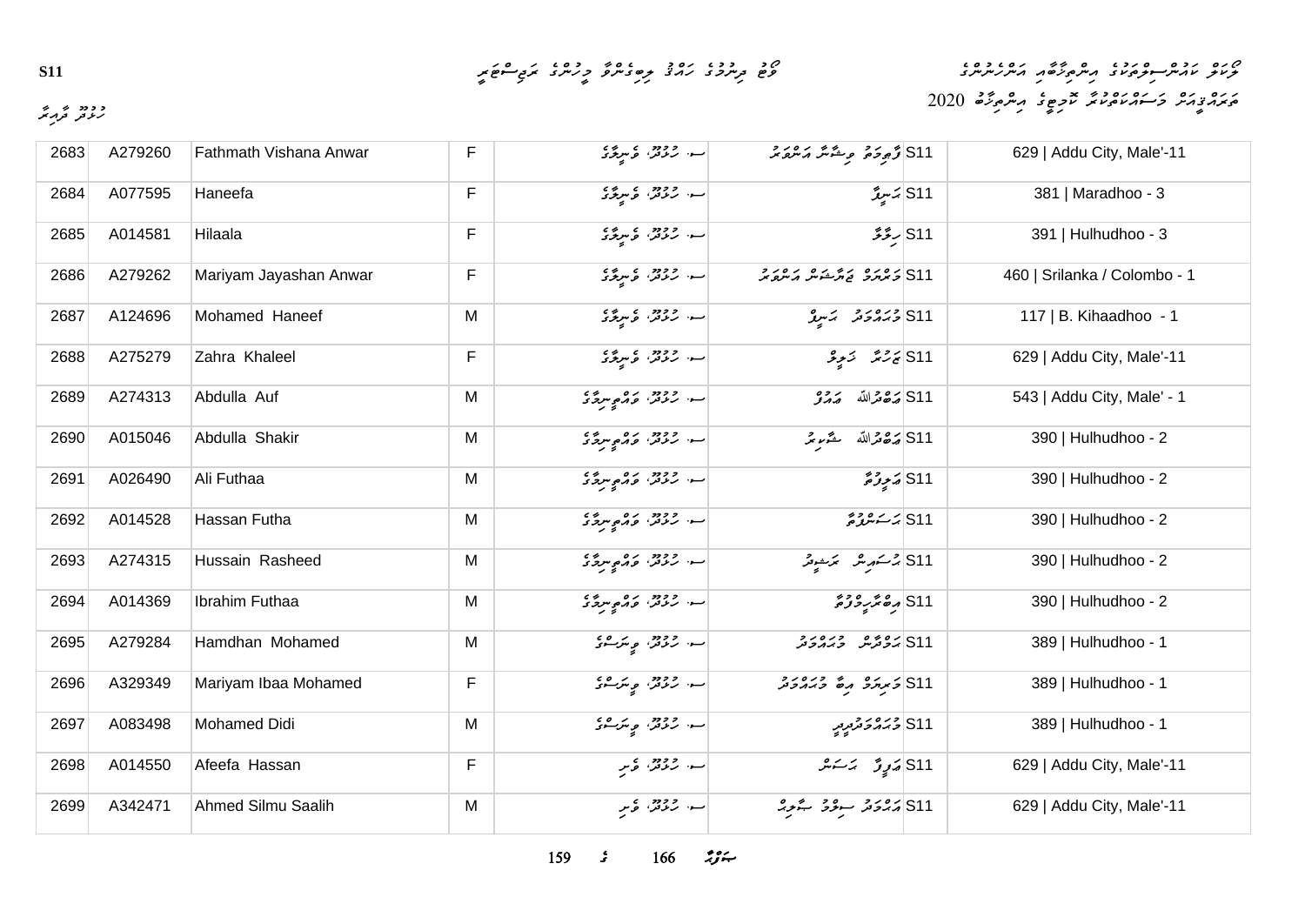*sCw7q7s5w7m< o<n9nOoAw7o< sCq;mAwBoEw7q<m; wBm;vB* م من المسجد المسجد المسجد المسجد المسجد العام 2020<br>مسجد المسجد المسجد المسجد المسجد المسجد المسجد المسجد المسجد ال

| 2700 | A279414 | Aishath Saya Salih        | F | سەس رودون ئى بىر                                                                                               | S11 مەم شىم ئىش جۇمر                               | 629   Addu City, Male'-11       |
|------|---------|---------------------------|---|----------------------------------------------------------------------------------------------------------------|----------------------------------------------------|---------------------------------|
| 2701 | A277026 | Mohamed Solih             | M | سە رودو، ئەير                                                                                                  |                                                    | 629   Addu City, Male'-11       |
| 2702 | A275736 | Mohamed Ishan Hassan Didi | M | سە رودو ، ئ                                                                                                    | S11 <i>وبروبر و م</i> یگر ټکر <i>موب</i> رم        | 629   Addu City, Male'-11       |
| 2703 | A068581 | Ibrahim Mauroof           | M | ب- دودو و۵۰۰ ور                                                                                                | S11 مەھمەر <i>2 دەھەر</i>                          | 389   Hulhudhoo - 1             |
| 2704 | A382866 | Maryna Ibrahim Mauroof    | F | ے رودو ورام مرد                                                                                                | S11 كَمَرِينَز مِرْهَ مَرْرِدْ نَامَ مَرْدِهِ مِنْ | 389   Hulhudhoo - 1             |
| 2705 | A014206 | Abdulla Didi              | M | ر د دود و د د د د د<br>سه رندس و ترومرد                                                                        | S11 كەڭداللەم <sub>ىي</sub> ىر                     | 149   K. Dhiffushi - 2          |
| 2706 | A053306 | <b>Ahmed Didi</b>         | M | ر د ودو.<br>ر روتر، ج <sup>و</sup> رو <i>و</i>                                                                 | S11  كەنزى ئۇيوپو                                  | 543   Addu City, Male' - 1      |
| 2707 | A037468 | Ali Manikfaan             | M | د و دود.<br>سه رنوتر، ج <sup>و</sup> رو بر                                                                     | S11 كەمپەئەس <i>بە</i> دۇنىڭر                      | 390   Hulhudhoo - 2             |
| 2708 | A279191 | Aminath Layana Ahmed      | F | ر د دود د د د د د د د د د کار د د کار د د کار د د د کار د د د کار د د د کار د د د کار د د د د د کار د د د د کا | S11 مُر <i>ْحِسَة خِيرْسُ مُ</i> بِرْدَتْر         | 390   Hulhudhoo - 2             |
| 2709 | A123939 | Hussain Zareer            | M | ر د دود و د د د د د د د کار د د کار د د د کار د د د کار د د د کار د د د کار د د د کار د د د کار د د د کار د د  | S11 پرڪ <i>مب</i> پڻ سي سيگر                       | 161   K. Guraidhoo - 2          |
| 2710 | A014098 | Khadeeja Abdul Hameed     | F | د و دود.<br>سه رنوتر، ج <sup>و</sup> رو بر                                                                     | S11 زَمِرِيَّ     رَەھىرْتَرْ بِرْرْ               | 565   Hulhumale', Ehenihen - 13 |
| 2711 | A274695 | Lubna Ahmed               | F | ر د دود.<br>سه رنوس و ترومرد                                                                                   | S11 تۇ <i>ھىگە بەيبۇت</i> ر                        | 543   Addu City, Male' - 1      |
| 2712 | A327776 | Mariyam Leena Ahmed       | F | ر د دود و د د د د د<br>سه رندس و ترومرد                                                                        | S11 كەنگەندى ب <sub>و</sub> يىگە ئ <i>ەند</i> ەتلە | 390   Hulhudhoo - 2             |
| 2713 | A127572 | Mohamed Didi              | M | ر د دود.<br>سه رنوش و مرومرد                                                                                   | S11 <i>ڈیز پر ڈیوپر</i> یر                         | 567   Villimale' Ehenihen - 2   |
| 2714 | A094938 | Mabrooka Shukree          | F | ے رودو ویکریم                                                                                                  | S11 ئەھىرت <sub>ى</sub> شەمئىيە                    | 544   Addu City, Male' - 2      |
| 2715 | A066353 | Mariyam Ali Didi          | F | ے رودو ویئرمنگ                                                                                                 | S11  <i>وَجُهُوَدُ - مَ</i> وِسِيرِ                | 544   Addu City, Male' - 2      |
| 2716 | A104274 | Mohamed Shaz              | M | ے رودو ویکریٹ                                                                                                  | S11 <i>5222 مَدَّمَّ</i> ع                         | 544   Addu City, Male' - 2      |

*n*<sub>60</sub> *s 166*  $\frac{2}{\sqrt{5}}$ 

*n8o<n@ r@q:q5*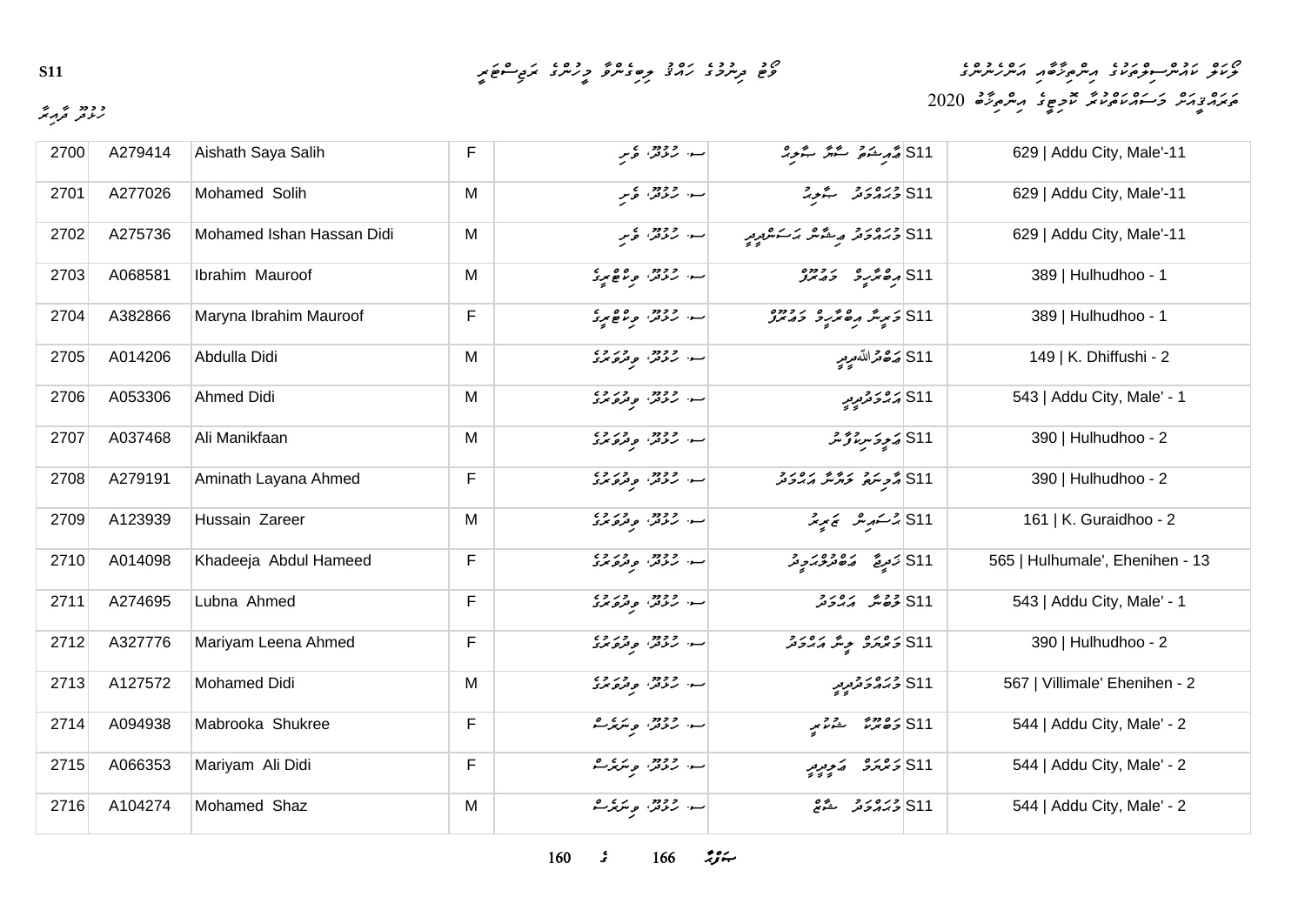*sCw7q7s5w7m< o<n9nOoAw7o< sCq;mAwBoEw7q<m; wBm;vB* م من المرة المرة المرة المرجع المرجع في المركبة 2020<br>مجم*د المريض المربوط المربع المرجع في المراجع المركبة* 

| د دود به برگر<br>رنزفر ترم <i>ب</i> گر |         |                  |   |                      |
|----------------------------------------|---------|------------------|---|----------------------|
| 2717                                   | A080557 | Mufliha Shukry   | F | ے رودو پر مگر کے     |
| 2718                                   | A087307 | Fathimath Saeeda | F | ے رودہ ویکرورمنگ     |
| 2719                                   | A087725 | Mohamed Raaidh   | М | ے رودہ ویکرورمنگ     |
| 2720                                   | A150069 | Shaza Adeeb      | F | ے رودہ ویکرورگرم     |
| 2721                                   | A087726 | Shiura Ahmed     | F | سه پروژه و شرورترو ه |

| 2717 | A080557 | Mufliha Shukry                     | $\mathsf F$ | ے رودو وسر کرے                         | S11 ۇۋىرى <sup>م</sup> ش <sup>ەي</sup> دى <sub>م</sub>                     | 544   Addu City, Male' - 2 |
|------|---------|------------------------------------|-------------|----------------------------------------|----------------------------------------------------------------------------|----------------------------|
| 2718 | A087307 | Fathimath Saeeda                   | F           | ے رودو <sub>و</sub> شر <i>و مرکز م</i> | S11 وَّجِرَةَ حَصَّرَتَهُ مِنْ                                             | 391   Hulhudhoo - 3        |
| 2719 | A087725 | Mohamed Raaidh                     | M           | ے رودو و <i>مرکز مرکز م</i>            | S11  <i>وبروبروتر بمگ</i> رش                                               | 629   Addu City, Male'-11  |
| 2720 | A150069 | Shaza Adeeb                        | $\mathsf F$ |                                        | S11 ڪئي گرم <i>وھ</i>                                                      | 629   Addu City, Male'-11  |
| 2721 | A087726 | Shiura Ahmed                       | F           | ے رودو و عرو پر دھ                     | S11 حو <i>م پر پر پرو</i> تر                                               | 391   Hulhudhoo - 3        |
| 2722 | A051880 | <b>Ahmed Shuaib Rasheed</b>        | M           | - رودو عمد عدد ا                       | S11 كەشكەت شە <i>مەم قىمىش</i> وتر                                         | 544   Addu City, Male' - 2 |
| 2723 | A062583 | Khalida Rasheed                    | F           | ے رودو تمہر محافرت                     | S11 گرموٹر کرش <sub>و</sub> ٹر                                             | 145   K. Kaashidhoo - 2    |
| 2724 | A329146 | Mohamed Zakwaan Abdulla<br>Rasheed | M           | ے رودو تمہر محافرت                     | S11 ى <i>ج ئا قۇيىل مەھەتر</i> اللە مەنبەتە<br>و رە ر د<br><i>د بر</i> رىر | 389   Hulhudhoo - 1        |
| 2725 | A047500 | Abdul Haseeb Ibrahim               | M           | ب رودو کردگاه گر                       | S11 رُەرْوْرَىبْرە مەمَرىر <sup>ى</sup>                                    | 544   Addu City, Male' - 2 |
| 2726 | A279140 | <b>Ahmed Ammar Naseer</b>          | M           | ب رودو تهریخ ویژ                       | S11 ג' <i>ביב ג' פיצי תה</i> קיב                                           | 544   Addu City, Male' - 2 |
| 2727 | A271963 | Ahmed Thakhkhan                    | M           | سە رودو ئەرتخ ھ                        | S11 كەبرو تەرەپىرىگەر                                                      | 389   Hulhudhoo - 1        |
| 2728 | A038810 | Asma Ibrahim                       | F           | سە رودو ئەركەھ ئۇ                      | S11 كەشىر <i>ى مەھترى</i> رى                                               | 544   Addu City, Male' - 2 |
| 2729 | A038803 | Dr. Aminath Huda                   | F           | سە رودو ئەركەھ ئۇ                      | S11 پېرو توپه مختلفې مرتگر                                                 | 544   Addu City, Male' - 2 |
| 2730 | A027343 | Ibrahim Mohamed                    | M           | ب رودو زړو عوام                        | S11 مەھمەر 2 مەمدىر                                                        | 544   Addu City, Male' - 2 |
| 2731 | A038736 | Mariyam Afeefa                     | F           | ب رودو زړو عوو ځ                       | S11 كەبىر <i>كەن ئە</i> ر                                                  | 544   Addu City, Male' - 2 |
| 2732 | A048078 | Muna Ibrahim Mohamed               | F           | ب رودو ئەركەھ ئۇ                       | S11 څنگه پر <i>هغرب</i> و او <i>ج</i> ر پرونر                              | 544   Addu City, Male' - 2 |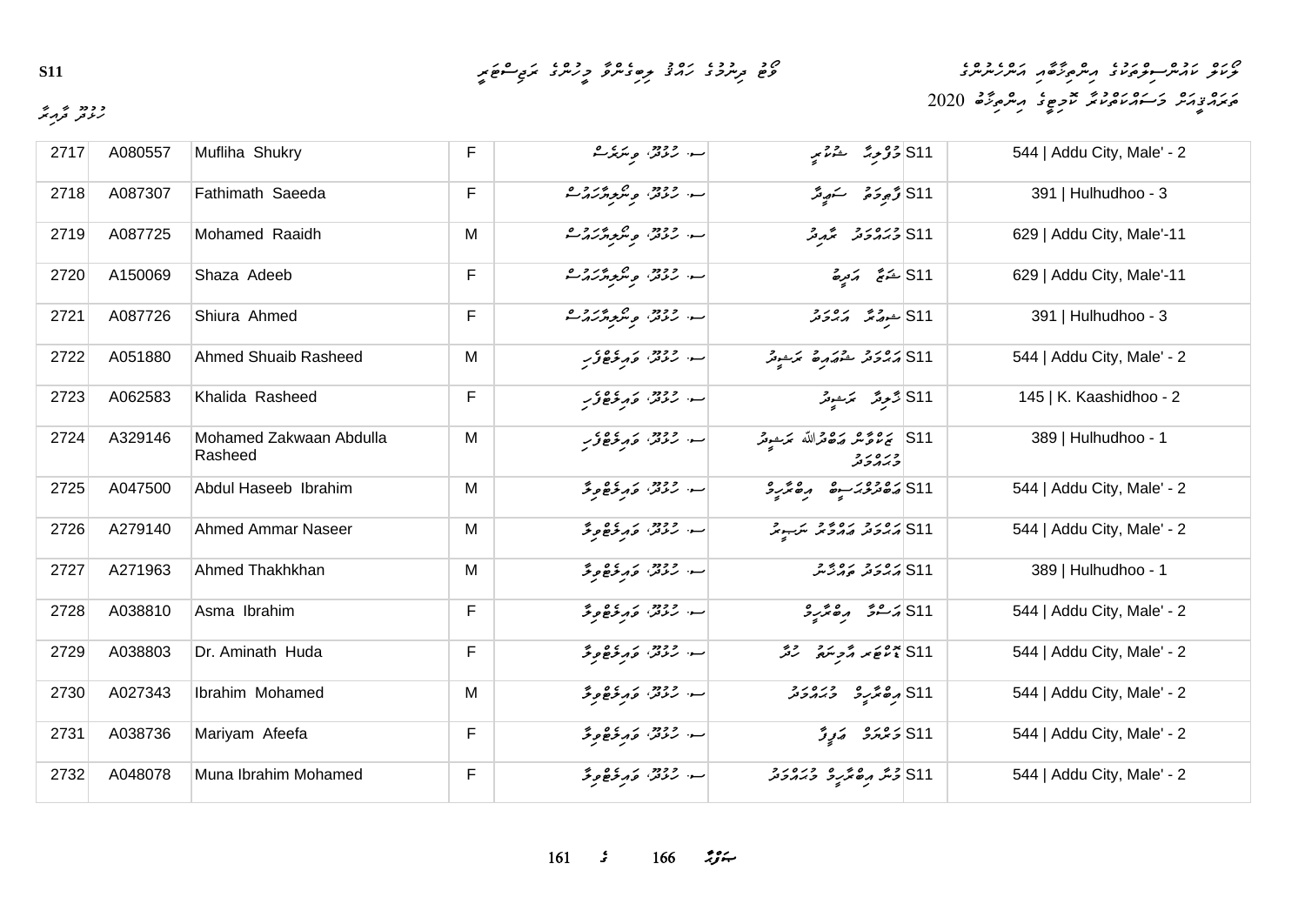*sCw7q7s5w7m< o<n9nOoAw7o< sCq;mAwBoEw7q<m; wBm;vB* م من المرة المرة المرة المرجع المرجع في المركبة 2020<br>مجم*د المريض المربوط المربع المرجع في المراجع المركبة* 

| 2733 | A277613 | Aishath Jaisha Waheed         | $\mathsf F$ | ے۔ رووی جنگور      | S11 مُدْرِسْنَة وَرِسْهُ وَرِيْر               | 629   Addu City, Male'-11    |
|------|---------|-------------------------------|-------------|--------------------|------------------------------------------------|------------------------------|
| 2734 | A277611 | Aminath Vidhana Waheed        | $\mathsf F$ | سه رودون جا مشکل   | S11 مُرْحِسَمَ وِمُرْسَّر وَرِمْرُ             | 629   Addu City, Male'-11    |
| 2735 | A014511 | Fathimath Saeeda              | F           | سه رودو په شوش     | S11 ز <sub>گ</sub> وِدَهْ سَهِ مَّ             | 629   Addu City, Male'-11    |
| 2736 | A014474 | Mohamed Wahudhaan Waheed      | M           | سە زىرتىق جەشكەنگە | S11 <i>ڈیزورو روووو ترب</i> ڑ                  | 629   Addu City, Male'-11    |
| 2737 | A066034 | Abdulla Bagir                 | М           | - رودو ری ده ده    | S11 كَەشقىراللە ھۇمىر                          | 543   Addu City, Male' - 1   |
| 2738 | A050864 | Ahmed Nabeel                  | M           | - رودو در ۱۶۵۶     | S11 كەبرى قىر سى <i>ھ</i> و ئىل                | 543   Addu City, Male' - 1   |
| 2739 | A045382 | Aishath Hafeeza               | $\mathsf F$ | - دود در ۱۶۵۵      | S11 مَگْرِسْتَمْ کَرِیْتَی                     | 460   Srilanka / Colombo - 1 |
| 2740 | A160405 | Aishath Ilya Bagir            | F           | در دود در ۱۶۵۵     | S11 مُەمِسْمَى مِرْحَمَّ ھُوْمَہ               | 390   Hulhudhoo - 2          |
| 2741 | A275411 | Ali Shimraah Mohamed Shah     | M           |                    | S11  كەمچە شو <i>ەبەر دەرەرە شەرە</i>          | 460   Srilanka / Colombo - 1 |
| 2742 | A160404 | Aminath Jalva Farook          | $\mathsf F$ | - رودو ری ده ده    | S11 تُرْمِ سَمَّةَ ۖ وَحَرَّةً ۖ وَسَمَّةً     | 390   Hulhudhoo - 2          |
| 2743 | A048951 | Aminath Manikufaanu           | F           | - رودو در ۱۶۵۶     | S11 مَّ مِ سَمَّدٍ   دَ سِرْ مَوْ سَر          | 390   Hulhudhoo - 2          |
| 2744 | A014357 | Fathimath Manikfaanu          | $\mathsf F$ | در دود در ۲۵۵۰     | S11 ۇ <sub>ج</sub> و <i>خۇ خىرىدۇ</i> تىر      | 390   Hulhudhoo - 2          |
| 2745 | A014358 | Hassan Manikfaan              | M           | دودو د ده وه       | S11 ئەسەمگەنگە <i>بىرىدۇ</i> تىر               | 390   Hulhudhoo - 2          |
| 2746 | A014800 | Hawwa Muneera                 | $\mathsf F$ | - رودو ری ده ده    | S11 كەمگە قى توپىگە                            | 390   Hulhudhoo - 2          |
| 2747 | A273169 | Mariyam Balshoon Mohamed Shah | $\mathsf F$ |                    | S11 رەرە رە دەە درەرد بەھ كەسەر دەھ رەھ دە     | 390   Hulhudhoo - 2          |
| 2748 | A279204 | Mariyam Samhaa Faroog         | F           | سه رودو که دی دی   | S11 كەبىر بىر بىر بىر ئەھدىيە بىر ئەسىر ئىس    | 390   Hulhudhoo - 2          |
| 2749 | A098678 | Abdulla Manikufaanu           | M           |                    | S11 كەھەقراللە <del>ك</del> س <i>رىزۇ تى</i> ر | 543   Addu City, Male' - 1   |

*n8o<n@ r@q:q5*

 $162$  *s*  $166$  *n***<sub>3</sub>** *n*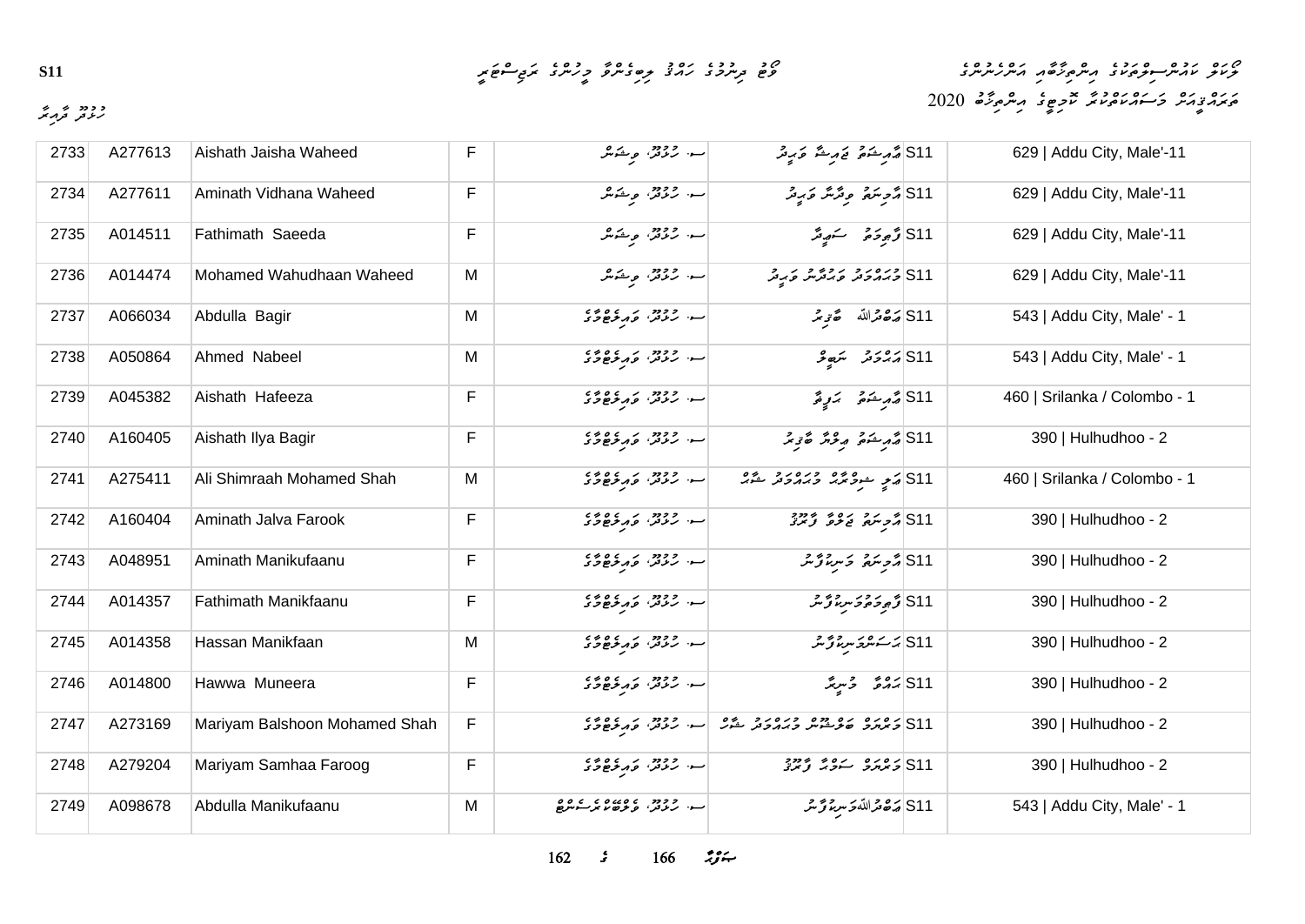*sCw7q7s5w7m< o<n9nOoAw7o< sCq;mAwBoEw7q<m; wBm;vB* م من المرة المرة المرة المرجع المرجع في المركبة 2020<br>مجم*د المريض المربوط المربع المرجع في المراجع المركبة* 

| 2750 | A014479 | Aishath Hafeeza         | F |                                                                | S11 ۾ پرڪ <i>يھ بزو</i> ءَ                        | 390   Hulhudhoo - 2        |
|------|---------|-------------------------|---|----------------------------------------------------------------|---------------------------------------------------|----------------------------|
| 2751 | A054772 | Ali Manikufaanu         | M |                                                                | S11 كەمرىي ئىرىدۇ ئەشر                            | 390   Hulhudhoo - 2        |
| 2752 | A393458 | Aminath Anaa Mohamed    | F | د دود ده ده ده ده ده<br>سه روتر، و ژه لا بر سه سر              | S11 أَمُّ مِسْمَعٍ أَمَسٌ مِسَدَّمَةٍ مِنْ        | 390   Hulhudhoo - 2        |
| 2753 | A279240 | Aminath Asfa Saeed      | F |                                                                | S11 مٌ <i>جِينمُ مُ</i> بِكُورٌ سَم <i>وِيْرُ</i> | 390   Hulhudhoo - 2        |
| 2754 | A065285 | <b>Fathimath Manike</b> | F |                                                                | S11 ۇ <sub>ھ</sub> و <i>خو</i> خرىبرىد            | 390   Hulhudhoo - 2        |
| 2755 | A148370 | Haseena Hassan          | F |                                                                | S11 پرسی پر بر تر پر                              | 543   Addu City, Male' - 1 |
| 2756 | A101592 | Hasna Hussain           | F | د دود ده ده ده ده ده<br>سه رود و و ده لا پرسه                  | S11 كەشقە ئەسكەرىگە                               | 390   Hulhudhoo - 2        |
| 2757 | A277705 | Hassan Kalo             | M | د دود ده ده ده ده ده.<br>سه روتر، و ژه لا بر سه سر             | S11 ئەستەنلەي                                     | 390   Hulhudhoo - 2        |
| 2758 | A014478 | Hawwa Manike            | F | ر - 1999 - 2010 2010 2010<br>سوء برنوس و بو حام موسومبر        | S11 ئەرمۇ <del>ك</del> سرىئا                      | 543   Addu City, Male' - 1 |
| 2759 | A041355 | <b>Hussain Futha</b>    | M |                                                                | S11 برسىر مىردۇ.                                  | 390   Hulhudhoo - 2        |
| 2760 | A084894 | Ibrahim Rasheed         | M | د دود ده ده ده ده ده<br>سه رود و ده لا پرسه                    | S11 ب <i>ر&amp;ټرپ5 - بَرَحو</i> تر               | 543   Addu City, Male' - 1 |
| 2761 | A014572 | Kadhdha Dhie            | F |                                                                | S11 كەچرىرى <i>گ</i>                              | 390   Hulhudhoo - 2        |
| 2762 | A014517 | Mariyam Manike          | F | ر د دود و ده ده ده ده ده<br>سوسر روس و و هامور سوسر            | S11 كەبىر <i>ھەكە</i> سەنگە                       | 390   Hulhudhoo - 2        |
| 2763 | A277853 | Mohamed Fizaah          | M | د دود ده ده ده ده ده<br>سه رود و و ده لا پرسه سر               | S11  <i>3223 وچ</i> ح                             | 543   Addu City, Male' - 1 |
| 2764 | A279251 | Mohamed Hamdhan         | M | ر در دود و ده ده ده ده<br>سه روس ووه در سرچ                    | S11 <i>دېزونو پرونز</i> تر                        | 390   Hulhudhoo - 2        |
| 2765 | A277845 | Sana Najumee            | F | ر - 1999 - 2010 2010 2010<br>سوء برنوس و بو حام موسومبر        | S11 سەنئر ئىزق <sub>ە</sub> ر                     | 390   Hulhudhoo - 2        |
| 2766 | A279244 | Siba Najumee            | F | ر در دود و ده ده ده ده ده<br>سوا بروتر، و و <i>ه لا بر</i> سوس | S11 سوٹھ سکھ <sup>ت</sup> و                       | 543   Addu City, Male' - 1 |
|      |         |                         |   |                                                                |                                                   |                            |

 $163$  *s*  $166$  *n***<sub>3</sub>** *n* 

*n8o<n@ r@q:q5*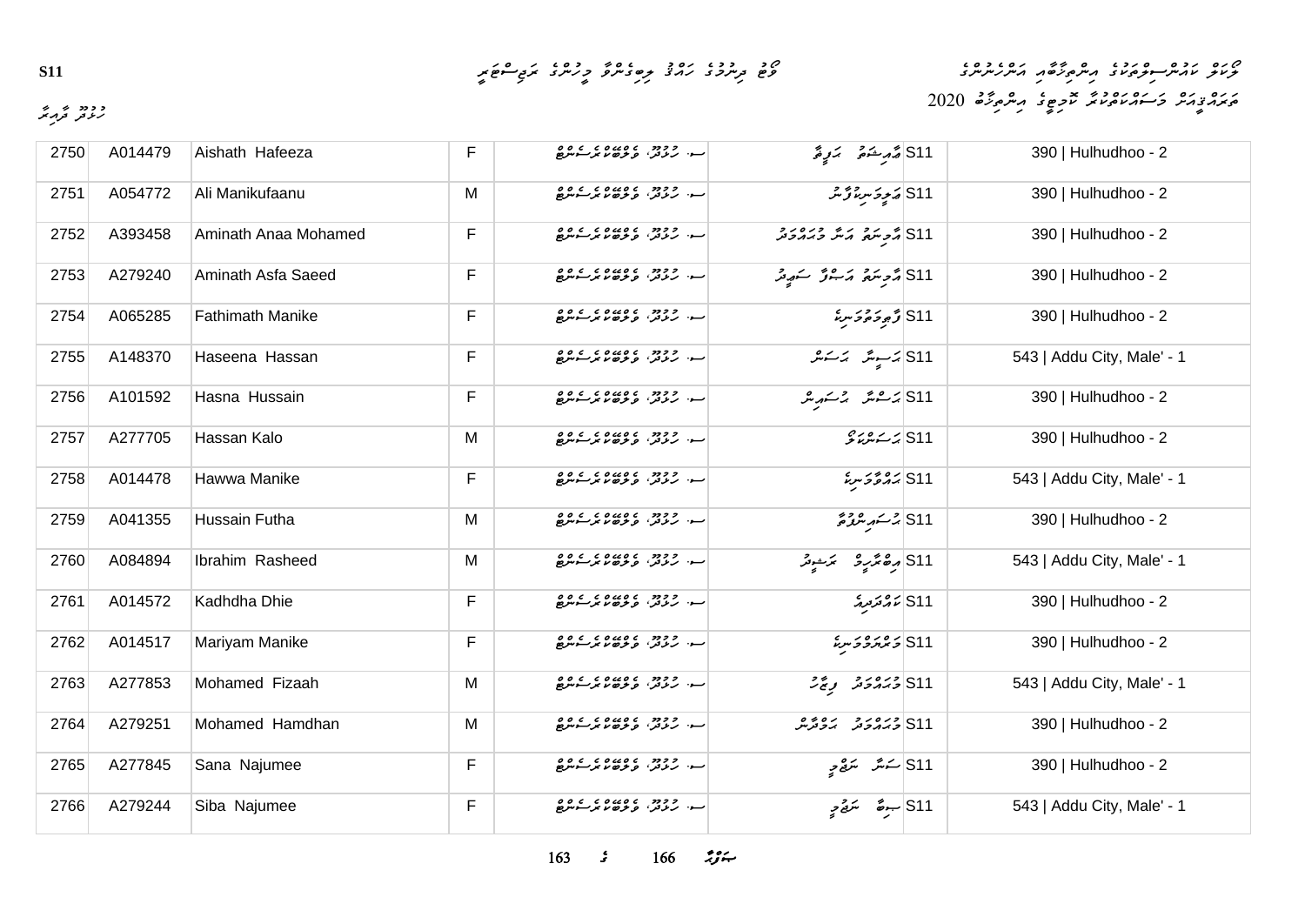*sCw7q7s5w7m< o<n9nOoAw7o< sCq;mAwBoEw7q<m; wBm;vB* م من المرة المرة المرة المرجع المرجع في المركبة 2020<br>مجم*د المريض المربوط المربع المرجع في المراجع المركبة* 

| 2767 | A072549 | Abdulla Shabyr      | M | - د دود ع وړه وگ                         | S11 كَەڭداللە خەھ ئىر                          | 544   Addu City, Male' - 2    |
|------|---------|---------------------|---|------------------------------------------|------------------------------------------------|-------------------------------|
| 2768 | A098419 | Fayaz Ibrahim       | M | سه رودو ، ۱۵۷۵ وگ                        | S11 زَيَّرْ شَهْ مِرْجَمْرِدْ                  | 544   Addu City, Male' - 2    |
| 2769 | A025558 | Hazeela Ibrahim     | F | - رودو ، ه وړه وگ                        | S11 كىي قەم مەمگە <i>ر</i> 3                   | 544   Addu City, Male' - 2    |
| 2770 | A035831 | <b>Ilyas</b>        | M | سه رودو الماده و در محمد به س            | S11 <sub>مر</sub> وپڑے                         | 352   GDh. Faresmaathodaa - 1 |
| 2771 | A025430 | Mohamed Mirsaad     | M | ر د دود ۱۵۷۵ و نو<br>ر د رونز، و و رو نو | S11 <i>ڈیزودو ویز ب</i> نور                    | 544   Addu City, Male' - 2    |
| 2772 | A024755 | Sakeena Abdulla     | F | ر درود ۱۵۷۵ ورو نو<br>روز و درود کار     | S11 سَمَٰرِ مَثَرَ مَدَّدَ اللّه               | 544   Addu City, Male' - 2    |
| 2773 | A036952 | Ahmed Firas         | M | در دود ، ده دوره                         | S11  پرچرىقر بوبى <i>گە</i>                    | 389   Hulhudhoo - 1           |
| 2774 | A014314 | <b>Aishath Dhie</b> | F | $e_1, e_2, e_3, e_4, e_5, e_6, e_7$      | S11 مَ <i>دْم</i> ِ شَ <sub>م</sub> ْوِيرِ مَ  | 544   Addu City, Male' - 2    |
| 2775 | A014051 | Ali Waseem          | M | سه رودد ، وه دوه                         | S11  رَمِ - ءَ-دِرْ                            | 544   Addu City, Male' - 2    |
| 2776 | A064814 | Asim Abdul Majeed   | M | سه رودو ، وه د وه                        | S11 م <sup>ۇ</sup> سىر <i>ۇ مەھەردە تې</i> رىر | 544   Addu City, Male' - 2    |
| 2777 | A280599 | Basil Siraj Ali     | M | سوادوده وسمع وره                         | S11 صَّ-عِ – سِمَّةٍ صَعِ                      | 389   Hulhudhoo - 1           |
| 2778 | A092634 | Hamza Abdul Majeed  | M | سوادود وسمع ودمع                         | S11 ټرنځ په <i>ه وور</i> په د                  | 389   Hulhudhoo - 1           |
| 2779 | A038737 | Hudhuna Waseem      | F |                                          | S11 ژنژنٹر <sub>قریبو</sub> و                  | 544   Addu City, Male' - 2    |
| 2780 | A027425 | Ilyas Ali           | M | سه رودو ، مصروره                         | S11 م <i>وڤر شهو</i>                           | 544   Addu City, Male' - 2    |
| 2781 | A126352 | Khalid Abdul Majeed | M | سوادود وسمع توريع                        | S11 گرونر - رەۋرى <i>ۋە يې تر</i>              | 544   Addu City, Male' - 2    |
| 2782 | A048067 | Mohamed Riyaaz      | M | - دود ، ده دوه و                         | S11 <i>ۋېزودى بى</i> رگە                       | 389   Hulhudhoo - 1           |
| 2783 | A036951 | Shausan Waseem      | F | - رودوس و عصوره                          | S11 خەرجىقى   ئەسبى                            | 544   Addu City, Male' - 2    |

 $164$  *s*  $166$  *z*  $\frac{2}{3}$  *k* 

*n8o<n@ r@q:q5*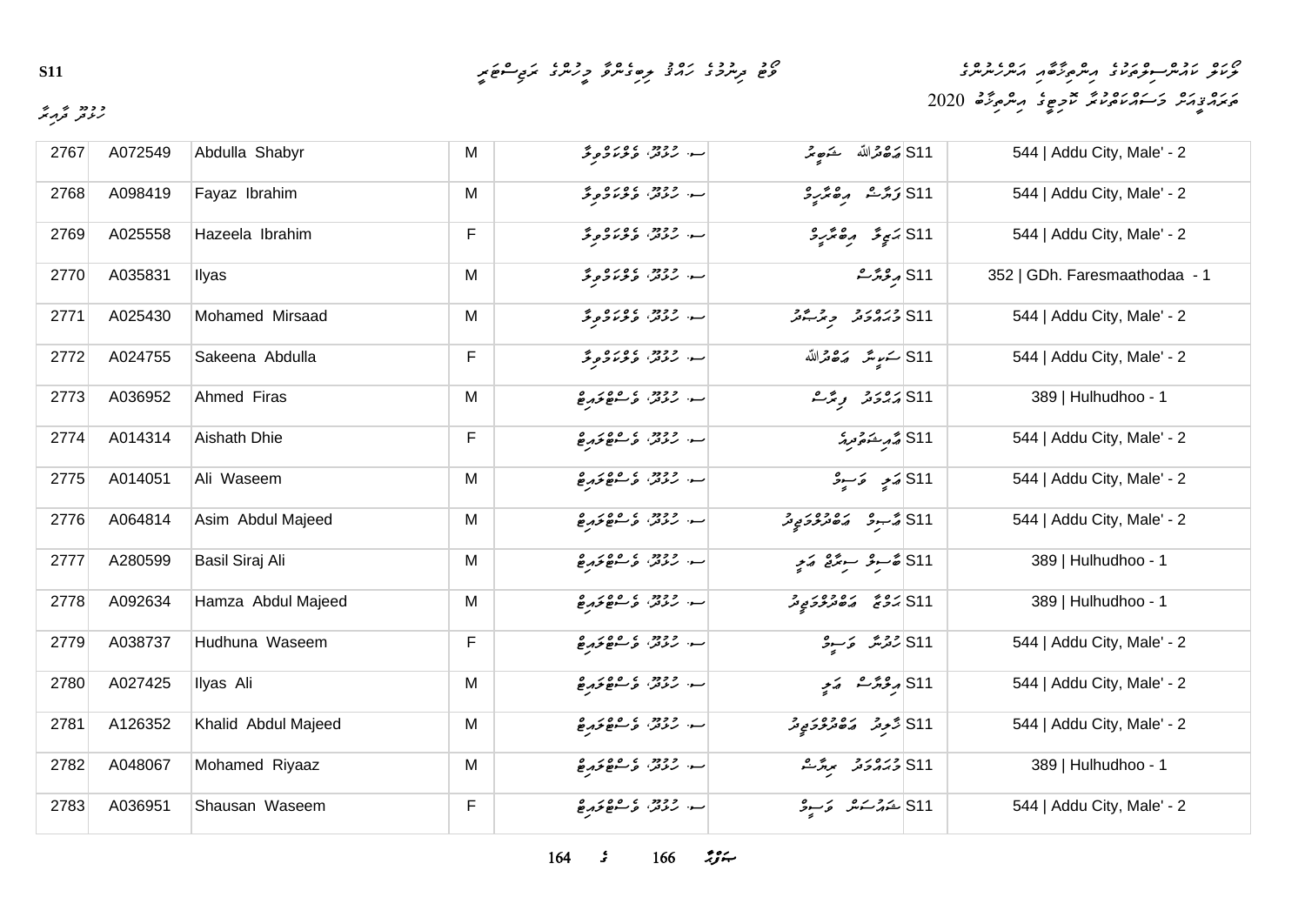*sCw7q7s5w7m< o<n9nOoAw7o< sCq;mAwBoEw7q<m; wBm;vB* م من المرة المرة المرة المرجع المرجع في المركبة 2020<br>مجم*د المريض المربوط المربع المرجع في المراجع المركبة* 

|  | د دود به پر<br>رنز تر ترمه تر |  |
|--|-------------------------------|--|
|  |                               |  |

| 2784 | A027713 | Siraj Ali Waseem       | M | - دوده عاموه عام                                | S11 سو <i>مَرَّةِ <sub>م</sub>َ</i> مِو مَسوِرَ | 126   B. Thulhaadhoo - 3        |
|------|---------|------------------------|---|-------------------------------------------------|-------------------------------------------------|---------------------------------|
| 2785 | A014411 | Yasir Waseem           | M | سوادوده وسمع توريع                              | S11 پژسېټر     ټرسوژ                            | 544   Addu City, Male' - 2      |
| 2786 | A038735 | Zeenath Waseem         | F | سه رودو ، مصروره                                | S11 <sub>مج</sub> سَع <sub>ة ع</sub> َ سوڤر     | 544   Addu City, Male' - 2      |
| 2787 | A151082 | Ahmed Shabah           | M | $x \circ z \circ z$ , $z \circ z$ , $z \circ z$ | S11 كەبروتر ش <i>ەھ</i> ەر                      | 629   Addu City, Male'-11       |
| 2788 | A014950 | Aminath Manike         | F | ٢٠٠٠٠٠٠٠٠٠٠٠٠٠٠                                 | S11 مَّ مِ سَهْرَ مَ سِرْءَ                     | 391   Hulhudhoo - 3             |
| 2789 | A058457 | Mohamed Basheer        | M | سوا رودو د ۱۶۵۵                                 | S11 <i>\$نەۋەقى ھىنبى</i> گە                    | 391   Hulhudhoo - 3             |
| 2790 | A151102 | Shaufa Basheer         | F | $x \circ z \circ z$ , $y \circ z$ , -           | S11 ينت <i>م ترقى خانى</i> تىر                  | 629   Addu City, Male'-11       |
| 2791 | A099625 | Sheeath Basheer        | F | ٢٠٠٠٠٠٠٠٠٠٠٠٠٠٠                                 | S11 س <i>ې<sub>و</sub>نه ئې</i> توپر            | 565   Hulhumale', Ehenihen - 13 |
| 2792 | A037436 | Abdulla Rasheed        | M | - دودو كروه دوه                                 | S11  رَجْعَةْ اللَّهُ - مَرْشِوْتْر             | 389   Hulhudhoo - 1             |
| 2793 | A279297 | Afasha Rasheed         | F | ر د دود د ده د ده.<br>سه روند، و د هم مرو       | S11   پَرُرُّٹَہ کَرَشِیْرُ                     | 544   Addu City, Male' - 2      |
| 2794 | A014945 | Aminath Manikfaan      | F | ٢٠٠٠٠٠٠٠٠٠٠٠٠                                   | S11 مَرْجِ سَهْوَ حَسِبْ تَوَسَّرَ              | 544   Addu City, Male' - 2      |
| 2795 | A278611 | Azza Rasheed           | F | - رودو در ۲۵ دره                                | S11 <i>مَمَّامٌ</i> مَمَّسِوِمً                 | 544   Addu City, Male' - 2      |
| 2796 | A014806 | Fathimath Saeeda       | F | سة الرودو المروح مروا                           | S11 ۇ <sub>جو</sub> رَة <sub>ۇس</sub> ىگر       | 544   Addu City, Male' - 2      |
| 2797 | A014719 | Hawwa Hafeeza          | F | - رودو در ٥٠٠٥                                  | S11 بَرْدُمَّ تَرَمِّ مَ                        | 544   Addu City, Male' - 2      |
| 2798 | A278602 | Mariyam Rasheeda       | F | - رودو مروم مروه                                | S11  <i>وَبُرْمَرُوْ بَرَحْبِيْرُ</i>           | 565   Hulhumale', Ehenihen - 13 |
| 2799 | A278609 | Mohamed Muhavin Hassan | M | - رودو مره مروه                                 | S11  <i>دېم</i> ددور وگړې تر ټکه                | 565   Hulhumale', Ehenihen - 13 |
| 2800 | A279295 | Muaz Hassan            | M | ے دود عمر کام کام                               | S11  جۇيج ئەسكىلىر                              | 544   Addu City, Male' - 2      |